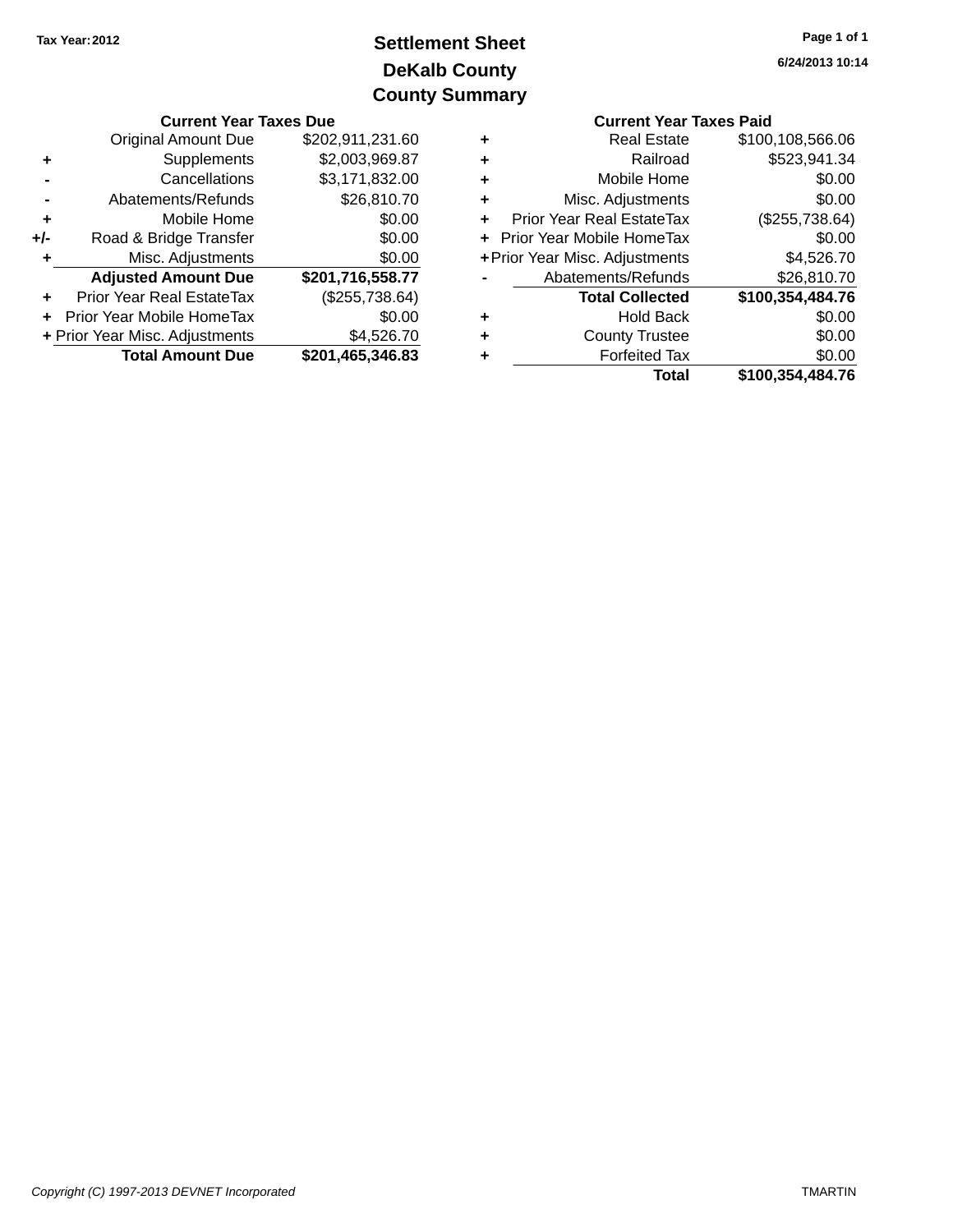# **Settlement Sheet Tax Year: 2012 Page 1 of 2 DeKalb County 001 - COUNTY**

#### **Current Year Taxes Due**

| <b>Original Amount Due</b>       | \$20,281,044.09 |
|----------------------------------|-----------------|
| Supplements                      | \$188,378.17    |
| Cancellations                    | \$319,215.33    |
| Abatements/Refunds               | \$2,959.48      |
| Mobile Home                      | \$0.00          |
| Road & Bridge Transfer           | \$0.00          |
| Misc. Adjustments                | \$0.00          |
| <b>Adjusted Amount Due</b>       | \$20,147,247.45 |
| <b>Prior Year Real EstateTax</b> | (\$26,779.44)   |
| Prior Year Mobile Home Tax       | \$0.00          |
| + Prior Year Misc. Adjustments   | \$492.21        |
| <b>Total Amount Due</b>          | \$20,120,960.22 |
|                                  |                 |

**6/24/2013 10:14**

# **Current Year Taxes Paid**

|   | <b>Real Estate</b>             | \$10,457,368.60 |
|---|--------------------------------|-----------------|
| ٠ | Railroad                       | \$61,332.17     |
| ٠ | Mobile Home                    | \$0.00          |
| ٠ | Misc. Adjustments              | \$0.00          |
| ٠ | <b>Prior Year Real Estate</b>  | (\$26,779.44)   |
| ٠ | Prior Year Mobile Home         | \$0.00          |
|   | + Prior Year Misc. Adjustments | \$492.21        |
|   | Abatements/Refunds             | \$2,959.48      |
|   | <b>Total Collected</b>         | \$10,489,454.06 |
| ٠ | <b>Hold Back</b>               | \$0.00          |
| ٠ | <b>County Trustee</b>          |                 |
|   | <b>Forfeited Tax</b>           |                 |
|   | Total                          | \$10,489,454.06 |
|   |                                |                 |

#### **Distribution Summary**

| <b>Tax Distribution Date</b>         | Amount          |
|--------------------------------------|-----------------|
| 05/31/2013                           | \$2,161,345.16  |
| 06/28/2013                           | \$8,328,108.90  |
| <b>Totals: 2 Distributions</b>       | \$10,489,454.06 |
| <b>Grand Totals: 2 Distributions</b> | \$10,489,454.06 |

### **Fund Summary**

| <b>Fund</b>                    | <b>Amount Collected</b> | Previously<br><b>Distributed</b> | <b>Current</b><br><b>Distribution</b> | Amount<br>Available | <b>Interest</b> | PY Over<br><b>Distrib</b> |
|--------------------------------|-------------------------|----------------------------------|---------------------------------------|---------------------|-----------------|---------------------------|
| 001 - CORPORATE                | \$5,675,916.98          | \$1,169,518.96                   | \$4,506,398.02                        | \$0.00              | \$0.00          | \$0.00                    |
| 003 - BONDS AND INTEREST       | \$300,459.92            | \$61,909.57                      | \$238,550.35                          | \$0.00              | \$0.00          | \$0.00                    |
| $005 - I. M. R. F.$            | \$51,807.41             | \$10,674.89                      | \$41,132.52                           | \$0.00              | \$0.00          | \$0.00                    |
| 006 - COUNTY HIGHWAY           | \$956,848.01            | \$197,157.92                     | \$759,690.09                          | \$0.00              | \$0.00          | \$0.00                    |
| 008 - BRIDGE CONST W/COUNTY    | \$478,423.99            | \$98.578.94                      | \$379,845.05                          | \$0.00              | \$0.00          | \$0.00                    |
| 018 - MENTAL HEALTH SERVICES   | \$1.187.018.10          | \$244.584.32                     | \$942,433.78                          | \$0.00              | \$0.00          | \$0.00                    |
| 021 - FEDERAL AID MATCHING     | \$413,808.97            | \$85,265.07                      | \$328,543.90                          | \$0.00              | \$0.00          | \$0.00                    |
| 022 - COUNTY HEALTH DEPT       | \$219,858.96            | \$45,301.80                      | \$174,557.16                          | \$0.00              | \$0.00          | \$0.00                    |
| 035 - TORT/LIABILITY INSURANCE | \$543,143.93            | \$111,914.44                     | \$431,229.49                          | \$0.00              | \$0.00          | \$0.00                    |
| 047 - SOCIAL SECURITY          | \$51,807.41             | \$10,674.89                      | \$41,132.52                           | \$0.00              | \$0.00          | \$0.00                    |
| 055 - VETERANS ASSISTANCE      | \$287.075.41            | \$59.151.71                      | \$227,923,70                          | \$0.00              | \$0.00          | \$0.00                    |
| 105 - PUBLIC BLDG COMM LEASE   | \$90.524.00             | \$18,652.41                      | \$71,871.59                           | \$0.00              | \$0.00          | \$0.00                    |
| 142 - SR CITIZEN SOCIAL SERV   | \$232,760.97            | \$47.960.24                      | \$184,800.73                          | \$0.00              | \$0.00          | \$0.00                    |
| <b>Totals</b>                  | \$10,489,454.06         | \$2,161,345.16                   | \$8,328,108.90                        | \$0.00              | \$0.00          | \$0.00                    |

#### **Miscellaneous Adjustment Detail**

|                         | <u>Year Source</u> | <b>Account Type</b>                      | <b>Amount Adjustment Description</b>                        |
|-------------------------|--------------------|------------------------------------------|-------------------------------------------------------------|
|                         |                    | 2011 RE - Real Estate Back Tax Collected | \$26.97 NIELSEN REDEMPTION 15-16-151-019 by TBA             |
|                         |                    | 2011 RE - Real Estate Back Tax Collected | \$4.96 DEK UNIVERSITY DEVEL REDEMPTION 08-16-100-009 by TBA |
|                         |                    | 2011 RE - Real Estate Back Tax Collected | \$57.02 HEYOB REDEMPTION 09-25-478-001 by TBA               |
|                         |                    | 2011 RE - Real Estate Back Tax Collected | \$130.58 MERRY OAKS REDEMPTION 06-21-353-001 by TBA         |
|                         |                    | 2011 RE - Real Estate Back Tax Collected | \$248.23 MERRY OAKS REDEMPTION 06-21-352-001 by TBA         |
|                         |                    | 2011 RE - Real Estate Back Tax Collected | \$15.86 MERRY OAKS REDEMPTION 06-20-453-007 by TBA          |
|                         |                    | 2011 RE - Real Estate Back Tax Collected | \$8.59 MERRY OAKS REDEMPTION 06-20-451-001 by TBA           |
| <b>Totals 7 entries</b> |                    |                                          | \$492.21                                                    |
|                         |                    |                                          |                                                             |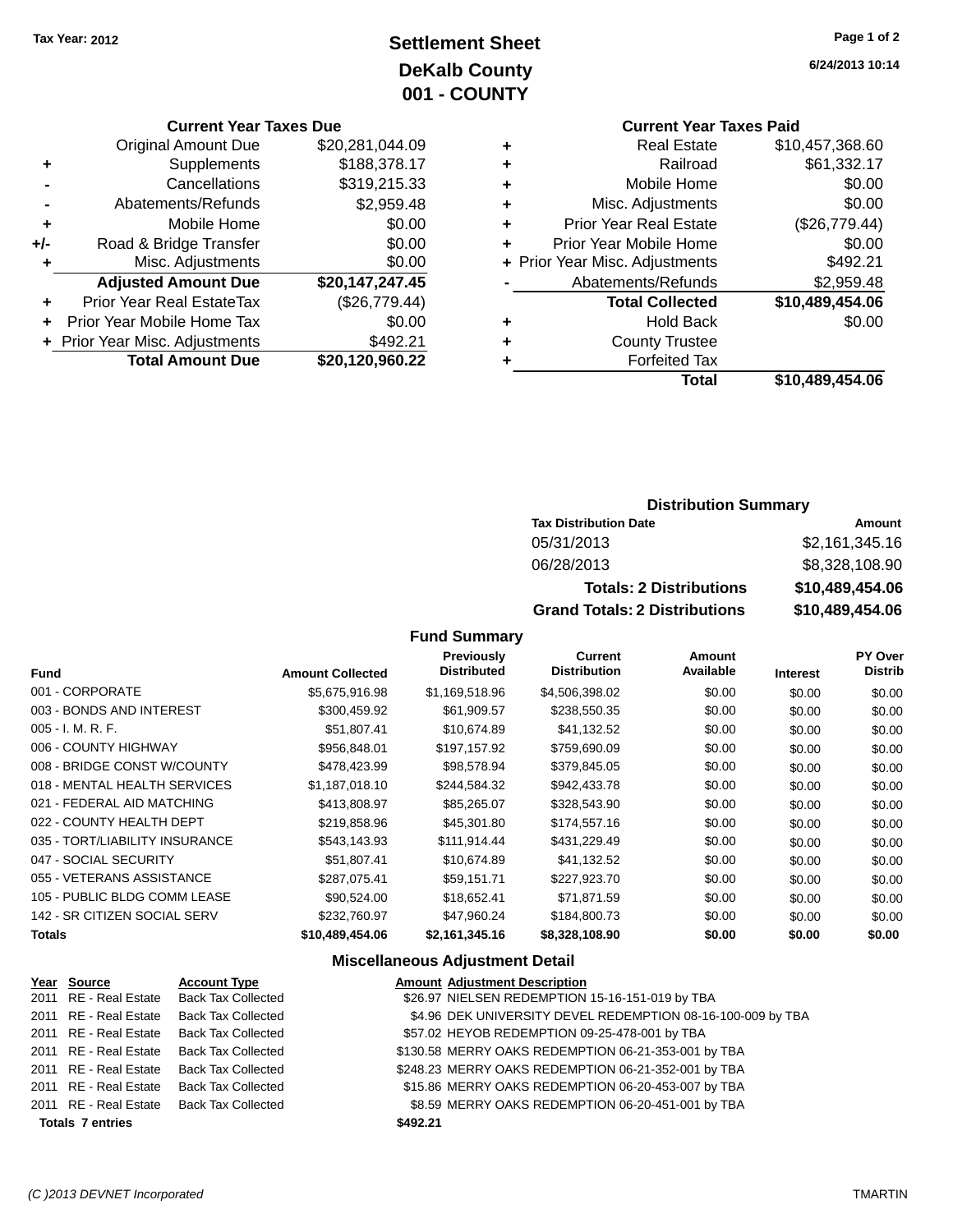| <b>Amount Adjustment Description</b><br>\$21.90 08-29-200-003 PTAB REI<br>\$1.09 13-15-176-011 PTAB REF<br>\$0.46 08-12-451-008 PTAB REI<br>\$0.39 08-12-451-012 PTAB REI<br>\$0.20 08-12-451-013 PTAB REI<br>\$120.50 06-29-427-001 2008 PTA |
|-----------------------------------------------------------------------------------------------------------------------------------------------------------------------------------------------------------------------------------------------|
|                                                                                                                                                                                                                                               |
|                                                                                                                                                                                                                                               |
|                                                                                                                                                                                                                                               |
|                                                                                                                                                                                                                                               |
|                                                                                                                                                                                                                                               |
|                                                                                                                                                                                                                                               |
|                                                                                                                                                                                                                                               |
| \$167.61 06-29-427-002 2008 PTA                                                                                                                                                                                                               |
| \$280.48 06-29-427-003 2008 PTA                                                                                                                                                                                                               |
| \$383.21 06-29-427-004 2008 PTA                                                                                                                                                                                                               |
| \$500.70 06-29-477-002 2008 PTA                                                                                                                                                                                                               |
| \$4.37 03-30-277-001 2011 PTA                                                                                                                                                                                                                 |
| \$1.35 19-27-427-021 2011 PTA                                                                                                                                                                                                                 |
| \$1.34 01-26-475-004 2011 PTA                                                                                                                                                                                                                 |
| \$11.28 13-15-327-010 2011 PTA                                                                                                                                                                                                                |
| \$2.60 12-13-100-003 2011 PTA                                                                                                                                                                                                                 |
| \$121.30 06-29-427-001 2009 PTA                                                                                                                                                                                                               |
| \$168.69 06-29-427-002 2009 PTA                                                                                                                                                                                                               |
| \$282.32 06-29-427-003 2009 PTA                                                                                                                                                                                                               |
| \$385.70 06-29-427-004 2009 PTA                                                                                                                                                                                                               |
| \$503.97 06-29-477-002 2009 PTA                                                                                                                                                                                                               |
| \$2,959.46                                                                                                                                                                                                                                    |
|                                                                                                                                                                                                                                               |

# **Settlement Sheet Tax Year: 2012 Page 2 of 2 DeKalb County Abatement Detail**

**6/24/2013 10:14**

| Year Source              | <b>Account Type</b>  |            | <b>Amount Adjustment Description</b>           |
|--------------------------|----------------------|------------|------------------------------------------------|
| 2012 RE - Real Estate    | PTAB Decision        |            | \$21.90 08-29-200-003 PTAB REFUND by TBA       |
| 2012 RE - Real Estate    | <b>PTAB Decision</b> |            | \$1.09 13-15-176-011 PTAB REFUND by TBA        |
| 2012 RE - Real Estate    | PTAB Decision        |            | \$0.46 08-12-451-008 PTAB REFUND by TBA        |
| 2012 RE - Real Estate    | PTAB Decision        |            | \$0.39 08-12-451-012 PTAB REFUND by TBA        |
| 2012 RE - Real Estate    | <b>PTAB Decision</b> |            | \$0.20 08-12-451-013 PTAB REFUND by TBA        |
| 2012 RE - Real Estate    | PTAB Decision        |            | \$120.50 06-29-427-001 2008 PTAB REFUND by TBA |
| 2012 RE - Real Estate    | PTAB Decision        |            | \$167.61 06-29-427-002 2008 PTAB REFUND by TBA |
| 2012 RE - Real Estate    | <b>PTAB Decision</b> |            | \$280.48 06-29-427-003 2008 PTAB REFUND by TBA |
| 2012 RE - Real Estate    | PTAB Decision        |            | \$383.21 06-29-427-004 2008 PTAB REFUND by TBA |
| 2012 RE - Real Estate    | PTAB Decision        |            | \$500.70 06-29-477-002 2008 PTAB REFUND by TBA |
| 2012 RE - Real Estate    | <b>PTAB Decision</b> |            | \$4.37 03-30-277-001 2011 PTAB REFUND by TBA   |
| 2012 RE - Real Estate    | <b>PTAB Decision</b> |            | \$1.35 19-27-427-021 2011 PTAB REFUND by TBA   |
| 2012 RE - Real Estate    | <b>PTAB Decision</b> |            | \$1.34 01-26-475-004 2011 PTAB REFUND by TBA   |
| 2012 RE - Real Estate    | <b>PTAB Decision</b> |            | \$11.28 13-15-327-010 2011 PTAB REFUND by TBA  |
| 2012 RE - Real Estate    | <b>PTAB Decision</b> |            | \$2.60 12-13-100-003 2011 PTAB REFUND by TBA   |
| 2012 RE - Real Estate    | <b>RE</b> Abatement  |            | \$121.30 06-29-427-001 2009 PTAB REFUND by TBA |
| 2012 RE - Real Estate    | <b>PTAB Decision</b> |            | \$168.69 06-29-427-002 2009 PTAB REFUND by TBA |
| 2012 RE - Real Estate    | <b>PTAB Decision</b> |            | \$282.32 06-29-427-003 2009 PTAB REFUND by TBA |
| 2012 RE - Real Estate    | PTAB Decision        |            | \$385.70 06-29-427-004 2009 PTAB REFUND by TBA |
| 2012 RE - Real Estate    | <b>PTAB Decision</b> |            | \$503.97 06-29-477-002 2009 PTAB REFUND by TBA |
| <b>Totals 20 entries</b> |                      | \$2,959.46 |                                                |
|                          |                      |            |                                                |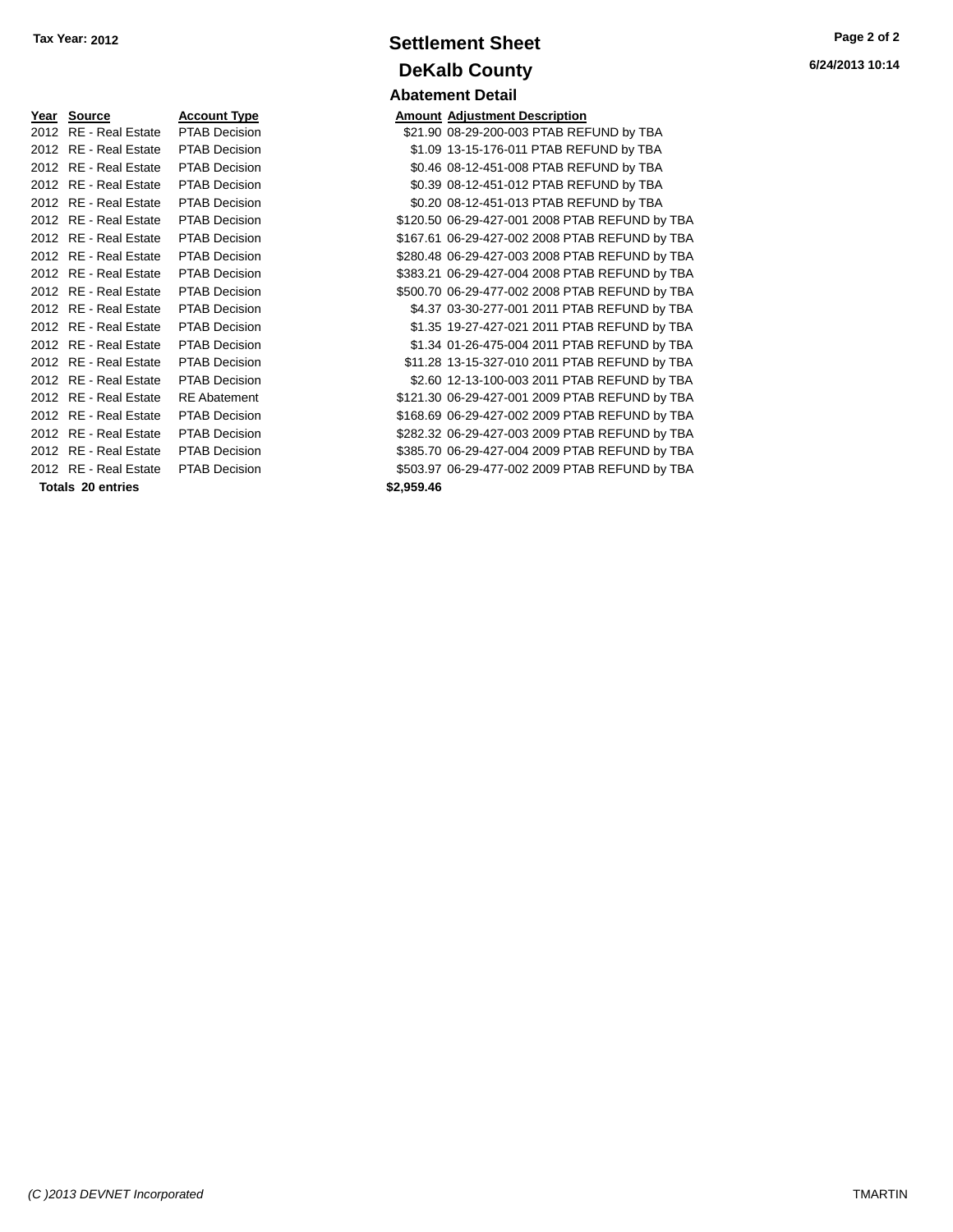# **Settlement Sheet Tax Year: 2012 Page 1 of 2 DeKalb County 002 - FOREST PRESERVE**

**6/24/2013 10:14**

#### **Current Year Taxes Paid**

|     | <b>Original Amount Due</b>       | \$1,484,343.85 |
|-----|----------------------------------|----------------|
| ٠   | Supplements                      | \$22,489.51    |
|     | Cancellations                    | \$23,363.09    |
|     | Abatements/Refunds               | \$216.59       |
| ٠   | Mobile Home                      | \$0.00         |
| +/- | Road & Bridge Transfer           | \$0.00         |
| ٠   | Misc. Adjustments                | \$0.00         |
|     | <b>Adjusted Amount Due</b>       | \$1,483,253.68 |
| ٠   | <b>Prior Year Real EstateTax</b> | (\$2,106.94)   |
| ÷   | Prior Year Mobile Home Tax       | \$0.00         |
|     | + Prior Year Misc. Adjustments   | \$37.60        |
|     | <b>Total Amount Due</b>          | \$1,481,184.34 |
|     |                                  |                |

**Current Year Taxes Due**

|   | <b>Real Estate</b>             | \$769,753.58 |
|---|--------------------------------|--------------|
| ٠ | Railroad                       | \$4,488.92   |
| ٠ | Mobile Home                    | \$0.00       |
| ٠ | Misc. Adjustments              | \$0.00       |
| ٠ | <b>Prior Year Real Estate</b>  | (\$2,106.94) |
| ÷ | Prior Year Mobile Home         | \$0.00       |
|   | + Prior Year Misc. Adjustments | \$37.60      |
|   | Abatements/Refunds             | \$216.59     |
|   | <b>Total Collected</b>         | \$771,956.57 |
| ٠ | <b>Hold Back</b>               | \$0.00       |
| ٠ | <b>County Trustee</b>          |              |
| ٠ | <b>Forfeited Tax</b>           |              |
|   | Total                          | \$771.956.57 |
|   |                                |              |

# **Distribution Summary Tax Distribution Date Amount** 05/31/2013 \$158,190.19 06/28/2013 \$613,766.38 **Totals: 2 Distributions \$771,956.57 Grand Totals: 2 Distributions \$771,956.57**

#### **Fund Summary**

| Fund                                                | <b>Amount Collected</b> | Previously<br><b>Distributed</b> | Current<br><b>Distribution</b> | Amount<br>Available | <b>Interest</b> | <b>PY Over</b><br><b>Distrib</b> |
|-----------------------------------------------------|-------------------------|----------------------------------|--------------------------------|---------------------|-----------------|----------------------------------|
| 001 - CORPORATE                                     | \$577.320.86            | \$118,305.24                     | \$459.015.62                   | \$0.00              | \$0.00          | \$0.00                           |
| $005 - I. M. R. F.$                                 | \$130,047.66            | \$26,649.51                      | \$103.398.15                   | \$0.00              | \$0.00          | \$0.00                           |
| 035 - TORT JUDGEMENTS/LIABILITY<br><b>INSURANCE</b> | \$52,096.26             | \$10,675,62                      | \$41,420.64                    | \$0.00              | \$0.00          | \$0.00                           |
| 047 - SOCIAL SECURITY                               | \$12,491.79             | \$2,559.82                       | \$9.931.97                     | \$0.00              | \$0.00          | \$0.00                           |
| <b>Totals</b>                                       | \$771.956.57            | \$158,190.19                     | \$613,766,38                   | \$0.00              | \$0.00          | \$0.00                           |

#### **Miscellaneous Adjustment Detail**

| Year Source             | <b>Account Type</b>       | <b>Amount Adjustment Description</b>                        |
|-------------------------|---------------------------|-------------------------------------------------------------|
| 2011 RE - Real Estate   | <b>Back Tax Collected</b> | \$2.06 NIELSEN REDEMPTION 15-16-151-019 by TBA              |
| 2011 RE - Real Estate   | <b>Back Tax Collected</b> | \$0.38 DEK UNIVERSITY DEVEL REDEMPTION 08-16-100-009 by TBA |
| 2011 RE - Real Estate   | <b>Back Tax Collected</b> | \$4.36 HEYOB REDEMPTION 09-25-478-001 by TBA                |
| 2011 RE - Real Estate   | <b>Back Tax Collected</b> | \$9.97 MERRY OAKS REDEMPTION 06-21-353-001 by TBA           |
| 2011 RE - Real Estate   | <b>Back Tax Collected</b> | \$18.96 MERRY OAKS REDEMPTION 06-21-352-001 by TBA          |
| 2011 RE - Real Estate   | <b>Back Tax Collected</b> | \$1.21 MERRY OAKS REDEMPTION 06-20-453-007 by TBA           |
| 2011 RE - Real Estate   | <b>Back Tax Collected</b> | \$0.66 MERRY OAKS REDEMPTION 06-20-451-001 by TBA           |
| <b>Totals 7 entries</b> |                           | \$37.60                                                     |
|                         |                           |                                                             |
|                         |                           |                                                             |

#### **Abatement Detail**

# **Year Source Account Type Amount Adjustment Description**

2012 RE - Real Estate \$1.60 08-29-200-003 PTAB REFUND by TBA PTAB Decision 2012 RE - Real Estate \$0.08 13-15-176-011 PTAB REFUND by TBA PTAB Decision 2012 RE - Real Estate \$0.03 08-12-451-008 PTAB REFUND by TBA PTAB Decision 2012 RE - Real Estate \$0.03 08-12-451-012 PTAB REFUND by TBA PTAB Decision 2012 RE - Real Estate \$0.01 08-12-451-013 PTAB REFUND by TBA PTAB Decision 2012 RE - Real Estate \$8.82 06-29-427-001 2008 PTAB REFUND by TBA PTAB Decision 2012 RE - Real Estate \$12.27 06-29-427-002 2008 PTAB REFUND by TBA PTAB Decision 2012 RE - Real Estate \$20.53 06-29-427-003 2008 PTAB REFUND by TBA PTAB Decision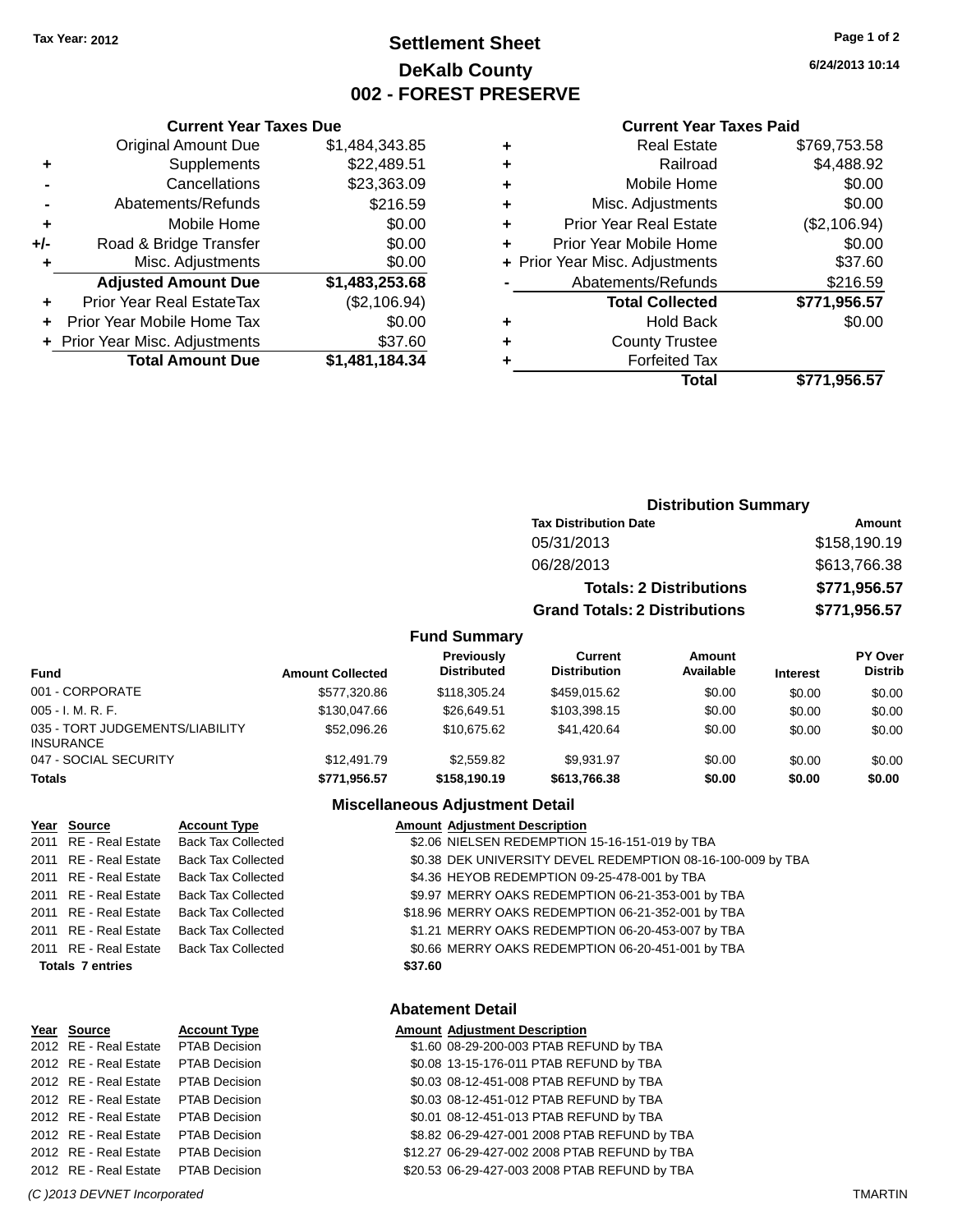| Year Source                         | <b>Account Type</b>  | <b>Amount</b> |
|-------------------------------------|----------------------|---------------|
| 2012 RE - Real Estate               | <b>PTAB Decision</b> | \$28.05       |
| 2012 RE - Real Estate               | <b>PTAB Decision</b> | \$36.65       |
| 2012 RE - Real Estate               | <b>PTAB Decision</b> | \$0.32        |
| 2012 RE - Real Estate               | <b>PTAB Decision</b> | \$0.10        |
| 2012 RE - Real Estate               | <b>PTAB Decision</b> | \$0.10        |
| 2012 RE - Real Estate               | <b>PTAB Decision</b> | \$0.83        |
| 2012 RE - Real Estate               | <b>PTAB Decision</b> | \$0.19        |
| 2012 RE - Real Estate               | <b>RE</b> Abatement  | \$8.88        |
| 2012 RE - Real Estate               | <b>PTAB Decision</b> | \$12.35       |
| 2012 RE - Real Estate               | <b>PTAB Decision</b> | \$20.66       |
| 2012 RE - Real Estate               | <b>PTAB Decision</b> | \$28.23       |
| 2012 RE - Real Estate PTAB Decision |                      | \$36.88       |
| Totals 20 entries                   |                      | \$216.61      |

# **Settlement Sheet Tax Year: 2012 Page 2 of 2 DeKalb County Abatement Detail**

**Amount Adjustment Description** \$28.05 06-29-427-004 2008 PTAB REFUND by TBA \$36.65 06-29-477-002 2008 PTAB REFUND by TBA \$0.32 03-30-277-001 2011 PTAB REFUND by TBA \$0.10 19-27-427-021 2011 PTAB REFUND by TBA \$0.10 01-26-475-004 2011 PTAB REFUND by TBA \$0.83 13-15-327-010 2011 PTAB REFUND by TBA \$0.19 12-13-100-003 2011 PTAB REFUND by TBA \$8.88 06-29-427-001 2009 PTAB REFUND by TBA \$12.35 06-29-427-002 2009 PTAB REFUND by TBA \$20.66 06-29-427-003 2009 PTAB REFUND by TBA \$28.23 06-29-427-004 2009 PTAB REFUND by TBA \$36.88 06-29-477-002 2009 PTAB REFUND by TBA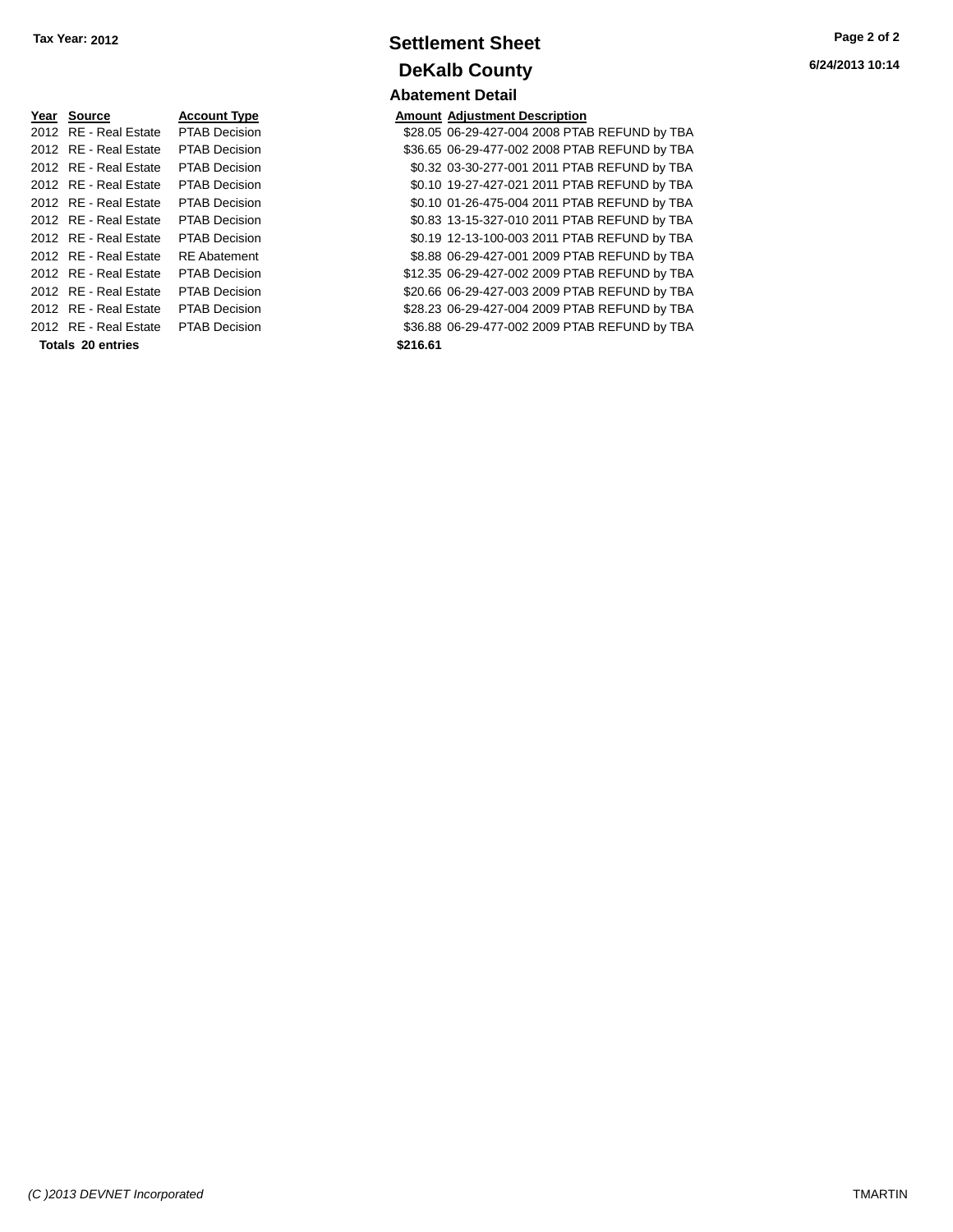# **Settlement Sheet Tax Year: 2012 Page 1 of 1 DeKalb County 003 - AFTON TOWNSHIP**

**6/24/2013 10:14**

| <b>Original Amount Due</b><br>\$73,997.10 |                               |  |  |  |  |
|-------------------------------------------|-------------------------------|--|--|--|--|
| Supplements                               | \$1,087.47                    |  |  |  |  |
| Cancellations                             | \$1,335.37                    |  |  |  |  |
| Abatements/Refunds                        | \$0.00                        |  |  |  |  |
| Mobile Home                               | \$0.00                        |  |  |  |  |
| Road & Bridge Transfer                    | \$0.00                        |  |  |  |  |
| Misc. Adjustments                         | \$0.00                        |  |  |  |  |
| <b>Adjusted Amount Due</b>                | \$73,749.20                   |  |  |  |  |
| Prior Year Real EstateTax                 | \$0.00                        |  |  |  |  |
| Prior Year Mobile Home Tax                | \$0.00                        |  |  |  |  |
| + Prior Year Misc. Adjustments            | \$0.00                        |  |  |  |  |
| <b>Total Amount Due</b>                   | \$73.749.20                   |  |  |  |  |
|                                           | <b>Current Year Taxes Due</b> |  |  |  |  |

## **Current Year Taxes Paid**

| ٠ | <b>Real Estate</b>             | \$39,391.60 |
|---|--------------------------------|-------------|
| ٠ | Railroad                       | \$584.69    |
| ٠ | Mobile Home                    | \$0.00      |
| ٠ | Misc. Adjustments              | \$0.00      |
| ٠ | <b>Prior Year Real Estate</b>  | \$0.00      |
| ٠ | Prior Year Mobile Home         | \$0.00      |
|   | + Prior Year Misc. Adjustments | \$0.00      |
|   | Abatements/Refunds             | \$0.00      |
|   | <b>Total Collected</b>         | \$39,976.29 |
| ٠ | <b>Hold Back</b>               | \$0.00      |
| ٠ | <b>County Trustee</b>          |             |
| ٠ | <b>Forfeited Tax</b>           |             |
|   | Total                          | \$39,976.29 |
|   |                                |             |

## **Distribution Summary Tax Distribution Date Amount** 05/31/2013 \$7,990.82 06/28/2013 \$31,985.47 **Totals: 2 Distributions \$39,976.29 Grand Totals: 2 Distributions \$39,976.29**

#### **Fund Summary**

| <b>Fund</b>                                         | <b>Amount Collected</b> | <b>Previously</b><br><b>Distributed</b> | Current<br><b>Distribution</b> | Amount<br>Available | <b>Interest</b> | <b>PY Over</b><br><b>Distrib</b> |
|-----------------------------------------------------|-------------------------|-----------------------------------------|--------------------------------|---------------------|-----------------|----------------------------------|
| 001 - CORPORATE                                     | \$30,812.95             | \$6.159.17                              | \$24,653.78                    | \$0.00              | \$0.00          | \$0.00                           |
| $005 - I. M. R. F.$                                 | \$3.511.92              | \$701.99                                | \$2,809.93                     | \$0.00              | \$0.00          | \$0.00                           |
| 027 - AUDIT                                         | \$406.87                | \$81.33                                 | \$325.54                       | \$0.00              | \$0.00          | \$0.00                           |
| 035 - TORT JUDGEMENTS/LIABILITY<br><b>INSURANCE</b> | \$1,621.65              | \$324.15                                | \$1,297.50                     | \$0.00              | \$0.00          | \$0.00                           |
| 047 - SOCIAL SECURITY                               | \$3,243.29              | \$648.30                                | \$2,594.99                     | \$0.00              | \$0.00          | \$0.00                           |
| 054 - GENERAL ASSISTANCE                            | \$379.61                | \$75.88                                 | \$303.73                       | \$0.00              | \$0.00          | \$0.00                           |
| <b>Totals</b>                                       | \$39,976.29             | \$7,990.82                              | \$31,985.47                    | \$0.00              | \$0.00          | \$0.00                           |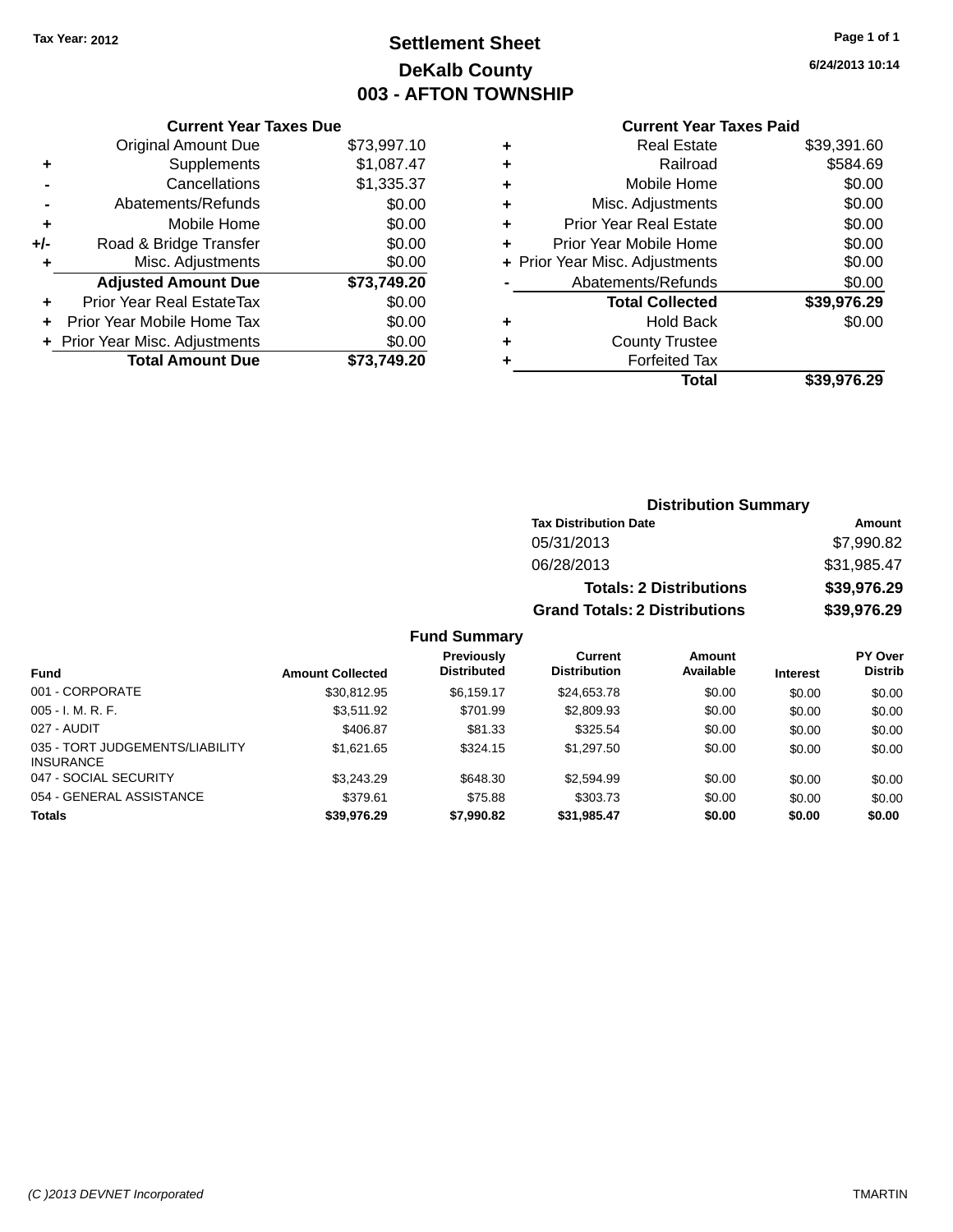# **Settlement Sheet Tax Year: 2012 Page 1 of 1 DeKalb County 004 - AFTON ROAD & BRIDGE**

**6/24/2013 10:14**

#### **Current Year Taxes Paid**

|       | <b>Original Amount Due</b>     | \$306,334.96 |
|-------|--------------------------------|--------------|
| ٠     | Supplements                    | \$4,249.34   |
|       | Cancellations                  | \$5,218.08   |
|       | Abatements/Refunds             | \$0.00       |
| ÷     | Mobile Home                    | \$0.00       |
| $+/-$ | Road & Bridge Transfer         | (\$9,149.20) |
| ٠     | Misc. Adjustments              | \$0.00       |
|       | <b>Adjusted Amount Due</b>     | \$296,217.02 |
| ÷     | Prior Year Real EstateTax      | \$0.00       |
| ÷     | Prior Year Mobile Home Tax     | \$0.00       |
|       | + Prior Year Misc. Adjustments | \$0.00       |
|       | <b>Total Amount Due</b>        | \$296,217.02 |
|       |                                |              |

**Current Year Taxes Due**

| <b>Real Estate</b>             | \$153,925.44 |
|--------------------------------|--------------|
| Railroad                       | \$2,420.51   |
| Mobile Home                    | \$0.00       |
| Misc. Adjustments              | \$0.00       |
| <b>Prior Year Real Estate</b>  | \$0.00       |
| Prior Year Mobile Home         | \$0.00       |
| + Prior Year Misc. Adjustments | \$0.00       |
| Abatements/Refunds             | \$0.00       |
| <b>Total Collected</b>         | \$156,345.95 |
| <b>Hold Back</b>               | \$0.00       |
| <b>County Trustee</b>          |              |
| <b>Forfeited Tax</b>           |              |
| Total                          | \$156,345.95 |
|                                |              |

**Grand Totals: 2 Distributions \$156,345.95**

| <b>Road and Bridge Summary</b> |             |               | <b>Distribution Summary</b>    |              |  |
|--------------------------------|-------------|---------------|--------------------------------|--------------|--|
| <b>Municipality</b>            | Amt. Due    | Amt. Distrib. | <b>Tax Distribution Date</b>   | Amount       |  |
| CITY OF DEKALB                 | \$16,857.48 | \$9.149.20    | 05/31/2013                     | \$31,225.17  |  |
| <b>Totals</b>                  | \$16,857.48 | \$9.149.20    | 06/28/2013                     | \$125,120.78 |  |
|                                |             |               | <b>Totals: 2 Distributions</b> | \$156,345.95 |  |

**Fund Summary Fund Interest Amount Collected Distributed PY Over Distrib Amount Available Current Distribution Previously** 007 - ROAD AND BRIDGE 60.00 \$91,332.33 \$18,229.46 \$73,102.87 \$0.00 \$0.00 \$0.00 \$0.00 008 - BRIDGE CONST W/COUNTY  $$8,098.51$   $$1,618.83$   $$6,479.68$  \$0.00  $$0.00$  \$0.00 \$0.00 009 - PERMANENT ROAD \$13,408.55 \$8,677.03 \$34,731.52 \$0.00 \$0.00 \$0.00 \$0.00 010 - EQUIPMENT AND BUILDING \$13,506.56 \$2,699.85 \$10,806.71 \$0.00 \$0.00 \$0.00 **Totals \$156,345.95 \$31,225.17 \$125,120.78 \$0.00 \$0.00 \$0.00**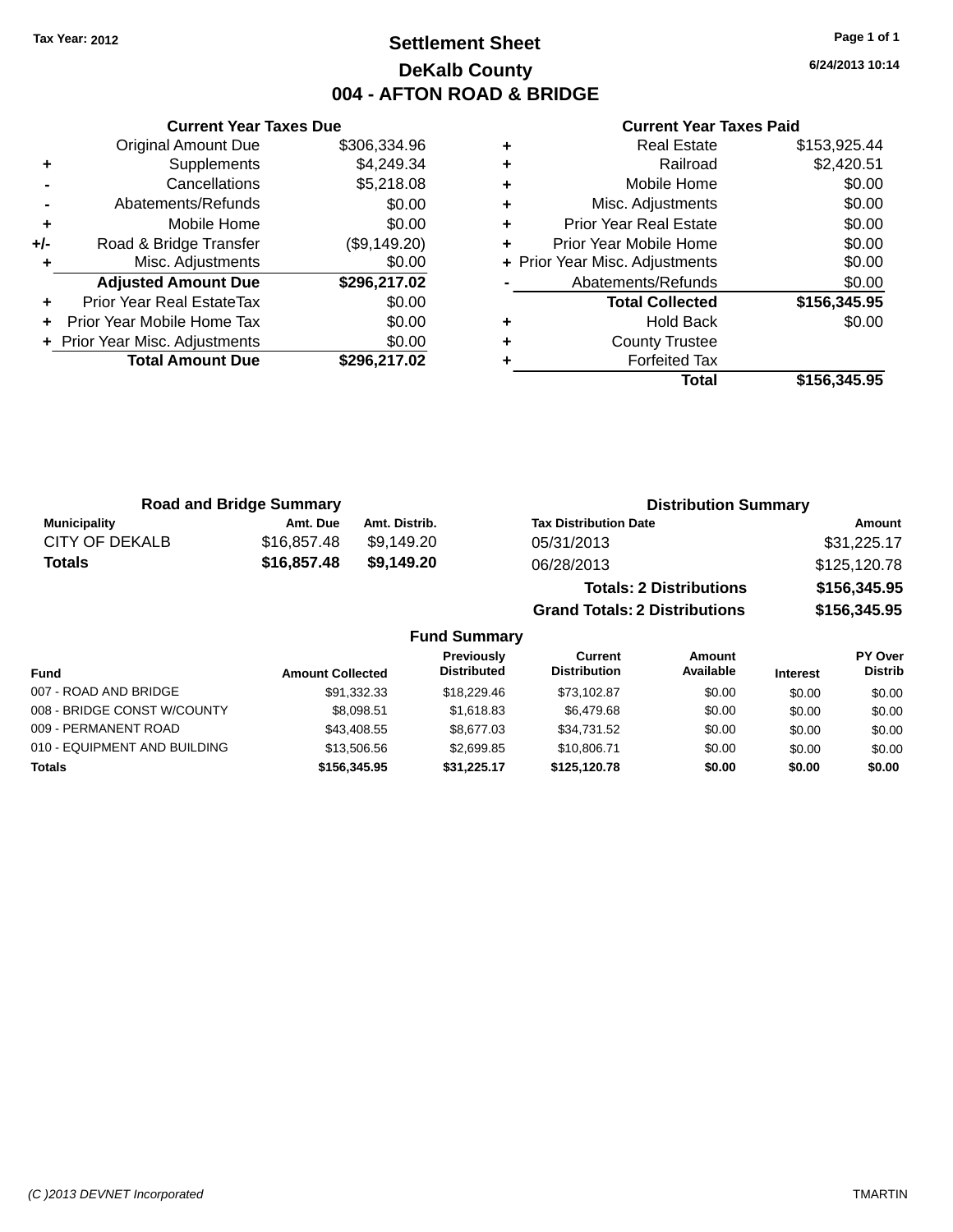# **Settlement Sheet Tax Year: 2012 Page 1 of 1 DeKalb County 005 - CLINTON TOWNSHIP**

**6/24/2013 10:14**

# **Current Year Taxes Paid**

|       | <b>Current Year Taxes Due</b>  |             |
|-------|--------------------------------|-------------|
|       | <b>Original Amount Due</b>     | \$92,811.60 |
| ٠     | Supplements                    | \$305.28    |
|       | Cancellations                  | \$342.27    |
|       | Abatements/Refunds             | \$0.00      |
| ٠     | Mobile Home                    | \$0.00      |
| $+/-$ | Road & Bridge Transfer         | \$0.00      |
|       | Misc. Adjustments              | \$0.00      |
|       | <b>Adjusted Amount Due</b>     | \$92,774.61 |
| ÷     | Prior Year Real EstateTax      | \$0.00      |
|       | Prior Year Mobile Home Tax     | \$0.00      |
|       | + Prior Year Misc. Adjustments | \$0.00      |
|       | <b>Total Amount Due</b>        | \$92.774.61 |
|       |                                |             |

| ٠ | <b>Real Estate</b>             | \$48,368.39 |
|---|--------------------------------|-------------|
| ٠ | Railroad                       | \$820.11    |
| ٠ | Mobile Home                    | \$0.00      |
| ٠ | Misc. Adjustments              | \$0.00      |
| ٠ | <b>Prior Year Real Estate</b>  | \$0.00      |
| ٠ | Prior Year Mobile Home         | \$0.00      |
|   | + Prior Year Misc. Adjustments | \$0.00      |
|   | Abatements/Refunds             | \$0.00      |
|   | <b>Total Collected</b>         | \$49,188.50 |
| ٠ | Hold Back                      | \$0.00      |
| ٠ | <b>County Trustee</b>          |             |
| ٠ | <b>Forfeited Tax</b>           |             |
|   | Total                          | \$49,188.50 |
|   |                                |             |

| <b>Distribution Summary</b>          |             |  |  |  |
|--------------------------------------|-------------|--|--|--|
| <b>Tax Distribution Date</b>         | Amount      |  |  |  |
| 05/31/2013                           | \$12,719.96 |  |  |  |
| 06/28/2013                           | \$36,468.54 |  |  |  |
| <b>Totals: 2 Distributions</b>       | \$49,188.50 |  |  |  |
| <b>Grand Totals: 2 Distributions</b> | \$49,188.50 |  |  |  |

#### **Fund Summary**

| <b>Fund</b>                                         | <b>Amount Collected</b> | Previously<br><b>Distributed</b> | Current<br><b>Distribution</b> | Amount<br>Available | <b>Interest</b> | PY Over<br><b>Distrib</b> |
|-----------------------------------------------------|-------------------------|----------------------------------|--------------------------------|---------------------|-----------------|---------------------------|
| 001 - CORPORATE                                     | \$40.651.24             | \$10.512.25                      | \$30.138.99                    | \$0.00              | \$0.00          | \$0.00                    |
| $005 - I. M. R. F.$                                 | \$27.06                 | \$7.00                           | \$20.06                        | \$0.00              | \$0.00          | \$0.00                    |
| 027 - AUDIT                                         | \$27.06                 | \$7.00                           | \$20.06                        | \$0.00              | \$0.00          | \$0.00                    |
| 035 - TORT JUDGEMENTS/LIABILITY<br><b>INSURANCE</b> | \$1,060.69              | \$274.29                         | \$786.40                       | \$0.00              | \$0.00          | \$0.00                    |
| 047 - SOCIAL SECURITY                               | \$2.121.41              | \$548.59                         | \$1,572.82                     | \$0.00              | \$0.00          | \$0.00                    |
| 054 - GENERAL ASSISTANCE                            | \$5,301.04              | \$1,370.83                       | \$3.930.21                     | \$0.00              | \$0.00          | \$0.00                    |
| <b>Totals</b>                                       | \$49,188.50             | \$12,719.96                      | \$36,468.54                    | \$0.00              | \$0.00          | \$0.00                    |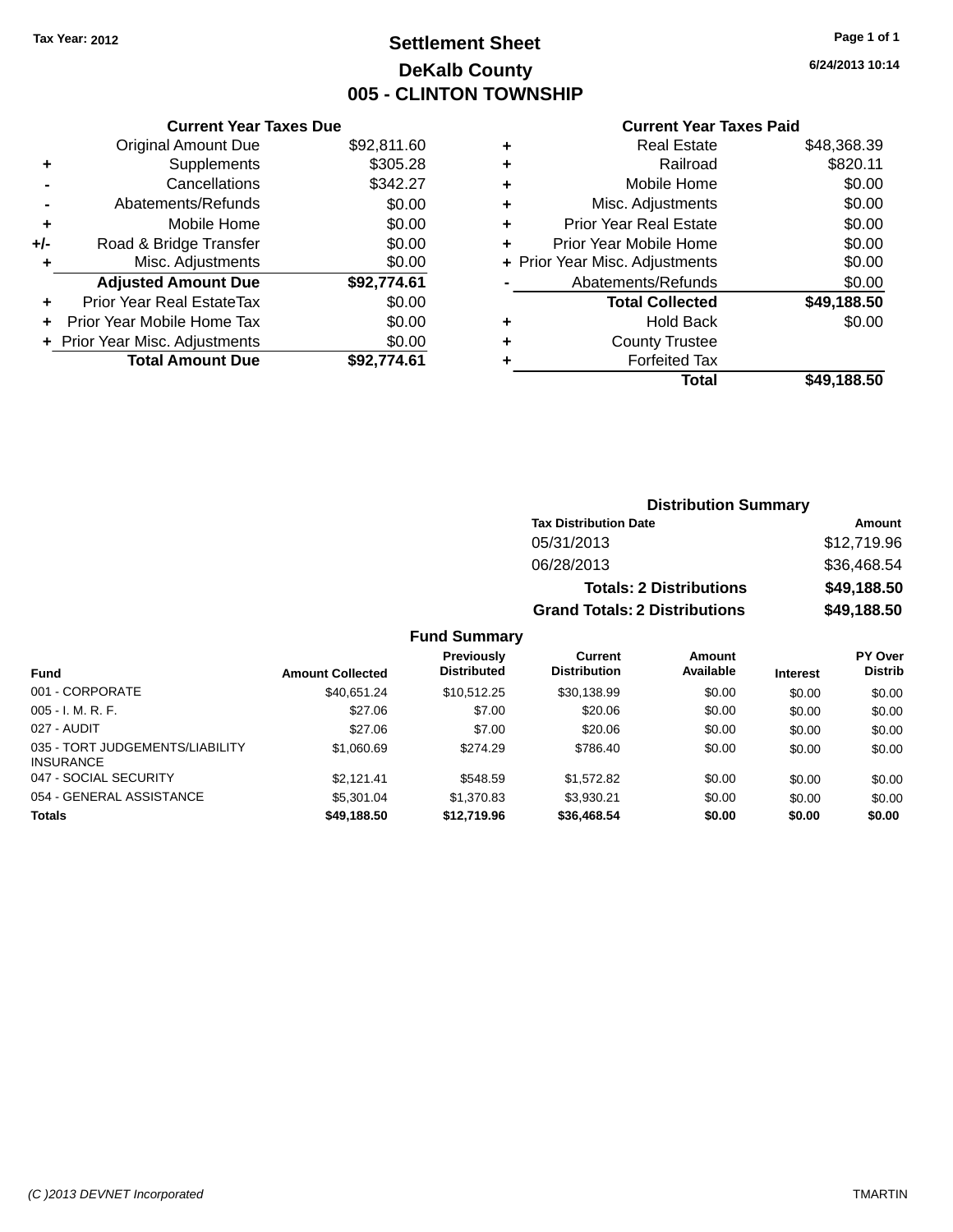# **Settlement Sheet Tax Year: 2012 Page 1 of 1 DeKalb County 006 - CLINTON TWP LIBRARY**

**6/24/2013 10:14**

| <b>Current Year Taxes Due</b>  |             |
|--------------------------------|-------------|
| <b>Original Amount Due</b>     | \$84,741.01 |
| Supplements                    | \$278.74    |
| Cancellations                  | \$312.50    |
| Abatements/Refunds             | \$0.00      |
| Mobile Home                    | \$0.00      |
| Road & Bridge Transfer         | \$0.00      |
| Misc. Adjustments              | \$0.00      |
| <b>Adjusted Amount Due</b>     | \$84,707.25 |
| Prior Year Real EstateTax      | \$0.00      |
| Prior Year Mobile Home Tax     | \$0.00      |
| + Prior Year Misc. Adjustments | \$0.00      |
| <b>Total Amount Due</b>        | \$84.707.25 |
|                                |             |

| ٠ | <b>Real Estate</b>             | \$44,162.29 |
|---|--------------------------------|-------------|
| ٠ | Railroad                       | \$748.79    |
| ٠ | Mobile Home                    | \$0.00      |
| ٠ | Misc. Adjustments              | \$0.00      |
| ٠ | <b>Prior Year Real Estate</b>  | \$0.00      |
| ٠ | Prior Year Mobile Home         | \$0.00      |
|   | + Prior Year Misc. Adjustments | \$0.00      |
|   | Abatements/Refunds             | \$0.00      |
|   | <b>Total Collected</b>         | \$44,911.08 |
| ٠ | <b>Hold Back</b>               | \$0.00      |
| ٠ | <b>County Trustee</b>          |             |
|   | <b>Forfeited Tax</b>           |             |
|   | Total                          | \$44.911.08 |
|   |                                |             |

|               |                         |                                  | <b>Distribution Summary</b>           |                                |                 |                                  |
|---------------|-------------------------|----------------------------------|---------------------------------------|--------------------------------|-----------------|----------------------------------|
|               |                         |                                  | <b>Tax Distribution Date</b>          |                                |                 | <b>Amount</b>                    |
|               |                         |                                  | 05/31/2013                            |                                |                 | \$11,613.80                      |
|               |                         |                                  | 06/28/2013                            |                                |                 | \$33,297.28                      |
|               |                         |                                  |                                       | <b>Totals: 2 Distributions</b> |                 | \$44,911.08                      |
|               |                         |                                  | <b>Grand Totals: 2 Distributions</b>  |                                |                 | \$44,911.08                      |
|               |                         | <b>Fund Summary</b>              |                                       |                                |                 |                                  |
| <b>Fund</b>   | <b>Amount Collected</b> | Previously<br><b>Distributed</b> | <b>Current</b><br><b>Distribution</b> | Amount<br>Available            | <b>Interest</b> | <b>PY Over</b><br><b>Distrib</b> |
| 016 - LIBRARY | \$44.911.08             | \$11,613.80                      | \$33,297.28                           | \$0.00                         | \$0.00          | \$0.00                           |
| <b>Totals</b> | \$44,911.08             | \$11,613.80                      | \$33,297.28                           | \$0.00                         | \$0.00          | \$0.00                           |
|               |                         |                                  |                                       |                                |                 |                                  |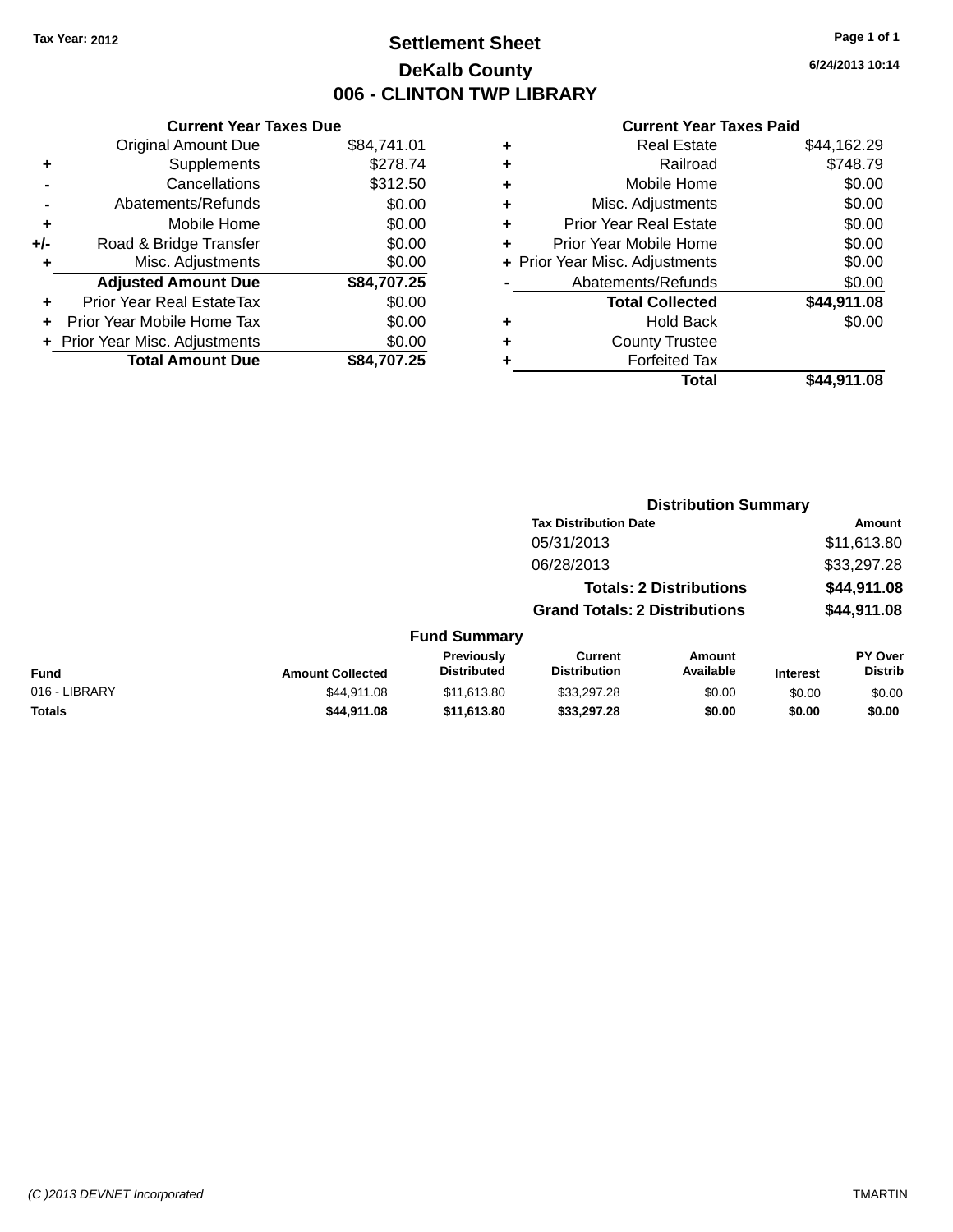# **Settlement Sheet Tax Year: 2012 Page 1 of 1 DeKalb County 007 - CLINTON TWP CEMETERY**

**6/24/2013 10:14**

|     | <b>Current Year Taxes Due</b>  |             |
|-----|--------------------------------|-------------|
|     | <b>Original Amount Due</b>     | \$22,052.66 |
| ٠   | Supplements                    | \$72.54     |
|     | Cancellations                  | \$81.32     |
|     | Abatements/Refunds             | \$0.00      |
| ÷   | Mobile Home                    | \$0.00      |
| +/- | Road & Bridge Transfer         | \$0.00      |
|     | Misc. Adjustments              | \$0.00      |
|     | <b>Adjusted Amount Due</b>     | \$22,043.88 |
| ÷   | Prior Year Real EstateTax      | \$0.00      |
|     | Prior Year Mobile Home Tax     | \$0.00      |
|     | + Prior Year Misc. Adjustments | \$0.00      |
|     | <b>Total Amount Due</b>        | \$22.043.88 |
|     |                                |             |

|   | <b>Real Estate</b>             | \$11,492.59 |
|---|--------------------------------|-------------|
| ٠ | Railroad                       | \$194.87    |
| ٠ | Mobile Home                    | \$0.00      |
| ٠ | Misc. Adjustments              | \$0.00      |
| ٠ | <b>Prior Year Real Estate</b>  | \$0.00      |
| ÷ | Prior Year Mobile Home         | \$0.00      |
|   | + Prior Year Misc. Adjustments | \$0.00      |
|   | Abatements/Refunds             | \$0.00      |
|   | <b>Total Collected</b>         | \$11,687.46 |
| ٠ | <b>Hold Back</b>               | \$0.00      |
|   | <b>County Trustee</b>          |             |
| ٠ | <b>Forfeited Tax</b>           |             |
|   | Total                          | \$11,687.46 |
|   |                                |             |

|                |                         |                                         | <b>Distribution Summary</b>           |                                |                 |                                  |
|----------------|-------------------------|-----------------------------------------|---------------------------------------|--------------------------------|-----------------|----------------------------------|
|                |                         |                                         | <b>Tax Distribution Date</b>          |                                |                 | <b>Amount</b>                    |
|                |                         |                                         | 05/31/2013                            |                                |                 | \$3,022.29                       |
|                |                         |                                         | 06/28/2013                            |                                |                 | \$8,665.17                       |
|                |                         |                                         |                                       | <b>Totals: 2 Distributions</b> |                 | \$11,687.46                      |
|                |                         |                                         | <b>Grand Totals: 2 Distributions</b>  |                                |                 | \$11,687.46                      |
|                |                         | <b>Fund Summary</b>                     |                                       |                                |                 |                                  |
| <b>Fund</b>    | <b>Amount Collected</b> | <b>Previously</b><br><b>Distributed</b> | <b>Current</b><br><b>Distribution</b> | Amount<br>Available            | <b>Interest</b> | <b>PY Over</b><br><b>Distrib</b> |
| 017 - CEMETERY | \$11,687.46             | \$3.022.29                              | \$8,665.17                            | \$0.00                         | \$0.00          | \$0.00                           |
| <b>Totals</b>  | \$11,687.46             | \$3,022.29                              | \$8,665.17                            | \$0.00                         | \$0.00          | \$0.00                           |
|                |                         |                                         |                                       |                                |                 |                                  |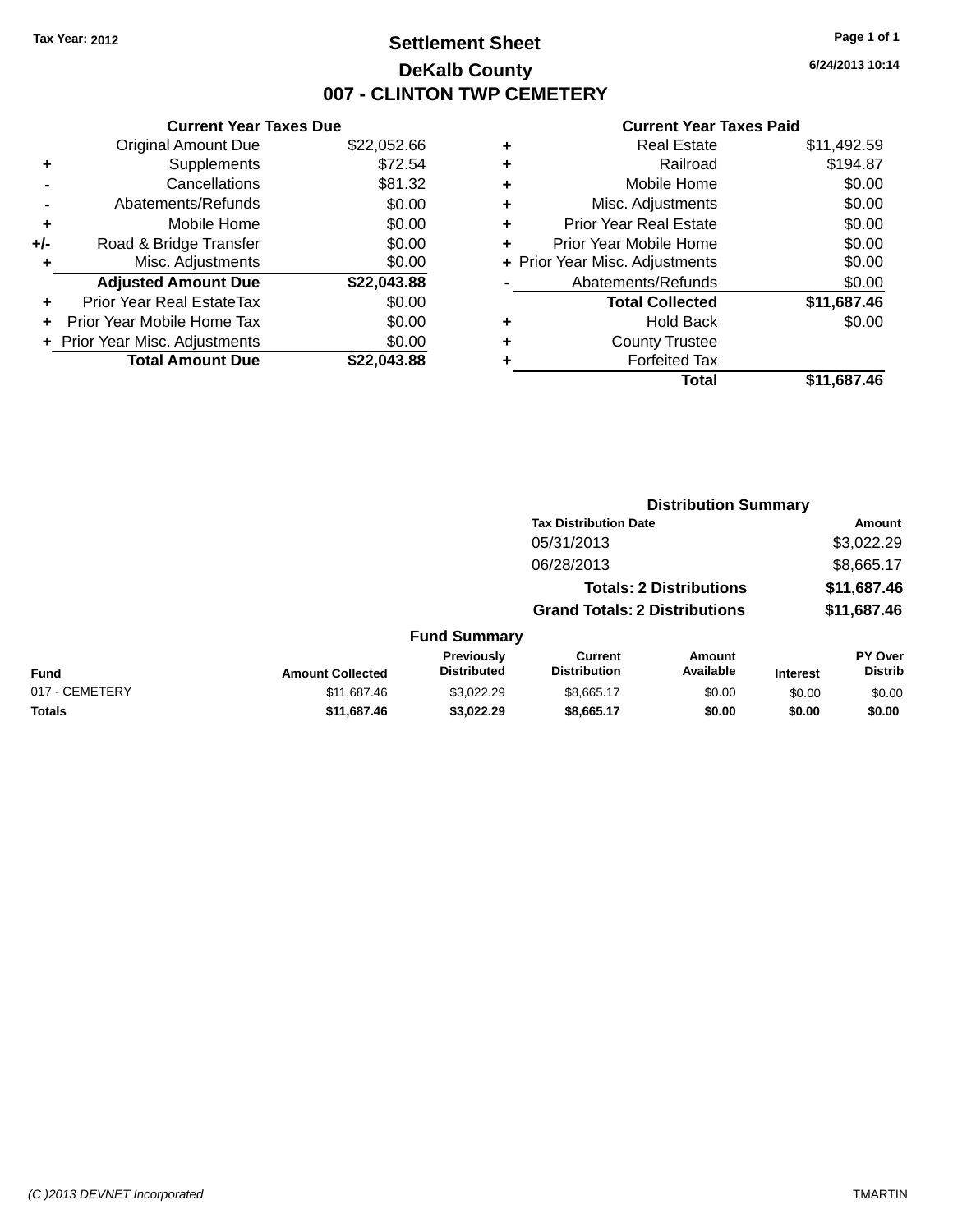# **Settlement Sheet Tax Year: 2012 Page 1 of 1 DeKalb County 008 - CLINTON COMM BLDG**

**6/24/2013 10:14**

|     | <b>Current Year Taxes Due</b> |            |  |  |  |
|-----|-------------------------------|------------|--|--|--|
|     | <b>Original Amount Due</b>    | \$9,003.99 |  |  |  |
| ٠   | Supplements                   | \$29.62    |  |  |  |
|     | Cancellations                 | \$33.20    |  |  |  |
|     | Abatements/Refunds            | \$0.00     |  |  |  |
| ٠   | Mobile Home                   | \$0.00     |  |  |  |
| +/- | Road & Bridge Transfer        | \$0.00     |  |  |  |
| ٠   | Misc. Adjustments             | \$0.00     |  |  |  |
|     | <b>Adjusted Amount Due</b>    | \$9,000.41 |  |  |  |
| ٠   | Prior Year Real EstateTax     | \$0.00     |  |  |  |
|     | Prior Year Mobile Home Tax    | \$0.00     |  |  |  |
|     | Prior Year Misc. Adjustments  | \$0.00     |  |  |  |
|     | <b>Total Amount Due</b>       | \$9,000.41 |  |  |  |

|   | <b>Real Estate</b>             | \$4,692.46 |
|---|--------------------------------|------------|
| ٠ | Railroad                       | \$79.56    |
| ٠ | Mobile Home                    | \$0.00     |
| ٠ | Misc. Adjustments              | \$0.00     |
| ٠ | <b>Prior Year Real Estate</b>  | \$0.00     |
| ٠ | Prior Year Mobile Home         | \$0.00     |
|   | + Prior Year Misc. Adjustments | \$0.00     |
|   | Abatements/Refunds             | \$0.00     |
|   | <b>Total Collected</b>         | \$4,772.02 |
| ٠ | Hold Back                      | \$0.00     |
| ٠ | <b>County Trustee</b>          |            |
| ٠ | <b>Forfeited Tax</b>           |            |
|   | Total                          | \$4,772.02 |
|   |                                |            |

|                 |                         |                                         |                                       | <b>Distribution Summary</b>    |                 |                           |
|-----------------|-------------------------|-----------------------------------------|---------------------------------------|--------------------------------|-----------------|---------------------------|
|                 |                         |                                         | <b>Tax Distribution Date</b>          |                                |                 | Amount                    |
|                 |                         |                                         | 05/31/2013                            |                                |                 | \$1,234.04                |
|                 |                         |                                         | 06/28/2013                            |                                |                 | \$3,537.98                |
|                 |                         |                                         |                                       | <b>Totals: 2 Distributions</b> |                 | \$4,772.02                |
|                 |                         |                                         | <b>Grand Totals: 2 Distributions</b>  |                                |                 | \$4,772.02                |
|                 |                         | <b>Fund Summary</b>                     |                                       |                                |                 |                           |
| <b>Fund</b>     | <b>Amount Collected</b> | <b>Previously</b><br><b>Distributed</b> | <b>Current</b><br><b>Distribution</b> | Amount<br>Available            | <b>Interest</b> | PY Over<br><b>Distrib</b> |
| 001 - CORPORATE | \$4,772.02              | \$1,234.04                              | \$3,537.98                            | \$0.00                         | \$0.00          | \$0.00                    |
| <b>Totals</b>   | \$4,772.02              | \$1,234.04                              | \$3,537.98                            | \$0.00                         | \$0.00          | \$0.00                    |
|                 |                         |                                         |                                       |                                |                 |                           |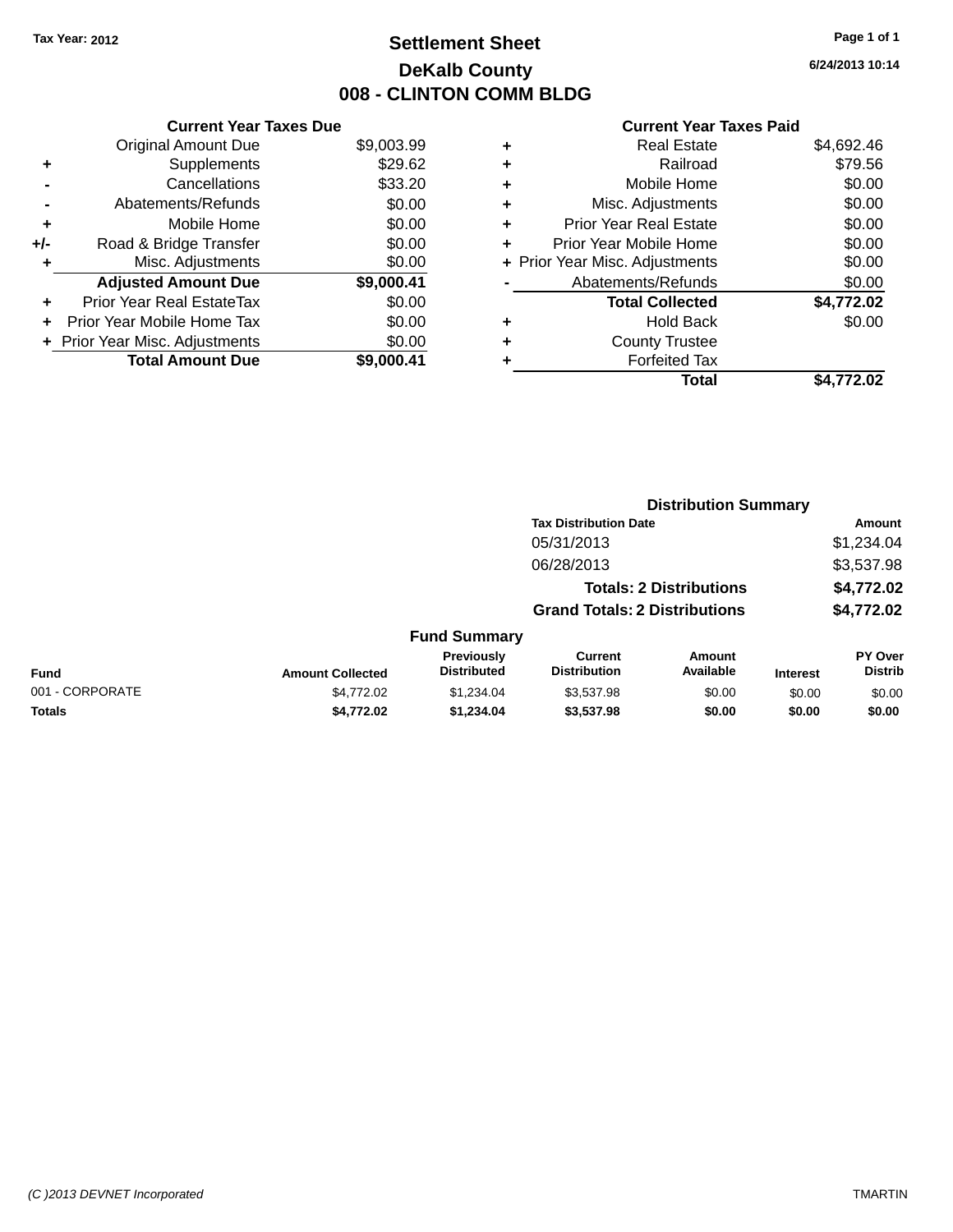# **Settlement Sheet Tax Year: 2012 Page 1 of 1 DeKalb County 009 - CLINTON ROAD & BRIDGE**

**6/24/2013 10:14**

#### **Current Year Taxes Paid**

|     | <b>Current Year Taxes Due</b>  |               |
|-----|--------------------------------|---------------|
|     | <b>Original Amount Due</b>     | \$242,005.63  |
| ٠   | Supplements                    | \$681.89      |
|     | Cancellations                  | \$764.47      |
|     | Abatements/Refunds             | \$0.00        |
| ٠   | Mobile Home                    | \$0.00        |
| +/- | Road & Bridge Transfer         | (\$18,190.51) |
|     | Misc. Adjustments              | \$0.00        |
|     | <b>Adjusted Amount Due</b>     | \$223,732.54  |
| ٠   | Prior Year Real EstateTax      | \$0.00        |
| ÷   | Prior Year Mobile Home Tax     | \$0.00        |
|     | + Prior Year Misc. Adjustments | \$0.00        |
|     | <b>Total Amount Due</b>        | \$223,732.54  |
|     |                                |               |

| <b>Real Estate</b>            | \$108,035.66                   |
|-------------------------------|--------------------------------|
| Railroad                      | \$2,032.30                     |
| Mobile Home                   | \$0.00                         |
| Misc. Adjustments             | \$0.00                         |
| <b>Prior Year Real Estate</b> | \$0.00                         |
| Prior Year Mobile Home        | \$0.00                         |
|                               | \$0.00                         |
| Abatements/Refunds            | \$0.00                         |
| <b>Total Collected</b>        | \$110,067.96                   |
| <b>Hold Back</b>              | \$0.00                         |
| <b>County Trustee</b>         |                                |
| <b>Forfeited Tax</b>          |                                |
| Total                         | \$110,067.96                   |
|                               | + Prior Year Misc. Adjustments |

| <b>Road and Bridge Summary</b> |                         | <b>Distribution Summary</b> |                                      |              |
|--------------------------------|-------------------------|-----------------------------|--------------------------------------|--------------|
| <b>Municipality</b>            | Amt. Due                | Amt. Distrib.               | <b>Tax Distribution Date</b>         | Amount       |
| <b>VILLAGE OF WATERMAN</b>     | \$34,286,46 \$18,190,51 |                             | 05/31/2013                           | \$28,411.31  |
| <b>Totals</b>                  | \$34,286.46             | \$18,190.51                 | 06/28/2013                           | \$81,656.65  |
|                                |                         |                             | <b>Totals: 2 Distributions</b>       | \$110,067.96 |
|                                |                         |                             | <b>Grand Totals: 2 Distributions</b> | \$110,067.96 |

# **Fund Summary**

| <b>Fund</b>                                   | <b>Amount Collected</b> | <b>Previously</b><br><b>Distributed</b> | Current<br><b>Distribution</b> | Amount<br>Available | <b>Interest</b> | <b>PY Over</b><br><b>Distrib</b> |
|-----------------------------------------------|-------------------------|-----------------------------------------|--------------------------------|---------------------|-----------------|----------------------------------|
| 007 - ROAD AND BRIDGE                         | \$43.817.34             | \$11,279.15                             | \$32,538.19                    | \$0.00              | \$0.00          | \$0.00                           |
| 009 - PERMANENT ROAD                          | \$45,048.99             | \$11,649.50                             | \$33,399.49                    | \$0.00              | \$0.00          | \$0.00                           |
| 010 - EQUIPMENT AND BUILDING                  | \$18,551.17             | \$4.797.26                              | \$13,753.91                    | \$0.00              | \$0.00          | \$0.00                           |
| 035 - TORT JUDGEMENTS/LIABILITY<br><b>INS</b> | \$2,650.46              | \$685.40                                | \$1,965.06                     | \$0.00              | \$0.00          | \$0.00                           |
| <b>Totals</b>                                 | \$110.067.96            | \$28,411.31                             | \$81.656.65                    | \$0.00              | \$0.00          | \$0.00                           |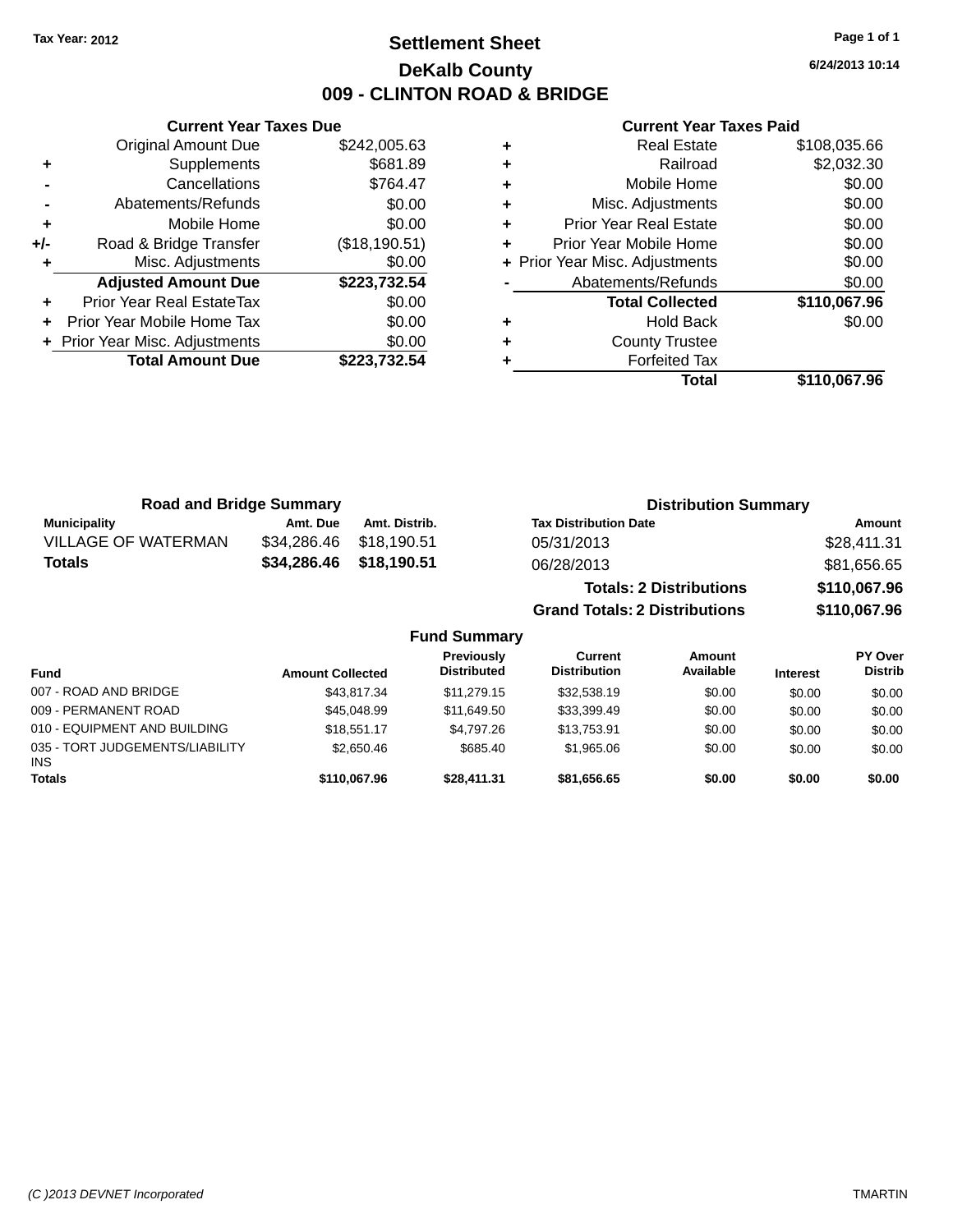# **Settlement Sheet Tax Year: 2012 Page 1 of 1 DeKalb County 010 - CORTLAND TOWNSHIP**

**6/24/2013 10:14**

#### **Current Year Taxes Paid**

|     | <b>Current Year Taxes Due</b>            |              |  |  |  |  |
|-----|------------------------------------------|--------------|--|--|--|--|
|     | <b>Original Amount Due</b>               | \$241,858.80 |  |  |  |  |
| ٠   | Supplements                              | \$1,813.74   |  |  |  |  |
|     | Cancellations                            | \$2,300.61   |  |  |  |  |
|     | Abatements/Refunds                       | \$0.00       |  |  |  |  |
| ٠   | Mobile Home                              | \$0.00       |  |  |  |  |
| +/- | Road & Bridge Transfer                   | \$0.00       |  |  |  |  |
| ٠   | Misc. Adjustments                        | \$0.00       |  |  |  |  |
|     | <b>Adjusted Amount Due</b>               | \$241,371.93 |  |  |  |  |
| ÷   | Prior Year Real EstateTax                | (\$8.20)     |  |  |  |  |
|     | Prior Year Mobile Home Tax               | \$0.00       |  |  |  |  |
|     | \$5.49<br>+ Prior Year Misc. Adjustments |              |  |  |  |  |
|     | <b>Total Amount Due</b>                  | \$241.369.22 |  |  |  |  |

| ٠ | <b>Real Estate</b>             | \$121,610.61 |
|---|--------------------------------|--------------|
| ٠ | Railroad                       | \$561.21     |
| ٠ | Mobile Home                    | \$0.00       |
| ٠ | Misc. Adjustments              | \$0.00       |
| ٠ | <b>Prior Year Real Estate</b>  | (\$8.20)     |
| ٠ | Prior Year Mobile Home         | \$0.00       |
|   | + Prior Year Misc. Adjustments | \$5.49       |
|   | Abatements/Refunds             | \$0.00       |
|   | <b>Total Collected</b>         | \$122,169.11 |
| ٠ | Hold Back                      | \$0.00       |
| ٠ | <b>County Trustee</b>          |              |
| ٠ | <b>Forfeited Tax</b>           |              |
|   | Total                          | \$122,169.11 |
|   |                                |              |

| <b>Distribution Summary</b>          |              |  |  |  |  |
|--------------------------------------|--------------|--|--|--|--|
| <b>Tax Distribution Date</b>         | Amount       |  |  |  |  |
| 05/31/2013                           | \$23,048.31  |  |  |  |  |
| 06/28/2013                           | \$99,120.80  |  |  |  |  |
| <b>Totals: 2 Distributions</b>       | \$122,169.11 |  |  |  |  |
| <b>Grand Totals: 2 Distributions</b> | \$122,169.11 |  |  |  |  |

#### **Fund Summary**

| <b>Fund</b>                             | <b>Amount Collected</b> | Previously<br><b>Distributed</b> | Current<br><b>Distribution</b> | Amount<br>Available | <b>Interest</b> | <b>PY Over</b><br><b>Distrib</b> |
|-----------------------------------------|-------------------------|----------------------------------|--------------------------------|---------------------|-----------------|----------------------------------|
| 001 - CORPORATE                         | \$98,343.92             | \$18,553,47                      | \$79,790.45                    | \$0.00              | \$0.00          | \$0.00                           |
| $005 - I. M. R. F.$                     | \$5.916.66              | \$1.116.24                       | \$4.800.42                     | \$0.00              | \$0.00          | \$0.00                           |
| 027 - AUDIT                             | \$1.572.57              | \$296.68                         | \$1,275.89                     | \$0.00              | \$0.00          | \$0.00                           |
| 035 - TORT JUDGEMENTS/LIABILITY<br>INS. | \$6,357.93              | \$1,199.48                       | \$5,158.45                     | \$0.00              | \$0.00          | \$0.00                           |
| 047 - SOCIAL SECURITY                   | \$5.384.97              | \$1,015.92                       | \$4,369.05                     | \$0.00              | \$0.00          | \$0.00                           |
| 054 - GENERAL ASSISTANCE                | \$4,593,06              | \$866.52                         | \$3.726.54                     | \$0.00              | \$0.00          | \$0.00                           |
| <b>Totals</b>                           | \$122,169.11            | \$23,048.31                      | \$99,120.80                    | \$0.00              | \$0.00          | \$0.00                           |

#### **Miscellaneous Adjustment Detail**

**<u>Year Source</u> Account Type<br>
2011 RE - Real Estate Back Tax Collected** 2021 Amount Adjustment Description<br>\$5.49 HEYOB REDEMPTION 09-25-478-001 by TBA **Totals 1 entries** \$5.49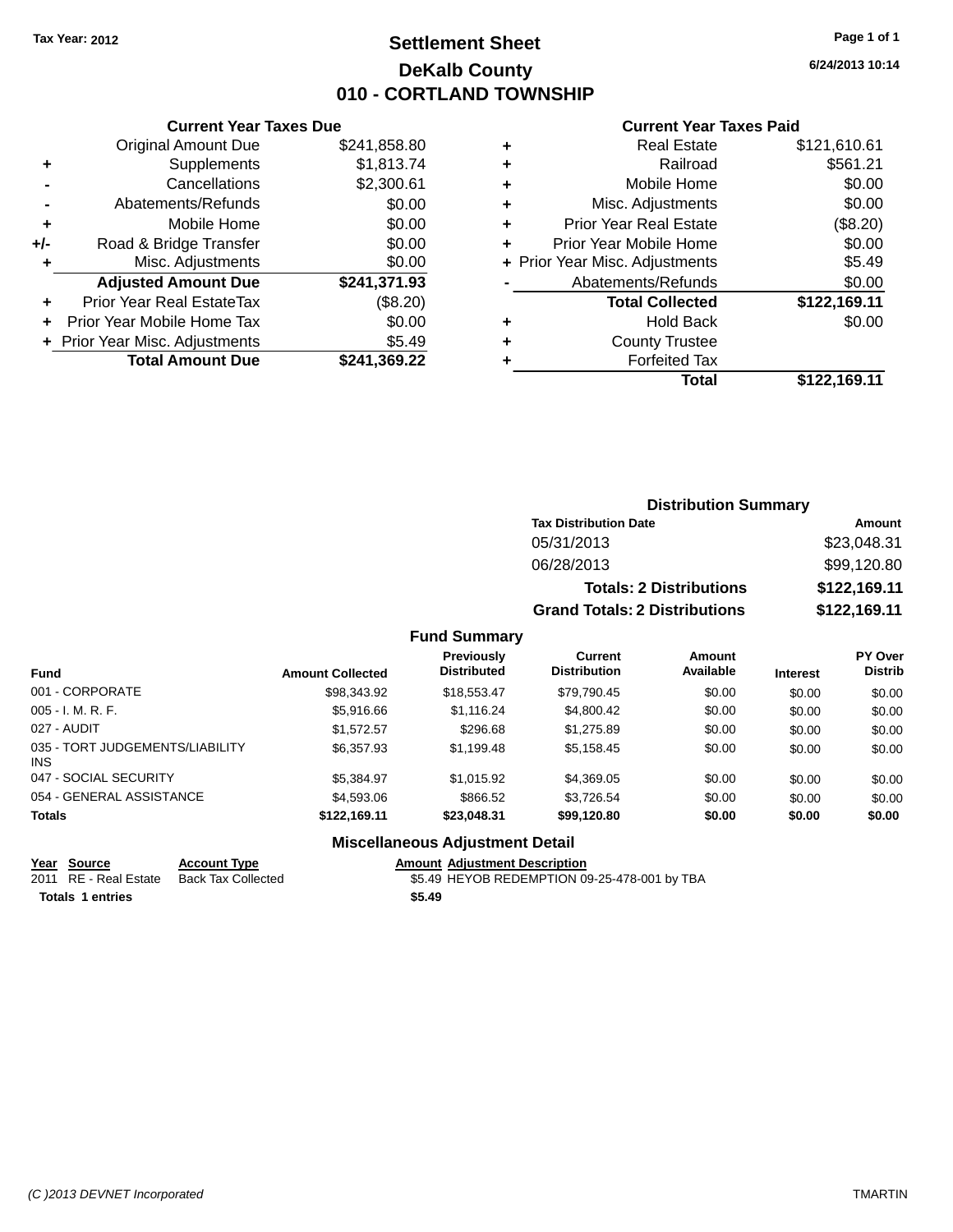# **Settlement Sheet Tax Year: 2012 Page 1 of 1 DeKalb County 011 - CORTLAND ROAD & BRIDGE**

**6/24/2013 10:14**

#### **Current Year Taxes Paid**

|     | <b>Current Year Taxes Due</b>  |               |
|-----|--------------------------------|---------------|
|     | <b>Original Amount Due</b>     | \$438,768.98  |
| ٠   | Supplements                    | \$3,525.51    |
|     | Cancellations                  | \$3,799.18    |
|     | Abatements/Refunds             | \$0.00        |
| ٠   | Mobile Home                    | \$0.00        |
| +/- | Road & Bridge Transfer         | (\$19,833.38) |
|     | Misc. Adjustments              | \$0.00        |
|     | <b>Adjusted Amount Due</b>     | \$418,661.93  |
|     | Prior Year Real EstateTax      | (\$14.51)     |
|     | Prior Year Mobile Home Tax     | \$0.00        |
|     | + Prior Year Misc. Adjustments | \$9.97        |
|     | <b>Total Amount Due</b>        | \$418,657.39  |
|     |                                |               |

|   | Total                          | \$202,093.15 |
|---|--------------------------------|--------------|
|   | <b>Forfeited Tax</b>           |              |
| ٠ | <b>County Trustee</b>          |              |
| ٠ | <b>Hold Back</b>               | \$0.00       |
|   | <b>Total Collected</b>         | \$202,093.15 |
|   | Abatements/Refunds             | \$0.00       |
|   | + Prior Year Misc. Adjustments | \$9.97       |
|   | Prior Year Mobile Home         | \$0.00       |
| ٠ | <b>Prior Year Real Estate</b>  | (\$14.51)    |
| ٠ | Misc. Adjustments              | \$0.00       |
| ٠ | Mobile Home                    | \$0.00       |
| ÷ | Railroad                       | \$1,007.49   |
|   | <b>Real Estate</b>             | \$201,090.20 |

| <b>Road and Bridge Summary</b> |             |               | <b>Distribution Summary</b>          |              |
|--------------------------------|-------------|---------------|--------------------------------------|--------------|
| <b>Municipality</b>            | Amt. Due    | Amt. Distrib. | <b>Tax Distribution Date</b>         | Amount       |
| TOWN OF CORTLAND               | \$12,096.85 | \$6.123.01    | 05/31/2013                           | \$38,061.79  |
| <b>CITY OF DEKALB</b>          | \$837.50    | \$423.93      | 06/28/2013                           | \$164,031.36 |
| VILLAGE OF MAPLE PARK          | \$2,789.57  | \$1.412.00    | <b>Totals: 2 Distributions</b>       | \$202,093.15 |
| <b>CITY OF SYCAMORE</b>        | \$23,459.14 | \$11.874.44   | <b>Grand Totals: 2 Distributions</b> | \$202,093.15 |
| <b>Totals</b>                  | \$39,183.06 | \$19,833.38   |                                      |              |

|                                         |                         | <b>Fund Summary</b>                      |                                       |                     |                 |                           |
|-----------------------------------------|-------------------------|------------------------------------------|---------------------------------------|---------------------|-----------------|---------------------------|
| <b>Fund</b>                             | <b>Amount Collected</b> | <b>Previously</b><br><b>Distributed</b>  | <b>Current</b><br><b>Distribution</b> | Amount<br>Available | <b>Interest</b> | PY Over<br><b>Distrib</b> |
| 005 - I. M. R. F.                       | \$3,466,28              | \$653.09                                 | \$2,813.19                            | \$0.00              | \$0.00          | \$0.00                    |
| 007 - ROAD AND BRIDGE                   | \$24.470.25             | \$4.595.31                               | \$19,874.94                           | \$0.00              | \$0.00          | \$0.00                    |
| 009 - PERMANENT ROAD                    | \$139,685.44            | \$26,318.57                              | \$113.366.87                          | \$0.00              | \$0.00          | \$0.00                    |
| 010 - EQUIPMENT AND BUILDING            | \$22.463.40             | \$4,232,40                               | \$18,231,00                           | \$0.00              | \$0.00          | \$0.00                    |
| 027 - AUDIT                             | \$1,506.66              | \$283.88                                 | \$1,222,78                            | \$0.00              | \$0.00          | \$0.00                    |
| 035 - TORT JUDGEMENTS/LIABILITY<br>INS. | \$7.997.56              | \$1,506.84                               | \$6,490.72                            | \$0.00              | \$0.00          | \$0.00                    |
| 047 - SOCIAL SECURITY                   | \$2,503.56              | \$471.70                                 | \$2,031.86                            | \$0.00              | \$0.00          | \$0.00                    |
| <b>Totals</b>                           | \$202,093.15            | \$38,061.79                              | \$164,031.36                          | \$0.00              | \$0.00          | \$0.00                    |
|                                         |                         | <b>Missellanessen, Automobile Detail</b> |                                       |                     |                 |                           |

#### **Miscellaneous Adjustment Detail**

| Year Source | <b>Account Type</b>                      | <b>Amount Adiustment Description</b> |
|-------------|------------------------------------------|--------------------------------------|
|             | 2011 RE - Real Estate Back Tax Collected | \$9.97 HEYOB REDEMPTION 09           |

**Totals 1 entries** \$9.97

\$9.97 HEYOB REDEMPTION 09-25-478-001 by TBA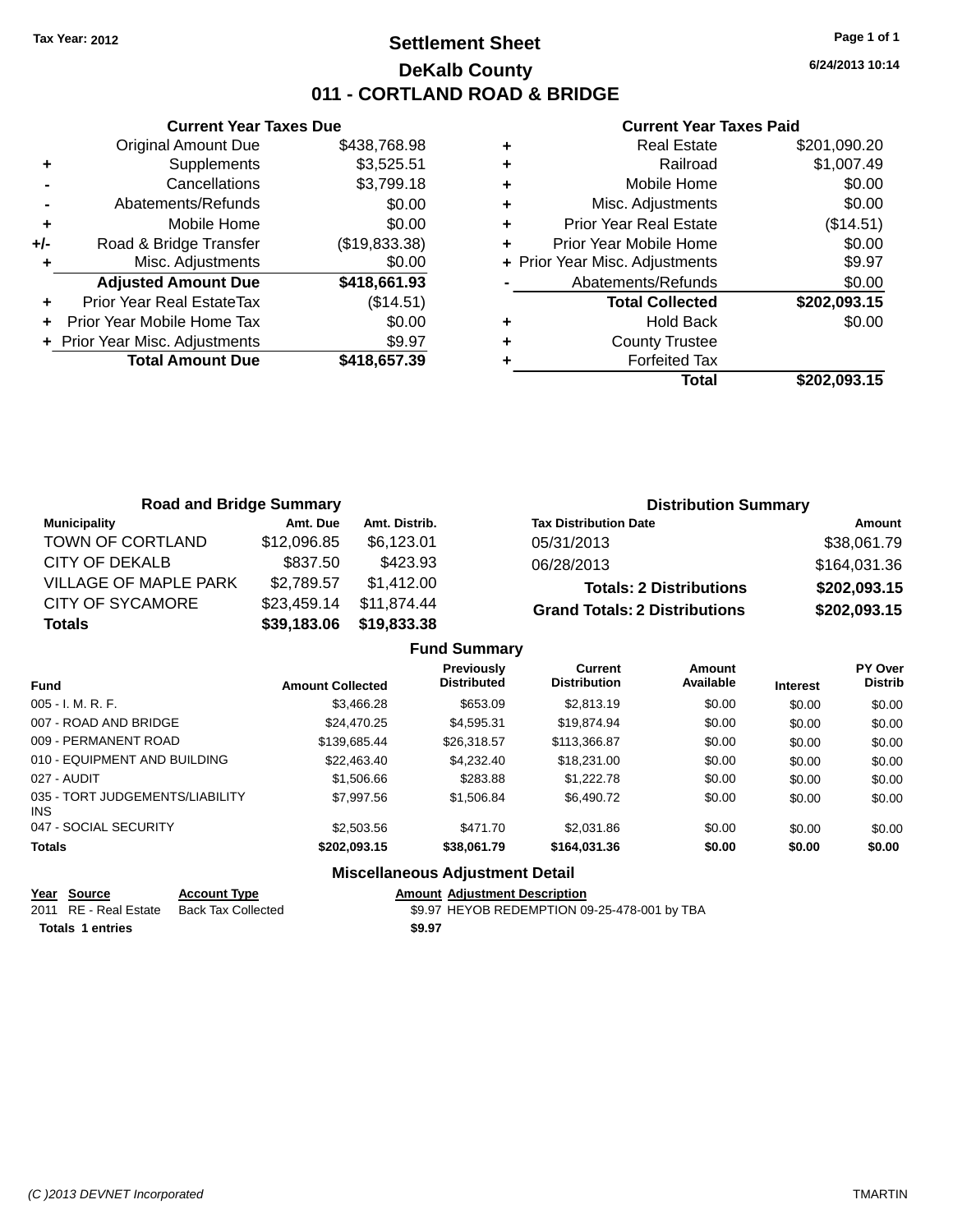# **Settlement Sheet Tax Year: 2012 Page 1 of 1 DeKalb County 012 - DEKALB TOWNSHIP**

**6/24/2013 10:14**

| <b>Current Year Taxes Due</b> |                            |              |  |  |  |
|-------------------------------|----------------------------|--------------|--|--|--|
|                               | <b>Original Amount Due</b> | \$891,526.82 |  |  |  |
| ٠                             | Supplements                | \$15,948.96  |  |  |  |
| $\overline{\phantom{0}}$      | Cancellations              | \$32,079.84  |  |  |  |
| $\overline{\phantom{0}}$      | Abatements/Refunds         | \$3.17       |  |  |  |
| ٠                             | Mobile Home                | \$0.00       |  |  |  |
|                               |                            |              |  |  |  |

|     |                                  | ----         |
|-----|----------------------------------|--------------|
| +/- | Road & Bridge Transfer           | \$0.00       |
| ٠   | Misc. Adjustments                | \$0.00       |
|     | <b>Adjusted Amount Due</b>       | \$875,392.77 |
| ٠   | <b>Prior Year Real EstateTax</b> | \$178.39     |
|     | Prior Year Mobile Home Tax       | \$0.00       |
|     | + Prior Year Misc. Adjustments   | \$0.69       |
|     | <b>Total Amount Due</b>          | \$875,571.85 |

#### **Current Year Taxes Paid**

|   | Total                          | \$448,516.62 |
|---|--------------------------------|--------------|
|   | <b>Forfeited Tax</b>           |              |
| ٠ | <b>County Trustee</b>          |              |
| ٠ | <b>Hold Back</b>               | \$0.00       |
|   | <b>Total Collected</b>         | \$448,516.62 |
|   | Abatements/Refunds             | \$3.17       |
|   | + Prior Year Misc. Adjustments | \$0.69       |
| ٠ | Prior Year Mobile Home         | \$0.00       |
| ٠ | <b>Prior Year Real Estate</b>  | \$178.39     |
| ٠ | Misc. Adjustments              | \$0.00       |
| ٠ | Mobile Home                    | \$0.00       |
| ٠ | Railroad                       | \$1,335.69   |
|   | <b>Real Estate</b>             | \$447,005.02 |

|               |                                                                 |                                                  |                         |                                                | <b>Distribution Summary</b>                                 |                                |                 |                                  |
|---------------|-----------------------------------------------------------------|--------------------------------------------------|-------------------------|------------------------------------------------|-------------------------------------------------------------|--------------------------------|-----------------|----------------------------------|
|               |                                                                 |                                                  |                         |                                                | <b>Tax Distribution Date</b>                                |                                |                 | Amount                           |
|               |                                                                 |                                                  |                         |                                                | 05/31/2013                                                  |                                |                 | \$90,691.69                      |
|               |                                                                 |                                                  |                         |                                                | 06/28/2013                                                  |                                |                 | \$357,824.93                     |
|               |                                                                 |                                                  |                         |                                                |                                                             | <b>Totals: 2 Distributions</b> |                 | \$448,516.62                     |
|               |                                                                 |                                                  |                         |                                                | <b>Grand Totals: 2 Distributions</b>                        |                                |                 | \$448,516.62                     |
|               |                                                                 |                                                  |                         | <b>Fund Summary</b>                            |                                                             |                                |                 |                                  |
| Fund          |                                                                 |                                                  | <b>Amount Collected</b> | <b>Previously</b><br><b>Distributed</b>        | <b>Current</b><br><b>Distribution</b>                       | Amount<br>Available            | <b>Interest</b> | <b>PY Over</b><br><b>Distrib</b> |
|               | 001 - CORPORATE                                                 |                                                  | \$349,494.00            | \$70,668.95                                    | \$278,825.05                                                | \$0.00                         | \$0.00          | \$0.00                           |
|               | 054 - GENERAL ASSISTANCE                                        |                                                  | \$99,022.62             | \$20,022.74                                    | \$78,999.88                                                 | \$0.00                         | \$0.00          | \$0.00                           |
| <b>Totals</b> |                                                                 |                                                  | \$448,516.62            | \$90,691.69                                    | \$357,824.93                                                | \$0.00                         | \$0.00          | \$0.00                           |
|               |                                                                 |                                                  |                         | <b>Miscellaneous Adjustment Detail</b>         |                                                             |                                |                 |                                  |
|               | Year Source<br>2011 RE - Real Estate<br><b>Totals 1 entries</b> | <b>Account Type</b><br><b>Back Tax Collected</b> |                         | <b>Amount Adjustment Description</b><br>\$0.69 | \$0.69 DEK UNIVERSITY DEVEL REDEMPTION 08-16-100-009 by TBA |                                |                 |                                  |
|               |                                                                 |                                                  |                         | <b>Abatement Detail</b>                        |                                                             |                                |                 |                                  |
|               | Year Source                                                     | <b>Account Type</b>                              |                         | <b>Amount Adjustment Description</b>           |                                                             |                                |                 |                                  |
|               | 2012 RE - Real Estate                                           | <b>PTAB Decision</b>                             |                         | \$3.03 08-29-200-003 PTAB REFUND by TBA        |                                                             |                                |                 |                                  |
|               | 2012 RE - Real Estate                                           | <b>PTAB Decision</b>                             |                         | \$0.06 08-12-451-008 PTAB REFUND by TBA        |                                                             |                                |                 |                                  |

| <b>Totals 4 entries</b>             | \$3.17 |
|-------------------------------------|--------|
| 2012 RE - Real Estate PTAB Decision | \$0.03 |
| 2012 RE - Real Estate PTAB Decision | \$0.05 |
| 2012 RE - Real Estate PTAB Decision | \$0.06 |
|                                     |        |

2012 TAB Decision **CONTER 1012 REAL ESTATE REAL ESTATE SOLUTE SOLUTE SETATE REAL ESTATE REAL ESTATE SOLUTE SOLUTE S** 2012 TAB Decision TAB Decision CHAB BEFUND by TBA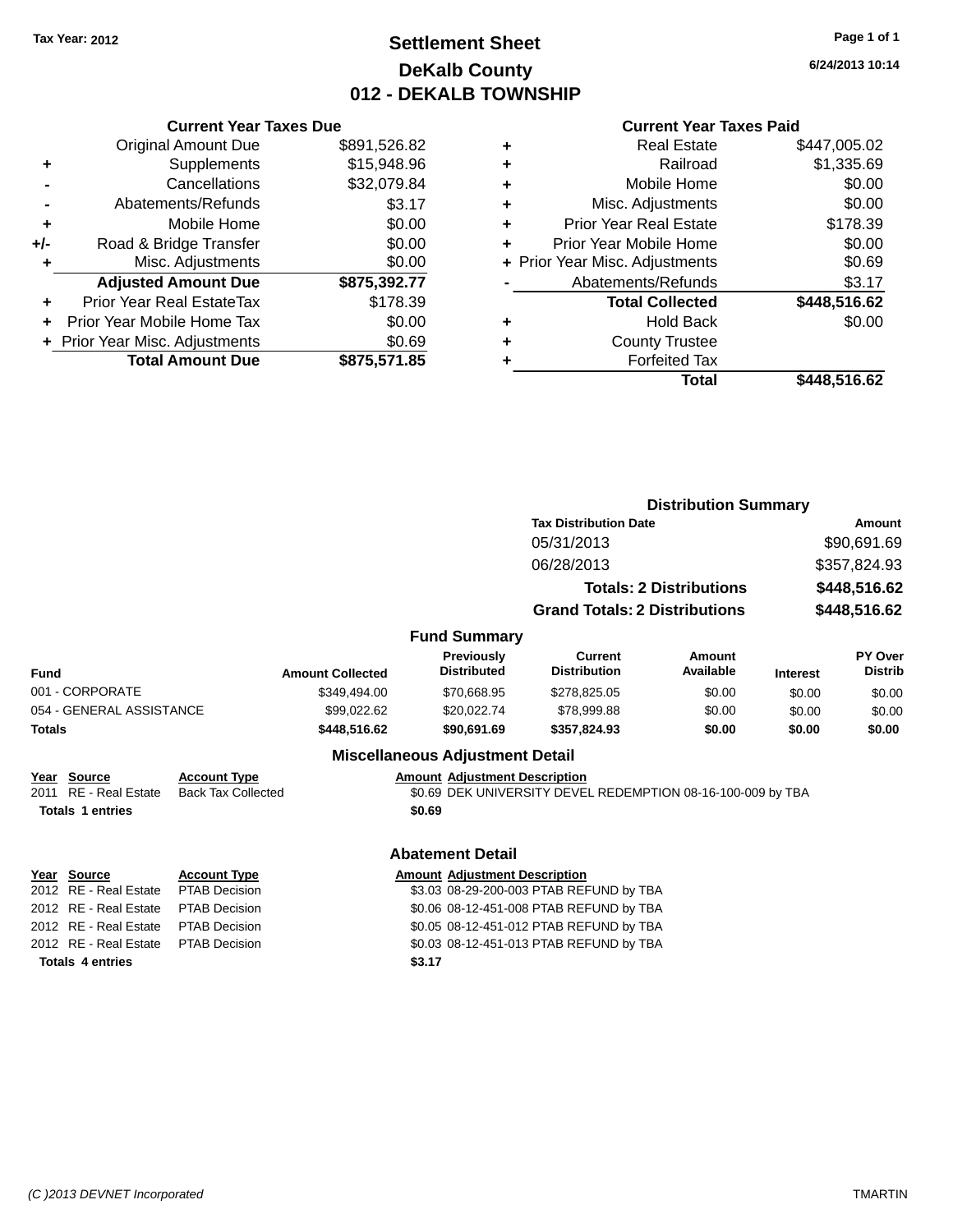# **Settlement Sheet Tax Year: 2012 Page 1 of 1 DeKalb County 013 - DEKALB ROAD & BRIDGE**

**6/24/2013 10:14**

#### **Current Year Taxes Paid**

|     | <b>Total Amount Due</b>        | \$930,360.53   |  |
|-----|--------------------------------|----------------|--|
|     | + Prior Year Misc. Adjustments | \$0.79         |  |
|     | Prior Year Mobile Home Tax     | \$0.00         |  |
| ٠   | Prior Year Real EstateTax      | \$149.92       |  |
|     | <b>Adjusted Amount Due</b>     | \$930,209.82   |  |
| ٠   | Misc. Adjustments              | \$0.00         |  |
| +/- | Road & Bridge Transfer         | (\$114,333.41) |  |
| ÷   | Mobile Home                    | \$0.00         |  |
|     | Abatements/Refunds             | \$2.92         |  |
|     | Cancellations                  | \$29,554.55    |  |
| ٠   | Supplements                    | \$29,249.86    |  |
|     | <b>Original Amount Due</b>     | \$1,044,850.84 |  |
|     |                                |                |  |

**Current Year Taxes Due**

| ٠ | <b>Real Estate</b>             | \$419,092.33 |
|---|--------------------------------|--------------|
| ÷ | Railroad                       | \$1,316.08   |
| ٠ | Mobile Home                    | \$0.00       |
| ٠ | Misc. Adjustments              | \$0.00       |
| ٠ | <b>Prior Year Real Estate</b>  | \$149.92     |
|   | Prior Year Mobile Home         | \$0.00       |
|   | + Prior Year Misc. Adjustments | \$0.79       |
|   | Abatements/Refunds             | \$2.92       |
|   | <b>Total Collected</b>         | \$420,556.20 |
| ٠ | <b>Hold Back</b>               | \$0.00       |
| ٠ | <b>County Trustee</b>          |              |
|   | <b>Forfeited Tax</b>           |              |
|   | Total                          | \$420,556.20 |
|   |                                |              |

| <b>Road and Bridge Summary</b> |             |                           | <b>Distribution Summary</b>          |              |  |
|--------------------------------|-------------|---------------------------|--------------------------------------|--------------|--|
| <b>Municipality</b>            | Amt. Due    | Amt. Distrib.             | <b>Tax Distribution Date</b>         | Amount       |  |
| CITY OF DEKALB                 |             | \$208,205.85 \$106,608.53 | 05/31/2013                           | \$83,537.87  |  |
| <b>CITY OF SYCAMORE</b>        | \$15.085.95 | \$7.724.88                | 06/28/2013                           | \$337,018.33 |  |
| <b>Totals</b>                  |             | \$223,291.80 \$114,333.41 | <b>Totals: 2 Distributions</b>       | \$420,556.20 |  |
|                                |             |                           | <b>Grand Totals: 2 Distributions</b> | \$420,556.20 |  |

#### **Fund Summary**

| <b>Fund</b>                  | <b>Amount Collected</b> | <b>Previously</b><br><b>Distributed</b> | Current<br><b>Distribution</b> | Amount<br>Available | <b>Interest</b> | <b>PY Over</b><br><b>Distrib</b> |
|------------------------------|-------------------------|-----------------------------------------|--------------------------------|---------------------|-----------------|----------------------------------|
| 007 - ROAD AND BRIDGE        | \$126,619.90            | \$25.139.41                             | \$101,480.49                   | \$0.00              | \$0.00          | \$0.00                           |
| 009 - PERMANENT ROAD         | \$242,859.15            | \$48,250.59                             | \$194,608.56                   | \$0.00              | \$0.00          | \$0.00                           |
| 010 - EQUIPMENT AND BUILDING | \$51.077.15             | \$10,147.87                             | \$40.929.28                    | \$0.00              | \$0.00          | \$0.00                           |
| <b>Totals</b>                | \$420,556.20            | \$83.537.87                             | \$337,018.33                   | \$0.00              | \$0.00          | \$0.00                           |

#### **Miscellaneous Adjustment Detail**

| <u>Year</u> | Source                  | <b>Account Type</b> | <b>Amount Adjustment Description</b> |
|-------------|-------------------------|---------------------|--------------------------------------|
|             | 2011 RE - Real Estate   | Back Tax Collected  | \$0.79 DEK UNIVERSITY DEVE           |
|             | <b>Totals 1 entries</b> |                     | \$0.79                               |
|             |                         |                     |                                      |

| Year Source                         | <b>Account Type</b> |        | <b>Amount Adjustment Description</b> |
|-------------------------------------|---------------------|--------|--------------------------------------|
| 2012 RE - Real Estate PTAB Decision |                     |        | \$3.55 08-29-200-003 PTAB REI        |
| 2012 RE - Real Estate PTAB Decision |                     |        | \$0.07 08-12-451-008 PTAB REI        |
| 2012 RE - Real Estate PTAB Decision |                     |        | \$0.06 08-12-451-012 PTAB REI        |
| 2012 RE - Real Estate PTAB Decision |                     |        | \$0.03 08-12-451-013 PTAB REI        |
| <b>Totals 4 entries</b>             |                     | \$3.71 |                                      |

# ERSITY DEVEL REDEMPTION 08-16-100-009 by TBA

#### **Abatement Detail**

| <b>Amount Adjustment Description</b> |  |  |  |
|--------------------------------------|--|--|--|
|                                      |  |  |  |

\$3.55 08-29-200-003 PTAB REFUND by TBA \$0.07 08-12-451-008 PTAB REFUND by TBA \$0.06 08-12-451-012 PTAB REFUND by TBA \$0.03 08-12-451-013 PTAB REFUND by TBA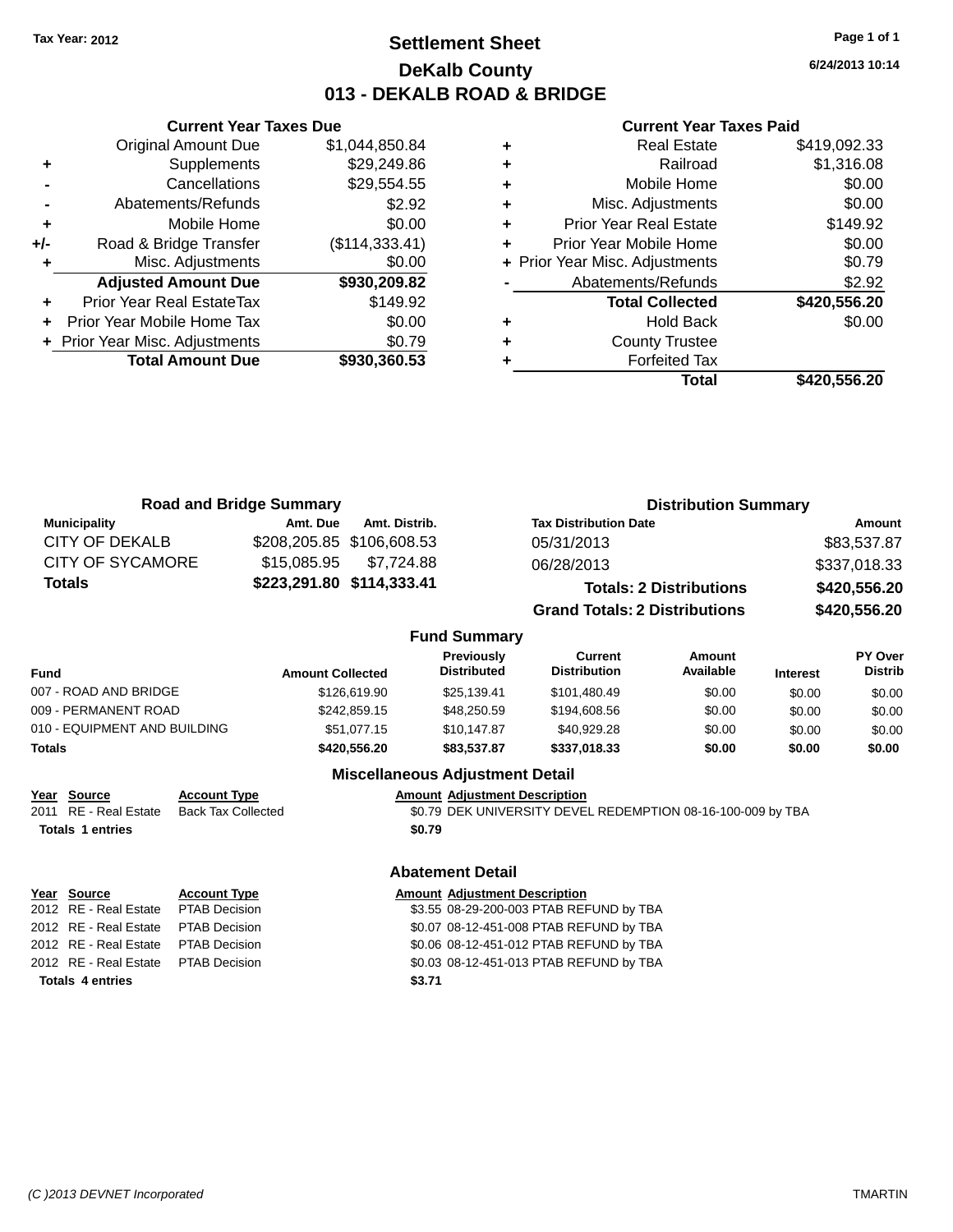# **Settlement Sheet Tax Year: 2012 Page 1 of 1 DeKalb County 014 - FRANKLIN TOWNSHIP**

**6/24/2013 10:14**

#### **Current Year Taxes Paid**

|     | <b>Current Year Taxes Due</b>  |              |  |  |  |  |  |
|-----|--------------------------------|--------------|--|--|--|--|--|
|     | <b>Original Amount Due</b>     | \$105,407.28 |  |  |  |  |  |
| ٠   | Supplements                    | \$249.72     |  |  |  |  |  |
|     | Cancellations                  | \$305.83     |  |  |  |  |  |
|     | \$0.30<br>Abatements/Refunds   |              |  |  |  |  |  |
| ٠   | Mobile Home                    | \$0.00       |  |  |  |  |  |
| +/- | Road & Bridge Transfer         | \$0.00       |  |  |  |  |  |
|     | \$0.00<br>Misc. Adjustments    |              |  |  |  |  |  |
|     | <b>Adjusted Amount Due</b>     | \$105,350.87 |  |  |  |  |  |
| ٠   | Prior Year Real EstateTax      | (\$19.08)    |  |  |  |  |  |
|     | Prior Year Mobile Home Tax     | \$0.00       |  |  |  |  |  |
|     | + Prior Year Misc. Adjustments | \$0.00       |  |  |  |  |  |
|     | <b>Total Amount Due</b>        | \$105,331.79 |  |  |  |  |  |
|     |                                |              |  |  |  |  |  |

| ٠ | <b>Real Estate</b>             | \$54,959.27 |
|---|--------------------------------|-------------|
| ٠ | Railroad                       | \$519.22    |
| ٠ | Mobile Home                    | \$0.00      |
| ٠ | Misc. Adjustments              | \$0.00      |
| ٠ | <b>Prior Year Real Estate</b>  | (\$19.08)   |
| ٠ | Prior Year Mobile Home         | \$0.00      |
|   | + Prior Year Misc. Adjustments | \$0.00      |
|   | Abatements/Refunds             | \$0.30      |
|   | <b>Total Collected</b>         | \$55,459.11 |
| ٠ | <b>Hold Back</b>               | \$0.00      |
| ٠ | <b>County Trustee</b>          |             |
| ٠ | <b>Forfeited Tax</b>           |             |
|   | <b>Total</b>                   | \$55,459.11 |
|   |                                |             |

|                          |                         |                                  | <b>Distribution Summary</b>           |                                |                 |                           |
|--------------------------|-------------------------|----------------------------------|---------------------------------------|--------------------------------|-----------------|---------------------------|
|                          |                         |                                  |                                       | <b>Tax Distribution Date</b>   |                 | Amount                    |
|                          |                         |                                  | 05/31/2013                            |                                |                 | \$13,866.35               |
|                          |                         |                                  | 06/28/2013                            |                                |                 | \$41,592.76               |
|                          |                         |                                  |                                       | <b>Totals: 2 Distributions</b> |                 | \$55,459.11               |
|                          |                         |                                  | <b>Grand Totals: 2 Distributions</b>  |                                | \$55,459.11     |                           |
|                          |                         | <b>Fund Summary</b>              |                                       |                                |                 |                           |
| <b>Fund</b>              | <b>Amount Collected</b> | Previously<br><b>Distributed</b> | <b>Current</b><br><b>Distribution</b> | Amount<br>Available            | <b>Interest</b> | PY Over<br><b>Distrib</b> |
| 001 - CORPORATE          | \$49.142.76             | \$12,287.09                      | \$36,855.67                           | \$0.00                         | \$0.00          | \$0.00                    |
| 005 - I. M. R. F.        | \$5,262.46              | \$1,315.76                       | \$3,946.70                            | \$0.00                         | \$0.00          | \$0.00                    |
| 054 - GENERAL ASSISTANCE | \$1,053.89              | \$263.50                         | \$790.39                              | \$0.00                         | \$0.00          | \$0.00                    |
| <b>Totals</b>            | \$55,459.11             | \$13,866.35                      | \$41,592.76                           | \$0.00                         | \$0.00          | \$0.00                    |

#### **Abatement Detail**

# **Year Source Account Type Amount Adjustment Description**<br>2012 RE - Real Estate PTAB Decision **Amount 1998** 40:30 01-26-475-004 2011 PTAE

\$0.30 01-26-475-004 2011 PTAB REFUND by TBA

**Totals 1 entries** \$0.30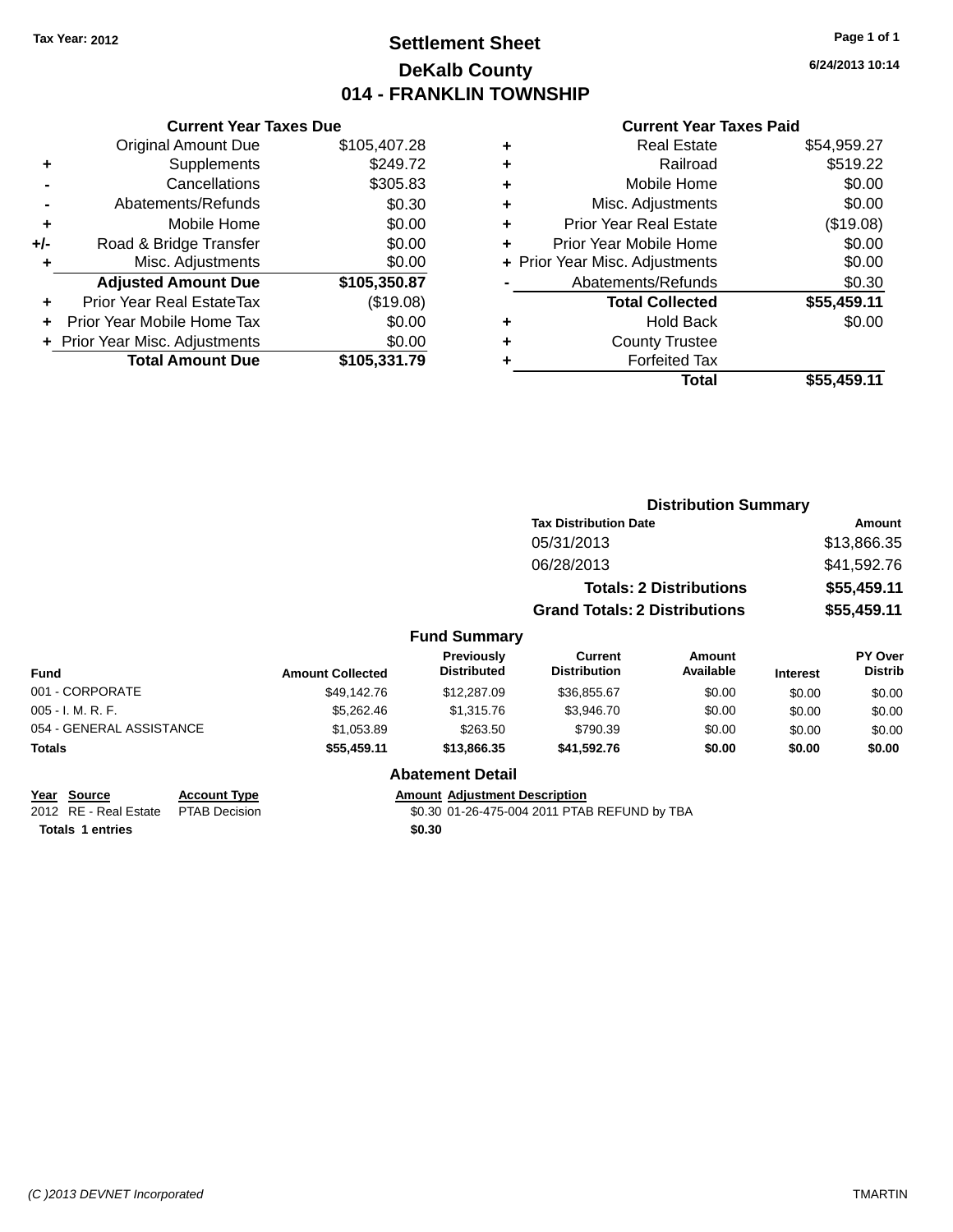# **Settlement Sheet Tax Year: 2012 Page 1 of 1 DeKalb County 015 - FRANKLIN TWP CEMETERY**

**6/24/2013 10:14**

| <b>Current Year Taxes Due</b> |                                |
|-------------------------------|--------------------------------|
| <b>Original Amount Due</b>    | \$31,156.10                    |
| Supplements                   | \$73.81                        |
| Cancellations                 | \$90.41                        |
| Abatements/Refunds            | \$0.09                         |
| Mobile Home                   | \$0.00                         |
| Road & Bridge Transfer        | \$0.00                         |
| Misc. Adjustments             | \$0.00                         |
| <b>Adjusted Amount Due</b>    | \$31,139.41                    |
| Prior Year Real EstateTax     | (\$5.50)                       |
| Prior Year Mobile Home Tax    | \$0.00                         |
|                               | \$0.00                         |
| <b>Total Amount Due</b>       | \$31,133.91                    |
|                               | + Prior Year Misc. Adjustments |

| ٠ | <b>Real Estate</b>             | \$16,244.88 |
|---|--------------------------------|-------------|
| ٠ | Railroad                       | \$153.47    |
| ٠ | Mobile Home                    | \$0.00      |
| ٠ | Misc. Adjustments              | \$0.00      |
| ٠ | <b>Prior Year Real Estate</b>  | (\$5.50)    |
| ٠ | Prior Year Mobile Home         | \$0.00      |
|   | + Prior Year Misc. Adjustments | \$0.00      |
|   | Abatements/Refunds             | \$0.09      |
|   | <b>Total Collected</b>         | \$16,392.76 |
| ٠ | <b>Hold Back</b>               | \$0.00      |
| ٠ | <b>County Trustee</b>          |             |
| ٠ | <b>Forfeited Tax</b>           |             |
|   | Total                          | \$16,392.76 |
|   |                                |             |

|                                                                           |                                             |                         |                                                |                                              | <b>Distribution Summary</b>    |                 |                           |
|---------------------------------------------------------------------------|---------------------------------------------|-------------------------|------------------------------------------------|----------------------------------------------|--------------------------------|-----------------|---------------------------|
|                                                                           |                                             |                         |                                                | <b>Tax Distribution Date</b>                 |                                | <b>Amount</b>   |                           |
|                                                                           |                                             |                         |                                                | 05/31/2013                                   |                                |                 | \$4,098.55                |
|                                                                           |                                             |                         |                                                | 06/28/2013                                   |                                |                 | \$12,294.21               |
|                                                                           |                                             |                         |                                                |                                              | <b>Totals: 2 Distributions</b> |                 | \$16,392.76               |
|                                                                           |                                             |                         |                                                | <b>Grand Totals: 2 Distributions</b>         |                                |                 | \$16,392.76               |
|                                                                           |                                             |                         | <b>Fund Summary</b>                            |                                              |                                |                 |                           |
| <b>Fund</b>                                                               |                                             | <b>Amount Collected</b> | Previously<br><b>Distributed</b>               | <b>Current</b><br><b>Distribution</b>        | Amount<br>Available            | <b>Interest</b> | PY Over<br><b>Distrib</b> |
| 017 - CEMETERY                                                            |                                             | \$16,392.76             | \$4,098.55                                     | \$12,294.21                                  | \$0.00                         | \$0.00          | \$0.00                    |
| <b>Totals</b>                                                             |                                             | \$16,392.76             | \$4,098.55                                     | \$12,294.21                                  | \$0.00                         | \$0.00          | \$0.00                    |
|                                                                           |                                             |                         | <b>Abatement Detail</b>                        |                                              |                                |                 |                           |
| Year<br><b>Source</b><br>2012 RE - Real Estate<br><b>Totals 1 entries</b> | <b>Account Type</b><br><b>PTAB Decision</b> |                         | <b>Amount Adjustment Description</b><br>\$0.09 | \$0.09 01-26-475-004 2011 PTAB REFUND by TBA |                                |                 |                           |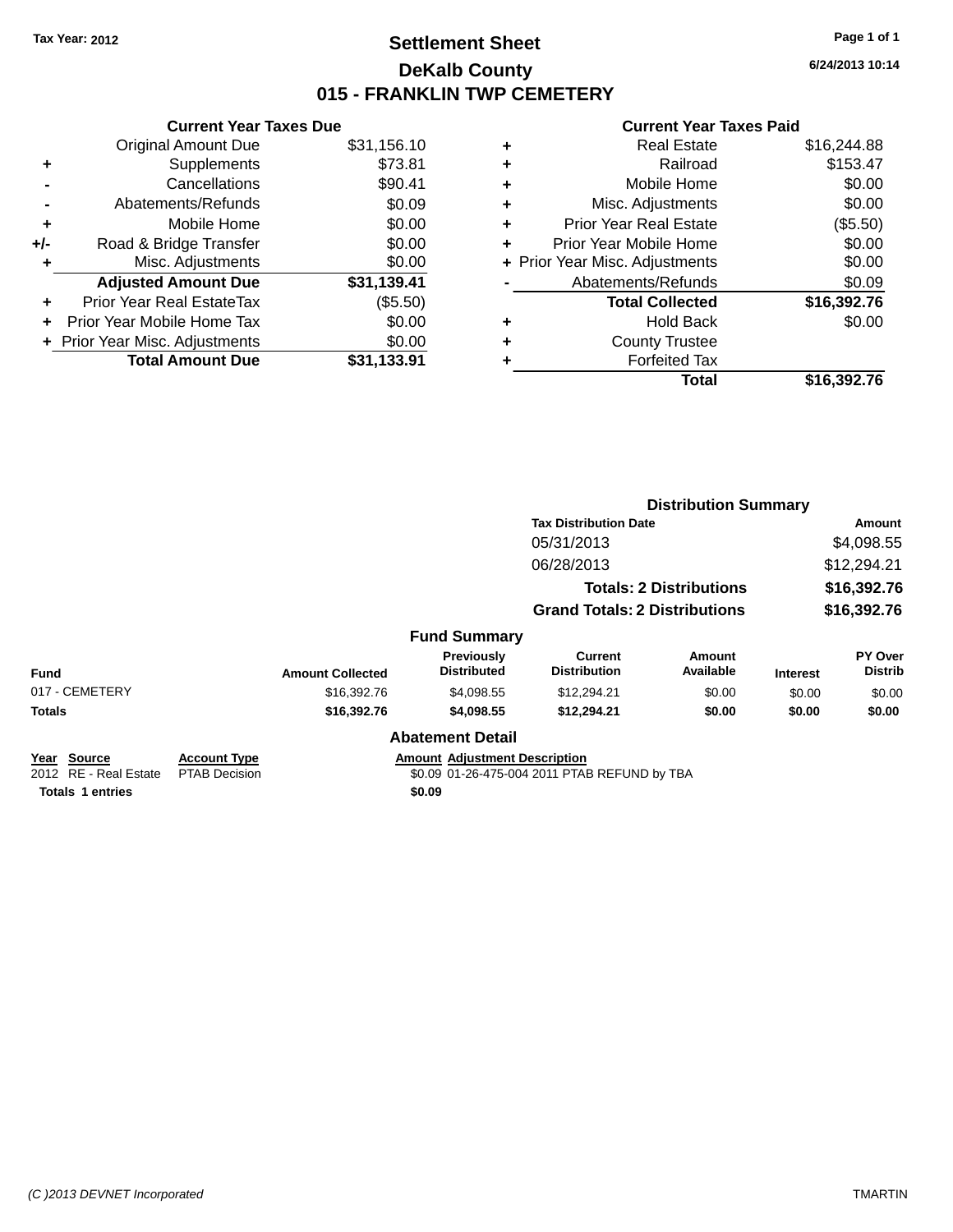# **Settlement Sheet Tax Year: 2012 Page 1 of 1 DeKalb County 016 - FRANKLIN ROAD & BRIDGE**

**6/24/2013 10:14**

#### **Current Year Taxes Paid**

|       | <b>Current Year Taxes Due</b>  |               |
|-------|--------------------------------|---------------|
|       | Original Amount Due            | \$239,012.24  |
| ٠     | Supplements                    | \$512.82      |
|       | Cancellations                  | \$628.12      |
|       | Abatements/Refunds             | \$0.61        |
| ٠     | Mobile Home                    | \$0.00        |
| $+/-$ | Road & Bridge Transfer         | (\$11,779.02) |
|       | Misc. Adjustments              | \$0.00        |
|       | <b>Adjusted Amount Due</b>     | \$227,117.31  |
|       | Prior Year Real EstateTax      | (\$40.92)     |
|       | Prior Year Mobile Home Tax     | \$0.00        |
|       | + Prior Year Misc. Adjustments | \$0.00        |
|       | <b>Total Amount Due</b>        | \$227,076.39  |
|       |                                |               |

| ٠ | <b>Real Estate</b>             | \$112,870.06 |
|---|--------------------------------|--------------|
| ٠ | Railroad                       | \$1,144.83   |
| ٠ | Mobile Home                    | \$0.00       |
| ٠ | Misc. Adjustments              | \$0.00       |
| ٠ | <b>Prior Year Real Estate</b>  | $(\$40.92)$  |
| ٠ | Prior Year Mobile Home         | \$0.00       |
|   | + Prior Year Misc. Adjustments | \$0.00       |
|   | Abatements/Refunds             | \$0.61       |
|   | <b>Total Collected</b>         | \$113,973.36 |
| ٠ | <b>Hold Back</b>               | \$0.00       |
| ٠ | <b>County Trustee</b>          |              |
|   | <b>Forfeited Tax</b>           |              |
|   | Total                          | \$113,973.36 |

|                            | <b>Road and Bridge Summary</b> |                         | <b>Distribution Summary</b>    |              |
|----------------------------|--------------------------------|-------------------------|--------------------------------|--------------|
| Municipality               | Amt. Due                       | Amt. Distrib.           | <b>Tax Distribution Date</b>   | Amount       |
| <b>VILLAGE OF KIRKLAND</b> |                                | \$22,363.83 \$11,779.02 | 05/31/2013                     | \$28,477.34  |
| Totals                     |                                | \$22,363.83 \$11,779.02 | 06/28/2013                     | \$85,496.02  |
|                            |                                |                         | <b>Totals: 2 Distributions</b> | \$113,973.36 |

**Grand Totals: 2 Distributions \$113,973.36**

#### **Fund Summary**

| <b>Fund</b>                                   | <b>Amount Collected</b> | <b>Previously</b><br><b>Distributed</b> | Current<br><b>Distribution</b> | Amount<br>Available | <b>Interest</b> | PY Over<br><b>Distrib</b> |  |
|-----------------------------------------------|-------------------------|-----------------------------------------|--------------------------------|---------------------|-----------------|---------------------------|--|
| 007 - ROAD AND BRIDGE                         | \$32.943.95             | \$8,217,38                              | \$24,726.57                    | \$0.00              | \$0.00          | \$0.00                    |  |
| 008 - BRIDGE CONST W/COUNTY                   | \$12,102.04             | \$3.025.90                              | \$9.076.14                     | \$0.00              | \$0.00          | \$0.00                    |  |
| 009 - PERMANENT ROAD                          | \$57,348.61             | \$14,339,00                             | \$43,009.61                    | \$0.00              | \$0.00          | \$0.00                    |  |
| 010 - EQUIPMENT AND BUILDING                  | \$7.893.59              | \$1,973.65                              | \$5.919.94                     | \$0.00              | \$0.00          | \$0.00                    |  |
| 035 - TORT JUDGEMENTS/LIABILITY<br><b>INS</b> | \$3.157.01              | \$789.35                                | \$2,367.66                     | \$0.00              | \$0.00          | \$0.00                    |  |
| 047 - SOCIAL SECURITY                         | \$528.16                | \$132.06                                | \$396.10                       | \$0.00              | \$0.00          | \$0.00                    |  |
| <b>Totals</b>                                 | \$113,973.36            | \$28,477.34                             | \$85,496.02                    | \$0.00              | \$0.00          | \$0.00                    |  |

#### **Abatement Detail**

**<u>Year Source</u> <b>Account Type**<br> **ALCOUNTE ADDED**<br> **ACCOUNT ADDED**<br> **ACCOUNT ADDED**<br> **ACCOUNT ADDED**<br> **ACCOUNT ADDED** Totals 1 entries \$0.67

2012 Amount Adjustment Description<br>\$0.67 01-26-475-004 2011 PTAB REFUND by TBA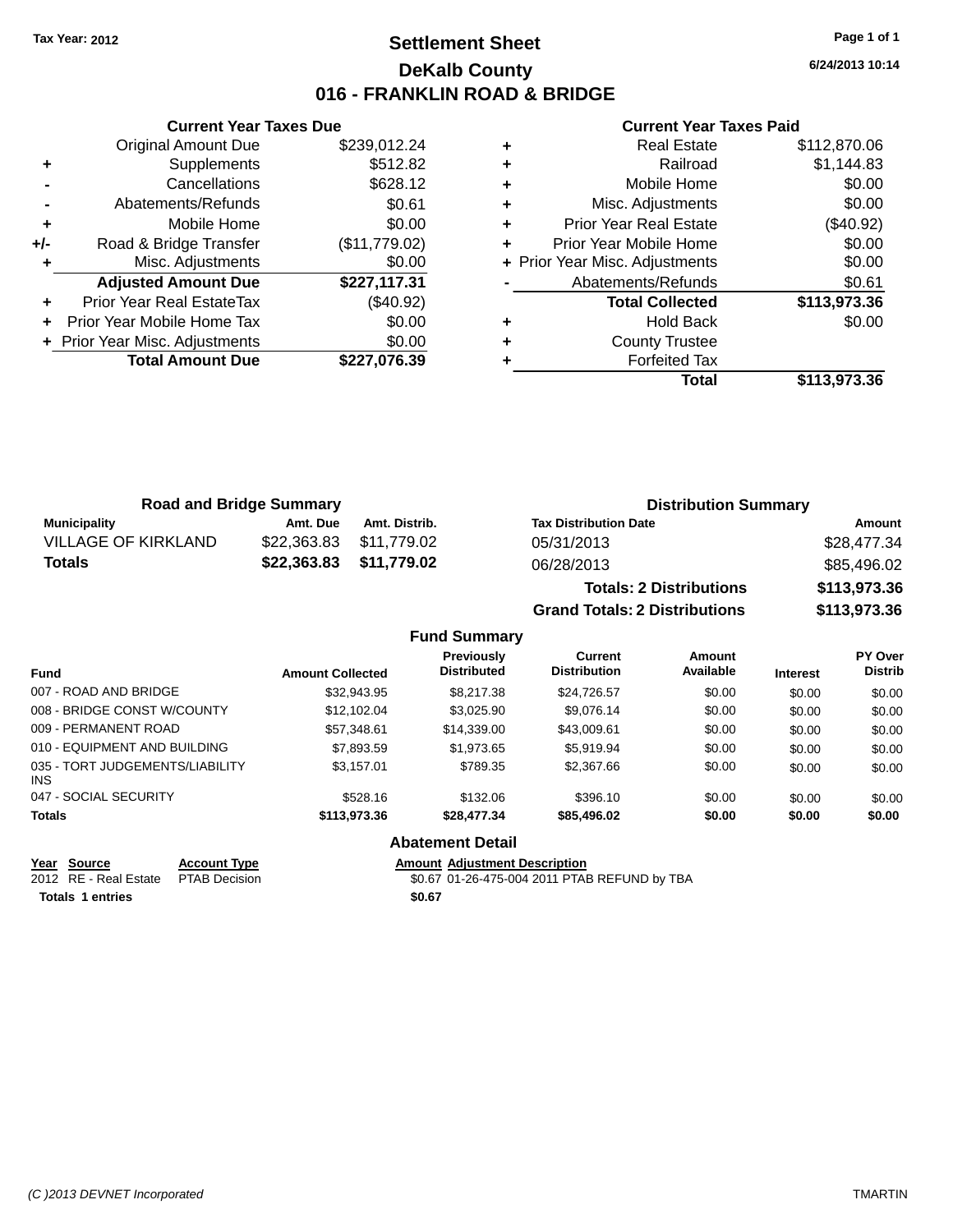# **Settlement Sheet Tax Year: 2012 Page 1 of 1 DeKalb County 017 - GENOA TOWNSHIP**

**6/24/2013 10:14**

#### **Current Year Taxes Paid**

|     | <b>Current Year Taxes Due</b>  |              |
|-----|--------------------------------|--------------|
|     | <b>Original Amount Due</b>     | \$226,993.41 |
| ٠   | Supplements                    | \$1,545.65   |
|     | Cancellations                  | \$2,227.49   |
|     | Abatements/Refunds             | \$0.89       |
| ٠   | Mobile Home                    | \$0.00       |
| +/- | Road & Bridge Transfer         | \$0.00       |
|     | Misc. Adjustments              | \$0.00       |
|     | <b>Adjusted Amount Due</b>     | \$226,310.68 |
| ÷   | Prior Year Real EstateTax      | (\$61.16)    |
|     | Prior Year Mobile Home Tax     | \$0.00       |
|     | + Prior Year Misc. Adjustments | \$0.00       |
|     | <b>Total Amount Due</b>        | \$226,249.52 |
|     |                                |              |

| ٠ | <b>Real Estate</b>             | \$118,572.08 |
|---|--------------------------------|--------------|
| ٠ | Railroad                       | \$941.17     |
| ٠ | Mobile Home                    | \$0.00       |
| ٠ | Misc. Adjustments              | \$0.00       |
| ٠ | <b>Prior Year Real Estate</b>  | (\$61.16)    |
| ٠ | Prior Year Mobile Home         | \$0.00       |
|   | + Prior Year Misc. Adjustments | \$0.00       |
|   | Abatements/Refunds             | \$0.89       |
|   | <b>Total Collected</b>         | \$119,451.20 |
| ٠ | <b>Hold Back</b>               | \$0.00       |
| ٠ | <b>County Trustee</b>          |              |
| ٠ | <b>Forfeited Tax</b>           |              |
|   | Total                          | \$119,451.20 |

| <b>Distribution Summary</b>          |              |
|--------------------------------------|--------------|
| <b>Tax Distribution Date</b>         | Amount       |
| 05/31/2013                           | \$27,043.47  |
| 06/28/2013                           | \$92,407.73  |
| <b>Totals: 2 Distributions</b>       | \$119,451.20 |
| <b>Grand Totals: 2 Distributions</b> | \$119,451.20 |
| <b>Fund Summary</b>                  |              |

| <b>Fund</b>                            | <b>Amount Collected</b> | Previously<br>Distributed | Current<br><b>Distribution</b> | Amount<br>Available | <b>Interest</b> | <b>PY Over</b><br><b>Distrib</b> |  |  |
|----------------------------------------|-------------------------|---------------------------|--------------------------------|---------------------|-----------------|----------------------------------|--|--|
| 001 - CORPORATE                        | \$100,387.75            | \$22,727.56               | \$77,660.19                    | \$0.00              | \$0.00          | \$0.00                           |  |  |
| 035 - TORT JUDGEMENTS/LIABILITY<br>INS | \$2,252,25              | \$509.90                  | \$1.742.35                     | \$0.00              | \$0.00          | \$0.00                           |  |  |
| 047 - SOCIAL SECURITY                  | \$5.668.44              | \$1,283,32                | \$4,385.12                     | \$0.00              | \$0.00          | \$0.00                           |  |  |
| 054 - GENERAL ASSISTANCE               | \$11.142.76             | \$2,522.69                | \$8.620.07                     | \$0.00              | \$0.00          | \$0.00                           |  |  |
| Totals                                 | \$119,451.20            | \$27.043.47               | \$92,407.73                    | \$0.00              | \$0.00          | \$0.00                           |  |  |
|                                        |                         |                           |                                |                     |                 |                                  |  |  |

#### **Abatement Detail**

**Year Source Account Type Amount Adjustment Description**

2012 RE - Real Estate \$0.89 03-30-277-001 2011 PTAB REFUND by TBA PTAB Decision

**Totals \$0.89 1 entries**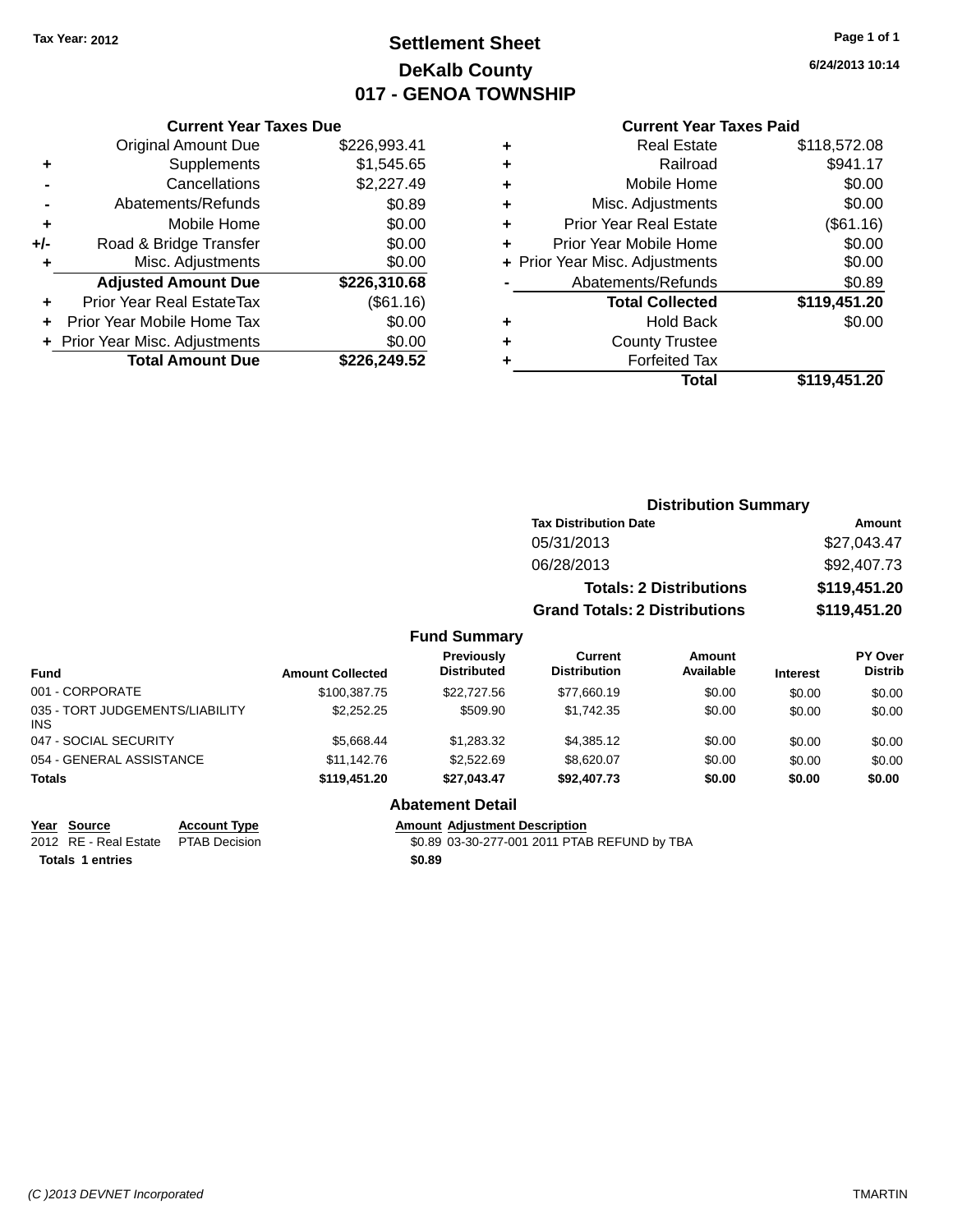# **Settlement Sheet Tax Year: 2012 Page 1 of 1 DeKalb County 018 - GENOA ROAD & BRIDGE**

**6/24/2013 10:14**

#### **Current Year Taxes Paid**

|     | <b>Current Year Taxes Due</b>  |               |
|-----|--------------------------------|---------------|
|     | <b>Original Amount Due</b>     | \$170,462.95  |
| ٠   | Supplements                    | \$1,326.35    |
|     | Cancellations                  | \$1,433.47    |
|     | Abatements/Refunds             | \$0.57        |
| ٠   | Mobile Home                    | \$0.00        |
| +/- | Road & Bridge Transfer         | (\$12,810.14) |
|     | Misc. Adjustments              | \$0.00        |
|     | <b>Adjusted Amount Due</b>     | \$157,545.12  |
|     | Prior Year Real EstateTax      | (\$39.18)     |
|     | Prior Year Mobile Home Tax     | \$0.00        |
|     | + Prior Year Misc. Adjustments | \$0.00        |
|     | <b>Total Amount Due</b>        | \$157,505.94  |
|     |                                |               |

|   | Total                          | \$77,188.15 |
|---|--------------------------------|-------------|
| ٠ | <b>Forfeited Tax</b>           |             |
| ٠ | <b>County Trustee</b>          |             |
| ٠ | Hold Back                      | \$0.00      |
|   | <b>Total Collected</b>         | \$77,188.15 |
|   | Abatements/Refunds             | \$0.57      |
|   | + Prior Year Misc. Adjustments | \$0.00      |
| ٠ | Prior Year Mobile Home         | \$0.00      |
| ٠ | <b>Prior Year Real Estate</b>  | (\$39.18)   |
| ٠ | Misc. Adjustments              | \$0.00      |
| ٠ | Mobile Home                    | \$0.00      |
| ٠ | Railroad                       | \$669.96    |
| ٠ | <b>Real Estate</b>             | \$76,557.94 |

| <b>Road and Bridge Summary</b> |          | <b>Distribution Summary</b> |                                |             |
|--------------------------------|----------|-----------------------------|--------------------------------|-------------|
| <b>Municipality</b>            | Amt. Due | Amt. Distrib.               | <b>Tax Distribution Date</b>   | Amount      |
| <b>CITY OF GENOA</b>           |          | \$24,232.09 \$12,810.14     | 05/31/2013                     | \$17,403.32 |
| Totals                         |          | \$24,232.09 \$12,810.14     | 06/28/2013                     | \$59.784.83 |
|                                |          |                             | <b>Totals: 2 Distributions</b> | \$77,188.15 |

**Grand Totals: 2 Distributions \$77,188.15 Fund Summary**

| s: 2 Distributions |  |
|--------------------|--|
|                    |  |

| <b>Fund</b>                            | <b>Amount Collected</b> | <b>Previously</b><br><b>Distributed</b> | Current<br><b>Distribution</b> | Amount<br>Available | <b>Interest</b> | PY Over<br><b>Distrib</b> |
|----------------------------------------|-------------------------|-----------------------------------------|--------------------------------|---------------------|-----------------|---------------------------|
| 007 - ROAD AND BRIDGE                  | \$27.145.29             | \$6,110.91                              | \$21,034.38                    | \$0.00              | \$0.00          | \$0.00                    |
| 008 - BRIDGE CONST W/COUNTY            | \$427.05                | \$96.37                                 | \$330.68                       | \$0.00              | \$0.00          | \$0.00                    |
| 009 - PERMANENT ROAD                   | \$39.328.28             | \$8,874.61                              | \$30,453.67                    | \$0.00              | \$0.00          | \$0.00                    |
| 010 - EQUIPMENT AND BUILDING           | \$4,351.79              | \$982.00                                | \$3,369.79                     | \$0.00              | \$0.00          | \$0.00                    |
| 035 - TORT JUDGEMENTS/LIABILITY<br>INS | \$4.362.58              | \$984.44                                | \$3,378.14                     | \$0.00              | \$0.00          | \$0.00                    |
| 047 - SOCIAL SECURITY                  | \$1,573.16              | \$354.99                                | \$1,218.17                     | \$0.00              | \$0.00          | \$0.00                    |
| <b>Totals</b>                          | \$77,188.15             | \$17,403.32                             | \$59,784.83                    | \$0.00              | \$0.00          | \$0.00                    |

**Abatement Detail**

**<u>Year Source</u> <b>Account Type**<br> **ALCOUNTE ADDED**<br> **ACCOUNT ADDED**<br> **ACCOUNT ADDED**<br> **ACCOUNT ADDED**<br> **ACCOUNT ADDED** 

Amount Adjustment Description<br>\$0.67 03-30-277-001 2011 PTAB REFUND by TBA Totals 1 entries \$0.67

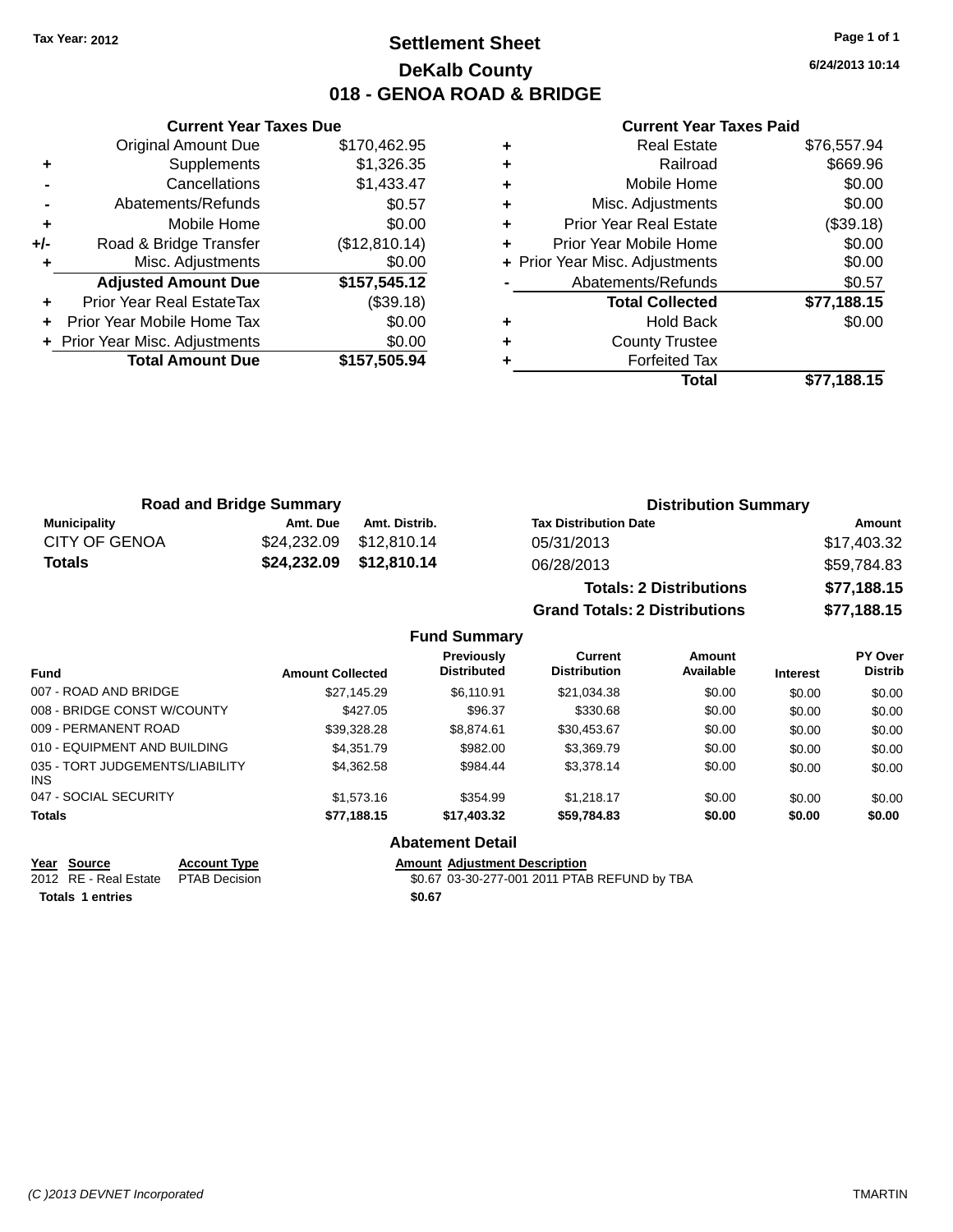# **Settlement Sheet Tax Year: 2012 Page 1 of 1 DeKalb County 019 - KINGSTON TOWNSHIP**

**6/24/2013 10:14**

#### **Current Year Taxes Paid**

| <b>Current Year Taxes Due</b> |                                |
|-------------------------------|--------------------------------|
| <b>Original Amount Due</b>    | \$85,000.04                    |
| Supplements                   | \$592.82                       |
| Cancellations                 | \$652.27                       |
| Abatements/Refunds            | \$0.00                         |
| Mobile Home                   | \$0.00                         |
| Road & Bridge Transfer        | \$0.00                         |
| Misc. Adjustments             | \$0.00                         |
| <b>Adjusted Amount Due</b>    | \$84,940.59                    |
| Prior Year Real EstateTax     | (\$183.75)                     |
| Prior Year Mobile Home Tax    | \$0.00                         |
|                               | \$0.00                         |
| <b>Total Amount Due</b>       | \$84.756.84                    |
|                               | + Prior Year Misc. Adjustments |

|   | <b>Total</b>                   | \$45,347.56 |
|---|--------------------------------|-------------|
|   | <b>Forfeited Tax</b>           |             |
| ٠ | <b>County Trustee</b>          |             |
| ٠ | Hold Back                      | \$0.00      |
|   | <b>Total Collected</b>         | \$45,347.56 |
|   | Abatements/Refunds             | \$0.00      |
|   | + Prior Year Misc. Adjustments | \$0.00      |
| ٠ | Prior Year Mobile Home         | \$0.00      |
| ٠ | <b>Prior Year Real Estate</b>  | (\$183.75)  |
| ٠ | Misc. Adjustments              | \$0.00      |
| ٠ | Mobile Home                    | \$0.00      |
| ٠ | Railroad                       | \$503.66    |
| ٠ | <b>Real Estate</b>             | \$45,027.65 |
|   |                                |             |

|                          |                         |                                  |                                      | <b>Distribution Summary</b>    |                 |                           |
|--------------------------|-------------------------|----------------------------------|--------------------------------------|--------------------------------|-----------------|---------------------------|
|                          |                         |                                  | <b>Tax Distribution Date</b>         |                                |                 | Amount                    |
|                          |                         |                                  | 05/31/2013                           |                                |                 | \$9,864.85                |
|                          |                         |                                  | 06/28/2013                           |                                |                 | \$35,482.71               |
|                          |                         |                                  |                                      | <b>Totals: 2 Distributions</b> |                 | \$45,347.56               |
|                          |                         |                                  | <b>Grand Totals: 2 Distributions</b> |                                |                 | \$45,347.56               |
|                          |                         | <b>Fund Summary</b>              |                                      |                                |                 |                           |
| <b>Fund</b>              | <b>Amount Collected</b> | Previously<br><b>Distributed</b> | Current<br><b>Distribution</b>       | <b>Amount</b><br>Available     | <b>Interest</b> | PY Over<br><b>Distrib</b> |
| 001 - CORPORATE          | \$45,036.85             | \$9.797.27                       | \$35,239.58                          | \$0.00                         | \$0.00          | \$0.00                    |
| 054 - GENERAL ASSISTANCE | \$310.71                | \$67.58                          | \$243.13                             | \$0.00                         | \$0.00          | \$0.00                    |

**Totals \$45,347.56 \$9,864.85 \$35,482.71 \$0.00 \$0.00 \$0.00**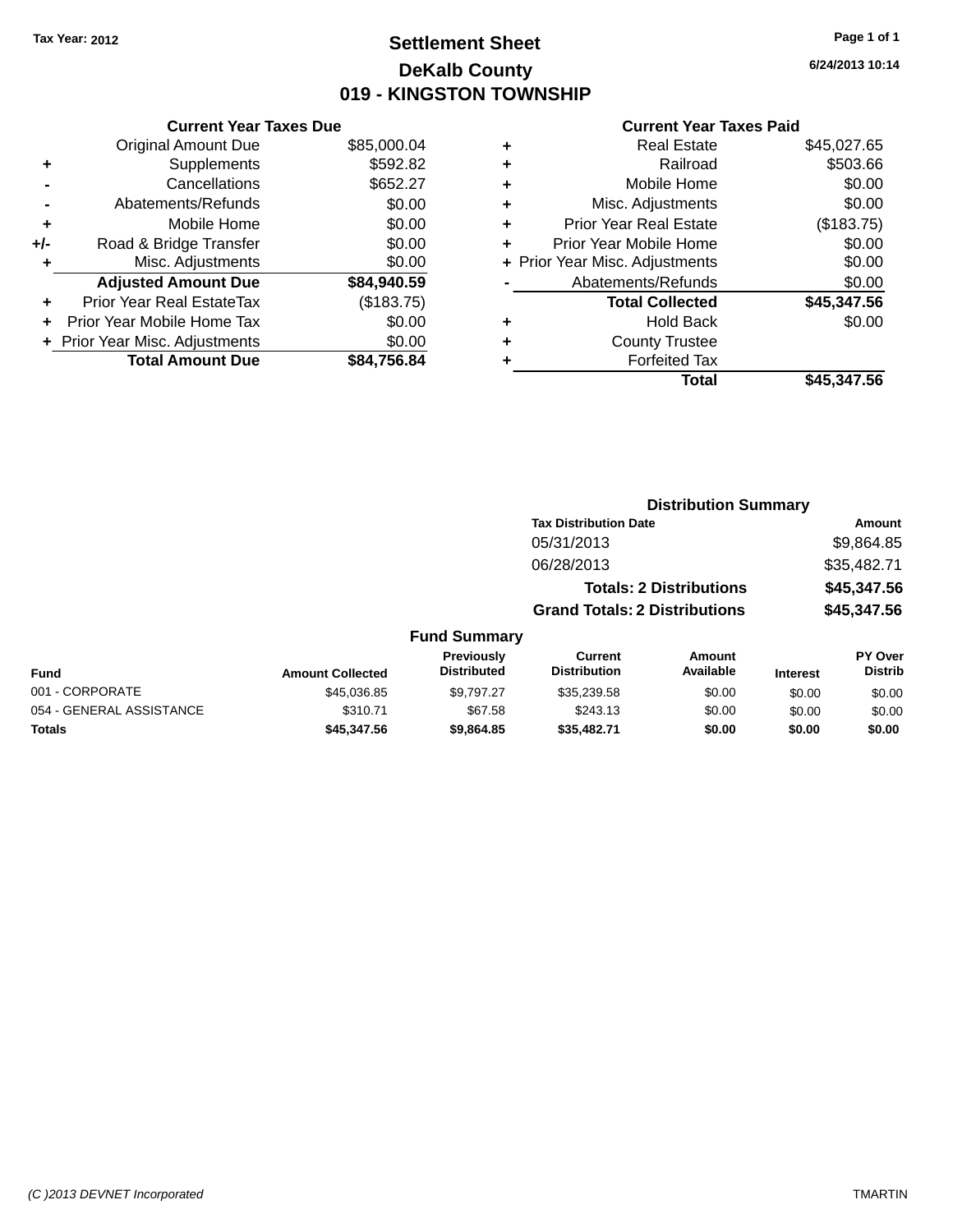# **Settlement Sheet Tax Year: 2012 Page 1 of 1 DeKalb County 020 - KINGSTON ROAD & BRIDGE**

**6/24/2013 10:14**

#### **Current Year Taxes Paid**

|     | <b>Current Year Taxes Due</b>  |               |
|-----|--------------------------------|---------------|
|     | <b>Original Amount Due</b>     | \$343,087.62  |
| ٠   | Supplements                    | \$2,195.79    |
|     | Cancellations                  | \$2,416.05    |
|     | Abatements/Refunds             | \$0.00        |
| ٠   | Mobile Home                    | \$0.00        |
| +/- | Road & Bridge Transfer         | (\$14,930.51) |
| ٠   | Misc. Adjustments              | \$0.00        |
|     | <b>Adjusted Amount Due</b>     | \$327,936.85  |
|     | Prior Year Real EstateTax      | (\$678.49)    |
|     | Prior Year Mobile Home Tax     | \$0.00        |
|     | + Prior Year Misc. Adjustments | \$0.00        |
|     | <b>Total Amount Due</b>        | \$327.258.36  |
|     |                                |               |

| ٠ | <b>Real Estate</b>             | \$166,783.25 |
|---|--------------------------------|--------------|
| ٠ | Railroad                       | \$2,002.18   |
| ٠ | Mobile Home                    | \$0.00       |
| ٠ | Misc. Adjustments              | \$0.00       |
| ٠ | <b>Prior Year Real Estate</b>  | (\$678.49)   |
| ٠ | Prior Year Mobile Home         | \$0.00       |
|   | + Prior Year Misc. Adjustments | \$0.00       |
|   | Abatements/Refunds             | \$0.00       |
|   | <b>Total Collected</b>         | \$168,106.94 |
| ٠ | Hold Back                      | \$0.00       |
| ٠ | <b>County Trustee</b>          |              |
|   | <b>Forfeited Tax</b>           |              |
|   | Total                          | \$168,106.94 |

| <b>Road and Bridge Summary</b> |             |               | <b>Distribution Summary</b>          |              |  |
|--------------------------------|-------------|---------------|--------------------------------------|--------------|--|
| Municipality                   | Amt. Due    | Amt. Distrib. | <b>Tax Distribution Date</b>         | Amount       |  |
| <b>CITY OF GENOA</b>           | \$10,857.13 | \$5.812.70    | 05/31/2013                           | \$36,541.44  |  |
| <b>VILLAGE OF KINGSTON</b>     | \$17,032.62 | \$9.117.81    | 06/28/2013                           | \$131,565.50 |  |
| <b>Totals</b>                  | \$27,889.75 | \$14,930.51   | <b>Totals: 2 Distributions</b>       | \$168,106.94 |  |
|                                |             |               | <b>Grand Totals: 2 Distributions</b> | \$168,106.94 |  |

#### **Fund Summary**

|                              |                         | <b>Previously</b><br><b>Distributed</b> | Current<br><b>Distribution</b> | Amount<br>Available |                 | PY Over<br><b>Distrib</b> |
|------------------------------|-------------------------|-----------------------------------------|--------------------------------|---------------------|-----------------|---------------------------|
| Fund                         | <b>Amount Collected</b> |                                         |                                |                     | <b>Interest</b> |                           |
| 007 - ROAD AND BRIDGE        | \$55.972.87             | \$12.148.11                             | \$43.824.76                    | \$0.00              | \$0.00          | \$0.00                    |
| 008 - BRIDGE CONST W/COUNTY  | \$4,100.60              | \$892.04                                | \$3,208.56                     | \$0.00              | \$0.00          | \$0.00                    |
| 009 - PERMANENT ROAD         | \$94.378.51             | \$20,530.83                             | \$73.847.68                    | \$0.00              | \$0.00          | \$0.00                    |
| 010 - EQUIPMENT AND BUILDING | \$13,654.96             | \$2,970.46                              | \$10.684.50                    | \$0.00              | \$0.00          | \$0.00                    |
| Totals                       | \$168,106.94            | \$36,541.44                             | \$131,565.50                   | \$0.00              | \$0.00          | \$0.00                    |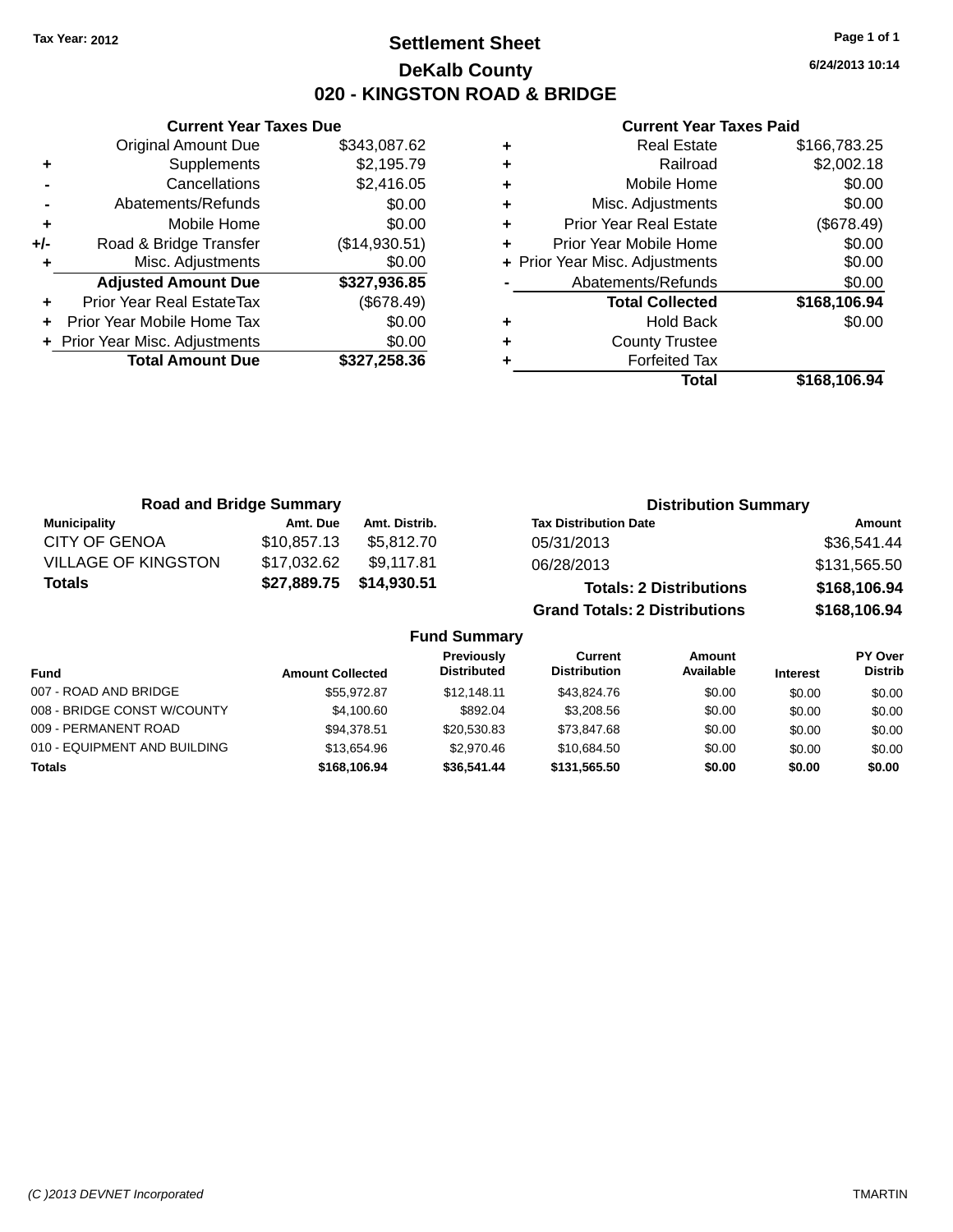# **Settlement Sheet Tax Year: 2012 Page 1 of 1 DeKalb County 021 - KINGSTON TWP CEMETERY**

**6/24/2013 10:14**

| <b>Current Year Taxes Due</b> |                              |
|-------------------------------|------------------------------|
| <b>Original Amount Due</b>    | \$14,199.84                  |
| Supplements                   | \$99.02                      |
| Cancellations                 | \$108.99                     |
| Abatements/Refunds            | \$0.00                       |
| Mobile Home                   | \$0.00                       |
| Road & Bridge Transfer        | \$0.00                       |
| Misc. Adjustments             | \$0.00                       |
| <b>Adjusted Amount Due</b>    | \$14,189.87                  |
| Prior Year Real EstateTax     | (\$30.70)                    |
| Prior Year Mobile Home Tax    | \$0.00                       |
|                               | \$0.00                       |
| <b>Total Amount Due</b>       | \$14.159.17                  |
|                               | Prior Year Misc. Adjustments |

| ٠ | <b>Real Estate</b>             | \$7,522.22 |
|---|--------------------------------|------------|
| ٠ | Railroad                       | \$84.15    |
| ٠ | Mobile Home                    | \$0.00     |
| ٠ | Misc. Adjustments              | \$0.00     |
| ٠ | <b>Prior Year Real Estate</b>  | (\$30.70)  |
| ÷ | Prior Year Mobile Home         | \$0.00     |
|   | + Prior Year Misc. Adjustments | \$0.00     |
|   | Abatements/Refunds             | \$0.00     |
|   | <b>Total Collected</b>         | \$7,575.67 |
| ٠ | Hold Back                      | \$0.00     |
| ٠ | <b>County Trustee</b>          |            |
| ٠ | <b>Forfeited Tax</b>           |            |
|   | Total                          | \$7,575.67 |
|   |                                |            |

|                |                         |                                  |                                       | <b>Distribution Summary</b>    |                 |                                  |
|----------------|-------------------------|----------------------------------|---------------------------------------|--------------------------------|-----------------|----------------------------------|
|                |                         |                                  | <b>Tax Distribution Date</b>          |                                |                 | Amount                           |
|                |                         |                                  | 05/31/2013                            |                                |                 | \$1,648.00                       |
|                |                         |                                  | 06/28/2013                            |                                |                 | \$5,927.67                       |
|                |                         |                                  |                                       | <b>Totals: 2 Distributions</b> |                 | \$7,575.67                       |
|                |                         |                                  | <b>Grand Totals: 2 Distributions</b>  |                                |                 | \$7,575.67                       |
|                |                         | <b>Fund Summary</b>              |                                       |                                |                 |                                  |
| <b>Fund</b>    | <b>Amount Collected</b> | Previously<br><b>Distributed</b> | <b>Current</b><br><b>Distribution</b> | Amount<br>Available            | <b>Interest</b> | <b>PY Over</b><br><b>Distrib</b> |
| 017 - CEMETERY | \$7,575.67              | \$1,648.00                       | \$5,927.67                            | \$0.00                         | \$0.00          | \$0.00                           |
| <b>Totals</b>  | \$7,575.67              | \$1,648.00                       | \$5,927.67                            | \$0.00                         | \$0.00          | \$0.00                           |
|                |                         |                                  |                                       |                                |                 |                                  |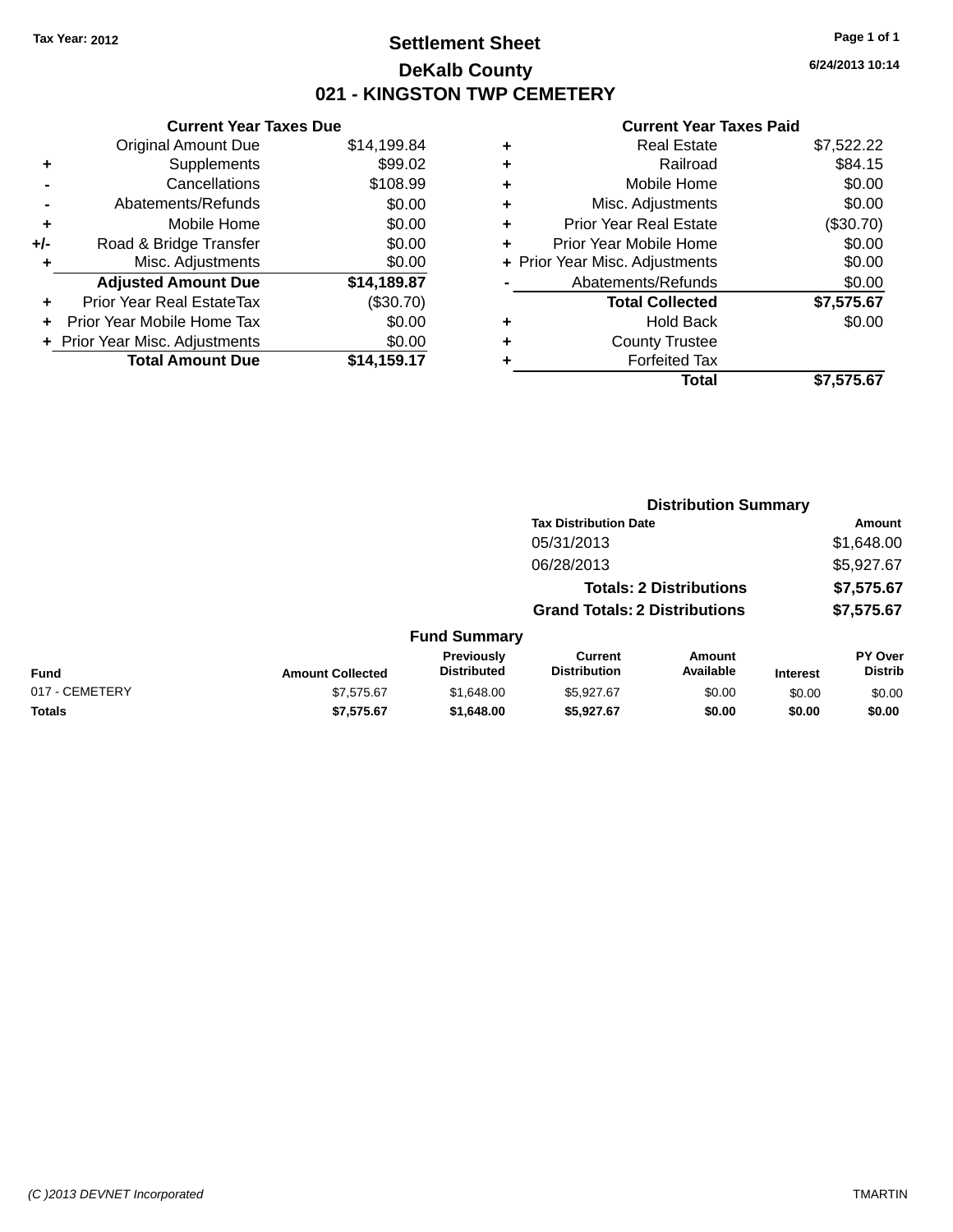# **Settlement Sheet Tax Year: 2012 Page 1 of 1 DeKalb County 022 - MALTA TOWNSHIP**

**6/24/2013 10:14**

|     | <b>Current Year Taxes Due</b>  |             |
|-----|--------------------------------|-------------|
|     | <b>Original Amount Due</b>     | \$62,569.16 |
| ٠   | Supplements                    | \$184.86    |
|     | Cancellations                  | \$197.58    |
|     | Abatements/Refunds             | \$0.00      |
| ٠   | Mobile Home                    | \$0.00      |
| +/- | Road & Bridge Transfer         | \$0.00      |
|     | Misc. Adjustments              | \$0.00      |
|     | <b>Adjusted Amount Due</b>     | \$62,556.44 |
| ٠   | Prior Year Real EstateTax      | \$0.00      |
|     | Prior Year Mobile Home Tax     | \$0.00      |
|     | + Prior Year Misc. Adjustments | \$0.00      |
|     | <b>Total Amount Due</b>        | \$62.556.44 |
|     |                                |             |

|   | <b>Real Estate</b>             | \$32,567.98 |
|---|--------------------------------|-------------|
| ٠ | Railroad                       | \$1,067.36  |
| ٠ | Mobile Home                    | \$0.00      |
| ٠ | Misc. Adjustments              | \$0.00      |
| ٠ | <b>Prior Year Real Estate</b>  | \$0.00      |
| ٠ | Prior Year Mobile Home         | \$0.00      |
|   | + Prior Year Misc. Adjustments | \$0.00      |
|   | Abatements/Refunds             | \$0.00      |
|   | <b>Total Collected</b>         | \$33,635.34 |
| ٠ | Hold Back                      | \$0.00      |
|   | <b>County Trustee</b>          |             |
| ٠ | <b>Forfeited Tax</b>           |             |
|   | Total                          | \$33,635.34 |
|   |                                |             |

|                          |                         |                                  |                                      | <b>Distribution Summary</b>    |                 |                                  |
|--------------------------|-------------------------|----------------------------------|--------------------------------------|--------------------------------|-----------------|----------------------------------|
|                          |                         |                                  | <b>Tax Distribution Date</b>         |                                |                 | Amount                           |
|                          |                         |                                  | 05/31/2013                           |                                |                 | \$5,917.89                       |
|                          |                         |                                  | 06/28/2013                           |                                |                 | \$27,717.45                      |
|                          |                         |                                  |                                      | <b>Totals: 2 Distributions</b> |                 | \$33,635.34                      |
|                          |                         |                                  | <b>Grand Totals: 2 Distributions</b> |                                |                 | \$33,635.34                      |
|                          |                         | <b>Fund Summary</b>              |                                      |                                |                 |                                  |
| <b>Fund</b>              | <b>Amount Collected</b> | Previously<br><b>Distributed</b> | Current<br><b>Distribution</b>       | Amount<br>Available            | <b>Interest</b> | <b>PY Over</b><br><b>Distrib</b> |
| 001 - CORPORATE          | \$33,245.24             | \$5,849.25                       | \$27,395.99                          | \$0.00                         | \$0.00          | \$0.00                           |
| 054 - GENERAL ASSISTANCE | \$390.10                | \$68.64                          | \$321.46                             | \$0.00                         | \$0.00          | \$0.00                           |
| <b>Totals</b>            | \$33,635.34             | \$5.917.89                       | \$27.717.45                          | \$0.00                         | \$0.00          | \$0.00                           |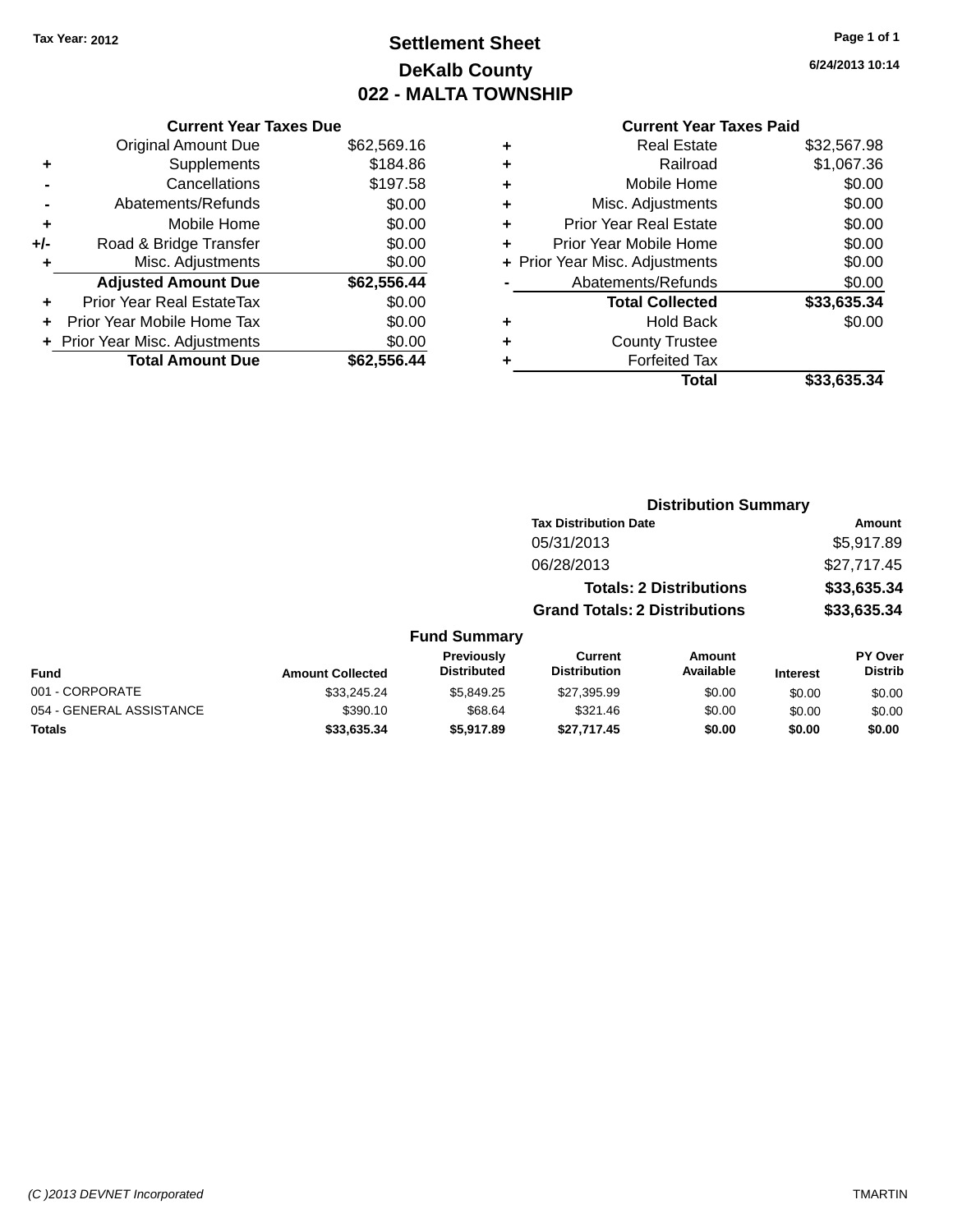# **Settlement Sheet Tax Year: 2012 Page 1 of 1 DeKalb County 023 - MALTA TWP LIBRARY**

**6/24/2013 10:14**

|       | <b>Current Year Taxes Due</b>  |              |
|-------|--------------------------------|--------------|
|       | <b>Original Amount Due</b>     | \$120,586.03 |
| ٠     | Supplements                    | \$356.26     |
|       | Cancellations                  | \$380.79     |
|       | Abatements/Refunds             | \$0.00       |
| ٠     | Mobile Home                    | \$0.00       |
| $+/-$ | Road & Bridge Transfer         | \$0.00       |
| ٠     | Misc. Adjustments              | \$0.00       |
|       | <b>Adjusted Amount Due</b>     | \$120,561.50 |
| ٠     | Prior Year Real EstateTax      | \$0.00       |
|       | Prior Year Mobile Home Tax     | \$0.00       |
|       | + Prior Year Misc. Adjustments | \$0.00       |
|       | <b>Total Amount Due</b>        | \$120,561.50 |
|       |                                |              |

| ٠ | <b>Real Estate</b>             | \$62.766.46 |
|---|--------------------------------|-------------|
| ٠ | Railroad                       | \$2,057.07  |
| ٠ | Mobile Home                    | \$0.00      |
| ٠ | Misc. Adjustments              | \$0.00      |
| ٠ | <b>Prior Year Real Estate</b>  | \$0.00      |
| ٠ | Prior Year Mobile Home         | \$0.00      |
|   | + Prior Year Misc. Adjustments | \$0.00      |
|   | Abatements/Refunds             | \$0.00      |
|   | <b>Total Collected</b>         | \$64,823.53 |
| ٠ | Hold Back                      | \$0.00      |
| ٠ | <b>County Trustee</b>          |             |
| ٠ | <b>Forfeited Tax</b>           |             |
|   | Total                          | \$64,823.53 |
|   |                                |             |

| <b>Tax Distribution Date</b><br>\$11,405.28<br>05/31/2013<br>\$53,418.25<br>06/28/2013<br>\$64,823.53<br><b>Totals: 2 Distributions</b><br>\$64,823.53<br><b>Grand Totals: 2 Distributions</b><br><b>Fund Summary</b><br><b>Previously</b><br>Current<br><b>Amount</b><br><b>Distributed</b><br>Available<br><b>Distribution</b><br><b>Fund</b><br><b>Amount Collected</b><br><b>Interest</b><br>016 - LIBRARY<br>\$64,823.53<br>\$53,418.25<br>\$0.00<br>\$11,405.28<br>\$0.00<br><b>Totals</b><br>\$53,418.25<br>\$0.00<br>\$64,823.53<br>\$11,405.28<br>\$0.00 |  |  | <b>Distribution Summary</b> |                                  |
|-------------------------------------------------------------------------------------------------------------------------------------------------------------------------------------------------------------------------------------------------------------------------------------------------------------------------------------------------------------------------------------------------------------------------------------------------------------------------------------------------------------------------------------------------------------------|--|--|-----------------------------|----------------------------------|
|                                                                                                                                                                                                                                                                                                                                                                                                                                                                                                                                                                   |  |  |                             | Amount                           |
|                                                                                                                                                                                                                                                                                                                                                                                                                                                                                                                                                                   |  |  |                             |                                  |
|                                                                                                                                                                                                                                                                                                                                                                                                                                                                                                                                                                   |  |  |                             |                                  |
|                                                                                                                                                                                                                                                                                                                                                                                                                                                                                                                                                                   |  |  |                             |                                  |
|                                                                                                                                                                                                                                                                                                                                                                                                                                                                                                                                                                   |  |  |                             |                                  |
|                                                                                                                                                                                                                                                                                                                                                                                                                                                                                                                                                                   |  |  |                             |                                  |
|                                                                                                                                                                                                                                                                                                                                                                                                                                                                                                                                                                   |  |  |                             | <b>PY Over</b><br><b>Distrib</b> |
|                                                                                                                                                                                                                                                                                                                                                                                                                                                                                                                                                                   |  |  |                             | \$0.00                           |
|                                                                                                                                                                                                                                                                                                                                                                                                                                                                                                                                                                   |  |  |                             | \$0.00                           |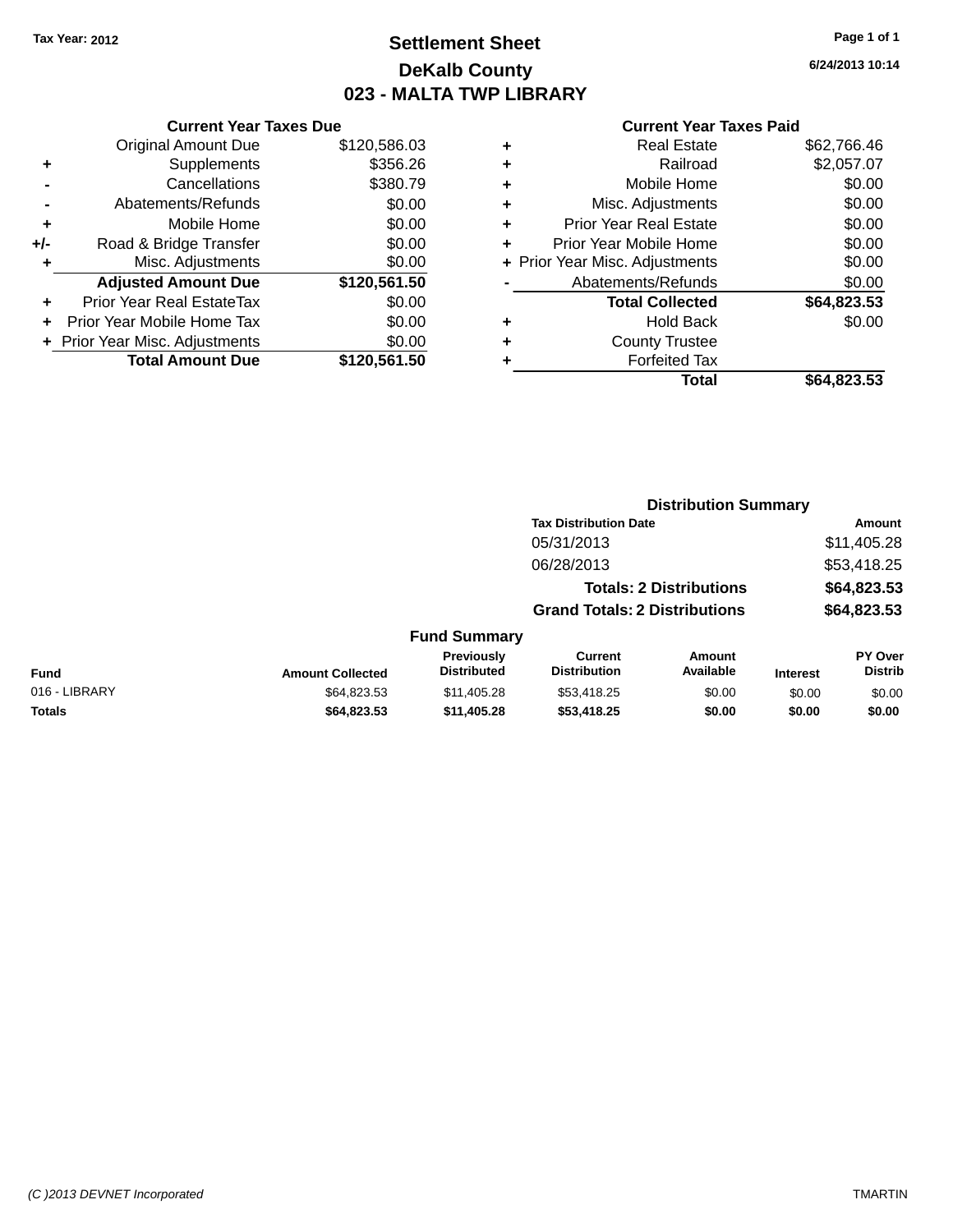# **Settlement Sheet Tax Year: 2012 Page 1 of 1 DeKalb County 024 - MALTA ROAD & BRIDGE**

**6/24/2013 10:14**

|   | <b>Current Year Taxes Paid</b> |             |
|---|--------------------------------|-------------|
| ÷ | Real Estate                    | \$75,847.42 |
| ٠ | Railroad                       | \$2,644.04  |
| ٠ | Mobile Home                    | \$0.00      |
| ٠ | Misc. Adjustments              | \$0.00      |
| ٠ | Prior Year Real Estate         | \$0.00      |
| ÷ | Prior Year Mobile Home         | \$0.00      |
|   | + Prior Year Misc. Adjustments | \$0.00      |
|   | Abatements/Refunds             | \$0.00      |
|   | <b>Total Collected</b>         | \$78,491.46 |
| ٠ | <b>Hold Back</b>               | \$0.00      |
| ÷ | <b>County Trustee</b>          |             |
|   | <b>Forfeited Tax</b>           |             |
|   | Total                          | \$78,491.46 |

|     | <b>Current Year Taxes Due</b>    |               |
|-----|----------------------------------|---------------|
|     | Original Amount Due              | \$157,406.32  |
|     | Supplements                      | \$430.51      |
|     | Cancellations                    | \$460.14      |
|     | Abatements/Refunds               | \$0.00        |
| ٠   | Mobile Home                      | \$0.00        |
| +/- | Road & Bridge Transfer           | (\$6, 126.16) |
|     | Misc. Adjustments                | \$0.00        |
|     | <b>Adjusted Amount Due</b>       | \$151,250.53  |
| ÷   | <b>Prior Year Real EstateTax</b> | \$0.00        |
|     | Prior Year Mobile Home Tax       | \$0.00        |
|     | + Prior Year Misc. Adjustments   | \$0.00        |
|     | <b>Total Amount Due</b>          | \$151,250.53  |
|     |                                  |               |

|                         | <b>Road and Bridge Summary</b> |                     | <b>Distribution Summary</b>          |             |
|-------------------------|--------------------------------|---------------------|--------------------------------------|-------------|
| <b>Municipality</b>     | Amt. Due                       | Amt. Distrib.       | <b>Tax Distribution Date</b>         | Amount      |
| <b>VILLAGE OF MALTA</b> | \$11,371.40                    | \$6.126.16          | 05/31/2013                           | \$13,782.17 |
| <b>Totals</b>           | \$11,371.40                    | \$6,126.16          | 06/28/2013                           | \$64,709.29 |
|                         |                                |                     | <b>Totals: 2 Distributions</b>       | \$78,491.46 |
|                         |                                |                     | <b>Grand Totals: 2 Distributions</b> | \$78,491.46 |
|                         |                                | <b>Fund Summary</b> |                                      |             |

| <b>Fund</b>                  | <b>Amount Collected</b> | <b>Previously</b><br><b>Distributed</b> | Current<br><b>Distribution</b> | Amount<br>Available | <b>Interest</b> | <b>PY Over</b><br><b>Distrib</b> |
|------------------------------|-------------------------|-----------------------------------------|--------------------------------|---------------------|-----------------|----------------------------------|
| 007 - ROAD AND BRIDGE        | \$23.914.37             | \$4.179.72                              | \$19,734.65                    | \$0.00              | \$0.00          | \$0.00                           |
| 008 - BRIDGE CONST W/COUNTY  | \$9.930.04              | \$1,747.12                              | \$8.182.92                     | \$0.00              | \$0.00          | \$0.00                           |
| 009 - PERMANENT ROAD         | \$35,684.35             | \$6.278.41                              | \$29,405.94                    | \$0.00              | \$0.00          | \$0.00                           |
| 010 - EQUIPMENT AND BUILDING | \$8,962.70              | \$1.576.92                              | \$7,385,78                     | \$0.00              | \$0.00          | \$0.00                           |
| <b>Totals</b>                | \$78,491.46             | \$13.782.17                             | \$64.709.29                    | \$0.00              | \$0.00          | \$0.00                           |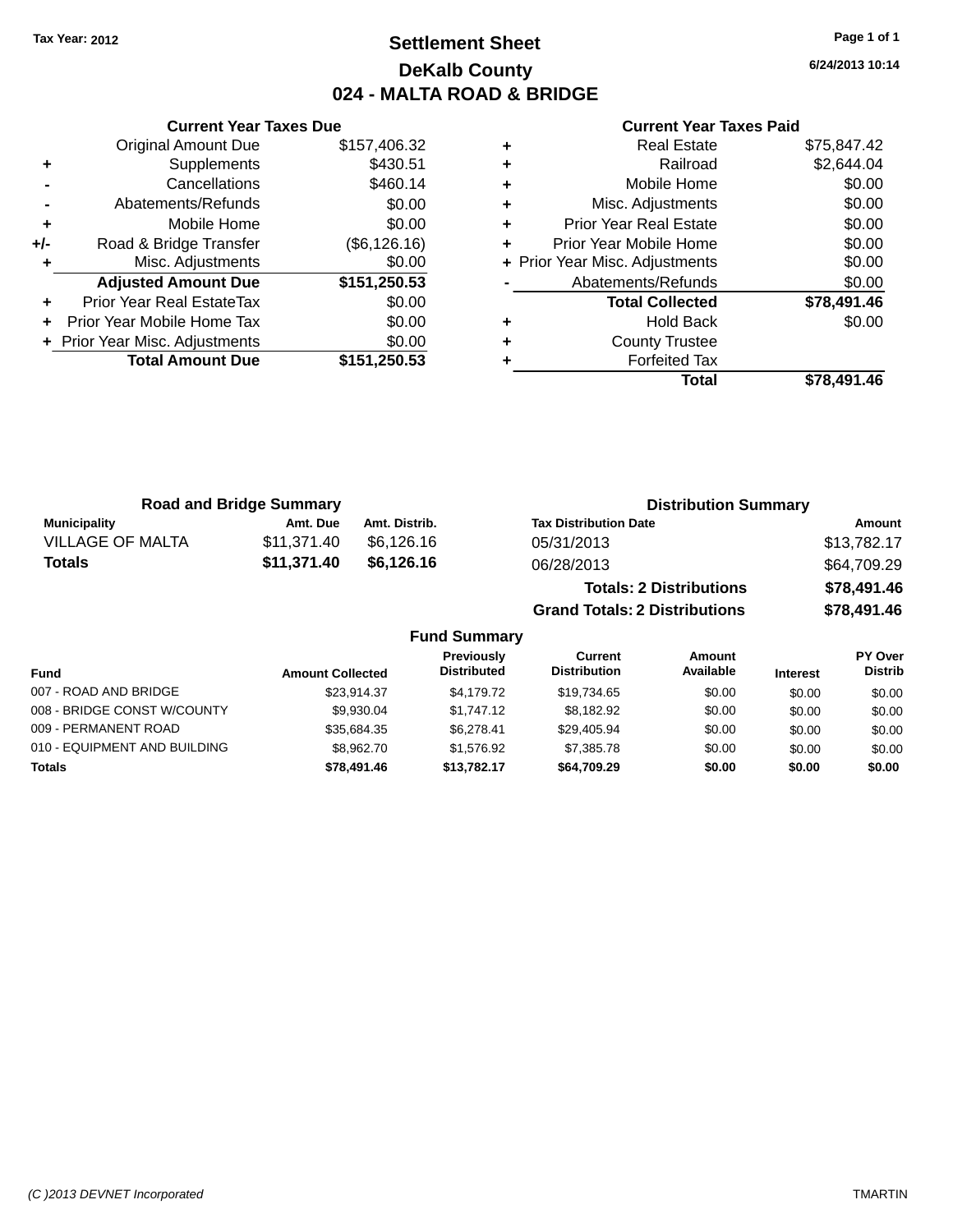# **Settlement Sheet Tax Year: 2012 Page 1 of 1 DeKalb County 025 - MAYFIELD TOWNSHIP**

**6/24/2013 10:14**

|     | <b>Current Year Taxes Due</b>  |             |
|-----|--------------------------------|-------------|
|     | <b>Original Amount Due</b>     | \$95,604.25 |
| ٠   | Supplements                    | \$389.53    |
|     | Cancellations                  | \$647.98    |
|     | Abatements/Refunds             | \$0.00      |
| ٠   | Mobile Home                    | \$0.00      |
| +/- | Road & Bridge Transfer         | \$0.00      |
| ٠   | Misc. Adjustments              | \$0.00      |
|     | <b>Adjusted Amount Due</b>     | \$95,345.80 |
| ÷   | Prior Year Real EstateTax      | \$0.00      |
|     | Prior Year Mobile Home Tax     | \$0.00      |
|     | + Prior Year Misc. Adjustments | \$0.00      |
|     | <b>Total Amount Due</b>        | \$95,345,80 |

|   | <b>Real Estate</b>             | \$51,383.23 |
|---|--------------------------------|-------------|
| ٠ | Railroad                       | \$0.00      |
| ٠ | Mobile Home                    | \$0.00      |
| ٠ | Misc. Adjustments              | \$0.00      |
| ٠ | <b>Prior Year Real Estate</b>  | \$0.00      |
| ÷ | Prior Year Mobile Home         | \$0.00      |
|   | + Prior Year Misc. Adjustments | \$0.00      |
|   | Abatements/Refunds             | \$0.00      |
|   | <b>Total Collected</b>         | \$51,383.23 |
| ٠ | Hold Back                      | \$0.00      |
|   | <b>County Trustee</b>          |             |
| ٠ | <b>Forfeited Tax</b>           |             |
|   | Total                          | \$51,383.23 |
|   |                                |             |

|                         |                                  |                                      | <b>Distribution Summary</b>    |                 |                                  |
|-------------------------|----------------------------------|--------------------------------------|--------------------------------|-----------------|----------------------------------|
|                         |                                  | <b>Tax Distribution Date</b>         |                                |                 | Amount                           |
|                         |                                  | 05/31/2013                           |                                |                 | \$10,307.95                      |
|                         |                                  | 06/28/2013                           |                                |                 | \$41,075.28                      |
|                         |                                  |                                      | <b>Totals: 2 Distributions</b> |                 | \$51,383.23                      |
|                         |                                  | <b>Grand Totals: 2 Distributions</b> |                                |                 | \$51,383.23                      |
|                         | <b>Fund Summary</b>              |                                      |                                |                 |                                  |
| <b>Amount Collected</b> | Previously<br><b>Distributed</b> | Current<br><b>Distribution</b>       | Amount<br>Available            | <b>Interest</b> | <b>PY Over</b><br><b>Distrib</b> |
| \$49,232.63             | \$9.876.52                       | \$39.356.11                          | \$0.00                         | <b>.SO 00</b>   | \$0.00                           |

| <b>Fund</b>              | <b>Amount Collected</b> | Distributed | Distribution | Available | <b>Interest</b> | Distrib |
|--------------------------|-------------------------|-------------|--------------|-----------|-----------------|---------|
| 001 - CORPORATE          | \$49.232.63             | \$9.876.52  | \$39.356.11  | \$0.00    | \$0.00          | \$0.00  |
| 054 - GENERAL ASSISTANCE | \$2.150.60              | \$431.43    | \$1.719.17   | \$0.00    | \$0.00          | \$0.00  |
| Totals                   | \$51.383.23             | \$10.307.95 | \$41.075.28  | \$0.00    | \$0.00          | \$0.00  |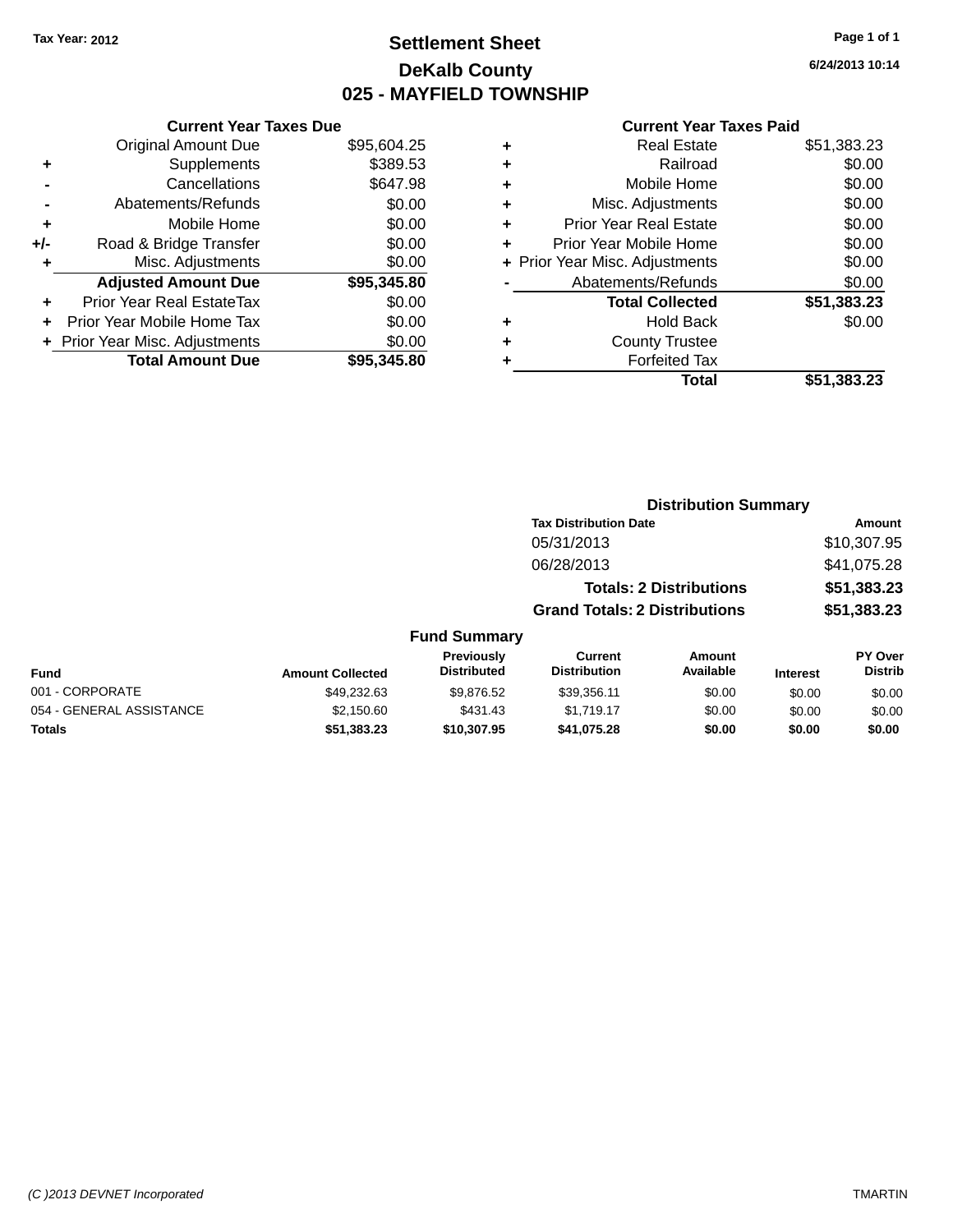# **Settlement Sheet Tax Year: 2012 Page 1 of 1 DeKalb County 026 - MAYFIELD ROAD & BRIDGE**

**Current Year Taxes Paid**

|   | OUITUR TUUT TUAUJ LUIU         |              |
|---|--------------------------------|--------------|
| ٠ | <b>Real Estate</b>             | \$125,046.95 |
| ÷ | Railroad                       | \$0.00       |
| ٠ | Mobile Home                    | \$0.00       |
| ٠ | Misc. Adjustments              | \$0.00       |
| ٠ | <b>Prior Year Real Estate</b>  | \$0.00       |
| ٠ | Prior Year Mobile Home         | \$0.00       |
|   | + Prior Year Misc. Adjustments | \$0.00       |
|   | Abatements/Refunds             | \$0.00       |
|   | <b>Total Collected</b>         | \$125,046.95 |
| ٠ | <b>Hold Back</b>               | \$0.00       |
| ٠ | <b>County Trustee</b>          |              |
|   | <b>Forfeited Tax</b>           |              |
|   | Total                          | \$125,046.95 |
|   |                                |              |

|     | <b>Current Year Taxes Due</b>    |              |
|-----|----------------------------------|--------------|
|     | <b>Original Amount Due</b>       | \$232,664.55 |
| ٠   | Supplements                      | \$947.97     |
|     | Cancellations                    | \$1,576.93   |
|     | Abatements/Refunds               | \$0.00       |
| ٠   | Mobile Home                      | \$0.00       |
| +/- | Road & Bridge Transfer           | \$0.00       |
| ÷   | Misc. Adjustments                | \$0.00       |
|     | <b>Adjusted Amount Due</b>       | \$232,035.59 |
| ٠   | <b>Prior Year Real EstateTax</b> | \$0.00       |
|     | Prior Year Mobile Home Tax       | \$0.00       |
|     | + Prior Year Misc. Adjustments   | \$0.00       |
|     | <b>Total Amount Due</b>          | \$232,035.59 |

| <b>Distribution Summary</b> |  |
|-----------------------------|--|
| Tax Blatellerstan Bata      |  |

| Tax Distribution Date                | Amount       |
|--------------------------------------|--------------|
| 05/31/2013                           | \$25,085.58  |
| 06/28/2013                           | \$99,961.37  |
| <b>Totals: 2 Distributions</b>       | \$125,046.95 |
| <b>Grand Totals: 2 Distributions</b> | \$125,046.95 |

#### **Fund Summary**

|                                                     |                         | <b>Previously</b><br><b>Distributed</b> | Current<br><b>Distribution</b> | Amount<br>Available |                 | PY Over<br><b>Distrib</b> |
|-----------------------------------------------------|-------------------------|-----------------------------------------|--------------------------------|---------------------|-----------------|---------------------------|
| Fund                                                | <b>Amount Collected</b> |                                         |                                |                     | <b>Interest</b> |                           |
| 007 - ROAD AND BRIDGE                               | \$80.509.74             | \$16,151,00                             | \$64,358,74                    | \$0.00              | \$0.00          | \$0.00                    |
| 008 - BRIDGE CONST W/COUNTY                         | \$3.626.49              | \$727.51                                | \$2,898.98                     | \$0.00              | \$0.00          | \$0.00                    |
| 009 - PERMANENT ROAD                                | \$30,550.09             | \$6.128.63                              | \$24,421.46                    | \$0.00              | \$0.00          | \$0.00                    |
| 010 - EQUIPMENT AND BUILDING                        | \$5.179.57              | \$1.039.07                              | \$4,140.50                     | \$0.00              | \$0.00          | \$0.00                    |
| 035 - TORT JUDGMENTS, LIABILITY<br><b>INSURANCE</b> | \$3,109.28              | \$623.75                                | \$2,485.53                     | \$0.00              | \$0.00          | \$0.00                    |
| 047 - SOCIAL SECURITY                               | \$2,071.78              | \$415.62                                | \$1,656.16                     | \$0.00              | \$0.00          | \$0.00                    |
| <b>Totals</b>                                       | \$125,046.95            | \$25,085.58                             | \$99,961.37                    | \$0.00              | \$0.00          | \$0.00                    |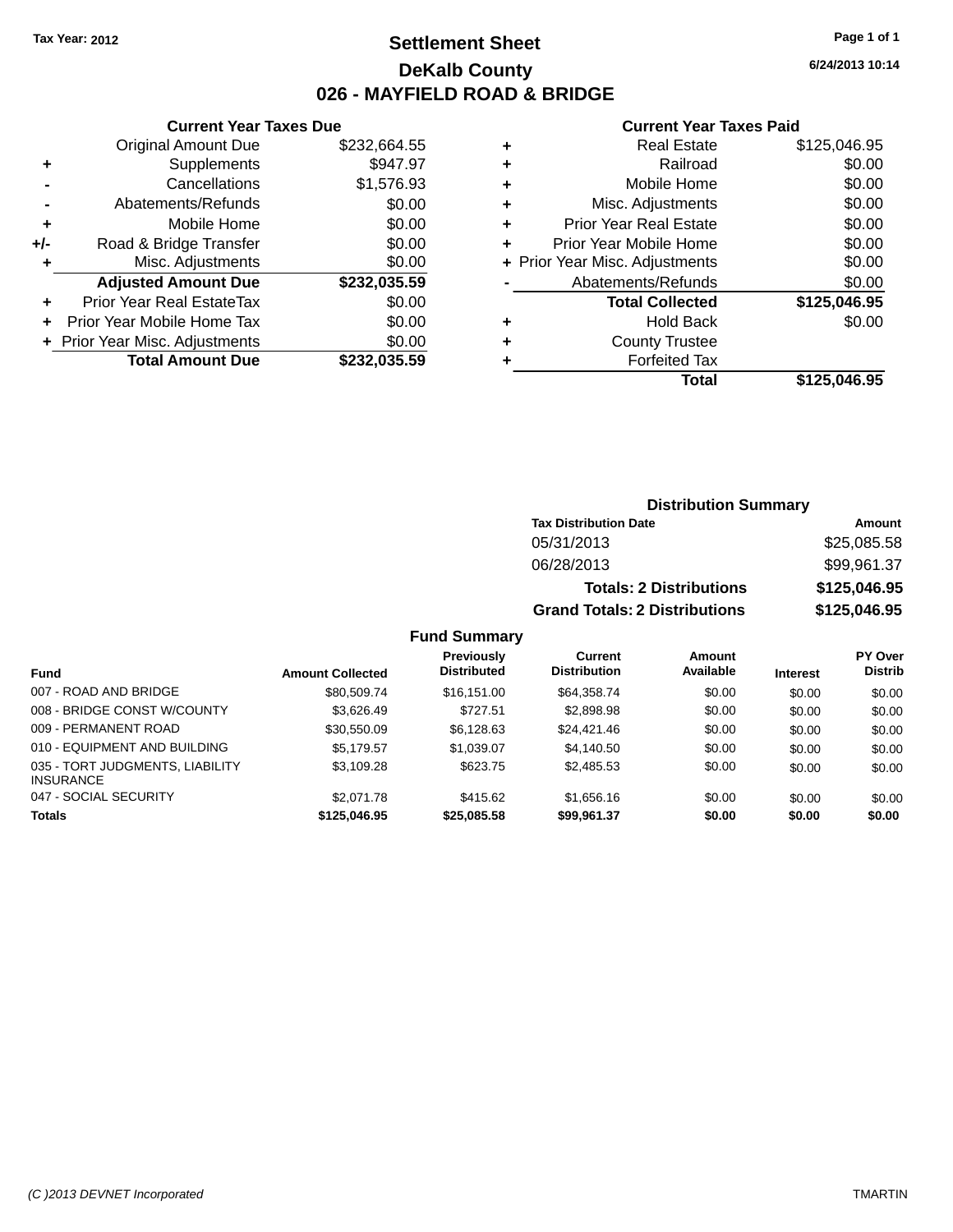# **Settlement Sheet Tax Year: 2012 Page 1 of 1 DeKalb County 027 - MILAN TOWNSHIP**

**6/24/2013 10:14**

|     | <b>Current Year Taxes Due</b>  |             |
|-----|--------------------------------|-------------|
|     | <b>Original Amount Due</b>     | \$40,001.17 |
| ٠   | Supplements                    | \$0.00      |
|     | Cancellations                  | \$0.00      |
|     | Abatements/Refunds             | \$0.00      |
| ٠   | Mobile Home                    | \$0.00      |
| +/- | Road & Bridge Transfer         | \$0.00      |
| ٠   | Misc. Adjustments              | \$0.00      |
|     | <b>Adjusted Amount Due</b>     | \$40,001.17 |
| ÷   | Prior Year Real EstateTax      | \$0.00      |
| ÷   | Prior Year Mobile Home Tax     | \$0.00      |
|     | + Prior Year Misc. Adjustments | \$0.00      |
|     | <b>Total Amount Due</b>        | \$40,001.17 |

| ٠ | <b>Real Estate</b>             | \$22,532.20 |
|---|--------------------------------|-------------|
| ٠ | Railroad                       | \$0.00      |
| ٠ | Mobile Home                    | \$0.00      |
| ٠ | Misc. Adjustments              | \$0.00      |
| ٠ | <b>Prior Year Real Estate</b>  | \$0.00      |
| ٠ | Prior Year Mobile Home         | \$0.00      |
|   | + Prior Year Misc. Adjustments | \$0.00      |
|   | Abatements/Refunds             | \$0.00      |
|   | <b>Total Collected</b>         | \$22,532.20 |
| ٠ | Hold Back                      | \$0.00      |
|   | <b>County Trustee</b>          |             |
| ٠ | <b>Forfeited Tax</b>           |             |
|   | Total                          | \$22,532.20 |
|   |                                |             |

|                 |                         |                                         | <b>Distribution Summary</b>           |                                |                 |                           |
|-----------------|-------------------------|-----------------------------------------|---------------------------------------|--------------------------------|-----------------|---------------------------|
|                 |                         |                                         | <b>Tax Distribution Date</b>          |                                |                 | <b>Amount</b>             |
|                 |                         |                                         | 05/31/2013                            |                                |                 | \$2,387.39                |
|                 |                         |                                         | 06/28/2013                            |                                |                 | \$20,144.81               |
|                 |                         |                                         |                                       | <b>Totals: 2 Distributions</b> |                 | \$22,532.20               |
|                 |                         |                                         | <b>Grand Totals: 2 Distributions</b>  |                                |                 | \$22,532.20               |
|                 |                         | <b>Fund Summary</b>                     |                                       |                                |                 |                           |
| <b>Fund</b>     | <b>Amount Collected</b> | <b>Previously</b><br><b>Distributed</b> | <b>Current</b><br><b>Distribution</b> | Amount<br>Available            | <b>Interest</b> | PY Over<br><b>Distrib</b> |
| 001 - CORPORATE | \$22,532,20             | \$2,387.39                              | \$20,144.81                           | \$0.00                         | \$0.00          | \$0.00                    |
| <b>Totals</b>   | \$22,532.20             | \$2,387.39                              | \$20,144.81                           | \$0.00                         | \$0.00          | \$0.00                    |
|                 |                         |                                         |                                       |                                |                 |                           |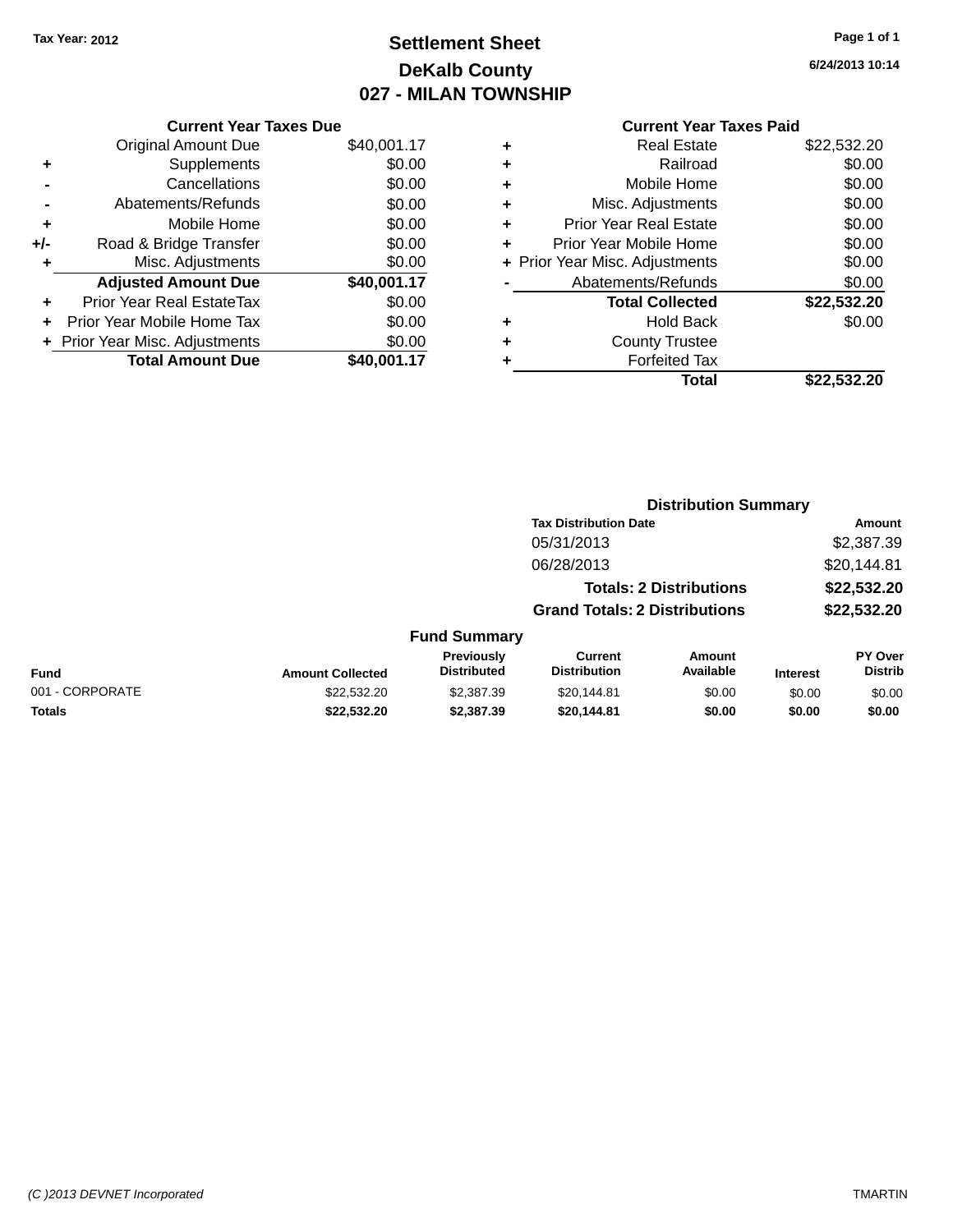# **Settlement Sheet Tax Year: 2012 Page 1 of 1 DeKalb County 028 - MILAN ROAD & BRIDGE**

| <b>Current Year Taxes Due</b> |                                |
|-------------------------------|--------------------------------|
| <b>Original Amount Due</b>    | \$61,756.13                    |
| Supplements                   | \$0.00                         |
| Cancellations                 | \$0.00                         |
| Abatements/Refunds            | \$0.00                         |
| Mobile Home                   | \$0.00                         |
| Road & Bridge Transfer        | \$0.00                         |
| Misc. Adjustments             | \$0.00                         |
| <b>Adjusted Amount Due</b>    | \$61,756.13                    |
| Prior Year Real EstateTax     | \$0.00                         |
| Prior Year Mobile Home Tax    | \$0.00                         |
|                               | \$0.00                         |
| <b>Total Amount Due</b>       | \$61,756.13                    |
|                               | + Prior Year Misc. Adjustments |

#### **Current Year Taxes Paid**

|   | <b>Real Estate</b>             | \$34,786.56 |
|---|--------------------------------|-------------|
| ٠ | Railroad                       | \$0.00      |
| ٠ | Mobile Home                    | \$0.00      |
| ٠ | Misc. Adjustments              | \$0.00      |
| ٠ | <b>Prior Year Real Estate</b>  | \$0.00      |
| ٠ | Prior Year Mobile Home         | \$0.00      |
|   | + Prior Year Misc. Adjustments | \$0.00      |
|   | Abatements/Refunds             | \$0.00      |
|   | <b>Total Collected</b>         | \$34,786.56 |
| ٠ | Hold Back                      | \$0.00      |
| ٠ | <b>County Trustee</b>          |             |
| ٠ | <b>Forfeited Tax</b>           |             |
|   | Total                          | \$34,786.56 |
|   |                                |             |

## **Distribution Summary Tax Distribution Date Amount** 05/31/2013 \$3,685.82 06/28/2013 \$31,100.74 **Totals: 2 Distributions \$34,786.56 Grand Totals: 2 Distributions \$34,786.56**

#### **Fund Summary**

| Fund                        | <b>Amount Collected</b> | <b>Previously</b><br><b>Distributed</b> | Current<br><b>Distribution</b> | Amount<br>Available | <b>Interest</b> | <b>PY Over</b><br><b>Distrib</b> |
|-----------------------------|-------------------------|-----------------------------------------|--------------------------------|---------------------|-----------------|----------------------------------|
| 007 - ROAD AND BRIDGE       | \$23.883.33             | \$2,530.56                              | \$21.352.77                    | \$0.00              | \$0.00          | \$0.00                           |
| 008 - BRIDGE CONST W/COUNTY | \$2,452.70              | \$259.88                                | \$2.192.82                     | \$0.00              | \$0.00          | \$0.00                           |
| 009 - PERMANENT ROAD        | \$8,450.53              | \$895.38                                | \$7.555.15                     | \$0.00              | \$0.00          | \$0.00                           |
| <b>Totals</b>               | \$34.786.56             | \$3,685.82                              | \$31.100.74                    | \$0.00              | \$0.00          | \$0.00                           |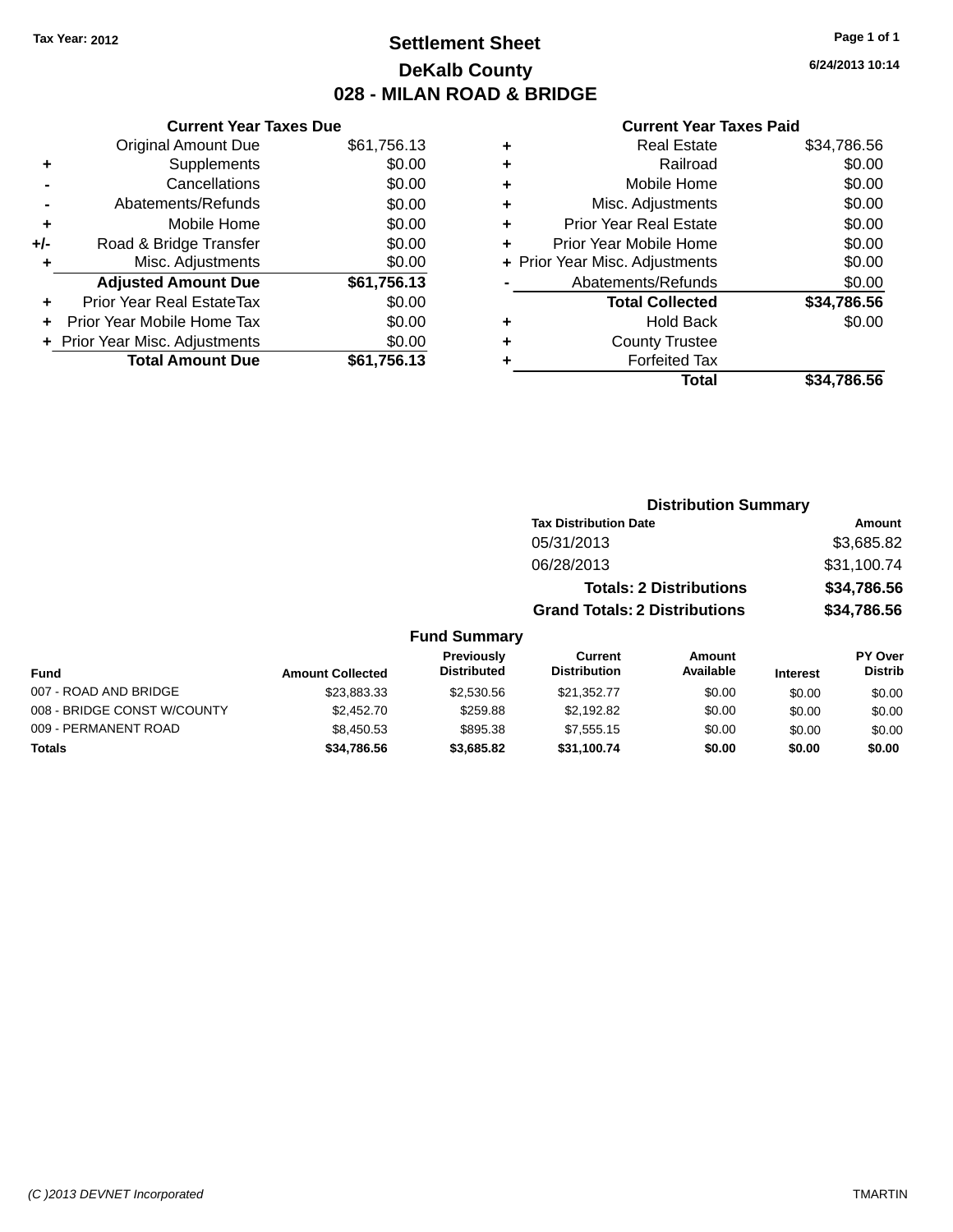# **Settlement Sheet Tax Year: 2012 Page 1 of 1 DeKalb County 029 - PAW PAW TOWNSHIP**

#### **Current Year Taxes Due**

|       | <b>Original Amount Due</b>       | \$65,159.66 |
|-------|----------------------------------|-------------|
| ٠     | Supplements                      | \$577.51    |
|       | Cancellations                    | \$742.33    |
|       | Abatements/Refunds               | \$0.00      |
| ٠     | Mobile Home                      | \$0.00      |
| $+/-$ | Road & Bridge Transfer           | \$0.00      |
| ٠     | Misc. Adjustments                | \$0.00      |
|       | <b>Adjusted Amount Due</b>       | \$64,994.84 |
|       | <b>Prior Year Real EstateTax</b> | \$0.00      |
|       | Prior Year Mobile Home Tax       | \$0.00      |
|       | + Prior Year Misc. Adjustments   | \$0.00      |
|       | <b>Total Amount Due</b>          | \$64.994.84 |

#### **Current Year Taxes Paid**

|   | <b>Real Estate</b>             | \$34,657.48 |
|---|--------------------------------|-------------|
| ٠ | Railroad                       | \$1,249.25  |
| ٠ | Mobile Home                    | \$0.00      |
| ٠ | Misc. Adjustments              | \$0.00      |
| ٠ | <b>Prior Year Real Estate</b>  | \$0.00      |
| ÷ | Prior Year Mobile Home         | \$0.00      |
|   | + Prior Year Misc. Adjustments | \$0.00      |
|   | Abatements/Refunds             | \$0.00      |
|   | <b>Total Collected</b>         | \$35,906.73 |
| ٠ | <b>Hold Back</b>               | \$0.00      |
| ٠ | <b>County Trustee</b>          |             |
|   | <b>Forfeited Tax</b>           |             |
|   | Total                          | \$35,906.73 |
|   |                                |             |

| <b>Distribution Summary</b>          |             |
|--------------------------------------|-------------|
| <b>Tax Distribution Date</b>         | Amount      |
| 05/31/2013                           | \$7,167.33  |
| 06/28/2013                           | \$28,739.40 |
| <b>Totals: 2 Distributions</b>       | \$35,906.73 |
| <b>Grand Totals: 2 Distributions</b> | \$35,906.73 |

#### **Fund Summary**

| Fund                     | <b>Amount Collected</b> | <b>Previously</b><br><b>Distributed</b> | Current<br><b>Distribution</b> | Amount<br>Available | <b>Interest</b> | <b>PY Over</b><br><b>Distrib</b> |
|--------------------------|-------------------------|-----------------------------------------|--------------------------------|---------------------|-----------------|----------------------------------|
| 001 - CORPORATE          | \$33.726.57             | \$6.732.15                              | \$26.994.42                    | \$0.00              | \$0.00          | \$0.00                           |
| 017 - CEMETERY           | \$1,363.53              | \$272.17                                | \$1.091.36                     | \$0.00              | \$0.00          | \$0.00                           |
| 034 - GENERAL ASSISTANCE | \$816.63                | \$163.01                                | \$653.62                       | \$0.00              | \$0.00          | \$0.00                           |
| <b>Totals</b>            | \$35,906,73             | \$7.167.33                              | \$28.739.40                    | \$0.00              | \$0.00          | \$0.00                           |

**6/24/2013 10:14**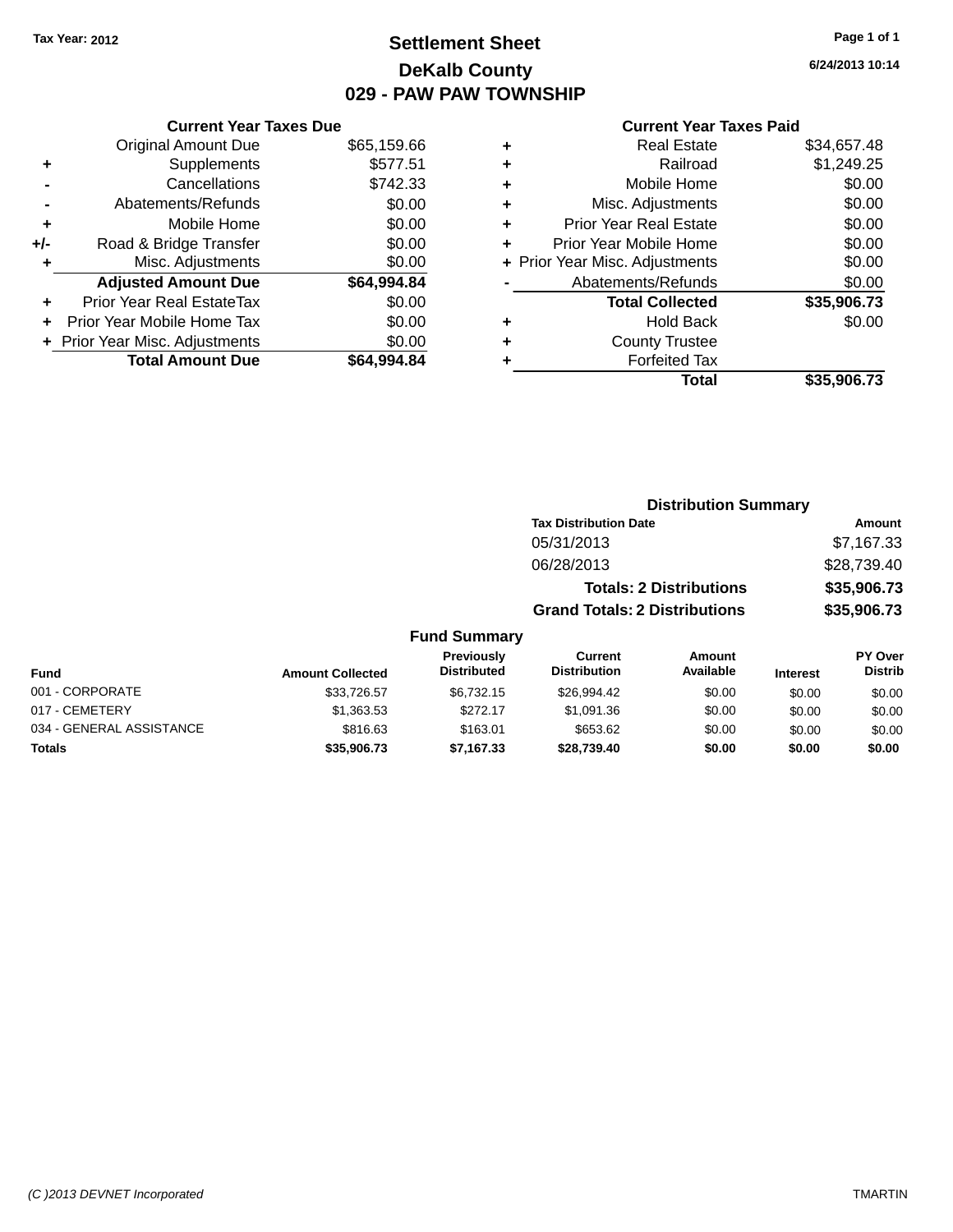# **Settlement Sheet Tax Year: 2012 Page 1 of 1 DeKalb County 030 - PAW PAW ROAD & BRIDGE**

**6/24/2013 10:14**

#### **Current Year Taxes Paid**

|       | <b>Current Year Taxes Due</b> |             |
|-------|-------------------------------|-------------|
|       | <b>Original Amount Due</b>    | \$89,870.72 |
| ٠     | Supplements                   | \$796.52    |
|       | Cancellations                 | \$1,023.85  |
|       | Abatements/Refunds            | \$0.00      |
| ٠     | Mobile Home                   | \$0.00      |
| $+/-$ | Road & Bridge Transfer        | \$0.00      |
|       | Misc. Adjustments             | \$0.00      |
|       | <b>Adjusted Amount Due</b>    | \$89,643.39 |
| ÷     | Prior Year Real EstateTax     | \$0.00      |
|       | Prior Year Mobile Home Tax    | \$0.00      |
|       | Prior Year Misc. Adjustments  | \$0.00      |
|       | <b>Total Amount Due</b>       | \$89.643.39 |
|       |                               |             |

|   | <b>Real Estate</b>             | \$47,801.00 |
|---|--------------------------------|-------------|
| ٠ | Railroad                       | \$1,723.01  |
| ٠ | Mobile Home                    | \$0.00      |
| ٠ | Misc. Adjustments              | \$0.00      |
| ٠ | <b>Prior Year Real Estate</b>  | \$0.00      |
| ٠ | Prior Year Mobile Home         | \$0.00      |
|   | + Prior Year Misc. Adjustments | \$0.00      |
|   | Abatements/Refunds             | \$0.00      |
|   | <b>Total Collected</b>         | \$49,524.01 |
| ٠ | <b>Hold Back</b>               | \$0.00      |
| ٠ | <b>County Trustee</b>          |             |
| ٠ | <b>Forfeited Tax</b>           |             |
|   | Total                          | \$49,524.01 |
|   |                                |             |

| <b>Distribution Summary</b>          |             |  |  |  |
|--------------------------------------|-------------|--|--|--|
| <b>Tax Distribution Date</b>         | Amount      |  |  |  |
| 05/31/2013                           | \$9,885.45  |  |  |  |
| 06/28/2013                           | \$39,638.56 |  |  |  |
| <b>Totals: 2 Distributions</b>       | \$49,524.01 |  |  |  |
| <b>Grand Totals: 2 Distributions</b> | \$49,524.01 |  |  |  |

#### **Fund Summary**

| <b>Fund</b>                             | <b>Amount Collected</b> | <b>Previously</b><br><b>Distributed</b> | Current<br><b>Distribution</b> | Amount<br>Available | <b>Interest</b> | PY Over<br><b>Distrib</b> |
|-----------------------------------------|-------------------------|-----------------------------------------|--------------------------------|---------------------|-----------------|---------------------------|
| 007 - ROAD AND BRIDGE                   | \$24,017.65             | \$4.794.14                              | \$19,223.51                    | \$0.00              | \$0.00          | \$0.00                    |
| 009 - PERMANENT ROAD                    | \$19,232.31             | \$3.838.95                              | \$15,393.36                    | \$0.00              | \$0.00          | \$0.00                    |
| 010 - EQUIPMENT AND BUILDING            | \$2,642.85              | \$527.54                                | \$2,115.31                     | \$0.00              | \$0.00          | \$0.00                    |
| 027 - AUDIT                             | \$396.49                | \$79.14                                 | \$317.35                       | \$0.00              | \$0.00          | \$0.00                    |
| 035 - TORT JUDGEMENTS/LIABILITY<br>INS. | \$2,552.12              | \$509.43                                | \$2,042.69                     | \$0.00              | \$0.00          | \$0.00                    |
| 047 - SOCIAL SECURITY                   | \$682.59                | \$136.25                                | \$546.34                       | \$0.00              | \$0.00          | \$0.00                    |
| <b>Totals</b>                           | \$49,524.01             | \$9,885.45                              | \$39,638.56                    | \$0.00              | \$0.00          | \$0.00                    |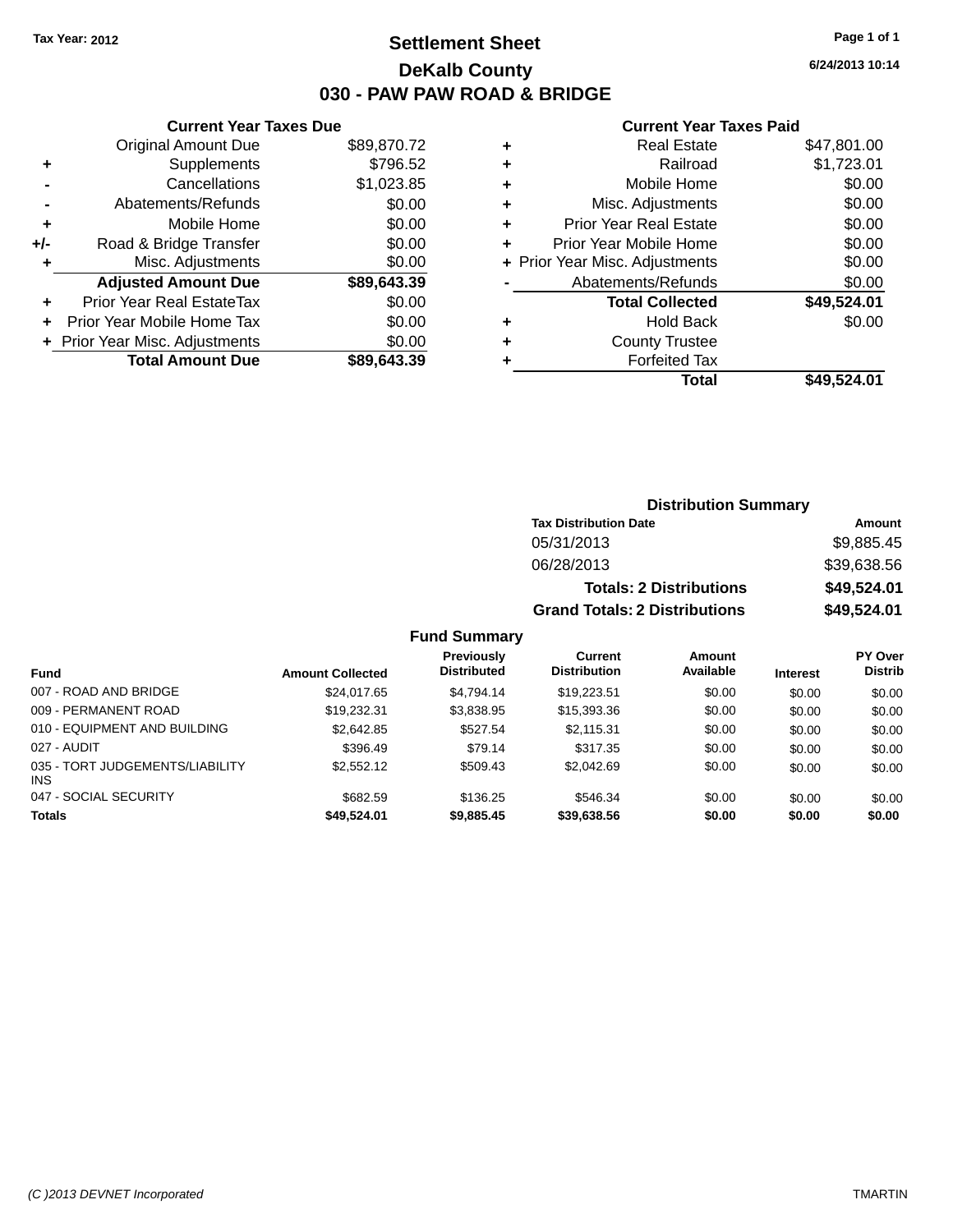# **Settlement Sheet Tax Year: 2012 Page 1 of 1 DeKalb County 031 - PIERCE TOWNSHIP**

**6/24/2013 10:14**

#### **Current Year Taxes Paid**

|     | <b>Current Year Taxes Due</b>  |             |
|-----|--------------------------------|-------------|
|     | <b>Original Amount Due</b>     | \$55,019.62 |
| ٠   | Supplements                    | \$282.94    |
|     | Cancellations                  | \$295.22    |
|     | Abatements/Refunds             | \$0.73      |
| ٠   | Mobile Home                    | \$0.00      |
| +/- | Road & Bridge Transfer         | \$0.00      |
|     | Misc. Adjustments              | \$0.00      |
|     | <b>Adjusted Amount Due</b>     | \$55,006.61 |
| ÷   | Prior Year Real EstateTax      | (\$52.80)   |
|     | Prior Year Mobile Home Tax     | \$0.00      |
|     | + Prior Year Misc. Adjustments | \$0.00      |
|     | <b>Total Amount Due</b>        | \$54,953.81 |
|     |                                |             |

| ٠ | <b>Real Estate</b>             | \$31,461.15 |
|---|--------------------------------|-------------|
| ٠ | Railroad                       | \$0.00      |
| ٠ | Mobile Home                    | \$0.00      |
| ٠ | Misc. Adjustments              | \$0.00      |
| ٠ | <b>Prior Year Real Estate</b>  | (\$52.80)   |
| ÷ | Prior Year Mobile Home         | \$0.00      |
|   | + Prior Year Misc. Adjustments | \$0.00      |
|   | Abatements/Refunds             | \$0.73      |
|   | <b>Total Collected</b>         | \$31,407.62 |
| ٠ | Hold Back                      | \$0.00      |
| ٠ | <b>County Trustee</b>          |             |
|   | <b>Forfeited Tax</b>           |             |
|   | Total                          | \$31,407.62 |
|   |                                |             |

| <b>Distribution Summary</b>          |             |  |  |
|--------------------------------------|-------------|--|--|
| <b>Tax Distribution Date</b>         | Amount      |  |  |
| 05/31/2013                           | \$7,009.34  |  |  |
| 06/28/2013                           | \$24,398.28 |  |  |
| <b>Totals: 2 Distributions</b>       | \$31,407.62 |  |  |
| <b>Grand Totals: 2 Distributions</b> | \$31,407.62 |  |  |

#### **Fund Summary**

| <b>Fund</b>                             | <b>Amount Collected</b> | Previously<br><b>Distributed</b> | <b>Current</b><br><b>Distribution</b> | Amount<br>Available | <b>Interest</b> | <b>PY Over</b><br><b>Distrib</b> |
|-----------------------------------------|-------------------------|----------------------------------|---------------------------------------|---------------------|-----------------|----------------------------------|
| 001 - CORPORATE                         | \$23,415.52             | \$5,225,72                       | \$18,189.80                           | \$0.00              | \$0.00          | \$0.00                           |
| $005 - I. M. R. F.$                     | \$1,856.07              | \$414.22                         | \$1,441.85                            | \$0.00              | \$0.00          | \$0.00                           |
| 027 - AUDIT                             | \$511.61                | \$114.18                         | \$397.43                              | \$0.00              | \$0.00          | \$0.00                           |
| 035 - TORT JUDGEMENTS/LIABILITY<br>INS. | \$2,341,04              | \$522.46                         | \$1.818.58                            | \$0.00              | \$0.00          | \$0.00                           |
| 047 - SOCIAL SECURITY                   | \$1,570.57              | \$350.51                         | \$1,220.06                            | \$0.00              | \$0.00          | \$0.00                           |
| 054 - GENERAL ASSISTANCE                | \$1.712.81              | \$382.25                         | \$1.330.56                            | \$0.00              | \$0.00          | \$0.00                           |
| <b>Totals</b>                           | \$31,407.62             | \$7,009.34                       | \$24,398.28                           | \$0.00              | \$0.00          | \$0.00                           |

#### **Abatement Detail**

**<u>Year Source</u> <b>Account Type**<br> **ALCOUNTE ADDED**<br> **ACCOUNT ADDED**<br> **ACCOUNT ADDED**<br> **ACCOUNT ADDED**<br> **ACCOUNT ADDED** 

**Totals \$0.73 1 entries**

2012 Amount Adjustment Description<br>\$0.73 12-13-100-003 2011 PTAB REFUND by TBA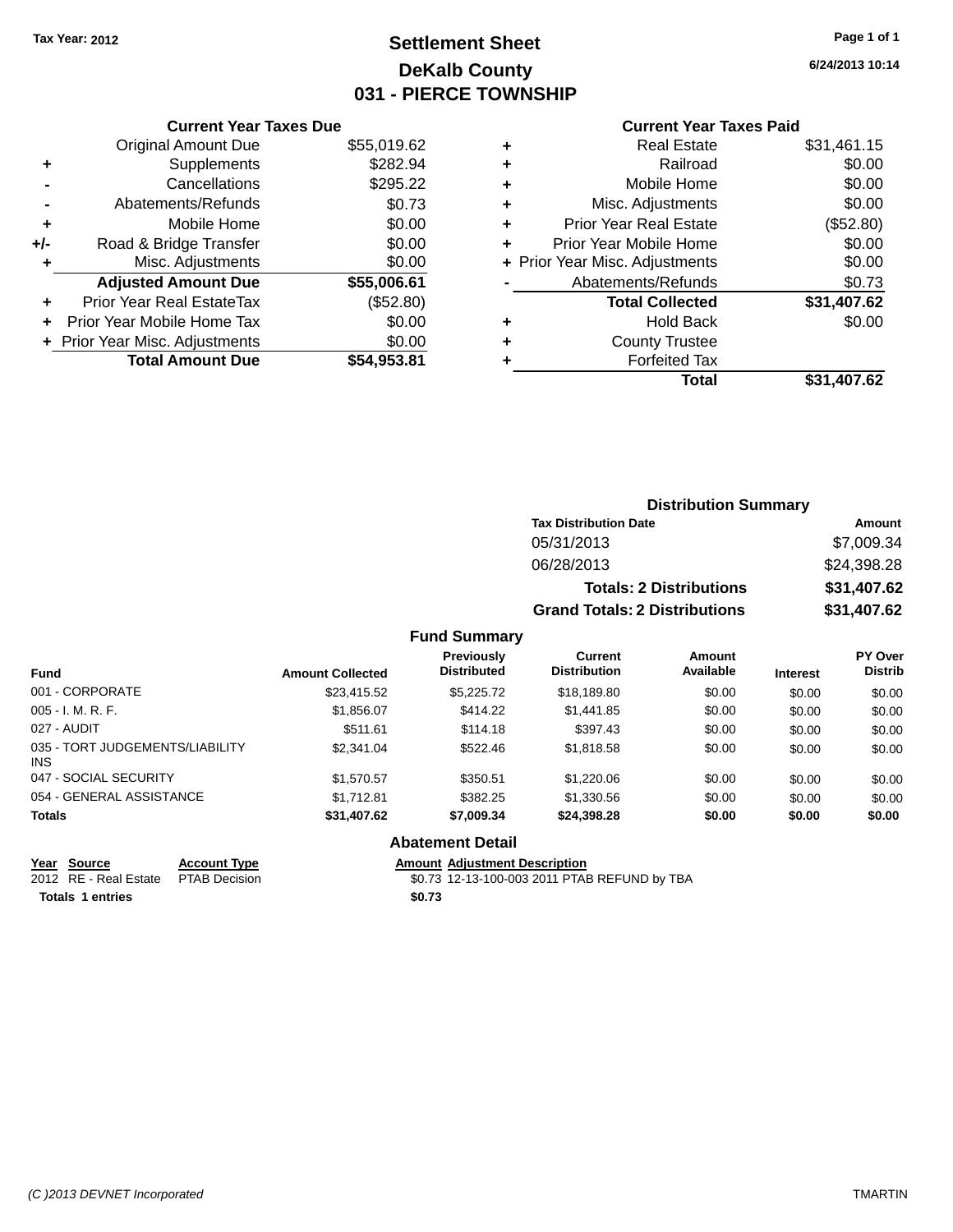# **Settlement Sheet Tax Year: 2012 Page 1 of 1 DeKalb County 032 - PIERCE ROAD & BRIDGE**

**6/24/2013 10:14**

#### **Current Year Taxes Paid**

|       | <b>Current Year Taxes Due</b>  |              |
|-------|--------------------------------|--------------|
|       | <b>Original Amount Due</b>     | \$162,040.56 |
| ٠     | Supplements                    | \$833.29     |
|       | Cancellations                  | \$869.46     |
|       | Abatements/Refunds             | \$2.15       |
| ٠     | Mobile Home                    | \$0.00       |
| $+/-$ | Road & Bridge Transfer         | \$0.00       |
|       | Misc. Adjustments              | \$0.00       |
|       | <b>Adjusted Amount Due</b>     | \$162,002.24 |
| ٠     | Prior Year Real EstateTax      | (\$157.14)   |
|       | Prior Year Mobile Home Tax     | \$0.00       |
|       | + Prior Year Misc. Adjustments | \$0.00       |
|       | <b>Total Amount Due</b>        | \$161,845.10 |
|       |                                |              |

| <b>Real Estate</b>             | \$92,656.86 |
|--------------------------------|-------------|
| Railroad                       | \$0.00      |
| Mobile Home                    | \$0.00      |
| Misc. Adjustments              | \$0.00      |
| <b>Prior Year Real Estate</b>  | (\$157.14)  |
| Prior Year Mobile Home         | \$0.00      |
| + Prior Year Misc. Adjustments | \$0.00      |
| Abatements/Refunds             | \$2.15      |
| <b>Total Collected</b>         | \$92,497.57 |
| <b>Hold Back</b>               | \$0.00      |
| <b>County Trustee</b>          |             |
| <b>Forfeited Tax</b>           |             |
| Total                          | \$92.497.57 |
|                                |             |

| <b>Distribution Summary</b>          |             |
|--------------------------------------|-------------|
| <b>Tax Distribution Date</b>         | Amount      |
| 05/31/2013                           | \$20,643.25 |
| 06/28/2013                           | \$71,854.32 |
| <b>Totals: 2 Distributions</b>       | \$92,497.57 |
| <b>Grand Totals: 2 Distributions</b> | \$92,497.57 |

#### **Fund Summary**

| <b>Fund</b>                  | <b>Amount Collected</b> | Previously<br><b>Distributed</b> | Current<br><b>Distribution</b> | Amount<br>Available | <b>Interest</b> | PY Over<br><b>Distrib</b> |
|------------------------------|-------------------------|----------------------------------|--------------------------------|---------------------|-----------------|---------------------------|
| $005 - I. M. R. F.$          | \$64.51                 | \$14.40                          | \$50.11                        | \$0.00              | \$0.00          | \$0.00                    |
| 007 - ROAD AND BRIDGE        | \$65,796.20             | \$14,684.14                      | \$51,112.06                    | \$0.00              | \$0.00          | \$0.00                    |
| 008 - BRIDGE CONST W/COUNTY  | \$5,224.26              | \$1,165.93                       | \$4,058.33                     | \$0.00              | \$0.00          | \$0.00                    |
| 009 - PERMANENT ROAD         | \$17,086.69             | \$3.813.34                       | \$13,273.35                    | \$0.00              | \$0.00          | \$0.00                    |
| 010 - EQUIPMENT AND BUILDING | \$3,658.82              | \$816.56                         | \$2,842.26                     | \$0.00              | \$0.00          | \$0.00                    |
| 047 - SOCIAL SECURITY        | \$667.09                | \$148.88                         | \$518.21                       | \$0.00              | \$0.00          | \$0.00                    |
| <b>Totals</b>                | \$92,497.57             | \$20,643.25                      | \$71.854.32                    | \$0.00              | \$0.00          | \$0.00                    |

**Year Source Account Type Amount Adjustment Description**<br>2012 RE - Real Estate PTAB Decision **Amount Adjustment Description** 

**Totals \$2.15 1 entries**

**Abatement Detail**

\$2.15 12-13-100-003 2011 PTAB REFUND by TBA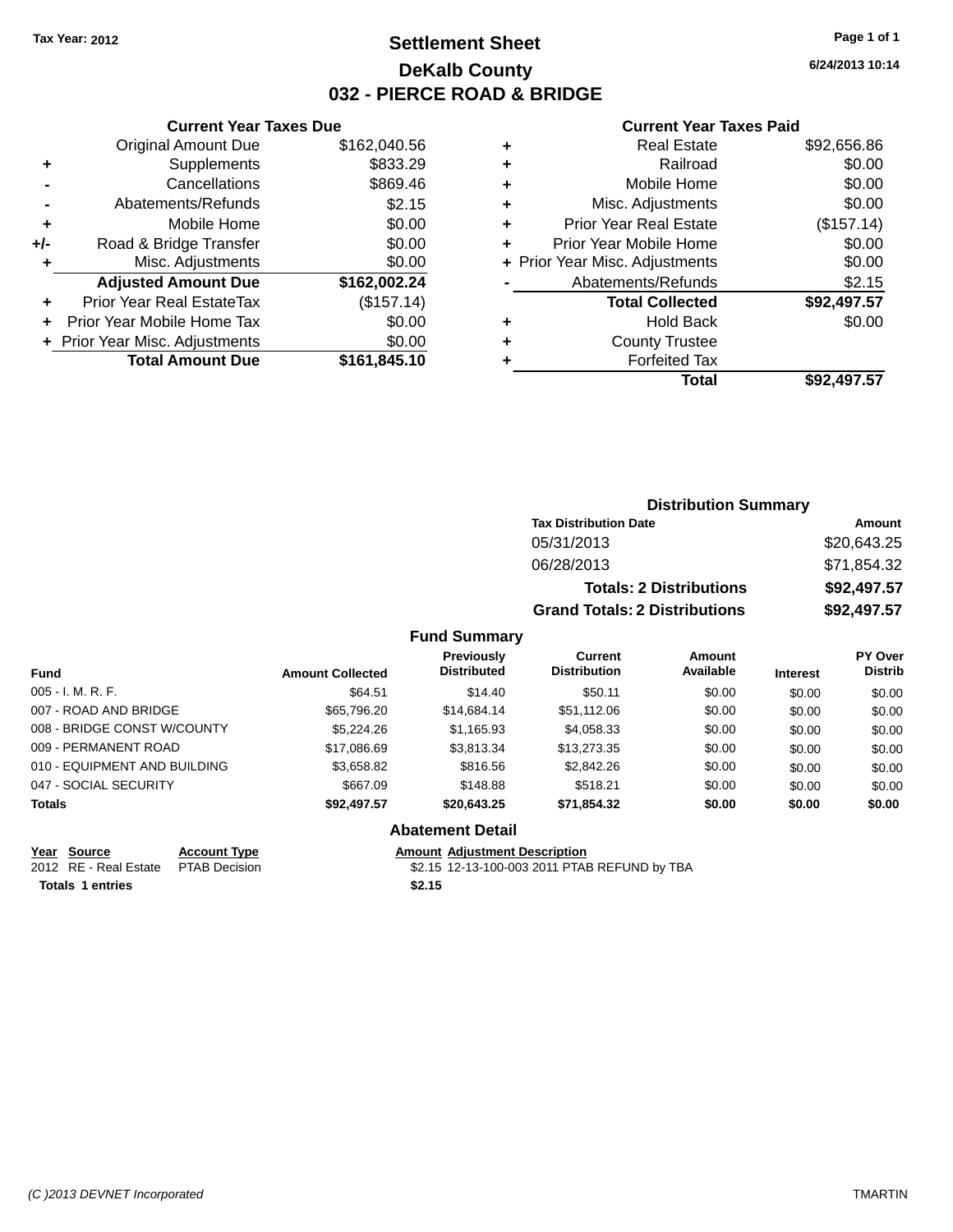# **Settlement Sheet Tax Year: 2012 Page 1 of 1 DeKalb County 033 - SANDWICH TOWNSHIP**

**6/24/2013 10:14**

#### **Current Year Taxes Paid**

|     | <b>Current Year Taxes Due</b>  |              |
|-----|--------------------------------|--------------|
|     | <b>Original Amount Due</b>     | \$234,740.07 |
| ٠   | Supplements                    | \$1,055.50   |
|     | Cancellations                  | \$1,149.76   |
|     | Abatements/Refunds             | \$0.19       |
| ٠   | Mobile Home                    | \$0.00       |
| +/- | Road & Bridge Transfer         | \$0.00       |
| ٠   | Misc. Adjustments              | \$0.00       |
|     | <b>Adjusted Amount Due</b>     | \$234,645.62 |
|     | Prior Year Real EstateTax      | \$223.32     |
|     | Prior Year Mobile Home Tax     | \$0.00       |
|     | + Prior Year Misc. Adjustments | \$0.00       |
|     | <b>Total Amount Due</b>        | \$234.868.94 |
|     |                                |              |

|   | <b>Real Estate</b>             | \$122,878.25 |
|---|--------------------------------|--------------|
| ٠ | Railroad                       | \$378.90     |
| ٠ | Mobile Home                    | \$0.00       |
| ٠ | Misc. Adjustments              | \$0.00       |
| ٠ | <b>Prior Year Real Estate</b>  | \$223.32     |
| ÷ | Prior Year Mobile Home         | \$0.00       |
|   | + Prior Year Misc. Adjustments | \$0.00       |
|   | Abatements/Refunds             | \$0.19       |
|   | <b>Total Collected</b>         | \$123,480.28 |
| ٠ | <b>Hold Back</b>               | \$0.00       |
|   | <b>County Trustee</b>          |              |
| ٠ | <b>Forfeited Tax</b>           |              |
|   | Total                          | \$123,480.28 |
|   |                                |              |

|       | <b>Distribution Summary</b>          |              |
|-------|--------------------------------------|--------------|
|       | <b>Tax Distribution Date</b>         | Amount       |
|       | 05/31/2013                           | \$30,164.50  |
|       | 06/28/2013                           | \$93,315.78  |
|       | <b>Totals: 2 Distributions</b>       | \$123,480.28 |
|       | <b>Grand Totals: 2 Distributions</b> | \$123,480.28 |
| nmarv |                                      |              |

# **Fund Summary**

| <b>Fund</b>              | <b>Amount Collected</b> | <b>Previously</b><br><b>Distributed</b> | Current<br><b>Distribution</b> | Amount<br>Available | <b>Interest</b> | <b>PY Over</b><br><b>Distrib</b> |
|--------------------------|-------------------------|-----------------------------------------|--------------------------------|---------------------|-----------------|----------------------------------|
| 001 - CORPORATE          | \$64,074.70             | \$15,652.55                             | \$48,422.15                    | \$0.00              | \$0.00          | \$0.00                           |
| $005 - I. M. R. F.$      | \$7,891.36              | \$1,927.75                              | \$5,963.61                     | \$0.00              | \$0.00          | \$0.00                           |
| 017 - CEMETERY           | \$37,091.25             | \$9,060.87                              | \$28,030.38                    | \$0.00              | \$0.00          | \$0.00                           |
| 047 - SOCIAL SECURITY    | \$3,898.51              | \$952.35                                | \$2,946.16                     | \$0.00              | \$0.00          | \$0.00                           |
| 054 - GENERAL ASSISTANCE | \$10.524.46             | \$2,570.98                              | \$7,953.48                     | \$0.00              | \$0.00          | \$0.00                           |
| <b>Totals</b>            | \$123,480.28            | \$30.164.50                             | \$93,315.78                    | \$0.00              | \$0.00          | \$0.00                           |
|                          |                         | <b>Abatement Detail</b>                 |                                |                     |                 |                                  |

**Totals 1 entries** \$0.19

#### **Year Source Account Type Amount Adjustment Description**<br>2012 RE - Real Estate PTAB Decision **Amount 19-27-427-021** 2011 PTAE \$0.19 19-27-427-021 2011 PTAB REFUND by TBA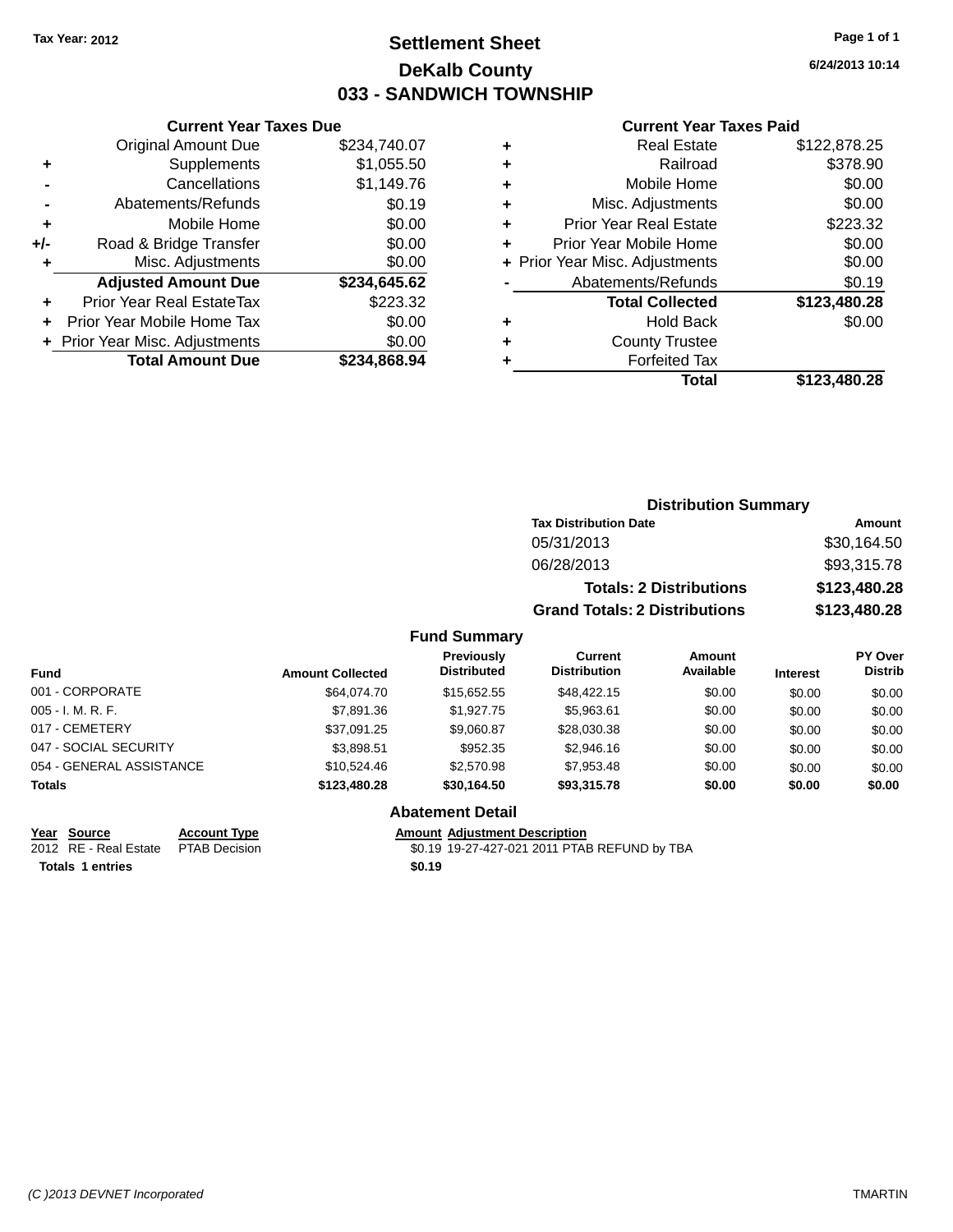### **Settlement Sheet Tax Year: 2012 Page 1 of 1 DeKalb County 034 - SANDWICH PUBLIC LIBRARY DISTRICT**

| Current Year Taxes Due |  |  |  |
|------------------------|--|--|--|
|------------------------|--|--|--|

|     | <b>Original Amount Due</b>       | \$536,197.13 |
|-----|----------------------------------|--------------|
| ٠   | Supplements                      | \$2,411.01   |
|     | Cancellations                    | \$2,626.31   |
|     | Abatements/Refunds               | \$0.45       |
| ٠   | Mobile Home                      | \$0.00       |
| +/- | Road & Bridge Transfer           | \$0.00       |
| ٠   | Misc. Adjustments                | \$0.00       |
|     | <b>Adjusted Amount Due</b>       | \$535,981.38 |
|     | <b>Prior Year Real EstateTax</b> | \$318.55     |
|     | Prior Year Mobile Home Tax       | \$0.00       |
|     | + Prior Year Misc. Adjustments   | \$0.00       |
|     | <b>Total Amount Due</b>          | \$536,299.93 |

#### **Current Year Taxes Paid**

| ٠ | Real Estate                    | \$280,680.69 |
|---|--------------------------------|--------------|
| ٠ | Railroad                       | \$865.48     |
| ٠ | Mobile Home                    | \$0.00       |
| ٠ | Misc. Adjustments              | \$0.00       |
| ٠ | <b>Prior Year Real Estate</b>  | \$318.55     |
| ٠ | Prior Year Mobile Home         | \$0.00       |
|   | + Prior Year Misc. Adjustments | \$0.00       |
|   | Abatements/Refunds             | \$0.45       |
|   | <b>Total Collected</b>         | \$281,864.27 |
| ٠ | <b>Hold Back</b>               | \$0.00       |
| ٠ | <b>County Trustee</b>          |              |
|   | <b>Forfeited Tax</b>           |              |
|   | Total                          | \$281,864.27 |
|   |                                |              |

## **Distribution Summary Tax Distribution Date Amount** 05/31/2013 \$68,699.37 06/28/2013 \$213,164.90

| 06/28/2013                     | \$213.164.90 |
|--------------------------------|--------------|
| <b>Totals: 2 Distributions</b> | \$281.864.27 |
| Grand Totals: 2 Distributions  | \$281.864.27 |

#### **Fund Summary**

| <b>Fund</b>                                   | <b>Amount Collected</b> | <b>Previously</b><br><b>Distributed</b> | <b>Current</b><br><b>Distribution</b> | Amount<br>Available | <b>Interest</b> | PY Over<br><b>Distrib</b> |
|-----------------------------------------------|-------------------------|-----------------------------------------|---------------------------------------|---------------------|-----------------|---------------------------|
| 001 - CORPORATE                               | \$144,729,70            | \$35,275.27                             | \$109.454.43                          | \$0.00              | \$0.00          | \$0.00                    |
| 003 - BONDS AND INTEREST                      | \$106,257.75            | \$25,898.42                             | \$80,359.33                           | \$0.00              | \$0.00          | \$0.00                    |
| 004 - OPERATIONS & MAINTENANCE                | \$15,301.01             | \$3,729.35                              | \$11,571.66                           | \$0.00              | \$0.00          | \$0.00                    |
| $005 - I. M. R. F.$                           | \$4,155.24              | \$1,012.76                              | \$3,142.48                            | \$0.00              | \$0.00          | \$0.00                    |
| 027 - AUDIT                                   | \$1.162.41              | \$283.32                                | \$879.09                              | \$0.00              | \$0.00          | \$0.00                    |
| 035 - TORT JUDGEMENTS/LIABILITY<br><b>INS</b> | \$5,859.66              | \$1,428.19                              | \$4,431.47                            | \$0.00              | \$0.00          | \$0.00                    |
| 047 - SOCIAL SECURITY                         | \$4.398.50              | \$1.072.06                              | \$3.326.44                            | \$0.00              | \$0.00          | \$0.00                    |
| <b>Totals</b>                                 | \$281,864.27            | \$68,699.37                             | \$213,164.90                          | \$0.00              | \$0.00          | \$0.00                    |

#### **Abatement Detail**

**Year Source Account Type Amount Adjustment Description**<br>2012 RE - Real Estate PTAB Decision **Amount 19-27-427-021** 2011 PTAE

**Totals \$0.45 1 entries**

\$0.45 19-27-427-021 2011 PTAB REFUND by TBA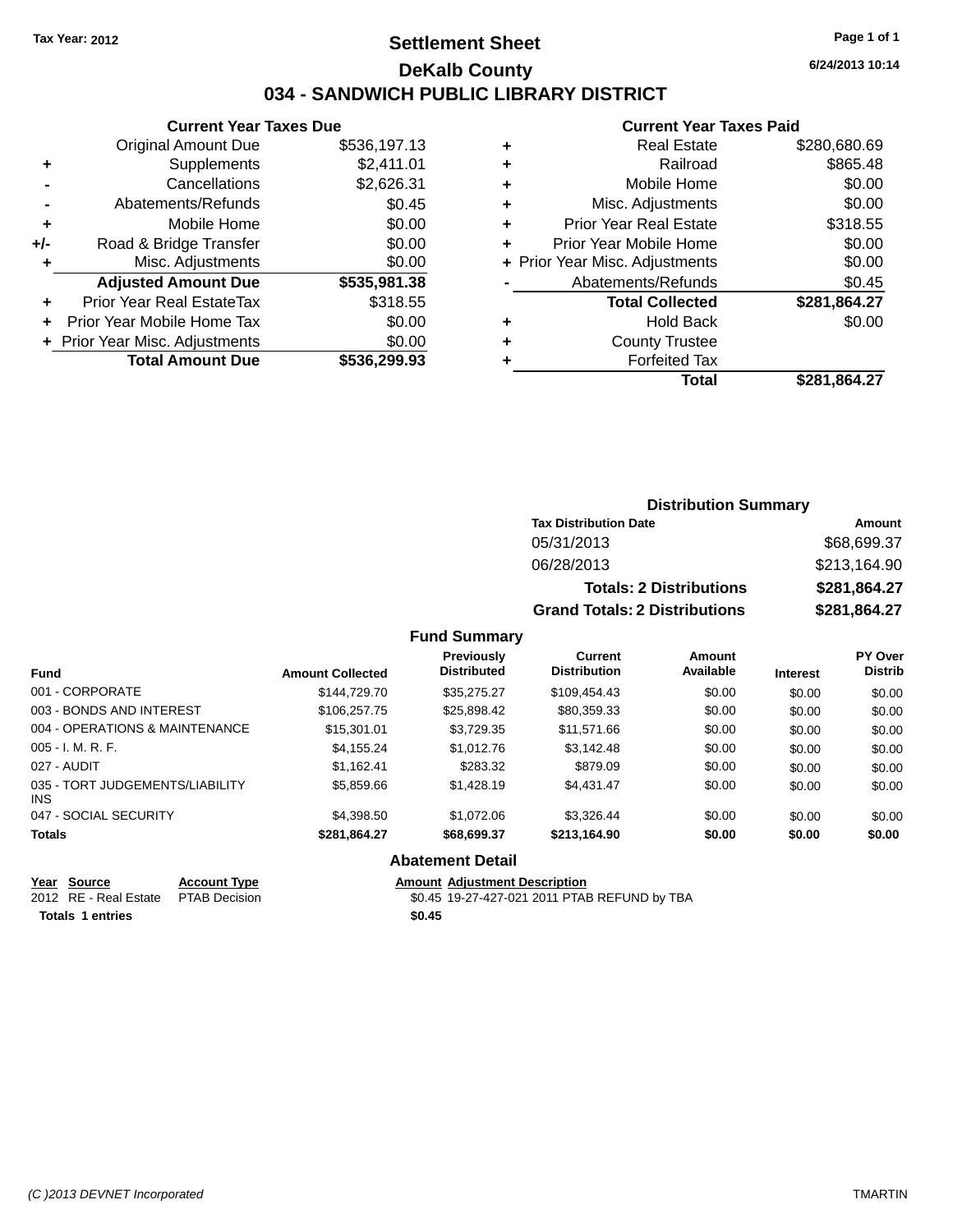### **Settlement Sheet Tax Year: 2012 Page 1 of 1 DeKalb County 035 - SANDWICH ROAD & BRIDGE**

**6/24/2013 10:14**

#### **Current Year Taxes Paid**

|     | <b>Original Amount Due</b>     | \$226,641.59  |
|-----|--------------------------------|---------------|
| ٠   | Supplements                    | \$824.29      |
|     | Cancellations                  | \$897.91      |
|     | Abatements/Refunds             | \$0.15        |
| ٠   | Mobile Home                    | \$0.00        |
| +/- | Road & Bridge Transfer         | (\$22,760.03) |
|     | Misc. Adjustments              | \$0.00        |
|     | <b>Adjusted Amount Due</b>     | \$203,807.79  |
|     | Prior Year Real EstateTax      | \$173.69      |
|     | Prior Year Mobile Home Tax     | \$0.00        |
|     | + Prior Year Misc. Adjustments | \$0.00        |
|     | <b>Total Amount Due</b>        | \$203,981.48  |
|     |                                |               |

**Current Year Taxes Due**

| <b>Real Estate</b>            | \$95,962.90                    |
|-------------------------------|--------------------------------|
| Railroad                      | \$323.44                       |
| Mobile Home                   | \$0.00                         |
| Misc. Adjustments             | \$0.00                         |
| <b>Prior Year Real Estate</b> | \$173.69                       |
| Prior Year Mobile Home        | \$0.00                         |
|                               | \$0.00                         |
| Abatements/Refunds            | \$0.15                         |
| <b>Total Collected</b>        | \$96,459.88                    |
| <b>Hold Back</b>              | \$0.00                         |
| <b>County Trustee</b>         |                                |
| <b>Forfeited Tax</b>          |                                |
| Total                         | \$96,459.88                    |
|                               | + Prior Year Misc. Adjustments |

|                     | <b>Road and Bridge Summary</b> |               | <b>Distribution Summary</b>          |             |
|---------------------|--------------------------------|---------------|--------------------------------------|-------------|
| <b>Municipality</b> | Amt. Due                       | Amt. Distrib. | <b>Tax Distribution Date</b>         | Amount      |
| CITY OF SANDWICH    | \$43,288.34                    | \$22,760.03   | 05/31/2013                           | \$23,556.65 |
| <b>Totals</b>       | \$43,288.34                    | \$22,760.03   | 06/28/2013                           | \$72,903.23 |
|                     |                                |               | <b>Totals: 2 Distributions</b>       | \$96,459.88 |
|                     |                                |               | <b>Grand Totals: 2 Distributions</b> | \$96,459.88 |

#### **Fund Summary Fund Interest Amount Collected Distributed PY Over Distrib Amount Available Current Distribution Previously** 007 - ROAD AND BRIDGE 60.00 \$28,934.80 \$7,061.33 \$21,873.47 \$0.00 \$0.00 \$0.00 \$0.00 009 - PERMANENT ROAD \$43,442.07 \$10,612.22 \$32,829.85 \$0.00 \$0.00 \$0.00 \$0.00 \$0.00 \$0.00 \$0.00 \$0.00 010 - EQUIPMENT AND BUILDING \$23,815.73 \$5,817.81 \$17,997.92 \$0.00 \$0.00 \$0.00 \$0.00 047 - SOCIAL SECURITY \$267.28 \$201.99 \$0.00 \$0.00 \$0.00 \$0.00 **Totals \$96,459.88 \$23,556.65 \$72,903.23 \$0.00 \$0.00 \$0.00**

# **Year Source Account Type Agillistic Adjustment Description**<br>2012 RE - Real Estate PTAB Decision **Amount 19-27-427-021** 2011 PTAE

**Totals 1 entries** \$0.19

 $\overline{30.19}$  19-27-427-021 2011 PTAB REFUND by TBA

**Abatement Detail**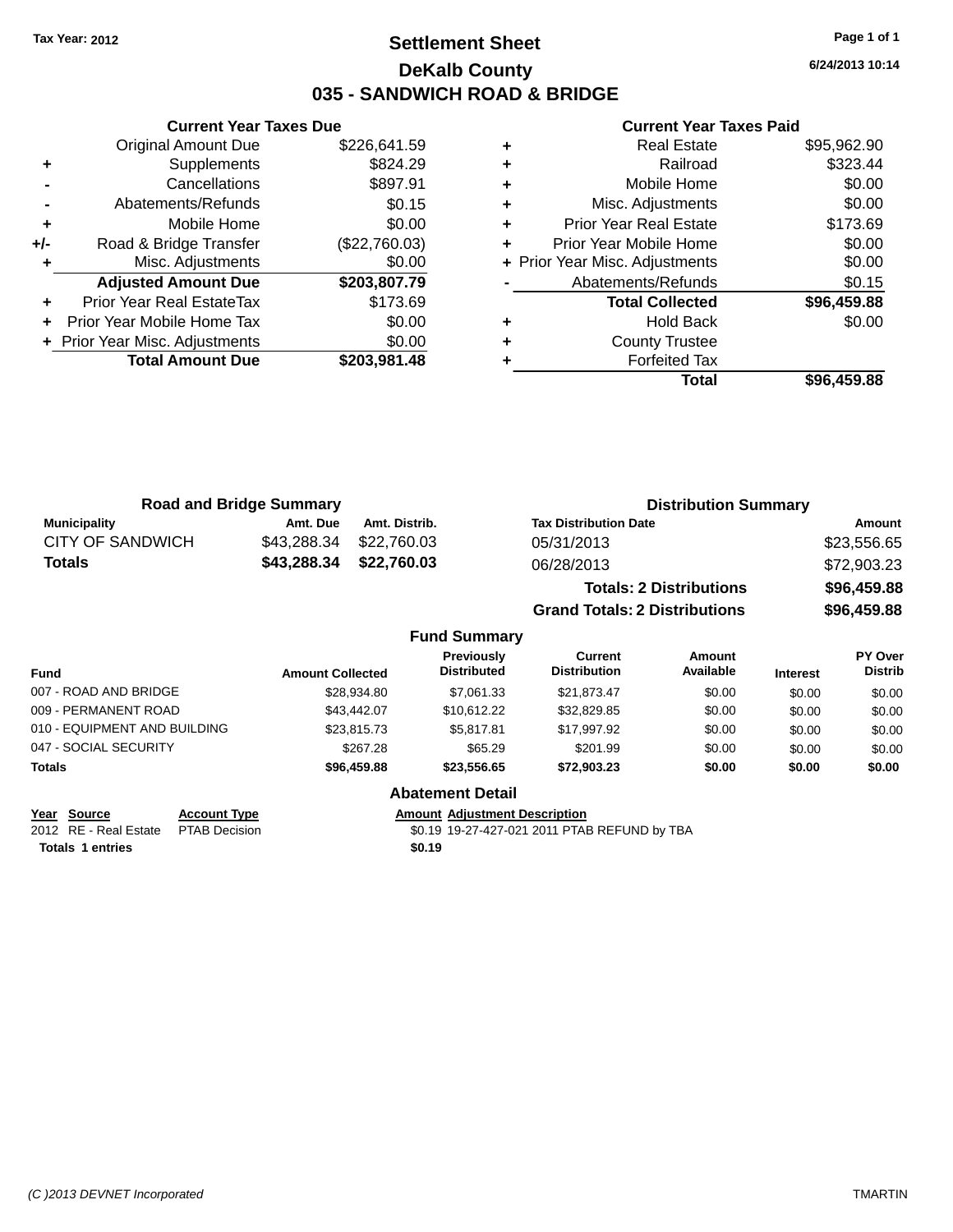### **Settlement Sheet Tax Year: 2012 Page 1 of 1 DeKalb County 036 - SHABBONA TOWNSHIP**

**6/24/2013 10:14**

#### **Current Year Taxes Paid**

|     | <b>Current Year Taxes Due</b>  |             |
|-----|--------------------------------|-------------|
|     | <b>Original Amount Due</b>     | \$95,508.49 |
| ٠   | Supplements                    | \$96.23     |
|     | Cancellations                  | \$130.52    |
|     | Abatements/Refunds             | \$2.84      |
| ٠   | Mobile Home                    | \$0.00      |
| +/- | Road & Bridge Transfer         | \$0.00      |
|     | Misc. Adjustments              | \$0.00      |
|     | <b>Adjusted Amount Due</b>     | \$95,471.36 |
| ٠   | Prior Year Real EstateTax      | (\$376.17)  |
|     | Prior Year Mobile Home Tax     | \$0.00      |
|     | + Prior Year Misc. Adjustments | \$0.00      |
|     | <b>Total Amount Due</b>        | \$95,095.19 |
|     |                                |             |

| ٠ | <b>Real Estate</b>             | \$49,944.16 |
|---|--------------------------------|-------------|
| ٠ | Railroad                       | \$1,484.63  |
| ٠ | Mobile Home                    | \$0.00      |
| ٠ | Misc. Adjustments              | \$0.00      |
| ٠ | <b>Prior Year Real Estate</b>  | (\$376.17)  |
| ٠ | Prior Year Mobile Home         | \$0.00      |
|   | + Prior Year Misc. Adjustments | \$0.00      |
|   | Abatements/Refunds             | \$2.84      |
|   | <b>Total Collected</b>         | \$51,049.78 |
| ٠ | <b>Hold Back</b>               | \$0.00      |
| ٠ | <b>County Trustee</b>          |             |
| ٠ | <b>Forfeited Tax</b>           |             |
|   | Total                          | \$51,049.78 |
|   |                                |             |

|                          |                         |                                  | <b>Distribution Summary</b>          |                                |                 |                           |
|--------------------------|-------------------------|----------------------------------|--------------------------------------|--------------------------------|-----------------|---------------------------|
|                          |                         |                                  | <b>Tax Distribution Date</b>         |                                |                 | <b>Amount</b>             |
|                          |                         |                                  | 05/31/2013                           |                                |                 | \$8,926.61                |
|                          |                         |                                  | 06/28/2013                           |                                |                 | \$42,123.17               |
|                          |                         |                                  |                                      | <b>Totals: 2 Distributions</b> |                 | \$51,049.78               |
|                          |                         |                                  | <b>Grand Totals: 2 Distributions</b> |                                |                 | \$51,049.78               |
|                          |                         | <b>Fund Summary</b>              |                                      |                                |                 |                           |
| <b>Fund</b>              | <b>Amount Collected</b> | Previously<br><b>Distributed</b> | Current<br><b>Distribution</b>       | Amount<br>Available            | <b>Interest</b> | PY Over<br><b>Distrib</b> |
| 001 - CORPORATE          | \$33.621.65             | \$5.879.11                       | \$27,742.54                          | \$0.00                         | \$0.00          | \$0.00                    |
| 017 - CEMETERY           | \$17.372.94             | \$3,037.84                       | \$14,335.10                          | \$0.00                         | \$0.00          | \$0.00                    |
| 054 - GENERAL ASSISTANCE | \$55.19                 | \$9.66                           | \$45.53                              | \$0.00                         | \$0.00          | \$0.00                    |
| <b>Totals</b>            | \$51,049.78             | \$8,926.61                       | \$42,123.17                          | \$0.00                         | \$0.00          | \$0.00                    |

#### **Abatement Detail**

**Year Source Account Type Amount Adjustment Description**<br>2012 RE - Real Estate PTAB Decision **Amount 1998** 13-15-176-011 PTAB REF

\$0.25 13-15-176-011 PTAB REFUND by TBA

2012 RE - Real Estate \$2.59 13-15-327-010 2011 PTAB REFUND by TBA PTAB Decision

**Totals \$2.84 2 entries**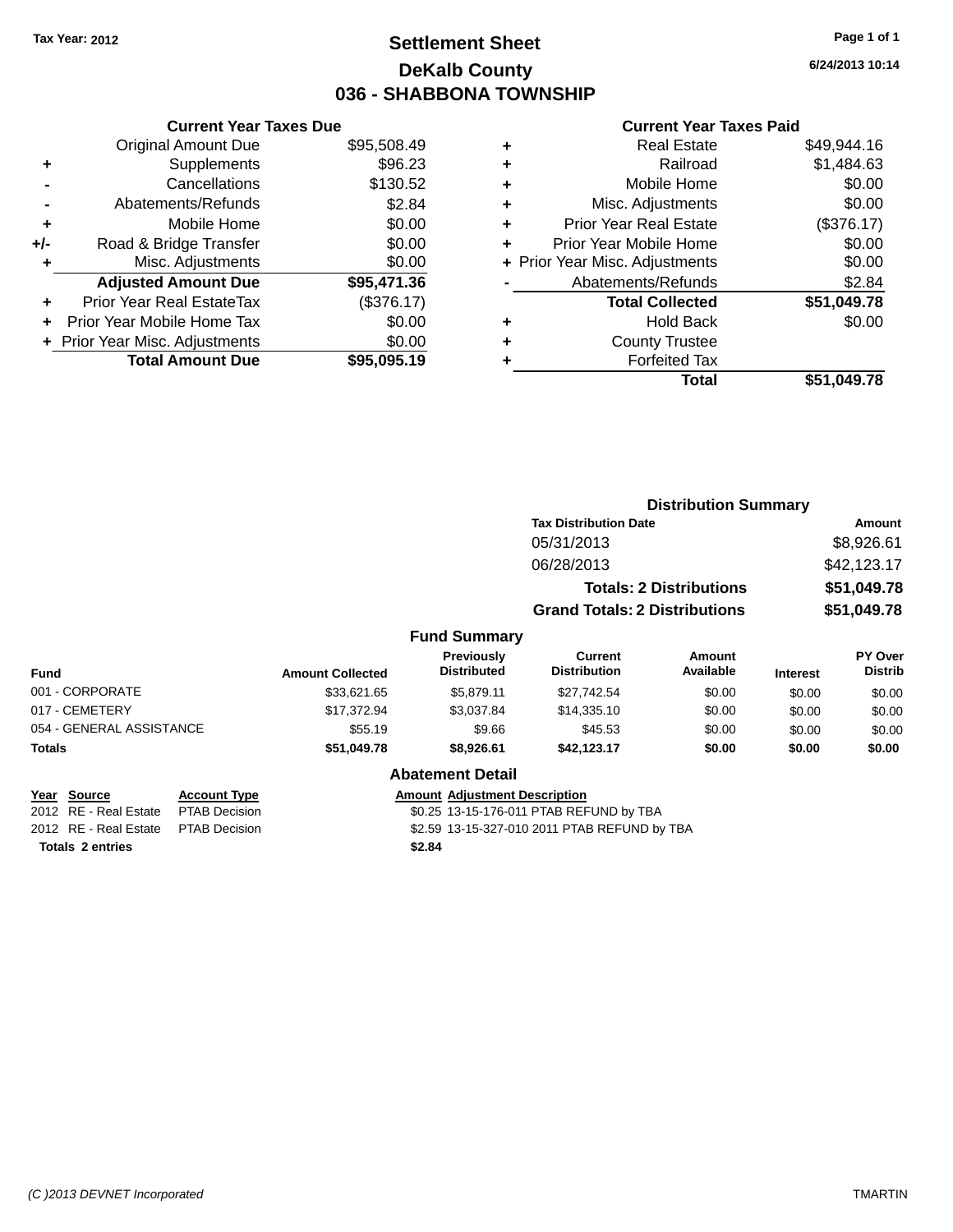### **Settlement Sheet Tax Year: 2012 Page 1 of 1 DeKalb County 037 - SHABBONA ROAD & BRIDGE**

**6/24/2013 10:14**

#### **Current Year Taxes Paid**

|       | <b>Current Year Taxes Due</b>  |              |  |  |  |
|-------|--------------------------------|--------------|--|--|--|
|       | <b>Original Amount Due</b>     | \$162,105.30 |  |  |  |
| ÷     | Supplements                    | \$150.09     |  |  |  |
|       | Cancellations                  | \$203.58     |  |  |  |
|       | Abatements/Refunds             | \$4.43       |  |  |  |
| ٠     | Mobile Home                    | \$0.00       |  |  |  |
| $+/-$ | Road & Bridge Transfer         | (\$6,933.89) |  |  |  |
| ٠     | Misc. Adjustments              | \$0.00       |  |  |  |
|       | <b>Adjusted Amount Due</b>     | \$155,113.49 |  |  |  |
| ٠     | Prior Year Real EstateTax      | (\$523.09)   |  |  |  |
|       | Prior Year Mobile Home Tax     | \$0.00       |  |  |  |
|       | + Prior Year Misc. Adjustments | \$0.00       |  |  |  |
|       | <b>Total Amount Due</b>        | \$154,590.40 |  |  |  |
|       |                                |              |  |  |  |

| ٠ | <b>Real Estate</b>             | \$77,898.27 |
|---|--------------------------------|-------------|
| ٠ | Railroad                       | \$2,405.09  |
| ٠ | Mobile Home                    | \$0.00      |
| ٠ | Misc. Adjustments              | \$0.00      |
| ٠ | <b>Prior Year Real Estate</b>  | (\$523.09)  |
| ٠ | Prior Year Mobile Home         | \$0.00      |
|   | + Prior Year Misc. Adjustments | \$0.00      |
|   | Abatements/Refunds             | \$4.43      |
|   | <b>Total Collected</b>         | \$79,775.84 |
| ٠ | <b>Hold Back</b>               | \$0.00      |
| ٠ | <b>County Trustee</b>          |             |
|   | <b>Forfeited Tax</b>           |             |
|   | Total                          | \$79.775.84 |

| <b>Road and Bridge Summary</b> |             |               | <b>Distribution Summary</b>          |             |
|--------------------------------|-------------|---------------|--------------------------------------|-------------|
| <b>Municipality</b>            | Amt. Due    | Amt. Distrib. | <b>Tax Distribution Date</b>         | Amount      |
| VILLAGE OF LEE                 | \$1.571.96  | \$843.98      | 05/31/2013                           | \$13,953.99 |
| <b>VILLAGE OF SHABBONA</b>     | \$11,332.11 | \$6,089.91    | 06/28/2013                           | \$65,821.85 |
| <b>Totals</b>                  | \$12,904.07 | \$6,933.89    | <b>Totals: 2 Distributions</b>       | \$79,775.84 |
|                                |             |               | <b>Grand Totals: 2 Distributions</b> | \$79,775.84 |

#### **Fund Summary**

| <b>Fund</b>                  | <b>Amount Collected</b> | Previously<br><b>Distributed</b> | Current<br><b>Distribution</b> | Amount<br>Available | <b>Interest</b> | <b>PY Over</b><br><b>Distrib</b> |
|------------------------------|-------------------------|----------------------------------|--------------------------------|---------------------|-----------------|----------------------------------|
| 007 - ROAD AND BRIDGE        | \$23.531.47             | \$4.106.99                       | \$19,424.48                    | \$0.00              | \$0.00          | \$0.00                           |
| 008 - BRIDGE CONST W/COUNTY  | \$16,039.74             | \$2,808.16                       | \$13,231.58                    | \$0.00              | \$0.00          | \$0.00                           |
| 009 - PERMANENT ROAD         | \$37.956.50             | \$6.645.24                       | \$31,311.26                    | \$0.00              | \$0.00          | \$0.00                           |
| 010 - EQUIPMENT AND BUILDING | \$2,248.13              | \$393.60                         | \$1.854.53                     | \$0.00              | \$0.00          | \$0.00                           |
| <b>Totals</b>                | \$79.775.84             | \$13,953,99                      | \$65,821.85                    | \$0.00              | \$0.00          | \$0.00                           |

### **Abatement Detail**

**Year Source Account Type Agillie Adjustment Description**<br>2012 RE - Real Estate PTAB Decision **Amount 1988** 13-15-176-011 PTAB REF \$0.42 13-15-176-011 PTAB REFUND by TBA 2012 RE - Real Estate \$4.39 13-15-327-010 2011 PTAB REFUND by TBA PTAB Decision **Totals \$4.81 2 entries**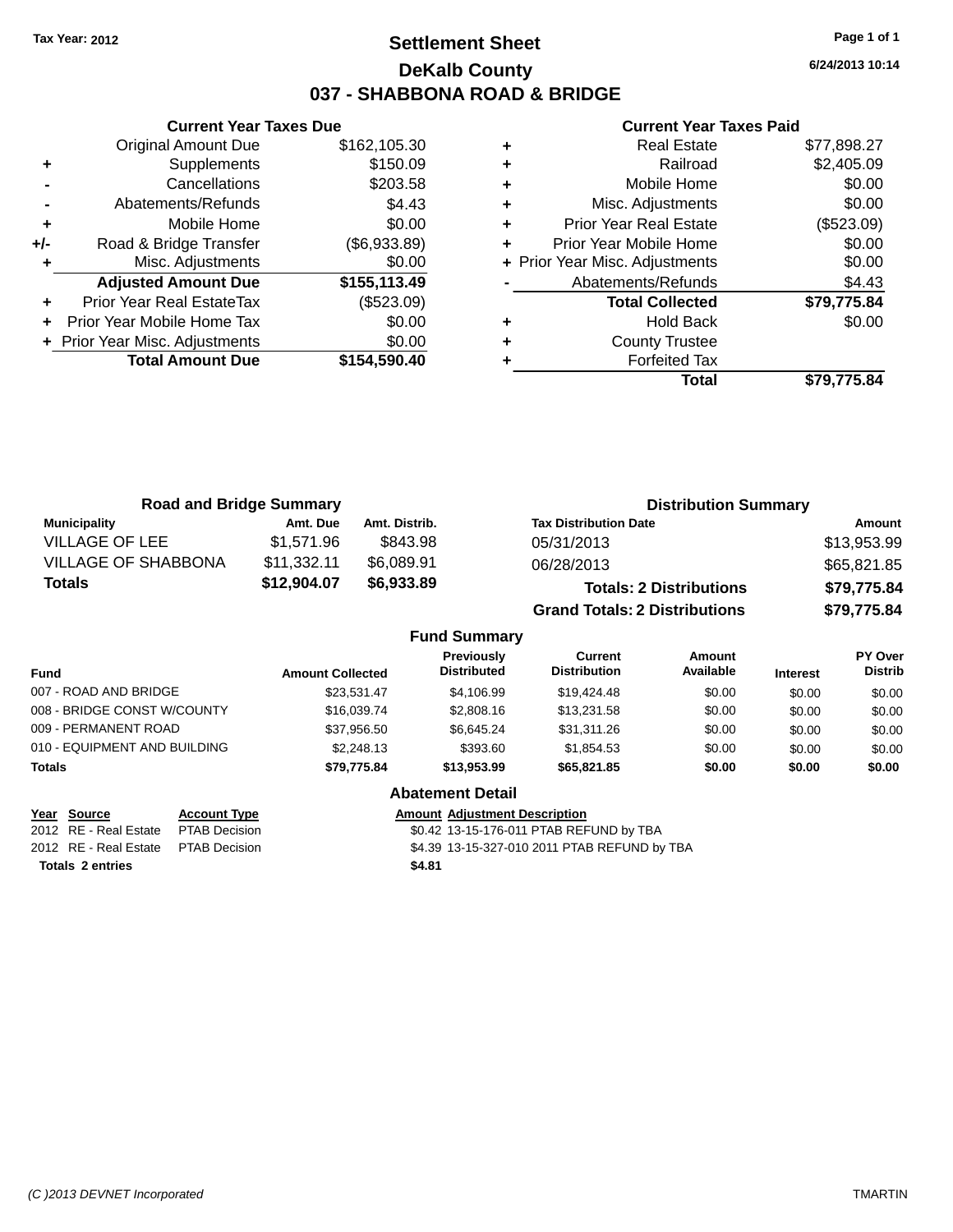### **Settlement Sheet Tax Year: 2012 Page 1 of 1 DeKalb County 038 - SOMONAUK TOWNSHIP**

**6/24/2013 10:14**

#### **Current Year Taxes Paid**

|     | <b>Current Year Taxes Due</b> |             |  |  |  |
|-----|-------------------------------|-------------|--|--|--|
|     | <b>Original Amount Due</b>    | \$78,058.84 |  |  |  |
| ٠   | Supplements                   | \$619.16    |  |  |  |
|     | Cancellations                 | \$687.13    |  |  |  |
|     | Abatements/Refunds            | \$0.00      |  |  |  |
| ٠   | Mobile Home                   | \$0.00      |  |  |  |
| +/- | Road & Bridge Transfer        | \$0.00      |  |  |  |
| ٠   | Misc. Adjustments             | \$0.00      |  |  |  |
|     | <b>Adjusted Amount Due</b>    | \$77,990.87 |  |  |  |
| ÷   | Prior Year Real EstateTax     | \$0.00      |  |  |  |
| ÷   | Prior Year Mobile Home Tax    | \$0.00      |  |  |  |
|     | Prior Year Misc. Adjustments  | \$0.00      |  |  |  |
|     | <b>Total Amount Due</b>       | \$77.990.87 |  |  |  |

| Real Estate                    | \$42,116.39 |
|--------------------------------|-------------|
| Railroad                       | \$611.92    |
| Mobile Home                    | \$0.00      |
| Misc. Adjustments              | \$0.00      |
| <b>Prior Year Real Estate</b>  | \$0.00      |
| Prior Year Mobile Home         | \$0.00      |
| + Prior Year Misc. Adjustments | \$0.00      |
| Abatements/Refunds             | \$0.00      |
| <b>Total Collected</b>         | \$42,728.31 |
| <b>Hold Back</b>               | \$0.00      |
| <b>County Trustee</b>          |             |
| <b>Forfeited Tax</b>           |             |
| Total                          | \$42,728.31 |
|                                |             |

|                          |                         |                                  |                                       | <b>Distribution Summary</b>    |                 |                           |
|--------------------------|-------------------------|----------------------------------|---------------------------------------|--------------------------------|-----------------|---------------------------|
|                          |                         |                                  | <b>Tax Distribution Date</b>          |                                |                 | <b>Amount</b>             |
|                          |                         |                                  | 05/31/2013                            |                                |                 | \$11,095.40               |
|                          |                         |                                  | 06/28/2013                            |                                |                 | \$31,632.91               |
|                          |                         |                                  |                                       | <b>Totals: 2 Distributions</b> |                 | \$42,728.31               |
|                          |                         |                                  | <b>Grand Totals: 2 Distributions</b>  |                                |                 | \$42,728.31               |
|                          |                         | <b>Fund Summary</b>              |                                       |                                |                 |                           |
| Fund                     | <b>Amount Collected</b> | Previously<br><b>Distributed</b> | <b>Current</b><br><b>Distribution</b> | Amount<br>Available            | <b>Interest</b> | PY Over<br><b>Distrib</b> |
| 001 - CORPORATE          | \$42,589.75             | \$11.059.42                      | \$31,530.33                           | \$0.00                         | \$0.00          | \$0.00                    |
| 054 - GENERAL ASSISTANCE | \$138.56                | \$35.98                          | \$102.58                              | \$0.00                         | \$0.00          | \$0.00                    |

**Totals \$42,728.31 \$11,095.40 \$31,632.91 \$0.00 \$0.00 \$0.00**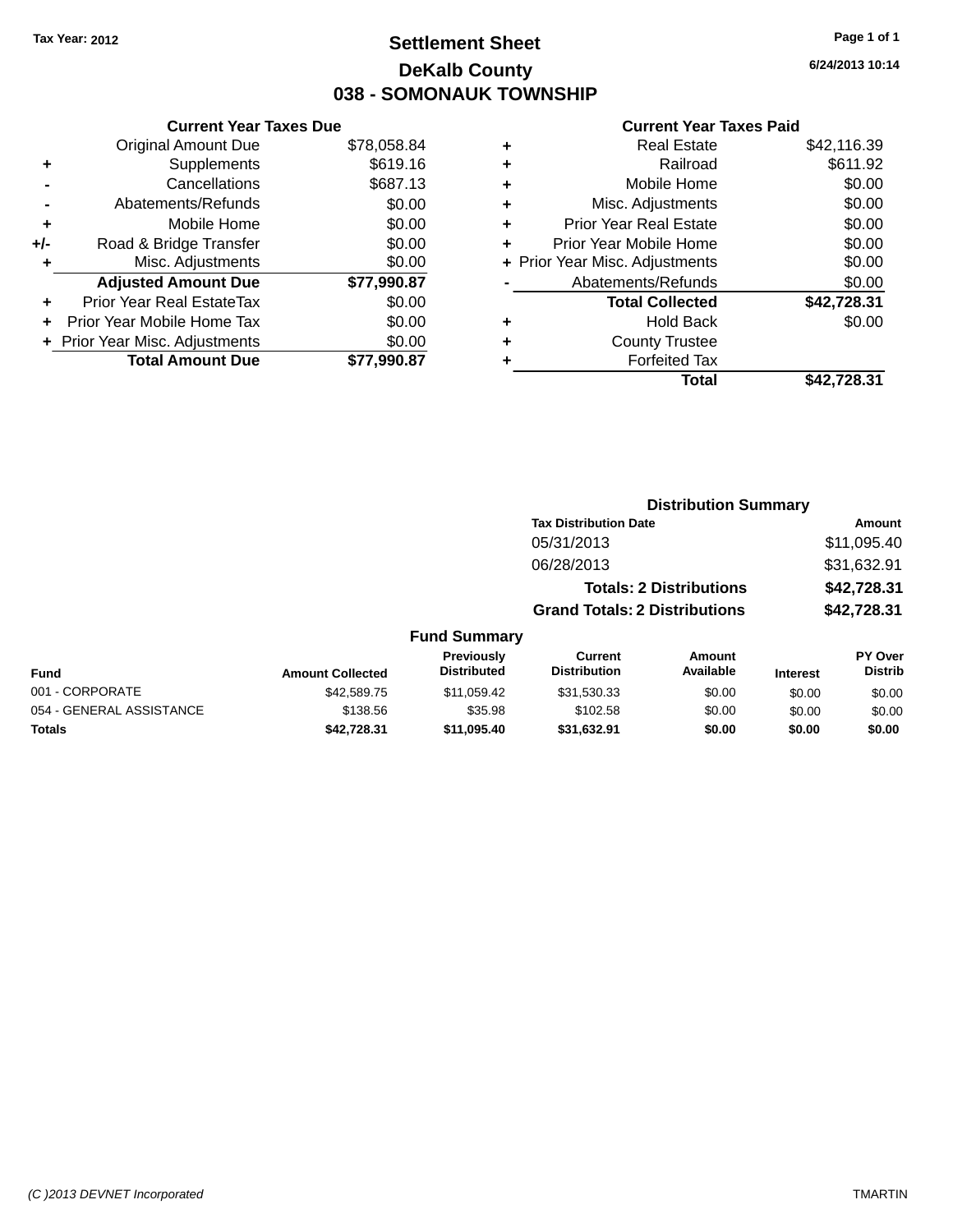### **Settlement Sheet Tax Year: 2012 Page 1 of 1 DeKalb County 039 - SOMONAUK ROAD & BRIDGE**

**6/24/2013 10:14**

#### **Current Year Taxes Paid**

|     | <b>Current Year Taxes Due</b>  |               |
|-----|--------------------------------|---------------|
|     | <b>Original Amount Due</b>     | \$242,390.99  |
| ٠   | Supplements                    | \$1,487.16    |
|     | Cancellations                  | \$1,650.37    |
|     | Abatements/Refunds             | \$0.00        |
| ٠   | Mobile Home                    | \$0.00        |
| +/- | Road & Bridge Transfer         | (\$29,834.02) |
| ٠   | Misc. Adjustments              | \$0.00        |
|     | <b>Adjusted Amount Due</b>     | \$212,393.76  |
| ٠   | Prior Year Real EstateTax      | \$0.00        |
| ÷   | Prior Year Mobile Home Tax     | \$0.00        |
|     | + Prior Year Misc. Adjustments | \$0.00        |
|     | <b>Total Amount Due</b>        | \$212,393.76  |
|     |                                |               |

|   | <b>Real Estate</b>             | \$101,156.53 |
|---|--------------------------------|--------------|
| ٠ | Railroad                       | \$1,690.84   |
| ٠ | Mobile Home                    | \$0.00       |
| ٠ | Misc. Adjustments              | \$0.00       |
| ٠ | <b>Prior Year Real Estate</b>  | \$0.00       |
| ٠ | Prior Year Mobile Home         | \$0.00       |
|   | + Prior Year Misc. Adjustments | \$0.00       |
|   | Abatements/Refunds             | \$0.00       |
|   | <b>Total Collected</b>         | \$102,847.37 |
| ٠ | Hold Back                      | \$0.00       |
| ٠ | <b>County Trustee</b>          |              |
| ٠ | <b>Forfeited Tax</b>           |              |
|   | Total                          | \$102,847.37 |
|   |                                |              |

| <b>Road and Bridge Summary</b> |             |                     | <b>Distribution Summary</b>          |              |
|--------------------------------|-------------|---------------------|--------------------------------------|--------------|
| <b>Municipality</b>            | Amt. Due    | Amt. Distrib.       | <b>Tax Distribution Date</b>         | Amount       |
| CITY OF SANDWICH               | \$1,096.24  | \$601.42            | 05/31/2013                           | \$26,649.28  |
| <b>VILLAGE OF SOMONAUK</b>     | \$53,320.40 | \$29,232.60         | 06/28/2013                           | \$76,198.09  |
| <b>Totals</b>                  | \$54,416.64 | \$29,834.02         | <b>Totals: 2 Distributions</b>       | \$102,847.37 |
|                                |             |                     | <b>Grand Totals: 2 Distributions</b> | \$102,847.37 |
|                                |             | <b>Fund Summary</b> |                                      |              |

|         | Previously<br><b>Distributed</b>                                                    | Current<br><b>Distribution</b> | Amount<br>Available | <b>Interest</b> | PY Over<br><b>Distrib</b> |
|---------|-------------------------------------------------------------------------------------|--------------------------------|---------------------|-----------------|---------------------------|
|         | \$15,413,66                                                                         | \$44.165.38                    | \$0.00              | \$0.00          | \$0.00                    |
| \$26.27 | \$6.82                                                                              | \$19.45                        | \$0.00              | \$0.00          | \$0.00                    |
|         | \$8.850.01                                                                          | \$25,231,33                    | \$0.00              | \$0.00          | \$0.00                    |
|         | \$2,378.79                                                                          | \$6.781.93                     | \$0.00              | \$0.00          | \$0.00                    |
|         | \$26,649.28                                                                         | \$76,198.09                    | \$0.00              | \$0.00          | \$0.00                    |
|         | <b>Amount Collected</b><br>\$59.579.04<br>\$34.081.34<br>\$9.160.72<br>\$102.847.37 |                                |                     |                 |                           |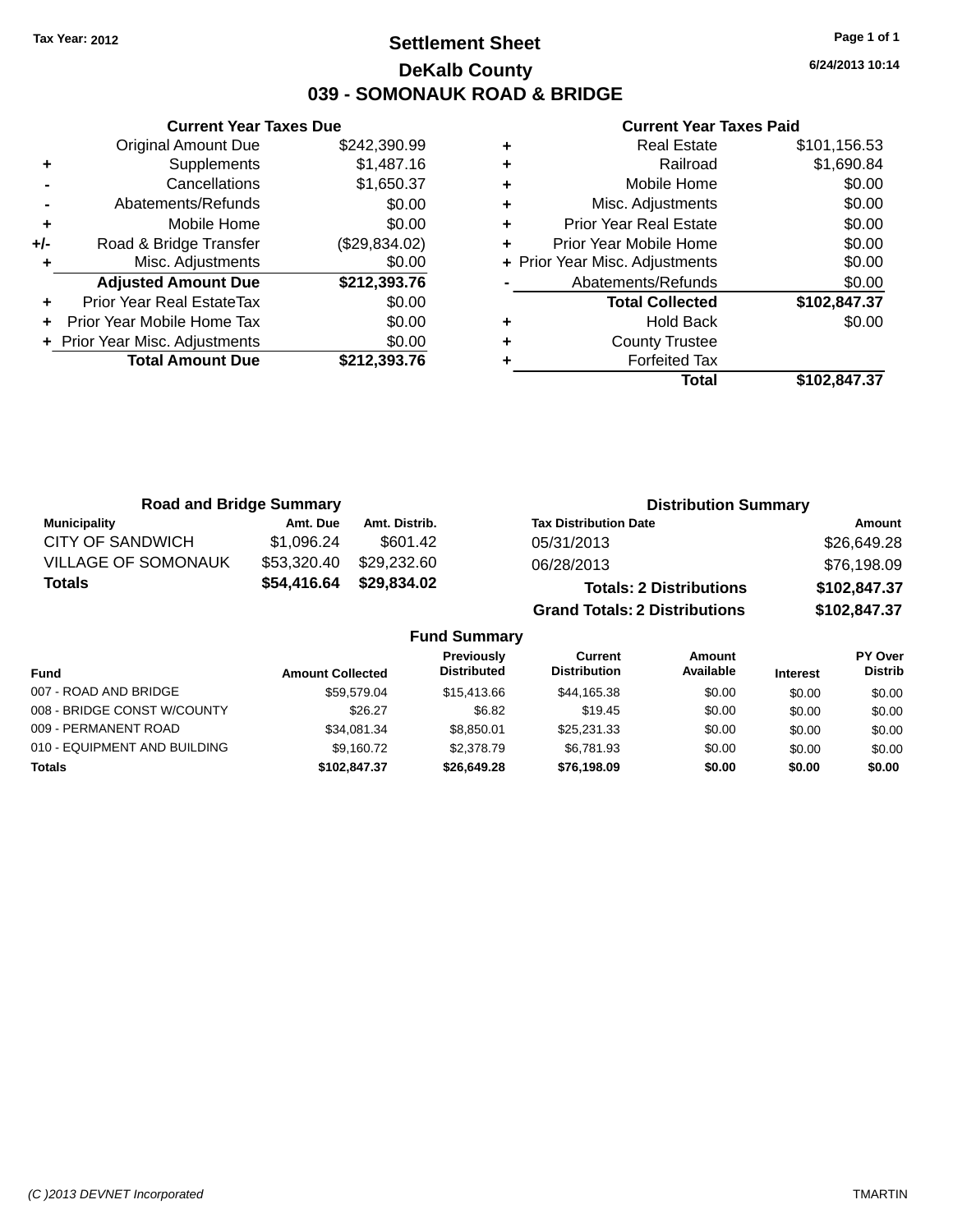### **Settlement Sheet Tax Year: 2012 Page 1 of 1 DeKalb County 040 - SOUTH GROVE TOWNSHIP**

**6/24/2013 10:14**

#### **Current Year Taxes Paid**

|     | <b>Current Year Taxes Due</b>  |             |
|-----|--------------------------------|-------------|
|     | <b>Original Amount Due</b>     | \$81,702.84 |
| ٠   | Supplements                    | \$658.37    |
|     | Cancellations                  | \$705.20    |
|     | Abatements/Refunds             | \$0.00      |
| ٠   | Mobile Home                    | \$0.00      |
| +/- | Road & Bridge Transfer         | \$0.00      |
| ٠   | Misc. Adjustments              | \$0.00      |
|     | <b>Adjusted Amount Due</b>     | \$81,656.01 |
| ٠   | Prior Year Real EstateTax      | \$0.00      |
|     | Prior Year Mobile Home Tax     | \$0.00      |
|     | + Prior Year Misc. Adjustments | \$0.00      |
|     | <b>Total Amount Due</b>        | \$81.656.01 |
|     |                                |             |

|   | Real Estate                    | \$44,948.38 |
|---|--------------------------------|-------------|
| ٠ | Railroad                       | \$0.00      |
| ٠ | Mobile Home                    | \$0.00      |
| ٠ | Misc. Adjustments              | \$0.00      |
| ٠ | <b>Prior Year Real Estate</b>  | \$0.00      |
| ٠ | Prior Year Mobile Home         | \$0.00      |
|   | + Prior Year Misc. Adjustments | \$0.00      |
|   | Abatements/Refunds             | \$0.00      |
|   | <b>Total Collected</b>         | \$44,948.38 |
| ٠ | Hold Back                      | \$0.00      |
| ٠ | <b>County Trustee</b>          |             |
| ٠ | <b>Forfeited Tax</b>           |             |
|   | Total                          | \$44,948.38 |
|   |                                |             |

| <b>Distribution Summary</b>          |             |  |  |
|--------------------------------------|-------------|--|--|
| <b>Tax Distribution Date</b>         | Amount      |  |  |
| 05/31/2013                           | \$11,631.40 |  |  |
| 06/28/2013                           | \$33,316.98 |  |  |
| <b>Totals: 2 Distributions</b>       | \$44,948.38 |  |  |
| <b>Grand Totals: 2 Distributions</b> | \$44,948.38 |  |  |

| <b>Fund</b>                                   | <b>Amount Collected</b> | Previously<br><b>Distributed</b> | Current<br><b>Distribution</b> | <b>Amount</b><br>Available | <b>Interest</b> | PY Over<br><b>Distrib</b> |
|-----------------------------------------------|-------------------------|----------------------------------|--------------------------------|----------------------------|-----------------|---------------------------|
| 001 - CORPORATE                               | \$27.782.87             | \$7.189.44                       | \$20,593.43                    | \$0.00                     | \$0.00          | \$0.00                    |
| 027 - AUDIT                                   | \$275.45                | \$71.28                          | \$204.17                       | \$0.00                     | \$0.00          | \$0.00                    |
| 034 - GENERAL ASSISTANCE                      | \$10,078.96             | \$2,608.16                       | \$7,470.80                     | \$0.00                     | \$0.00          | \$0.00                    |
| 035 - TORT JUDGEMENTS/LIABILITY<br><b>INS</b> | \$3.702.57              | \$958.12                         | \$2,744.45                     | \$0.00                     | \$0.00          | \$0.00                    |
| 047 - SOCIAL SECURITY                         | \$3.108.53              | \$804.40                         | \$2,304.13                     | \$0.00                     | \$0.00          | \$0.00                    |
| <b>Totals</b>                                 | \$44,948,38             | \$11,631.40                      | \$33,316.98                    | \$0.00                     | \$0.00          | \$0.00                    |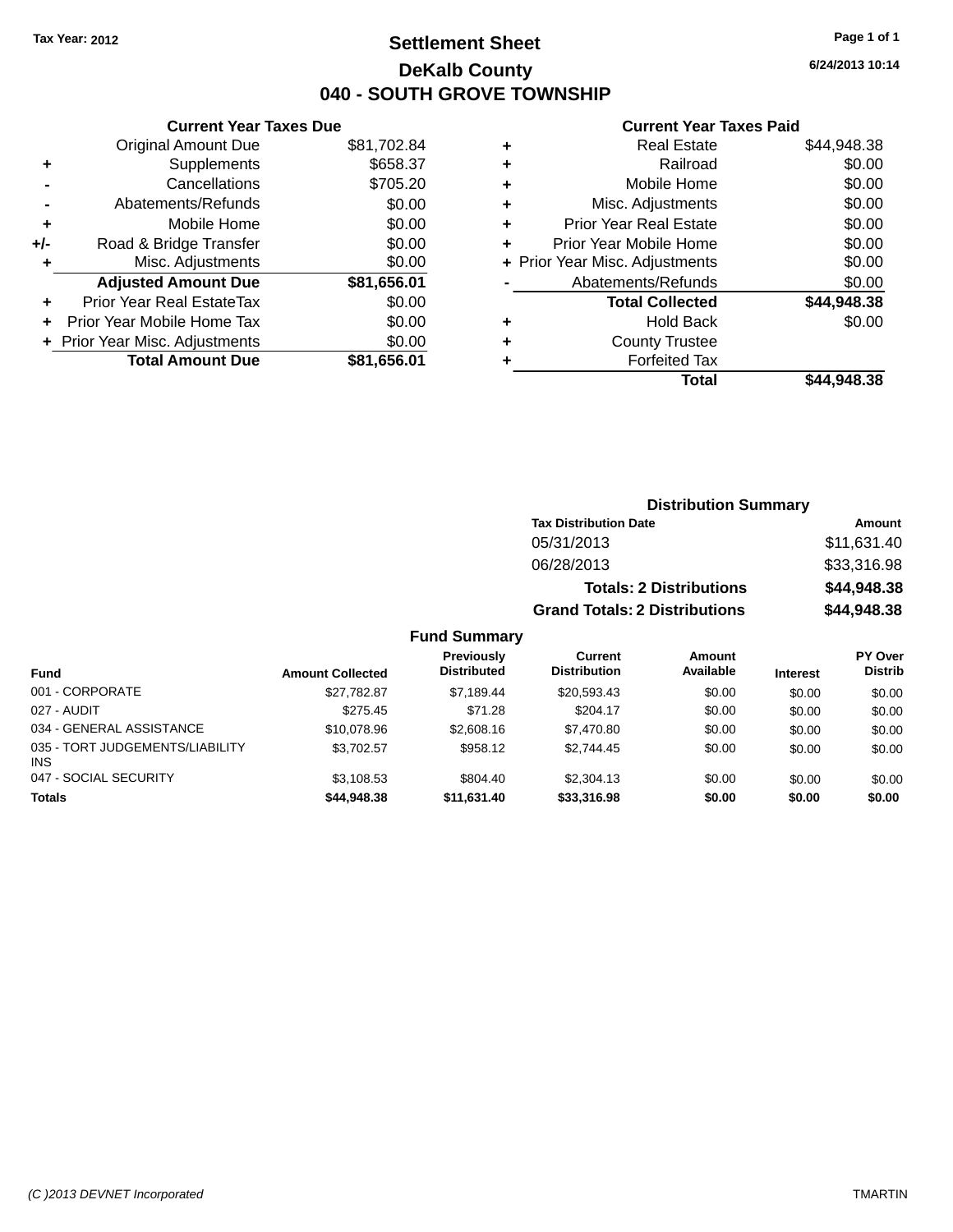### **Settlement Sheet Tax Year: 2012 Page 1 of 1 DeKalb County 041 - SOUTH GROVE ROAD & BRIDGE**

**6/24/2013 10:14**

### **Current Year Taxes Paid**

|       | <b>Current Year Taxes Due</b>    |              |
|-------|----------------------------------|--------------|
|       | <b>Original Amount Due</b>       | \$114,001.82 |
| ٠     | Supplements                      | \$918.65     |
|       | Cancellations                    | \$983.99     |
|       | Abatements/Refunds               | \$0.00       |
| ÷     | Mobile Home                      | \$0.00       |
| $+/-$ | Road & Bridge Transfer           | \$0.00       |
|       | Misc. Adjustments                | \$0.00       |
|       | <b>Adjusted Amount Due</b>       | \$113,936.48 |
|       | <b>Prior Year Real EstateTax</b> | \$0.00       |
|       | Prior Year Mobile Home Tax       | \$0.00       |
|       | + Prior Year Misc. Adjustments   | \$0.00       |
|       | <b>Total Amount Due</b>          | \$113.936.48 |
|       |                                  |              |

| ٠ | <b>Real Estate</b>             | \$62,717.61 |
|---|--------------------------------|-------------|
| ٠ | Railroad                       | \$0.00      |
| ٠ | Mobile Home                    | \$0.00      |
| ٠ | Misc. Adjustments              | \$0.00      |
| ٠ | <b>Prior Year Real Estate</b>  | \$0.00      |
| ٠ | Prior Year Mobile Home         | \$0.00      |
|   | + Prior Year Misc. Adjustments | \$0.00      |
|   | Abatements/Refunds             | \$0.00      |
|   | <b>Total Collected</b>         | \$62,717.61 |
| ٠ | <b>Hold Back</b>               | \$0.00      |
| ٠ | <b>County Trustee</b>          |             |
| ٠ | <b>Forfeited Tax</b>           |             |
|   | Total                          | \$62,717.61 |
|   |                                |             |

|                     | <b>Distribution Summary</b>          |             |
|---------------------|--------------------------------------|-------------|
|                     | <b>Tax Distribution Date</b>         | Amount      |
|                     | 05/31/2013                           | \$16,229.61 |
|                     | 06/28/2013                           | \$46,488.00 |
|                     | <b>Totals: 2 Distributions</b>       | \$62,717.61 |
|                     | <b>Grand Totals: 2 Distributions</b> | \$62,717.61 |
| <b>Fund Summary</b> |                                      |             |

#### **Fund Interest Amount Collected Distributed PY Over Distrib Amount Available Current Distribution Previously** 007 - ROAD AND BRIDGE 60.00 \$43,461.80 \$11,246.73 \$32,215.07 \$0.00 \$0.00 \$0.00 \$0.00 008 - BRIDGE CONST W/COUNTY  $$4,401.27$   $$1,138.93$   $$3,262.34$   $$0.00$   $$0.00$   $$0.00$ 009 - PERMANENT ROAD \$8,802.55 \$8,802.55 \$2,277.86 \$6,524.69 \$0.00 \$0.00 \$0.00 \$0.00 010 - EQUIPMENT AND BUILDING \$6,051.99 \$1,566.09 \$4,485.90 \$0.00 \$0.00 \$0.00 **Totals \$62,717.61 \$16,229.61 \$46,488.00 \$0.00 \$0.00 \$0.00**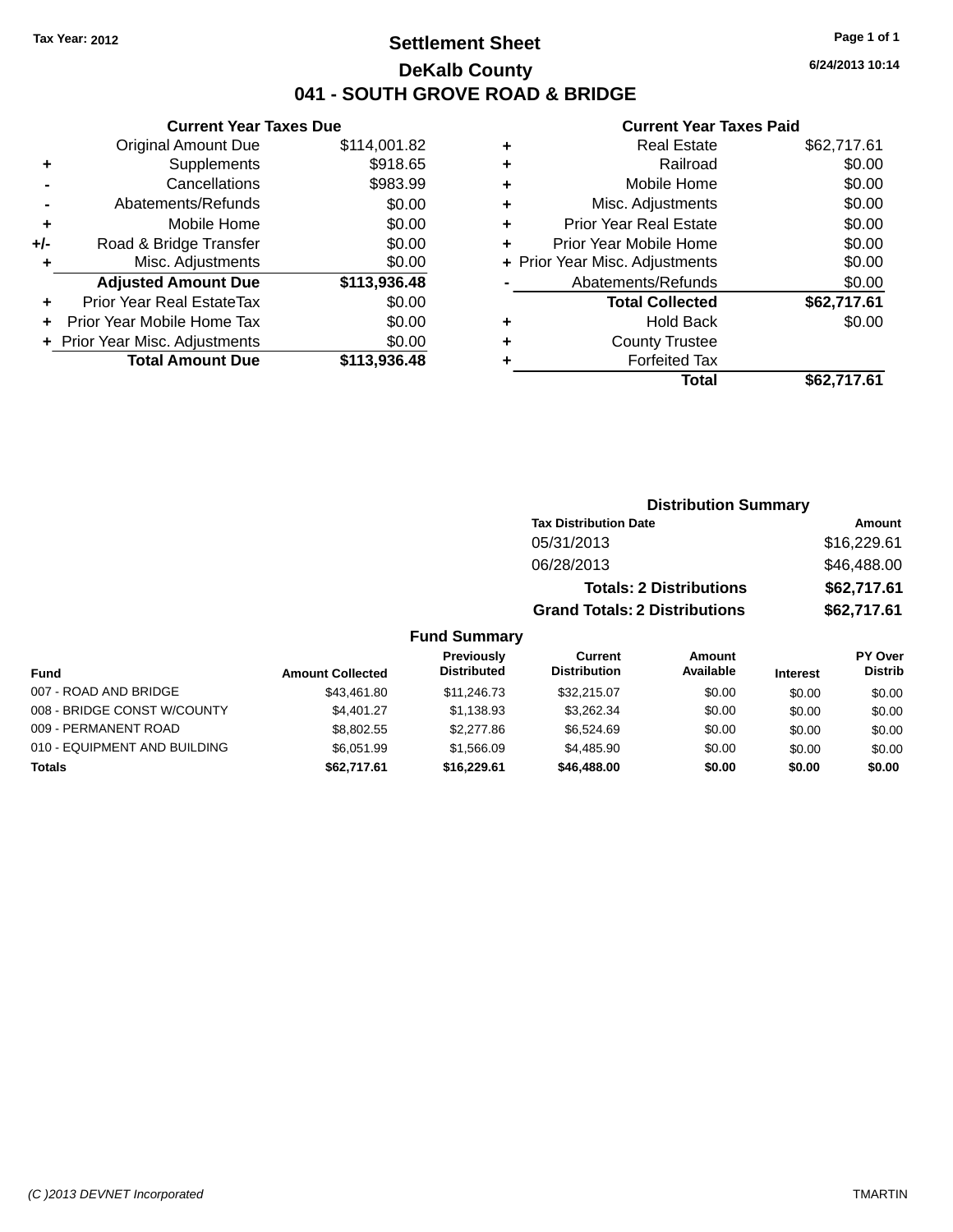### **Settlement Sheet Tax Year: 2012 Page 1 of 1 DeKalb County 042 - SQUAW GROVE TOWNSHIP**

**6/24/2013 10:14**

#### **Current Year Taxes Paid**

|       | <b>Original Amount Due</b>     | \$121,005.12 |
|-------|--------------------------------|--------------|
| ٠     | Supplements                    | \$232.21     |
|       | Cancellations                  | \$263.72     |
|       | Abatements/Refunds             | \$0.00       |
| ٠     | Mobile Home                    | \$0.00       |
| $+/-$ | Road & Bridge Transfer         | \$0.00       |
| ٠     | Misc. Adjustments              | \$0.00       |
|       | <b>Adjusted Amount Due</b>     | \$120,973.61 |
| ÷     | Prior Year Real EstateTax      | \$0.00       |
|       | Prior Year Mobile Home Tax     | \$0.00       |
|       | + Prior Year Misc. Adjustments | \$4.41       |
|       | <b>Total Amount Due</b>        | \$120,978.02 |
|       |                                |              |

**Current Year Taxes Due**

| ٠ | <b>Real Estate</b>             | \$62,833.82 |
|---|--------------------------------|-------------|
| ٠ | Railroad                       | \$672.25    |
| ٠ | Mobile Home                    | \$0.00      |
| ٠ | Misc. Adjustments              | \$0.00      |
| ٠ | <b>Prior Year Real Estate</b>  | \$0.00      |
| ٠ | Prior Year Mobile Home         | \$0.00      |
|   | + Prior Year Misc. Adjustments | \$4.41      |
|   | Abatements/Refunds             | \$0.00      |
|   | <b>Total Collected</b>         | \$63,510.48 |
| ٠ | Hold Back                      | \$0.00      |
| ٠ | <b>County Trustee</b>          |             |
| ٠ | <b>Forfeited Tax</b>           |             |
|   | Total                          | \$63,510.48 |
|   |                                |             |

|                 |                         |                                  |                                       | <b>Distribution Summary</b>    |                 |                           |
|-----------------|-------------------------|----------------------------------|---------------------------------------|--------------------------------|-----------------|---------------------------|
|                 |                         |                                  | <b>Tax Distribution Date</b>          |                                |                 | <b>Amount</b>             |
|                 |                         |                                  | 05/31/2013                            |                                |                 | \$11,606.36               |
|                 |                         |                                  | 06/28/2013                            |                                |                 | \$51,904.12               |
|                 |                         |                                  |                                       | <b>Totals: 2 Distributions</b> |                 | \$63,510.48               |
|                 |                         |                                  | <b>Grand Totals: 2 Distributions</b>  |                                |                 | \$63,510.48               |
|                 |                         | <b>Fund Summary</b>              |                                       |                                |                 |                           |
| <b>Fund</b>     | <b>Amount Collected</b> | Previously<br><b>Distributed</b> | <b>Current</b><br><b>Distribution</b> | Amount<br>Available            | <b>Interest</b> | PY Over<br><b>Distrib</b> |
| 001 - CORPORATE | \$40,674,66             | \$7,433.17                       | \$33,241.49                           | \$0.00                         | \$0.00          | \$0.00                    |
| 017 - CEMETERY  | \$6,930.83              | \$1,266.59                       | \$5.664.24                            | \$0.00                         | \$0.00          | \$0.00                    |

| <b>Totals</b>            | \$63,510.48 | \$11,606,36 | \$51.904.12 | \$0.00       | \$0.00 | \$0.00 |
|--------------------------|-------------|-------------|-------------|--------------|--------|--------|
| 054 - GENERAL ASSISTANCE | \$1.838.69  | \$336.02    | \$1.502.67  | \$0.00       | \$0.00 | \$0.00 |
| 019 - COMMUNITY BUILDING | \$14.066.30 | \$2,570.58  | \$11.495.72 | \$0.00       | \$0.00 | \$0.00 |
| 017 - CEMETERY           | \$6,930.83  | \$1.266.59  | \$5.664.24  | \$0.00       | \$0.00 | \$0.00 |
| UUI - CORPORAIE          | \$40.074.00 | 31.433.11   | \$33,241.49 | <b>JU.UU</b> | \$0.00 | \$0.00 |

#### **Miscellaneous Adjustment Detail**

**Year Source Account Type Amount Adjustment Description**

2011 RE - Real Estate Back Tax Collected **\$4.41 NIELSEN REDEMPTION 15-16-151-019 by TBA** 

**Totals 1 entries** \$4.41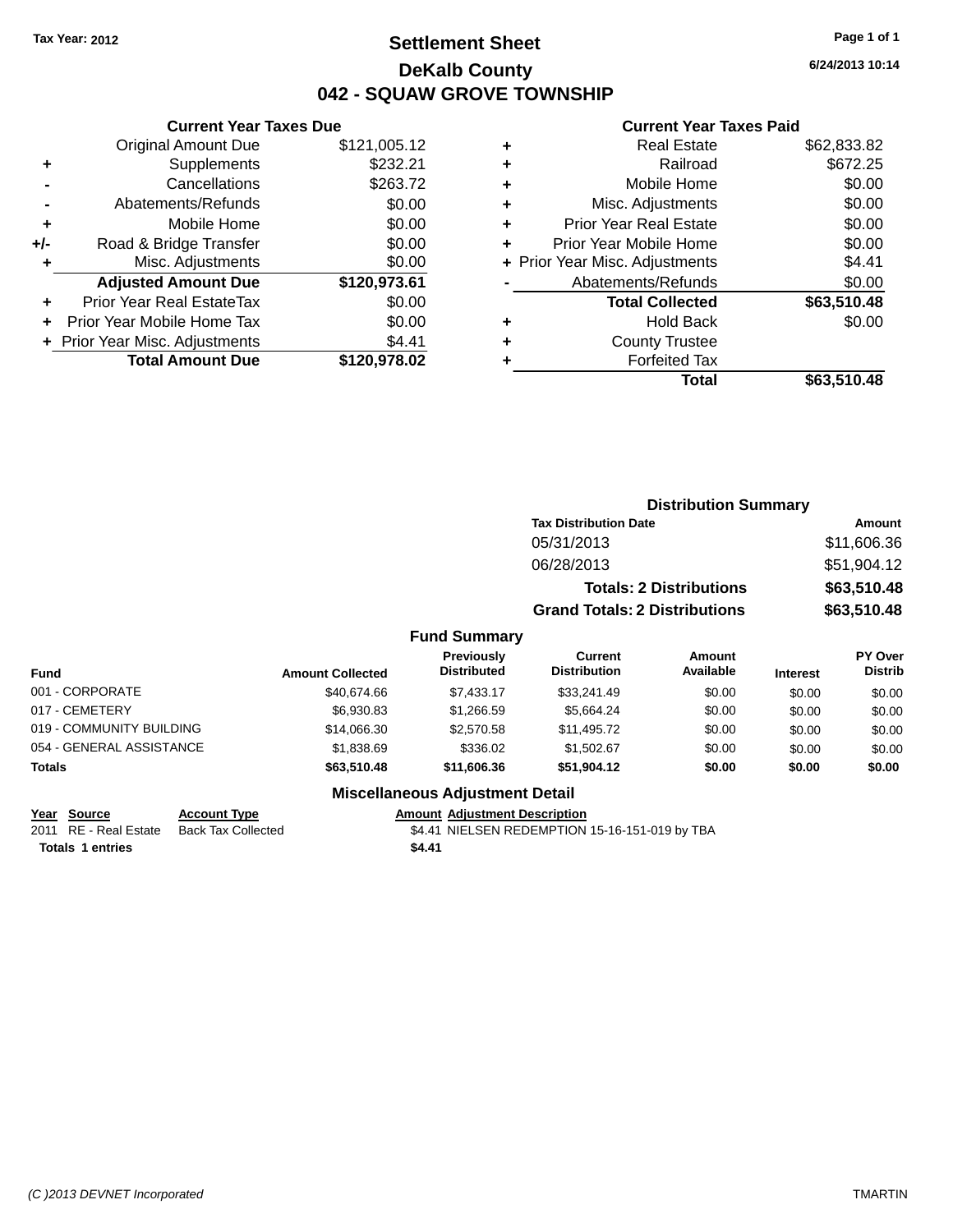### **Settlement Sheet Tax Year: 2012 Page 1 of 1 DeKalb County 043 - HINCKLEY PUBLIC LIBRARY DISTRICT**

**6/24/2013 10:14**

#### **Current Year Taxes Paid**

|     | <b>Current Year Taxes Due</b>    |              |
|-----|----------------------------------|--------------|
|     | <b>Original Amount Due</b>       | \$168,567.35 |
| ٠   | Supplements                      | \$323.50     |
|     | Cancellations                    | \$367.35     |
|     | Abatements/Refunds               | \$0.00       |
| ÷   | Mobile Home                      | \$0.00       |
| +/- | Road & Bridge Transfer           | \$0.00       |
| ٠   | Misc. Adjustments                | \$0.00       |
|     | <b>Adjusted Amount Due</b>       | \$168,523.50 |
| ÷   | <b>Prior Year Real EstateTax</b> | \$0.00       |
| ÷   | Prior Year Mobile Home Tax       | \$0.00       |
|     | + Prior Year Misc. Adjustments   | \$5.95       |
|     | <b>Total Amount Due</b>          | \$168.529.45 |

|   | <b>Real Estate</b>             | \$87,530.92 |
|---|--------------------------------|-------------|
| ٠ | Railroad                       | \$936.48    |
| ٠ | Mobile Home                    | \$0.00      |
| ٠ | Misc. Adjustments              | \$0.00      |
| ٠ | <b>Prior Year Real Estate</b>  | \$0.00      |
| ÷ | Prior Year Mobile Home         | \$0.00      |
|   | + Prior Year Misc. Adjustments | \$5.95      |
|   | Abatements/Refunds             | \$0.00      |
|   | <b>Total Collected</b>         | \$88,473.35 |
| ٠ | Hold Back                      | \$0.00      |
| ٠ | <b>County Trustee</b>          |             |
|   | <b>Forfeited Tax</b>           |             |
|   | Total                          | \$88,473.35 |
|   |                                |             |

| <b>Distribution Summary</b>          |             |
|--------------------------------------|-------------|
| <b>Tax Distribution Date</b>         | Amount      |
| 05/31/2013                           | \$16,168.29 |
| 06/28/2013                           | \$72,305.06 |
| <b>Totals: 2 Distributions</b>       | \$88,473.35 |
| <b>Grand Totals: 2 Distributions</b> | \$88,473.35 |

### **Fund Summary**

| <b>Fund</b>                             | <b>Amount Collected</b> | Previously<br><b>Distributed</b> | Current<br><b>Distribution</b> | Amount<br>Available | <b>Interest</b> | <b>PY Over</b><br><b>Distrib</b> |
|-----------------------------------------|-------------------------|----------------------------------|--------------------------------|---------------------|-----------------|----------------------------------|
| 001 - CORPORATE                         | \$72,886.41             | \$13,319.82                      | \$59,566.59                    | \$0.00              | \$0.00          | \$0.00                           |
| 004 - OPERATIONS & MAINTENANCE          | \$3,615.28              | \$660.68                         | \$2,954.60                     | \$0.00              | \$0.00          | \$0.00                           |
| $005 - I. M. R. F.$                     | \$8,078.58              | \$1,476.34                       | \$6,602.24                     | \$0.00              | \$0.00          | \$0.00                           |
| 027 - AUDIT                             | \$18.31                 | \$3.35                           | \$14.96                        | \$0.00              | \$0.00          | \$0.00                           |
| 035 - TORT JUDGEMENTS/LIABILITY<br>INS. | \$519.06                | \$94.85                          | \$424.21                       | \$0.00              | \$0.00          | \$0.00                           |
| 047 - SOCIAL SECURITY                   | \$3.355.71              | \$613.25                         | \$2.742.46                     | \$0.00              | \$0.00          | \$0.00                           |
| <b>Totals</b>                           | \$88,473.35             | \$16,168,29                      | \$72,305.06                    | \$0.00              | \$0.00          | \$0.00                           |

#### **Miscellaneous Adjustment Detail**

| Year Source             | <b>Account Type</b>                      |        | <b>Amount Adiustment Description</b>           |
|-------------------------|------------------------------------------|--------|------------------------------------------------|
|                         | 2011 RE - Real Estate Back Tax Collected |        | \$5.95 NIELSEN REDEMPTION 15-16-151-019 by TBA |
| <b>Totals 1 entries</b> |                                          | \$5.95 |                                                |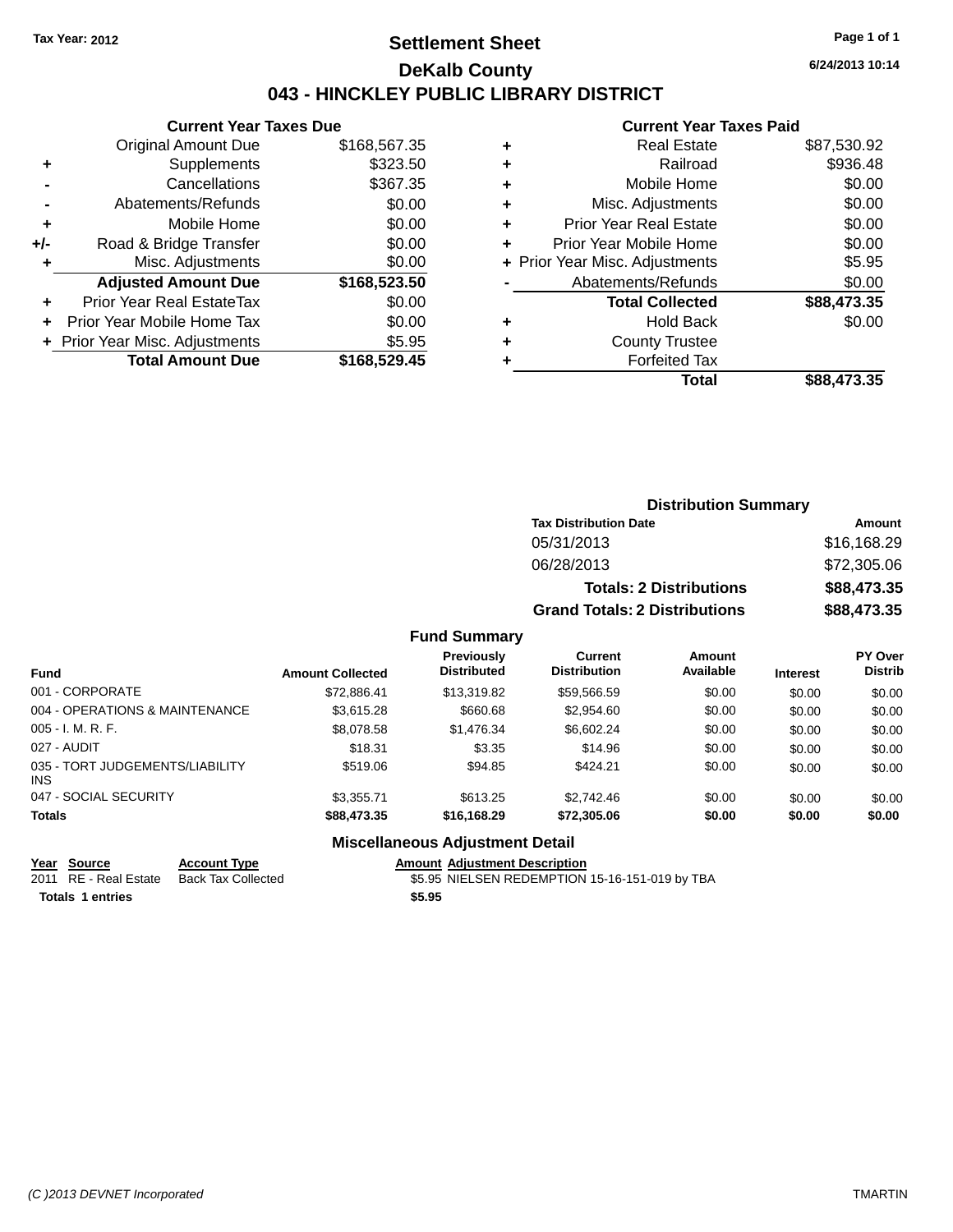### **Settlement Sheet Tax Year: 2012 Page 1 of 1 DeKalb County 044 - SQUAW GROVE ROAD & BRIDGE**

**6/24/2013 10:14**

### **Current Year Taxes Paid**

|       | <b>Current Year Taxes Due</b>  |               |  |  |  |  |
|-------|--------------------------------|---------------|--|--|--|--|
|       | <b>Original Amount Due</b>     | \$293,326.51  |  |  |  |  |
| ٠     | Supplements                    | \$490.71      |  |  |  |  |
|       | Cancellations                  | \$557.23      |  |  |  |  |
|       | Abatements/Refunds             | \$0.00        |  |  |  |  |
| ٠     | Mobile Home                    | \$0.00        |  |  |  |  |
| $+/-$ | Road & Bridge Transfer         | (\$19,628.46) |  |  |  |  |
| ٠     | Misc. Adjustments              | \$0.00        |  |  |  |  |
|       | <b>Adjusted Amount Due</b>     | \$273,631.53  |  |  |  |  |
|       | Prior Year Real EstateTax      | (\$1.49)      |  |  |  |  |
|       | Prior Year Mobile Home Tax     | \$0.00        |  |  |  |  |
|       | + Prior Year Misc. Adjustments | \$11.09       |  |  |  |  |
|       | <b>Total Amount Due</b>        | \$273,641.13  |  |  |  |  |
|       |                                |               |  |  |  |  |

|   | <b>Real Estate</b>             | \$132,773.01 |
|---|--------------------------------|--------------|
| ٠ | Railroad                       | \$1,543.70   |
| ٠ | Mobile Home                    | \$0.00       |
| ٠ | Misc. Adjustments              | \$0.00       |
| ٠ | <b>Prior Year Real Estate</b>  | (\$1.49)     |
| ٠ | Prior Year Mobile Home         | \$0.00       |
|   | + Prior Year Misc. Adjustments | \$11.09      |
|   | Abatements/Refunds             | \$0.00       |
|   | <b>Total Collected</b>         | \$134,326.31 |
| ٠ | Hold Back                      | \$0.00       |
| ٠ | <b>County Trustee</b>          |              |
| ٠ | <b>Forfeited Tax</b>           |              |
|   | Total                          | \$134,326.31 |
|   |                                |              |

| <b>Road and Bridge Summary</b> |             |               | <b>Distribution Summary</b>    |              |  |
|--------------------------------|-------------|---------------|--------------------------------|--------------|--|
| Municipality                   | Amt. Due    | Amt. Distrib. | <b>Tax Distribution Date</b>   | Amount       |  |
| <b>VILLAGE OF HINCKLEY</b>     | \$37.377.51 | \$19.628.46   | 05/31/2013                     | \$24,525.69  |  |
| <b>Totals</b>                  | \$37,377.51 | \$19,628.46   | 06/28/2013                     | \$109,800.62 |  |
|                                |             |               | <b>Totals: 2 Distributions</b> | \$134,326.31 |  |

**Grand Totals: 2 Distributions \$134,326.31**

### **Fund Summary**

|                                         |                         | vunnuu                                  |                                |                     |                 |                                  |
|-----------------------------------------|-------------------------|-----------------------------------------|--------------------------------|---------------------|-----------------|----------------------------------|
| <b>Fund</b>                             | <b>Amount Collected</b> | <b>Previously</b><br><b>Distributed</b> | Current<br><b>Distribution</b> | Amount<br>Available | <b>Interest</b> | <b>PY Over</b><br><b>Distrib</b> |
| 007 - ROAD AND BRIDGE                   | \$47,555.87             | \$8,668.31                              | \$38,887.56                    | \$0.00              | \$0.00          | \$0.00                           |
| 008 - BRIDGE CONST W/COUNTY             | \$3,150.99              | \$575.85                                | \$2,575.14                     | \$0.00              | \$0.00          | \$0.00                           |
| 009 - PERMANENT ROAD                    | \$61.046.77             | \$11,156.36                             | \$49,890.41                    | \$0.00              | \$0.00          | \$0.00                           |
| 010 - EQUIPMENT AND BUILDING            | \$20.997.11             | \$3,837.24                              | \$17,159.87                    | \$0.00              | \$0.00          | \$0.00                           |
| 035 - TORT JUDGEMENTS/LIABILITY<br>INS. | \$1,575.57              | \$287.93                                | \$1,287.64                     | \$0.00              | \$0.00          | \$0.00                           |
| <b>Totals</b>                           | \$134,326,31            | \$24,525.69                             | \$109,800.62                   | \$0.00              | \$0.00          | \$0.00                           |
|                                         |                         | <b>Miscellaneous Adjustment Detail</b>  |                                |                     |                 |                                  |

**<u>Year Source</u> Account Type<br>
2011 RE - Real Estate Back Tax Collected** Amount Adjustment Description<br>\$11.09 NIELSEN REDEMPTION 15-16-151-019 by TBA **Totals 1 entries** \$11.09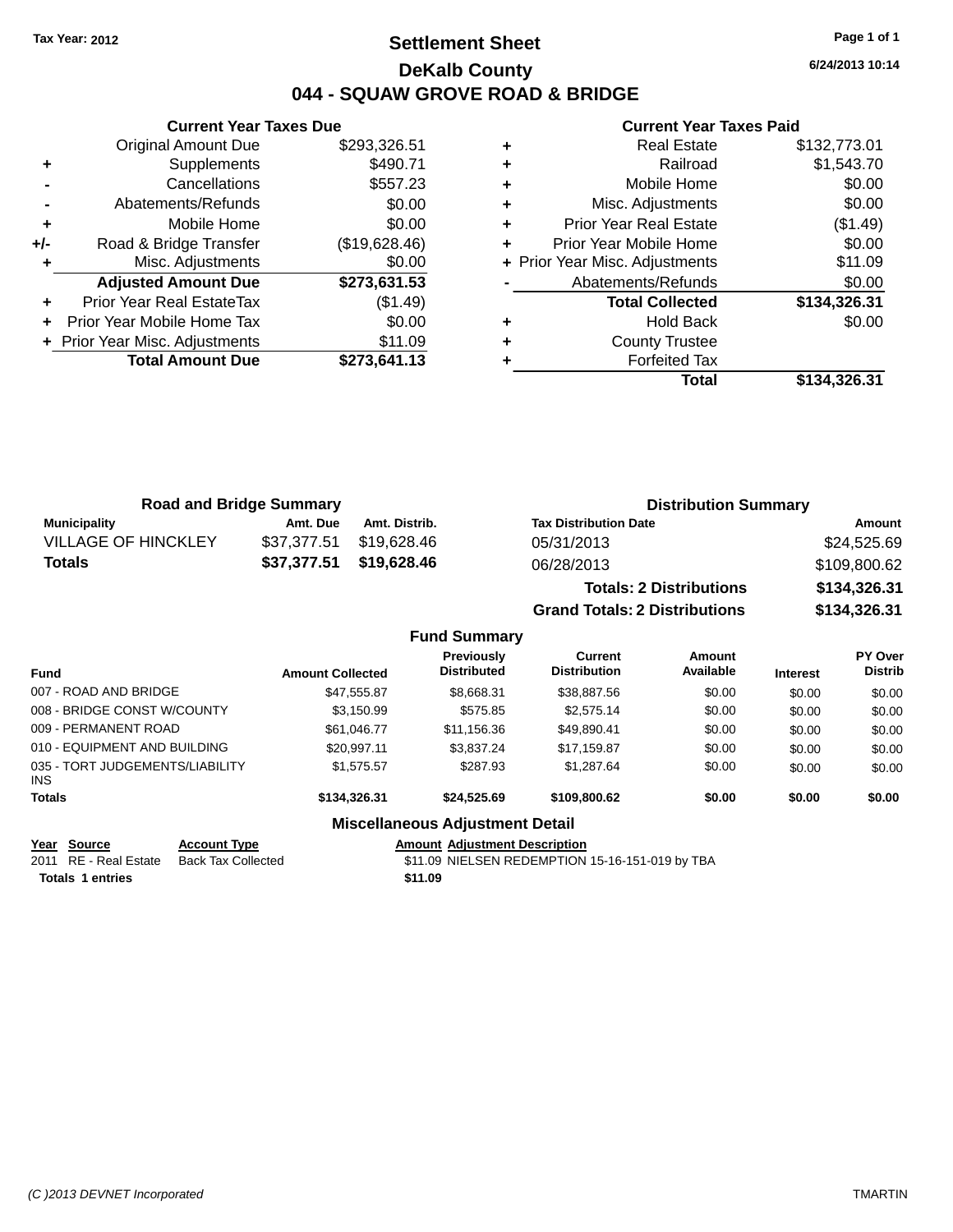### **Settlement Sheet Tax Year: 2012 Page 1 of 1 DeKalb County 045 - SYCAMORE TOWNSHIP**

**6/24/2013 10:14**

#### **Current Year Taxes Paid**

|       | <b>Original Amount Due</b>     | \$385,281.10 |
|-------|--------------------------------|--------------|
| ٠     | Supplements                    | \$1,506.97   |
|       | Cancellations                  | \$1,718.74   |
|       | Abatements/Refunds             | \$359.53     |
| ÷     | Mobile Home                    | \$0.00       |
| $+/-$ | Road & Bridge Transfer         | \$0.00       |
| ٠     | Misc. Adjustments              | \$0.00       |
|       | <b>Adjusted Amount Due</b>     | \$384,709.80 |
| ÷     | Prior Year Real EstateTax      | (\$3,216.62) |
| ÷     | Prior Year Mobile Home Tax     | \$0.00       |
|       | + Prior Year Misc. Adjustments | \$49.01      |
|       | <b>Total Amount Due</b>        | \$381,542.19 |
|       |                                |              |

**Current Year Taxes Due**

|   | <b>Real Estate</b>             | \$199,163.62 |
|---|--------------------------------|--------------|
| ٠ | Railroad                       | \$102.71     |
| ÷ | Mobile Home                    | \$0.00       |
| ٠ | Misc. Adjustments              | \$0.00       |
| ٠ | <b>Prior Year Real Estate</b>  | (\$3,216.62) |
| ٠ | Prior Year Mobile Home         | \$0.00       |
|   | + Prior Year Misc. Adjustments | \$49.01      |
|   | Abatements/Refunds             | \$359.53     |
|   | <b>Total Collected</b>         | \$195,739.19 |
| ٠ | <b>Hold Back</b>               | \$0.00       |
| ٠ | <b>County Trustee</b>          |              |
| ٠ | <b>Forfeited Tax</b>           |              |
|   | Total                          | \$195,739.19 |
|   |                                |              |

### **Distribution Summary Tax Distribution Date Amount** 05/31/2013 \$37,775.04 06/28/2013 \$157,964.15 **Totals: 2 Distributions \$195,739.19 Grand Totals: 2 Distributions \$195,739.19**

#### **Fund Summary**

| <b>Fund</b>              | <b>Amount Collected</b> | <b>Previously</b><br><b>Distributed</b> | Current<br><b>Distribution</b> | Amount<br>Available | <b>Interest</b> | <b>PY Over</b><br><b>Distrib</b> |
|--------------------------|-------------------------|-----------------------------------------|--------------------------------|---------------------|-----------------|----------------------------------|
| 001 - CORPORATE          | \$182,016.90            | \$35.126.82                             | \$146,890,08                   | \$0.00              | \$0.00          | \$0.00                           |
| $005 - I. M. R. F.$      | \$12,702.48             | \$2.451.41                              | \$10.251.07                    | \$0.00              | \$0.00          | \$0.00                           |
| 054 - GENERAL ASSISTANCE | \$1.019.81              | \$196.81                                | \$823.00                       | \$0.00              | \$0.00          | \$0.00                           |
| <b>Totals</b>            | \$195,739.19            | \$37.775.04                             | \$157.964.15                   | \$0.00              | \$0.00          | \$0.00                           |

#### **Miscellaneous Adjustment Detail**

|         | <b>Amount Adjustment Description</b>               |
|---------|----------------------------------------------------|
|         | \$15.87 MERRY OAKS REDEMPTION 06-21-353-001 by TBA |
|         | \$30.17 MERRY OAKS REDEMPTION 06-21-352-001 by TBA |
|         | \$1.93 MERRY OAKS REDEMPTION 06-20-453-007 by TBA  |
|         | \$1.04 MERRY OAKS REDEMPTION 06-20-451-001 by TBA  |
| \$49.01 |                                                    |

Year Source **Account Type** 2011 RE - Real Estate Back Tax Collected 2011 RE - Real Estate Back Tax Collected 2011 RE - Real Estate Back Tax Collected 2011 RE - Real Estate Back Tax Collected

**Totals 4 entries** 

| <b>PTAB Decision</b>                                                                                                                                                                      | \$14.87                                                                            |
|-------------------------------------------------------------------------------------------------------------------------------------------------------------------------------------------|------------------------------------------------------------------------------------|
| <b>PTAB Decision</b>                                                                                                                                                                      | \$20.68                                                                            |
| <b>PTAB Decision</b>                                                                                                                                                                      | \$34.60                                                                            |
| <b>PTAB Decision</b>                                                                                                                                                                      | \$47.27                                                                            |
| <b>PTAB Decision</b>                                                                                                                                                                      | \$61.77                                                                            |
| <b>RE</b> Abatement                                                                                                                                                                       | \$14.96                                                                            |
| <b>PTAB Decision</b>                                                                                                                                                                      | \$20.81                                                                            |
| <b>PTAB Decision</b>                                                                                                                                                                      | \$34.83                                                                            |
| <b>PTAB Decision</b>                                                                                                                                                                      | \$47.58                                                                            |
|                                                                                                                                                                                           | \$62.17                                                                            |
|                                                                                                                                                                                           | \$359.54                                                                           |
| 012 RE - Real Estate<br>012 RE - Real Estate<br>012 RE - Real Estate<br>012 RE - Real Estate<br>012 RE - Real Estate<br>012 RE - Real Estate<br>012 RE - Real Estate<br>Totals 10 entries | 012 RE - Real Estate<br>012 RE - Real Estate<br>012 RE - Real Estate PTAB Decision |

## **Abatement Detail**

| Year Source           | <b>Account Type</b>  |          | <b>Amount Adjustment Description</b>          |
|-----------------------|----------------------|----------|-----------------------------------------------|
| 2012 RE - Real Estate | PTAB Decision        |          | \$14.87 06-29-427-001 2008 PTAB REFUND by TBA |
| 2012 RE - Real Estate | <b>PTAB Decision</b> |          | \$20.68 06-29-427-002 2008 PTAB REFUND by TBA |
| 2012 RE - Real Estate | PTAB Decision        |          | \$34.60 06-29-427-003 2008 PTAB REFUND by TBA |
| 2012 RE - Real Estate | PTAB Decision        |          | \$47.27 06-29-427-004 2008 PTAB REFUND by TBA |
| 2012 RE - Real Estate | <b>PTAB Decision</b> |          | \$61.77 06-29-477-002 2008 PTAB REFUND by TBA |
| 2012 RE - Real Estate | <b>RE</b> Abatement  |          | \$14.96 06-29-427-001 2009 PTAB REFUND by TBA |
| 2012 RE - Real Estate | <b>PTAB Decision</b> |          | \$20.81 06-29-427-002 2009 PTAB REFUND by TBA |
| 2012 RE - Real Estate | <b>PTAB Decision</b> |          | \$34.83 06-29-427-003 2009 PTAB REFUND by TBA |
| 2012 RE - Real Estate | <b>PTAB Decision</b> |          | \$47.58 06-29-427-004 2009 PTAB REFUND by TBA |
| 2012 RE - Real Estate | PTAB Decision        |          | \$62.17 06-29-477-002 2009 PTAB REFUND by TBA |
| Totals 10 entries     |                      | \$359.54 |                                               |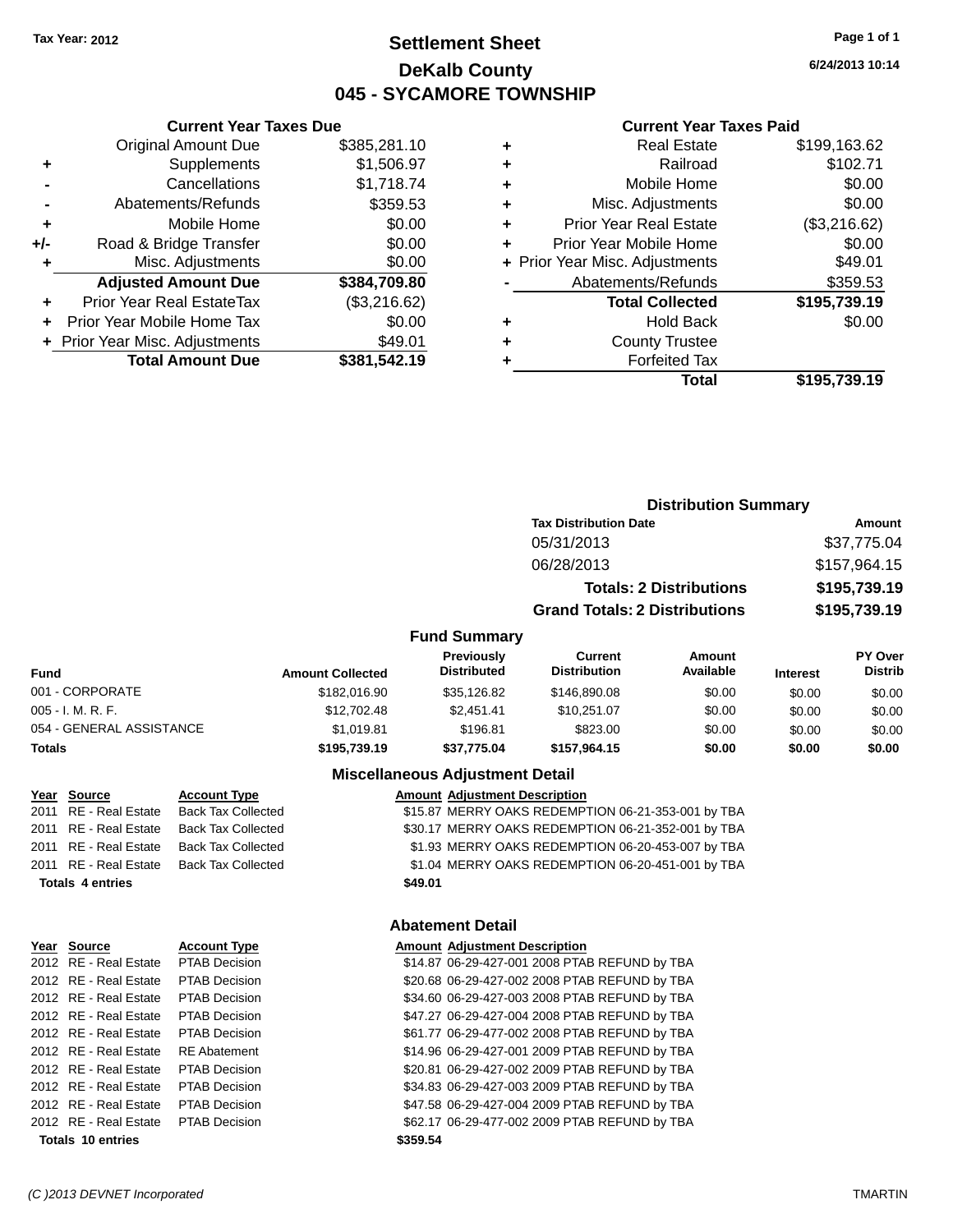### **Settlement Sheet Tax Year: 2012 Page 1 of 2 DeKalb County 046 - SYCAMORE ROAD & BRIDGE**

**6/24/2013 10:14**

#### **Current Year Taxes Paid**

|     | <b>Current Year Taxes Due</b>    |              |  |  |  |
|-----|----------------------------------|--------------|--|--|--|
|     | <b>Original Amount Due</b>       | \$780,281.58 |  |  |  |
| ٠   | Supplements                      | \$3,015.65   |  |  |  |
|     | Cancellations                    | \$3,439.30   |  |  |  |
|     | Abatements/Refunds               | \$719.44     |  |  |  |
| ٠   | Mobile Home                      | \$0.00       |  |  |  |
| +/- | Road & Bridge Transfer           | (\$4,721.18) |  |  |  |
| ٠   | Misc. Adjustments                | \$0.00       |  |  |  |
|     | <b>Adjusted Amount Due</b>       | \$774,417.31 |  |  |  |
| ٠   | <b>Prior Year Real EstateTax</b> | (\$6,607.59) |  |  |  |
|     | Prior Year Mobile Home Tax       | \$0.00       |  |  |  |
|     | + Prior Year Misc. Adjustments   | \$99.25      |  |  |  |
|     | <b>Total Amount Due</b>          | \$767.908.97 |  |  |  |
|     |                                  |              |  |  |  |

| <b>Real Estate</b>            | \$398,539.65                   |
|-------------------------------|--------------------------------|
| Railroad                      | \$208.01                       |
| Mobile Home                   | \$0.00                         |
| Misc. Adjustments             | \$0.00                         |
| <b>Prior Year Real Estate</b> | (\$6,607.59)                   |
| Prior Year Mobile Home        | \$0.00                         |
|                               | \$99.25                        |
| Abatements/Refunds            | \$719.44                       |
| <b>Total Collected</b>        | \$391,519.88                   |
| <b>Hold Back</b>              | \$0.00                         |
| <b>County Trustee</b>         |                                |
| <b>Forfeited Tax</b>          |                                |
| Total                         | \$391,519.88                   |
|                               | + Prior Year Misc. Adjustments |

| <b>Road and Bridge Summary</b> |            |               | <b>Distribution Summary</b>  |              |  |
|--------------------------------|------------|---------------|------------------------------|--------------|--|
| Municipality                   | Amt. Due   | Amt. Distrib. | <b>Tax Distribution Date</b> | Amount       |  |
| <b>CITY OF SYCAMORE</b>        | \$9.204.81 | \$4.721.18    | 05/31/2013                   | \$75.590.61  |  |
| Totals                         | \$9,204.81 | \$4.721.18    | 06/28/2013                   | \$315,929.27 |  |

| <b>Totals: 2 Distributions</b>       | \$391,519.88 |
|--------------------------------------|--------------|
| <b>Grand Totals: 2 Distributions</b> | \$391,519.88 |

### **Fund Summary**

| <b>Fund</b>                                   | <b>Amount Collected</b> | Previously<br><b>Distributed</b> | Current<br><b>Distribution</b> | Amount<br>Available | <b>Interest</b> | PY Over<br><b>Distrib</b> |
|-----------------------------------------------|-------------------------|----------------------------------|--------------------------------|---------------------|-----------------|---------------------------|
| $005 - I. M. R. F.$                           | \$10,162.79             | \$1,962.15                       | \$8,200.64                     | \$0.00              | \$0.00          | \$0.00                    |
| 007 - ROAD AND BRIDGE                         | \$7,975.96              | \$1,539.40                       | \$6,436.56                     | \$0.00              | \$0.00          | \$0.00                    |
| 008 - BRIDGE CONST W/COUNTY                   | \$19,817,20             | \$3,826.13                       | \$15,991.07                    | \$0.00              | \$0.00          | \$0.00                    |
| 009 - PERMANENT ROAD                          | \$272,285.75            | \$52,570.48                      | \$219,715.27                   | \$0.00              | \$0.00          | \$0.00                    |
| 010 - EQUIPMENT AND BUILDING                  | \$63,484.97             | \$12,257.11                      | \$51,227.86                    | \$0.00              | \$0.00          | \$0.00                    |
| 035 - TORT JUDGEMENTS/LIABILITY<br><b>INS</b> | \$10.163.59             | \$1,962.29                       | \$8,201,30                     | \$0.00              | \$0.00          | \$0.00                    |
| 047 - SOCIAL SECURITY                         | \$7.629.62              | \$1,473.05                       | \$6,156.57                     | \$0.00              | \$0.00          | \$0.00                    |
| <b>Totals</b>                                 | \$391,519.88            | \$75,590.61                      | \$315,929.27                   | \$0.00              | \$0.00          | \$0.00                    |

### **Miscellaneous Adjustment Detail**

| Year Source             | <b>Account Type</b>       | <b>Amount Adjustment Description</b>               |
|-------------------------|---------------------------|----------------------------------------------------|
| 2011 RE - Real Estate   | <b>Back Tax Collected</b> | \$32.14 MERRY OAKS REDEMPTION 06-21-353-001 by TBA |
| 2011 RE - Real Estate   | <b>Back Tax Collected</b> | \$61.10 MERRY OAKS REDEMPTION 06-21-352-001 by TBA |
| 2011 RE - Real Estate   | Back Tax Collected        | \$3.90 MERRY OAKS REDEMPTION 06-20-453-007 by TBA  |
| 2011 RE - Real Estate   | Back Tax Collected        | \$2.11 MERRY OAKS REDEMPTION 06-20-451-001 by TBA  |
| <b>Totals 4 entries</b> |                           | \$99.25                                            |
|                         |                           |                                                    |

#### **Abatement Detail**

| Year Source                         | <b>Account Type</b>  | <b>Amount Adjustment Description</b>           |
|-------------------------------------|----------------------|------------------------------------------------|
| 2012 RE - Real Estate PTAB Decision |                      | \$30.11 06-29-427-001 2008 PTAB REFUND by TBA  |
| 2012 RE - Real Estate               | <b>PTAB Decision</b> | \$41.87 06-29-427-002 2008 PTAB REFUND by TBA  |
| 2012 RE - Real Estate               | <b>PTAB Decision</b> | \$70.08 06-29-427-003 2008 PTAB REFUND by TBA  |
| 2012 RE - Real Estate               | <b>PTAB Decision</b> | \$95.74 06-29-427-004 2008 PTAB REFUND by TBA  |
| 2012 RE - Real Estate               | <b>PTAB Decision</b> | \$125.09 06-29-477-002 2008 PTAB REFUND by TBA |
| 2012 RE - Real Estate               | <b>RE Abatement</b>  | \$30.30 06-29-427-001 2009 PTAB REFUND by TBA  |
| 2012 RE - Real Estate               | <b>PTAB Decision</b> | \$42.14 06-29-427-002 2009 PTAB REFUND by TBA  |
| 2012 RE - Real Estate PTAB Decision |                      | \$70.53 06-29-427-003 2009 PTAB REFUND by TBA  |
|                                     |                      |                                                |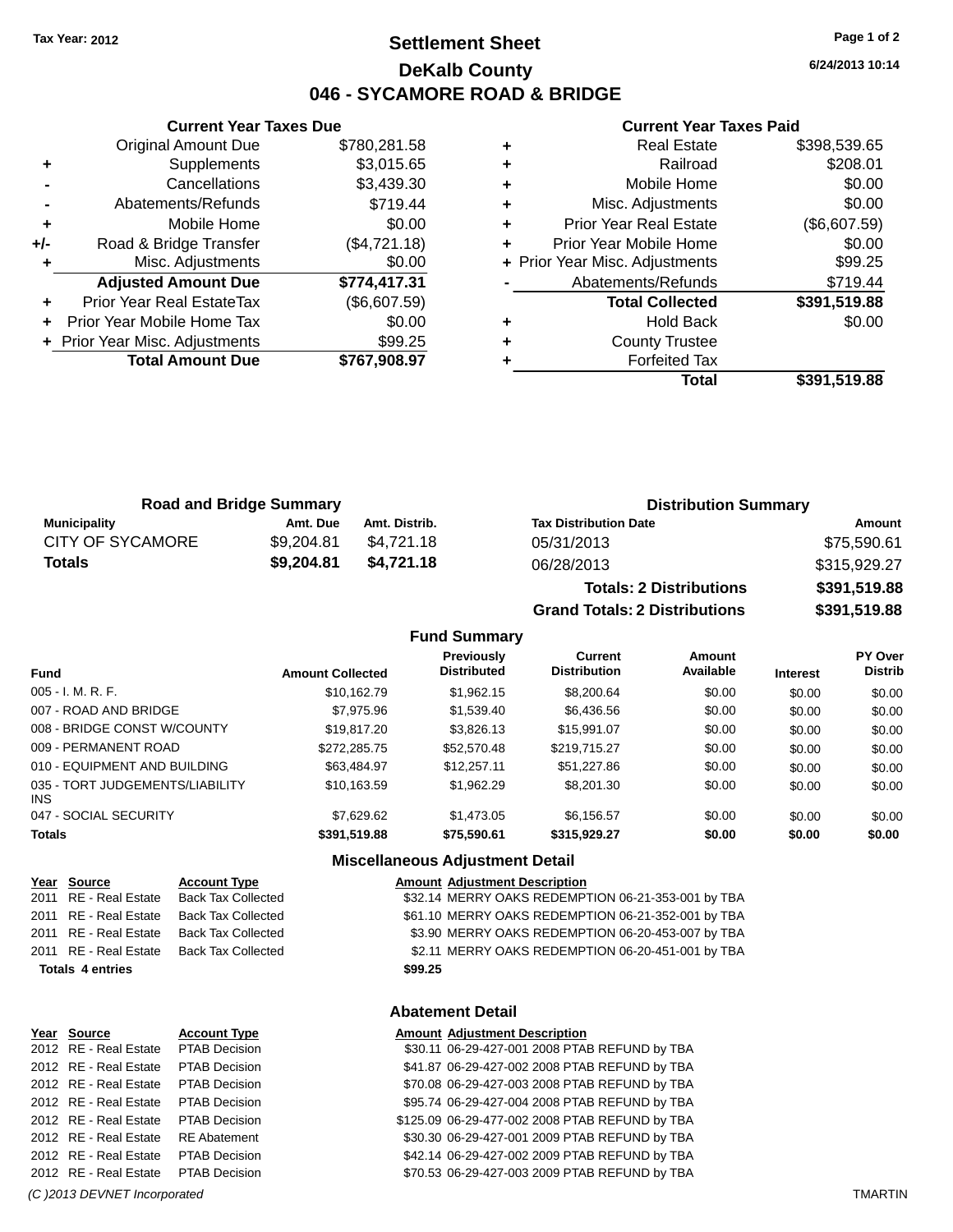### **Settlement Sheet Tax Year: 2012 Page 2 of 2 DeKalb County**

#### **Abatement Detail**

**6/24/2013 10:14**

## 2012 RE - Real Estate \$125.90 06-29-477-002 2009 PTAB REFUND by TBA PTAB Decision **Totals \$728.12 10 entries**

**Year Source Account Type Amount Adjustment Description**<br>2012 RE - Real Estate PTAB Decision **Amount 1996.36 06-29-427-004 2009 PTA** \$96.36 06-29-427-004 2009 PTAB REFUND by TBA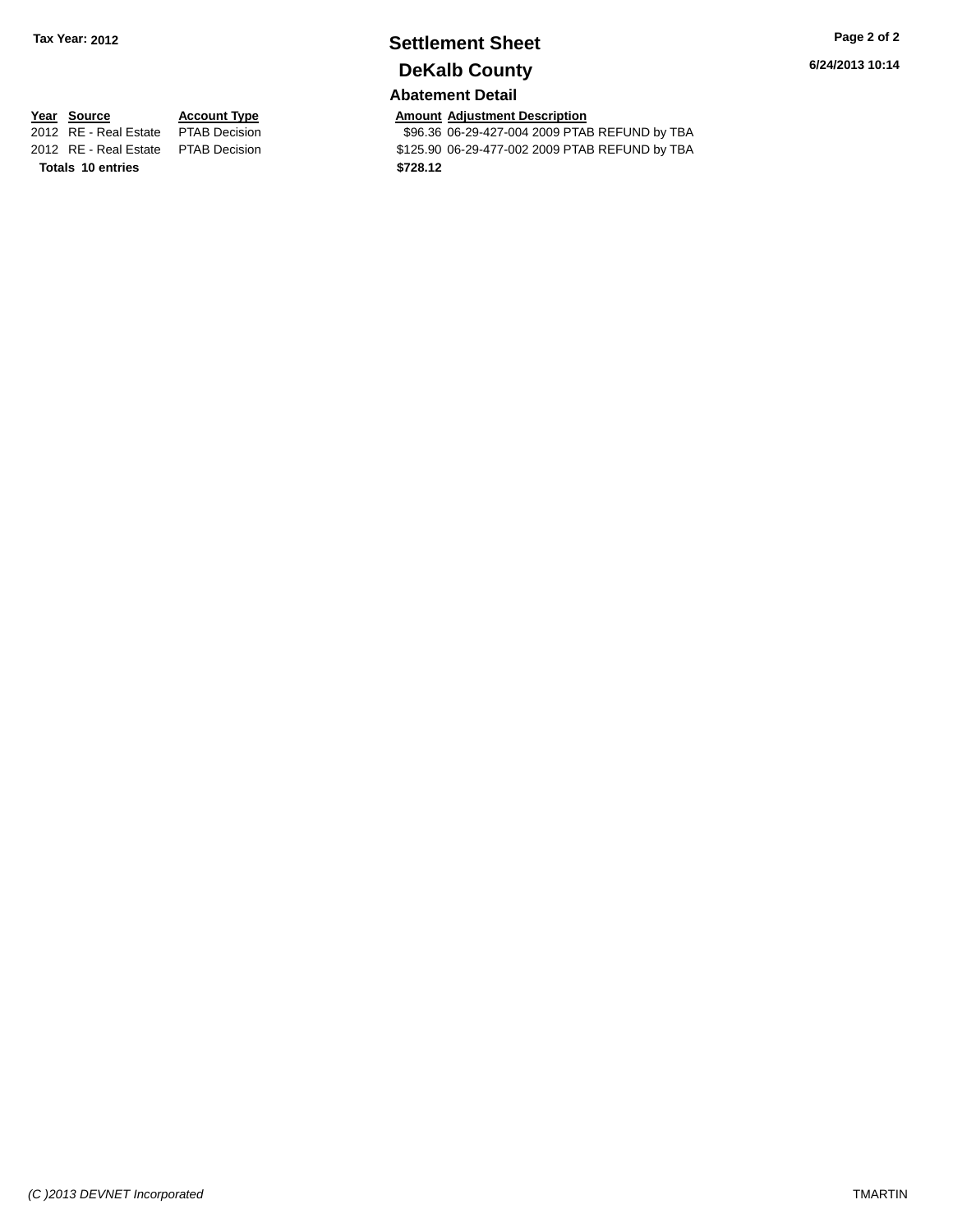### **Settlement Sheet Tax Year: 2012 Page 1 of 1 DeKalb County 047 - VICTOR TOWNSHIP**

**6/24/2013 10:14**

### **Current Year Taxes Paid**

|     | <b>Current Year Taxes Due</b>  |             |  |  |  |  |
|-----|--------------------------------|-------------|--|--|--|--|
|     | <b>Original Amount Due</b>     | \$50,614.78 |  |  |  |  |
| ٠   | Supplements                    | \$141.17    |  |  |  |  |
|     | Cancellations                  | \$153.79    |  |  |  |  |
|     | Abatements/Refunds             | \$0.00      |  |  |  |  |
| ÷   | Mobile Home                    | \$0.00      |  |  |  |  |
| +/- | Road & Bridge Transfer         | \$0.00      |  |  |  |  |
|     | Misc. Adjustments              | \$0.00      |  |  |  |  |
|     | <b>Adjusted Amount Due</b>     | \$50,602.16 |  |  |  |  |
| ٠   | Prior Year Real EstateTax      | \$0.00      |  |  |  |  |
|     | Prior Year Mobile Home Tax     | \$0.00      |  |  |  |  |
|     | + Prior Year Misc. Adjustments | \$0.00      |  |  |  |  |
|     | <b>Total Amount Due</b>        | \$50,602.16 |  |  |  |  |
|     |                                |             |  |  |  |  |

|   | <b>Real Estate</b>             | \$30,096.04 |
|---|--------------------------------|-------------|
| ٠ | Railroad                       | \$13.59     |
| ٠ | Mobile Home                    | \$0.00      |
| ٠ | Misc. Adjustments              | \$0.00      |
| ٠ | <b>Prior Year Real Estate</b>  | \$0.00      |
| ÷ | Prior Year Mobile Home         | \$0.00      |
|   | + Prior Year Misc. Adjustments | \$0.00      |
|   | Abatements/Refunds             | \$0.00      |
|   | <b>Total Collected</b>         | \$30,109.63 |
| ٠ | Hold Back                      | \$0.00      |
|   | <b>County Trustee</b>          |             |
| ٠ | <b>Forfeited Tax</b>           |             |
|   | Total                          | \$30,109.63 |
|   |                                |             |

|               |                                  |                                       | <b>Distribution Summary</b> |                 |                                  |  |
|---------------|----------------------------------|---------------------------------------|-----------------------------|-----------------|----------------------------------|--|
|               | <b>Tax Distribution Date</b>     |                                       |                             | Amount          |                                  |  |
|               |                                  | 05/31/2013                            |                             |                 | \$5,945.90                       |  |
|               |                                  | 06/28/2013                            |                             |                 | \$24,163.73                      |  |
|               |                                  | <b>Totals: 2 Distributions</b>        |                             |                 | \$30,109.63                      |  |
|               |                                  | <b>Grand Totals: 2 Distributions</b>  |                             |                 | \$30,109.63                      |  |
|               | <b>Fund Summary</b>              |                                       |                             |                 |                                  |  |
| unt Collected | Previously<br><b>Distributed</b> | <b>Current</b><br><b>Distribution</b> | Amount<br>Available         | <b>Interest</b> | <b>PY Over</b><br><b>Distrib</b> |  |
| \$27.721.93   | \$5.474.39                       | \$22.247.54                           | \$0.00                      | \$0.00          | \$0.00                           |  |

| Fund                                   | <b>Amount Collected</b> | .<br><b>Distributed</b> | ---------<br><b>Distribution</b> | .<br>Available | <b>Interest</b> | .<br><b>Distrib</b> |
|----------------------------------------|-------------------------|-------------------------|----------------------------------|----------------|-----------------|---------------------|
| 001 - CORPORATE                        | \$27.721.93             | \$5,474.39              | \$22,247.54                      | \$0.00         | \$0.00          | \$0.00              |
| 034 - GENERAL ASSISTANCE               | \$1.221.52              | \$241.22                | \$980.30                         | \$0.00         | \$0.00          | \$0.00              |
| 035 - TORT JUDGEMENTS/LIABILITY<br>INS | \$1.166.18              | \$230.29                | \$935.89                         | \$0.00         | \$0.00          | \$0.00              |
| <b>Totals</b>                          | \$30,109.63             | \$5,945,90              | \$24.163.73                      | \$0.00         | \$0.00          | \$0.00              |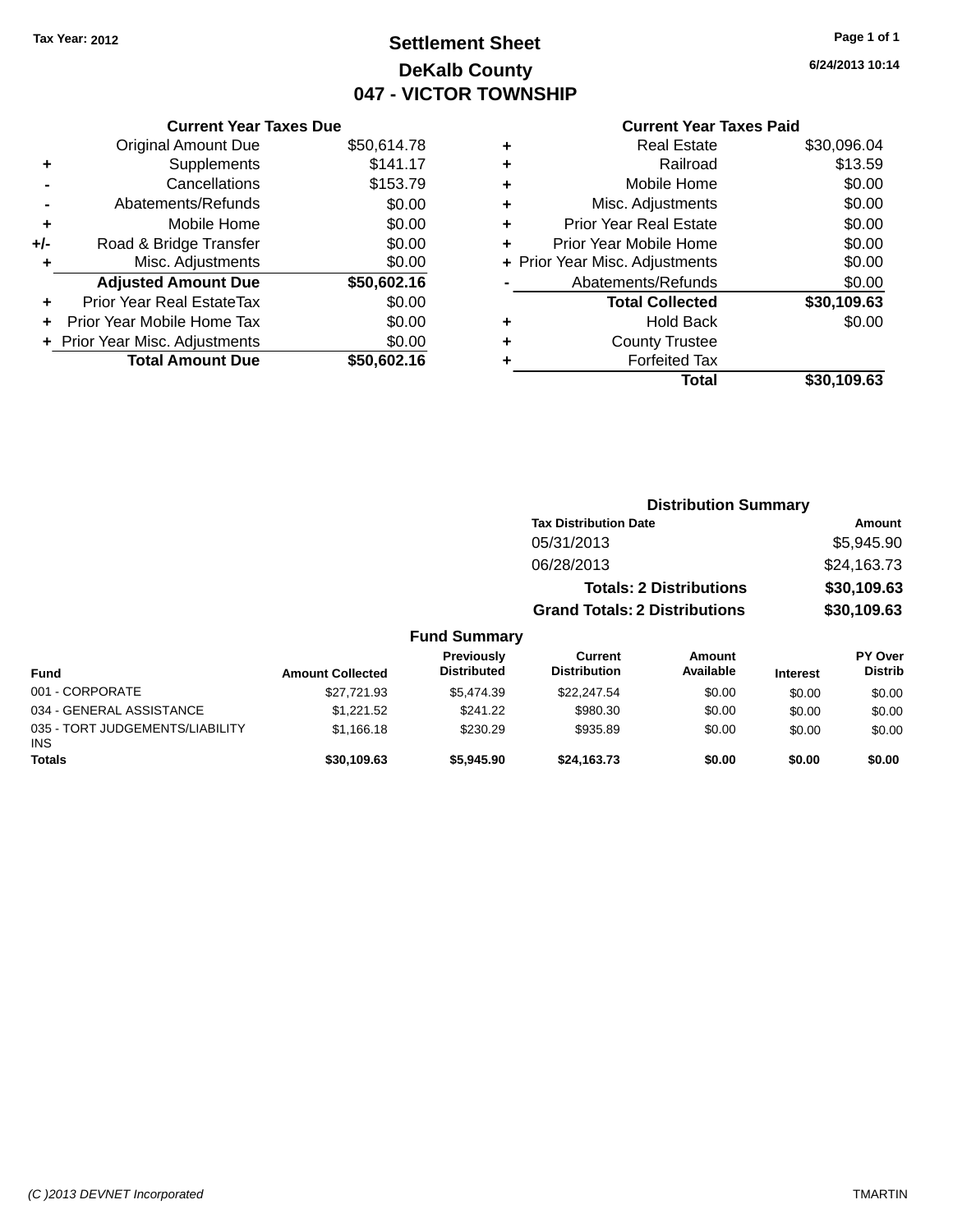### **Settlement Sheet Tax Year: 2012 Page 1 of 1 DeKalb County 048 - VICTOR ROAD & BRIDGE**

**6/24/2013 10:14**

#### **Current Year Taxes Paid**

|     | <b>Current Year Taxes Due</b>  |             |  |  |  |  |
|-----|--------------------------------|-------------|--|--|--|--|
|     | <b>Original Amount Due</b>     | \$96,072.08 |  |  |  |  |
| ٠   | Supplements                    | \$267.94    |  |  |  |  |
|     | Cancellations                  | \$291.88    |  |  |  |  |
|     | Abatements/Refunds             | \$0.00      |  |  |  |  |
| ٠   | Mobile Home                    | \$0.00      |  |  |  |  |
| +/- | Road & Bridge Transfer         | \$0.00      |  |  |  |  |
| ٠   | Misc. Adjustments              | \$0.00      |  |  |  |  |
|     | <b>Adjusted Amount Due</b>     | \$96,048.14 |  |  |  |  |
| ٠   | Prior Year Real EstateTax      | \$0.00      |  |  |  |  |
|     | Prior Year Mobile Home Tax     | \$0.00      |  |  |  |  |
|     | + Prior Year Misc. Adjustments | \$0.00      |  |  |  |  |
|     | <b>Total Amount Due</b>        | \$96,048.14 |  |  |  |  |
|     |                                |             |  |  |  |  |

|   | <b>Real Estate</b>             | \$57,125.21 |
|---|--------------------------------|-------------|
| ٠ | Railroad                       | \$25.80     |
| ٠ | Mobile Home                    | \$0.00      |
| ٠ | Misc. Adjustments              | \$0.00      |
| ٠ | <b>Prior Year Real Estate</b>  | \$0.00      |
| ٠ | Prior Year Mobile Home         | \$0.00      |
|   | + Prior Year Misc. Adjustments | \$0.00      |
|   | Abatements/Refunds             | \$0.00      |
|   | <b>Total Collected</b>         | \$57,151.01 |
| ٠ | Hold Back                      | \$0.00      |
| ٠ | <b>County Trustee</b>          |             |
| ٠ | <b>Forfeited Tax</b>           |             |
|   | <b>Total</b>                   | \$57,151.01 |
|   |                                |             |

| <b>Distribution Summary</b>          |             |  |  |  |
|--------------------------------------|-------------|--|--|--|
| <b>Tax Distribution Date</b>         | Amount      |  |  |  |
| 05/31/2013                           | \$11,285.83 |  |  |  |
| 06/28/2013                           | \$45,865.18 |  |  |  |
| <b>Totals: 2 Distributions</b>       | \$57,151.01 |  |  |  |
| <b>Grand Totals: 2 Distributions</b> | \$57,151.01 |  |  |  |

| Fund                                          | <b>Amount Collected</b> | Previously<br><b>Distributed</b> | Current<br><b>Distribution</b> | Amount<br>Available | <b>Interest</b> | <b>PY Over</b><br><b>Distrib</b> |
|-----------------------------------------------|-------------------------|----------------------------------|--------------------------------|---------------------|-----------------|----------------------------------|
| 007 - ROAD AND BRIDGE                         | \$33,637.66             | \$6.642.56                       | \$26,995.10                    | \$0.00              | \$0.00          | \$0.00                           |
| 008 - BRIDGE CONST W/COUNTY                   | \$269.12                | \$53.14                          | \$215.98                       | \$0.00              | \$0.00          | \$0.00                           |
| 009 - PERMANENT ROAD                          | \$15,010.43             | \$2.964.17                       | \$12,046.26                    | \$0.00              | \$0.00          | \$0.00                           |
| 010 - EQUIPMENT AND BUILDING                  | \$7,055.23              | \$1,393.22                       | \$5.662.01                     | \$0.00              | \$0.00          | \$0.00                           |
| 035 - TORT JUDGEMENTS/LIABILITY<br><b>INS</b> | \$1.178.57              | \$232.74                         | \$945.83                       | \$0.00              | \$0.00          | \$0.00                           |
| <b>Totals</b>                                 | \$57.151.01             | \$11.285.83                      | \$45,865,18                    | \$0.00              | \$0.00          | \$0.00                           |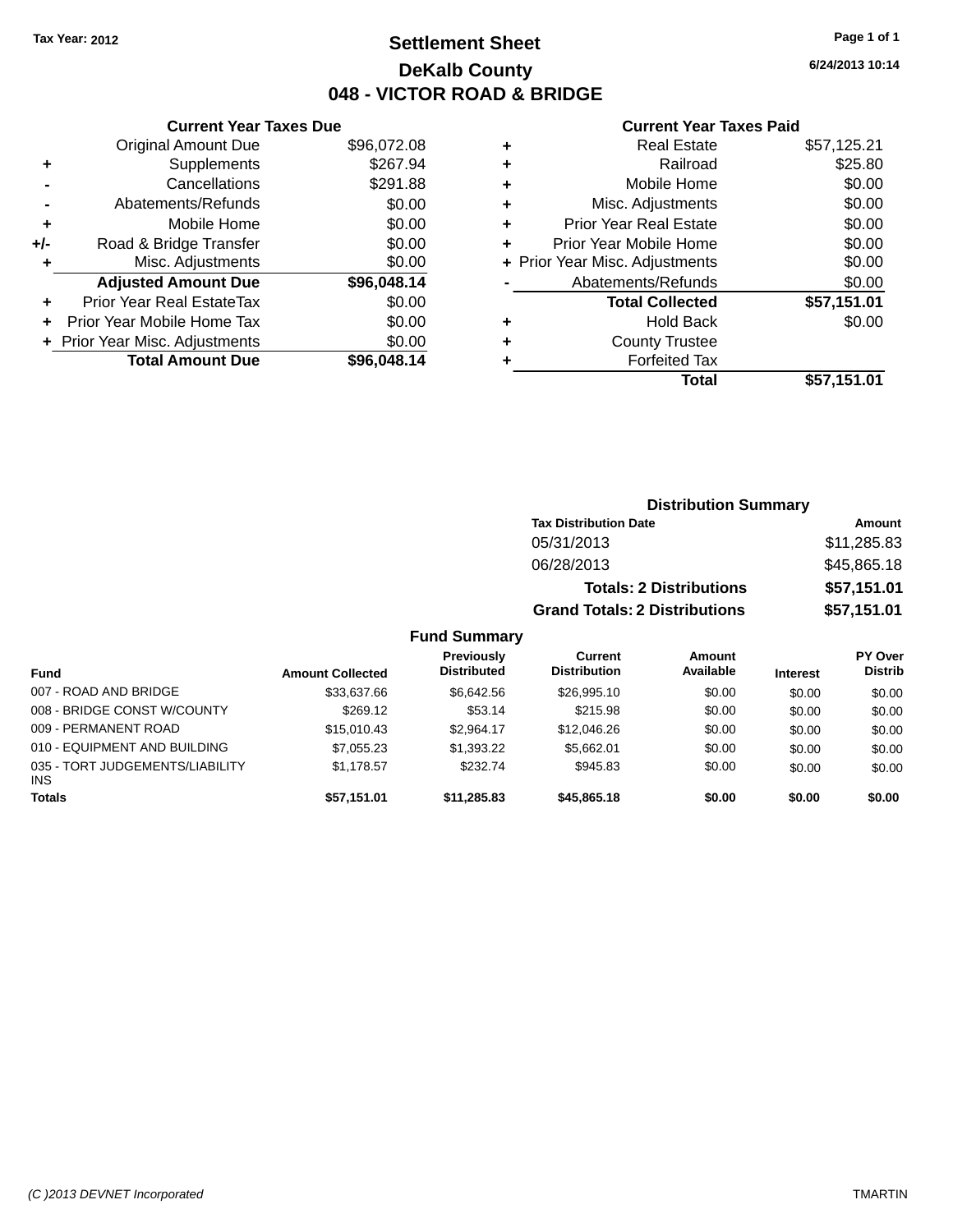### **Settlement Sheet Tax Year: 2012 Page 1 of 1 DeKalb County 056 - TOWN OF CORTLAND**

**6/24/2013 10:14**

#### **Current Year Taxes Paid**

|     | <b>Total Amount Due</b>          | \$603,095.37 |     |
|-----|----------------------------------|--------------|-----|
|     | + Prior Year Misc. Adjustments   | \$0.00       |     |
|     | Prior Year Mobile Home Tax       | \$0.00       |     |
|     | <b>Prior Year Real EstateTax</b> | (\$0.15)     |     |
|     | <b>Adjusted Amount Due</b>       | \$603,095.52 |     |
|     | Misc. Adjustments                | \$0.00       | + P |
| +/- | Road & Bridge Transfer           | \$6,123.01   | ٠   |
|     | Mobile Home                      | \$0.00       | ٠   |
|     | Abatements/Refunds               | \$0.00       | ٠   |
|     | Cancellations                    | \$4,511.78   | ٠   |
|     | Supplements                      | \$4,090.58   | ٠   |
|     | <b>Original Amount Due</b>       | \$597,393.71 |     |
|     |                                  |              |     |

**Current Year Taxes Due**

| ٠ | <b>Real Estate</b>             | \$304,179.43 |
|---|--------------------------------|--------------|
| ÷ | Railroad                       | \$534.73     |
| ٠ | Mobile Home                    | \$0.00       |
| ٠ | Misc. Adjustments              | \$0.00       |
| ٠ | <b>Prior Year Real Estate</b>  | (\$0.15)     |
| ٠ | Prior Year Mobile Home         | \$0.00       |
|   | + Prior Year Misc. Adjustments | \$0.00       |
|   | Abatements/Refunds             | \$0.00       |
|   | <b>Total Collected</b>         | \$304,714.01 |
| ٠ | <b>Hold Back</b>               | \$0.00       |
| ٠ | <b>County Trustee</b>          |              |
| ٠ | <b>Forfeited Tax</b>           |              |
|   | <b>Total</b>                   | \$304,714.01 |
|   |                                |              |

**Grand Totals: 2 Distributions \$304,714.01**

| <b>Road and Bridge Summary</b> |             |               | <b>Distribution Summary</b>    |              |  |
|--------------------------------|-------------|---------------|--------------------------------|--------------|--|
| <b>Rd./Br. District</b>        | Amt. Due    | Amt. Distrib. | <b>Tax Distribution Date</b>   | Amount       |  |
| CORTLAND ROAD & BRIDG          | \$12,096.85 | \$6.123.01    | 05/31/2013                     | \$54,422.90  |  |
| <b>Totals</b>                  | \$12,096.85 | \$6,123.01    | 06/28/2013                     | \$250,291.11 |  |
|                                |             |               | <b>Totals: 2 Distributions</b> | \$304,714.01 |  |

**Fund Summary Fund Interest Amount Collected Distributed PY Over Distrib Amount Available Current Distribution Previously** 001 - CORPORATE 6000 \$213,704.28 \$38,122.93 \$175,581.35 \$0.00 \$0.00 \$0.00 \$0.00 005 - I. M. R. F. \$26,828.39 \$4,785.94 \$22,042.45 \$0.00 \$0.00 \$0.00 007 - ROAD AND BRIDGE 60.00 \$6,123.01 \$6,123.01 \$1,156.95 \$4,966.06 \$0.00 \$0.00 \$0.00 \$0.00 014 - POLICE PROTECTION \$33,766.46 \$6,023.63 \$27,742.83 \$0.00 \$0.00 \$0.00 \$0.00 047 - SOCIAL SECURITY 624,291.87 \$24,291.87 \$4,333.45 \$19,958.42 \$0.00 \$0.00 \$0.00 **Totals \$304,714.01 \$54,422.90 \$250,291.11 \$0.00 \$0.00 \$0.00**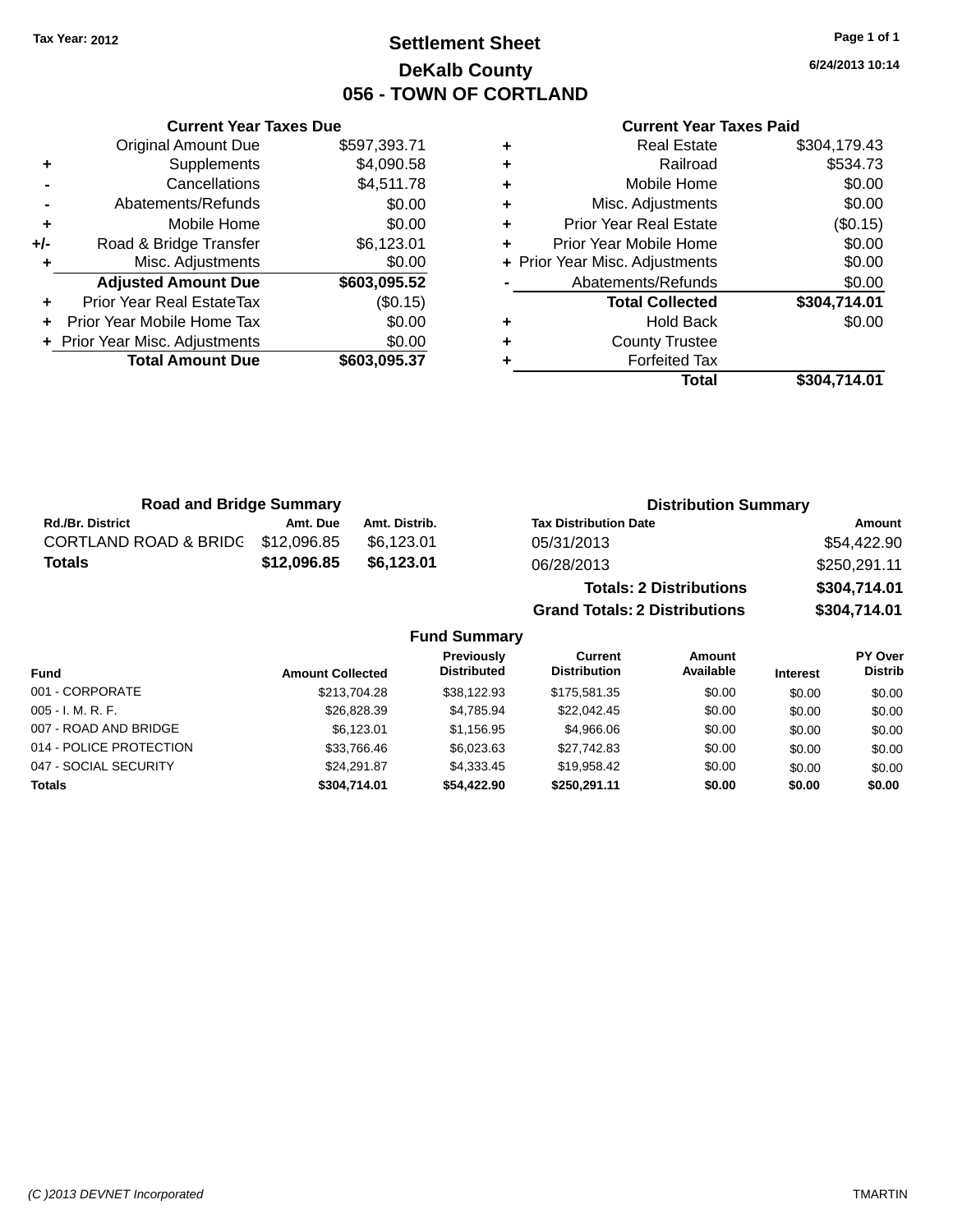### **Settlement Sheet Tax Year: 2012 Page 1 of 1 DeKalb County 057 - CORTLAND LIBRARY**

**6/24/2013 10:14**

#### **Current Year Taxes Paid**

|     | <b>Current Year Taxes Due</b>  |              |  |  |  |
|-----|--------------------------------|--------------|--|--|--|
|     | <b>Original Amount Due</b>     | \$238,053.26 |  |  |  |
| ٠   | Supplements                    | \$1,587.34   |  |  |  |
|     | Cancellations                  | \$1,751.86   |  |  |  |
|     | Abatements/Refunds             | \$0.00       |  |  |  |
| ٠   | Mobile Home                    | \$0.00       |  |  |  |
| +/- | Road & Bridge Transfer         | \$0.00       |  |  |  |
|     | Misc. Adjustments              | \$0.00       |  |  |  |
|     | <b>Adjusted Amount Due</b>     | \$237,888.74 |  |  |  |
| ٠   | Prior Year Real EstateTax      | \$0.00       |  |  |  |
|     | Prior Year Mobile Home Tax     | \$0.00       |  |  |  |
|     | + Prior Year Misc. Adjustments | \$0.00       |  |  |  |
|     | <b>Total Amount Due</b>        | \$237,888.74 |  |  |  |
|     |                                |              |  |  |  |

| ٠ | <b>Real Estate</b>             | \$118,775.75 |
|---|--------------------------------|--------------|
| ٠ | Railroad                       | \$208.85     |
| ٠ | Mobile Home                    | \$0.00       |
| ٠ | Misc. Adjustments              | \$0.00       |
| ٠ | <b>Prior Year Real Estate</b>  | \$0.00       |
| ٠ | Prior Year Mobile Home         | \$0.00       |
|   | + Prior Year Misc. Adjustments | \$0.00       |
|   | Abatements/Refunds             | \$0.00       |
|   | <b>Total Collected</b>         | \$118,984.60 |
| ٠ | <b>Hold Back</b>               | \$0.00       |
| ٠ | <b>County Trustee</b>          |              |
| ٠ | <b>Forfeited Tax</b>           |              |
|   | Total                          | \$118.984.60 |
|   |                                |              |

| <b>Distribution Summary</b>          |              |  |  |  |
|--------------------------------------|--------------|--|--|--|
| <b>Tax Distribution Date</b>         | Amount       |  |  |  |
| 05/31/2013                           | \$21,225.82  |  |  |  |
| 06/28/2013                           | \$97,758.78  |  |  |  |
| <b>Totals: 2 Distributions</b>       | \$118,984.60 |  |  |  |
| <b>Grand Totals: 2 Distributions</b> | \$118,984.60 |  |  |  |

| <b>Fund</b>                                         | <b>Amount Collected</b> | <b>Previously</b><br><b>Distributed</b> | Current<br><b>Distribution</b> | Amount<br>Available | <b>Interest</b> | PY Over<br><b>Distrib</b> |
|-----------------------------------------------------|-------------------------|-----------------------------------------|--------------------------------|---------------------|-----------------|---------------------------|
| 004 - OPERATIONS & MAINTENANCE                      | \$6.186.59              | \$1.103.62                              | \$5.082.97                     | \$0.00              | \$0.00          | \$0.00                    |
| $005 - I. M. R. F.$                                 | \$7,000.22              | \$1,248.78                              | \$5.751.44                     | \$0.00              | \$0.00          | \$0.00                    |
| 016 - LIBRARY (township, municipalities)            | \$92,799.66             | \$16.554.65                             | \$76,245.01                    | \$0.00              | \$0.00          | \$0.00                    |
| 027 - AUDIT                                         | \$3,000.56              | \$535.28                                | \$2,465.28                     | \$0.00              | \$0.00          | \$0.00                    |
| 035 - TORT JUDGMENTS, LIABILITY<br><b>INSURANCE</b> | \$3.999.67              | \$713.51                                | \$3,286.16                     | \$0.00              | \$0.00          | \$0.00                    |
| 047 - SOCIAL SECURITY                               | \$5,997.90              | \$1.069.98                              | \$4.927.92                     | \$0.00              | \$0.00          | \$0.00                    |
| <b>Totals</b>                                       | \$118,984.60            | \$21,225.82                             | \$97,758.78                    | \$0.00              | \$0.00          | \$0.00                    |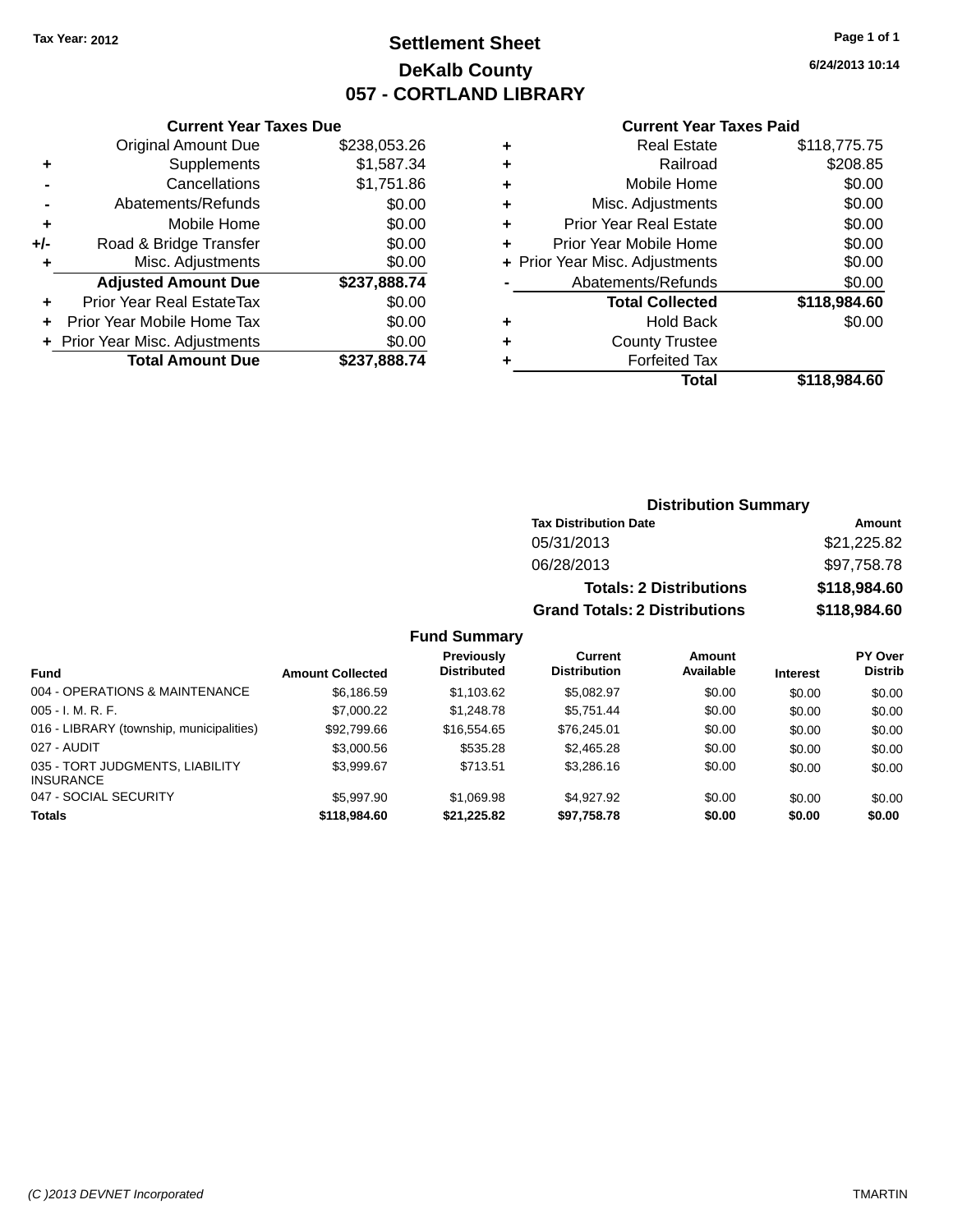### **Settlement Sheet Tax Year: 2012 Page 1 of 1 DeKalb County 058 - CITY OF DEKALB**

**6/24/2013 10:14**

#### **Current Year Taxes Paid**

|   | <b>Real Estate</b>             | \$2,239,772.80 |
|---|--------------------------------|----------------|
| ٠ | Railroad                       | \$5,228.34     |
| ٠ | Mobile Home                    | \$0.00         |
| ٠ | Misc. Adjustments              | \$0.00         |
| ٠ | <b>Prior Year Real Estate</b>  | \$680.79       |
|   | Prior Year Mobile Home         | \$0.00         |
|   | + Prior Year Misc. Adjustments | \$0.00         |
|   | Abatements/Refunds             | \$1.49         |
|   | <b>Total Collected</b>         | \$2,245,680.44 |
| ٠ | <b>Hold Back</b>               | \$0.00         |
| ٠ | <b>County Trustee</b>          |                |
|   | <b>Forfeited Tax</b>           |                |
|   | Total                          | \$2,245,680.44 |
|   |                                |                |

| <b>Road and Bridge Summary</b>   |             |                           | <b>Distribution Summary</b>          |                |  |
|----------------------------------|-------------|---------------------------|--------------------------------------|----------------|--|
| <b>Rd./Br. District</b>          | Amt. Due    | Amt. Distrib.             | <b>Tax Distribution Date</b>         | Amount         |  |
| AFTON ROAD & BRIDGE              | \$16,857.48 | \$9,149.20                | 05/31/2013                           | \$460,528.34   |  |
| <b>CORTLAND ROAD &amp; BRIDC</b> | \$837.50    | \$423.93                  | 06/28/2013                           | \$1,785,152.11 |  |
| DEKALB ROAD & BRIDGE             |             | \$208,205.85 \$106,608.53 | <b>Totals: 2 Distributions</b>       | \$2,245,680.45 |  |
| <b>Totals</b>                    |             | \$225,900.83 \$116,181.66 | <b>Grand Totals: 2 Distributions</b> | \$2,245,680.45 |  |

#### **Fund Summary**

| <b>Fund</b>                 | <b>Amount Collected</b> | <b>Previously</b><br><b>Distributed</b> | Current<br><b>Distribution</b> | Amount<br>Available | <b>Interest</b> | PY Over<br><b>Distrib</b> |
|-----------------------------|-------------------------|-----------------------------------------|--------------------------------|---------------------|-----------------|---------------------------|
| 001 - CORPORATE             | \$0.01                  | \$0.02                                  | $$-0.01$                       | \$0.00              | \$0.00          | \$0.00                    |
| 003 - BONDS AND INTEREST    | \$0.00                  | \$0.00                                  | \$0.00                         | \$0.00              | \$0.00          | \$0.00                    |
| $005 - I. M. R. F.$         | \$160,706.88            | \$33,009.17                             | \$127,697.71                   | \$0.00              | \$0.00          | \$0.00                    |
| 007 - ROAD AND BRIDGE       | \$116,181,66            | \$23.129.53                             | \$93.052.13                    | \$0.00              | \$0.00          | \$0.00                    |
| 013 - FIREFIGHTER'S PENSION | \$1.042.549.37          | \$214.139.52                            | \$828,409.85                   | \$0.00              | \$0.00          | \$0.00                    |
| 015 - POLICE PENSION        | \$691.944.43            | \$142,125.31                            | \$549.819.12                   | \$0.00              | \$0.00          | \$0.00                    |
| 047 - SOCIAL SECURITY       | \$234.298.09            | \$48.124.79                             | \$186,173.30                   | \$0.00              | \$0.00          | \$0.00                    |
| <b>Totals</b>               | \$2,245,680.44          | \$460,528,34                            | \$1,785,152.10                 | \$0.00              | \$0.00          | \$0.00                    |
|                             |                         | <b>Abatement Detail</b>                 |                                |                     |                 |                           |

**Totals \$0.75 3 entries**

**Current Year Taxes Due** Original Amount Due \$4,244,719.08

**Adjusted Amount Due \$4,275,898.97**

**Total Amount Due \$4,276,579.76**

**+** Supplements \$92,078.70 **-** Cancellations \$177,078.98 **-** Abatements/Refunds \$1.49 **+** Mobile Home \$0.00 **+/-** Road & Bridge Transfer \$116,181.66 **+** Misc. Adjustments \$0.00

**+** Prior Year Real EstateTax \$680.79 **+** Prior Year Mobile Home Tax \$0.00 **+** Prior Year Misc. Adjustments  $$0.00$ 

**Year Source Account Type Amount Adjustment Description** 2012 RE - Real Estate \$0.33 08-12-451-008 PTAB REFUND by TBA PTAB Decision 2012 RE - Real Estate \$0.28 08-12-451-012 PTAB REFUND by TBA PTAB Decision 2012 RE - Real Estate \$0.14 08-12-451-013 PTAB REFUND by TBA PTAB Decision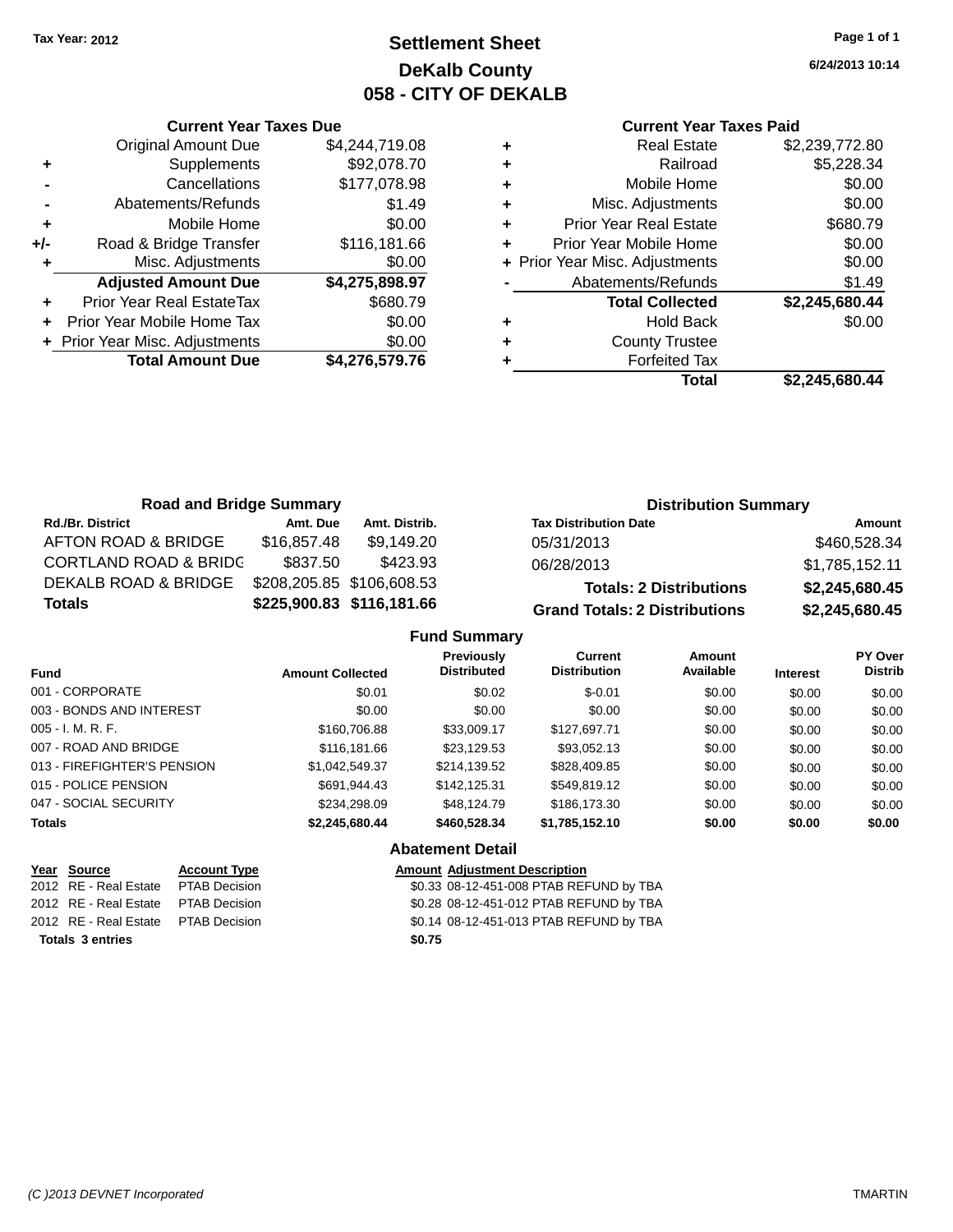### **Settlement Sheet Tax Year: 2012 Page 1 of 1 DeKalb County 059 - DE KALB LIBRARY**

**6/24/2013 10:14**

|     | <b>Current Year Taxes Due</b>  |                |  |  |  |
|-----|--------------------------------|----------------|--|--|--|
|     | <b>Original Amount Due</b>     | \$1,798,552.52 |  |  |  |
| ٠   | Supplements                    | \$35,099.95    |  |  |  |
|     | Cancellations                  | \$71,719.32    |  |  |  |
|     | Abatements/Refunds             | \$0.32         |  |  |  |
| ٠   | Mobile Home                    | \$0.00         |  |  |  |
| +/- | Road & Bridge Transfer         | \$0.00         |  |  |  |
| ٠   | Misc. Adjustments              | \$0.00         |  |  |  |
|     | <b>Adjusted Amount Due</b>     | \$1,761,932.83 |  |  |  |
| ÷   | Prior Year Real EstateTax      | \$275.28       |  |  |  |
|     | Prior Year Mobile Home Tax     | \$0.00         |  |  |  |
|     | + Prior Year Misc. Adjustments | \$0.00         |  |  |  |
|     | <b>Total Amount Due</b>        | \$1,762,208.11 |  |  |  |

#### **Current Year Taxes Paid**

| ٠ | <b>Real Estate</b>             | \$899,590.75 |
|---|--------------------------------|--------------|
| ٠ | Railroad                       | \$2,109.68   |
| ٠ | Mobile Home                    | \$0.00       |
| ٠ | Misc. Adjustments              | \$0.00       |
| ٠ | <b>Prior Year Real Estate</b>  | \$275.28     |
| ٠ | Prior Year Mobile Home         | \$0.00       |
|   | + Prior Year Misc. Adjustments | \$0.00       |
|   | Abatements/Refunds             | \$0.32       |
|   | <b>Total Collected</b>         | \$901,975.39 |
| ٠ | <b>Hold Back</b>               | \$0.00       |
| ٠ | <b>County Trustee</b>          |              |
| ٠ | <b>Forfeited Tax</b>           |              |
|   | Total                          | \$901,975.39 |
|   |                                |              |

|                                          |                      |                         |                                      | <b>Distribution Summary</b>             |                                |                 |                                  |
|------------------------------------------|----------------------|-------------------------|--------------------------------------|-----------------------------------------|--------------------------------|-----------------|----------------------------------|
|                                          |                      |                         |                                      | <b>Tax Distribution Date</b>            |                                | Amount          |                                  |
|                                          |                      |                         |                                      | 05/31/2013                              |                                | \$185,335.87    |                                  |
|                                          |                      |                         |                                      | 06/28/2013                              |                                |                 | \$716,639.52                     |
|                                          |                      |                         |                                      |                                         | <b>Totals: 2 Distributions</b> |                 | \$901,975.39                     |
|                                          |                      |                         |                                      | <b>Grand Totals: 2 Distributions</b>    |                                |                 | \$901,975.39                     |
|                                          |                      |                         | <b>Fund Summary</b>                  |                                         |                                |                 |                                  |
| Fund                                     |                      | <b>Amount Collected</b> | Previously<br><b>Distributed</b>     | Current<br><b>Distribution</b>          | <b>Amount</b><br>Available     | <b>Interest</b> | <b>PY Over</b><br><b>Distrib</b> |
| 016 - LIBRARY (township, municipalities) |                      | \$901,975.39            | \$185,335.87                         | \$716,639.52                            | \$0.00                         | \$0.00          | \$0.00                           |
| <b>Totals</b>                            |                      | \$901,975.39            | \$185,335.87                         | \$716,639.52                            | \$0.00                         | \$0.00          | \$0.00                           |
|                                          |                      |                         | <b>Abatement Detail</b>              |                                         |                                |                 |                                  |
| Year Source                              | <b>Account Type</b>  |                         | <b>Amount Adjustment Description</b> |                                         |                                |                 |                                  |
| 2012 RE - Real Estate                    | <b>PTAB Decision</b> |                         |                                      | \$0.14 08-12-451-008 PTAB REFUND by TBA |                                |                 |                                  |
| 2012 RE - Real Estate                    | <b>PTAB Decision</b> |                         |                                      | \$0.12 08-12-451-012 PTAB REFUND by TBA |                                |                 |                                  |
| 2012 RE - Real Estate                    | <b>PTAB Decision</b> |                         |                                      | \$0.06 08-12-451-013 PTAB REFUND by TBA |                                |                 |                                  |
| <b>Totals 3 entries</b>                  |                      |                         | \$0.32                               |                                         |                                |                 |                                  |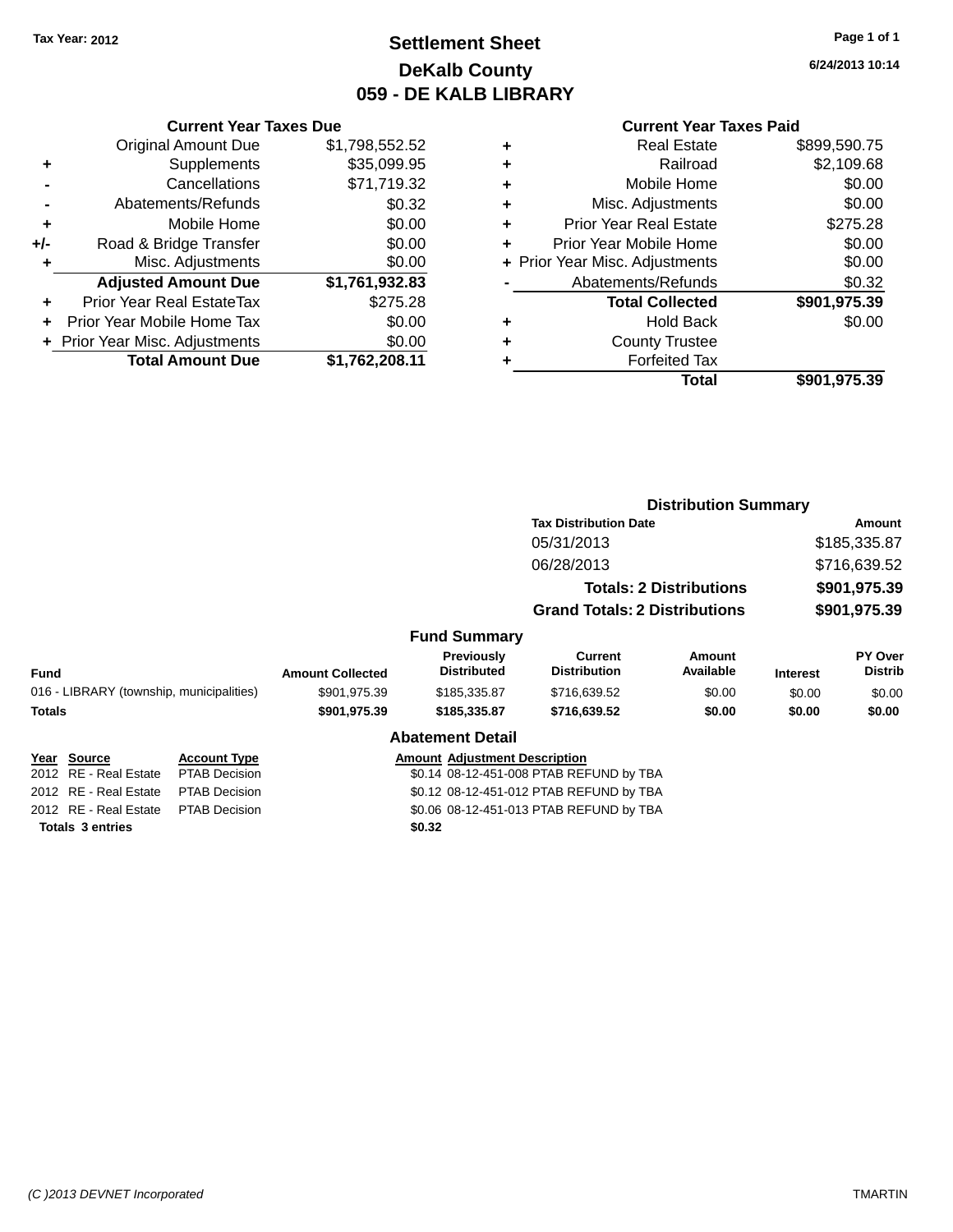### **Settlement Sheet Tax Year: 2012 Page 1 of 1 DeKalb County 060 - DEKALB SSA #3**

**6/24/2013 10:14**

|     | <b>Current Year Taxes Due</b>  |        |
|-----|--------------------------------|--------|
|     | Original Amount Due            | \$0.00 |
|     | Supplements                    | \$0.00 |
|     | Cancellations                  | \$0.00 |
|     | Abatements/Refunds             | \$0.00 |
| ٠   | Mobile Home                    | \$0.00 |
| +/- | Road & Bridge Transfer         | \$0.00 |
| ٠   | Misc. Adjustments              | \$0.00 |
|     | <b>Adjusted Amount Due</b>     | \$0.00 |
| ÷   | Prior Year Real EstateTax      | \$0.00 |
| ÷   | Prior Year Mobile Home Tax     | \$0.00 |
|     | + Prior Year Misc. Adjustments | \$0.00 |
|     | <b>Total Amount Due</b>        | \$0.00 |
|     |                                |        |

### **Current Year Taxes Paid +** Real Estate \$0.00 <sup>+</sup><br>
Railroad \$0.00<br>
+ Mobile Home \$0.00 **+** Mobile Home

|           | Total                          | \$0.00 |
|-----------|--------------------------------|--------|
|           | <b>Forfeited Tax</b>           |        |
|           | <b>County Trustee</b>          |        |
| ٠         | <b>Hold Back</b>               | \$0.00 |
|           | <b>Total Collected</b>         | \$0.00 |
|           | Abatements/Refunds             | \$0.00 |
|           | + Prior Year Misc. Adjustments | \$0.00 |
|           | Prior Year Mobile Home         | \$0.00 |
| ÷         | <b>Prior Year Real Estate</b>  | \$0.00 |
| $\ddot{}$ | Misc. Adjustments              | \$0.00 |
|           |                                |        |

| <b>Fund Summary</b>        |                         |                                         |                                |                     |                 |                                  |
|----------------------------|-------------------------|-----------------------------------------|--------------------------------|---------------------|-----------------|----------------------------------|
| <b>Fund</b>                | <b>Amount Collected</b> | <b>Previously</b><br><b>Distributed</b> | Current<br><b>Distribution</b> | Amount<br>Available | <b>Interest</b> | <b>PY Over</b><br><b>Distrib</b> |
| 023 - SPECIAL SERVICE AREA | \$0.00                  | \$0.00                                  | \$0.00                         | \$0.00              | \$0.00          | \$0.00                           |
| <b>Totals</b>              | \$0.00                  | \$0.00                                  | \$0.00                         | \$0.00              | \$0.00          | \$0.00                           |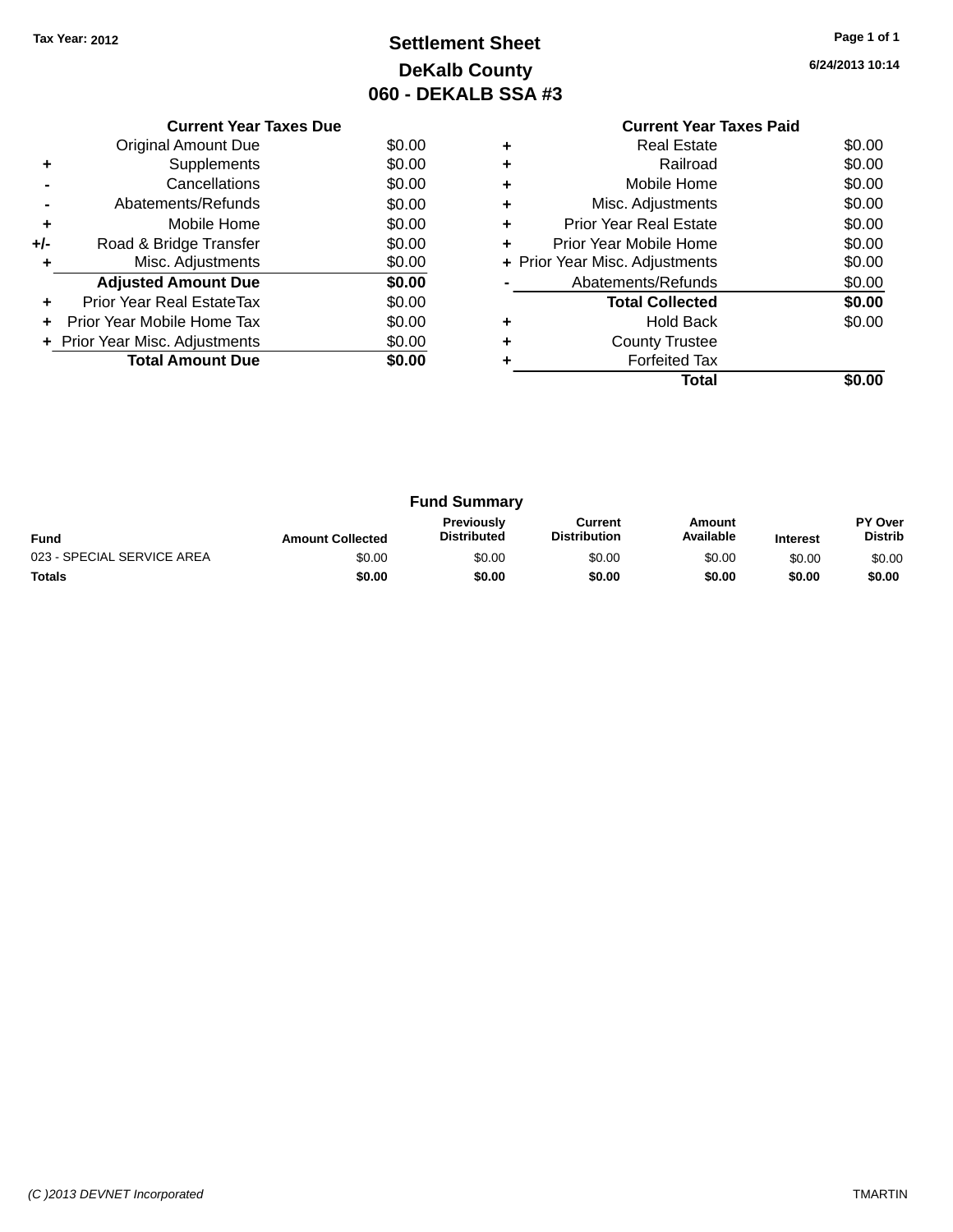### **Settlement Sheet Tax Year: 2012 Page 1 of 1 DeKalb County 061 - DEKALB SSA #4**

**6/24/2013 10:14**

|   | <b>Current Year Taxes Paid</b> |          |  |  |
|---|--------------------------------|----------|--|--|
| ٠ | Real Estate                    | \$754.08 |  |  |
| ٠ | Railroad                       | \$0.00   |  |  |
| ٠ | Mobile Home                    | \$0.00   |  |  |
| ٠ | Misc. Adjustments              |          |  |  |
| ٠ | <b>Prior Year Real Estate</b>  | \$0.00   |  |  |
| ٠ | Prior Year Mobile Home         | \$0.00   |  |  |
|   | + Prior Year Misc. Adjustments | \$0.00   |  |  |
|   | Abatements/Refunds             |          |  |  |
|   | <b>Total Collected</b>         | \$754.08 |  |  |
| ٠ | Hold Back                      | \$0.00   |  |  |
|   | <b>County Trustee</b>          |          |  |  |
| ٠ | <b>Forfeited Tax</b>           |          |  |  |
|   | Total                          |          |  |  |
|   |                                |          |  |  |

|     | <b>Current Year Taxes Due</b>  |            |
|-----|--------------------------------|------------|
|     | Original Amount Due            | \$1,488.09 |
| ٠   | Supplements                    | \$0.00     |
|     | Cancellations                  | \$0.00     |
|     | Abatements/Refunds             | \$0.00     |
| ٠   | Mobile Home                    | \$0.00     |
| +/- | Road & Bridge Transfer         | \$0.00     |
|     | Misc. Adjustments              | \$0.00     |
|     | <b>Adjusted Amount Due</b>     | \$1,488.09 |
|     | Prior Year Real EstateTax      | \$0.00     |
|     | Prior Year Mobile Home Tax     | \$0.00     |
|     | + Prior Year Misc. Adjustments | \$0.00     |
|     | <b>Total Amount Due</b>        | \$1.488.09 |
|     |                                |            |

|                            |                         |                                  |                                       | <b>Distribution Summary</b>    |                 |                           |
|----------------------------|-------------------------|----------------------------------|---------------------------------------|--------------------------------|-----------------|---------------------------|
|                            |                         |                                  | <b>Tax Distribution Date</b>          |                                |                 | Amount                    |
|                            |                         |                                  | 05/31/2013                            |                                |                 | \$153.58                  |
|                            |                         |                                  | 06/28/2013                            |                                |                 | \$600.50                  |
|                            |                         |                                  |                                       | <b>Totals: 2 Distributions</b> |                 | \$754.08                  |
|                            |                         |                                  | <b>Grand Totals: 2 Distributions</b>  |                                |                 | \$754.08                  |
|                            |                         | <b>Fund Summary</b>              |                                       |                                |                 |                           |
| <b>Fund</b>                | <b>Amount Collected</b> | Previously<br><b>Distributed</b> | <b>Current</b><br><b>Distribution</b> | Amount<br>Available            | <b>Interest</b> | PY Over<br><b>Distrib</b> |
| 023 - SPECIAL SERVICE AREA | \$754.08                | \$153.58                         | \$600.50                              | \$0.00                         | \$0.00          | \$0.00                    |
| <b>Totals</b>              | \$754.08                | \$153.58                         | \$600.50                              | \$0.00                         | \$0.00          | \$0.00                    |
|                            |                         |                                  |                                       |                                |                 |                           |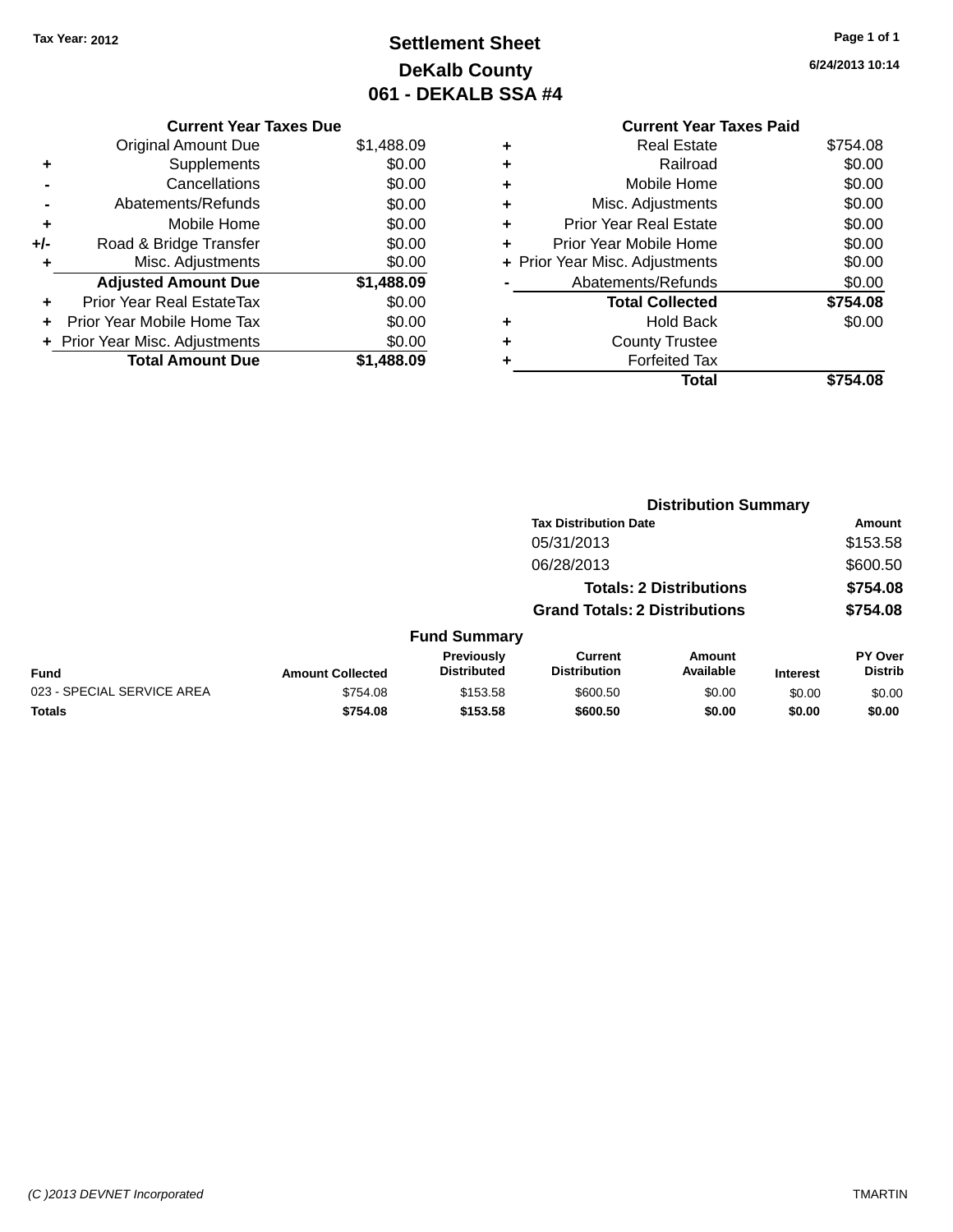**Current Year Taxes Due** Original Amount Due \$668,460.98

### **Settlement Sheet Tax Year: 2012 Page 1 of 1 DeKalb County 062 - CITY OF GENOA**

**6/24/2013 10:14**

### **Current Year Taxes Paid**

|                      |                                |              |   | <b>Total</b>                   | \$358,449.51 |
|----------------------|--------------------------------|--------------|---|--------------------------------|--------------|
|                      | <b>Total Amount Due</b>        | \$684,244.64 |   | <b>Forfeited Tax</b>           |              |
|                      | + Prior Year Misc. Adjustments | \$0.00       | ٠ | <b>County Trustee</b>          |              |
| $\ddot{\phantom{1}}$ | Prior Year Mobile Home Tax     | \$0.00       | ٠ | <b>Hold Back</b>               | \$0.00       |
| ٠                    | Prior Year Real EstateTax      | (\$260.60)   |   | <b>Total Collected</b>         | \$358,449.51 |
|                      | <b>Adjusted Amount Due</b>     | \$684,505.24 |   | Abatements/Refunds             | \$3.52       |
|                      | Misc. Adjustments              | \$0.00       |   | + Prior Year Misc. Adjustments | \$0.00       |
| +/-                  | Road & Bridge Transfer         | \$18,622.84  |   | Prior Year Mobile Home         | \$0.00       |
| ٠                    | Mobile Home                    | \$0.00       | ÷ | <b>Prior Year Real Estate</b>  | (\$260.60)   |
|                      | Abatements/Refunds             | \$3.52       | ٠ | Misc. Adjustments              | \$0.00       |
|                      | Cancellations                  | \$7,970.58   | ٠ | Mobile Home                    | \$0.00       |
| ٠                    | Supplements                    | \$5,395.52   | ٠ | Railroad                       | \$888.56     |
|                      | <b>Original Amount Due</b>     | \$668,460.98 | ٠ | <b>Real Estate</b>             | \$357,825.07 |

| <b>Road and Bridge Summary</b> |             |               | <b>Distribution Summary</b>          |              |  |
|--------------------------------|-------------|---------------|--------------------------------------|--------------|--|
| <b>Rd./Br. District</b>        | Amt. Due    | Amt. Distrib. | <b>Tax Distribution Date</b>         | Amount       |  |
| <b>GENOA ROAD &amp; BRIDGE</b> | \$24,232.09 | \$12,810.14   | 05/31/2013                           | \$75,076.67  |  |
| KINGSTON ROAD & BRIDG          | \$10,857.13 | \$5.812.70    | 06/28/2013                           | \$283,372.84 |  |
| <b>Totals</b>                  | \$35,089.22 | \$18,622.84   | <b>Totals: 2 Distributions</b>       | \$358,449.51 |  |
|                                |             |               | <b>Grand Totals: 2 Distributions</b> | \$358,449.51 |  |

#### **Fund Summary**

| <b>Fund</b>              | <b>Amount Collected</b> | <b>Previously</b><br><b>Distributed</b> | <b>Current</b><br><b>Distribution</b> | Amount<br>Available | <b>Interest</b> | <b>PY Over</b><br><b>Distrib</b> |
|--------------------------|-------------------------|-----------------------------------------|---------------------------------------|---------------------|-----------------|----------------------------------|
| 001 - CORPORATE          | \$169.913.33            | \$35,447.06                             | \$134,466.27                          | \$0.00              | \$0.00          | \$0.00                           |
| 003 - BONDS AND INTEREST | \$0.00                  | \$0.00                                  | \$0.00                                | \$0.00              | \$0.00          | \$0.00                           |
| 007 - ROAD AND BRIDGE    | \$18,622.84             | \$4.182.54                              | \$14,440.30                           | \$0.00              | \$0.00          | \$0.00                           |
| 014 - POLICE PROTECTION  | \$169.913.34            | \$35,447.07                             | \$134,466.27                          | \$0.00              | \$0.00          | \$0.00                           |
| <b>Totals</b>            | \$358,449.51            | \$75.076.67                             | \$283,372,84                          | \$0.00              | \$0.00          | \$0.00                           |

### **Abatement Detail**

**Year Source Account Type Account Type Amount Adjustment Description**<br>2012 RE - Real Estate PTAB Decision **1991 12011 12011 12011 12011** 

**Totals 1 entries** \$3.42

\$3.42 03-30-277-001 2011 PTAB REFUND by TBA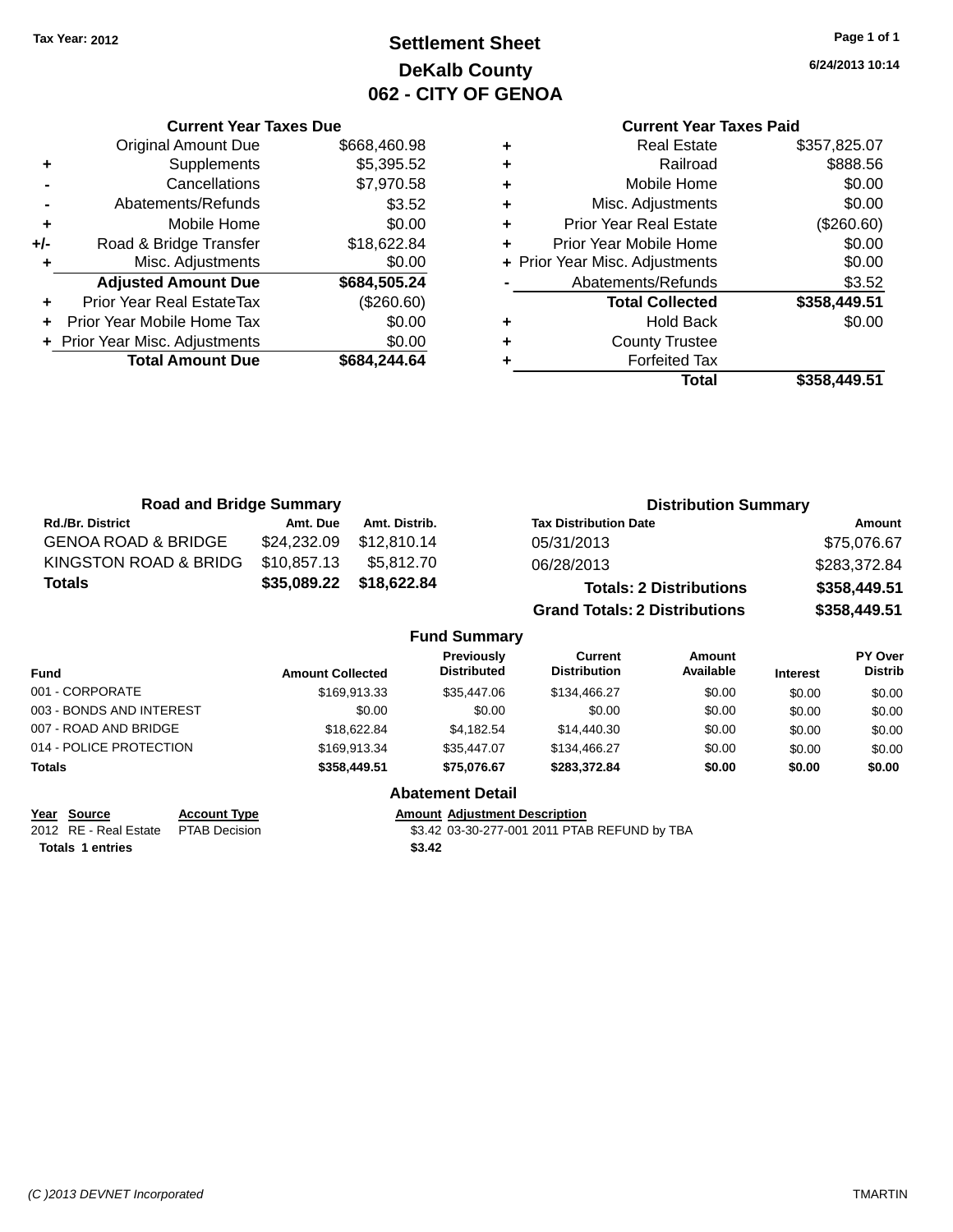### **Settlement Sheet Tax Year: 2012 Page 1 of 1 DeKalb County 063 - VILLAGE OF HINCKLEY**

**6/24/2013 10:14**

#### **Current Year Taxes Paid**

|     | <b>Current Year Taxes Due</b>    |              |
|-----|----------------------------------|--------------|
|     | <b>Original Amount Due</b>       | \$261,322.54 |
| ٠   | Supplements                      | \$930.82     |
|     | Cancellations                    | \$1,056.98   |
|     | Abatements/Refunds               | \$0.00       |
| ٠   | Mobile Home                      | \$0.00       |
| +/- | Road & Bridge Transfer           | \$19,628.46  |
|     | Misc. Adjustments                | \$0.00       |
|     | <b>Adjusted Amount Due</b>       | \$280,824.84 |
| ٠   | <b>Prior Year Real EstateTax</b> | \$1.49       |
|     | Prior Year Mobile Home Tax       | \$0.00       |
|     | + Prior Year Misc. Adjustments   | \$0.00       |
|     | <b>Total Amount Due</b>          | \$280.826.33 |
|     |                                  |              |

| <b>Real Estate</b>            | \$152,308.29                   |
|-------------------------------|--------------------------------|
| Railroad                      | \$686.11                       |
| Mobile Home                   | \$0.00                         |
| Misc. Adjustments             | \$0.00                         |
| <b>Prior Year Real Estate</b> | \$1.49                         |
| Prior Year Mobile Home        | \$0.00                         |
|                               | \$0.00                         |
| Abatements/Refunds            | \$0.00                         |
| <b>Total Collected</b>        | \$152,995.89                   |
| <b>Hold Back</b>              | \$0.00                         |
| <b>County Trustee</b>         |                                |
| <b>Forfeited Tax</b>          |                                |
| Total                         | \$152,995.89                   |
|                               | + Prior Year Misc. Adjustments |

| <b>Road and Bridge Summary</b> |             |                         | <b>Distribution Summary</b>  |                    |
|--------------------------------|-------------|-------------------------|------------------------------|--------------------|
| <b>Rd./Br. District</b>        | Amt. Due    | Amt. Distrib.           | <b>Tax Distribution Date</b> | Amount             |
| SQUAW GROVE ROAD & B           | \$37.377.51 | \$19.628.46             | 05/31/2013                   | \$24,360.09        |
| <b>Totals</b>                  |             | \$37,377.51 \$19,628.46 | 06/28/2013                   | \$128,635.80       |
|                                |             |                         | Tatalan A Diamilantiana.     | <b>CALO OOL OO</b> |

**Totals: 2 Distributions \$152,995.89 Grand Totals: 2 Distributions \$152,995.89**

|                                         |                         | <b>Previously</b>  | <b>Current</b>      | Amount    |                 | <b>PY Over</b> |
|-----------------------------------------|-------------------------|--------------------|---------------------|-----------|-----------------|----------------|
| <b>Fund</b>                             | <b>Amount Collected</b> | <b>Distributed</b> | <b>Distribution</b> | Available | <b>Interest</b> | <b>Distrib</b> |
| 001 - CORPORATE                         | \$61.000.24             | \$9.490.91         | \$51,509.33         | \$0.00    | \$0.00          | \$0.00         |
| $005 - I. M. R. F.$                     | \$16,640.52             | \$2.589.07         | \$14.051.45         | \$0.00    | \$0.00          | \$0.00         |
| 007 - ROAD AND BRIDGE                   | \$19,628.46             | \$3,609.69         | \$16,018.77         | \$0.00    | \$0.00          | \$0.00         |
| 014 - POLICE PROTECTION                 | \$20.674.63             | \$3,216,73         | \$17,457.90         | \$0.00    | \$0.00          | \$0.00         |
| 027 - AUDIT                             | \$4.438.87              | \$690.64           | \$3.748.23          | \$0.00    | \$0.00          | \$0.00         |
| 035 - TORT JUDGEMENTS/LIABILITY<br>INS. | \$7,565.54              | \$1.177.11         | \$6,388,43          | \$0.00    | \$0.00          | \$0.00         |
| 047 - SOCIAL SECURITY                   | \$15.531.84             | \$2,416.57         | \$13.115.27         | \$0.00    | \$0.00          | \$0.00         |
| 048 - SCHOOL CROSSING GUARDS            | \$3.027.04              | \$470.97           | \$2,556.07          | \$0.00    | \$0.00          | \$0.00         |
| 062 - WORKERS COMPENSATION              | \$4,488,75              | \$698.40           | \$3.790.35          | \$0.00    | \$0.00          | \$0.00         |
| <b>Totals</b>                           | \$152,995.89            | \$24,360.09        | \$128,635,80        | \$0.00    | \$0.00          | \$0.00         |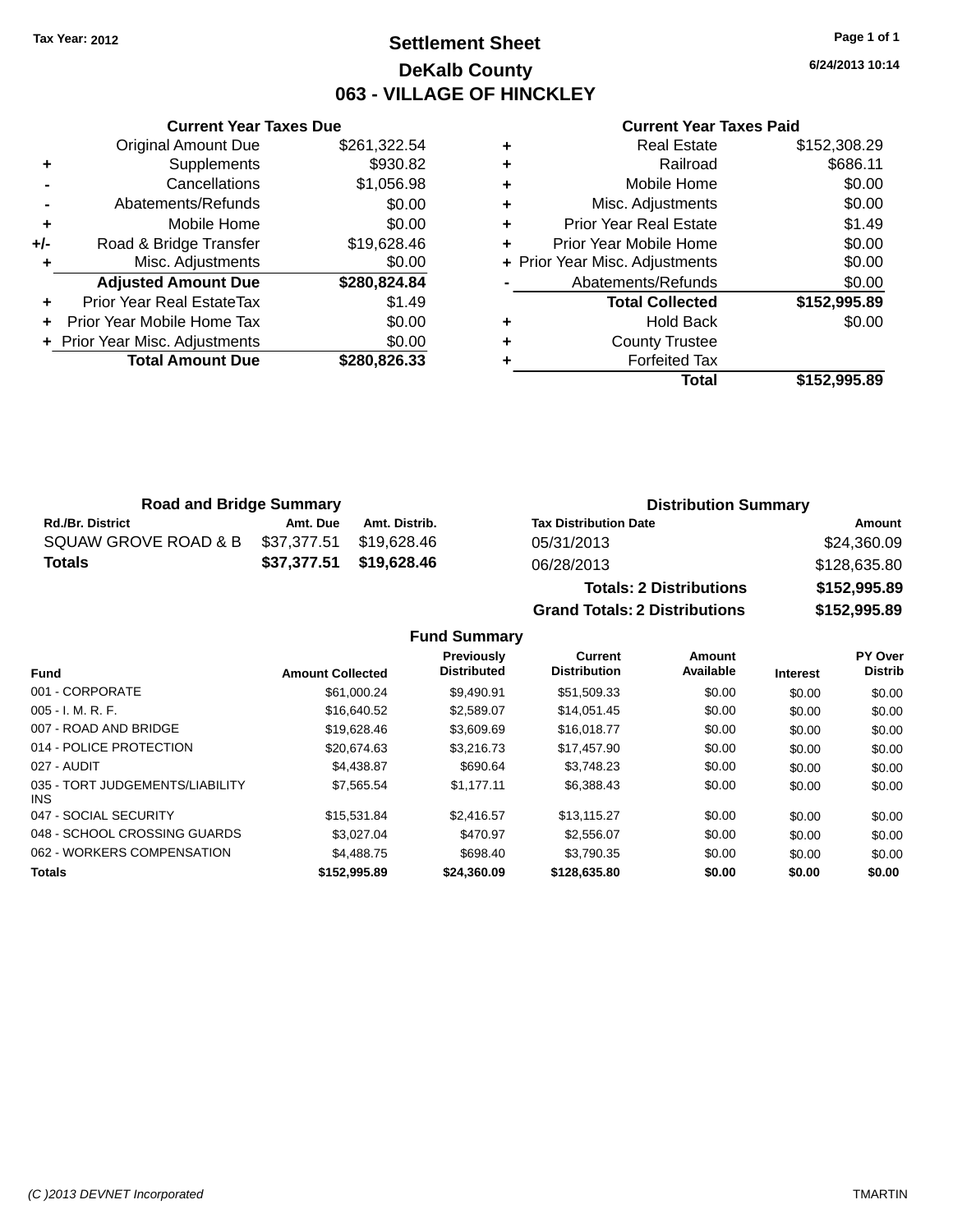### **Settlement Sheet Tax Year: 2012 Page 1 of 1 DeKalb County 064 - VILLAGE OF KINGSTON**

**6/24/2013 10:14**

#### **Current Year Taxes Paid**

|     | <b>Current Year Taxes Due</b>  |              |
|-----|--------------------------------|--------------|
|     | <b>Original Amount Due</b>     | \$143,016.99 |
| ٠   | Supplements                    | \$398.54     |
|     | Cancellations                  | \$513.87     |
|     | Abatements/Refunds             | \$0.00       |
| ٠   | Mobile Home                    | \$0.00       |
| +/- | Road & Bridge Transfer         | \$9,117.81   |
| ٠   | Misc. Adjustments              | \$0.00       |
|     | <b>Adjusted Amount Due</b>     | \$152,019.47 |
| ÷   | Prior Year Real EstateTax      | (\$37.62)    |
|     | Prior Year Mobile Home Tax     | \$0.00       |
|     | + Prior Year Misc. Adjustments | \$0.00       |
|     | <b>Total Amount Due</b>        | \$151,981.85 |
|     |                                |              |

| ٠ | <b>Real Estate</b>             | \$82,752.23 |
|---|--------------------------------|-------------|
| ٠ | Railroad                       | \$288.21    |
| ٠ | Mobile Home                    | \$0.00      |
| ٠ | Misc. Adjustments              | \$0.00      |
| ٠ | <b>Prior Year Real Estate</b>  | (\$37.62)   |
| ÷ | Prior Year Mobile Home         | \$0.00      |
|   | + Prior Year Misc. Adjustments | \$0.00      |
|   | Abatements/Refunds             | \$0.00      |
|   | <b>Total Collected</b>         | \$83,002.82 |
| ٠ | Hold Back                      | \$0.00      |
| ٠ | <b>County Trustee</b>          |             |
| ٠ | <b>Forfeited Tax</b>           |             |
|   | Total                          | \$83,002.82 |
|   |                                |             |

| <b>Road and Bridge Summary</b>    |             |               | <b>Distribution Summary</b>  |             |  |
|-----------------------------------|-------------|---------------|------------------------------|-------------|--|
| <b>Rd./Br. District</b>           | Amt. Due    | Amt. Distrib. | <b>Tax Distribution Date</b> | Amount      |  |
| KINGSTON ROAD & BRIDG \$17,032.62 |             | \$9.117.81    | 05/31/2013                   | \$15,036.76 |  |
| <b>Totals</b>                     | \$17.032.62 | \$9.117.81    | 06/28/2013                   | \$67,966.06 |  |

| <b>Totals: 2 Distributions</b>       | \$83,002.82 |
|--------------------------------------|-------------|
| <b>Grand Totals: 2 Distributions</b> | \$83,002.82 |

|                                               |                         | Previously         | <b>Current</b>      | <b>Amount</b> |                 | PY Over        |
|-----------------------------------------------|-------------------------|--------------------|---------------------|---------------|-----------------|----------------|
| <b>Fund</b>                                   | <b>Amount Collected</b> | <b>Distributed</b> | <b>Distribution</b> | Available     | <b>Interest</b> | <b>Distrib</b> |
| 001 - CORPORATE                               | \$26,595.04             | \$4,693,06         | \$21.901.98         | \$0.00        | \$0.00          | \$0.00         |
| $005 - I. M. R. F.$                           | \$6,198.43              | \$1,093.80         | \$5,104.63          | \$0.00        | \$0.00          | \$0.00         |
| 007 - ROAD AND BRIDGE                         | \$9.117.81              | \$1,998.68         | \$7,119.13          | \$0.00        | \$0.00          | \$0.00         |
| 014 - POLICE PROTECTION                       | \$8.910.46              | \$1,572.38         | \$7,338,08          | \$0.00        | \$0.00          | \$0.00         |
| 025 - GARBAGE DISPOSAL                        | \$2,713.06              | \$478.76           | \$2,234,30          | \$0.00        | \$0.00          | \$0.00         |
| 027 - AUDIT                                   | \$4.132.69              | \$729.28           | \$3.403.41          | \$0.00        | \$0.00          | \$0.00         |
| 031 - WORKING CASH                            | \$284.97                | \$50.29            | \$234.68            | \$0.00        | \$0.00          | \$0.00         |
| 035 - TORT JUDGEMENTS/LIABILITY<br><b>INS</b> | \$20.917.67             | \$3.691.23         | \$17.226.44         | \$0.00        | \$0.00          | \$0.00         |
| 047 - SOCIAL SECURITY                         | \$4.132.69              | \$729.28           | \$3.403.41          | \$0.00        | \$0.00          | \$0.00         |
| <b>Totals</b>                                 | \$83,002.82             | \$15,036,76        | \$67.966.06         | \$0.00        | \$0.00          | \$0.00         |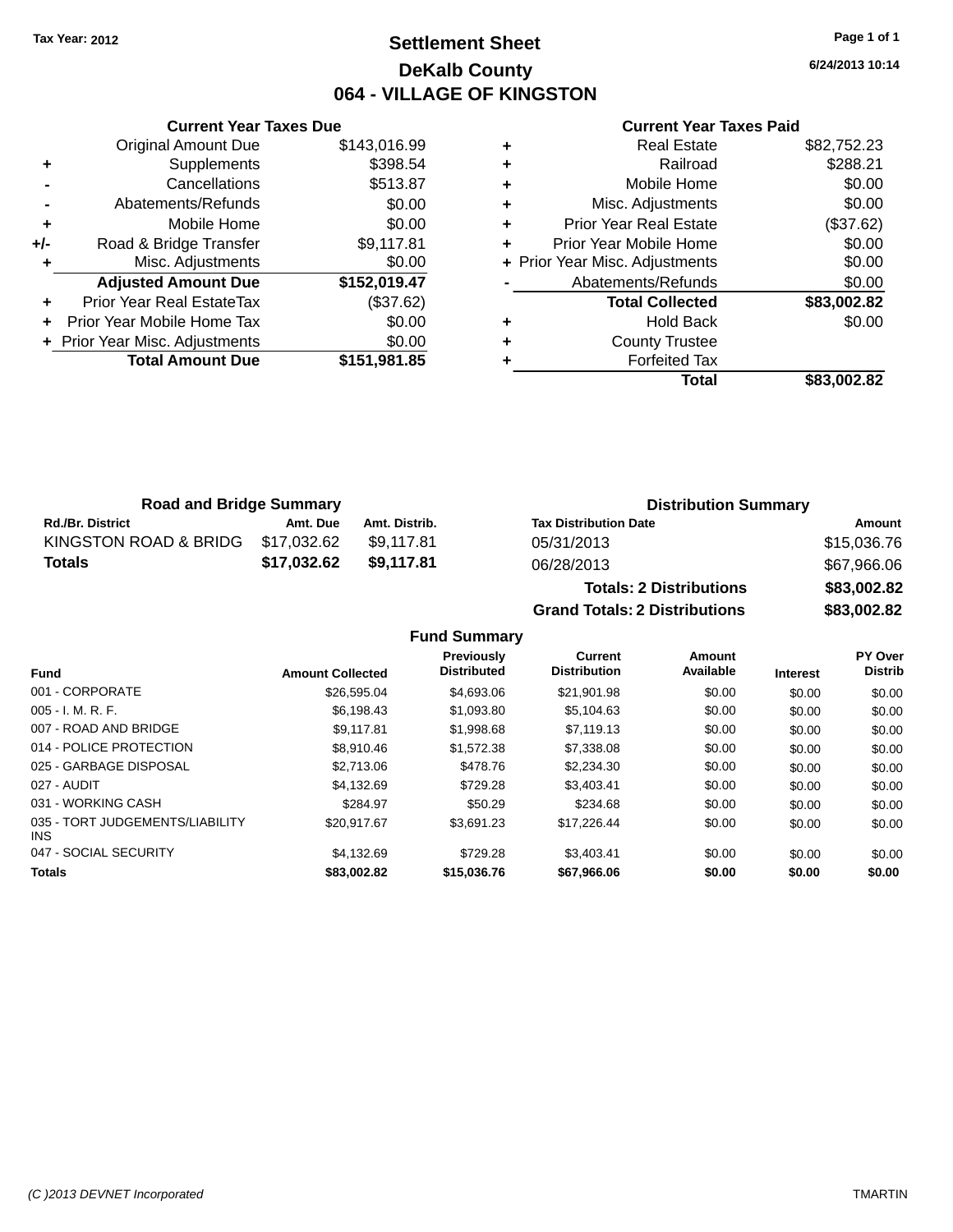### **Settlement Sheet Tax Year: 2012 Page 1 of 1 DeKalb County 065 - VILLAGE OF KIRKLAND**

**6/24/2013 10:14**

#### **Current Year Taxes Paid**

|     | <b>Current Year Taxes Due</b>  |              |
|-----|--------------------------------|--------------|
|     | <b>Original Amount Due</b>     | \$189,505.31 |
| ٠   | Supplements                    | \$701.79     |
|     | Cancellations                  | \$819.12     |
|     | Abatements/Refunds             | \$1.07       |
| ٠   | Mobile Home                    | \$0.00       |
| +/- | Road & Bridge Transfer         | \$11,779.02  |
|     | Misc. Adjustments              | \$0.00       |
|     | <b>Adjusted Amount Due</b>     | \$201,165.93 |
|     | Prior Year Real EstateTax      | (\$65.96)    |
|     | Prior Year Mobile Home Tax     | \$0.00       |
|     | + Prior Year Misc. Adjustments | \$0.00       |
|     | <b>Total Amount Due</b>        | \$201,099.97 |
|     |                                |              |

| <b>Real Estate</b>            | \$106,308.19                   |
|-------------------------------|--------------------------------|
| Railroad                      | \$307.65                       |
| Mobile Home                   | \$0.00                         |
| Misc. Adjustments             | \$0.00                         |
| <b>Prior Year Real Estate</b> | (\$65.96)                      |
| Prior Year Mobile Home        | \$0.00                         |
|                               | \$0.00                         |
| Abatements/Refunds            | \$1.07                         |
| <b>Total Collected</b>        | \$106,548.81                   |
| <b>Hold Back</b>              | \$0.00                         |
| <b>County Trustee</b>         |                                |
| <b>Forfeited Tax</b>          |                                |
| Total                         | \$106,548.81                   |
|                               | + Prior Year Misc. Adjustments |

| <b>Road and Bridge Summary</b> |                         |               | <b>Distribution Summary</b>                                                                                                                                                                                                    |                 |  |
|--------------------------------|-------------------------|---------------|--------------------------------------------------------------------------------------------------------------------------------------------------------------------------------------------------------------------------------|-----------------|--|
| <b>Rd./Br. District</b>        | Amt. Due                | Amt. Distrib. | <b>Tax Distribution Date</b>                                                                                                                                                                                                   | Amount          |  |
| FRANKLIN ROAD & BRIDGI         | \$22,363.83 \$11,779.02 |               | 05/31/2013                                                                                                                                                                                                                     | \$28,790.93     |  |
| <b>Totals</b>                  | \$22,363.83 \$11,779.02 |               | 06/28/2013                                                                                                                                                                                                                     | \$77,757.88     |  |
|                                |                         |               | The second of the continues of the second second second the second second second second second second second second second second second second second second second second second second second second second second second s | A A A A F A A A |  |

| <b>Totals: 2 Distributions</b>       | \$106,548.81 |
|--------------------------------------|--------------|
| <b>Grand Totals: 2 Distributions</b> | \$106,548.81 |

#### **Fund Summary**

| <b>Fund</b>                                   | <b>Amount Collected</b> | Previously<br><b>Distributed</b> | Current<br><b>Distribution</b> | Amount<br>Available | <b>Interest</b> | PY Over<br><b>Distrib</b> |
|-----------------------------------------------|-------------------------|----------------------------------|--------------------------------|---------------------|-----------------|---------------------------|
| 001 - CORPORATE                               | \$41.132.75             | \$11.209.26                      | \$29.923.49                    | \$0.00              | \$0.00          | \$0.00                    |
| 003 - BONDS AND INTEREST                      | \$0.00                  | \$0.00                           | \$0.00                         | \$0.00              | \$0.00          | \$0.00                    |
| 007 - ROAD AND BRIDGE                         | \$11,779.02             | \$2,964.80                       | \$8,814.22                     | \$0.00              | \$0.00          | \$0.00                    |
| 014 - POLICE PROTECTION                       | \$41.132.74             | \$11,209.26                      | \$29,923.48                    | \$0.00              | \$0.00          | \$0.00                    |
| 025 - GARBAGE DISPOSAL                        | \$0.00                  | \$0.00                           | \$0.00                         | \$0.00              | \$0.00          | \$0.00                    |
| 027 - AUDIT                                   | \$2,501.54              | \$681.71                         | \$1,819.83                     | \$0.00              | \$0.00          | \$0.00                    |
| 035 - TORT JUDGEMENTS/LIABILITY<br><b>INS</b> | \$10,002.76             | \$2,725.90                       | \$7,276.86                     | \$0.00              | \$0.00          | \$0.00                    |
| <b>Totals</b>                                 | \$106,548.81            | \$28,790,93                      | \$77.757.88                    | \$0.00              | \$0.00          | \$0.00                    |
|                                               |                         | <b>Abatement Detail</b>          |                                |                     |                 |                           |

**Year Source Account Type Amount Adjustment Description**<br>2012 RE - Real Estate PTAB Decision \$1.01 01-26-475-004 2011 PTAE \$1.01 01-26-475-004 2011 PTAB REFUND by TBA

**Totals 1 entries** \$1.01

*(C )2013 DEVNET Incorporated* TMARTIN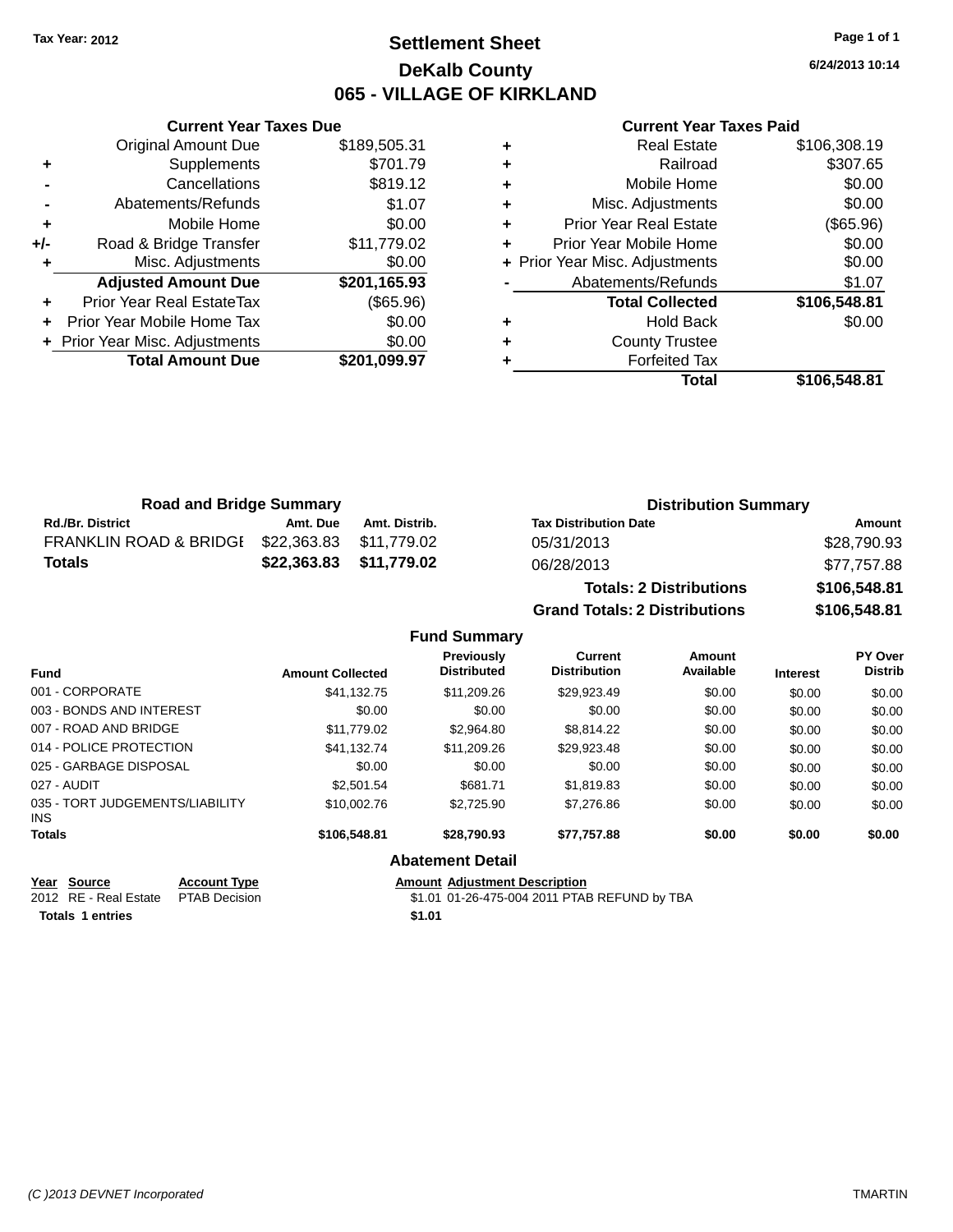### **Settlement Sheet Tax Year: 2012 Page 1 of 1 DeKalb County 066 - KIRKLAND LIBRARY**

#### **Current Year Taxes Due**

|       | <b>Original Amount Due</b>     | \$46,472.43 |
|-------|--------------------------------|-------------|
| ٠     | Supplements                    | \$159.01    |
|       | Cancellations                  | \$184.85    |
|       | Abatements/Refunds             | \$0.25      |
| ٠     | Mobile Home                    | \$0.00      |
| $+/-$ | Road & Bridge Transfer         | \$0.00      |
| ÷     | Misc. Adjustments              | \$0.00      |
|       | <b>Adjusted Amount Due</b>     | \$46,446.34 |
|       | Prior Year Real EstateTax      | (\$15.06)   |
|       | Prior Year Mobile Home Tax     | \$0.00      |
|       | + Prior Year Misc. Adjustments | \$0.00      |
|       | <b>Total Amount Due</b>        | \$46.431.28 |

#### **Current Year Taxes Paid**

| ٠ | <b>Real Estate</b>             | \$23,188.42 |
|---|--------------------------------|-------------|
| ٠ | Railroad                       | \$67.48     |
| ٠ | Mobile Home                    | \$0.00      |
| ٠ | Misc. Adjustments              | \$0.00      |
| ٠ | <b>Prior Year Real Estate</b>  | (\$15.06)   |
| ٠ | Prior Year Mobile Home         | \$0.00      |
|   | + Prior Year Misc. Adjustments | \$0.00      |
|   | Abatements/Refunds             | \$0.25      |
|   | <b>Total Collected</b>         | \$23,240.59 |
| ٠ | <b>Hold Back</b>               | \$0.00      |
| ٠ | <b>County Trustee</b>          |             |
| ٠ | <b>Forfeited Tax</b>           |             |
|   | Total                          | \$23.240.59 |
|   |                                |             |

### **Distribution Summary Tax Distribution Date Amount** 05/31/2013 \$6,333.46 06/28/2013 \$16,907.13 **Totals: 2 Distributions \$23,240.59 Grand Totals: 2 Distributions \$23,240.59**

#### **Fund Summary**

| <b>Fund</b>                              | <b>Amount Collected</b> | <b>Previously</b><br><b>Distributed</b> | Current<br><b>Distribution</b> | Amount<br>Available | <b>Interest</b> | <b>PY Over</b><br><b>Distrib</b> |
|------------------------------------------|-------------------------|-----------------------------------------|--------------------------------|---------------------|-----------------|----------------------------------|
| $005 - I. M. R. F.$                      | \$4.70                  | \$1.28                                  | \$3.42                         | \$0.00              | \$0.00          | \$0.00                           |
| 016 - LIBRARY (township, municipalities) | \$22.141.24             | \$6.033.87                              | \$16,107.37                    | \$0.00              | \$0.00          | \$0.00                           |
| 047 - SOCIAL SECURITY                    | \$1.094.65              | \$298.31                                | \$796.34                       | \$0.00              | \$0.00          | \$0.00                           |
| <b>Totals</b>                            | \$23,240.59             | \$6,333.46                              | \$16,907.13                    | \$0.00              | \$0.00          | \$0.00                           |

**Abatement Detail**

## **Year Source Account Type Amount Adjustment Description**<br>2012 RE - Real Estate PTAB Decision **Amount 1998** 40:25 01-26-475-004 2011 PTAE

\$0.25 01-26-475-004 2011 PTAB REFUND by TBA

**Totals \$0.25 1 entries**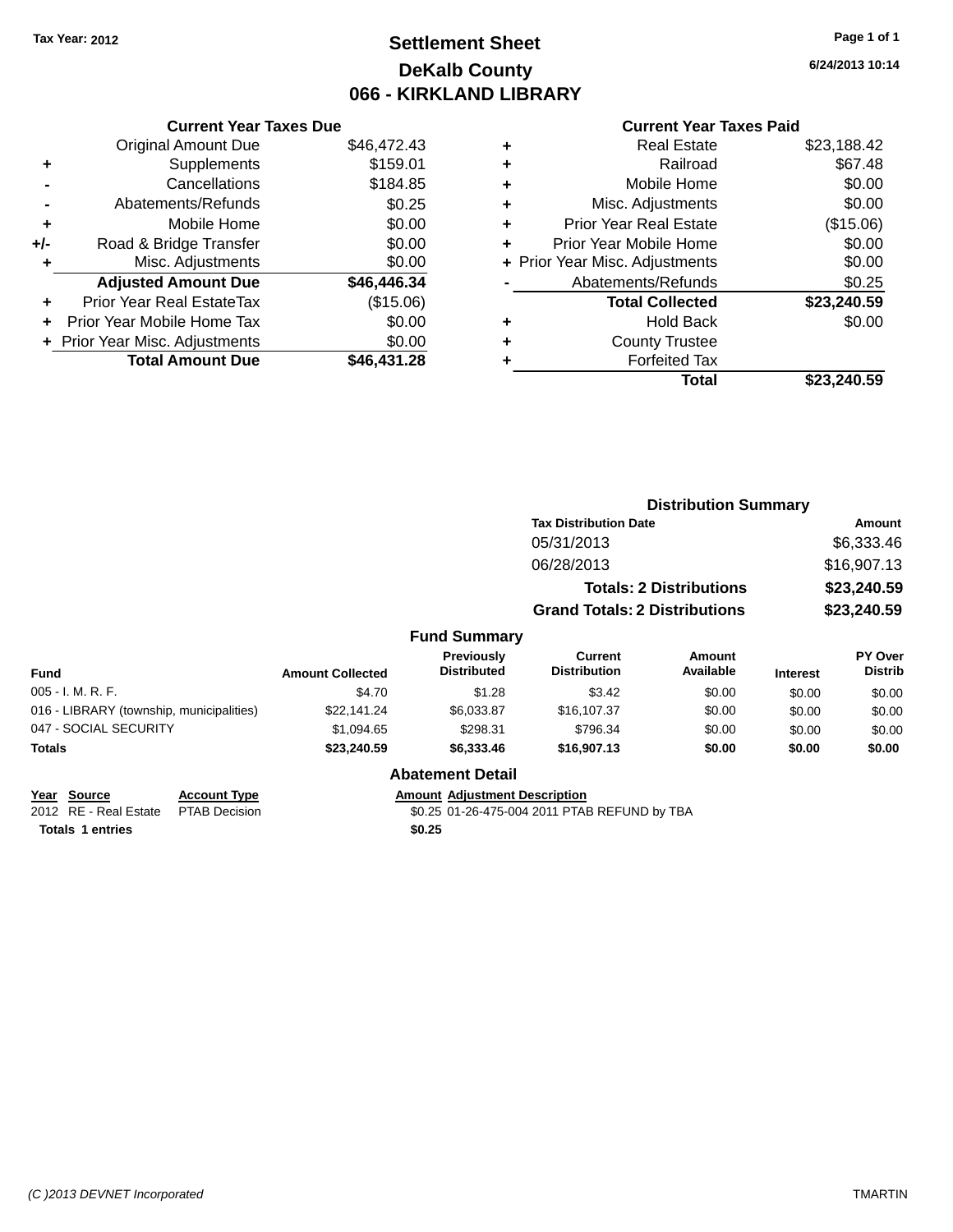### **Settlement Sheet Tax Year: 2012 Page 1 of 1 DeKalb County 067 - VILLAGE OF LEE**

**6/24/2013 10:14**

#### **Current Year Taxes Paid +** Real Estate \$5,462.26 **+** Railroad \$194.56 **+** Mobile Home \$0.00 **+** Misc. Adjustments \$0.00 **+** Prior Year Real Estate (\$246.68) **+** Prior Year Mobile Home \$0.00<br> **+** Prior Year Misc. Adjustments \$0.00 **+ Prior Year Misc. Adjustments -** Abatements/Refunds \$0.04 **Total Collected \$5,410.10 +** Hold Back \$0.00 **+** County Trustee **+** Forfeited Tax **Total \$5,410.10**

|     | <b>Current Year Taxes Due</b>  |             |
|-----|--------------------------------|-------------|
|     | <b>Original Amount Due</b>     | \$12,456.33 |
| ٠   | Supplements                    | \$1.60      |
|     | Cancellations                  | \$2.17      |
|     | Abatements/Refunds             | \$0.04      |
| ٠   | Mobile Home                    | \$0.00      |
| +/- | Road & Bridge Transfer         | \$843.98    |
| ٠   | Misc. Adjustments              | \$0.00      |
|     | <b>Adjusted Amount Due</b>     | \$13,299.70 |
| ÷   | Prior Year Real EstateTax      | (\$246.68)  |
| ÷   | Prior Year Mobile Home Tax     | \$0.00      |
|     | + Prior Year Misc. Adjustments | \$0.00      |
|     | <b>Total Amount Due</b>        | \$13,053,02 |
|     |                                |             |

| <b>Road and Bridge Summary</b> |            |               | <b>Distribution Summary</b>          |            |  |
|--------------------------------|------------|---------------|--------------------------------------|------------|--|
| <b>Rd./Br. District</b>        | Amt. Due   | Amt. Distrib. | <b>Tax Distribution Date</b>         | Amount     |  |
| SHABBONA ROAD & BRIDC          | \$1.571.96 | \$843.98      | 05/31/2013                           | \$918.99   |  |
| <b>Totals</b>                  | \$1,571.96 | \$843.98      | 06/28/2013                           | \$4,491.11 |  |
|                                |            |               | <b>Totals: 2 Distributions</b>       | \$5,410.10 |  |
|                                |            |               | <b>Grand Totals: 2 Distributions</b> | \$5,410.10 |  |

| <b>Fund</b>                                   | <b>Amount Collected</b> | <b>Previously</b><br><b>Distributed</b> | Current<br><b>Distribution</b> | Amount<br>Available | <b>Interest</b> | PY Over<br><b>Distrib</b> |
|-----------------------------------------------|-------------------------|-----------------------------------------|--------------------------------|---------------------|-----------------|---------------------------|
| 001 - CORPORATE                               | \$1,228.01              | \$207.40                                | \$1,020.61                     | \$0.00              | \$0.00          | \$0.00                    |
| 007 - ROAD AND BRIDGE                         | \$843.98                | \$147.81                                | \$696.17                       | \$0.00              | \$0.00          | \$0.00                    |
| 025 - GARBAGE DISPOSAL                        | \$433.47                | \$73.21                                 | \$360.26                       | \$0.00              | \$0.00          | \$0.00                    |
| 027 - AUDIT                                   | \$505.75                | \$85.41                                 | \$420.34                       | \$0.00              | \$0.00          | \$0.00                    |
| 035 - TORT JUDGEMENTS/LIABILITY<br><b>INS</b> | \$1,054.80              | \$178.15                                | \$876.65                       | \$0.00              | \$0.00          | \$0.00                    |
| 072 - WATERWORKS SYSTEM                       | \$722.45                | \$122.02                                | \$600.43                       | \$0.00              | \$0.00          | \$0.00                    |
| 109 - PRIOR YEAR ADJUSTMENT                   | \$621.64                | \$104.99                                | \$516.65                       | \$0.00              | \$0.00          | \$0.00                    |
| <b>Totals</b>                                 | \$5,410.10              | \$918.99                                | \$4,491.11                     | \$0.00              | \$0.00          | \$0.00                    |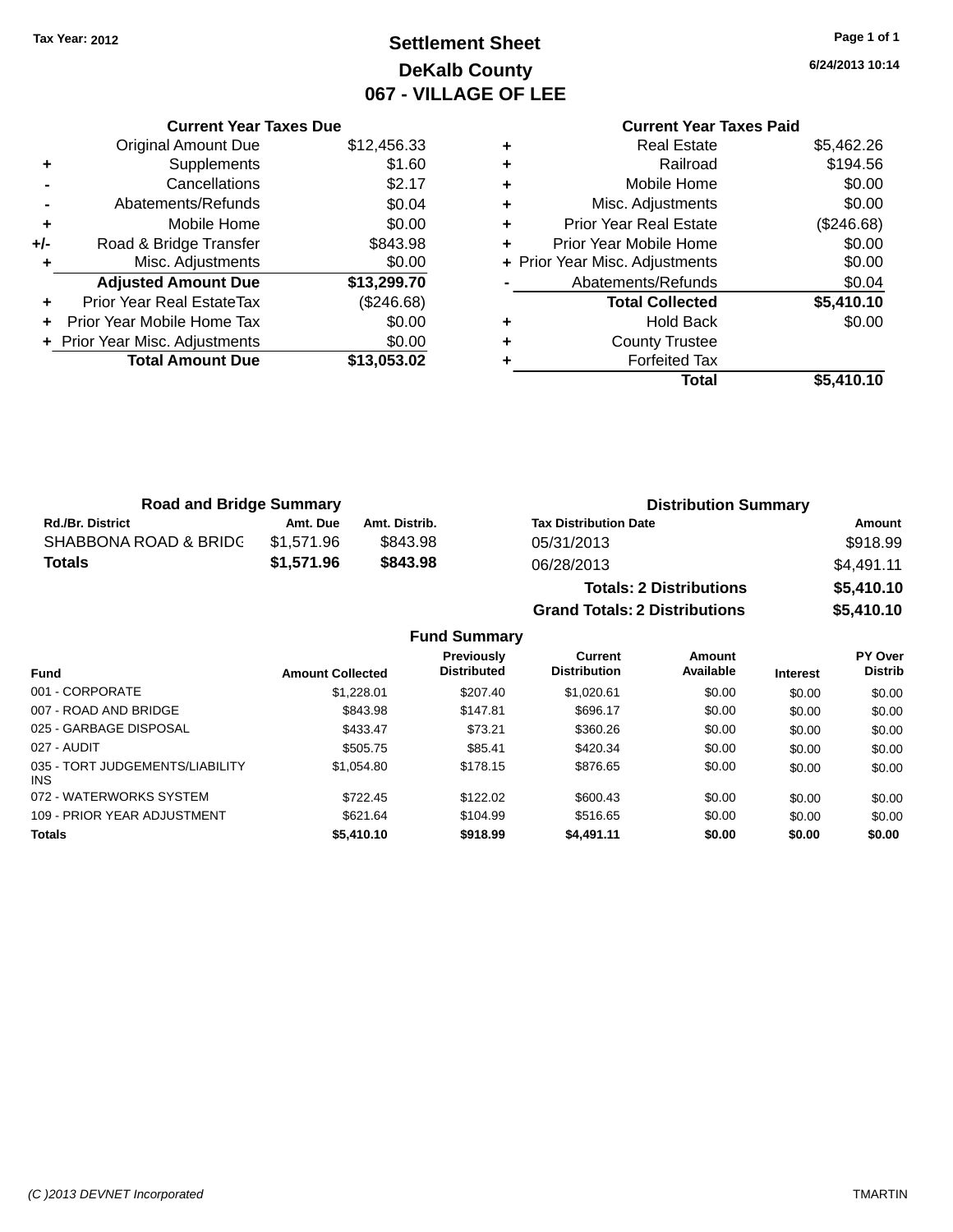### **Settlement Sheet Tax Year: 2012 Page 1 of 1 DeKalb County 068 - VILLAGE OF MALTA**

**6/24/2013 10:14**

# **Current Year Taxes Paid**

|     | <b>Current Year Taxes Due</b>    |              |
|-----|----------------------------------|--------------|
|     | <b>Original Amount Due</b>       | \$107,506.76 |
| ٠   | Supplements                      | \$34.54      |
|     | Cancellations                    | \$36.92      |
|     | Abatements/Refunds               | \$0.00       |
| ٠   | Mobile Home                      | \$0.00       |
| +/- | Road & Bridge Transfer           | \$6,126.16   |
| ٠   | Misc. Adjustments                | \$0.00       |
|     | <b>Adjusted Amount Due</b>       | \$113,630.54 |
|     | <b>Prior Year Real EstateTax</b> | \$0.00       |
|     | Prior Year Mobile Home Tax       | \$0.00       |
|     | + Prior Year Misc. Adjustments   | \$0.00       |
|     | <b>Total Amount Due</b>          | \$113,630.54 |
|     |                                  |              |

| ٠ | <b>Real Estate</b>             | \$60,248.04 |
|---|--------------------------------|-------------|
| ٠ | Railroad                       | \$429.89    |
| ٠ | Mobile Home                    | \$0.00      |
| ٠ | Misc. Adjustments              | \$0.00      |
| ٠ | <b>Prior Year Real Estate</b>  | \$0.00      |
| ٠ | Prior Year Mobile Home         | \$0.00      |
|   | + Prior Year Misc. Adjustments | \$0.00      |
|   | Abatements/Refunds             | \$0.00      |
|   | <b>Total Collected</b>         | \$60,677.93 |
| ٠ | <b>Hold Back</b>               | \$0.00      |
| ٠ | <b>County Trustee</b>          |             |
| ٠ | <b>Forfeited Tax</b>           |             |
|   | Total                          | \$60,677.93 |
|   |                                |             |

| <b>Road and Bridge Summary</b> |             |               | <b>Distribution Summary</b>  |             |  |
|--------------------------------|-------------|---------------|------------------------------|-------------|--|
| <b>Rd./Br. District</b>        | Amt. Due    | Amt. Distrib. | <b>Tax Distribution Date</b> | Amount      |  |
| MALTA ROAD & BRIDGE            | \$11.371.40 | \$6.126.16    | 05/31/2013                   | \$10,992.39 |  |
| Totals                         | \$11.371.40 | \$6.126.16    | 06/28/2013                   | \$49,685.54 |  |

| <b>Totals: 2 Distributions</b>       | \$60,677.93 |
|--------------------------------------|-------------|
| <b>Grand Totals: 2 Distributions</b> | \$60,677.93 |

|                                               |                         | Previously         | <b>Current</b>      | Amount    |                 | <b>PY Over</b> |
|-----------------------------------------------|-------------------------|--------------------|---------------------|-----------|-----------------|----------------|
| <b>Fund</b>                                   | <b>Amount Collected</b> | <b>Distributed</b> | <b>Distribution</b> | Available | <b>Interest</b> | <b>Distrib</b> |
| 001 - CORPORATE                               | \$16,238,00             | \$2.942.89         | \$13.295.11         | \$0.00    | \$0.00          | \$0.00         |
| 003 - BONDS AND INTEREST                      | \$0.00                  | \$0.00             | \$0.00              | \$0.00    | \$0.00          | \$0.00         |
| $005 - I. M. R. F.$                           | \$3.552.24              | \$643.79           | \$2,908.45          | \$0.00    | \$0.00          | \$0.00         |
| 007 - ROAD AND BRIDGE                         | \$6,126.16              | \$1.105.71         | \$5.020.45          | \$0.00    | \$0.00          | \$0.00         |
| 014 - POLICE PROTECTION                       | \$5.581.84              | \$1.011.62         | \$4,570.22          | \$0.00    | \$0.00          | \$0.00         |
| 025 - GARBAGE DISPOSAL                        | \$507.56                | \$91.99            | \$415.57            | \$0.00    | \$0.00          | \$0.00         |
| 027 - AUDIT                                   | \$6,596.95              | \$1.195.60         | \$5,401.35          | \$0.00    | \$0.00          | \$0.00         |
| 035 - TORT JUDGEMENTS/LIABILITY<br><b>INS</b> | \$11,417.19             | \$2,069.19         | \$9,348.00          | \$0.00    | \$0.00          | \$0.00         |
| 041 - STREET LIGHTING                         | \$3.046.55              | \$552.14           | \$2.494.41          | \$0.00    | \$0.00          | \$0.00         |
| 047 - SOCIAL SECURITY                         | \$7.611.44              | \$1,379.46         | \$6,231.98          | \$0.00    | \$0.00          | \$0.00         |
| <b>Totals</b>                                 | \$60,677.93             | \$10,992,39        | \$49,685.54         | \$0.00    | \$0.00          | \$0.00         |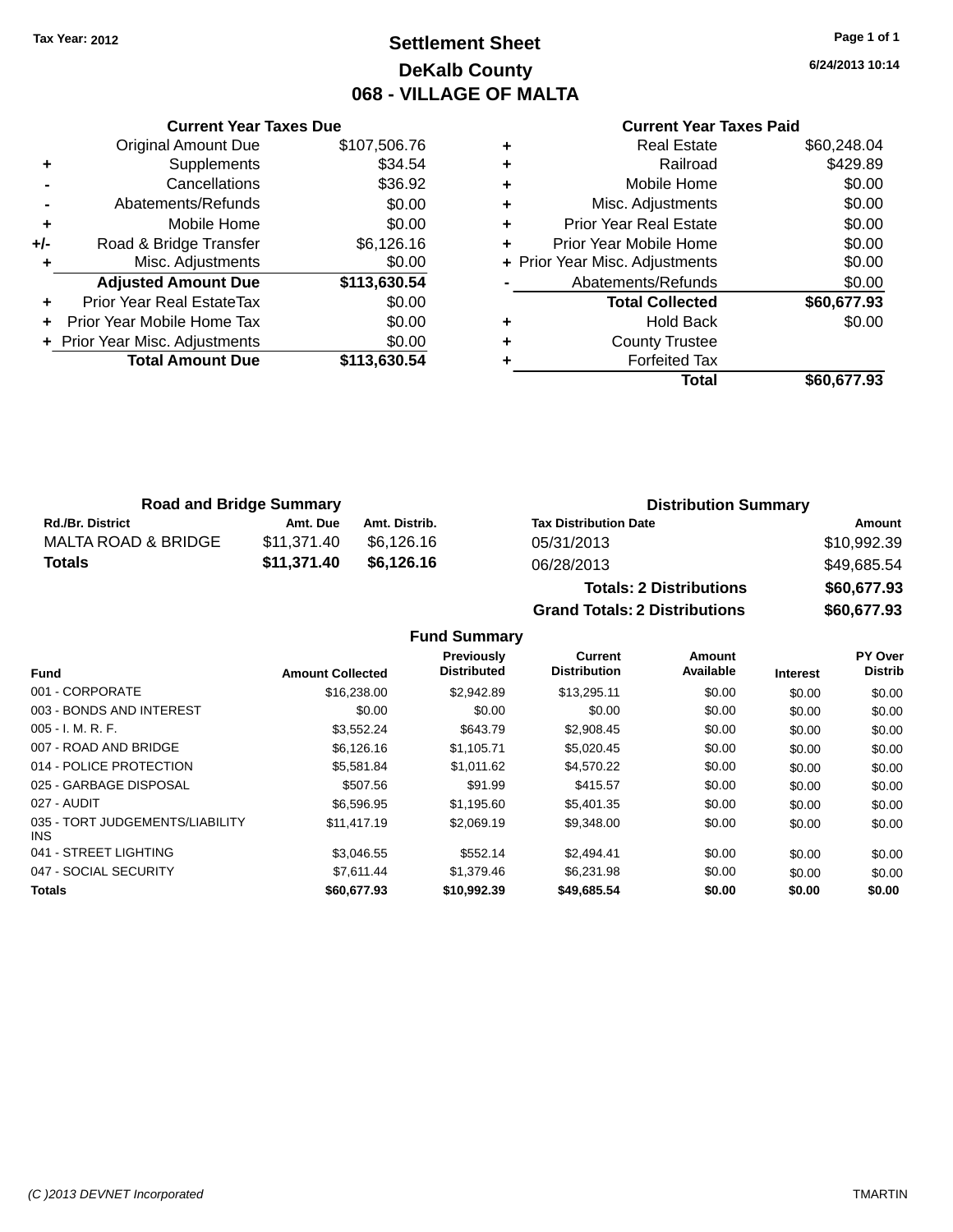### **Settlement Sheet Tax Year: 2012 Page 1 of 1 DeKalb County 069 - VILLAGE OF MAPLE PARK**

**6/24/2013 10:14**

#### **Current Year Taxes Paid**

|     | <b>Original Amount Due</b>     | \$102,204.76 |
|-----|--------------------------------|--------------|
| ٠   | Supplements                    | \$24.75      |
|     | Cancellations                  | \$26.67      |
|     | Abatements/Refunds             | \$0.00       |
| ٠   | Mobile Home                    | \$0.00       |
| +/- | Road & Bridge Transfer         | \$1,412.00   |
|     | Misc. Adjustments              | \$0.00       |
|     | <b>Adjusted Amount Due</b>     | \$103,614.84 |
| ÷   | Prior Year Real EstateTax      | (\$0.04)     |
|     | Prior Year Mobile Home Tax     | \$0.00       |
|     | + Prior Year Misc. Adjustments | \$0.00       |
|     | <b>Total Amount Due</b>        | \$103,614.80 |
|     |                                |              |

**Current Year Taxes Due**

|   | <b>Real Estate</b>             | \$52,778.72 |
|---|--------------------------------|-------------|
| ٠ | Railroad                       | \$0.00      |
| ٠ | Mobile Home                    | \$0.00      |
| ٠ | Misc. Adjustments              | \$0.00      |
| ٠ | <b>Prior Year Real Estate</b>  | (\$0.04)    |
| ٠ | Prior Year Mobile Home         | \$0.00      |
|   | + Prior Year Misc. Adjustments | \$0.00      |
|   | Abatements/Refunds             | \$0.00      |
|   | <b>Total Collected</b>         | \$52,778.68 |
| ٠ | <b>Hold Back</b>               | \$0.00      |
| ٠ | <b>County Trustee</b>          |             |
| ٠ | <b>Forfeited Tax</b>           |             |
|   | Total                          | \$52.778.68 |

**Grand Totals: 2 Distributions \$52,778.68**

| <b>Road and Bridge Summary</b>   |            | <b>Distribution Summary</b> |                                |             |
|----------------------------------|------------|-----------------------------|--------------------------------|-------------|
| <b>Rd./Br. District</b>          | Amt. Due   | Amt. Distrib.               | <b>Tax Distribution Date</b>   | Amount      |
| <b>CORTLAND ROAD &amp; BRIDC</b> | \$2.789.57 | \$1.412.00                  | 05/31/2013                     | \$10,554.41 |
| <b>Totals</b>                    | \$2,789.57 | \$1.412.00                  | 06/28/2013                     | \$42,224.27 |
|                                  |            |                             | <b>Totals: 2 Distributions</b> | \$52,778.68 |

**Fund Summary Fund Interest Amount Collected Distributed PY Over Distrib Amount Available Current Distribution Previously** 001 - CORPORATE \$24,357.11 \$4,877.97 \$19,479.14 \$0.00 \$0.00 \$0.00 003 - BONDS AND INTEREST  $$0.00$   $$0.00$   $$0.00$   $$0.00$   $$0.00$   $$0.00$   $$0.00$   $$0.00$ 007 - ROAD AND BRIDGE \$1,412.00 \$267.26 \$1,144.74 \$0.00 \$0.00 \$0.00 \$0.00 014 - POLICE PROTECTION \$19,291.94 \$3,863.58 \$15,428.36 \$0.00 \$0.00 \$0.00 \$0.00 027 - AUDIT \$2,572.80 \$515.25 \$2,057.55 \$0.00 \$0.00 \$0.00 035 - TORT JUDGEMENTS/LIABILITY INS \$5,144.83 \$1,030.35 \$4,114.48 \$0.00 \$0.00 \$0.00 **Totals \$52,778.68 \$10,554.41 \$42,224.27 \$0.00 \$0.00 \$0.00**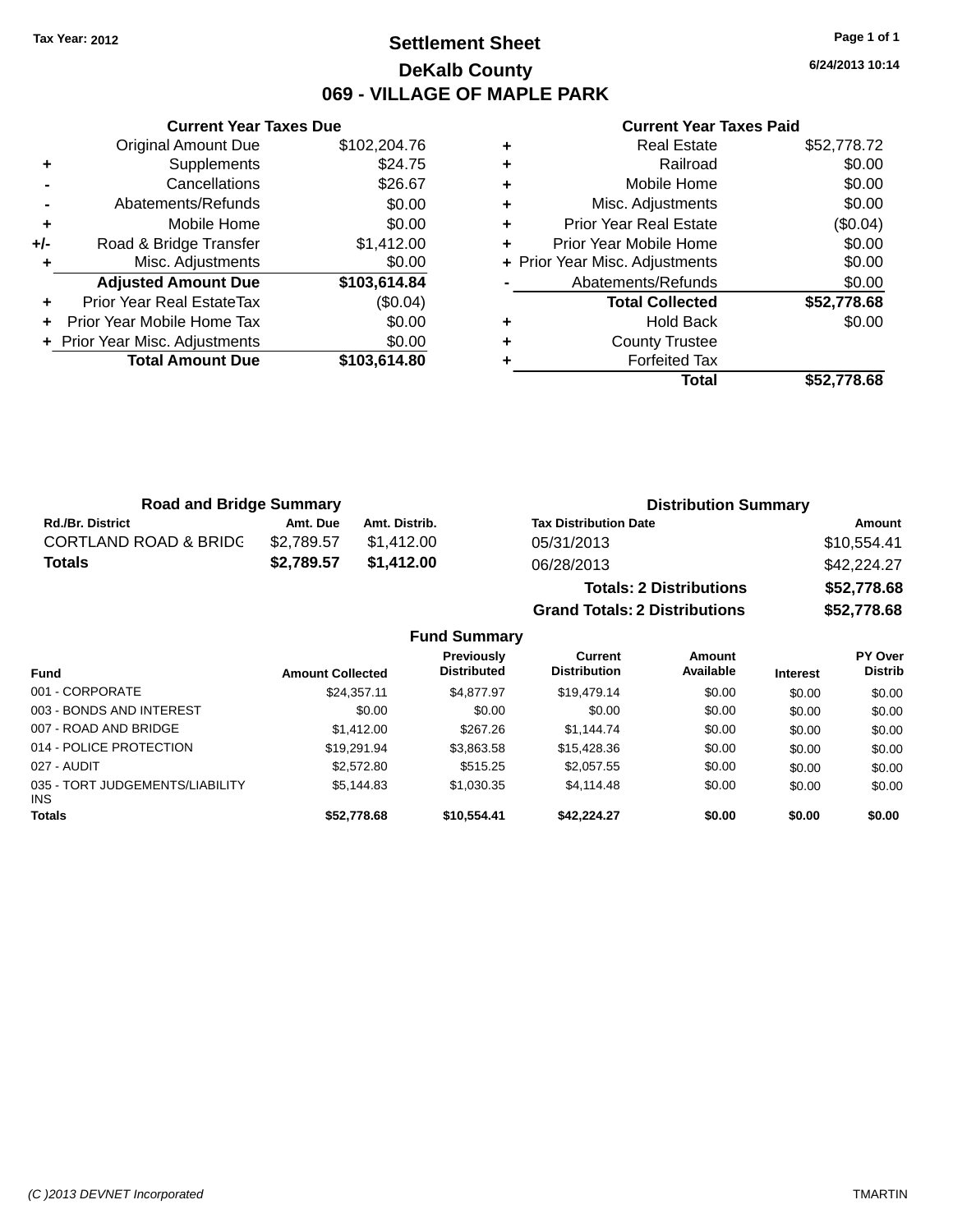### **Settlement Sheet Tax Year: 2012 Page 1 of 1 DeKalb County 070 - MAPLE PARK LIBRARY**

**6/24/2013 10:14**

#### **Current Year Taxes Paid**

|     | <b>Current Year Taxes Due</b>  |             |
|-----|--------------------------------|-------------|
|     | <b>Original Amount Due</b>     | \$10,036.46 |
| ٠   | Supplements                    | \$0.00      |
|     | Cancellations                  | \$0.00      |
|     | Abatements/Refunds             | \$0.00      |
| ٠   | Mobile Home                    | \$0.00      |
| +/- | Road & Bridge Transfer         | \$0.00      |
| ٠   | Misc. Adjustments              | \$0.00      |
|     | <b>Adjusted Amount Due</b>     | \$10,036.46 |
| ÷   | Prior Year Real EstateTax      | \$0.00      |
|     | Prior Year Mobile Home Tax     | \$0.00      |
|     | + Prior Year Misc. Adjustments | \$0.00      |
|     | <b>Total Amount Due</b>        | \$10.036.46 |
|     |                                |             |

| ٠ | <b>Real Estate</b>             | \$5,107.31 |
|---|--------------------------------|------------|
| ٠ | Railroad                       | \$0.00     |
| ٠ | Mobile Home                    | \$0.00     |
| ٠ | Misc. Adjustments              | \$0.00     |
| ٠ | <b>Prior Year Real Estate</b>  | \$0.00     |
| ٠ | Prior Year Mobile Home         | \$0.00     |
|   | + Prior Year Misc. Adjustments | \$0.00     |
|   | Abatements/Refunds             | \$0.00     |
|   | <b>Total Collected</b>         | \$5,107.31 |
| ٠ | <b>Hold Back</b>               | \$0.00     |
| ٠ | <b>County Trustee</b>          |            |
| ٠ | <b>Forfeited Tax</b>           |            |
|   | Total                          | \$5,107.31 |
|   |                                |            |

|                 |                         |                                  |                                       | <b>Distribution Summary</b>    |                 |                                  |
|-----------------|-------------------------|----------------------------------|---------------------------------------|--------------------------------|-----------------|----------------------------------|
|                 |                         |                                  | <b>Tax Distribution Date</b>          |                                |                 | Amount                           |
|                 |                         |                                  | 05/31/2013                            |                                |                 | \$1,021.85                       |
|                 |                         |                                  | 06/28/2013                            |                                |                 | \$4,085.46                       |
|                 |                         |                                  |                                       | <b>Totals: 2 Distributions</b> |                 | \$5,107.31                       |
|                 |                         |                                  | <b>Grand Totals: 2 Distributions</b>  |                                |                 | \$5,107.31                       |
|                 |                         | <b>Fund Summary</b>              |                                       |                                |                 |                                  |
| <b>Fund</b>     | <b>Amount Collected</b> | Previously<br><b>Distributed</b> | <b>Current</b><br><b>Distribution</b> | Amount<br>Available            | <b>Interest</b> | <b>PY Over</b><br><b>Distrib</b> |
| 001 - CORPORATE | \$5.107.31              | \$1.021.85                       | \$4,085,46                            | \$0.00                         | \$0.00          | \$0.00                           |
| <b>Totals</b>   | \$5,107.31              | \$1,021.85                       | \$4,085.46                            | \$0.00                         | \$0.00          | \$0.00                           |
|                 |                         |                                  |                                       |                                |                 |                                  |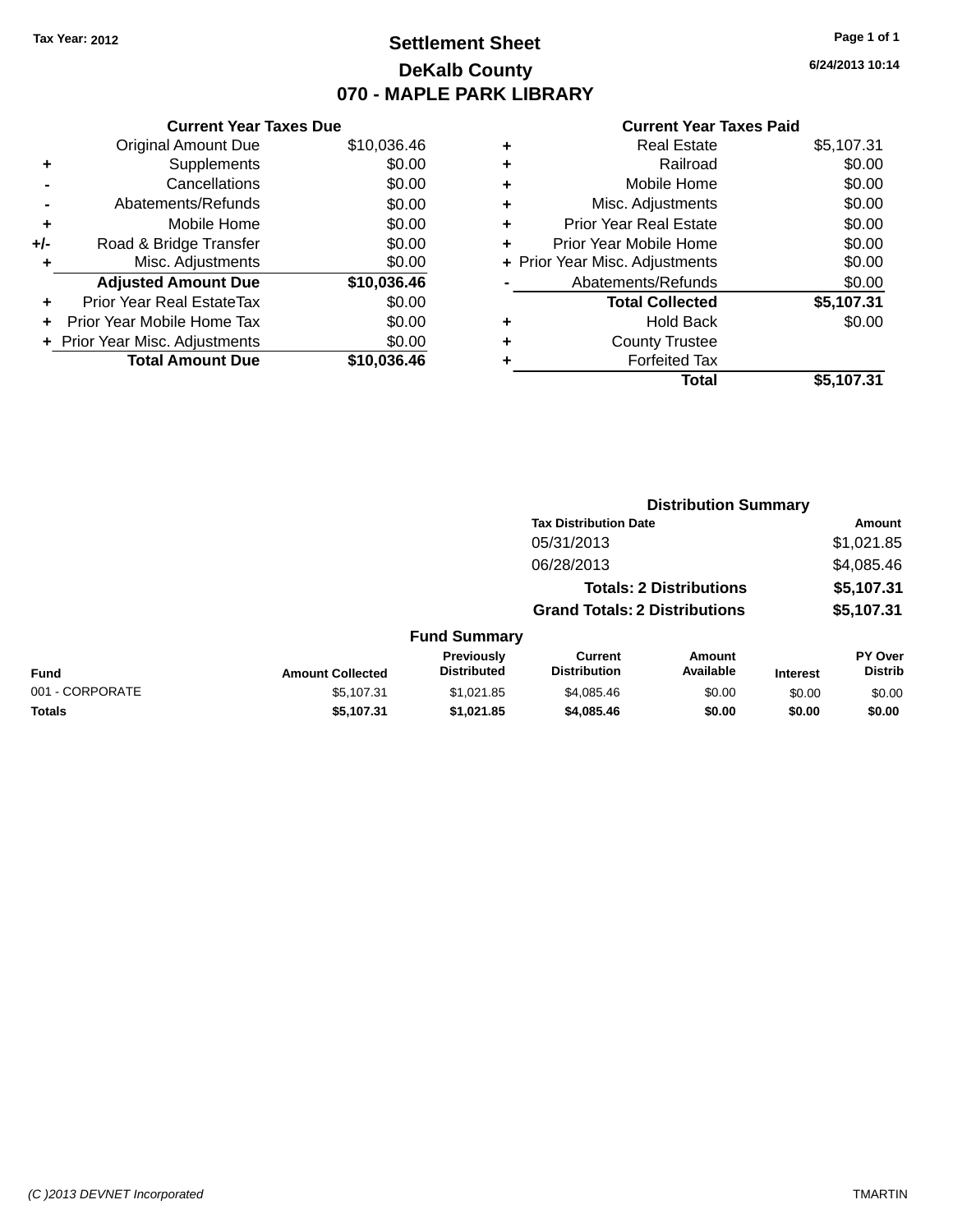### **Settlement Sheet Tax Year: 2012 Page 1 of 1 DeKalb County 071 - CITY OF SANDWICH**

**6/24/2013 10:14**

#### **Current Year Taxes Paid**

|     | <b>Current Year Taxes Due</b>  |                |  |  |
|-----|--------------------------------|----------------|--|--|
|     | <b>Original Amount Due</b>     | \$1,226,988.13 |  |  |
| ٠   | Supplements                    | \$6,756.56     |  |  |
|     | Cancellations                  | \$7,369.21     |  |  |
|     | Abatements/Refunds             | \$1.19         |  |  |
| ٠   | Mobile Home                    | \$0.00         |  |  |
| +/- | Road & Bridge Transfer         | \$23,361.45    |  |  |
| ٠   | Misc. Adjustments              | \$0.00         |  |  |
|     | <b>Adjusted Amount Due</b>     | \$1,249,735.74 |  |  |
|     | Prior Year Real EstateTax      | \$1,369.77     |  |  |
|     | Prior Year Mobile Home Tax     | \$0.00         |  |  |
|     | + Prior Year Misc. Adjustments | \$0.00         |  |  |
|     | <b>Total Amount Due</b>        | \$1,251,105.51 |  |  |
|     |                                |                |  |  |

|   | <b>Real Estate</b>             | \$660,905.76 |
|---|--------------------------------|--------------|
| ÷ | Railroad                       | \$1,239.17   |
| ٠ | Mobile Home                    | \$0.00       |
| ٠ | Misc. Adjustments              | \$0.00       |
| ٠ | <b>Prior Year Real Estate</b>  | \$1,369.77   |
| ÷ | Prior Year Mobile Home         | \$0.00       |
|   | + Prior Year Misc. Adjustments | \$0.00       |
|   | Abatements/Refunds             | \$1.19       |
|   | <b>Total Collected</b>         | \$663,513.51 |
| ٠ | <b>Hold Back</b>               | \$0.00       |
| ٠ | <b>County Trustee</b>          |              |
|   | <b>Forfeited Tax</b>           |              |
|   | Total                          | \$663,513.51 |
|   |                                |              |

| <b>Road and Bridge Summary</b> |             | <b>Distribution Summary</b> |                                |              |
|--------------------------------|-------------|-----------------------------|--------------------------------|--------------|
| <b>Rd./Br. District</b>        | Amt. Due    | Amt. Distrib.               | <b>Tax Distribution Date</b>   | Amount       |
| SANDWICH ROAD & BRIDG          | \$43,288.34 | \$22.760.03                 | 05/31/2013                     | \$164,126.98 |
| SOMONAUK ROAD & BRIDI          | \$1.096.24  | \$601.42                    | 06/28/2013                     | \$499,386.53 |
| <b>Totals</b>                  | \$44,384.58 | \$23,361.45                 | <b>Totals: 2 Distributions</b> | \$663,513.51 |

**Grand Totals: 2 Distributions \$663,513.51**

| IDUIIONS |  |
|----------|--|
| butions  |  |

| <b>Fund</b>                                         | <b>Amount Collected</b> | <b>Previously</b><br><b>Distributed</b> | <b>Current</b><br><b>Distribution</b> | Amount<br>Available | <b>Interest</b> | PY Over<br><b>Distrib</b> |
|-----------------------------------------------------|-------------------------|-----------------------------------------|---------------------------------------|---------------------|-----------------|---------------------------|
| 001 - CORPORATE                                     | \$221,322.30            | \$54,764.80                             | \$166,557.50                          | \$0.00              | \$0.00          | \$0.00                    |
| 003 - BONDS AND INTEREST                            | \$0.00                  | \$0.00                                  | \$0.00                                | \$0.00              | \$0.00          | \$0.00                    |
| 005 - I. M. R. F.                                   | \$66,301.82             | \$16,405.98                             | \$49,895.84                           | \$0.00              | \$0.00          | \$0.00                    |
| 007 - ROAD AND BRIDGE                               | \$23,361.45             | \$5,725.34                              | \$17,636.11                           | \$0.00              | \$0.00          | \$0.00                    |
| 014 - POLICE PROTECTION                             | \$84,390.60             | \$20,881.93                             | \$63,508.67                           | \$0.00              | \$0.00          | \$0.00                    |
| 015 - POLICE PENSION                                | \$52,831.74             | \$13,072.88                             | \$39,758.86                           | \$0.00              | \$0.00          | \$0.00                    |
| 027 - AUDIT                                         | \$8,741.26              | \$2,162.96                              | \$6,578.30                            | \$0.00              | \$0.00          | \$0.00                    |
| 035 - TORT JUDGMENTS, LIABILITY<br><b>INSURANCE</b> | \$19,874.16             | \$4,917.74                              | \$14,956.42                           | \$0.00              | \$0.00          | \$0.00                    |
| 040 - STREET AND BRIDGE                             | \$234.30                | \$57.98                                 | \$176.32                              | \$0.00              | \$0.00          | \$0.00                    |
| 041 - STREET LIGHTING                               | \$34.467.72             | \$8,528.83                              | \$25,938.89                           | \$0.00              | \$0.00          | \$0.00                    |
| 045 - PUBLIC BENEFIT                                | \$0.00                  | \$0.00                                  | \$0.00                                | \$0.00              | \$0.00          | \$0.00                    |
| 046 - EMERGENCY SERV & DISASTER<br><b>OPER</b>      | \$1,537.02              | \$380.33                                | \$1,156.69                            | \$0.00              | \$0.00          | \$0.00                    |
| 047 - SOCIAL SECURITY                               | \$59,815.16             | \$14,800.89                             | \$45,014.27                           | \$0.00              | \$0.00          | \$0.00                    |
| 048 - SCHOOL CROSSING GUARDS                        | \$5,900.93              | \$1,460.15                              | \$4,440.78                            | \$0.00              | \$0.00          | \$0.00                    |
| 060 - UNEMPLOYMENT INSURANCE                        | \$9,588.85              | \$2,372.70                              | \$7,216.15                            | \$0.00              | \$0.00          | \$0.00                    |
| 062 - WORKERS COMPENSATION                          | \$40.678.48             | \$10,065.64                             | \$30,612.84                           | \$0.00              | \$0.00          | \$0.00                    |
| 065 - FORESTRY PROGRAM                              | \$34,467.72             | \$8,528.83                              | \$25,938.89                           | \$0.00              | \$0.00          | \$0.00                    |
| <b>Totals</b>                                       | \$663,513.51            | \$164,126.98                            | \$499,386.53                          | \$0.00              | \$0.00          | \$0.00                    |
|                                                     |                         | <b>Abatement Detail</b>                 |                                       |                     |                 |                           |

| Year Source                         | <b>Account Type</b> | <b>Amount Adjustment Description</b>         |
|-------------------------------------|---------------------|----------------------------------------------|
| 2012 RE - Real Estate PTAB Decision |                     | \$1.15 19-27-427-021 2011 PTAB REFUND by TBA |
| <b>Totals 1 entries</b>             |                     | \$1.15                                       |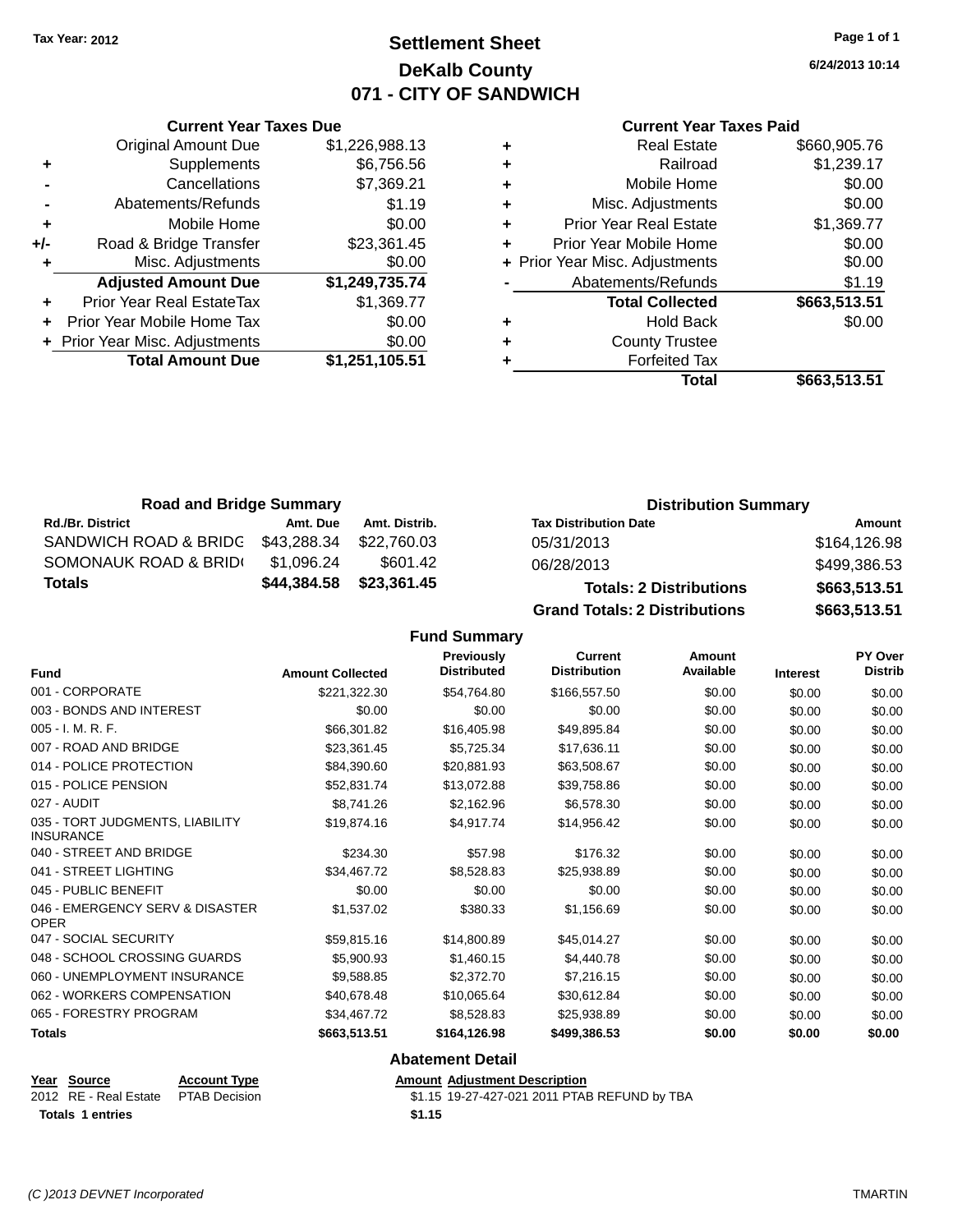### **Settlement Sheet Tax Year: 2012 Page 1 of 1 DeKalb County 072 - VILLAGE OF SHABBONA**

**6/24/2013 10:14**

#### **Current Year Taxes Paid**

|     | <b>Current Year Taxes Due</b>  |             |
|-----|--------------------------------|-------------|
|     | <b>Original Amount Due</b>     | \$92,922.30 |
| ٠   | Supplements                    | \$193.47    |
|     | Cancellations                  | \$278.15    |
|     | Abatements/Refunds             | \$7.25      |
| ٠   | Mobile Home                    | \$0.00      |
| +/- | Road & Bridge Transfer         | \$6,089.91  |
|     | Misc. Adjustments              | \$0.00      |
|     | <b>Adjusted Amount Due</b>     | \$98,920.28 |
| ٠   | Prior Year Real EstateTax      | (\$473.64)  |
|     | Prior Year Mobile Home Tax     | \$0.00      |
|     | + Prior Year Misc. Adjustments | \$0.00      |
|     | <b>Total Amount Due</b>        | \$98,446.64 |
|     |                                |             |

| <b>Real Estate</b>            | \$54,779.92                    |
|-------------------------------|--------------------------------|
| Railroad                      | \$850.87                       |
| Mobile Home                   | \$0.00                         |
| Misc. Adjustments             | \$0.00                         |
| <b>Prior Year Real Estate</b> | (\$473.64)                     |
| Prior Year Mobile Home        | \$0.00                         |
|                               | \$0.00                         |
| Abatements/Refunds            | \$7.25                         |
| <b>Total Collected</b>        | \$55,149.90                    |
| <b>Hold Back</b>              | \$0.00                         |
| <b>County Trustee</b>         |                                |
| <b>Forfeited Tax</b>          |                                |
| Total                         | \$55.149.90                    |
|                               | + Prior Year Misc. Adjustments |

| <b>Road and Bridge Summary</b> |             |               | <b>Distribution Summary</b>  |             |  |
|--------------------------------|-------------|---------------|------------------------------|-------------|--|
| <b>Rd./Br. District</b>        | Amt. Due    | Amt. Distrib. | <b>Tax Distribution Date</b> | Amount      |  |
| SHABBONA ROAD & BRIDC          | \$11.332.11 | \$6.089.91    | 05/31/2013                   | \$14.041.18 |  |
| Totals                         | \$11,332.11 | \$6,089.91    | 06/28/2013                   | \$41,108.72 |  |

| <b>Totals: 2 Distributions</b>       | \$55,149.90 |
|--------------------------------------|-------------|
| <b>Grand Totals: 2 Distributions</b> | \$55,149.90 |

#### **Fund Summary**

| <b>Fund</b>                  | <b>Amount Collected</b> | Previously<br><b>Distributed</b> | Current<br><b>Distribution</b> | Amount<br>Available | <b>Interest</b> | PY Over<br><b>Distrib</b> |
|------------------------------|-------------------------|----------------------------------|--------------------------------|---------------------|-----------------|---------------------------|
| 001 - CORPORATE              | \$25,763.82             | \$6,807.12                       | \$18,956,70                    | \$0.00              | \$0.00          | \$0.00                    |
| $005 - I. M. R. F.$          | \$793.20                | \$209.57                         | \$583.63                       | \$0.00              | \$0.00          | \$0.00                    |
| 007 - ROAD AND BRIDGE        | \$6.089.91              | \$1,078.92                       | \$5,010.99                     | \$0.00              | \$0.00          | \$0.00                    |
| 014 - POLICE PROTECTION      | \$15,033.99             | \$3.972.17                       | \$11,061.82                    | \$0.00              | \$0.00          | \$0.00                    |
| 047 - SOCIAL SECURITY        | \$5,603.34              | \$1,480.47                       | \$4,122.87                     | \$0.00              | \$0.00          | \$0.00                    |
| 060 - UNEMPLOYMENT INSURANCE | \$567.28                | \$149.89                         | \$417.39                       | \$0.00              | \$0.00          | \$0.00                    |
| 062 - WORKERS COMPENSATION   | \$1,298.36              | \$343.04                         | \$955.32                       | \$0.00              | \$0.00          | \$0.00                    |
| <b>Totals</b>                | \$55,149.90             | \$14,041.18                      | \$41,108.72                    | \$0.00              | \$0.00          | \$0.00                    |

#### **Abatement Detail**

**Year Source Account Type Account Type Amount Adjustment Description**<br>2012 RE - Real Estate PTAB Decision **Amount 1998** 13-15-176-011 PTAB REF \$0.61 13-15-176-011 PTAB REFUND by TBA 2012 RE - Real Estate \$6.30 13-15-327-010 2011 PTAB REFUND by TBA PTAB Decision **Totals \$6.91 2 entries**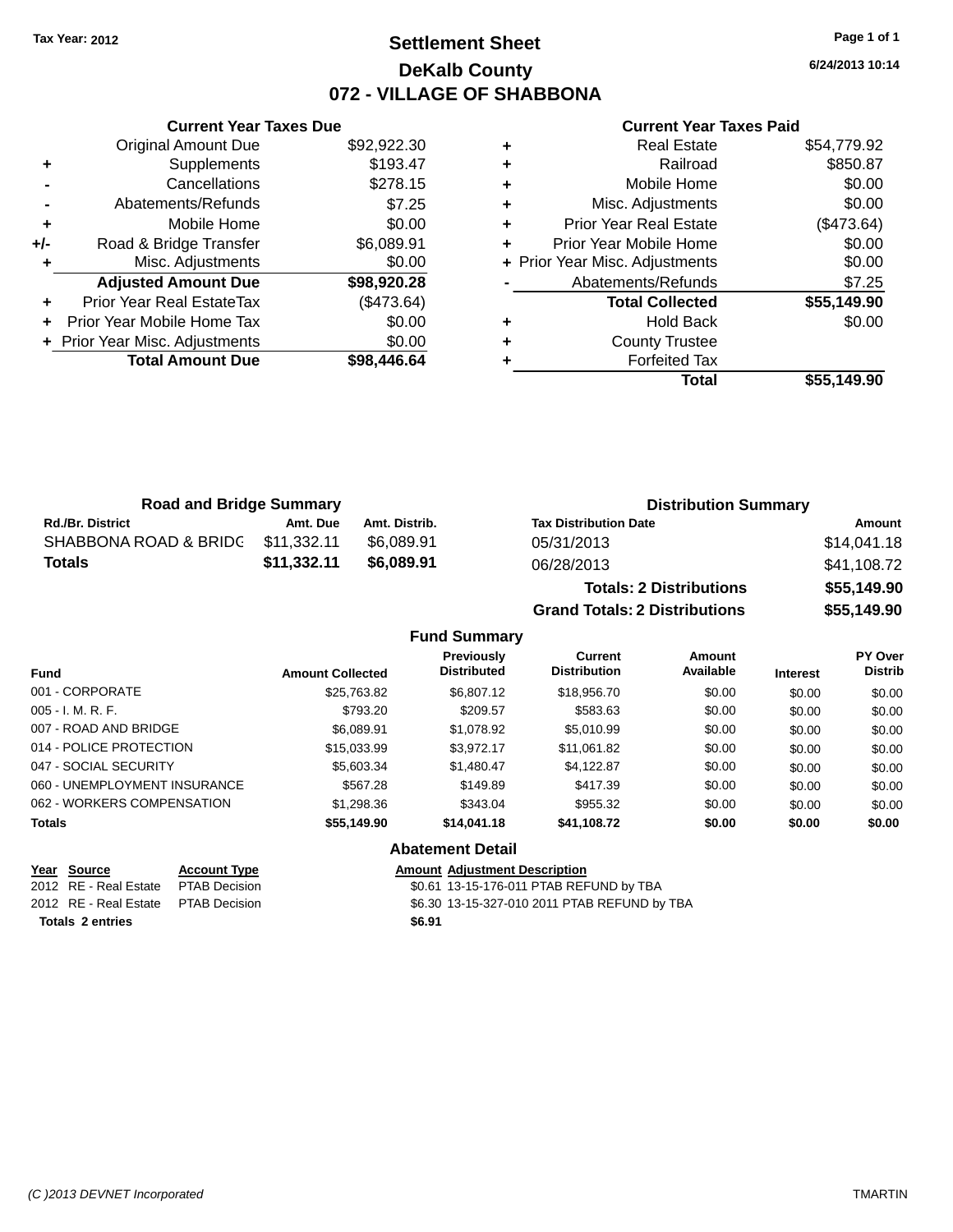### **Settlement Sheet Tax Year: 2012 Page 1 of 1 DeKalb County 073 - FLEWELLIN MEMORIAL LIBRARY**

**6/24/2013 10:14**

### **Current Year Taxes Paid**

|     | <b>Current Year Taxes Due</b>  |             |
|-----|--------------------------------|-------------|
|     | <b>Original Amount Due</b>     | \$24,961.44 |
| ٠   | Supplements                    | \$48.84     |
|     | Cancellations                  | \$70.48     |
|     | Abatements/Refunds             | \$1.85      |
| ٠   | Mobile Home                    | \$0.00      |
| +/- | Road & Bridge Transfer         | \$0.00      |
|     | Misc. Adjustments              | \$0.00      |
|     | <b>Adjusted Amount Due</b>     | \$24,937.95 |
| ٠   | Prior Year Real EstateTax      | (\$115.05)  |
|     | Prior Year Mobile Home Tax     | \$0.00      |
|     | + Prior Year Misc. Adjustments | \$0.00      |
|     | <b>Total Amount Due</b>        | \$24,822.90 |
|     |                                |             |

| ٠ | <b>Real Estate</b>             | \$13,092.22 |
|---|--------------------------------|-------------|
| ٠ | Railroad                       | \$203.63    |
| ٠ | Mobile Home                    | \$0.00      |
| ٠ | Misc. Adjustments              | \$0.00      |
| ٠ | <b>Prior Year Real Estate</b>  | (\$115.05)  |
| ٠ | Prior Year Mobile Home         | \$0.00      |
|   | + Prior Year Misc. Adjustments | \$0.00      |
|   | Abatements/Refunds             | \$1.85      |
|   | <b>Total Collected</b>         | \$13,178.95 |
| ٠ | Hold Back                      | \$0.00      |
| ٠ | <b>County Trustee</b>          |             |
|   | <b>Forfeited Tax</b>           |             |
|   | Total                          | \$13,178.95 |
|   |                                |             |

|                         |                      |                         |                                      |                                              | <b>Distribution Summary</b>    |                 |                           |
|-------------------------|----------------------|-------------------------|--------------------------------------|----------------------------------------------|--------------------------------|-----------------|---------------------------|
|                         |                      |                         |                                      | <b>Tax Distribution Date</b>                 |                                |                 | Amount                    |
|                         |                      |                         |                                      | 05/31/2013                                   |                                |                 | \$3,482.14                |
|                         |                      |                         |                                      | 06/28/2013                                   |                                |                 | \$9,696.81                |
|                         |                      |                         |                                      |                                              | <b>Totals: 2 Distributions</b> |                 | \$13,178.95               |
|                         |                      |                         |                                      | <b>Grand Totals: 2 Distributions</b>         |                                |                 | \$13,178.95               |
|                         |                      |                         | <b>Fund Summary</b>                  |                                              |                                |                 |                           |
| Fund                    |                      | <b>Amount Collected</b> | Previously<br><b>Distributed</b>     | Current<br><b>Distribution</b>               | <b>Amount</b><br>Available     | <b>Interest</b> | PY Over<br><b>Distrib</b> |
| 001 - CORPORATE         |                      | \$13,178.95             | \$3,482.14                           | \$9,696.81                                   | \$0.00                         | \$0.00          | \$0.00                    |
| Totals                  |                      | \$13,178.95             | \$3,482.14                           | \$9,696.81                                   | \$0.00                         | \$0.00          | \$0.00                    |
|                         |                      |                         | <b>Abatement Detail</b>              |                                              |                                |                 |                           |
| Year Source             | <b>Account Type</b>  |                         | <b>Amount Adjustment Description</b> |                                              |                                |                 |                           |
| 2012 RE - Real Estate   | <b>PTAB Decision</b> |                         |                                      | \$0.16 13-15-176-011 PTAB REFUND by TBA      |                                |                 |                           |
| 2012 RE - Real Estate   | <b>PTAB Decision</b> |                         |                                      | \$1.69 13-15-327-010 2011 PTAB REFUND by TBA |                                |                 |                           |
| <b>Totals 2 entries</b> |                      |                         | \$1.85                               |                                              |                                |                 |                           |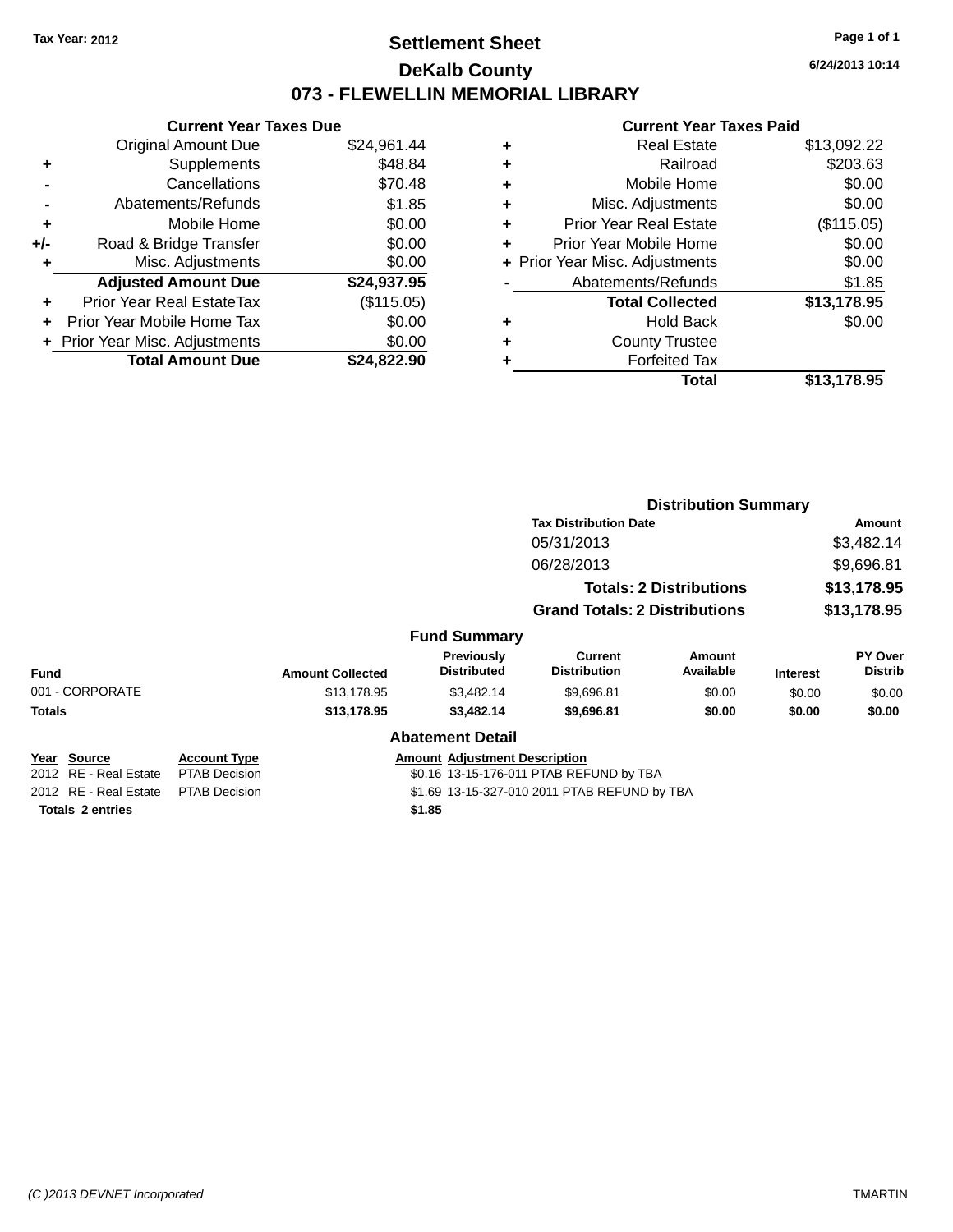### **Settlement Sheet Tax Year: 2012 Page 1 of 1 DeKalb County 074 - VILLAGE OF SOMONAUK**

**Current Year Taxes Due** Original Amount Due \$377,172.98 **+** Supplements \$3,194.44 **-** Cancellations \$3,585.08 **-** Abatements/Refunds \$0.00 **+** Mobile Home \$0.00 **+/-** Road & Bridge Transfer \$29,232.60 **+** Misc. Adjustments \$0.00 **Adjusted Amount Due \$406,014.94 +** Prior Year Real EstateTax \$0.00 **+** Prior Year Mobile Home Tax \$0.00 **+ Prior Year Misc. Adjustments**  $$0.00$ 

**Total Amount Due \$406,014.94**

#### **Current Year Taxes Paid**

|   | <b>Real Estate</b>             | \$231,254.76 |
|---|--------------------------------|--------------|
| ٠ | Railroad                       | \$1,688.63   |
| ٠ | Mobile Home                    | \$0.00       |
| ٠ | Misc. Adjustments              | \$0.00       |
|   | Prior Year Real Estate         | \$0.00       |
|   | Prior Year Mobile Home         | \$0.00       |
|   | + Prior Year Misc. Adjustments | \$0.00       |
|   | Abatements/Refunds             | \$0.00       |
|   | <b>Total Collected</b>         | \$232,943.39 |
| ٠ | Hold Back                      | \$0.00       |
|   | <b>County Trustee</b>          |              |
|   | <b>Forfeited Tax</b>           |              |
|   | Total                          | \$232,943.39 |
|   |                                |              |

| <b>Road and Bridge Summary</b> |             |               | <b>Distribution Summary</b>  |              |  |
|--------------------------------|-------------|---------------|------------------------------|--------------|--|
| <b>Rd./Br. District</b>        | Amt. Due    | Amt. Distrib. | <b>Tax Distribution Date</b> | Amount       |  |
| SOMONAUK ROAD & BRIDI          | \$53.320.40 | \$29.232.60   | 05/31/2013                   | \$55,548.88  |  |
| <b>Totals</b>                  | \$53.320.40 | \$29.232.60   | 06/28/2013                   | \$177,394.51 |  |
|                                |             |               |                              |              |  |

**Totals: 2 Distributions \$232,943.39 Grand Totals: 2 Distributions \$232,943.39**

| <b>Fund</b>                                   | <b>Amount Collected</b> | <b>Previously</b><br><b>Distributed</b> | <b>Current</b><br><b>Distribution</b> | Amount<br>Available | <b>Interest</b> | <b>PY Over</b><br><b>Distrib</b> |
|-----------------------------------------------|-------------------------|-----------------------------------------|---------------------------------------|---------------------|-----------------|----------------------------------|
| 001 - CORPORATE                               | \$59,506.58             | \$13,993.03                             | \$45.513.55                           | \$0.00              | \$0.00          | \$0.00                           |
| 003 - BONDS AND INTEREST                      | \$73,609.47             | \$17.309.35                             | \$56,300.12                           | \$0.00              | \$0.00          | \$0.00                           |
| 007 - ROAD AND BRIDGE                         | \$29.232.60             | \$7.646.07                              | \$21.586.53                           | \$0.00              | \$0.00          | \$0.00                           |
| 014 - POLICE PROTECTION                       | \$12.792.02             | \$3,008.06                              | \$9.783.96                            | \$0.00              | \$0.00          | \$0.00                           |
| 025 - GARBAGE DISPOSAL                        | \$7.817.81              | \$1.838.37                              | \$5.979.44                            | \$0.00              | \$0.00          | \$0.00                           |
| 027 - AUDIT                                   | \$10.424.28             | \$2,451.28                              | \$7,973,00                            | \$0.00              | \$0.00          | \$0.00                           |
| 035 - TORT JUDGEMENTS/LIABILITY<br><b>INS</b> | \$20,372.70             | \$4,790.66                              | \$15.582.04                           | \$0.00              | \$0.00          | \$0.00                           |
| 047 - SOCIAL SECURITY                         | \$19.187.93             | \$4,512.06                              | \$14,675.87                           | \$0.00              | \$0.00          | \$0.00                           |
| <b>Totals</b>                                 | \$232.943.39            | \$55,548.88                             | \$177.394.51                          | \$0.00              | \$0.00          | \$0.00                           |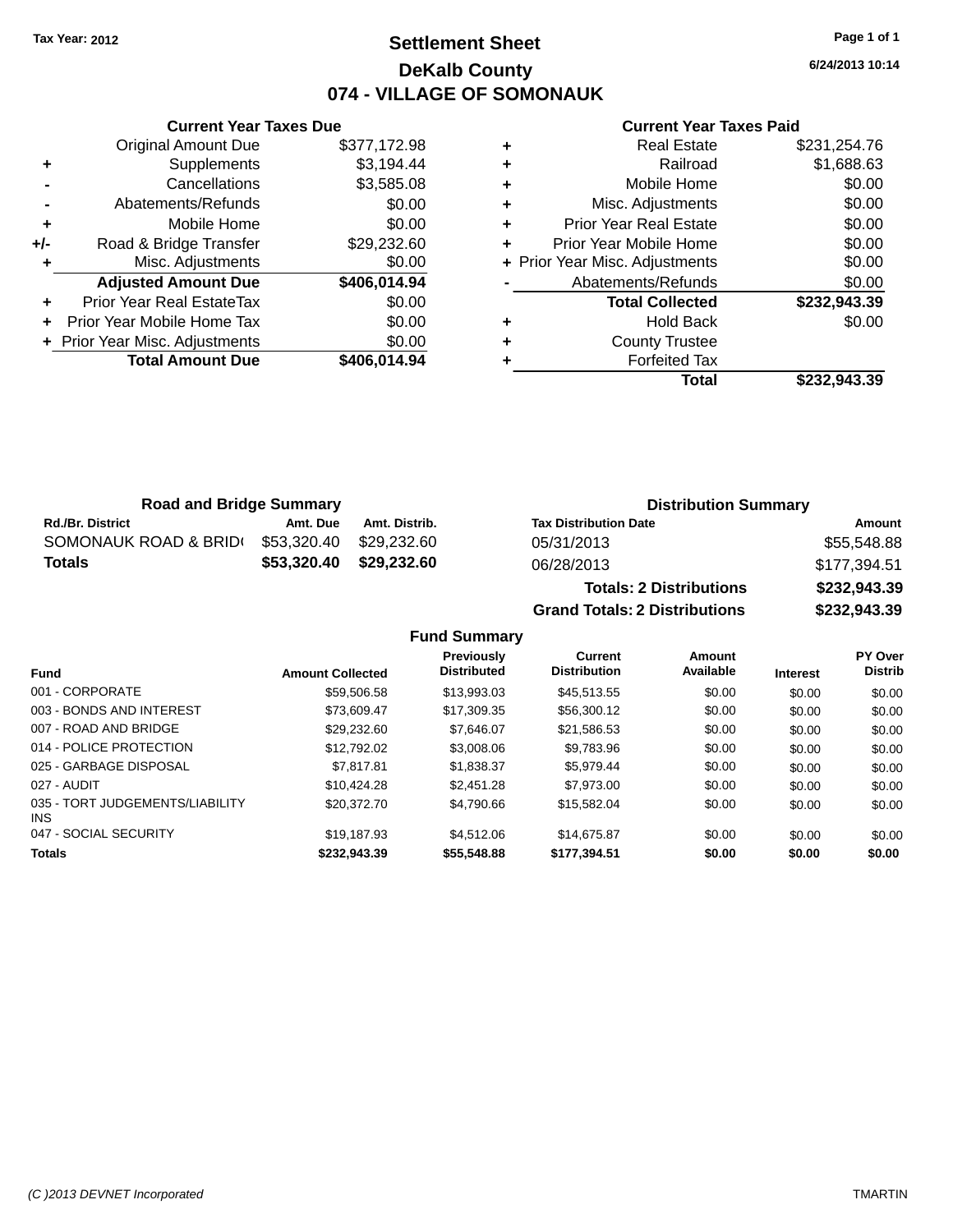### **Settlement Sheet Tax Year: 2012 Page 1 of 1 DeKalb County 075 - SOMONAUK LIBRARY**

**6/24/2013 10:14**

| \$133,349.86 |  |  |  |
|--------------|--|--|--|
| \$1,217.19   |  |  |  |
| \$1,350.77   |  |  |  |
| \$0.00       |  |  |  |
| \$0.00       |  |  |  |
| \$0.00       |  |  |  |
| \$0.00       |  |  |  |
| \$133,216.28 |  |  |  |
| \$0.00       |  |  |  |
| \$0.00       |  |  |  |
| \$0.00       |  |  |  |
| \$133,216.28 |  |  |  |
|              |  |  |  |

#### **Current Year Taxes Paid**

|   | <b>Real Estate</b>             | \$71,527.96 |
|---|--------------------------------|-------------|
| ٠ | Railroad                       | \$579.88    |
| ٠ | Mobile Home                    | \$0.00      |
| ٠ | Misc. Adjustments              | \$0.00      |
| ٠ | <b>Prior Year Real Estate</b>  | \$0.00      |
| ÷ | Prior Year Mobile Home         | \$0.00      |
|   | + Prior Year Misc. Adjustments | \$0.00      |
|   | Abatements/Refunds             | \$0.00      |
|   | <b>Total Collected</b>         | \$72,107.84 |
| ٠ | Hold Back                      | \$0.00      |
| ٠ | <b>County Trustee</b>          |             |
| ٠ | <b>Forfeited Tax</b>           |             |
|   | Total                          | \$72,107.84 |
|   |                                |             |

### **Distribution Summary Tax Distribution Date Amount** 05/31/2013 \$17,371.63 06/28/2013 \$54,736.21 **Totals: 2 Distributions \$72,107.84 Grand Totals: 2 Distributions \$72,107.84**

| <b>Fund</b>                            | <b>Amount Collected</b> | Previously<br><b>Distributed</b> | <b>Current</b><br><b>Distribution</b> | Amount<br>Available | <b>Interest</b> | <b>PY Over</b><br><b>Distrib</b> |
|----------------------------------------|-------------------------|----------------------------------|---------------------------------------|---------------------|-----------------|----------------------------------|
| 001 - CORPORATE                        | \$30,767.14             | \$7,412.16                       | \$23,354.98                           | \$0.00              | \$0.00          | \$0.00                           |
| 003 - BONDS AND INTEREST               | \$29.376.44             | \$7.077.13                       | \$22,299.31                           | \$0.00              | \$0.00          | \$0.00                           |
| 004 - OPERATIONS & MAINTENANCE         | \$4.102.28              | \$988.29                         | \$3.113.99                            | \$0.00              | \$0.00          | \$0.00                           |
| $005 - I. M. R. F.$                    | \$1,938.33              | \$466.97                         | \$1,471.36                            | \$0.00              | \$0.00          | \$0.00                           |
| 027 - AUDIT                            | \$1.025.59              | \$247.08                         | \$778.51                              | \$0.00              | \$0.00          | \$0.00                           |
| 035 - TORT JUDGEMENTS/LIABILITY<br>INS | \$2,040.86              | \$491.67                         | \$1,549.19                            | \$0.00              | \$0.00          | \$0.00                           |
| 047 - SOCIAL SECURITY                  | \$2,857,20              | \$688.33                         | \$2,168.87                            | \$0.00              | \$0.00          | \$0.00                           |
| <b>Totals</b>                          | \$72,107.84             | \$17,371.63                      | \$54,736.21                           | \$0.00              | \$0.00          | \$0.00                           |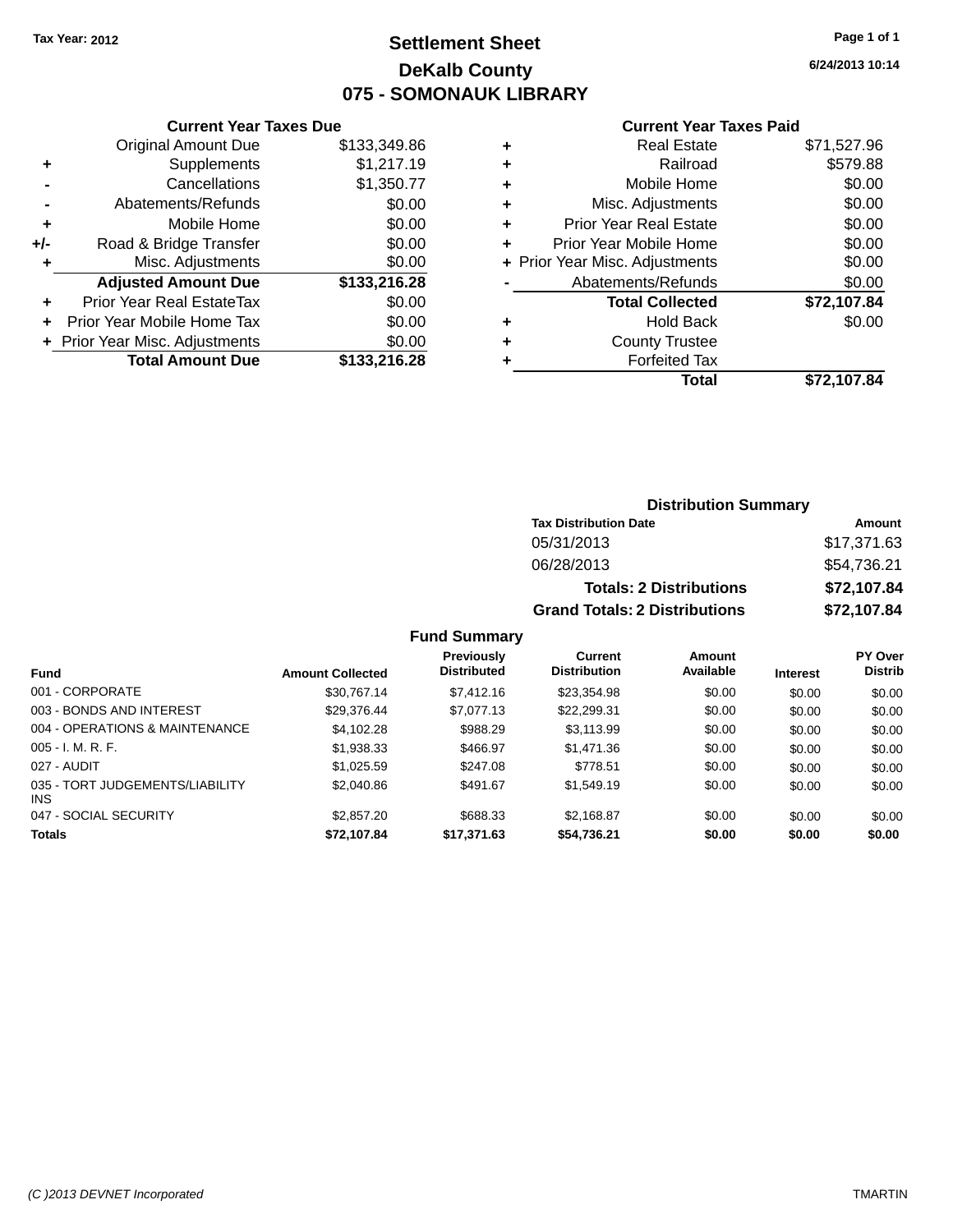## **Settlement Sheet Tax Year: 2012 Page 1 of 2 DeKalb County 076 - CITY OF SYCAMORE**

**6/24/2013 10:14**

#### **Current Year Taxes Paid**

|     | <b>Current Year Taxes Due</b>  |                |
|-----|--------------------------------|----------------|
|     | <b>Original Amount Due</b>     | \$2,626,317.34 |
| ٠   | Supplements                    | \$14,168.15    |
|     | Cancellations                  | \$18,048.15    |
|     | Abatements/Refunds             | \$1,902.07     |
| ٠   | Mobile Home                    | \$0.00         |
| +/- | Road & Bridge Transfer         | \$24,320.50    |
|     | Misc. Adjustments              | \$0.00         |
|     | <b>Adjusted Amount Due</b>     | \$2,644,855.77 |
|     | Prior Year Real EstateTax      | (\$16,918.47)  |
|     | Prior Year Mobile Home Tax     | \$0.00         |
|     | + Prior Year Misc. Adjustments | \$266.01       |
|     | <b>Total Amount Due</b>        | \$2,628,203.31 |
|     |                                |                |

| ٠ | <b>Real Estate</b>             | \$1,353,624.43 |
|---|--------------------------------|----------------|
| ٠ | Railroad                       | \$0.17         |
| ٠ | Mobile Home                    | \$0.00         |
| ٠ | Misc. Adjustments              | \$0.00         |
| ٠ | <b>Prior Year Real Estate</b>  | (\$16,918.47)  |
| ٠ | Prior Year Mobile Home         | \$0.00         |
|   | + Prior Year Misc. Adjustments | \$266.01       |
|   | Abatements/Refunds             | \$1,902.07     |
|   | <b>Total Collected</b>         | \$1,335,070.07 |
| ٠ | <b>Hold Back</b>               | \$0.00         |
| ٠ | <b>County Trustee</b>          |                |
| ٠ | <b>Forfeited Tax</b>           |                |
|   | Total                          | \$1,335,070.07 |
|   |                                |                |

| <b>Road and Bridge Summary</b>   |             |               | <b>Distribution Summary</b>          |                |  |
|----------------------------------|-------------|---------------|--------------------------------------|----------------|--|
| <b>Rd./Br. District</b>          | Amt. Due    | Amt. Distrib. | <b>Tax Distribution Date</b>         | Amount         |  |
| <b>CORTLAND ROAD &amp; BRIDG</b> | \$23,459.14 | \$11.874.44   | 05/31/2013                           | \$245,218.03   |  |
| DEKALB ROAD & BRIDGE             | \$15,085.95 | \$7.724.88    | 06/28/2013                           | \$1,089,852.04 |  |
| SYCAMORE ROAD & BRID(            | \$9,204.81  | \$4,721.18    | <b>Totals: 2 Distributions</b>       | \$1,335,070.07 |  |
| <b>Totals</b>                    | \$47,749.90 | \$24,320.50   | <b>Grand Totals: 2 Distributions</b> | \$1,335,070.07 |  |

#### **Fund Summary**

| Fund                         | <b>Amount Collected</b> | Previously<br><b>Distributed</b> | Current<br><b>Distribution</b> | Amount<br>Available | <b>Interest</b> | PY Over<br><b>Distrib</b> |
|------------------------------|-------------------------|----------------------------------|--------------------------------|---------------------|-----------------|---------------------------|
| 001 - CORPORATE              | \$625.024.41            | \$114,690.35                     | \$510,334,06                   | \$0.00              | \$0.00          | \$0.00                    |
| 003 - BONDS AND INTEREST     | \$78.150.81             | \$14,340.47                      | \$63,810,34                    | \$0.00              | \$0.00          | \$0.00                    |
| $005 - I. M. R. F.$          | \$77.947.66             | \$14,303,20                      | \$63.644.46                    | \$0.00              | \$0.00          | \$0.00                    |
| 007 - ROAD AND BRIDGE        | \$24,320.50             | \$4,698.89                       | \$19.621.61                    | \$0.00              | \$0.00          | \$0.00                    |
| 013 - FIREFIGHTER'S PENSION  | \$258.831.09            | \$47.494.83                      | \$211,336,26                   | \$0.00              | \$0.00          | \$0.00                    |
| 015 - POLICE PENSION         | \$170,453.80            | \$31,277.83                      | \$139,175.97                   | \$0.00              | \$0.00          | \$0.00                    |
| 047 - SOCIAL SECURITY        | \$45,493.49             | \$8,347.94                       | \$37,145.55                    | \$0.00              | \$0.00          | \$0.00                    |
| 048 - SCHOOL CROSSING GUARDS | \$9.983.97              | \$1,832.03                       | \$8.151.94                     | \$0.00              | \$0.00          | \$0.00                    |
| 143 - MEDICARE               | \$44.864.34             | \$8,232.49                       | \$36.631.85                    | \$0.00              | \$0.00          | \$0.00                    |
| <b>Totals</b>                | \$1,335,070,07          | \$245.218.03                     | \$1,089,852.04                 | \$0.00              | \$0.00          | \$0.00                    |

#### **Miscellaneous Adjustment Detail**

| Year Source             | <b>Account Type</b>       | <b>Amount Adjustment Description</b>                |
|-------------------------|---------------------------|-----------------------------------------------------|
| 2011 RE - Real Estate   | <b>Back Tax Collected</b> | \$86.14 MERRY OAKS REDEMPTION 06-21-353-001 by TBA  |
| 2011 RE - Real Estate   | <b>Back Tax Collected</b> | \$163.74 MERRY OAKS REDEMPTION 06-21-352-001 by TBA |
| 2011 RE - Real Estate   | <b>Back Tax Collected</b> | \$10.46 MERRY OAKS REDEMPTION 06-20-453-007 by TBA  |
| 2011 RE - Real Estate   | <b>Back Tax Collected</b> | \$5.67 MERRY OAKS REDEMPTION 06-20-451-001 by TBA   |
| <b>Totals 4 entries</b> |                           | \$266.01                                            |
|                         |                           |                                                     |

| Year Source                        | <b>Account Type</b>  |
|------------------------------------|----------------------|
| 2012 RE - Real Estate              | <b>PTAB Decision</b> |
| 2012 RE - Real Estate              | <b>PTAB Decision</b> |
| 2012 RE - Real Estate              | <b>PTAB Decision</b> |
| 2012 RE - Real Estate              | <b>PTAB Decision</b> |
| 2012 RE - Real Estate              | <b>PTAB Decision</b> |
| 2012 RE - Real Estate RE Abatement |                      |

**Abatement Detail**

#### **Amount Adjustment Description**

| 2012 RE - Real Estate  PTAB Decision | \$78.29 06-29-427-001 2008 PTAB REFUND by TBA  |
|--------------------------------------|------------------------------------------------|
| 2012 RE - Real Estate  PTAB Decision | \$108.88 06-29-427-002 2008 PTAB REFUND by TBA |
| 2012 RE - Real Estate PTAB Decision  | \$182.22 06-29-427-003 2008 PTAB REFUND by TBA |
| 2012 RE - Real Estate PTAB Decision  | \$248.95 06-29-427-004 2008 PTAB REFUND by TBA |
| 2012 RE - Real Estate PTAB Decision  | \$325.27 06-29-477-002 2008 PTAB REFUND by TBA |
| 2012 RE - Real Estate RE Abatement   | \$78.79 06-29-427-001 2009 PTAB REFUND by TBA  |
|                                      |                                                |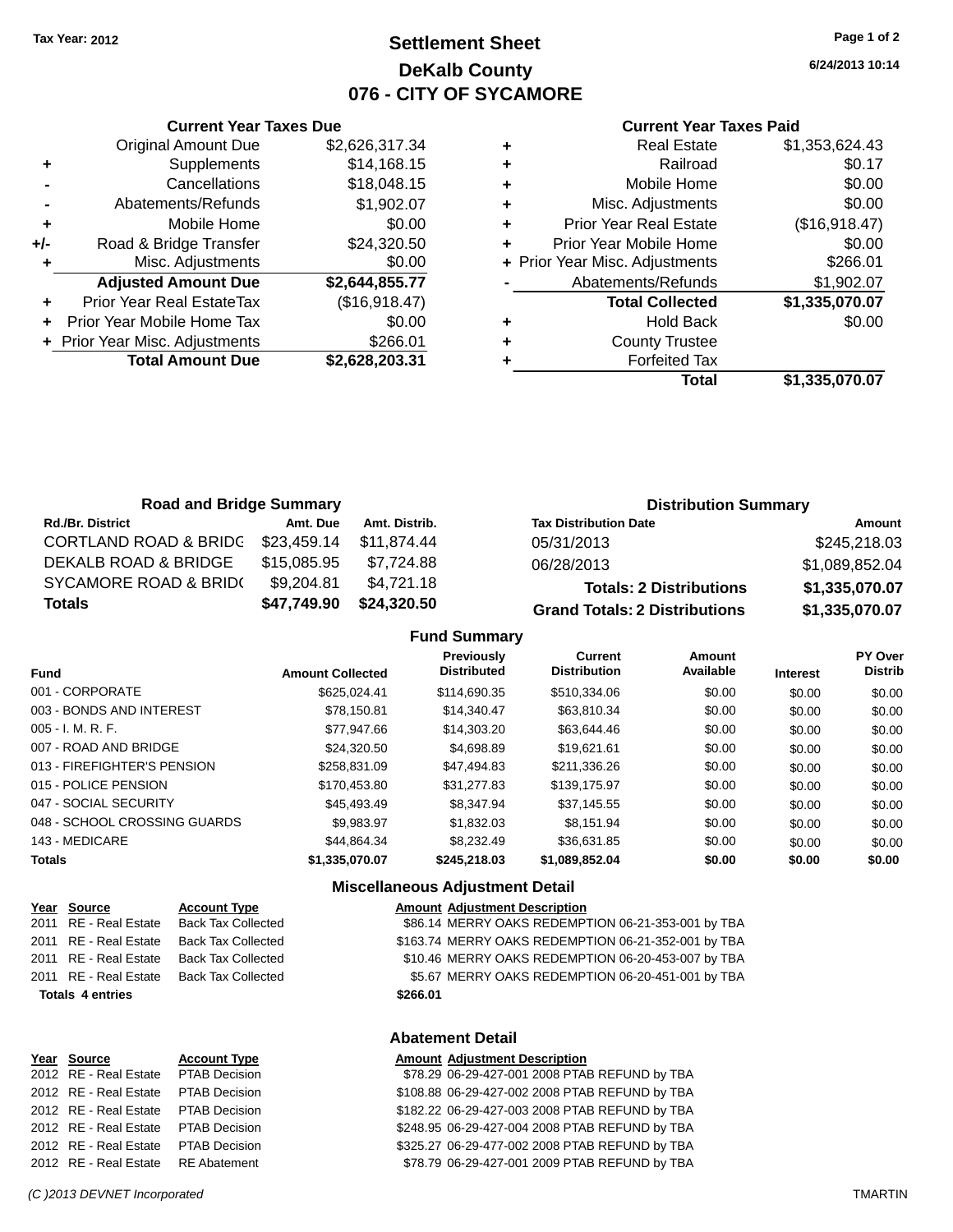## **Settlement Sheet Tax Year: 2012 Page 2 of 2 DeKalb County**

#### **Abatement Detail**

\$109.59 06-29-427-002 2009 PTAB REFUND by TBA 2012 RE - Real Estate \$183.40 06-29-427-003 2009 PTAB REFUND by TBA PTAB Decision 2012 RE - Real Estate \$250.57 06-29-427-004 2009 PTAB REFUND by TBA PTAB Decision 2012 RE - Real Estate \$327.39 06-29-477-002 2009 PTAB REFUND by TBA PTAB Decision

**Year Source Account Type Amount Adjustment Description**<br>2012 RE - Real Estate PTAB Decision **Amount 3109.59 06-29-427-002 2009 PTA Totals \$1,893.35 10 entries**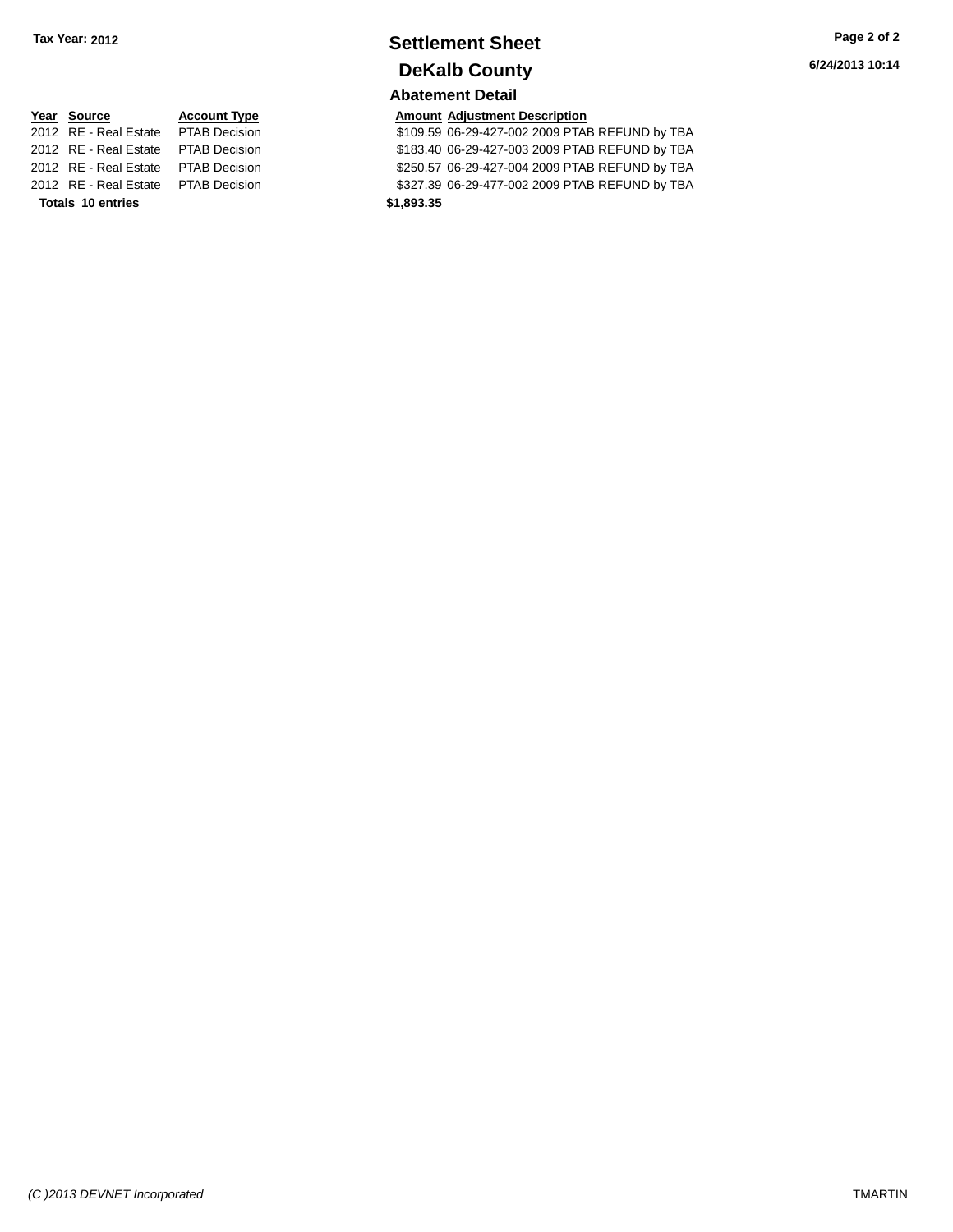## **Settlement Sheet Tax Year: 2012 Page 1 of 2 DeKalb County 077 - SYCAMORE LIBRARY**

**6/24/2013 10:14**

#### **Current Year Taxes Paid**

|     | <b>Current Year Taxes Due</b>  |              |
|-----|--------------------------------|--------------|
|     | <b>Original Amount Due</b>     | \$943.434.45 |
| ٠   | Supplements                    | \$4,140.60   |
|     | Cancellations                  | \$6,192.22   |
|     | Abatements/Refunds             | \$680.12     |
| ٠   | Mobile Home                    | \$0.00       |
| +/- | Road & Bridge Transfer         | \$0.00       |
| ٠   | Misc. Adjustments              | \$0.00       |
|     | <b>Adjusted Amount Due</b>     | \$940,702.71 |
| ٠   | Prior Year Real EstateTax      | (\$5,354.83) |
|     | Prior Year Mobile Home Tax     | \$0.00       |
|     | + Prior Year Misc. Adjustments | \$92.71      |
|     | <b>Total Amount Due</b>        | \$935,440.59 |
|     |                                |              |

|   | <b>Real Estate</b>             | \$477,152.47 |
|---|--------------------------------|--------------|
| ٠ | Railroad                       | \$0.06       |
| ٠ | Mobile Home                    | \$0.00       |
| ٠ | Misc. Adjustments              | \$0.00       |
| ٠ | <b>Prior Year Real Estate</b>  | (\$5,354.83) |
| ÷ | Prior Year Mobile Home         | \$0.00       |
|   | + Prior Year Misc. Adjustments | \$92.71      |
|   | Abatements/Refunds             | \$680.12     |
|   | <b>Total Collected</b>         | \$471,210.29 |
| ٠ | <b>Hold Back</b>               | \$0.00       |
| ٠ | <b>County Trustee</b>          |              |
|   | <b>Forfeited Tax</b>           |              |
|   | Total                          | \$471,210.29 |
|   |                                |              |

## **Distribution Summary Tax Distribution Date Amount** 05/31/2013 \$86,383.87 06/28/2013 \$384,826.42 **Totals: 2 Distributions \$471,210.29 Grand Totals: 2 Distributions \$471,210.29**

#### **Fund Summary**

| Fund                                     | <b>Amount Collected</b> | <b>Previously</b><br><b>Distributed</b> | Current<br><b>Distribution</b> | Amount<br>Available | <b>Interest</b> | PY Over<br><b>Distrib</b> |
|------------------------------------------|-------------------------|-----------------------------------------|--------------------------------|---------------------|-----------------|---------------------------|
| 005 - I. M. R. F.                        | \$0.00                  | \$0.00                                  | \$0.00                         | \$0.00              | \$0.00          | \$0.00                    |
| 016 - LIBRARY (township, municipalities) | \$471.210.29            | \$86,383,87                             | \$384.826.42                   | \$0.00              | \$0.00          | \$0.00                    |
| 027 - AUDIT                              | \$0.00                  | \$0.00                                  | \$0.00                         | \$0.00              | \$0.00          | \$0.00                    |
| 047 - SOCIAL SECURITY                    | \$0.00                  | \$0.00                                  | \$0.00                         | \$0.00              | \$0.00          | \$0.00                    |
| <b>Totals</b>                            | \$471,210.29            | \$86,383,87                             | \$384.826.42                   | \$0.00              | \$0.00          | \$0.00                    |

#### **Miscellaneous Adjustment Detail**

#### Year Source **Account Type AGGET Adjustment Description** 2011 RE - Real Estate Back Tax Collected \$30.02 MERRY OAKS REDEMPTION 06-21-353-001 by TBA 2011 RE - Real Estate Back Tax Collected **\$57.07 MERRY OAKS REDEMPTION 06-21-352-001 by TBA** 2011 RE - Real Estate Back Tax Collected \$3.65 MERRY OAKS REDEMPTION 06-20-453-007 by TBA 2011 RE - Real Estate Back Tax Collected \$1.97 MERRY OAKS REDEMPTION 06-20-451-001 by TBA **Totals \$92.71 4 entries**

#### **Abatement Detail**

#### **Year Source Account Type Amount Adjustment Description**

| \$28.12 06-29-427-001 2008 PTAB REFUND by TBA  |
|------------------------------------------------|
| \$39.11 06-29-427-002 2008 PTAB REFUND by TBA  |
| \$65.46 06-29-427-003 2008 PTAB REFUND by TBA  |
| \$89.43 06-29-427-004 2008 PTAB REFUND by TBA  |
| \$116.84 06-29-477-002 2008 PTAB REFUND by TBA |
| \$28.30 06-29-427-001 2009 PTAB REFUND by TBA  |
| \$39.37 06-29-427-002 2009 PTAB REFUND by TBA  |
| \$65.88 06-29-427-003 2009 PTAB REFUND by TBA  |
| \$90.01 06-29-427-004 2009 PTAB REFUND by TBA  |

2012 RE - Real Estate PTAB Decision 2012 RE - Real Estate PTAB Decision 2012 RE - Real Estate \$65.46 06-29-427-003 2008 PTAB REFUND by TBA PTAB Decision 2012 RE - Real Estate PTAB Decision 2012 RE - Real Estate PTAB Decision 2012 RE - Real Estate RE Abatement 2012 RE - Real Estate PTAB Decision 2012 RE - Real Estate PTAB Decision 2012 RE - Real Estate PTAB Decision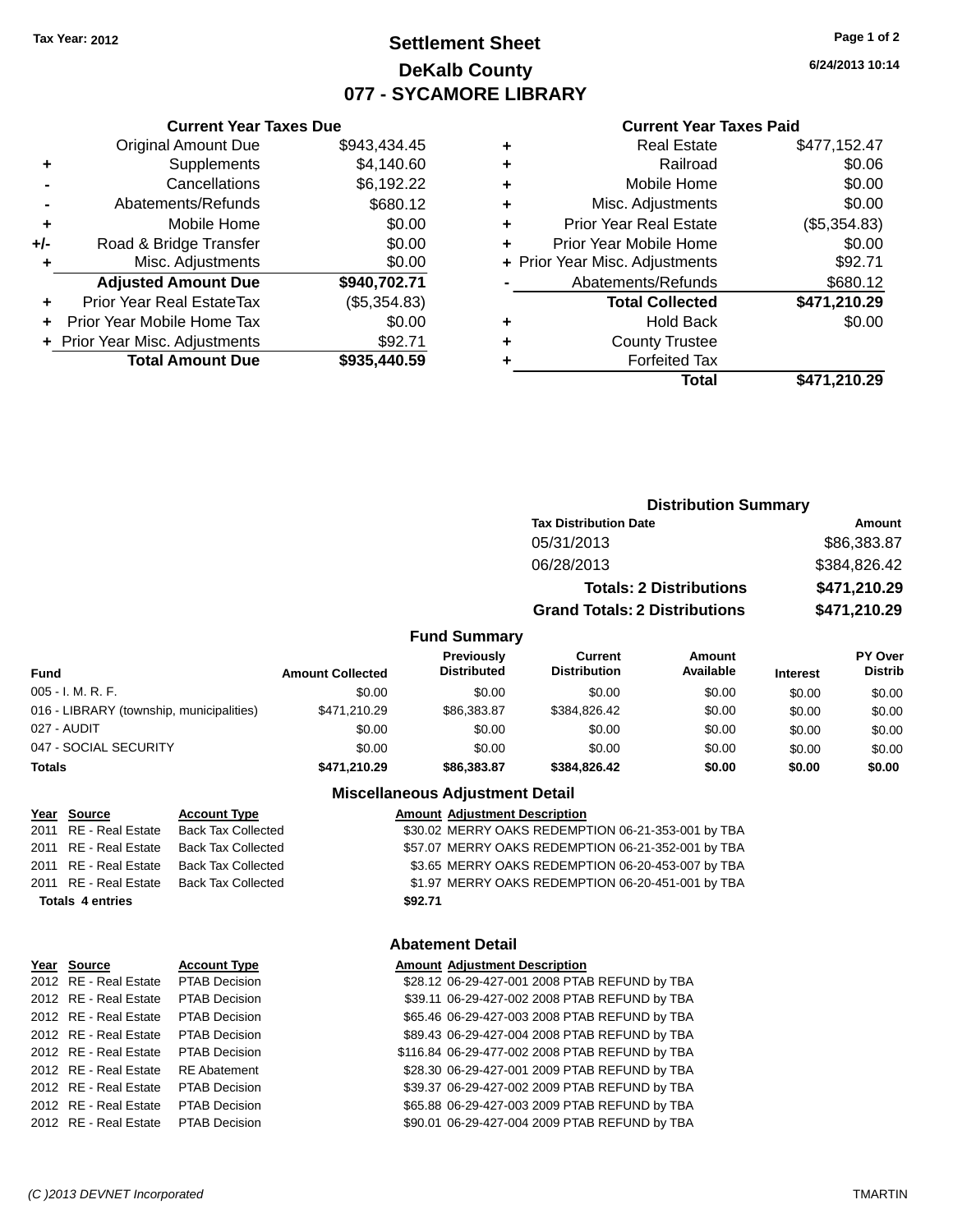## **Settlement Sheet Tax Year: 2012 Page 2 of 2 DeKalb County**

**Abatement Detail**

**Year Source Account Type Account Type Amount Adjustment Description**<br>2012 RE - Real Estate PTAB Decision **Amount 17.60 06-29-477-002 2009 PTA** \$117.60 06-29-477-002 2009 PTAB REFUND by TBA **Totals \$680.12 10 entries**

**6/24/2013 10:14**

*(C )2013 DEVNET Incorporated* TMARTIN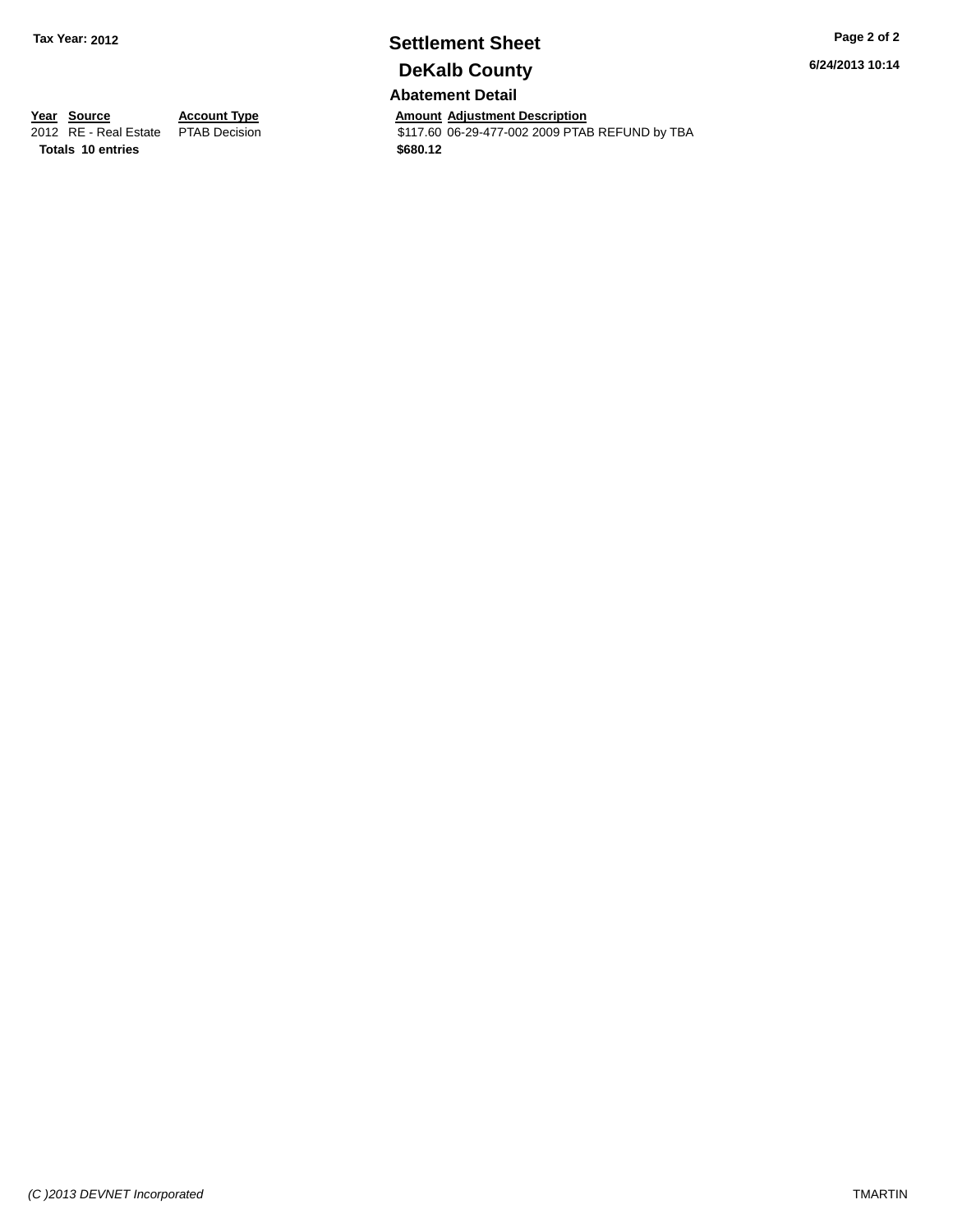## **Settlement Sheet Tax Year: 2012 Page 1 of 1 DeKalb County 078 - VILLAGE OF WATERMAN**

**6/24/2013 10:14**

#### **Current Year Taxes Paid**

|     | <b>Current Year Taxes Due</b>  |              |
|-----|--------------------------------|--------------|
|     | <b>Original Amount Due</b>     | \$168,914.87 |
| ٠   | Supplements                    | \$508.91     |
|     | Cancellations                  | \$600.26     |
|     | Abatements/Refunds             | \$0.00       |
| ٠   | Mobile Home                    | \$0.00       |
| +/- | Road & Bridge Transfer         | \$18,190.51  |
| ٠   | Misc. Adjustments              | \$0.00       |
|     | <b>Adjusted Amount Due</b>     | \$187,014.03 |
| ٠   | Prior Year Real EstateTax      | \$0.00       |
| ÷   | Prior Year Mobile Home Tax     | \$0.00       |
|     | + Prior Year Misc. Adjustments | \$0.00       |
|     | <b>Total Amount Due</b>        | \$187,014.03 |
|     |                                |              |

|   | <b>Real Estate</b>             | \$105,172.99 |
|---|--------------------------------|--------------|
| ÷ | Railroad                       | \$628.67     |
| ٠ | Mobile Home                    | \$0.00       |
| ٠ | Misc. Adjustments              | \$0.00       |
| ٠ | Prior Year Real Estate         | \$0.00       |
|   | Prior Year Mobile Home         | \$0.00       |
|   | + Prior Year Misc. Adjustments | \$0.00       |
|   | Abatements/Refunds             | \$0.00       |
|   | <b>Total Collected</b>         | \$105,801.66 |
| ٠ | Hold Back                      | \$0.00       |
| ٠ | <b>County Trustee</b>          |              |
|   | <b>Forfeited Tax</b>           |              |
|   | Total                          | \$105,801.66 |
|   |                                |              |

**Grand Totals: 2 Distributions \$105,801.66**

| <b>Road and Bridge Summary</b>   |                         |               | <b>Distribution Summary</b>    |              |  |
|----------------------------------|-------------------------|---------------|--------------------------------|--------------|--|
| <b>Rd./Br. District</b>          | Amt. Due                | Amt. Distrib. | <b>Tax Distribution Date</b>   | Amount       |  |
| <b>CLINTON ROAD &amp; BRIDGE</b> | \$34,286.46 \$18,190.51 |               | 05/31/2013                     | \$32,568.47  |  |
| <b>Totals</b>                    | \$34,286.46 \$18,190.51 |               | 06/28/2013                     | \$73,233.19  |  |
|                                  |                         |               | <b>Totals: 2 Distributions</b> | \$105,801.66 |  |

**Fund Summary Fund Interest Amount Collected Distributed PY Over Distrib Amount Available Current Distribution Previously** 001 - CORPORATE \$48,598.44 \$15,427.83 \$33,170.61 \$0.00 \$0.00 \$0.00 007 - ROAD AND BRIDGE 60.00 \$18,190.51 \$4,755.85 \$13,434.66 \$0.00 \$0.00 \$0.00 \$0.00 014 - POLICE PROTECTION \$14,409.85 \$4,574.48 \$9,835.37 \$0.00 \$0.00 \$0.00 \$0.00 027 - AUDIT \$7,340.50 \$2,330.28 \$5,010.22 \$0.00 \$0.00 \$0.00 035 - TORT JUDGEMENTS/LIABILITY INS \$15,621.41 \$4,959.10 \$10,662.31 \$0.00 \$0.00 \$0.00 047 - SOCIAL SECURITY \$1,429.11 \$453.68 \$975.43 \$0.00 \$0.00 \$0.00 073 - CHLORINATION OF SEWAGE \$211.84 \$67.25 \$144.59 \$0.00 \$0.00 \$0.00 \$0.00 **Totals \$105,801.66 \$32,568.47 \$73,233.19 \$0.00 \$0.00 \$0.00**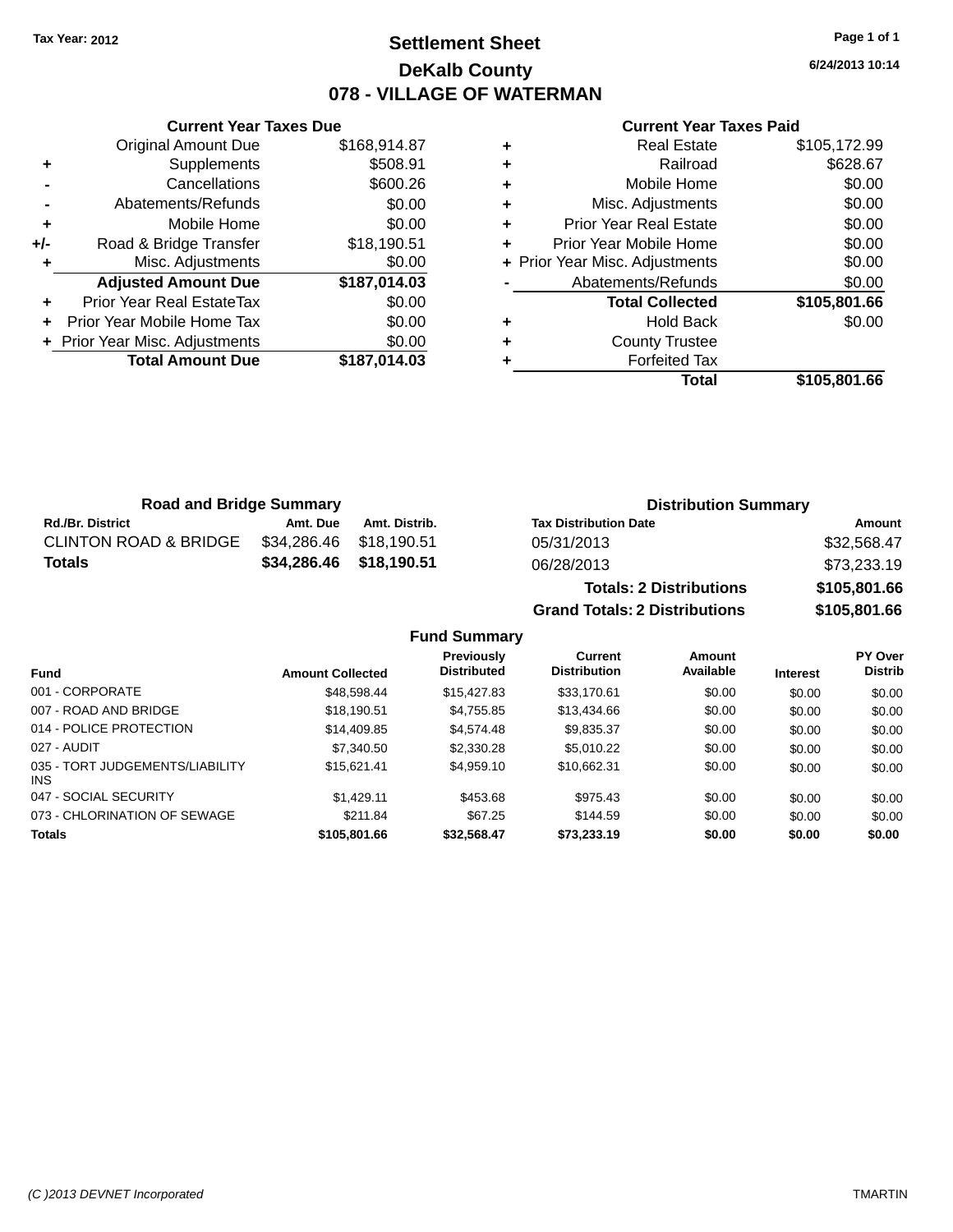## **Settlement Sheet Tax Year: 2012 Page 1 of 1 DeKalb County 079 - HINCKLEY SPEC SERV #1**

**6/24/2013 10:14**

|     | <b>Current Year Taxes Due</b>  |          |
|-----|--------------------------------|----------|
|     | <b>Original Amount Due</b>     | \$832.13 |
| ÷   | Supplements                    | \$0.00   |
|     | Cancellations                  | \$0.00   |
|     | Abatements/Refunds             | \$0.00   |
| ٠   | Mobile Home                    | \$0.00   |
| +/- | Road & Bridge Transfer         | \$0.00   |
| ٠   | Misc. Adjustments              | \$0.00   |
|     | <b>Adjusted Amount Due</b>     | \$832.13 |
| ÷   | Prior Year Real EstateTax      | \$0.00   |
| ÷   | Prior Year Mobile Home Tax     | \$0.00   |
|     | + Prior Year Misc. Adjustments | \$0.00   |
|     | <b>Total Amount Due</b>        | \$832.13 |

|   | <b>Real Estate</b>             | \$429.47 |
|---|--------------------------------|----------|
| ٠ | Railroad                       | \$0.00   |
| ٠ | Mobile Home                    | \$0.00   |
| ٠ | Misc. Adjustments              | \$0.00   |
| ٠ | <b>Prior Year Real Estate</b>  | \$0.00   |
| ٠ | Prior Year Mobile Home         | \$0.00   |
|   | + Prior Year Misc. Adjustments | \$0.00   |
|   | Abatements/Refunds             | \$0.00   |
|   | <b>Total Collected</b>         | \$429.47 |
| ٠ | <b>Hold Back</b>               | \$0.00   |
| ٠ | <b>County Trustee</b>          |          |
| ٠ | <b>Forfeited Tax</b>           |          |
|   | Total                          | \$429.47 |
|   |                                |          |

|                            |                         |                                  | <b>Distribution Summary</b>           |                                |                 |                                  |  |
|----------------------------|-------------------------|----------------------------------|---------------------------------------|--------------------------------|-----------------|----------------------------------|--|
|                            |                         |                                  | <b>Tax Distribution Date</b>          |                                |                 | Amount                           |  |
|                            |                         |                                  | 05/31/2013                            |                                |                 | \$12.32                          |  |
|                            |                         |                                  | 06/28/2013                            |                                |                 | \$417.15                         |  |
|                            |                         |                                  |                                       | <b>Totals: 2 Distributions</b> |                 | \$429.47                         |  |
|                            |                         |                                  | <b>Grand Totals: 2 Distributions</b>  |                                |                 | \$429.47                         |  |
|                            |                         | <b>Fund Summary</b>              |                                       |                                |                 |                                  |  |
| Fund                       | <b>Amount Collected</b> | Previously<br><b>Distributed</b> | <b>Current</b><br><b>Distribution</b> | Amount<br>Available            | <b>Interest</b> | <b>PY Over</b><br><b>Distrib</b> |  |
| 023 - SPECIAL SERVICE AREA | \$429.47                | \$12.32                          | \$417.15                              | \$0.00                         | \$0.00          | \$0.00                           |  |
| <b>Totals</b>              | \$429.47                | \$12.32                          | \$417.15                              | \$0.00                         | \$0.00          | \$0.00                           |  |
|                            |                         |                                  |                                       |                                |                 |                                  |  |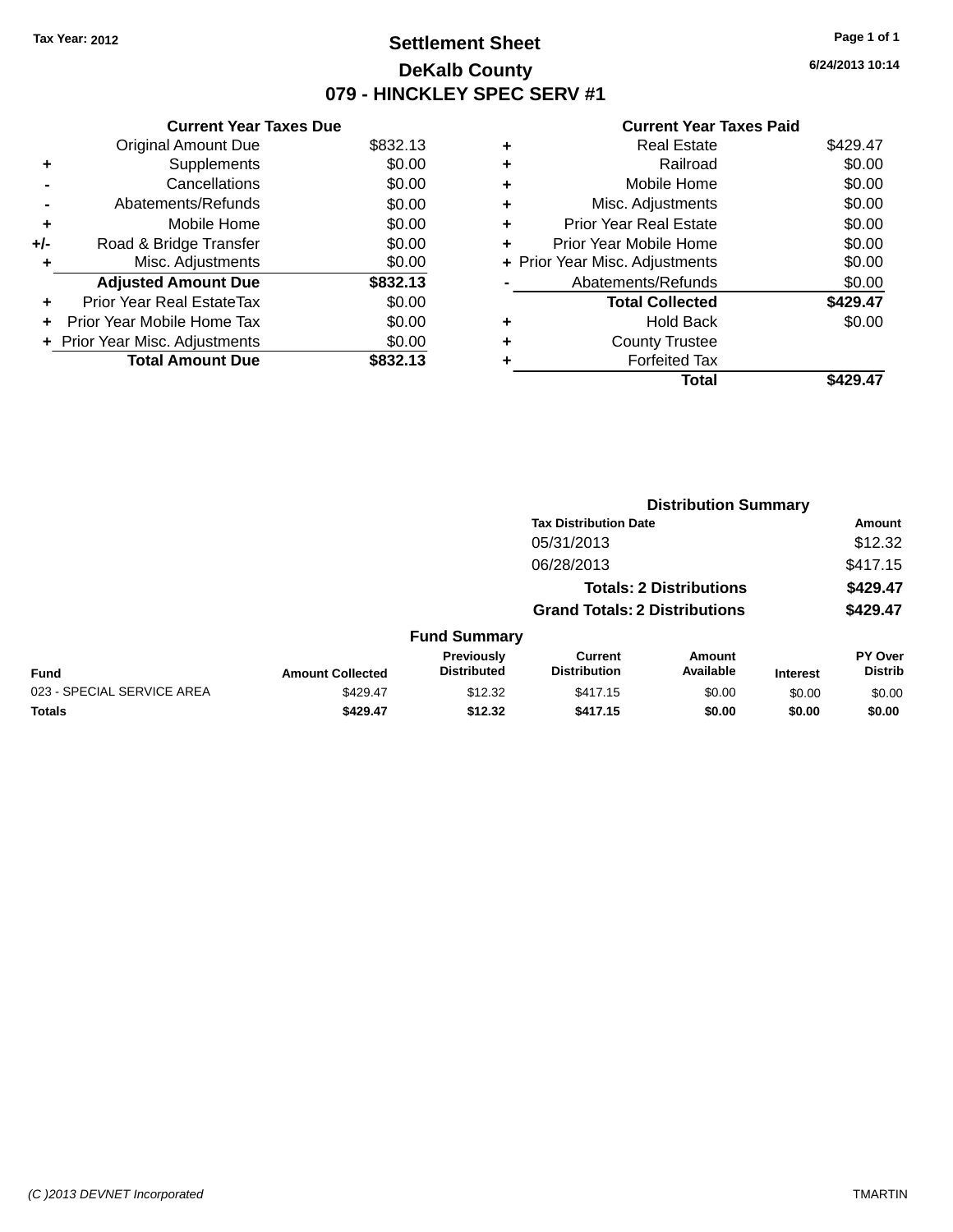## **Settlement Sheet Tax Year: 2012 Page 1 of 1 DeKalb County 080 - HINCKLEY SPEC SERV #2**

**6/24/2013 10:14**

|     | <b>Current Year Taxes Due</b>  |        |
|-----|--------------------------------|--------|
|     | <b>Original Amount Due</b>     | \$0.00 |
| ٠   | Supplements                    | \$0.00 |
|     | Cancellations                  | \$0.00 |
|     | Abatements/Refunds             | \$0.00 |
| ٠   | Mobile Home                    | \$0.00 |
| +/- | Road & Bridge Transfer         | \$0.00 |
|     | Misc. Adjustments              | \$0.00 |
|     | <b>Adjusted Amount Due</b>     | \$0.00 |
| ÷   | Prior Year Real EstateTax      | \$0.00 |
|     | Prior Year Mobile Home Tax     | \$0.00 |
|     | + Prior Year Misc. Adjustments | \$0.00 |
|     | <b>Total Amount Due</b>        | \$0.00 |
|     |                                |        |

|   | <b>Real Estate</b>             | \$0.00 |
|---|--------------------------------|--------|
| ٠ | Railroad                       | \$0.00 |
| ٠ | Mobile Home                    | \$0.00 |
| ٠ | Misc. Adjustments              | \$0.00 |
| ٠ | <b>Prior Year Real Estate</b>  | \$0.00 |
| ٠ | Prior Year Mobile Home         | \$0.00 |
|   | + Prior Year Misc. Adjustments | \$0.00 |
|   | Abatements/Refunds             | \$0.00 |
|   | <b>Total Collected</b>         | \$0.00 |
|   | Hold Back                      | \$0.00 |
| ٠ | <b>County Trustee</b>          |        |
|   | <b>Forfeited Tax</b>           |        |
|   | Total                          |        |

| <b>Fund Summary</b>        |                         |                                         |                                |                     |                 |                           |
|----------------------------|-------------------------|-----------------------------------------|--------------------------------|---------------------|-----------------|---------------------------|
| <b>Fund</b>                | <b>Amount Collected</b> | <b>Previously</b><br><b>Distributed</b> | Current<br><b>Distribution</b> | Amount<br>Available | <b>Interest</b> | PY Over<br><b>Distrib</b> |
| 023 - SPECIAL SERVICE AREA | \$0.00                  | \$0.00                                  | \$0.00                         | \$0.00              | \$0.00          | \$0.00                    |
| <b>Totals</b>              | \$0.00                  | \$0.00                                  | \$0.00                         | \$0.00              | \$0.00          | \$0.00                    |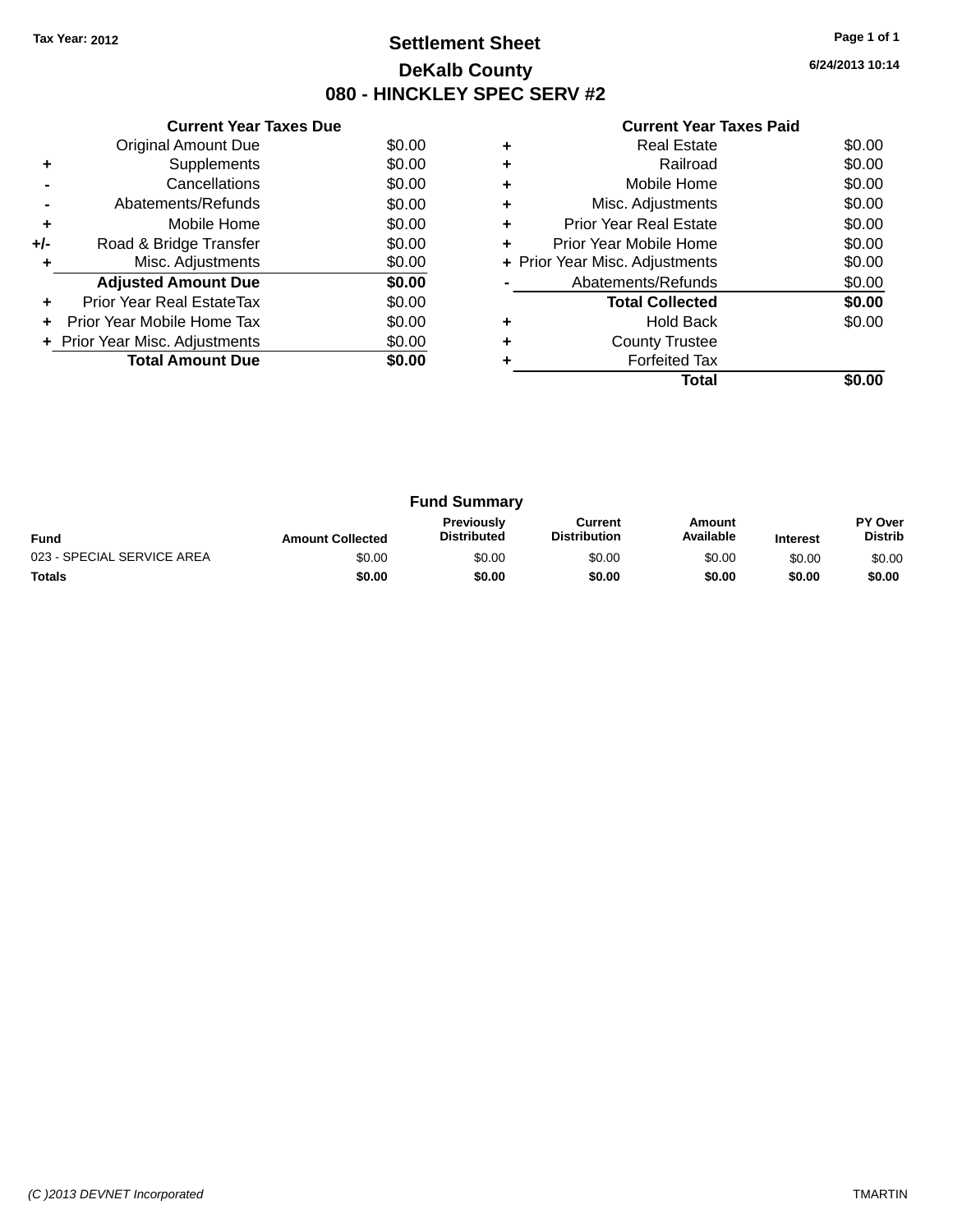## **Settlement Sheet Tax Year: 2012 Page 1 of 1 DeKalb County 081 - MAPLE PARK SSA#1**

**6/24/2013 10:14**

|     | <b>Current Year Taxes Due</b>  |        |
|-----|--------------------------------|--------|
|     | <b>Original Amount Due</b>     | \$0.00 |
| ٠   | Supplements                    | \$0.00 |
|     | Cancellations                  | \$0.00 |
|     | Abatements/Refunds             | \$0.00 |
| ÷   | Mobile Home                    | \$0.00 |
| +/- | Road & Bridge Transfer         | \$0.00 |
| ٠   | Misc. Adjustments              | \$0.00 |
|     | <b>Adjusted Amount Due</b>     | \$0.00 |
| ÷   | Prior Year Real EstateTax      | \$0.00 |
|     | Prior Year Mobile Home Tax     | \$0.00 |
|     | + Prior Year Misc. Adjustments | \$0.00 |
|     | <b>Total Amount Due</b>        | \$0.00 |
|     |                                |        |

|   | Real Estate                    | \$0.00 |
|---|--------------------------------|--------|
| ٠ | Railroad                       | \$0.00 |
| ٠ | Mobile Home                    | \$0.00 |
| ٠ | Misc. Adjustments              | \$0.00 |
| ٠ | <b>Prior Year Real Estate</b>  | \$0.00 |
| ٠ | Prior Year Mobile Home         | \$0.00 |
|   | + Prior Year Misc. Adjustments | \$0.00 |
|   | Abatements/Refunds             | \$0.00 |
|   | <b>Total Collected</b>         | \$0.00 |
| ٠ | Hold Back                      | \$0.00 |
| ٠ | <b>County Trustee</b>          |        |
|   | <b>Forfeited Tax</b>           |        |
|   | Total                          |        |

| <b>Fund Summary</b>        |                         |                                         |                                |                     |                 |                                  |
|----------------------------|-------------------------|-----------------------------------------|--------------------------------|---------------------|-----------------|----------------------------------|
| <b>Fund</b>                | <b>Amount Collected</b> | <b>Previously</b><br><b>Distributed</b> | Current<br><b>Distribution</b> | Amount<br>Available | <b>Interest</b> | <b>PY Over</b><br><b>Distrib</b> |
| 023 - SPECIAL SERVICE AREA | \$0.00                  | \$0.00                                  | \$0.00                         | \$0.00              | \$0.00          | \$0.00                           |
| <b>Totals</b>              | \$0.00                  | \$0.00                                  | \$0.00                         | \$0.00              | \$0.00          | \$0.00                           |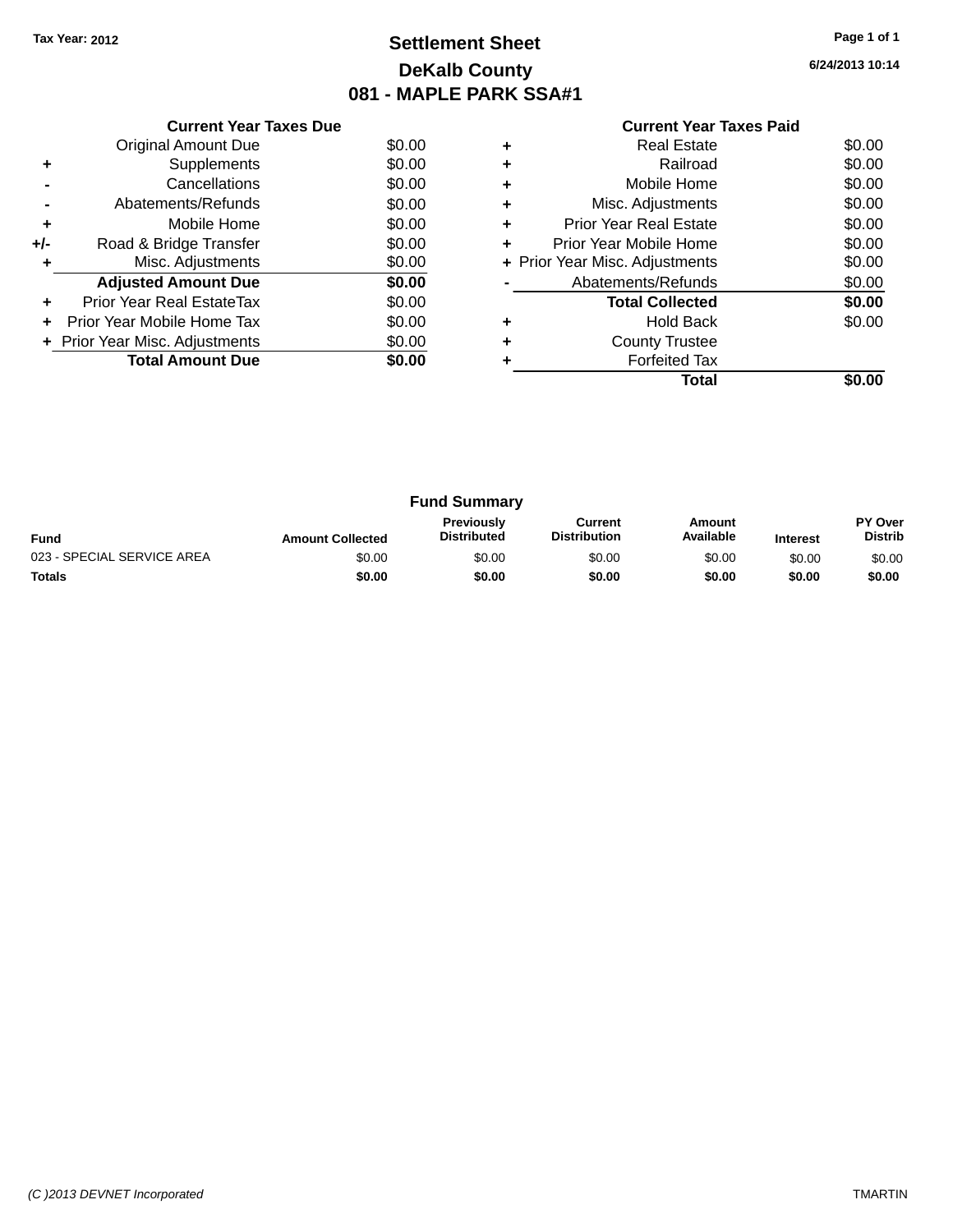## **Settlement Sheet Tax Year: 2012 Page 1 of 1 DeKalb County 082 - MAPLE PARK SSA #2**

**6/24/2013 10:14**

|     | <b>Current Year Taxes Due</b>  |        |
|-----|--------------------------------|--------|
|     | <b>Original Amount Due</b>     | \$0.00 |
| ٠   | Supplements                    | \$0.00 |
|     | Cancellations                  | \$0.00 |
|     | Abatements/Refunds             | \$0.00 |
| ٠   | Mobile Home                    | \$0.00 |
| +/- | Road & Bridge Transfer         | \$0.00 |
| ٠   | Misc. Adjustments              | \$0.00 |
|     | <b>Adjusted Amount Due</b>     | \$0.00 |
|     | Prior Year Real EstateTax      | \$0.00 |
|     | Prior Year Mobile Home Tax     | \$0.00 |
|     | + Prior Year Misc. Adjustments | \$0.00 |
|     | <b>Total Amount Due</b>        | \$0.00 |
|     |                                |        |

|   | <b>Real Estate</b>             | \$0.00 |
|---|--------------------------------|--------|
| ٠ | Railroad                       | \$0.00 |
| ٠ | Mobile Home                    | \$0.00 |
| ٠ | Misc. Adjustments              | \$0.00 |
| ٠ | <b>Prior Year Real Estate</b>  | \$0.00 |
| ٠ | Prior Year Mobile Home         | \$0.00 |
|   | + Prior Year Misc. Adjustments | \$0.00 |
|   | Abatements/Refunds             | \$0.00 |
|   | <b>Total Collected</b>         | \$0.00 |
|   | <b>Hold Back</b>               | \$0.00 |
| ٠ | <b>County Trustee</b>          |        |
|   | <b>Forfeited Tax</b>           |        |
|   | Total                          |        |

| <b>Fund Summary</b>        |                         |                                  |                                |                     |                 |                                  |
|----------------------------|-------------------------|----------------------------------|--------------------------------|---------------------|-----------------|----------------------------------|
| <b>Fund</b>                | <b>Amount Collected</b> | Previously<br><b>Distributed</b> | Current<br><b>Distribution</b> | Amount<br>Available | <b>Interest</b> | <b>PY Over</b><br><b>Distrib</b> |
| 023 - SPECIAL SERVICE AREA | \$0.00                  | \$0.00                           | \$0.00                         | \$0.00              | \$0.00          | \$0.00                           |
| <b>Totals</b>              | \$0.00                  | \$0.00                           | \$0.00                         | \$0.00              | \$0.00          | \$0.00                           |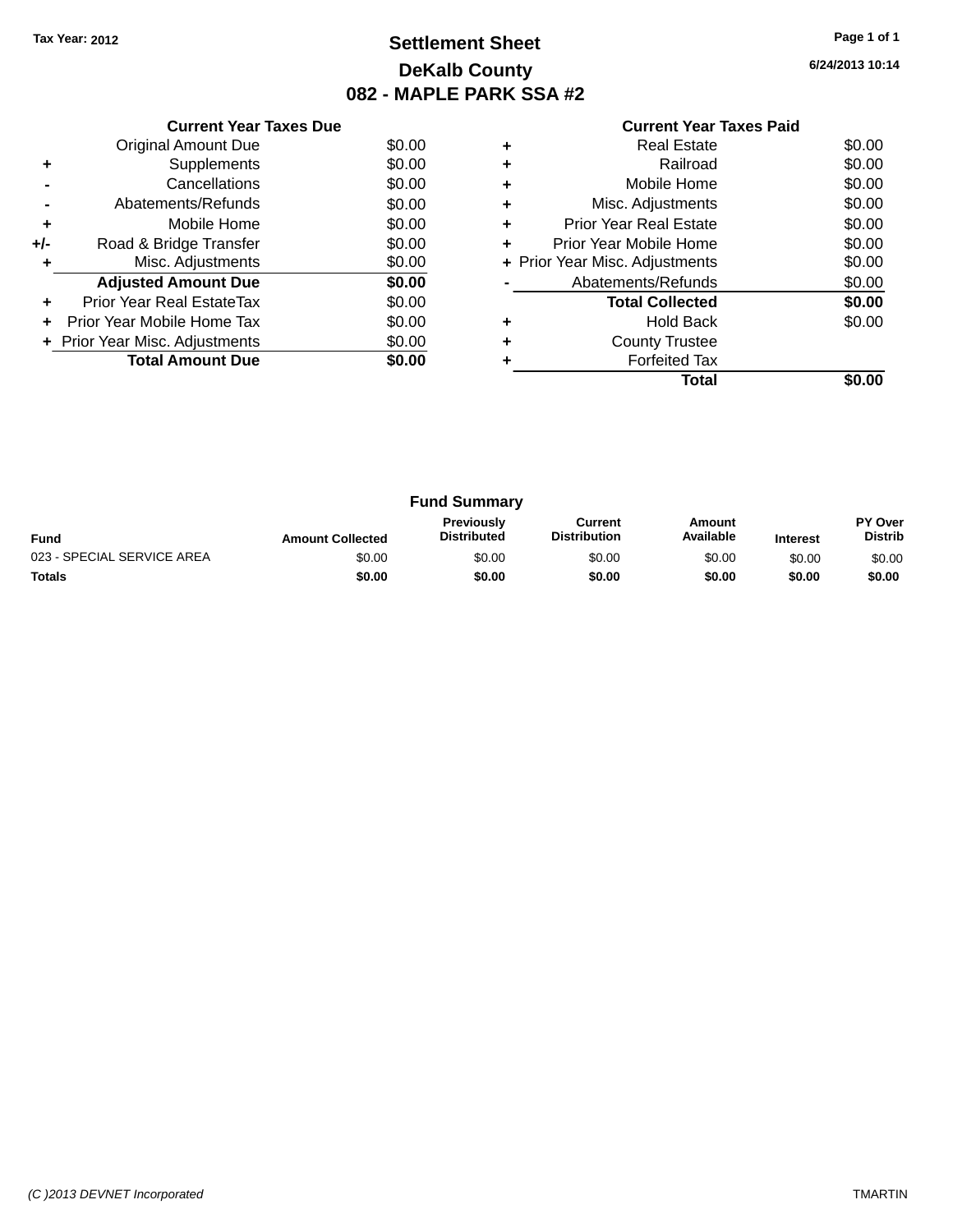## **Settlement Sheet Tax Year: 2012 Page 1 of 1 DeKalb County 083 - TOWN OF CORTLAND SBA #1**

**6/24/2013 10:14**

|     | <b>Current Year Taxes Due</b>  |        |
|-----|--------------------------------|--------|
|     | Original Amount Due            | \$0.00 |
| ٠   | Supplements                    | \$0.00 |
|     | Cancellations                  | \$0.00 |
|     | Abatements/Refunds             | \$0.00 |
| ٠   | Mobile Home                    | \$0.00 |
| +/- | Road & Bridge Transfer         | \$0.00 |
| ٠   | Misc. Adjustments              | \$0.00 |
|     | <b>Adjusted Amount Due</b>     | \$0.00 |
| ÷   | Prior Year Real EstateTax      | \$0.00 |
| ÷   | Prior Year Mobile Home Tax     | \$0.00 |
|     | + Prior Year Misc. Adjustments | \$0.00 |
|     | <b>Total Amount Due</b>        | \$0.00 |
|     |                                |        |

|   | <b>Real Estate</b>             | \$0.00 |
|---|--------------------------------|--------|
| ٠ | Railroad                       | \$0.00 |
| ٠ | Mobile Home                    | \$0.00 |
| ٠ | Misc. Adjustments              | \$0.00 |
| ٠ | <b>Prior Year Real Estate</b>  | \$0.00 |
| ٠ | Prior Year Mobile Home         | \$0.00 |
|   | + Prior Year Misc. Adjustments | \$0.00 |
|   | Abatements/Refunds             | \$0.00 |
|   | <b>Total Collected</b>         | \$0.00 |
|   | Hold Back                      | \$0.00 |
| ٠ | <b>County Trustee</b>          |        |
|   | <b>Forfeited Tax</b>           |        |
|   | Total                          |        |

| <b>Fund Summary</b>      |                         |                                         |                                |                     |                 |                           |
|--------------------------|-------------------------|-----------------------------------------|--------------------------------|---------------------|-----------------|---------------------------|
| <b>Fund</b>              | <b>Amount Collected</b> | <b>Previously</b><br><b>Distributed</b> | Current<br><b>Distribution</b> | Amount<br>Available | <b>Interest</b> | PY Over<br><b>Distrib</b> |
| 003 - BONDS AND INTEREST | \$0.00                  | \$0.00                                  | \$0.00                         | \$0.00              | \$0.00          | \$0.00                    |
| <b>Totals</b>            | \$0.00                  | \$0.00                                  | \$0.00                         | \$0.00              | \$0.00          | \$0.00                    |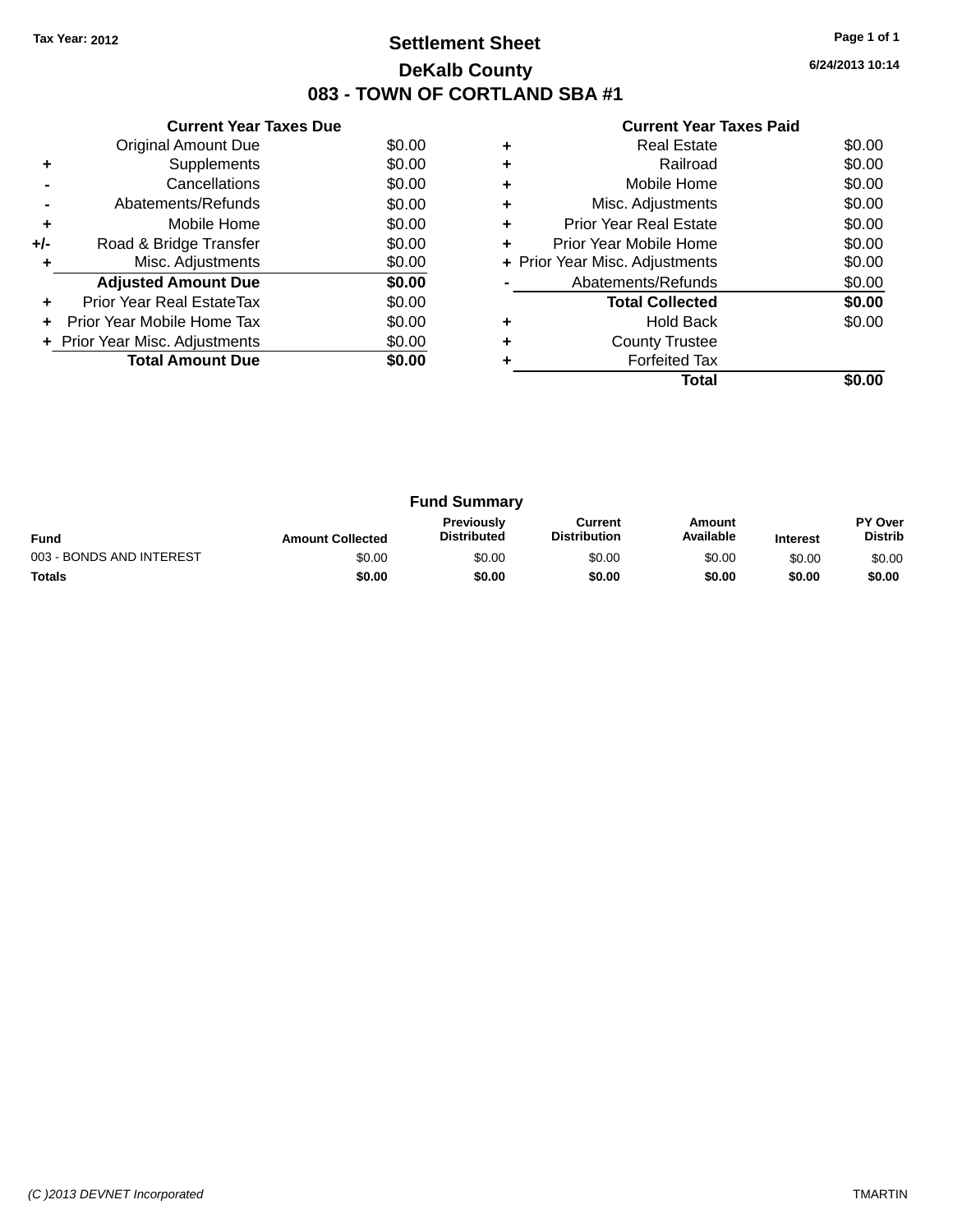## **Settlement Sheet Tax Year: 2012 Page 1 of 1 DeKalb County 084 - SANDWICH SSA #1**

**6/24/2013 10:14**

|     | <b>Current Year Taxes Due</b>  |        |
|-----|--------------------------------|--------|
|     | Original Amount Due            | \$0.00 |
|     | Supplements                    | \$0.00 |
|     | Cancellations                  | \$0.00 |
|     | Abatements/Refunds             | \$0.00 |
| ٠   | Mobile Home                    | \$0.00 |
| +/- | Road & Bridge Transfer         | \$0.00 |
| ٠   | Misc. Adjustments              | \$0.00 |
|     | <b>Adjusted Amount Due</b>     | \$0.00 |
| ÷   | Prior Year Real EstateTax      | \$0.00 |
| ÷   | Prior Year Mobile Home Tax     | \$0.00 |
|     | + Prior Year Misc. Adjustments | \$0.00 |
|     | <b>Total Amount Due</b>        | \$0.00 |
|     |                                |        |

#### **Current Year Taxes Paid +** Real Estate \$0.00 **+** Railroad \$0.00 **+** Mobile Home \$0.00 **+** Misc. Adjustments \$0.00 **+** Prior Year Real Estate \$0.00 **+** Prior Year Mobile Home \$0.00<br> **+** Prior Year Misc. Adjustments \$0.00 **+ Prior Year Misc. Adjustments -** Abatements/Refunds \$0.00 **Total Collected \$0.00 +** Hold Back \$0.00 **+** County Trustee **+** Forfeited Tax **Total \$0.00**

| <b>Fund Summary</b> |                         |                                         |                                |                     |                 |                           |
|---------------------|-------------------------|-----------------------------------------|--------------------------------|---------------------|-----------------|---------------------------|
| <b>Fund</b>         | <b>Amount Collected</b> | <b>Previously</b><br><b>Distributed</b> | Current<br><b>Distribution</b> | Amount<br>Available | <b>Interest</b> | PY Over<br><b>Distrib</b> |
| 023 - CORPORATE     | \$0.00                  | \$0.00                                  | \$0.00                         | \$0.00              | \$0.00          | \$0.00                    |
| <b>Totals</b>       | \$0.00                  | \$0.00                                  | \$0.00                         | \$0.00              | \$0.00          | \$0.00                    |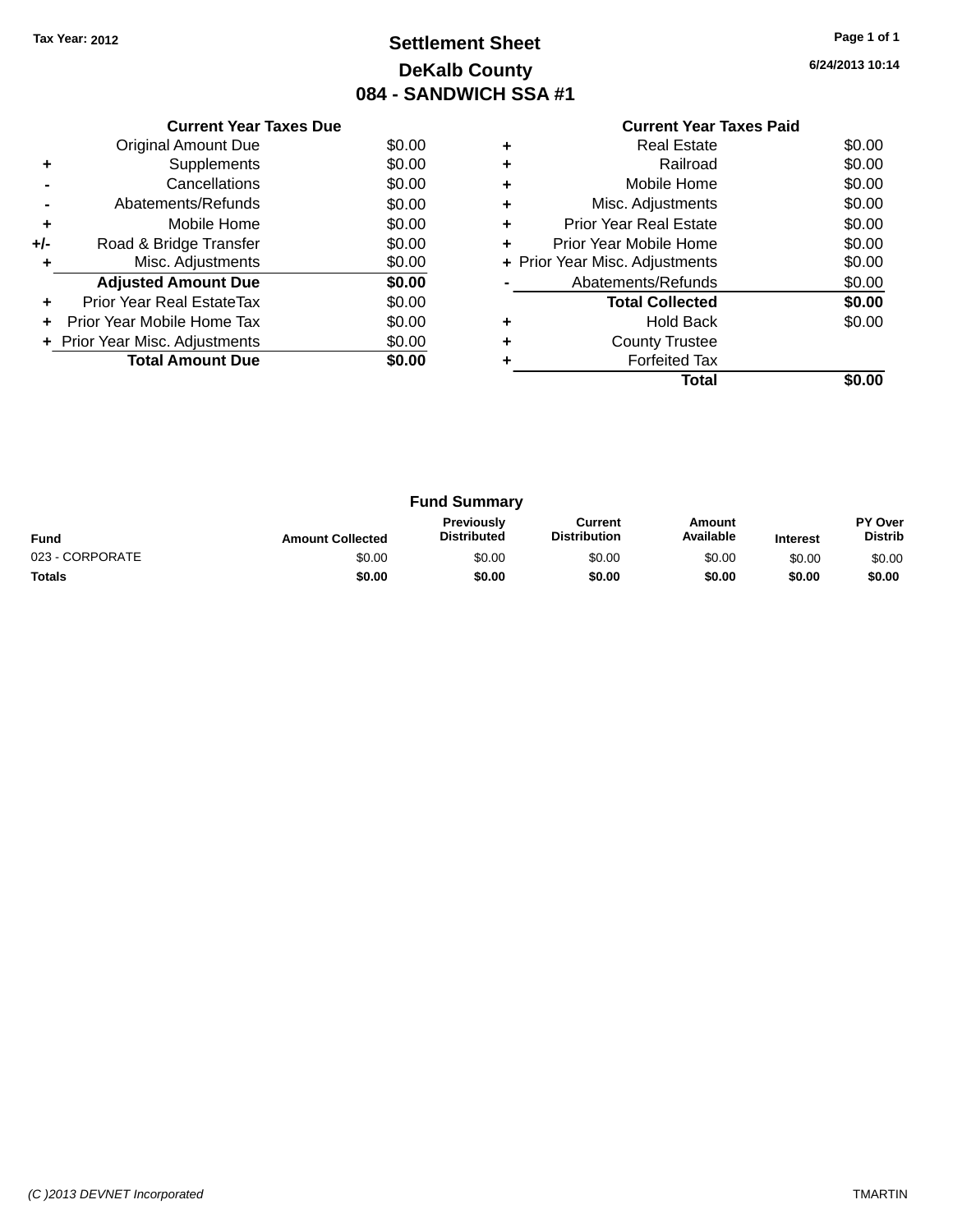## **Settlement Sheet Tax Year: 2012 Page 1 of 1 DeKalb County 085 - BURLINGTON FIRE**

**6/24/2013 10:14**

|     | <b>Current Year Taxes Due</b> |            |
|-----|-------------------------------|------------|
|     | <b>Original Amount Due</b>    | \$8,193.33 |
| ÷   | Supplements                   | \$0.00     |
|     | Cancellations                 | \$0.00     |
|     | Abatements/Refunds            | \$0.00     |
| ٠   | Mobile Home                   | \$0.00     |
| +/- | Road & Bridge Transfer        | \$0.00     |
|     | Misc. Adjustments             | \$0.00     |
|     | <b>Adjusted Amount Due</b>    | \$8,193.33 |
| ÷   | Prior Year Real EstateTax     | \$0.00     |
|     | Prior Year Mobile Home Tax    | \$0.00     |
|     | Prior Year Misc. Adjustments  | \$0.00     |
|     | <b>Total Amount Due</b>       | \$8.193.33 |
|     |                               |            |

| ٠ | <b>Real Estate</b>             | \$3,965.56 |
|---|--------------------------------|------------|
| ٠ | Railroad                       | \$176.07   |
| ٠ | Mobile Home                    | \$0.00     |
| ٠ | Misc. Adjustments              | \$0.00     |
| ٠ | <b>Prior Year Real Estate</b>  | \$0.00     |
| ٠ | Prior Year Mobile Home         | \$0.00     |
|   | + Prior Year Misc. Adjustments | \$0.00     |
|   | Abatements/Refunds             | \$0.00     |
|   | <b>Total Collected</b>         | \$4,141.63 |
| ٠ | <b>Hold Back</b>               | \$0.00     |
|   | <b>County Trustee</b>          |            |
| ٠ | <b>Forfeited Tax</b>           |            |
|   | Total                          | \$4.141.63 |
|   |                                |            |

|                 |                         |                                  | <b>Distribution Summary</b>           |                                |                 |                           |  |
|-----------------|-------------------------|----------------------------------|---------------------------------------|--------------------------------|-----------------|---------------------------|--|
|                 |                         |                                  | <b>Tax Distribution Date</b>          |                                |                 | Amount                    |  |
|                 |                         |                                  | 05/31/2013                            |                                |                 | \$541.24                  |  |
|                 |                         |                                  | 06/28/2013                            |                                |                 | \$3,600.39                |  |
|                 |                         |                                  |                                       | <b>Totals: 2 Distributions</b> |                 | \$4,141.63                |  |
|                 |                         |                                  | <b>Grand Totals: 2 Distributions</b>  |                                |                 | \$4,141.63                |  |
|                 |                         | <b>Fund Summary</b>              |                                       |                                |                 |                           |  |
| <b>Fund</b>     | <b>Amount Collected</b> | Previously<br><b>Distributed</b> | <b>Current</b><br><b>Distribution</b> | Amount<br>Available            | <b>Interest</b> | PY Over<br><b>Distrib</b> |  |
| 001 - CORPORATE | \$2,366.64              | \$309.28                         | \$2,057.36                            | \$0.00                         | \$0.00          | \$0.00                    |  |
| 064 - AMBULANCE | \$1,774.99              | \$231.96                         | \$1,543.03                            | \$0.00                         | \$0.00          | \$0.00                    |  |
| <b>Totals</b>   | \$4,141.63              | \$541.24                         | \$3,600.39                            | \$0.00                         | \$0.00          | \$0.00                    |  |
|                 |                         |                                  |                                       |                                |                 |                           |  |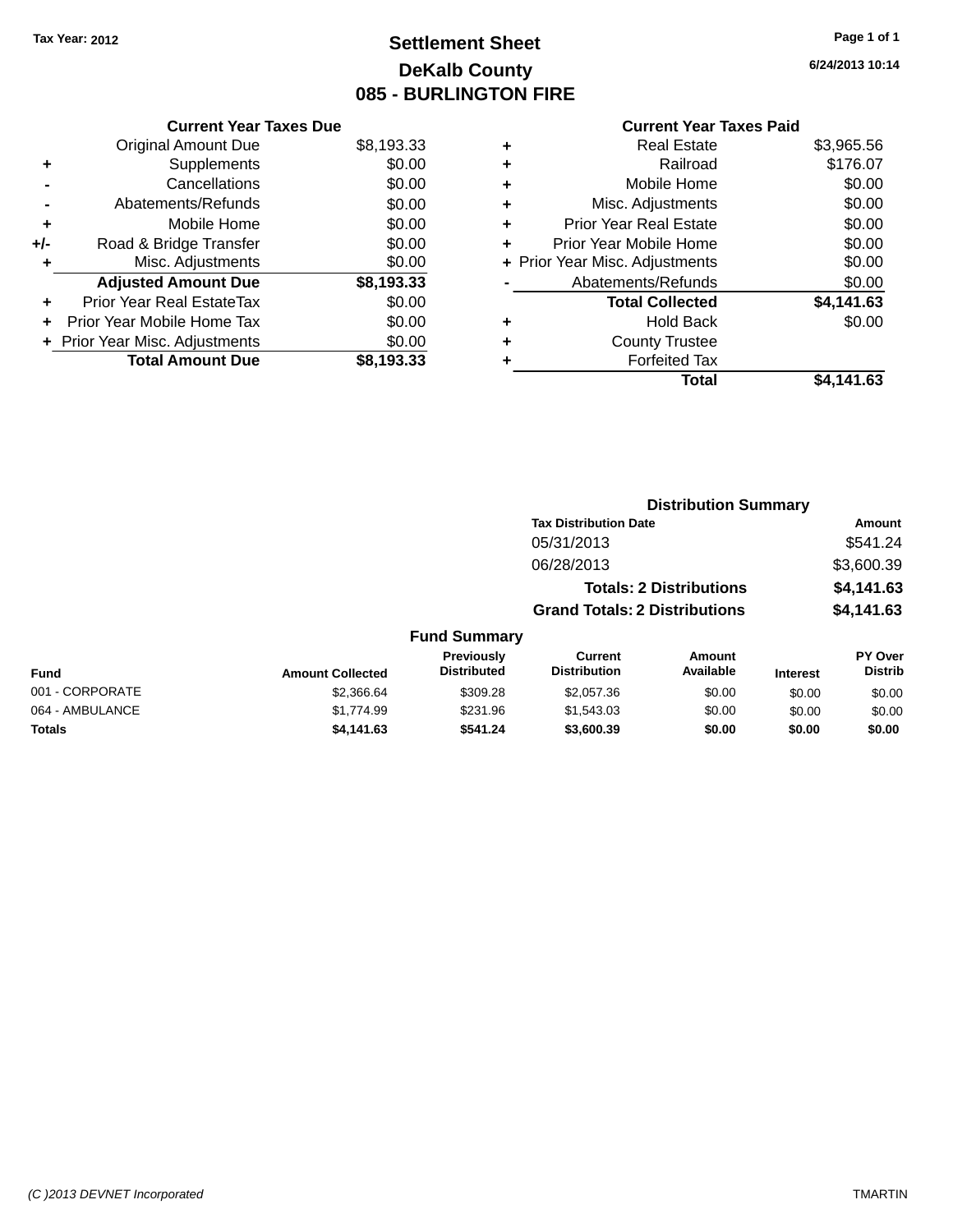## **Settlement Sheet Tax Year: 2012 Page 1 of 1 DeKalb County 086 - CORTLAND FIRE**

**6/24/2013 10:14**

#### **Current Year Taxes Paid**

|       | <b>Original Amount Due</b>       | \$452,746.83 |
|-------|----------------------------------|--------------|
| ٠     | Supplements                      | \$3,333.98   |
|       | Cancellations                    | \$3,851.31   |
|       | Abatements/Refunds               | \$0.00       |
| ٠     | Mobile Home                      | \$0.00       |
| $+/-$ | Road & Bridge Transfer           | \$0.00       |
| ٠     | Misc. Adjustments                | \$0.00       |
|       | <b>Adjusted Amount Due</b>       | \$452,229.50 |
|       | <b>Prior Year Real EstateTax</b> | \$0.00       |
|       | Prior Year Mobile Home Tax       | \$0.00       |
|       | + Prior Year Misc. Adjustments   | \$0.00       |
|       | <b>Total Amount Due</b>          | \$452.229.50 |
|       |                                  |              |

**Current Year Taxes Due**

| ٠ | <b>Real Estate</b>             | \$230,192.10 |
|---|--------------------------------|--------------|
| ٠ | Railroad                       | \$1,282.92   |
| ٠ | Mobile Home                    | \$0.00       |
| ٠ | Misc. Adjustments              | \$0.00       |
| ٠ | <b>Prior Year Real Estate</b>  | \$0.00       |
| ٠ | Prior Year Mobile Home         | \$0.00       |
|   | + Prior Year Misc. Adjustments | \$0.00       |
|   | Abatements/Refunds             | \$0.00       |
|   | <b>Total Collected</b>         | \$231,475.02 |
| ٠ | <b>Hold Back</b>               | \$0.00       |
| ٠ | <b>County Trustee</b>          |              |
| ٠ | <b>Forfeited Tax</b>           |              |
|   | Total                          | \$231,475.02 |
|   |                                |              |

### **Distribution Summary Tax Distribution Date Amount** 05/31/2013 \$45,142.27 06/28/2013 \$186,332.75 **Totals: 2 Distributions \$231,475.02 Grand Totals: 2 Distributions \$231,475.02 Fund Summary**

#### **Fund Interest Amount Collected Distributed PY Over Distrib Amount Available Current Distribution Previously** 001 - CORPORATE \$117,221.74 \$22,860.59 \$94,361.15 \$0.00 \$0.00 \$0.00 064 - AMBULANCE \$114,253.28 \$114,253.28 \$22,281.68 \$91,971.60 \$0.00 \$0.00 \$0.00 \$0.00 **Totals \$231,475.02 \$45,142.27 \$186,332.75 \$0.00 \$0.00 \$0.00**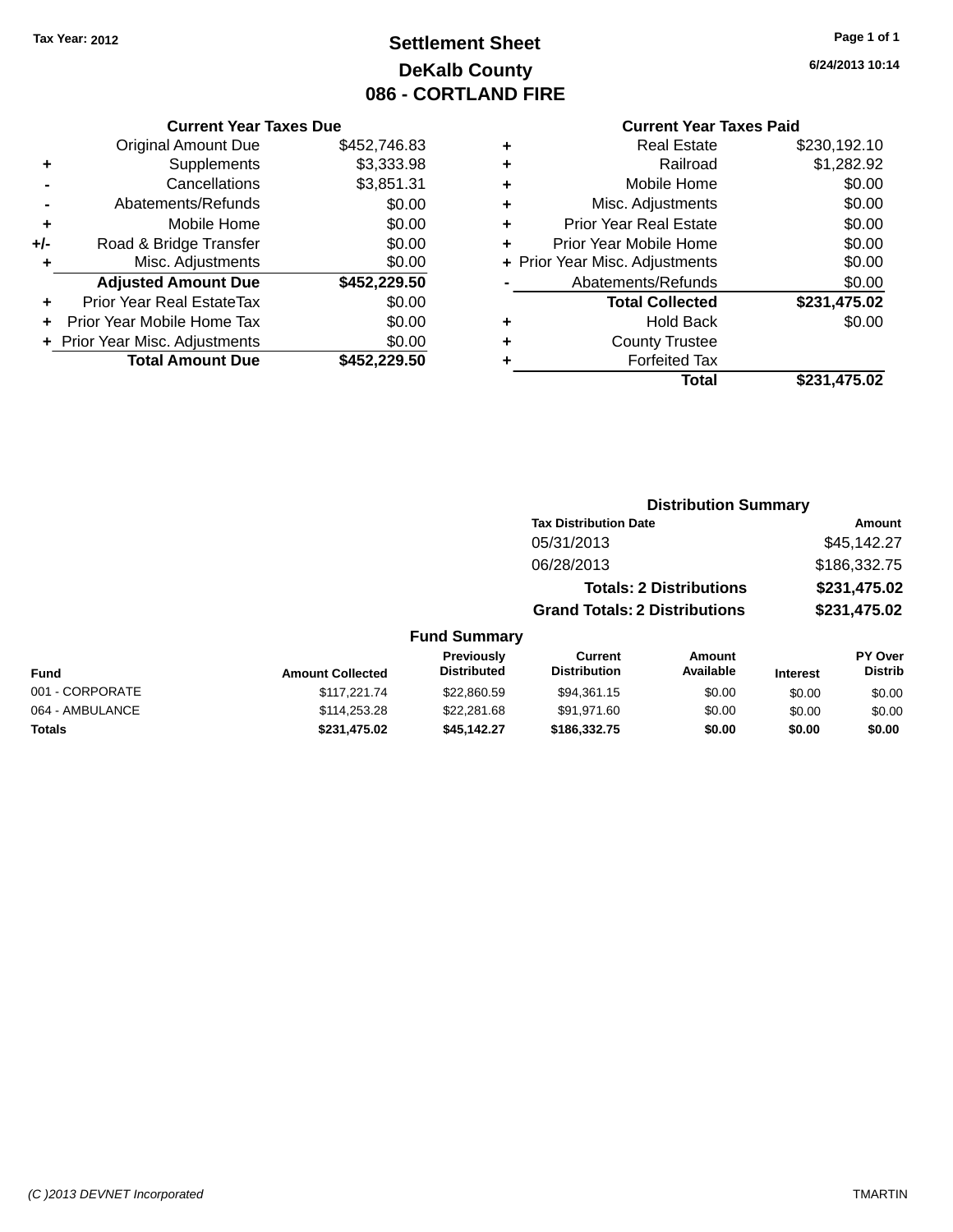## **Settlement Sheet Tax Year: 2012 Page 1 of 1 DeKalb County 087 - DE KALB FIRE**

**6/24/2013 10:14**

|       | <b>Current Year Taxes Due</b>              |              |  |  |  |  |
|-------|--------------------------------------------|--------------|--|--|--|--|
|       | \$128,873.80<br><b>Original Amount Due</b> |              |  |  |  |  |
| ٠     | Supplements                                | \$1,089.33   |  |  |  |  |
|       | Cancellations                              | \$1,403.92   |  |  |  |  |
|       | \$5.71<br>Abatements/Refunds               |              |  |  |  |  |
| ÷     | \$0.00<br>Mobile Home                      |              |  |  |  |  |
| $+/-$ | \$0.00<br>Road & Bridge Transfer           |              |  |  |  |  |
|       | \$0.00<br>Misc. Adjustments                |              |  |  |  |  |
|       | <b>Adjusted Amount Due</b>                 | \$128,553.50 |  |  |  |  |
| ٠     | Prior Year Real EstateTax                  | (\$109.21)   |  |  |  |  |
|       | \$0.00<br>Prior Year Mobile Home Tax       |              |  |  |  |  |
|       | \$1.29<br>+ Prior Year Misc. Adjustments   |              |  |  |  |  |
|       | <b>Total Amount Due</b>                    | \$128,445.58 |  |  |  |  |
|       |                                            |              |  |  |  |  |

| ٠ | <b>Real Estate</b>             | \$68,197.71 |
|---|--------------------------------|-------------|
| ٠ | Railroad                       | \$1,221.83  |
| ٠ | Mobile Home                    | \$0.00      |
| ٠ | Misc. Adjustments              | \$0.00      |
| ٠ | <b>Prior Year Real Estate</b>  | (\$109.21)  |
| ٠ | Prior Year Mobile Home         | \$0.00      |
|   | + Prior Year Misc. Adjustments | \$1.29      |
|   | Abatements/Refunds             | \$5.71      |
|   | <b>Total Collected</b>         | \$69,305.91 |
| ٠ | <b>Hold Back</b>               | \$0.00      |
| ٠ | <b>County Trustee</b>          |             |
| ٠ | <b>Forfeited Tax</b>           |             |
|   | Total                          | \$69,305.91 |
|   |                                |             |

|                         |                                                          |                                         | <b>Distribution Summary</b>                                 |                                |                 |                           |  |
|-------------------------|----------------------------------------------------------|-----------------------------------------|-------------------------------------------------------------|--------------------------------|-----------------|---------------------------|--|
|                         |                                                          |                                         | <b>Tax Distribution Date</b>                                |                                |                 | <b>Amount</b>             |  |
|                         |                                                          |                                         | 05/31/2013                                                  |                                |                 | \$13,467.99               |  |
|                         |                                                          |                                         | 06/28/2013                                                  |                                | \$55,837.92     |                           |  |
|                         |                                                          |                                         |                                                             | <b>Totals: 2 Distributions</b> | \$69,305.91     |                           |  |
|                         |                                                          |                                         | <b>Grand Totals: 2 Distributions</b>                        |                                | \$69,305.91     |                           |  |
|                         |                                                          | <b>Fund Summary</b>                     |                                                             |                                |                 |                           |  |
| Fund                    | <b>Amount Collected</b>                                  | <b>Previously</b><br><b>Distributed</b> | <b>Current</b><br><b>Distribution</b>                       | Amount<br>Available            | <b>Interest</b> | PY Over<br><b>Distrib</b> |  |
| 001 - CORPORATE         | \$69,305.91                                              | \$13,467.99                             | \$55,837.92                                                 | \$0.00                         | \$0.00          | \$0.00                    |  |
| <b>Totals</b>           | \$69,305.91                                              | \$13,467.99                             | \$55,837.92                                                 | \$0.00                         | \$0.00          | \$0.00                    |  |
|                         |                                                          | <b>Miscellaneous Adjustment Detail</b>  |                                                             |                                |                 |                           |  |
| Year Source             | <b>Account Type</b>                                      | <b>Amount Adjustment Description</b>    |                                                             |                                |                 |                           |  |
| 2011 RE - Real Estate   | <b>Back Tax Collected</b>                                |                                         | \$1.29 DEK UNIVERSITY DEVEL REDEMPTION 08-16-100-009 by TBA |                                |                 |                           |  |
| <b>Totals 1 entries</b> |                                                          | \$1.29                                  |                                                             |                                |                 |                           |  |
|                         |                                                          |                                         |                                                             |                                |                 |                           |  |
|                         |                                                          | <b>Abatement Detail</b>                 |                                                             |                                |                 |                           |  |
| Year Source             | <b>Account Type</b>                                      | <b>Amount Adjustment Description</b>    |                                                             |                                |                 |                           |  |
| 2012 RE - Real Estate   | PTAB Decision<br>\$5.71 08-29-200-003 PTAB REFUND by TBA |                                         |                                                             |                                |                 |                           |  |
| <b>Totals 1 entries</b> |                                                          | \$5.71                                  |                                                             |                                |                 |                           |  |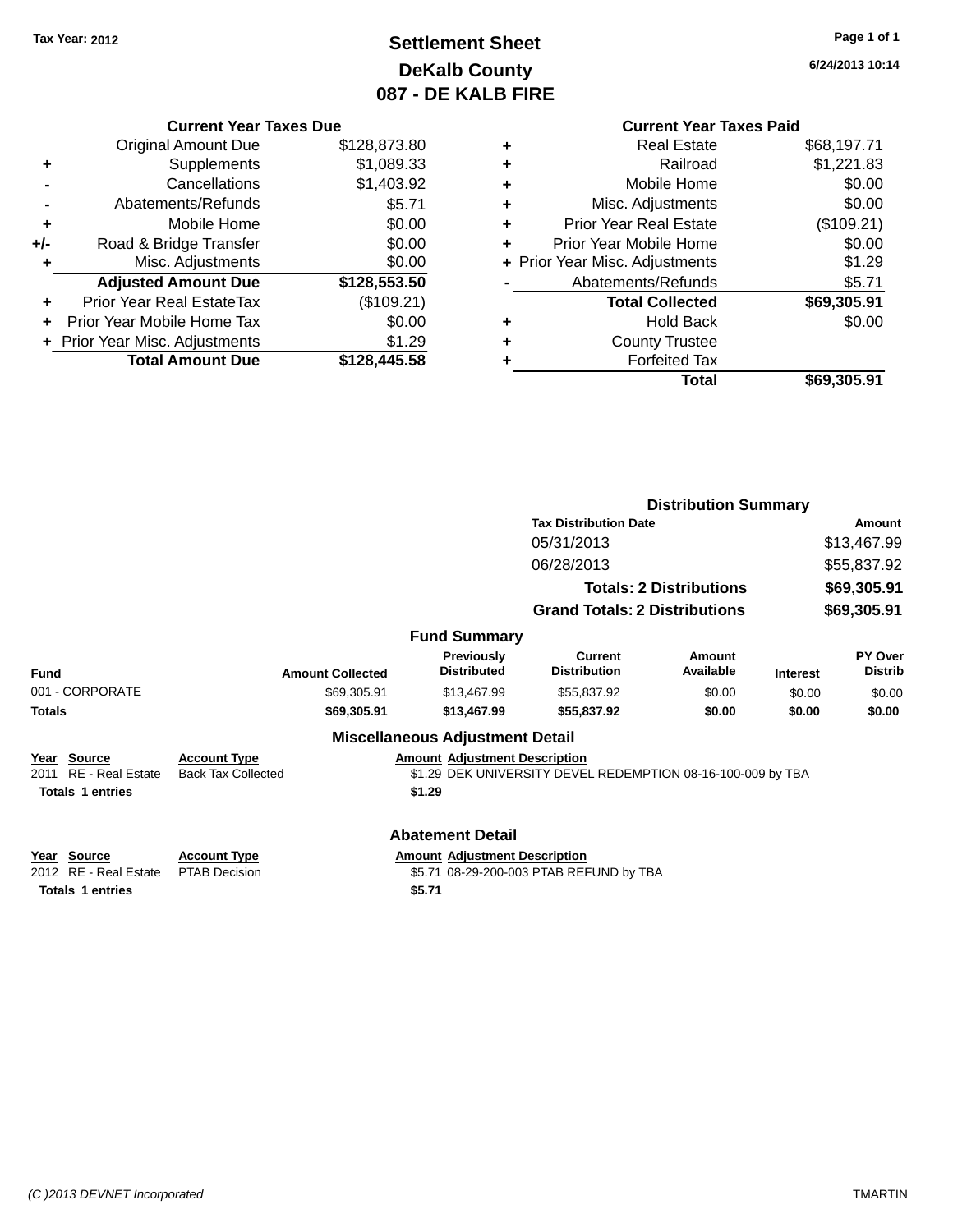## **Settlement Sheet Tax Year: 2012 Page 1 of 1 DeKalb County 088 - EARLVILLE FIRE**

**6/24/2013 10:14**

# **Current Year Taxes Paid**

|       | <b>Original Amount Due</b>               | \$2,674.16 |  |  |  |
|-------|------------------------------------------|------------|--|--|--|
| ٠     | Supplements                              | \$0.00     |  |  |  |
|       | Cancellations                            | \$0.00     |  |  |  |
|       | Abatements/Refunds                       | \$0.00     |  |  |  |
| ٠     | Mobile Home                              | \$0.00     |  |  |  |
| $+/-$ | \$0.00<br>Road & Bridge Transfer         |            |  |  |  |
| ٠     | Misc. Adjustments                        | \$0.00     |  |  |  |
|       | <b>Adjusted Amount Due</b>               | \$2,674.16 |  |  |  |
|       | Prior Year Real EstateTax                | \$0.00     |  |  |  |
|       | Prior Year Mobile Home Tax               | \$0.00     |  |  |  |
|       | \$0.00<br>+ Prior Year Misc. Adjustments |            |  |  |  |
|       | <b>Total Amount Due</b>                  | \$2,674.16 |  |  |  |

**Current Year Taxes Due**

|   | <b>Real Estate</b>             | \$1,319.63 |
|---|--------------------------------|------------|
| ÷ | Railroad                       | \$91.35    |
| ٠ | Mobile Home                    | \$0.00     |
| ٠ | Misc. Adjustments              | \$0.00     |
| ٠ | <b>Prior Year Real Estate</b>  | \$0.00     |
| ٠ | Prior Year Mobile Home         | \$0.00     |
|   | + Prior Year Misc. Adjustments | \$0.00     |
|   | Abatements/Refunds             | \$0.00     |
|   | <b>Total Collected</b>         | \$1,410.98 |
| ٠ | <b>Hold Back</b>               | \$0.00     |
| ٠ | <b>County Trustee</b>          |            |
| ٠ | <b>Forfeited Tax</b>           |            |
|   | Total                          | \$1,410.98 |
|   |                                |            |

|                 |                         |                                  |                                       | <b>Distribution Summary</b>    |                 |                                  |
|-----------------|-------------------------|----------------------------------|---------------------------------------|--------------------------------|-----------------|----------------------------------|
|                 |                         |                                  | <b>Tax Distribution Date</b>          |                                |                 | Amount                           |
|                 |                         |                                  | 05/31/2013                            |                                |                 | \$434.30                         |
|                 |                         |                                  | 06/28/2013                            |                                |                 | \$976.68                         |
|                 |                         |                                  |                                       | <b>Totals: 2 Distributions</b> |                 | \$1,410.98                       |
|                 |                         |                                  | <b>Grand Totals: 2 Distributions</b>  |                                |                 | \$1,410.98                       |
|                 |                         | <b>Fund Summary</b>              |                                       |                                |                 |                                  |
| <b>Fund</b>     | <b>Amount Collected</b> | Previously<br><b>Distributed</b> | <b>Current</b><br><b>Distribution</b> | Amount<br>Available            | <b>Interest</b> | <b>PY Over</b><br><b>Distrib</b> |
| 001 - CORPORATE | \$682.56                | \$210.09                         | \$472.47                              | \$0.00                         | \$0.00          | \$0.00                           |
| 064 - AMBULANCE | \$728.42                | \$224.21                         | \$504.21                              | \$0.00                         | \$0.00          | \$0.00                           |
| <b>Totals</b>   | \$1,410.98              | \$434.30                         | \$976.68                              | \$0.00                         | \$0.00          | \$0.00                           |
|                 |                         |                                  |                                       |                                |                 |                                  |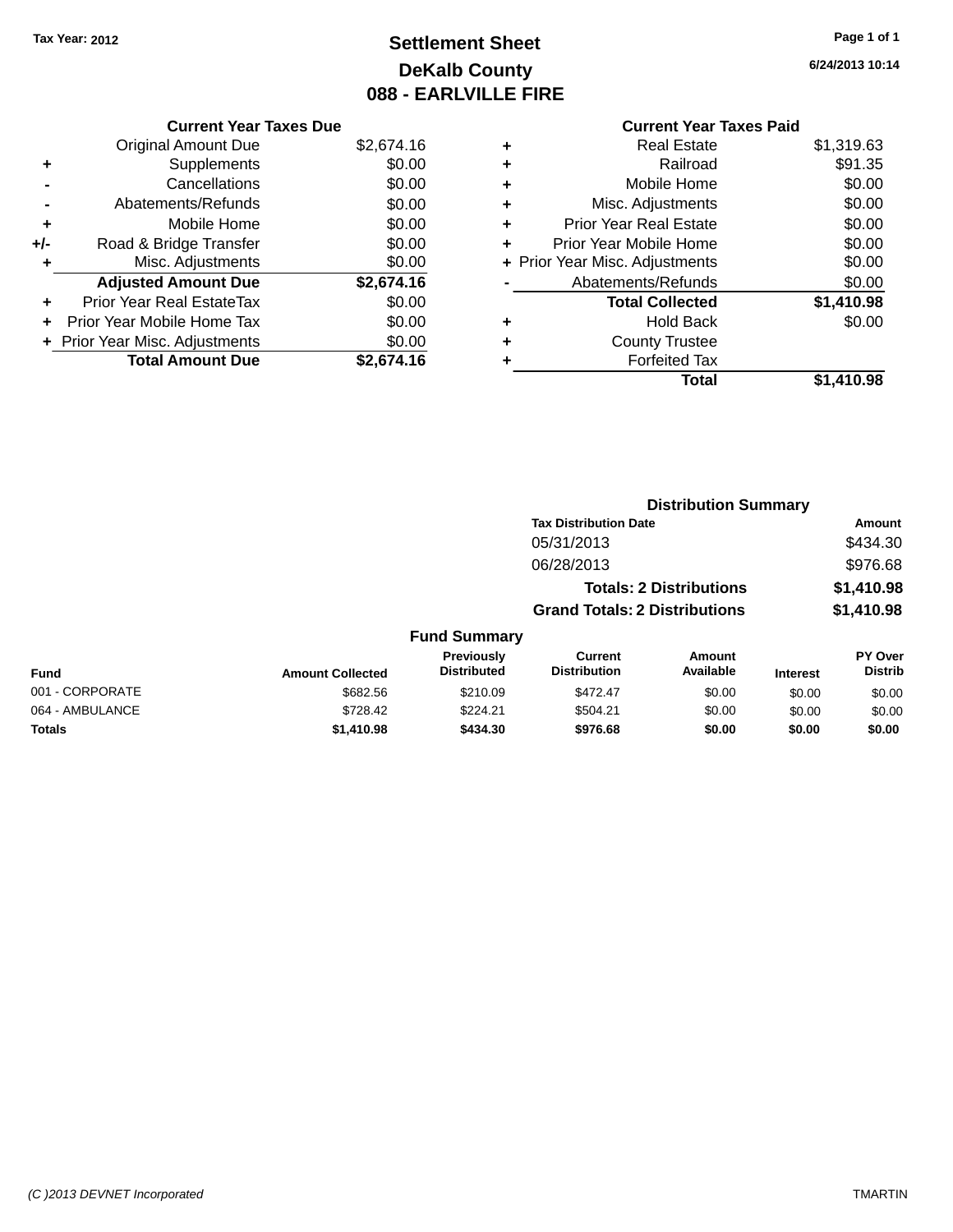## **Settlement Sheet Tax Year: 2012 Page 1 of 1 DeKalb County 089 - GENOA-KINGSTON FIRE**

**6/24/2013 10:14**

|       | <b>Current Year Taxes Due</b>            |              |  |  |  |  |
|-------|------------------------------------------|--------------|--|--|--|--|
|       | <b>Original Amount Due</b>               | \$902,774.98 |  |  |  |  |
| ٠     | Supplements                              | \$6,612.09   |  |  |  |  |
|       | Cancellations                            | \$8,385.02   |  |  |  |  |
|       | Abatements/Refunds                       | \$1.91       |  |  |  |  |
| ٠     | Mobile Home                              |              |  |  |  |  |
| $+/-$ | \$0.00<br>Road & Bridge Transfer         |              |  |  |  |  |
| ÷     | Misc. Adjustments                        | \$0.00       |  |  |  |  |
|       | <b>Adjusted Amount Due</b>               | \$901,000.14 |  |  |  |  |
| ٠     | Prior Year Real EstateTax                | (\$468.17)   |  |  |  |  |
|       | \$0.00<br>Prior Year Mobile Home Tax     |              |  |  |  |  |
|       | \$0.00<br>+ Prior Year Misc. Adjustments |              |  |  |  |  |
|       | <b>Total Amount Due</b>                  | \$900,531.97 |  |  |  |  |
|       |                                          |              |  |  |  |  |

| ٠ | <b>Real Estate</b>             | \$473.577.51 |
|---|--------------------------------|--------------|
| ٠ | Railroad                       | \$3,615.28   |
| ٠ | Mobile Home                    | \$0.00       |
| ٠ | Misc. Adjustments              | \$0.00       |
| ٠ | <b>Prior Year Real Estate</b>  | (\$468.17)   |
| ٠ | Prior Year Mobile Home         | \$0.00       |
|   | + Prior Year Misc. Adjustments | \$0.00       |
|   | Abatements/Refunds             | \$1.91       |
|   | <b>Total Collected</b>         | \$476,722.71 |
| ٠ | <b>Hold Back</b>               | \$0.00       |
| ٠ | <b>County Trustee</b>          |              |
| ٠ | <b>Forfeited Tax</b>           |              |
|   | Total                          | \$476,722.71 |
|   |                                |              |

|                     | <b>Distribution Summary</b>                   |              |  |  |
|---------------------|-----------------------------------------------|--------------|--|--|
|                     | <b>Tax Distribution Date</b><br><b>Amount</b> |              |  |  |
|                     | 05/31/2013                                    | \$101,326.20 |  |  |
|                     | 06/28/2013                                    | \$375,396.51 |  |  |
|                     | <b>Totals: 2 Distributions</b>                | \$476,722.71 |  |  |
|                     | <b>Grand Totals: 2 Distributions</b>          | \$476,722.71 |  |  |
| <b>Fund Summary</b> |                                               |              |  |  |

| Fund                                   | <b>Amount Collected</b> | Previously<br><b>Distributed</b> | Current<br><b>Distribution</b> | Amount<br>Available | <b>Interest</b> | <b>PY Over</b><br><b>Distrib</b> |
|----------------------------------------|-------------------------|----------------------------------|--------------------------------|---------------------|-----------------|----------------------------------|
| 001 - CORPORATE                        | \$152,981.73            | \$32.515.88                      | \$120.465.85                   | \$0.00              | \$0.00          | \$0.00                           |
| 035 - TORT JUDGEMENTS/LIABILITY<br>INS | \$36.564.17             | \$7.771.62                       | \$28,792.55                    | \$0.00              | \$0.00          | \$0.00                           |
| 064 - AMBULANCE                        | \$287.176.81            | \$61.038.70                      | \$226.138.11                   | \$0.00              | \$0.00          | \$0.00                           |
| Totals                                 | \$476,722.71            | \$101.326.20                     | \$375,396.51                   | \$0.00              | \$0.00          | \$0.00                           |

|  | Abatement Detail |
|--|------------------|
|  |                  |

| Year Source                         | <b>Account Type</b> |        | <b>Amount Adiustment Description</b>         |
|-------------------------------------|---------------------|--------|----------------------------------------------|
| 2012 RE - Real Estate PTAB Decision |                     |        | \$1.91 03-30-277-001 2011 PTAB REFUND by TBA |
| <b>Totals 1 entries</b>             |                     | \$1.91 |                                              |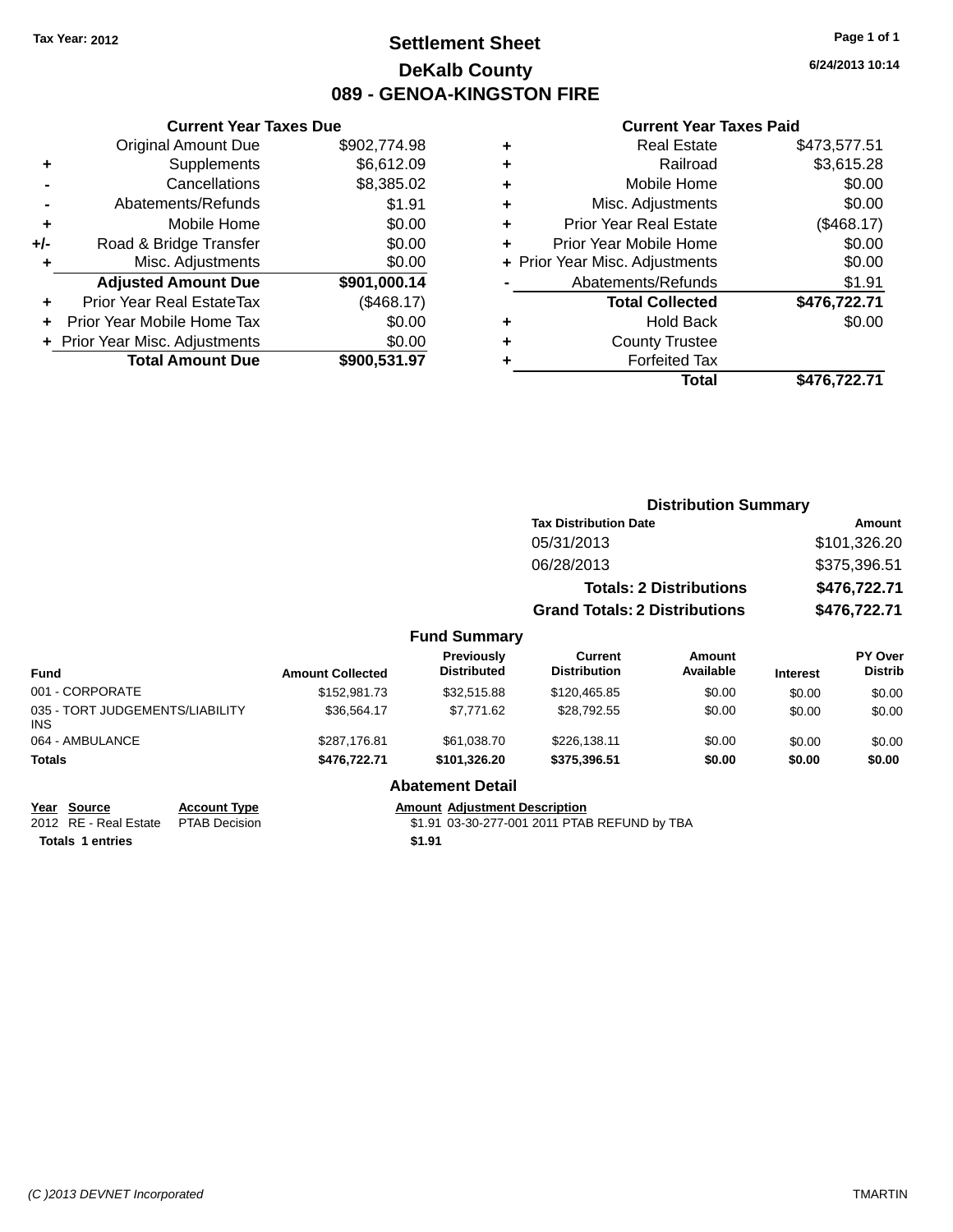## **Settlement Sheet Tax Year: 2012 Page 1 of 1 DeKalb County 090 - HAMPSHIRE FIRE**

**6/24/2013 10:14**

|       | <b>Current Year Taxes Due</b>  |             |  |  |  |  |
|-------|--------------------------------|-------------|--|--|--|--|
|       | <b>Original Amount Due</b>     | \$23,892.66 |  |  |  |  |
| ٠     | Supplements                    | \$0.00      |  |  |  |  |
|       | Cancellations                  | \$0.00      |  |  |  |  |
|       | Abatements/Refunds             | \$0.00      |  |  |  |  |
| ٠     | Mobile Home                    | \$0.00      |  |  |  |  |
| $+/-$ | Road & Bridge Transfer         | \$0.00      |  |  |  |  |
| ٠     | Misc. Adjustments              | \$0.00      |  |  |  |  |
|       | <b>Adjusted Amount Due</b>     | \$23,892.66 |  |  |  |  |
| ÷     | Prior Year Real EstateTax      | \$0.00      |  |  |  |  |
|       | Prior Year Mobile Home Tax     | \$0.00      |  |  |  |  |
|       | + Prior Year Misc. Adjustments | \$0.00      |  |  |  |  |
|       | <b>Total Amount Due</b>        | \$23,892.66 |  |  |  |  |
|       |                                |             |  |  |  |  |

| ٠ | Real Estate                    | \$14,645.07 |
|---|--------------------------------|-------------|
| ٠ | Railroad                       | \$236.36    |
| ٠ | Mobile Home                    | \$0.00      |
| ٠ | Misc. Adjustments              | \$0.00      |
| ٠ | <b>Prior Year Real Estate</b>  | \$0.00      |
|   | Prior Year Mobile Home         | \$0.00      |
|   | + Prior Year Misc. Adjustments | \$0.00      |
|   | Abatements/Refunds             | \$0.00      |
|   | <b>Total Collected</b>         | \$14,881.43 |
| ٠ | <b>Hold Back</b>               | \$0.00      |
| ٠ | <b>County Trustee</b>          |             |
|   | <b>Forfeited Tax</b>           |             |
|   | Total                          | \$14.881.43 |
|   |                                |             |

|                     | <b>Distribution Summary</b>          |             |
|---------------------|--------------------------------------|-------------|
|                     | <b>Tax Distribution Date</b>         | Amount      |
|                     | 05/31/2013                           | \$5,232.83  |
|                     | 06/28/2013                           | \$9,648.60  |
|                     | <b>Totals: 2 Distributions</b>       | \$14,881.43 |
|                     | <b>Grand Totals: 2 Distributions</b> | \$14,881.43 |
| <b>Fund Summary</b> |                                      |             |

| <b>Fund</b>                 | <b>Amount Collected</b> | <b>Previously</b><br><b>Distributed</b> | Current<br><b>Distribution</b> | Amount<br>Available | <b>Interest</b> | <b>PY Over</b><br><b>Distrib</b> |
|-----------------------------|-------------------------|-----------------------------------------|--------------------------------|---------------------|-----------------|----------------------------------|
| 001 - CORPORATE             | \$8,335.30              | \$2,930.98                              | \$5,404.32                     | \$0.00              | \$0.00          | \$0.00                           |
| 013 - FIREFIGHTER'S PENSION | \$294.65                | \$103.61                                | \$191.04                       | \$0.00              | \$0.00          | \$0.00                           |
| 064 - AMBULANCE             | \$6.251.48              | \$2.198.24                              | \$4.053.24                     | \$0.00              | \$0.00          | \$0.00                           |
| <b>Totals</b>               | \$14,881.43             | \$5.232.83                              | \$9,648,60                     | \$0.00              | \$0.00          | \$0.00                           |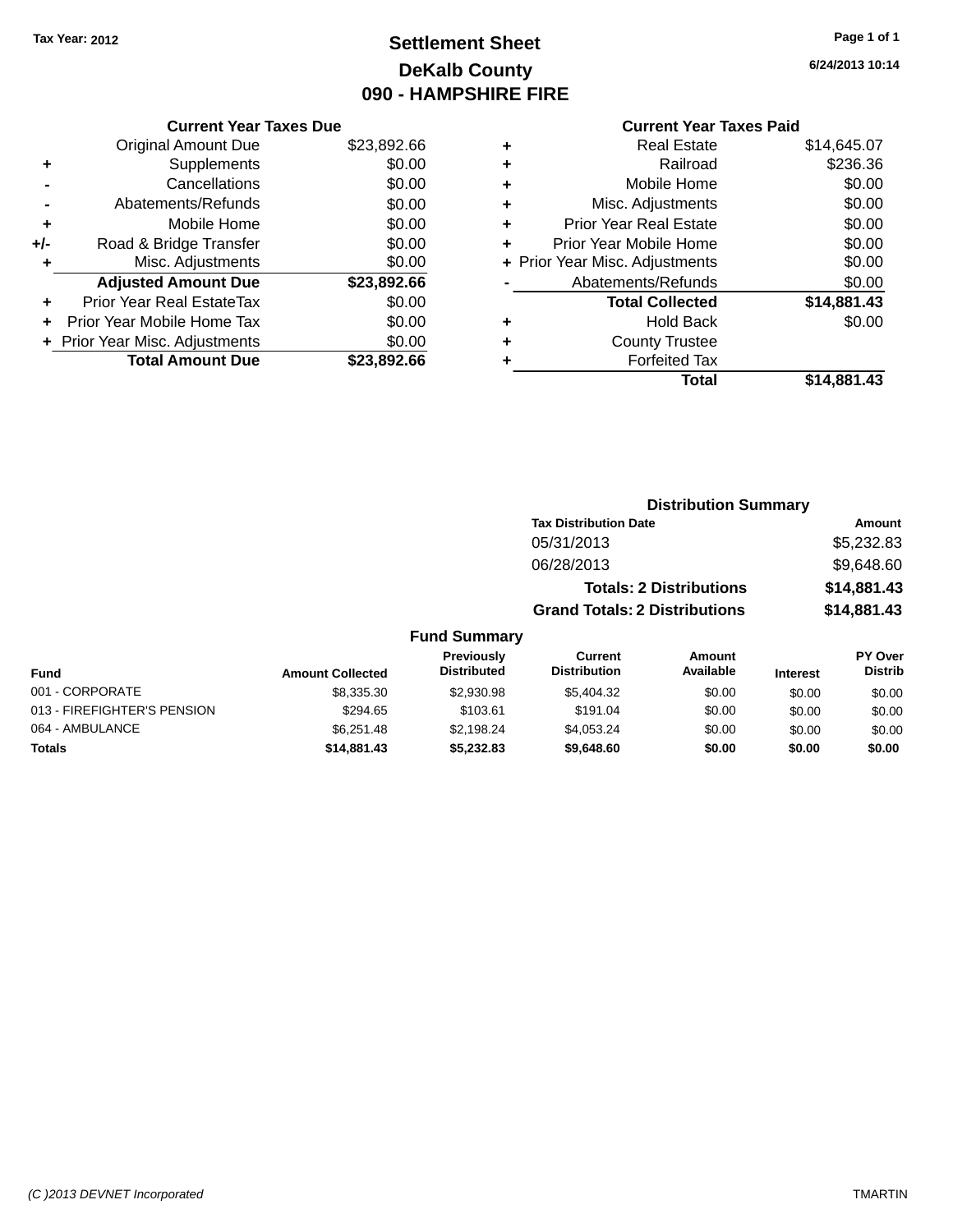## **Settlement Sheet Tax Year: 2012 Page 1 of 1 DeKalb County 091 - HINCKLEY FIRE**

**6/24/2013 10:14**

| <b>Current Year Taxes Due</b> |  |  |
|-------------------------------|--|--|
|                               |  |  |

|     | <b>Original Amount Due</b>     | \$373,404.09 |
|-----|--------------------------------|--------------|
| ÷   | Supplements                    | \$650.33     |
|     | Cancellations                  | \$738.51     |
|     | Abatements/Refunds             | \$0.00       |
| ٠   | Mobile Home                    | \$0.00       |
| +/- | Road & Bridge Transfer         | \$0.00       |
| ٠   | Misc. Adjustments              | \$0.00       |
|     | <b>Adjusted Amount Due</b>     | \$373,315.91 |
| ÷   | Prior Year Real EstateTax      | \$0.00       |
|     | Prior Year Mobile Home Tax     | \$0.00       |
|     | + Prior Year Misc. Adjustments | \$12.10      |
|     | <b>Total Amount Due</b>        | \$373,328.01 |

## **Current Year Taxes Paid**

|   | <b>Real Estate</b>             | \$196,146.04 |
|---|--------------------------------|--------------|
| ٠ | Railroad                       | \$1,882.62   |
| ٠ | Mobile Home                    | \$0.00       |
| ٠ | Misc. Adjustments              | \$0.00       |
| ٠ | <b>Prior Year Real Estate</b>  | \$0.00       |
| ٠ | Prior Year Mobile Home         | \$0.00       |
|   | + Prior Year Misc. Adjustments | \$12.10      |
|   | Abatements/Refunds             | \$0.00       |
|   | <b>Total Collected</b>         | \$198,040.76 |
|   | <b>Hold Back</b>               | \$0.00       |
|   | <b>County Trustee</b>          |              |
|   | <b>Forfeited Tax</b>           |              |
|   | Total                          | \$198,040.76 |
|   |                                |              |

## **Distribution Summary Tax Distribution Date Amount** 05/31/2013 \$36,854.86 06/28/2013 \$161,185.90 **Totals: 2 Distributions \$198,040.76 Grand Totals: 2 Distributions \$198,040.76**

#### **Fund Summary**

| <b>Fund</b>                 | <b>Amount Collected</b> | <b>Previously</b><br><b>Distributed</b> | Current<br><b>Distribution</b> | Amount<br>Available | <b>Interest</b> | PY Over<br><b>Distrib</b> |
|-----------------------------|-------------------------|-----------------------------------------|--------------------------------|---------------------|-----------------|---------------------------|
| 001 - CORPORATE             | \$119,827.51            | \$22,299.58                             | \$97.527.93                    | \$0.00              | \$0.00          | \$0.00                    |
| 013 - FIREFIGHTER'S PENSION | \$4.615.55              | \$858.94                                | \$3.756.61                     | \$0.00              | \$0.00          | \$0.00                    |
| 064 - AMBULANCE             | \$73,597.70             | \$13,696.34                             | \$59.901.36                    | \$0.00              | \$0.00          | \$0.00                    |
| <b>Totals</b>               | \$198,040.76            | \$36,854.86                             | \$161.185.90                   | \$0.00              | \$0.00          | \$0.00                    |

#### **Miscellaneous Adjustment Detail**

| Year Source           | <b>Account Type</b> | <b>Amount Adiustment Description</b>            |
|-----------------------|---------------------|-------------------------------------------------|
| 2011 RE - Real Estate | Back Tax Collected  | \$12.10 NIELSEN REDEMPTION 15-16-151-019 by TBA |
| Totals 1 entries      |                     | \$12.10                                         |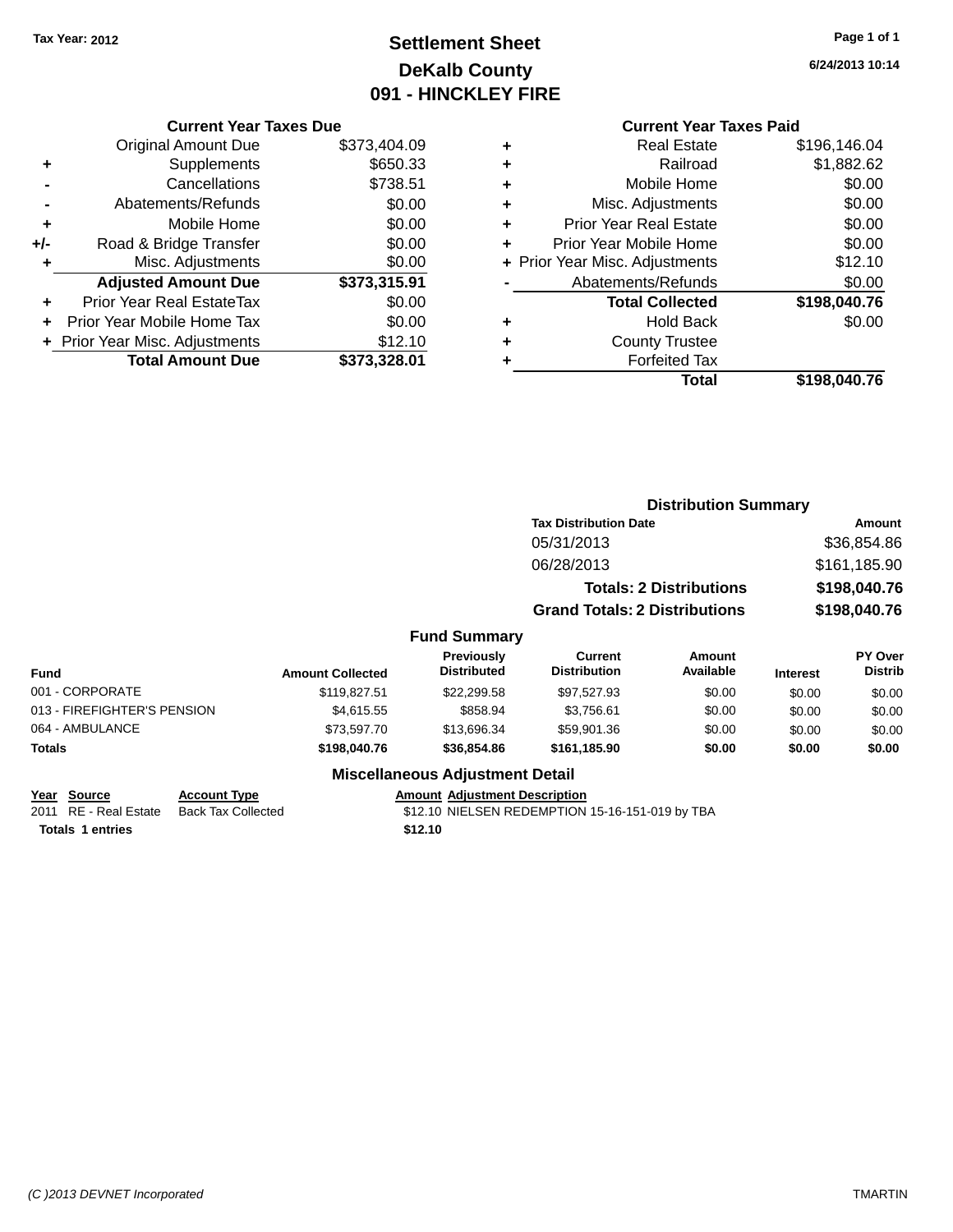## **Settlement Sheet Tax Year: 2012 Page 1 of 1 DeKalb County 092 - KIRKLAND FIRE**

**6/24/2013 10:14**

#### **Current Year Taxes Due**

|       | <b>Original Amount Due</b>     | \$324,185.28 |
|-------|--------------------------------|--------------|
| ٠     | Supplements                    | \$1,126.90   |
|       | Cancellations                  | \$1,277.40   |
|       | Abatements/Refunds             | \$0.60       |
| ٠     | Mobile Home                    | \$0.00       |
| $+/-$ | Road & Bridge Transfer         | \$0.00       |
| ٠     | Misc. Adjustments              | \$0.00       |
|       | <b>Adjusted Amount Due</b>     | \$324,034.18 |
|       | Prior Year Real EstateTax      | (\$514.99)   |
|       | Prior Year Mobile Home Tax     | \$0.00       |
|       | + Prior Year Misc. Adjustments | \$0.00       |
|       | <b>Total Amount Due</b>        | \$323.519.19 |

## **Current Year Taxes Paid**

|   | <b>Real Estate</b>             | \$172,253.44 |
|---|--------------------------------|--------------|
| ٠ | Railroad                       | \$1,686.43   |
| ٠ | Mobile Home                    | \$0.00       |
| ٠ | Misc. Adjustments              | \$0.00       |
| ÷ | <b>Prior Year Real Estate</b>  | (\$514.99)   |
| ٠ | Prior Year Mobile Home         | \$0.00       |
|   | + Prior Year Misc. Adjustments | \$0.00       |
|   | Abatements/Refunds             | \$0.60       |
|   | <b>Total Collected</b>         | \$173,424.28 |
| ٠ | <b>Hold Back</b>               | \$0.00       |
| ٠ | <b>County Trustee</b>          |              |
|   | <b>Forfeited Tax</b>           |              |
|   | Total                          | \$173,424.28 |
|   |                                |              |

## **Distribution Summary Tax Distribution Date Amount** 05/31/2013 \$43,390.89 06/28/2013 \$130,033.39 **Totals: 2 Distributions \$173,424.28 Grand Totals: 2 Distributions \$173,424.28**

#### **Fund Summary**

| <b>Fund</b>                                         | <b>Amount Collected</b> | Previously<br><b>Distributed</b> | Current<br><b>Distribution</b> | Amount<br>Available | <b>Interest</b> | <b>PY Over</b><br><b>Distrib</b> |
|-----------------------------------------------------|-------------------------|----------------------------------|--------------------------------|---------------------|-----------------|----------------------------------|
| 001 - CORPORATE                                     | \$100,486.19            | \$25,141.72                      | \$75.344.47                    | \$0.00              | \$0.00          | \$0.00                           |
| 027 - AUDIT                                         | \$1.139.22              | \$285.03                         | \$854.19                       | \$0.00              | \$0.00          | \$0.00                           |
| 035 - TORT JUDGMENTS, LIABILITY<br><b>INSURANCE</b> | \$6.166.44              | \$1,542.85                       | \$4,623.59                     | \$0.00              | \$0.00          | \$0.00                           |
| 062 - WORKERS COMPENSATION                          | \$3.855.93              | \$964.76                         | \$2.891.17                     | \$0.00              | \$0.00          | \$0.00                           |
| 064 - AMBULANCE                                     | \$61.776.50             | \$15,456,53                      | \$46,319.97                    | \$0.00              | \$0.00          | \$0.00                           |
| <b>Totals</b>                                       | \$173,424.28            | \$43,390.89                      | \$130,033,39                   | \$0.00              | \$0.00          | \$0.00                           |

#### **Abatement Detail**

**Year Source Account Type Amount Adjustment Description**<br>2012 RE - Real Estate PTAB Decision **80.60 01-26-475-004 2011 PTAE** \$0.60 01-26-475-004 2011 PTAB REFUND by TBA

**Totals 1 entries** \$0.60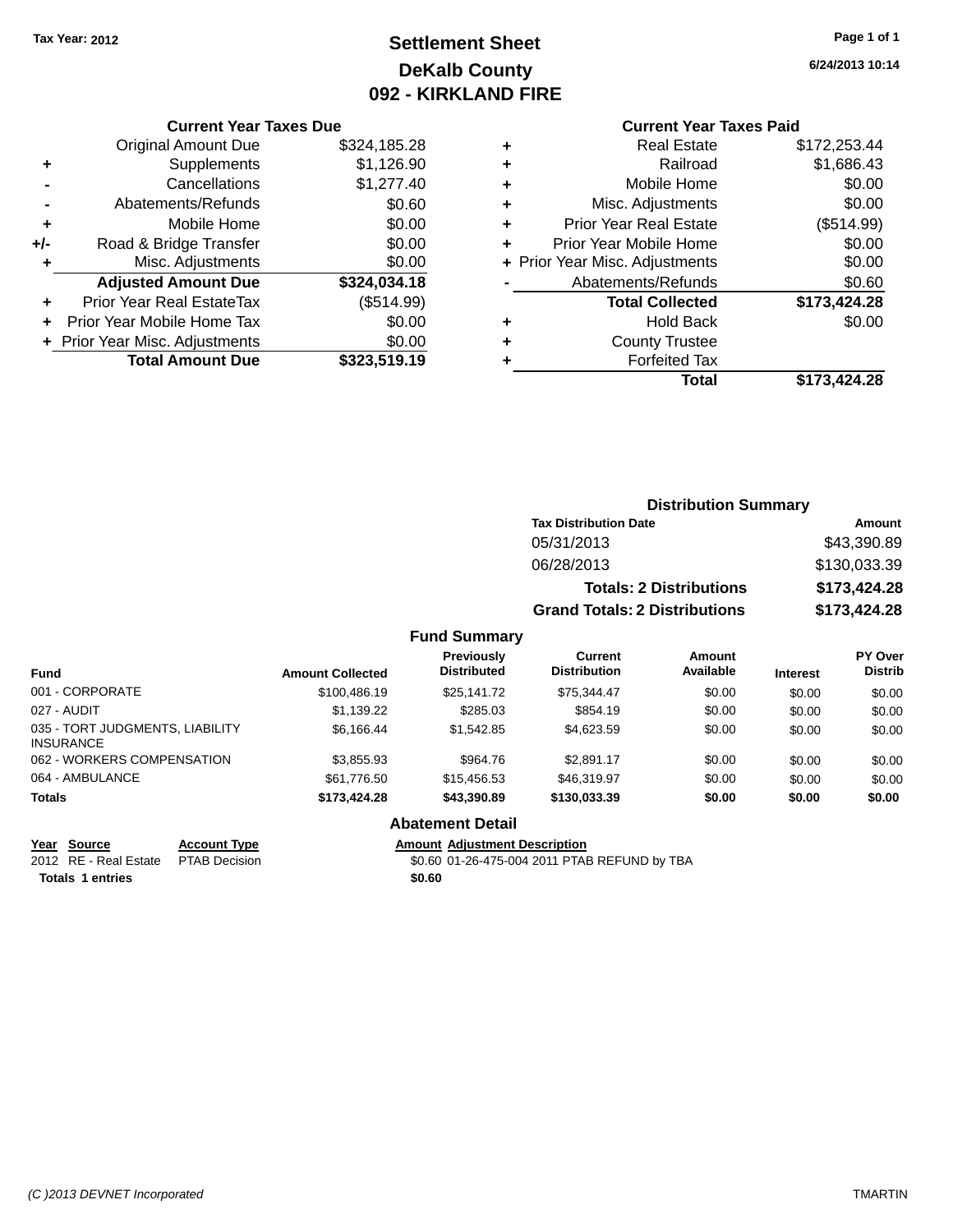## **Settlement Sheet Tax Year: 2012 Page 1 of 1 DeKalb County 093 - LEE FIRE**

|  |  |  | Page 1 or 1 |  |
|--|--|--|-------------|--|
|  |  |  |             |  |

**6/24/2013 10:14**

|   | <b>Current Year Taxes Paid</b> |             |
|---|--------------------------------|-------------|
| ٠ | <b>Real Estate</b>             | \$20,496.59 |
| ٠ | Railroad                       | \$414.30    |
| ٠ | Mobile Home                    | \$0.00      |
| ٠ | Misc. Adjustments              | \$0.00      |
| ٠ | <b>Prior Year Real Estate</b>  | (\$333.68)  |
| ÷ | Prior Year Mobile Home         | \$0.00      |
|   | + Prior Year Misc. Adjustments | \$0.00      |
|   | Abatements/Refunds             | \$0.00      |
|   | <b>Total Collected</b>         | \$20,577.21 |
| ٠ | <b>Hold Back</b>               | \$0.00      |
|   | <b>County Trustee</b>          |             |
|   | <b>Forfeited Tax</b>           |             |
|   | Total                          | \$20,577.21 |

|     | <b>Current Year Taxes Due</b>    |             |
|-----|----------------------------------|-------------|
|     | <b>Original Amount Due</b>       | \$42,046.03 |
| ٠   | Supplements                      | \$0.00      |
|     | Cancellations                    | \$0.00      |
|     | Abatements/Refunds               | \$0.00      |
| ٠   | Mobile Home                      | \$0.00      |
| +/- | Road & Bridge Transfer           | \$0.00      |
| ٠   | Misc. Adjustments                | \$0.00      |
|     | <b>Adjusted Amount Due</b>       | \$42,046.03 |
|     | <b>Prior Year Real EstateTax</b> | (\$333.68)  |
|     | Prior Year Mobile Home Tax       | \$0.00      |
|     | + Prior Year Misc. Adjustments   | \$0.00      |
|     | <b>Total Amount Due</b>          | \$41.712.35 |

|                                 |                         |                                  | <b>Distribution Summary</b>           |                                |                 |                                  |
|---------------------------------|-------------------------|----------------------------------|---------------------------------------|--------------------------------|-----------------|----------------------------------|
|                                 |                         |                                  | <b>Tax Distribution Date</b>          |                                |                 | Amount                           |
|                                 |                         |                                  | 05/31/2013                            |                                |                 | \$2,179.07                       |
|                                 |                         |                                  | 06/28/2013                            |                                |                 | \$18,398.14                      |
|                                 |                         |                                  |                                       | <b>Totals: 2 Distributions</b> |                 | \$20,577.21                      |
|                                 |                         |                                  | <b>Grand Totals: 2 Distributions</b>  |                                |                 | \$20,577.21                      |
|                                 |                         | <b>Fund Summary</b>              |                                       |                                |                 |                                  |
| <b>Fund</b>                     | <b>Amount Collected</b> | Previously<br><b>Distributed</b> | <b>Current</b><br><b>Distribution</b> | Amount<br>Available            | <b>Interest</b> | <b>PY Over</b><br><b>Distrib</b> |
| 001 - CORPORATE                 | \$13,207.80             | \$1,398.67                       | \$11,809.13                           | \$0.00                         | \$0.00          | \$0.00                           |
| 035 - TORT JUDGEMENTS/LIABILITY | \$1,466,70              | \$155.32                         | \$1,311.38                            | \$0.00                         | \$0.00          | \$0.00                           |

064 - AMBULANCE 60.00 \$5,902.71 \$5,902.71 \$625.08 \$5,277.63 \$0.00 \$0.00 \$0.00 \$0.00 **Totals \$20,577.21 \$2,179.07 \$18,398.14 \$0.00 \$0.00 \$0.00**

INS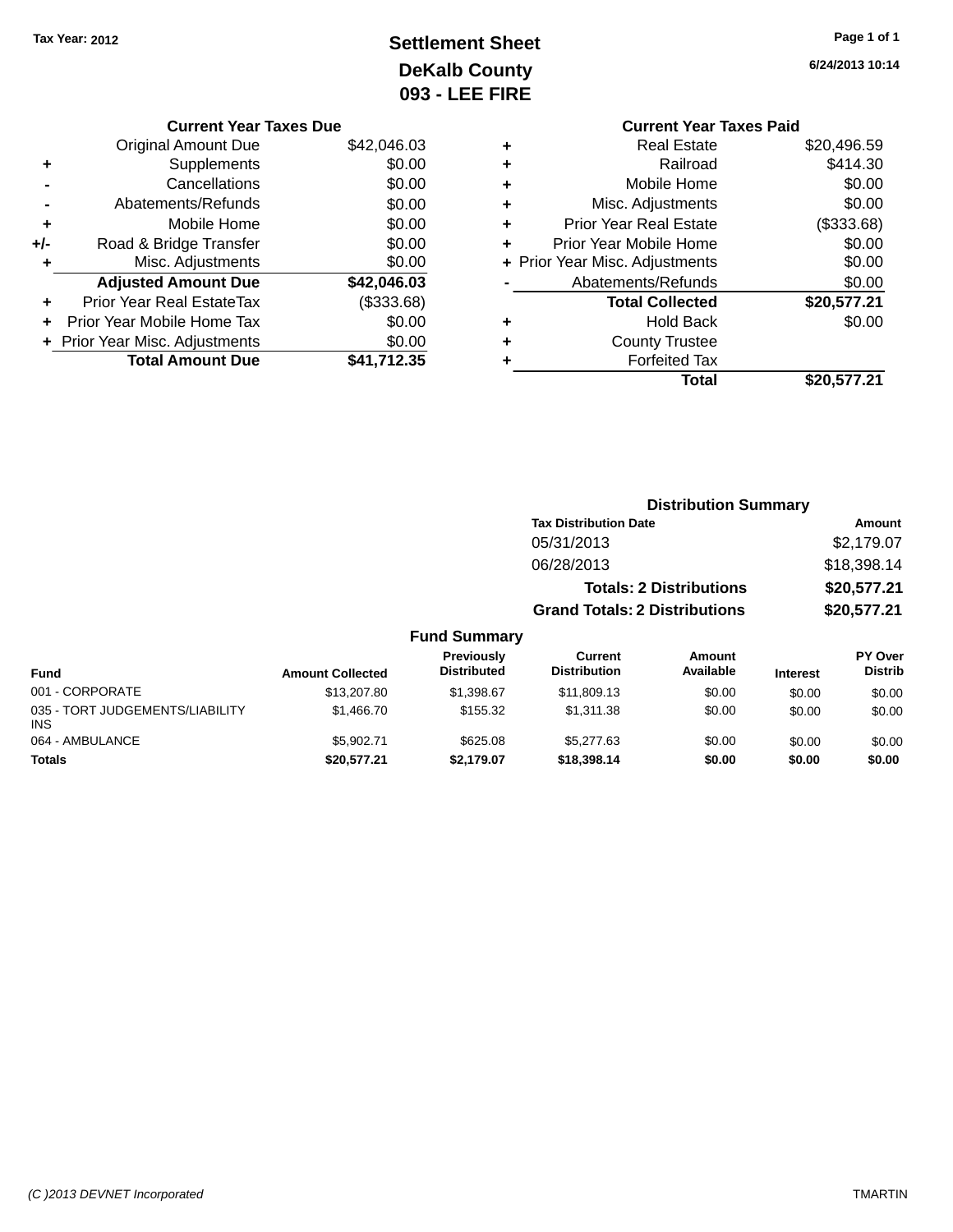## **Settlement Sheet Tax Year: 2012 Page 1 of 1 DeKalb County 094 - LELAND FIRE**

**6/24/2013 10:14**

## **Current Year Taxes Due**

|     | <b>Total Amount Due</b>          | \$26,766.56 |
|-----|----------------------------------|-------------|
|     | + Prior Year Misc. Adjustments   | \$0.00      |
|     | Prior Year Mobile Home Tax       | \$0.00      |
| ٠   | <b>Prior Year Real EstateTax</b> | \$0.00      |
|     | <b>Adjusted Amount Due</b>       | \$26,766.56 |
| ٠   | Misc. Adjustments                | \$0.00      |
| +/- | Road & Bridge Transfer           | \$0.00      |
| ٠   | Mobile Home                      | \$0.00      |
|     | Abatements/Refunds               | \$0.00      |
|     | Cancellations                    | \$462.76    |
| ٠   | Supplements                      | \$374.51    |
|     | <b>Original Amount Due</b>       | \$26,854.81 |
|     |                                  |             |

|   | <b>Current Year Taxes Paid</b> |             |
|---|--------------------------------|-------------|
| ٠ | <b>Real Estate</b>             | \$16,304.72 |
|   | Railroad                       | \$0.00      |
| ٠ | Mobile Home                    | \$0.00      |
|   | Misc. Adjustments              | \$0.00      |
| ٠ | <b>Prior Year Real Estate</b>  | \$0.00      |
| ٠ | Prior Year Mobile Home         | \$0.00      |
|   | + Prior Year Misc. Adjustments | \$0.00      |
|   | Abatements/Refunds             | \$0.00      |
|   | <b>Total Collected</b>         | \$16,304.72 |
|   | <b>Hold Back</b>               | \$0.00      |
|   | <b>County Trustee</b>          |             |
|   | <b>Forfeited Tax</b>           |             |
|   | Total                          | \$16,304.72 |
|   |                                |             |

|                 |                         |                                         | <b>Distribution Summary</b>           |                                |                 |                                  |
|-----------------|-------------------------|-----------------------------------------|---------------------------------------|--------------------------------|-----------------|----------------------------------|
|                 |                         |                                         | <b>Tax Distribution Date</b>          |                                |                 | Amount                           |
|                 |                         |                                         | 05/31/2013                            |                                |                 | \$3,624.72                       |
|                 |                         |                                         | 06/28/2013                            |                                |                 | \$12,680.00                      |
|                 |                         |                                         |                                       | <b>Totals: 2 Distributions</b> |                 | \$16,304.72                      |
|                 |                         |                                         | <b>Grand Totals: 2 Distributions</b>  |                                |                 | \$16,304.72                      |
|                 |                         | <b>Fund Summary</b>                     |                                       |                                |                 |                                  |
| <b>Fund</b>     | <b>Amount Collected</b> | <b>Previously</b><br><b>Distributed</b> | <b>Current</b><br><b>Distribution</b> | Amount<br>Available            | <b>Interest</b> | <b>PY Over</b><br><b>Distrib</b> |
| 001 - CORPORATE | \$16,304.72             | \$3.624.72                              | \$12,680.00                           | \$0.00                         | \$0.00          | \$0.00                           |
| <b>Totals</b>   | \$16,304.72             | \$3,624.72                              | \$12,680.00                           | \$0.00                         | \$0.00          | \$0.00                           |
|                 |                         |                                         |                                       |                                |                 |                                  |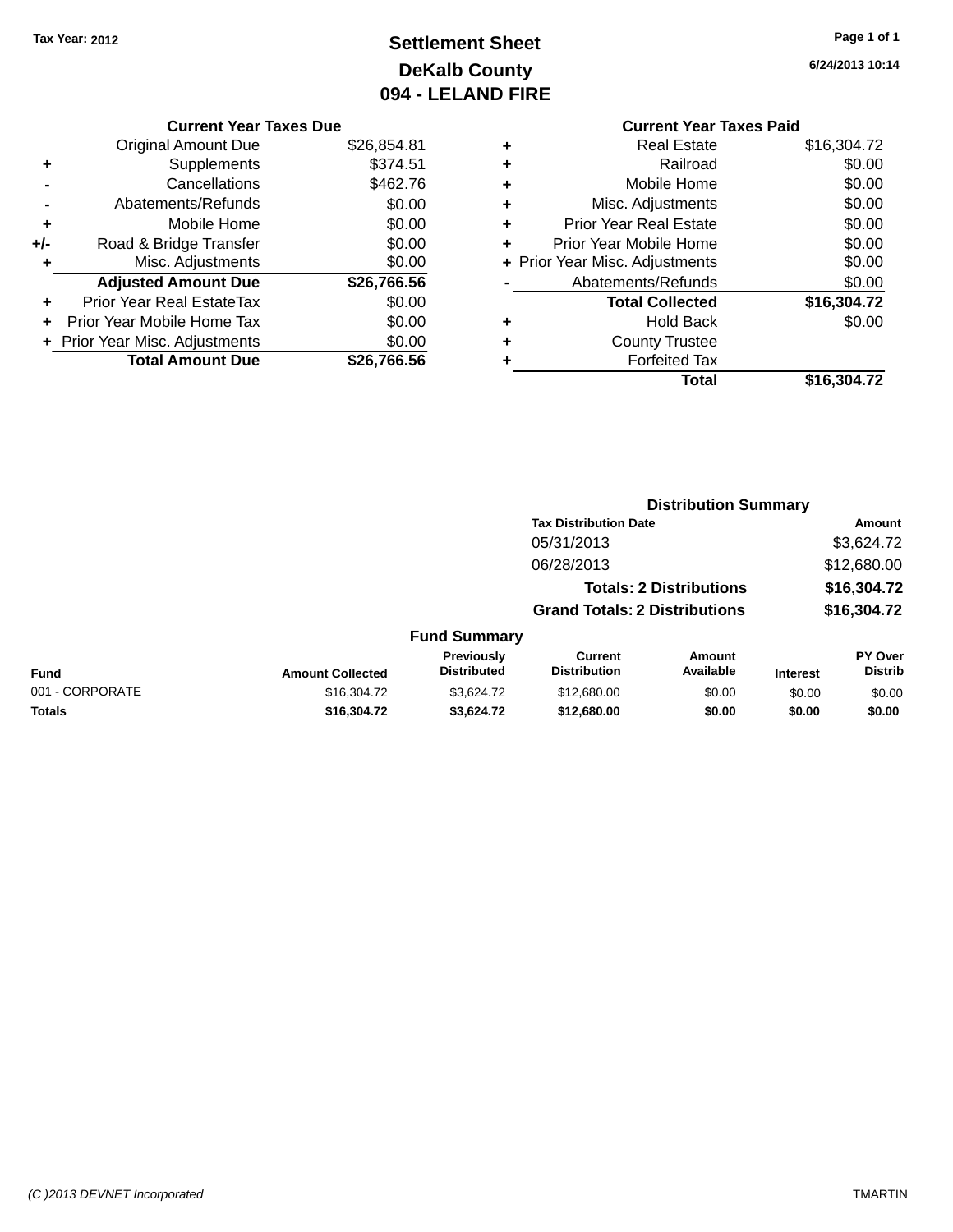## **Settlement Sheet Tax Year: 2012 Page 1 of 1 DeKalb County 095 - MALTA FIRE**

|   | <b>Current Year Taxes Paid</b> |             |
|---|--------------------------------|-------------|
| ٠ | <b>Real Estate</b>             | \$46,602.74 |
| ٠ | Railroad                       | \$968.38    |
| ٠ | Mobile Home                    | \$0.00      |
| ٠ | Misc. Adjustments              | \$0.00      |
| ٠ | <b>Prior Year Real Estate</b>  | \$0.00      |
| ٠ | Prior Year Mobile Home         | \$0.00      |
|   | + Prior Year Misc. Adjustments | \$0.00      |
|   | Abatements/Refunds             | \$0.00      |
|   | <b>Total Collected</b>         | \$47,571.12 |
| ٠ | Hold Back                      | \$0.00      |
| ٠ | <b>County Trustee</b>          |             |
|   | <b>Forfeited Tax</b>           |             |
|   | Total                          | \$47,571.12 |
|   |                                |             |

|     | <b>Current Year Taxes Due</b>  |             |
|-----|--------------------------------|-------------|
|     | <b>Original Amount Due</b>     | \$87,548.81 |
| ٠   | Supplements                    | \$255.87    |
|     | Cancellations                  | \$275.12    |
|     | Abatements/Refunds             | \$0.00      |
| ٠   | Mobile Home                    | \$0.00      |
| +/- | Road & Bridge Transfer         | \$0.00      |
| ٠   | Misc. Adjustments              | \$0.00      |
|     | <b>Adjusted Amount Due</b>     | \$87,529.56 |
| ٠   | Prior Year Real EstateTax      | \$0.00      |
|     | Prior Year Mobile Home Tax     | \$0.00      |
|     | + Prior Year Misc. Adjustments | \$0.00      |
|     | <b>Total Amount Due</b>        | \$87,529.56 |
|     |                                |             |

|                 |                         |                                  |                                       | <b>Distribution Summary</b>    |                 |                                  |
|-----------------|-------------------------|----------------------------------|---------------------------------------|--------------------------------|-----------------|----------------------------------|
|                 |                         |                                  | <b>Tax Distribution Date</b>          |                                |                 | Amount                           |
|                 |                         |                                  | 05/31/2013                            |                                |                 | \$8,601.57                       |
|                 |                         |                                  | 06/28/2013                            |                                |                 | \$38,969.55                      |
|                 |                         |                                  |                                       | <b>Totals: 2 Distributions</b> |                 | \$47,571.12                      |
|                 |                         |                                  | <b>Grand Totals: 2 Distributions</b>  |                                |                 | \$47,571.12                      |
|                 |                         | <b>Fund Summary</b>              |                                       |                                |                 |                                  |
| <b>Fund</b>     | <b>Amount Collected</b> | Previously<br><b>Distributed</b> | <b>Current</b><br><b>Distribution</b> | Amount<br>Available            | <b>Interest</b> | <b>PY Over</b><br><b>Distrib</b> |
| 001 - CORPORATE | \$47,571.12             | \$8,601.57                       | \$38,969.55                           | \$0.00                         | \$0.00          | \$0.00                           |
| <b>Totals</b>   | \$47,571.12             | \$8,601.57                       | \$38.969.55                           | \$0.00                         | \$0.00          | \$0.00                           |
|                 |                         |                                  |                                       |                                |                 |                                  |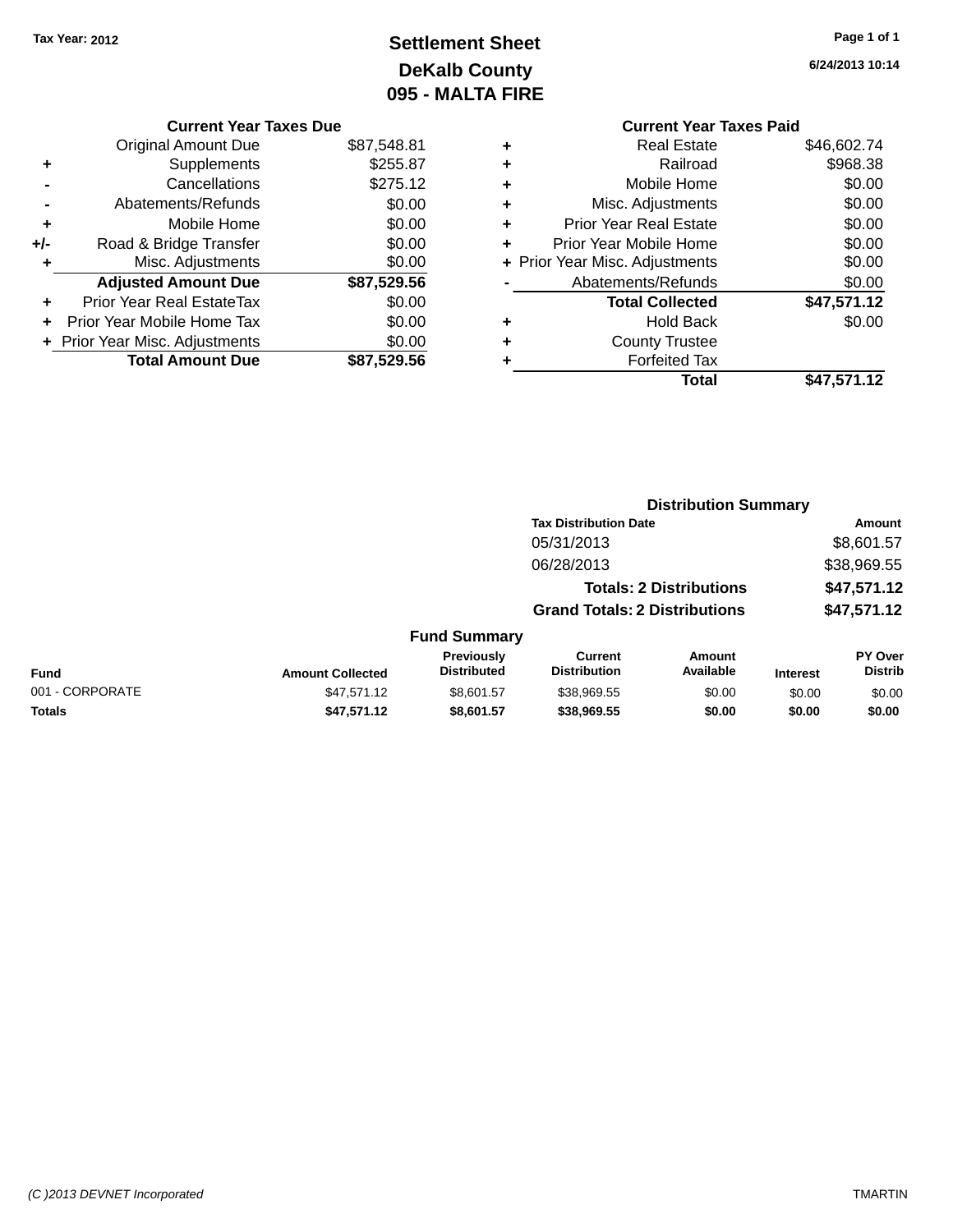## **Settlement Sheet Tax Year: 2012 Page 1 of 1 DeKalb County 096 - MAPLE PARK FIRE**

**6/24/2013 10:14**

#### **Current Year Taxes Paid**

|     | <b>Current Year Taxes Due</b>  |              |
|-----|--------------------------------|--------------|
|     | <b>Original Amount Due</b>     | \$166,342.18 |
| ٠   | Supplements                    | \$0.00       |
|     | Cancellations                  | \$0.00       |
|     | Abatements/Refunds             | \$1.46       |
| ٠   | Mobile Home                    | \$0.00       |
| +/- | Road & Bridge Transfer         | \$0.00       |
| ٠   | Misc. Adjustments              | \$0.00       |
|     | <b>Adjusted Amount Due</b>     | \$166,340.72 |
|     | Prior Year Real EstateTax      | (\$149.05)   |
|     | Prior Year Mobile Home Tax     | \$0.00       |
|     | + Prior Year Misc. Adjustments | \$32.33      |
|     | <b>Total Amount Due</b>        | \$166,224.00 |
|     |                                |              |

| ٠ | <b>Real Estate</b>             | \$83,396.43 |
|---|--------------------------------|-------------|
| ٠ | Railroad                       | \$1,881.24  |
| ٠ | Mobile Home                    | \$0.00      |
| ٠ | Misc. Adjustments              | \$0.00      |
| ٠ | <b>Prior Year Real Estate</b>  | (\$149.05)  |
| ٠ | Prior Year Mobile Home         | \$0.00      |
|   | + Prior Year Misc. Adjustments | \$32.33     |
|   | Abatements/Refunds             | \$1.46      |
|   | <b>Total Collected</b>         | \$85,159.49 |
| ٠ | <b>Hold Back</b>               | \$0.00      |
| ٠ | <b>County Trustee</b>          |             |
| ٠ | <b>Forfeited Tax</b>           |             |
|   | Total                          | \$85,159.49 |
|   |                                |             |

| <b>Distribution Summary</b>          |             |
|--------------------------------------|-------------|
| <b>Tax Distribution Date</b>         | Amount      |
| 05/31/2013                           | \$16,647.10 |
| 06/28/2013                           | \$68,512.39 |
| <b>Totals: 2 Distributions</b>       | \$85,159.49 |
| <b>Grand Totals: 2 Distributions</b> | \$85,159.49 |

#### **Fund Summary**

| <b>Fund</b>                             | <b>Amount Collected</b> | <b>Previously</b><br><b>Distributed</b> | <b>Current</b><br><b>Distribution</b> | Amount<br>Available | <b>Interest</b> | <b>PY Over</b><br><b>Distrib</b> |
|-----------------------------------------|-------------------------|-----------------------------------------|---------------------------------------|---------------------|-----------------|----------------------------------|
| 001 - CORPORATE                         | \$42,323.52             | \$8,273.47                              | \$34.050.05                           | \$0.00              | \$0.00          | \$0.00                           |
| 013 - FIREFIGHTER'S PENSION             | \$1,204.74              | \$235.50                                | \$969.24                              | \$0.00              | \$0.00          | \$0.00                           |
| 027 - AUDIT                             | \$201.91                | \$39.47                                 | \$162.44                              | \$0.00              | \$0.00          | \$0.00                           |
| 035 - TORT JUDGEMENTS/LIABILITY<br>INS. | \$8,228,45              | \$1,608.51                              | \$6.619.94                            | \$0.00              | \$0.00          | \$0.00                           |
| 064 - AMBULANCE                         | \$33,200.87             | \$6.490.15                              | \$26,710.72                           | \$0.00              | \$0.00          | \$0.00                           |
| <b>Totals</b>                           | \$85,159.49             | \$16,647.10                             | \$68,512,39                           | \$0.00              | \$0.00          | \$0.00                           |

#### **Miscellaneous Adjustment Detail**

**Year Source Account Type Account Type Amount Adjustment Description**<br>2011 RE - Real Estate Back Tax Collected \$32.33 HEYOB REDEMPTION 09 **Totals \$32.33 1 entries**

 $\overline{\text{332.33}}$  HEYOB REDEMPTION 09-25-478-001 by TBA

# **Abatement Detail**

**Totals \$1.46 1 entries**

**Year Source Account Type Amount Adjustment Description**<br>2012 RE - Real Estate PTAB Decision \$1.46 12-13-100-003 2011 PTAE

\$1.46 12-13-100-003 2011 PTAB REFUND by TBA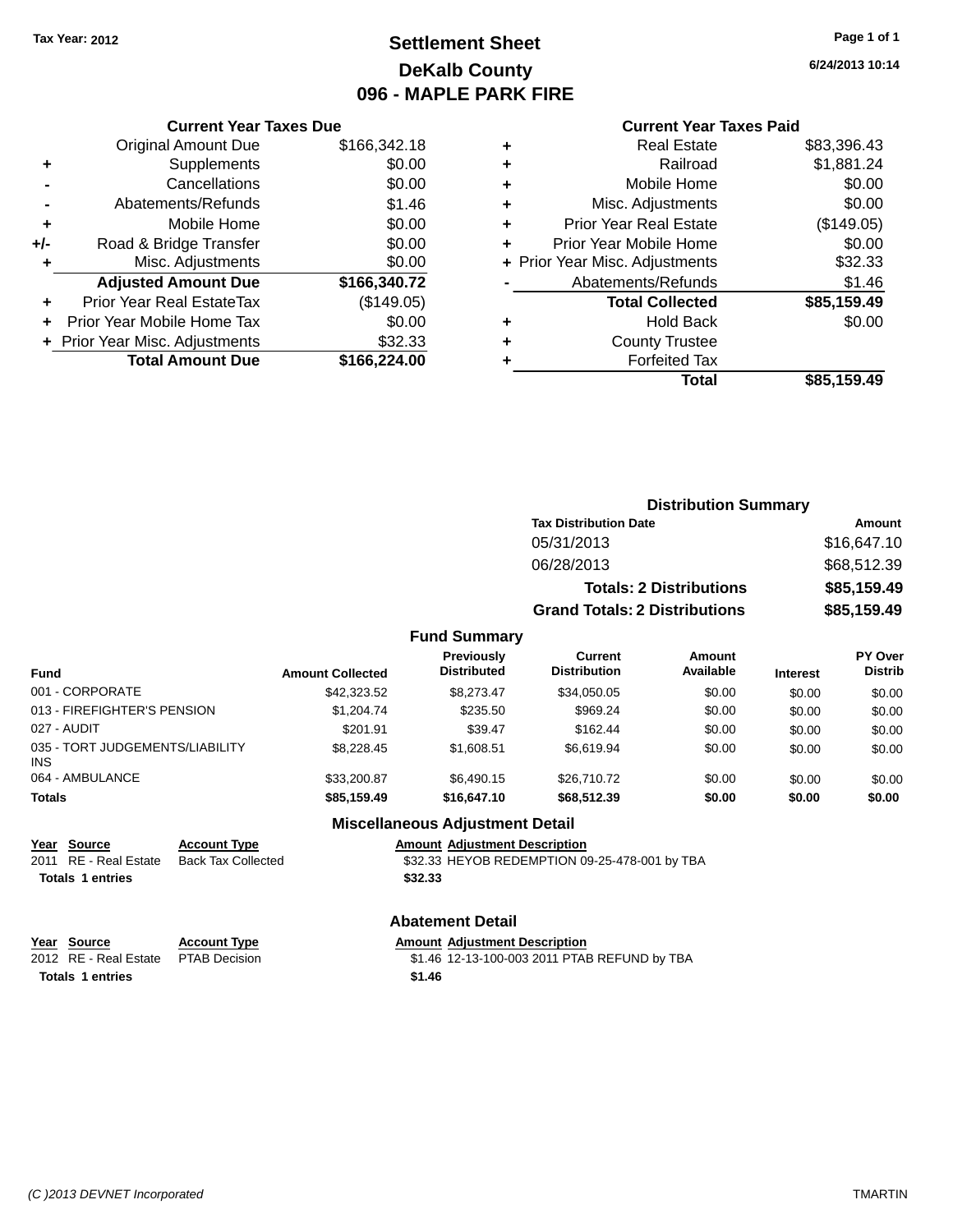## **Settlement Sheet Tax Year: 2012 Page 1 of 1 DeKalb County 097 - PAW PAW FIRE**

**6/24/2013 10:14**

|     | <b>Current Year Taxes Due</b>  |             |
|-----|--------------------------------|-------------|
|     | <b>Original Amount Due</b>     | \$34,559.91 |
| ٠   | Supplements                    | \$27.32     |
|     | Cancellations                  | \$28.85     |
|     | Abatements/Refunds             | \$0.00      |
| ÷   | Mobile Home                    | \$0.00      |
| +/- | Road & Bridge Transfer         | \$0.00      |
| ٠   | Misc. Adjustments              | \$0.00      |
|     | <b>Adjusted Amount Due</b>     | \$34,558.38 |
| ٠   | Prior Year Real EstateTax      | \$0.00      |
|     | Prior Year Mobile Home Tax     | \$0.00      |
|     | + Prior Year Misc. Adjustments | \$0.00      |
|     | <b>Total Amount Due</b>        | \$34,558.38 |
|     |                                |             |

#### **Current Year Taxes Paid +** Real Estate \$17,574.10 **+** Railroad \$753.08 **+** Mobile Home \$0.00 **+** Misc. Adjustments \$0.00 **+** Prior Year Real Estate \$0.00 **+** Prior Year Mobile Home \$0.00 **+ Prior Year Misc. Adjustments**  $$0.00$ Abatements/Refunds \$0.00 **Total Collected \$18,327.18 +** Hold Back \$0.00 **+** County Trustee **+** Forfeited Tax **Total \$18,327.18**

**Distribution Summary Tax Distribution Date Amount** 05/31/2013 \$2,463.85 06/28/2013 \$15,863.33 **Totals: 2 Distributions \$18,327.18 Grand Totals: 2 Distributions \$18,327.18**

#### **Fund Summary**

| <b>Fund</b>                                   | <b>Amount Collected</b> | <b>Previously</b><br><b>Distributed</b> | Current<br><b>Distribution</b> | Amount<br>Available | <b>Interest</b> | PY Over<br><b>Distrib</b> |
|-----------------------------------------------|-------------------------|-----------------------------------------|--------------------------------|---------------------|-----------------|---------------------------|
| 001 - CORPORATE                               | \$15,422,40             | \$2.073.34                              | \$13,349.06                    | \$0.00              | \$0.00          | \$0.00                    |
| 035 - TORT JUDGEMENTS/LIABILITY<br><b>INS</b> | \$1.741.25              | \$234.09                                | \$1,507.16                     | \$0.00              | \$0.00          | \$0.00                    |
| 109 - PRIOR YEAR ADJUSTMENT                   | \$1,163.53              | \$156.42                                | \$1.007.11                     | \$0.00              | \$0.00          | \$0.00                    |
| <b>Totals</b>                                 | \$18,327.18             | \$2,463.85                              | \$15,863.33                    | \$0.00              | \$0.00          | \$0.00                    |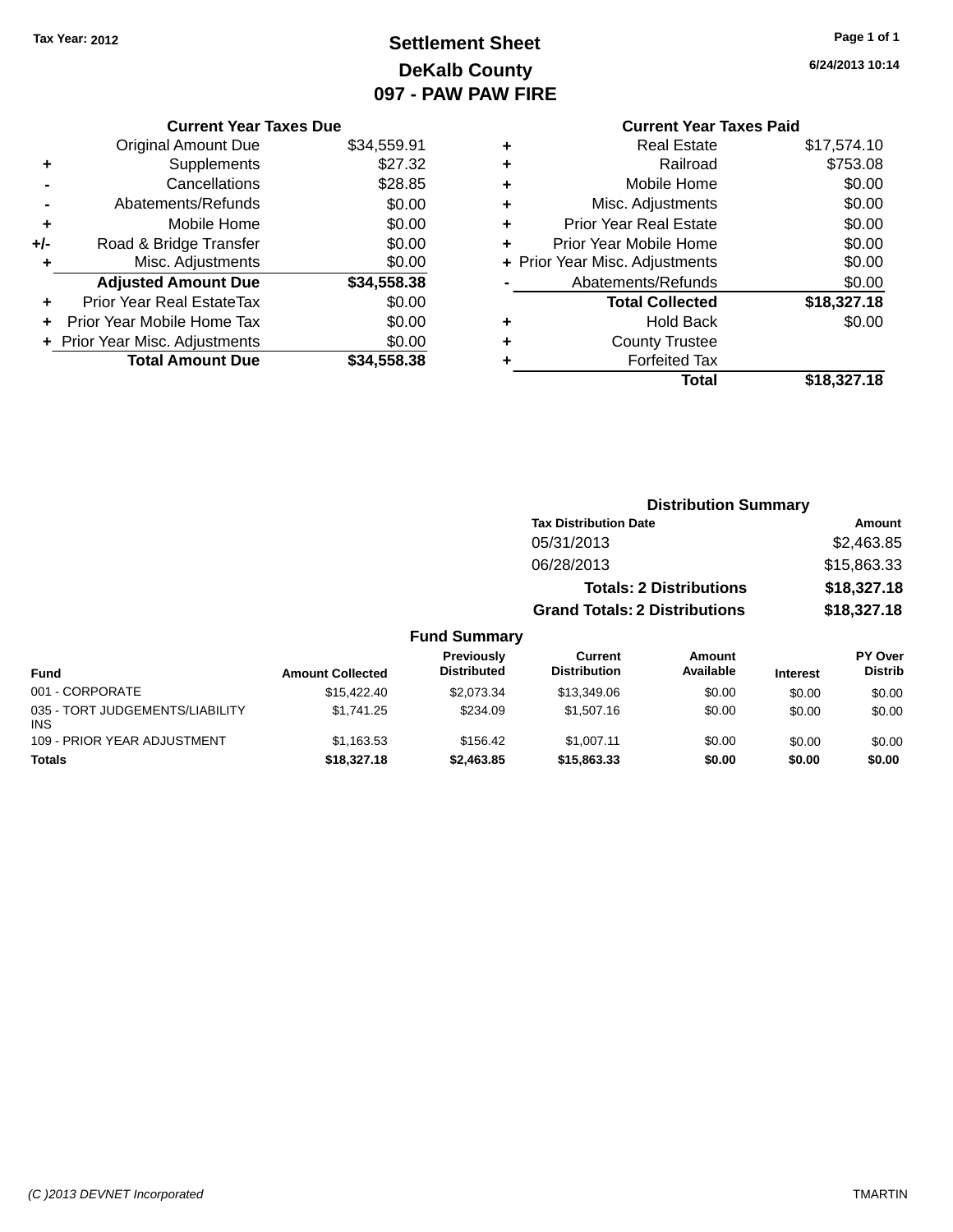## **Settlement Sheet Tax Year: 2012 Page 1 of 1 DeKalb County 098 - SANDWICH FIRE**

**6/24/2013 10:14**

#### **Current Year Taxes Paid**

|     | <b>Current Year Taxes Due</b>  |              |
|-----|--------------------------------|--------------|
|     | <b>Original Amount Due</b>     | \$544,165.97 |
| ٠   | Supplements                    | \$2,435.17   |
|     | Cancellations                  | \$2,652.65   |
|     | Abatements/Refunds             | \$0.45       |
| ٠   | Mobile Home                    | \$0.00       |
| +/- | Road & Bridge Transfer         | \$0.00       |
| ٠   | Misc. Adjustments              | \$0.00       |
|     | <b>Adjusted Amount Due</b>     | \$543,948.04 |
| ٠   | Prior Year Real EstateTax      | \$523.87     |
| ÷   | Prior Year Mobile Home Tax     | \$0.00       |
|     | + Prior Year Misc. Adjustments | \$0.00       |
|     | <b>Total Amount Due</b>        | \$544.471.91 |

| ٠ | <b>Real Estate</b>             | \$284,987.23 |
|---|--------------------------------|--------------|
| ٠ | Railroad                       | \$874.16     |
| ٠ | Mobile Home                    | \$0.00       |
| ٠ | Misc. Adjustments              | \$0.00       |
| ٠ | <b>Prior Year Real Estate</b>  | \$523.87     |
| ٠ | Prior Year Mobile Home         | \$0.00       |
|   | + Prior Year Misc. Adjustments | \$0.00       |
|   | Abatements/Refunds             | \$0.45       |
|   | <b>Total Collected</b>         | \$286,384.81 |
| ٠ | <b>Hold Back</b>               | \$0.00       |
| ٠ | <b>County Trustee</b>          |              |
| ٠ | <b>Forfeited Tax</b>           |              |
|   | Total                          | \$286.384.81 |
|   |                                |              |

|                                                                                               |                         |                                      | <b>Distribution Summary</b>                  |                                |                 |                                  |
|-----------------------------------------------------------------------------------------------|-------------------------|--------------------------------------|----------------------------------------------|--------------------------------|-----------------|----------------------------------|
|                                                                                               |                         |                                      | <b>Tax Distribution Date</b>                 |                                | Amount          |                                  |
|                                                                                               |                         |                                      | 05/31/2013                                   |                                |                 | \$69,965.85                      |
|                                                                                               |                         |                                      | 06/28/2013                                   |                                |                 | \$216,418.96                     |
|                                                                                               |                         |                                      |                                              | <b>Totals: 2 Distributions</b> |                 | \$286,384.81                     |
|                                                                                               |                         |                                      | <b>Grand Totals: 2 Distributions</b>         |                                |                 | \$286,384.81                     |
|                                                                                               |                         | <b>Fund Summary</b>                  |                                              |                                |                 |                                  |
| <b>Fund</b>                                                                                   | <b>Amount Collected</b> | Previously<br><b>Distributed</b>     | <b>Current</b><br><b>Distribution</b>        | Amount<br>Available            | <b>Interest</b> | <b>PY Over</b><br><b>Distrib</b> |
| 001 - CORPORATE                                                                               | \$250,892.00            | \$61,294.70                          | \$189,597.30                                 | \$0.00                         | \$0.00          | \$0.00                           |
| 027 - AUDIT                                                                                   | \$2,488.96              | \$608.07                             | \$1,880.89                                   | \$0.00                         | \$0.00          | \$0.00                           |
| 035 - TORT JUDGEMENTS/LIABILITY<br><b>INS</b>                                                 | \$33,003.85             | \$8,063.08                           | \$24,940.77                                  | \$0.00                         | \$0.00          | \$0.00                           |
| <b>Totals</b>                                                                                 | \$286,384.81            | \$69,965.85                          | \$216,418.96                                 | \$0.00                         | \$0.00          | \$0.00                           |
|                                                                                               |                         | <b>Abatement Detail</b>              |                                              |                                |                 |                                  |
| <b>Account Type</b><br><b>Source</b><br>Year<br>2012 RE - Real Estate<br><b>PTAB Decision</b> |                         | <b>Amount Adjustment Description</b> | \$0.45 19-27-427-021 2011 PTAB REFUND by TBA |                                |                 |                                  |

**Totals \$0.45 1 entries**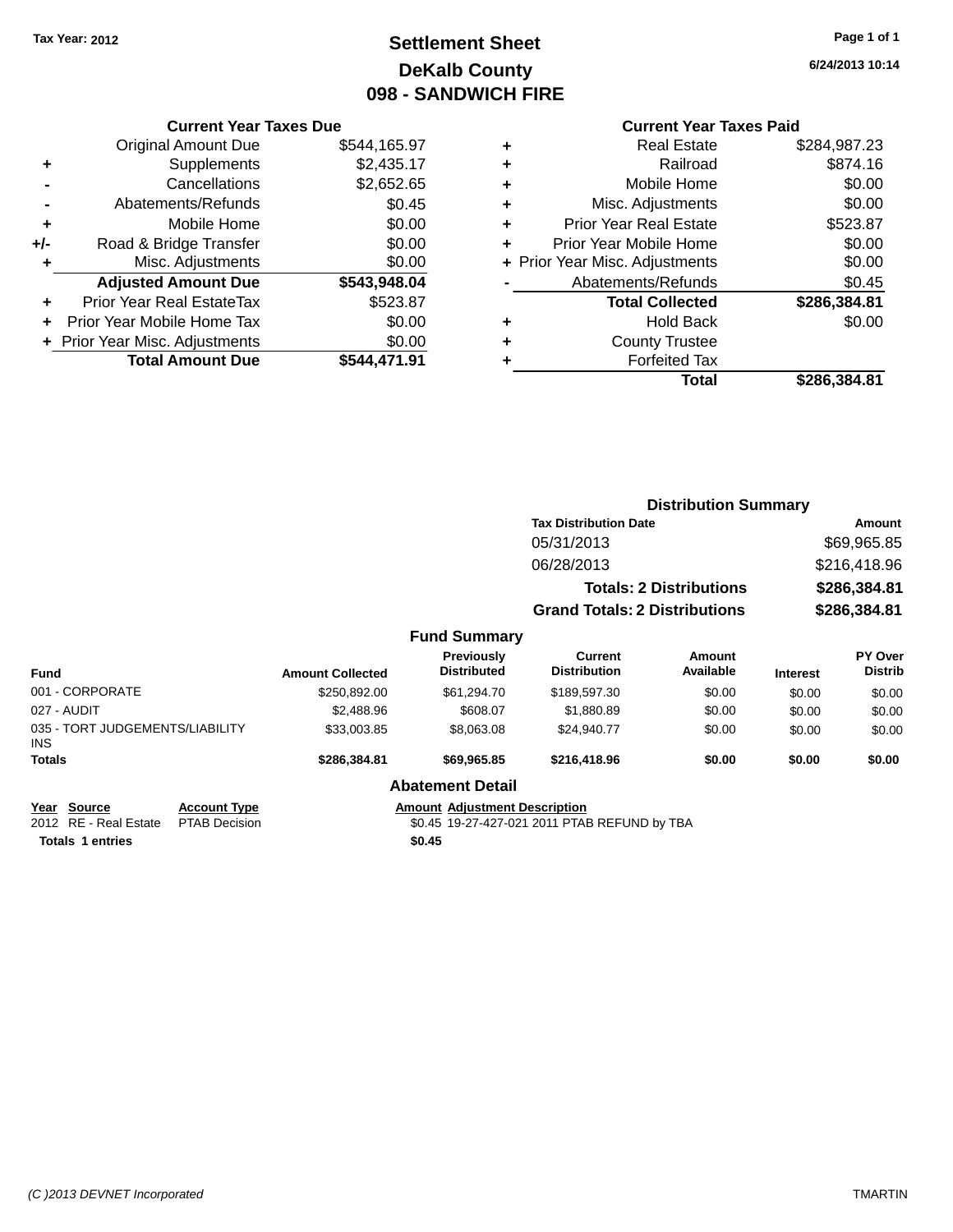## **Settlement Sheet Tax Year: 2012 Page 1 of 1 DeKalb County 099 - SHABBONA FIRE**

**6/24/2013 10:14**

### **Current Year Taxes Due**

|     | <b>Original Amount Due</b>       | \$177,849.14 |
|-----|----------------------------------|--------------|
| ٠   | Supplements                      | \$124.41     |
|     | Cancellations                    | \$179.51     |
|     | Abatements/Refunds               | \$4.72       |
| ٠   | Mobile Home                      | \$0.00       |
| +/- | Road & Bridge Transfer           | \$0.00       |
| ٠   | Misc. Adjustments                | \$0.00       |
|     | <b>Adjusted Amount Due</b>       | \$177,789.32 |
| ٠   | <b>Prior Year Real EstateTax</b> | (\$313.42)   |
|     | Prior Year Mobile Home Tax       | \$0.00       |
|     | + Prior Year Misc. Adjustments   | \$0.00       |
|     | <b>Total Amount Due</b>          | \$177,475.90 |

|   | <b>Current Year Taxes Paid</b> |             |
|---|--------------------------------|-------------|
| ٠ | <b>Real Estate</b>             | \$97,585.02 |
| ٠ | Railroad                       | \$2,005.69  |
| ٠ | Mobile Home                    | \$0.00      |
| ٠ | Misc. Adjustments              | \$0.00      |
| ٠ | <b>Prior Year Real Estate</b>  | (\$313.42)  |
| ٠ | Prior Year Mobile Home         | \$0.00      |
|   | + Prior Year Misc. Adjustments | \$0.00      |
|   | Abatements/Refunds             | \$4.72      |
|   | <b>Total Collected</b>         | \$99,272.57 |
|   | <b>Hold Back</b>               | \$0.00      |
|   | <b>County Trustee</b>          |             |
|   | <b>Forfeited Tax</b>           |             |
|   | Total                          | \$99.272.57 |
|   |                                |             |

## **Distribution Summary Tax Distribution Date Amount** 05/31/2013 \$15,862.17 06/28/2013 \$83,410.40 **Totals: 2 Distributions \$99,272.57 Grand Totals: 2 Distributions \$99,272.57 Fund Summary**

| <b>Fund</b>                             | <b>Amount Collected</b> | Previously<br><b>Distributed</b> | <b>Current</b><br><b>Distribution</b> | Amount<br>Available | <b>Interest</b> | <b>PY Over</b><br><b>Distrib</b> |
|-----------------------------------------|-------------------------|----------------------------------|---------------------------------------|---------------------|-----------------|----------------------------------|
| 001 - CORPORATE                         | \$68,255.54             | \$10,906.14                      | \$57,349.40                           | \$0.00              | \$0.00          | \$0.00                           |
| 035 - TORT JUDGEMENTS/LIABILITY<br>INS. | \$13,555,18             | \$2.165.90                       | \$11,389.28                           | \$0.00              | \$0.00          | \$0.00                           |
| 064 - AMBULANCE                         | \$17.461.85             | \$2.790.13                       | \$14.671.72                           | \$0.00              | \$0.00          | \$0.00                           |
| <b>Totals</b>                           | \$99,272.57             | \$15,862.17                      | \$83,410.40                           | \$0.00              | \$0.00          | \$0.00                           |

#### **Abatement Detail**

| Year Source                         | <b>Account Type</b> |        | <b>Amount Adjustment Description</b>         |
|-------------------------------------|---------------------|--------|----------------------------------------------|
| 2012 RE - Real Estate PTAB Decision |                     |        | \$0.41 13-15-176-011 PTAB REFUND by TBA      |
| 2012 RE - Real Estate PTAB Decision |                     |        | \$4.31 13-15-327-010 2011 PTAB REFUND by TBA |
| <b>Totals 2 entries</b>             |                     | \$4.72 |                                              |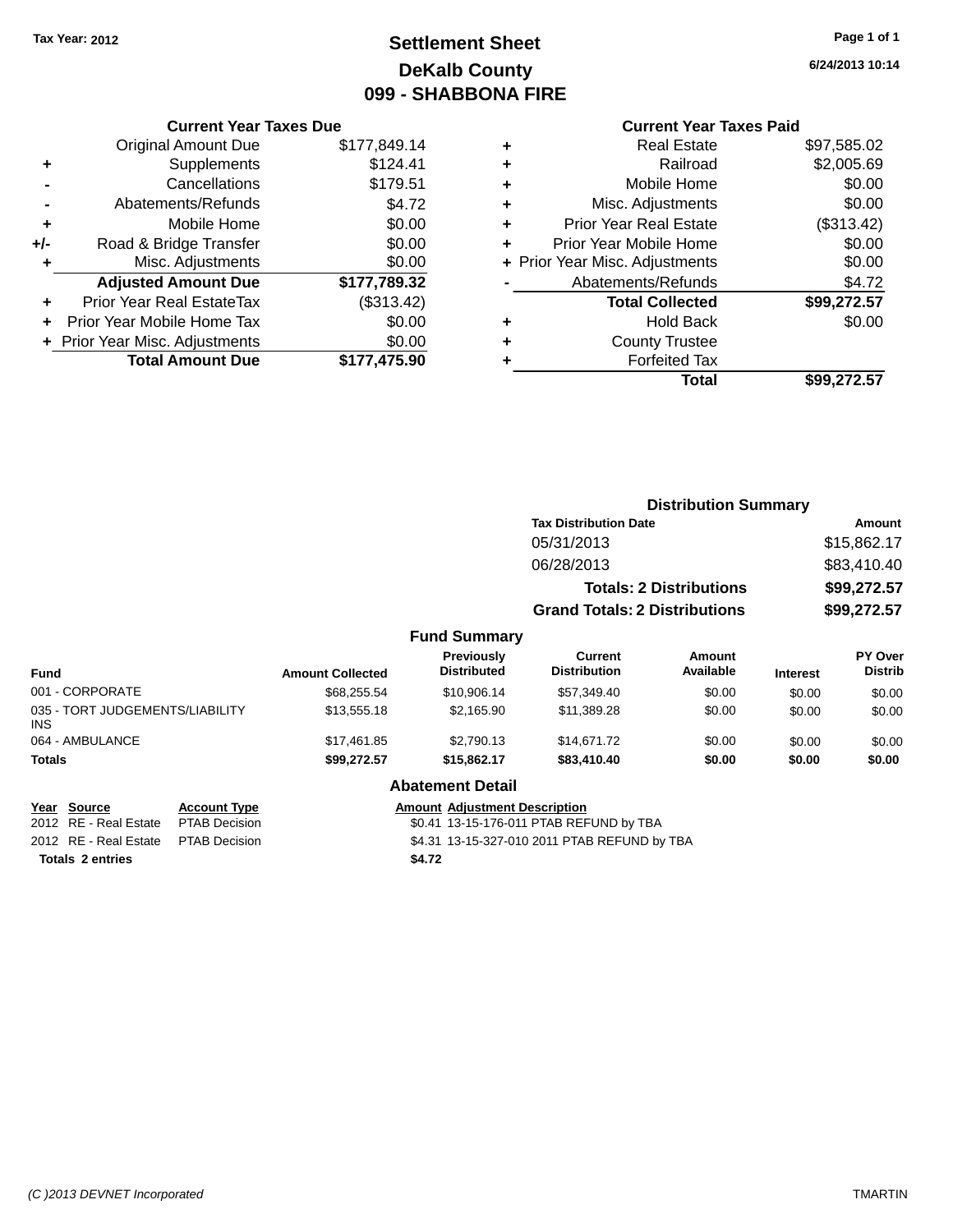## **Settlement Sheet Tax Year: 2012 Page 1 of 1 DeKalb County 100 - SOMONAUK FIRE**

**6/24/2013 10:14**

#### **Current Year Taxes Paid**

|       | <b>Current Year Taxes Due</b>  |              |
|-------|--------------------------------|--------------|
|       | <b>Original Amount Due</b>     | \$249,207.65 |
| ٠     | Supplements                    | \$1,785.71   |
|       | Cancellations                  | \$1,981.70   |
|       | Abatements/Refunds             | \$0.00       |
| ٠     | Mobile Home                    | \$0.00       |
| $+/-$ | Road & Bridge Transfer         | \$0.00       |
| ٠     | Misc. Adjustments              | \$0.00       |
|       | <b>Adjusted Amount Due</b>     | \$249,011.66 |
| ÷     | Prior Year Real EstateTax      | \$0.00       |
|       | Prior Year Mobile Home Tax     | \$0.00       |
|       | + Prior Year Misc. Adjustments | \$0.00       |
|       | <b>Total Amount Due</b>        | \$249.011.66 |
|       |                                |              |

|   | <b>Real Estate</b>             | \$135,210.78 |
|---|--------------------------------|--------------|
| ٠ | Railroad                       | \$1,787.01   |
| ٠ | Mobile Home                    | \$0.00       |
| ٠ | Misc. Adjustments              | \$0.00       |
| ٠ | <b>Prior Year Real Estate</b>  | \$0.00       |
| ٠ | Prior Year Mobile Home         | \$0.00       |
|   | + Prior Year Misc. Adjustments | \$0.00       |
|   | Abatements/Refunds             | \$0.00       |
|   | <b>Total Collected</b>         | \$136,997.79 |
| ٠ | <b>Hold Back</b>               | \$0.00       |
| ÷ | <b>County Trustee</b>          |              |
| ٠ | <b>Forfeited Tax</b>           |              |
|   | Total                          | \$136,997.79 |
|   |                                |              |

## **Distribution Summary Tax Distribution Date Amount** 05/31/2013 \$33,981.70 06/28/2013 \$103,016.09 **Totals: 2 Distributions \$136,997.79 Grand Totals: 2 Distributions \$136,997.79 Fund Summary**

| <b>Fund</b>     | <b>Amount Collected</b> | <b>Previously</b><br><b>Distributed</b> | Current<br><b>Distribution</b> | Amount<br>Available | <b>Interest</b> | <b>PY Over</b><br><b>Distrib</b> |
|-----------------|-------------------------|-----------------------------------------|--------------------------------|---------------------|-----------------|----------------------------------|
| 001 - CORPORATE | \$72.558.96             | \$17.997.93                             | \$54.561.03                    | \$0.00              | \$0.00          | \$0.00                           |
| 064 - AMBULANCE | \$64,438.83             | \$15,983,77                             | \$48,455,06                    | \$0.00              | \$0.00          | \$0.00                           |
| <b>Totals</b>   | \$136,997.79            | \$33,981.70                             | \$103.016.09                   | \$0.00              | \$0.00          | \$0.00                           |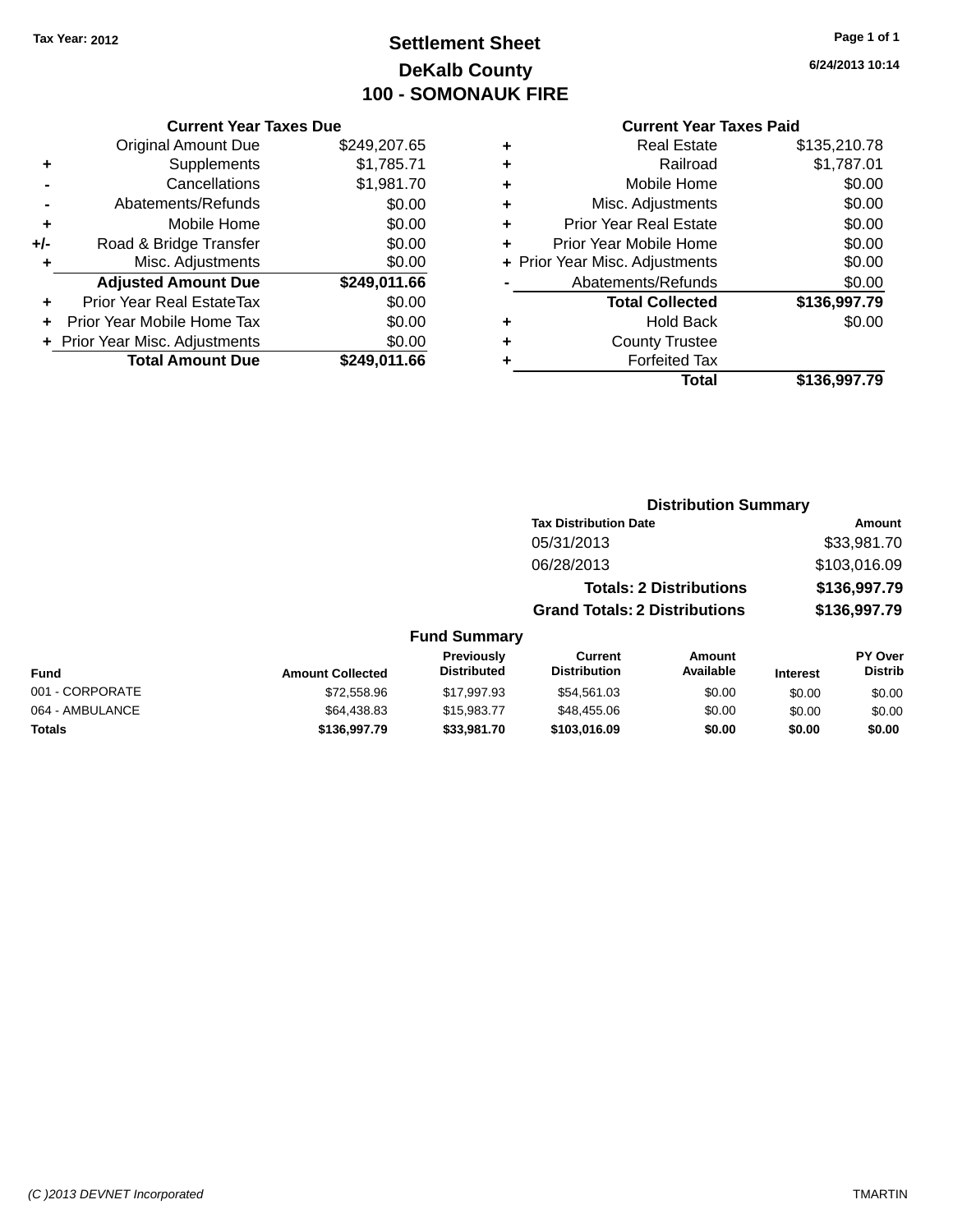## **Settlement Sheet Tax Year: 2012 Page 1 of 1 DeKalb County 101 - SYCAMORE FIRE**

**6/24/2013 10:14**

|     | <b>Current Year Taxes Due</b> |              |
|-----|-------------------------------|--------------|
|     | <b>Original Amount Due</b>    | \$320,797.06 |
| ٠   | Supplements                   | \$1,414.78   |
|     | Cancellations                 | \$1,789.82   |
|     | Abatements/Refunds            | \$0.00       |
| ٠   | Mobile Home                   | \$0.00       |
| +/- | Road & Bridge Transfer        | \$0.00       |
| ٠   | Misc. Adjustments             | \$0.00       |
|     | <b>Adjusted Amount Due</b>    | \$320,422.02 |
| ÷   | Prior Year Real EstateTax     | \$0.00       |
|     | Prior Year Mobile Home Tax    | \$0.00       |
|     | Prior Year Misc. Adjustments  | \$0.00       |
|     | <b>Total Amount Due</b>       | \$320.422.02 |

|   | <b>Real Estate</b>             | \$172,416.01 |
|---|--------------------------------|--------------|
| ٠ | Railroad                       | \$0.00       |
| ٠ | Mobile Home                    | \$0.00       |
| ٠ | Misc. Adjustments              | \$0.00       |
| ٠ | <b>Prior Year Real Estate</b>  | \$0.00       |
| ٠ | Prior Year Mobile Home         | \$0.00       |
|   | + Prior Year Misc. Adjustments | \$0.00       |
|   | Abatements/Refunds             | \$0.00       |
|   | <b>Total Collected</b>         | \$172,416.01 |
| ٠ | <b>Hold Back</b>               | \$0.00       |
|   | <b>County Trustee</b>          |              |
| ٠ | <b>Forfeited Tax</b>           |              |
|   | Total                          | \$172,416.01 |
|   |                                |              |

|                     | <b>Distribution Summary</b>          |                                |                  |                |  |
|---------------------|--------------------------------------|--------------------------------|------------------|----------------|--|
|                     | <b>Tax Distribution Date</b>         |                                |                  | <b>Amount</b>  |  |
|                     | 05/31/2013                           |                                |                  | \$37,650.23    |  |
|                     | 06/28/2013                           |                                |                  | \$134,765.78   |  |
|                     |                                      | <b>Totals: 2 Distributions</b> |                  | \$172,416.01   |  |
|                     | <b>Grand Totals: 2 Distributions</b> |                                |                  | \$172,416.01   |  |
| <b>Fund Summary</b> |                                      |                                |                  |                |  |
| <b>Previously</b>   | Current                              | Amount                         |                  | <b>PY Over</b> |  |
| Dietributed         | Dietribution                         | Avoilabla                      | $1.14 \pm .0.14$ | <b>Dietrih</b> |  |

| Fund            | <b>Amount Collected</b> | <b>Previously</b><br><b>Distributed</b> | Current<br><b>Distribution</b> | Amount<br>Available | <b>Interest</b> | <b>PY Over</b><br><b>Distrib</b> |
|-----------------|-------------------------|-----------------------------------------|--------------------------------|---------------------|-----------------|----------------------------------|
| 001 - CORPORATE | \$85,573,68             | \$18,686,60                             | \$66,887,08                    | \$0.00              | \$0.00          | \$0.00                           |
| 064 - AMBULANCE | \$86,842,33             | \$18,963,63                             | \$67.878.70                    | \$0.00              | \$0.00          | \$0.00                           |
| <b>Totals</b>   | \$172.416.01            | \$37,650.23                             | \$134.765.78                   | \$0.00              | \$0.00          | \$0.00                           |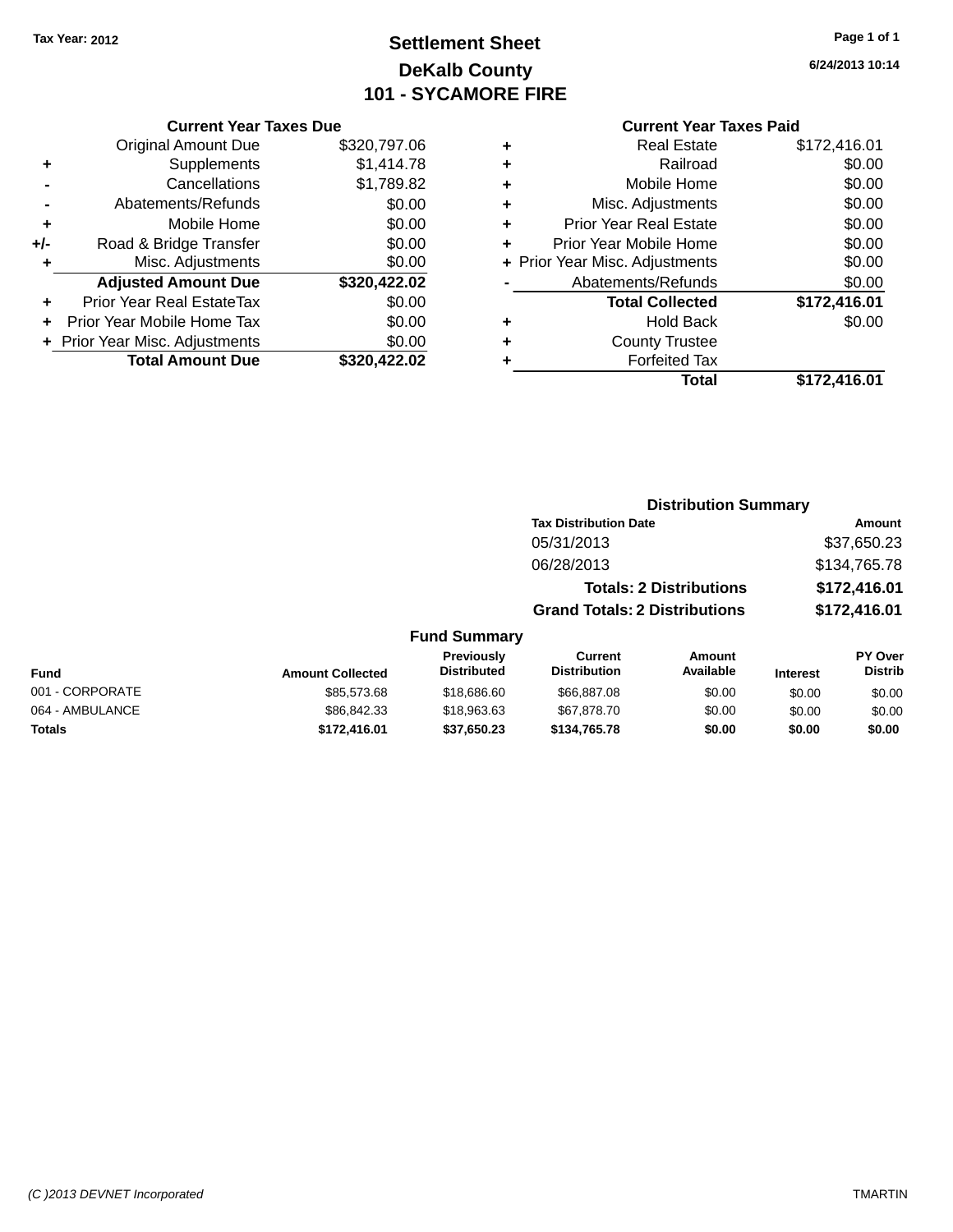## **Settlement Sheet Tax Year: 2012 Page 1 of 1 DeKalb County 102 - WATERMAN FIRE**

**6/24/2013 10:14**

#### **Current Year Taxes Due**

|     | <b>Original Amount Due</b>     | \$140,878.06 |
|-----|--------------------------------|--------------|
| ٠   | Supplements                    | \$553.97     |
|     | Cancellations                  | \$606.25     |
|     | Abatements/Refunds             | \$0.00       |
| ÷   | Mobile Home                    | \$0.00       |
| +/- | Road & Bridge Transfer         | \$0.00       |
| ٠   | Misc. Adjustments              | \$0.00       |
|     | <b>Adjusted Amount Due</b>     | \$140,825.78 |
| ٠   | Prior Year Real EstateTax      | \$0.00       |
|     | Prior Year Mobile Home Tax     | \$0.00       |
|     | + Prior Year Misc. Adjustments | \$0.00       |
|     | <b>Total Amount Due</b>        | \$140.825.78 |

#### **Current Year Taxes Paid +** Real Estate \$74,166.53

|   | Total                                         | \$75,237.77        |
|---|-----------------------------------------------|--------------------|
| ٠ | <b>County Trustee</b><br><b>Forfeited Tax</b> |                    |
| ٠ |                                               |                    |
|   | <b>Hold Back</b>                              | \$0.00             |
|   | <b>Total Collected</b>                        | \$75,237.77        |
|   | Abatements/Refunds                            | \$0.00             |
|   | + Prior Year Misc. Adjustments                | \$0.00             |
| ٠ | Prior Year Mobile Home                        | \$0.00             |
| ٠ | <b>Prior Year Real Estate</b>                 | \$0.00             |
| ٠ | Misc. Adjustments                             | \$0.00             |
| ÷ | Mobile Home                                   | \$0.00             |
| ÷ | Railroad                                      | \$1,071.24         |
| Ŧ | NGAI CSIAIG                                   | <b>JI4, 100.00</b> |

|                 |                         |                                  | <b>Distribution Summary</b>           |                                |                 |                           |
|-----------------|-------------------------|----------------------------------|---------------------------------------|--------------------------------|-----------------|---------------------------|
|                 |                         |                                  | <b>Tax Distribution Date</b>          |                                |                 | Amount                    |
|                 |                         |                                  | 05/31/2013                            |                                |                 | \$18,721.92               |
|                 |                         |                                  | 06/28/2013                            |                                |                 | \$56,515.85               |
|                 |                         |                                  |                                       | <b>Totals: 2 Distributions</b> |                 | \$75,237.77               |
|                 |                         |                                  | <b>Grand Totals: 2 Distributions</b>  |                                |                 | \$75,237.77               |
|                 |                         | <b>Fund Summary</b>              |                                       |                                |                 |                           |
| <b>Fund</b>     | <b>Amount Collected</b> | Previously<br><b>Distributed</b> | <b>Current</b><br><b>Distribution</b> | <b>Amount</b><br>Available     | <b>Interest</b> | PY Over<br><b>Distrib</b> |
| 001 - CORPORATE | \$75,237.77             | \$18,721.92                      | \$56,515.85                           | \$0.00                         | \$0.00          | \$0.00                    |
| <b>Totals</b>   | \$75.237.77             | \$18.721.92                      | \$56,515.85                           | \$0.00                         | \$0.00          | \$0.00                    |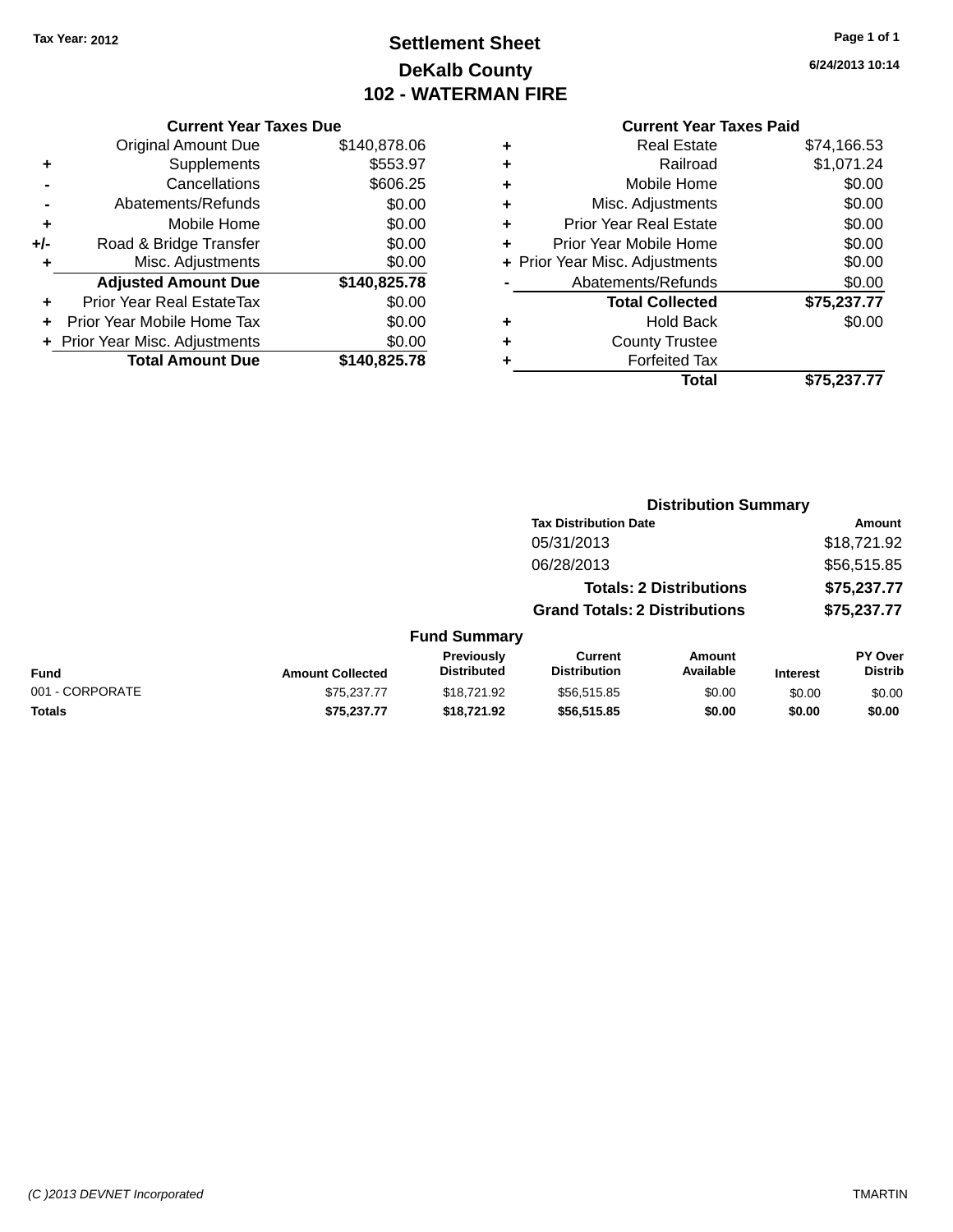## **Settlement Sheet Tax Year: 2012 Page 1 of 1 DeKalb County 103 - EARLVILLE LIBRARY DISTRICT**

**6/24/2013 10:14**

#### **Current Year Taxes Paid**

| <b>Current Year Taxes Due</b> |                                |
|-------------------------------|--------------------------------|
| Original Amount Due           | \$4,032.90                     |
| Supplements                   | \$0.00                         |
| Cancellations                 | \$0.00                         |
| Abatements/Refunds            | \$0.00                         |
| Mobile Home                   | \$0.00                         |
| Road & Bridge Transfer        | \$0.00                         |
| Misc. Adjustments             | \$0.00                         |
| <b>Adjusted Amount Due</b>    | \$4,032.90                     |
| Prior Year Real EstateTax     | \$0.00                         |
| Prior Year Mobile Home Tax    | \$0.00                         |
|                               | \$0.00                         |
| <b>Total Amount Due</b>       | \$4.032.90                     |
|                               | + Prior Year Misc. Adjustments |

|   | <b>Real Estate</b>             | \$2,399.09 |
|---|--------------------------------|------------|
| ٠ | Railroad                       | \$0.00     |
| ٠ | Mobile Home                    | \$0.00     |
| ٠ | Misc. Adjustments              | \$0.00     |
| ٠ | <b>Prior Year Real Estate</b>  | \$0.00     |
| ٠ | Prior Year Mobile Home         | \$0.00     |
|   | + Prior Year Misc. Adjustments | \$0.00     |
|   | Abatements/Refunds             | \$0.00     |
|   | <b>Total Collected</b>         | \$2,399.09 |
| ٠ | <b>Hold Back</b>               | \$0.00     |
| ٠ | <b>County Trustee</b>          |            |
| ٠ | <b>Forfeited Tax</b>           |            |
|   | Total                          | \$2.399.09 |
|   |                                |            |

| <b>Distribution Summary</b>          |            |  |  |  |
|--------------------------------------|------------|--|--|--|
| <b>Tax Distribution Date</b>         | Amount     |  |  |  |
| 05/31/2013                           | \$947.68   |  |  |  |
| 06/28/2013                           | \$1,451.41 |  |  |  |
| <b>Totals: 2 Distributions</b>       | \$2,399.09 |  |  |  |
| <b>Grand Totals: 2 Distributions</b> | \$2,399.09 |  |  |  |

#### **Fund Summary**

| <b>Fund</b>                     | <b>Amount Collected</b> | <b>Previously</b><br><b>Distributed</b> | Current<br><b>Distribution</b> | Amount<br>Available | <b>Interest</b> | <b>PY Over</b><br><b>Distrib</b> |
|---------------------------------|-------------------------|-----------------------------------------|--------------------------------|---------------------|-----------------|----------------------------------|
| 001 - CORPORATE                 | \$1,397.86              | \$552.18                                | \$845.68                       | \$0.00              | \$0.00          | \$0.00                           |
| 004 - OPERATIONS & MAINTENANCE  | \$186.38                | \$73.62                                 | \$112.76                       | \$0.00              | \$0.00          | \$0.00                           |
| 027 - AUDIT                     | \$45.94                 | \$18.15                                 | \$27.79                        | \$0.00              | \$0.00          | \$0.00                           |
| 031 - WORKING CASH              | \$0.00                  | \$0.00                                  | \$0.00                         | \$0.00              | \$0.00          | \$0.00                           |
| 035 - TORT JUDGMENTS, LIABILITY | \$590.08                | \$233.09                                | \$356.99                       | \$0.00              | \$0.00          | \$0.00                           |
| <b>INSURANCE</b>                |                         |                                         |                                |                     |                 |                                  |
| 047 - SOCIAL SECURITY           | \$178.83                | \$70.64                                 | \$108.19                       | \$0.00              | \$0.00          | \$0.00                           |
| <b>Totals</b>                   | \$2,399.09              | \$947.68                                | \$1,451.41                     | \$0.00              | \$0.00          | \$0.00                           |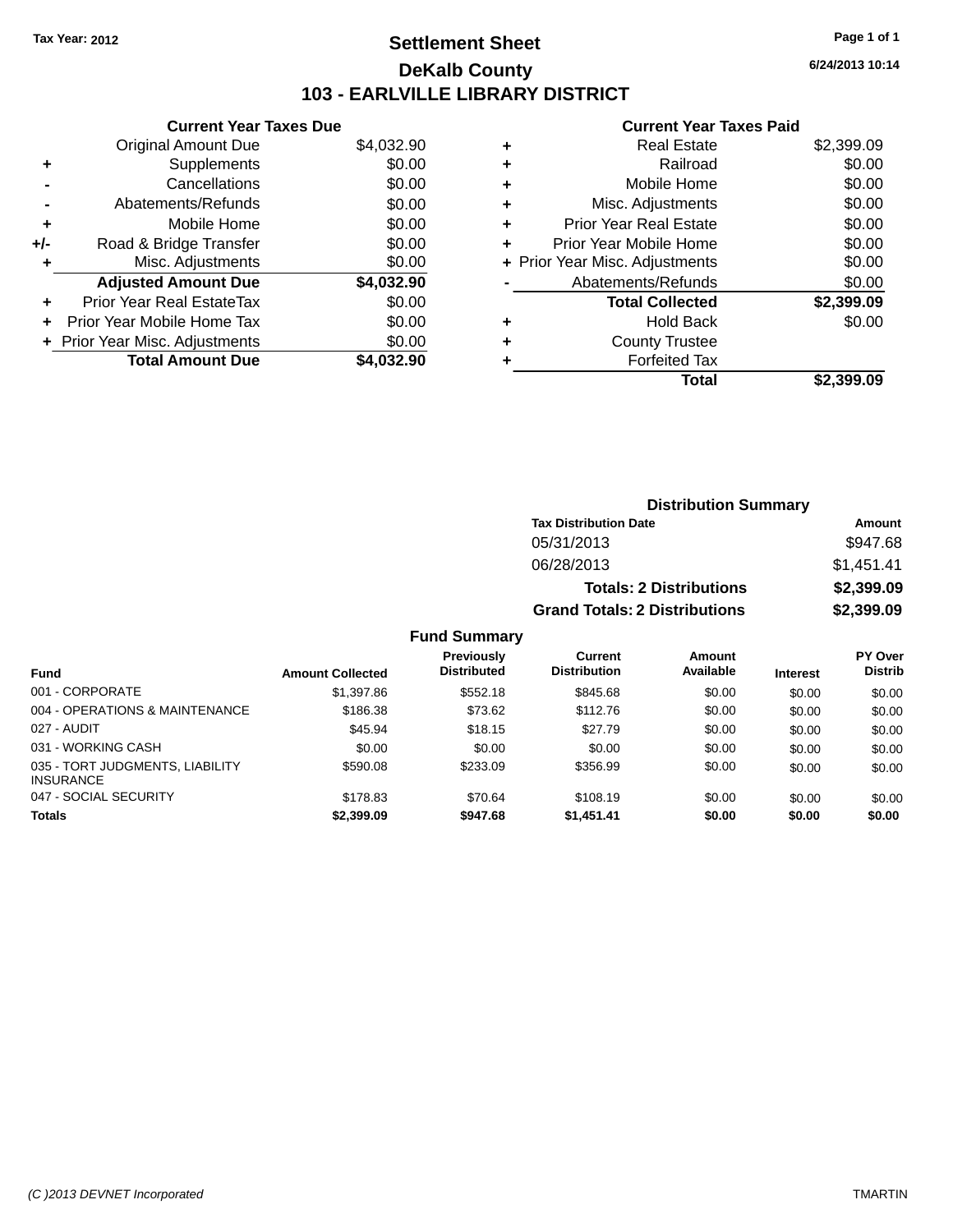## **Settlement Sheet Tax Year: 2012 Page 1 of 1 DeKalb County 110 - DEKALB PARK**

**6/24/2013 10:14**

#### **Current Year Taxes Due**

|     | <b>Original Amount Due</b>     | \$3,612,969.72 |
|-----|--------------------------------|----------------|
| ٠   | Supplements                    | \$70,270.81    |
|     | Cancellations                  | \$143,583.43   |
|     | Abatements/Refunds             | \$0.64         |
| ٠   | Mobile Home                    | \$0.00         |
| +/- | Road & Bridge Transfer         | \$0.00         |
| ٠   | Misc. Adjustments              | \$0.00         |
|     | <b>Adjusted Amount Due</b>     | \$3,539,656.46 |
|     | Prior Year Real EstateTax      | \$533.78       |
|     | Prior Year Mobile Home Tax     | \$0.00         |
|     | + Prior Year Misc. Adjustments | \$3.07         |
|     | <b>Total Amount Due</b>        | \$3,540,193.31 |

## **Current Year Taxes Paid**

| ٠ | <b>Forfeited Tax</b><br>Total  | \$1,812,291.73 |
|---|--------------------------------|----------------|
| ٠ | <b>County Trustee</b>          |                |
| ٠ | <b>Hold Back</b>               | \$0.00         |
|   | <b>Total Collected</b>         | \$1,812,291.73 |
|   | Abatements/Refunds             | \$0.64         |
|   | + Prior Year Misc. Adjustments | \$3.07         |
| ٠ | Prior Year Mobile Home         | \$0.00         |
| ٠ | <b>Prior Year Real Estate</b>  | \$533.78       |
| ٠ | Misc. Adjustments              | \$0.00         |
| ٠ | Mobile Home                    | \$0.00         |
| ÷ | Railroad                       | \$4,223.62     |
|   | <b>Real Estate</b>             | \$1,807,531.90 |

#### **Distribution Summary Tax Distribution Date Amount** 05/31/2013 \$373,226.54 06/28/2013 \$1,439,065.19 **Totals: 2 Distributions \$1,812,291.73**

**Grand Totals: 2 Distributions \$1,812,291.73**

| טווטו | Ψ |
|-------|---|
|       |   |
|       |   |
|       |   |

#### **Fund Interest Amount Collected Distributed PY Over Distrib Amount Available Current Distribution Previously** 001 - CORPORATE \$488,659.06 \$100,635.29 \$388,023.77 \$0.00 \$0.00 \$0.00 003 - BONDS AND INTEREST 60.00 \$594,433.49 \$122,418.67 \$472,014.82 \$0.00 \$0.00 \$0.00 \$0.00 005 - I. M. R. F. \$125,361.67 \$25,817.20 \$99,544.47 \$0.00 \$0.00 \$0.00 027 - AUDIT \$13,432.71 \$2,766.36 \$10,666.35 \$0.00 \$0.00 \$0.00 035 - TORT JUDGEMENTS/LIABILITY INS \$37,641.31 \$7,751.92 \$29,889.39 \$0.00 \$0.00 \$0.00 047 - SOCIAL SECURITY \$92,261.96 \$19,000.59 \$73,261.37 \$0.00 \$0.00 \$0.00 060 - UNEMPLOYMENT INSURANCE \$30,118.48 \$6,202.66 \$23,915.82 \$0.00 \$0.00 \$0.00 062 - WORKERS COMPENSATION  $$25,092.99$   $$5,167.69$   $$19,925.30$   $$0.00$   $$0.00$   $$0.00$ 122 - RECREATION \$229,122.61 \$47,185.91 \$181,936.70 \$0.00 \$0.00 \$0.00 123 - AQUARIUM AND MUSEUM \$68,698.55 \$14,147.91 \$54,550.64 \$0.00 \$0.00 \$0.00 \$0.00 126 - REC PROGRAMS/HANDICAPPED \$107,468.90 \$22,132.34 \$85,336.56 \$0.00 \$0.00 \$0.00 **Totals \$1,812,291.73 \$373,226.54 \$1,439,065.19 \$0.00 \$0.00 \$0.00**

**Fund Summary**

#### **Miscellaneous Adjustment Detail**

**Abatement Detail**

| <u>Year Source</u>      | <b>Account Type</b> | <b>Amount Adjustment Description</b>                        |
|-------------------------|---------------------|-------------------------------------------------------------|
| 2011 RE - Real Estate   | Back Tax Collected  | \$3.07 DEK UNIVERSITY DEVEL REDEMPTION 08-16-100-009 by TBA |
| <b>Totals 1 entries</b> |                     | \$3.07                                                      |
|                         |                     |                                                             |

#### **Year Source Account Type Amount Adjustment Description** 2012 RE - Real Estate \$0.28 08-12-451-008 PTAB REFUND by TBA PTAB Decision 2012 RE - Real Estate \$0.24 08-12-451-012 PTAB REFUND by TBA PTAB Decision 2012 RE - Real Estate \$0.12 08-12-451-013 PTAB REFUND by TBA PTAB Decision **Totals \$0.64 3 entries**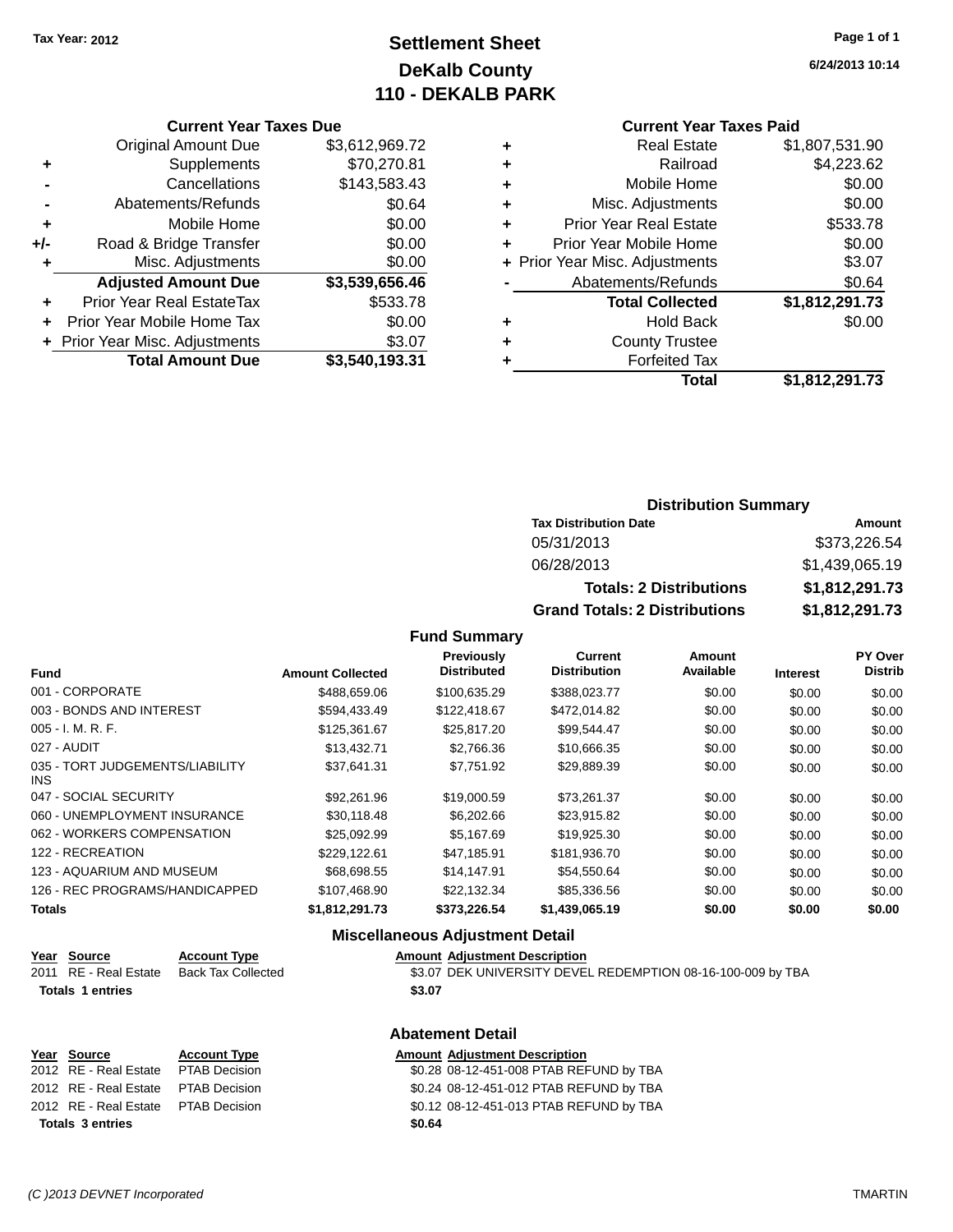## **Settlement Sheet Tax Year: 2012 Page 1 of 1 DeKalb County 111 - FRANKLIN TWP PARK**

**6/24/2013 10:14**

#### **Current Year Taxes Paid**

|     | <b>Current Year Taxes Due</b>  |             |
|-----|--------------------------------|-------------|
|     | <b>Original Amount Due</b>     | \$38,826.47 |
| ٠   | Supplements                    | \$91.98     |
|     | Cancellations                  | \$112.65    |
|     | Abatements/Refunds             | \$0.11      |
| ٠   | Mobile Home                    | \$0.00      |
| +/- | Road & Bridge Transfer         | \$0.00      |
| ٠   | Misc. Adjustments              | \$0.00      |
|     | <b>Adjusted Amount Due</b>     | \$38,805.69 |
| ÷   | Prior Year Real EstateTax      | (\$6.85)    |
|     | Prior Year Mobile Home Tax     | \$0.00      |
|     | + Prior Year Misc. Adjustments | \$0.00      |
|     | <b>Total Amount Due</b>        | \$38.798.84 |
|     |                                |             |

| ٠ | <b>Real Estate</b>             | \$20,244.09 |
|---|--------------------------------|-------------|
| ٠ | Railroad                       | \$191.25    |
| ٠ | Mobile Home                    | \$0.00      |
| ٠ | Misc. Adjustments              | \$0.00      |
| ٠ | <b>Prior Year Real Estate</b>  | (\$6.85)    |
| ÷ | Prior Year Mobile Home         | \$0.00      |
|   | + Prior Year Misc. Adjustments | \$0.00      |
|   | Abatements/Refunds             | \$0.11      |
|   | <b>Total Collected</b>         | \$20,428.38 |
| ٠ | <b>Hold Back</b>               | \$0.00      |
| ٠ | <b>County Trustee</b>          |             |
| ٠ | <b>Forfeited Tax</b>           |             |
|   | Total                          | \$20,428.38 |
|   |                                |             |

|                                                |                                             |                         |                                      |                                              | <b>Distribution Summary</b>    |                 |                           |
|------------------------------------------------|---------------------------------------------|-------------------------|--------------------------------------|----------------------------------------------|--------------------------------|-----------------|---------------------------|
|                                                |                                             |                         |                                      | <b>Tax Distribution Date</b>                 |                                |                 | Amount                    |
|                                                |                                             |                         |                                      | 05/31/2013                                   |                                |                 | \$5,107.54                |
|                                                |                                             |                         |                                      | 06/28/2013                                   |                                |                 | \$15,320.84               |
|                                                |                                             |                         |                                      |                                              | <b>Totals: 2 Distributions</b> |                 | \$20,428.38               |
|                                                |                                             |                         |                                      | <b>Grand Totals: 2 Distributions</b>         |                                |                 | \$20,428.38               |
|                                                |                                             |                         | <b>Fund Summary</b>                  |                                              |                                |                 |                           |
| <b>Fund</b>                                    |                                             | <b>Amount Collected</b> | Previously<br><b>Distributed</b>     | Current<br><b>Distribution</b>               | Amount<br>Available            | <b>Interest</b> | PY Over<br><b>Distrib</b> |
| 001 - CORPORATE                                |                                             | \$19,136.12             | \$4,784.45                           | \$14,351.67                                  | \$0.00                         | \$0.00          | \$0.00                    |
| 035 - TORT JUDGEMENTS/LIABILITY<br><b>INS</b>  |                                             | \$1,292.26              | \$323.09                             | \$969.17                                     | \$0.00                         | \$0.00          | \$0.00                    |
| <b>Totals</b>                                  |                                             | \$20,428.38             | \$5,107.54                           | \$15,320.84                                  | \$0.00                         | \$0.00          | \$0.00                    |
|                                                |                                             |                         | <b>Abatement Detail</b>              |                                              |                                |                 |                           |
| <b>Source</b><br>Year<br>2012 RE - Real Estate | <b>Account Type</b><br><b>PTAB Decision</b> |                         | <b>Amount Adjustment Description</b> | \$0.11 01-26-475-004 2011 PTAB REFUND by TBA |                                |                 |                           |

**Totals 1 entries** \$0.11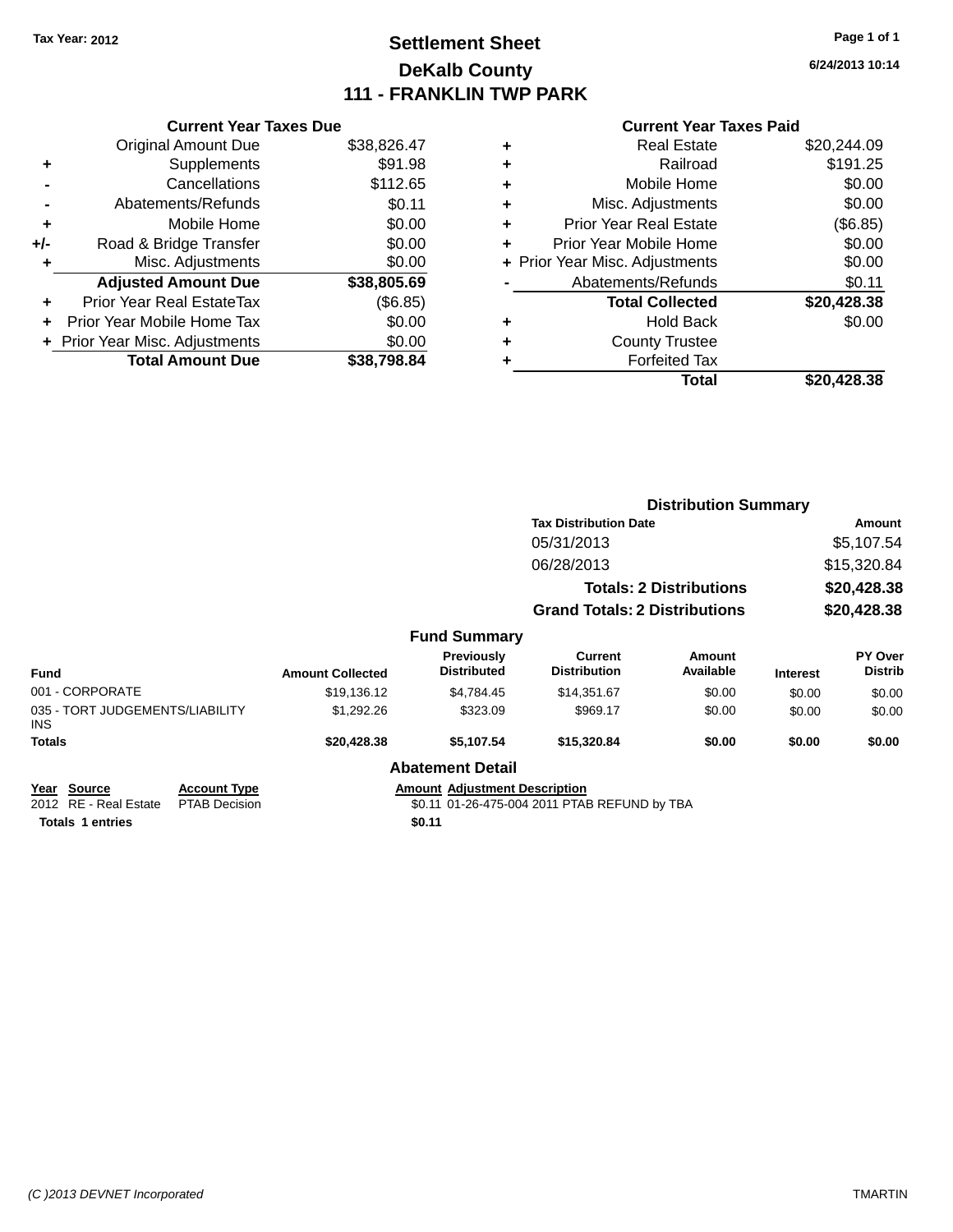## **Settlement Sheet Tax Year: 2012 Page 1 of 1 DeKalb County 112 - GENOA TWP PARK**

**6/24/2013 10:14**

|     | <b>Current Year Taxes Due</b>    |              |  |  |
|-----|----------------------------------|--------------|--|--|
|     | <b>Original Amount Due</b>       | \$585,684.25 |  |  |
| ٠   | Supplements                      | \$4,620.19   |  |  |
|     | Cancellations                    | \$5,747.26   |  |  |
|     | Abatements/Refunds               | \$2.29       |  |  |
| ٠   | Mobile Home                      | \$0.00       |  |  |
| +/- | Road & Bridge Transfer           | \$0.00       |  |  |
| ٠   | \$0.00<br>Misc. Adjustments      |              |  |  |
|     | <b>Adjusted Amount Due</b>       | \$584,554.89 |  |  |
|     | <b>Prior Year Real EstateTax</b> | (\$159.20)   |  |  |
|     | Prior Year Mobile Home Tax       | \$0.00       |  |  |
|     | + Prior Year Misc. Adjustments   | \$0.00       |  |  |
|     | <b>Total Amount Due</b>          | \$584,395.69 |  |  |
|     |                                  |              |  |  |

#### **Current Year Taxes Paid**

| ٠ | <b>Real Estate</b>             | \$306,253.86 |
|---|--------------------------------|--------------|
| ٠ | Railroad                       | \$2,428.39   |
| ٠ | Mobile Home                    | \$0.00       |
| ٠ | Misc. Adjustments              | \$0.00       |
| ٠ | <b>Prior Year Real Estate</b>  | (\$159.20)   |
| ÷ | Prior Year Mobile Home         | \$0.00       |
|   | + Prior Year Misc. Adjustments | \$0.00       |
|   | Abatements/Refunds             | \$2.29       |
|   | <b>Total Collected</b>         | \$308,520.76 |
| ٠ | Hold Back                      | \$0.00       |
| ٠ | <b>County Trustee</b>          |              |
| ٠ | <b>Forfeited Tax</b>           |              |
|   | Total                          | \$308,520.76 |
|   |                                |              |

#### **Distribution Summary Tax Distribution Date Amount** 05/31/2013 \$69,777.13 06/28/2013 \$238,743.63 **Totals: 2 Distributions \$308,520.76 Grand Totals: 2 Distributions \$308,520.76**

#### **Fund Summary**

| <b>Fund</b>                                   | <b>Amount Collected</b> | Previously<br><b>Distributed</b> | <b>Current</b><br><b>Distribution</b> | Amount<br>Available | <b>Interest</b> | PY Over<br><b>Distrib</b> |
|-----------------------------------------------|-------------------------|----------------------------------|---------------------------------------|---------------------|-----------------|---------------------------|
| 001 - CORPORATE                               | \$85,442.06             | \$19,324.18                      | \$66,117.88                           | \$0.00              | \$0.00          | \$0.00                    |
| 003 - BONDS AND INTEREST                      | \$137,372,56            | \$31,069.10                      | \$106,303.46                          | \$0.00              | \$0.00          | \$0.00                    |
| $005 - I. M. R. F.$                           | \$480.06                | \$108.57                         | \$371.49                              | \$0.00              | \$0.00          | \$0.00                    |
| 027 - AUDIT                                   | \$480.06                | \$108.57                         | \$371.49                              | \$0.00              | \$0.00          | \$0.00                    |
| 035 - TORT JUDGEMENTS/LIABILITY<br><b>INS</b> | \$0.00                  | \$0.00                           | \$0.00                                | \$0.00              | \$0.00          | \$0.00                    |
| 047 - SOCIAL SECURITY                         | \$480.06                | \$108.57                         | \$371.49                              | \$0.00              | \$0.00          | \$0.00                    |
| 060 - UNEMPLOYMENT INSURANCE                  | \$0.00                  | \$0.00                           | \$0.00                                | \$0.00              | \$0.00          | \$0.00                    |
| 062 - WORKERS COMPENSATION                    | \$480.06                | \$108.57                         | \$371.49                              | \$0.00              | \$0.00          | \$0.00                    |
| 122 - RECREATION                              | \$61,730.98             | \$13,961.49                      | \$47,769.49                           | \$0.00              | \$0.00          | \$0.00                    |
| 126 - REC PROGRAMS/HANDICAPPED                | \$21,574.86             | \$4.879.51                       | \$16.695.35                           | \$0.00              | \$0.00          | \$0.00                    |
| 143 - MEDICARE                                | \$480.06                | \$108.57                         | \$371.49                              | \$0.00              | \$0.00          | \$0.00                    |
| <b>Totals</b>                                 | \$308,520.76            | \$69,777.13                      | \$238,743.63                          | \$0.00              | \$0.00          | \$0.00                    |

#### **Abatement Detail**

| Year Source                         | <b>Account Type</b> | <b>Amount Adiustment Description</b>         |
|-------------------------------------|---------------------|----------------------------------------------|
| 2012 RE - Real Estate PTAB Decision |                     | \$2.29 03-30-277-001 2011 PTAB REFUND by TBA |
| <b>Totals 1 entries</b>             |                     | \$2.29                                       |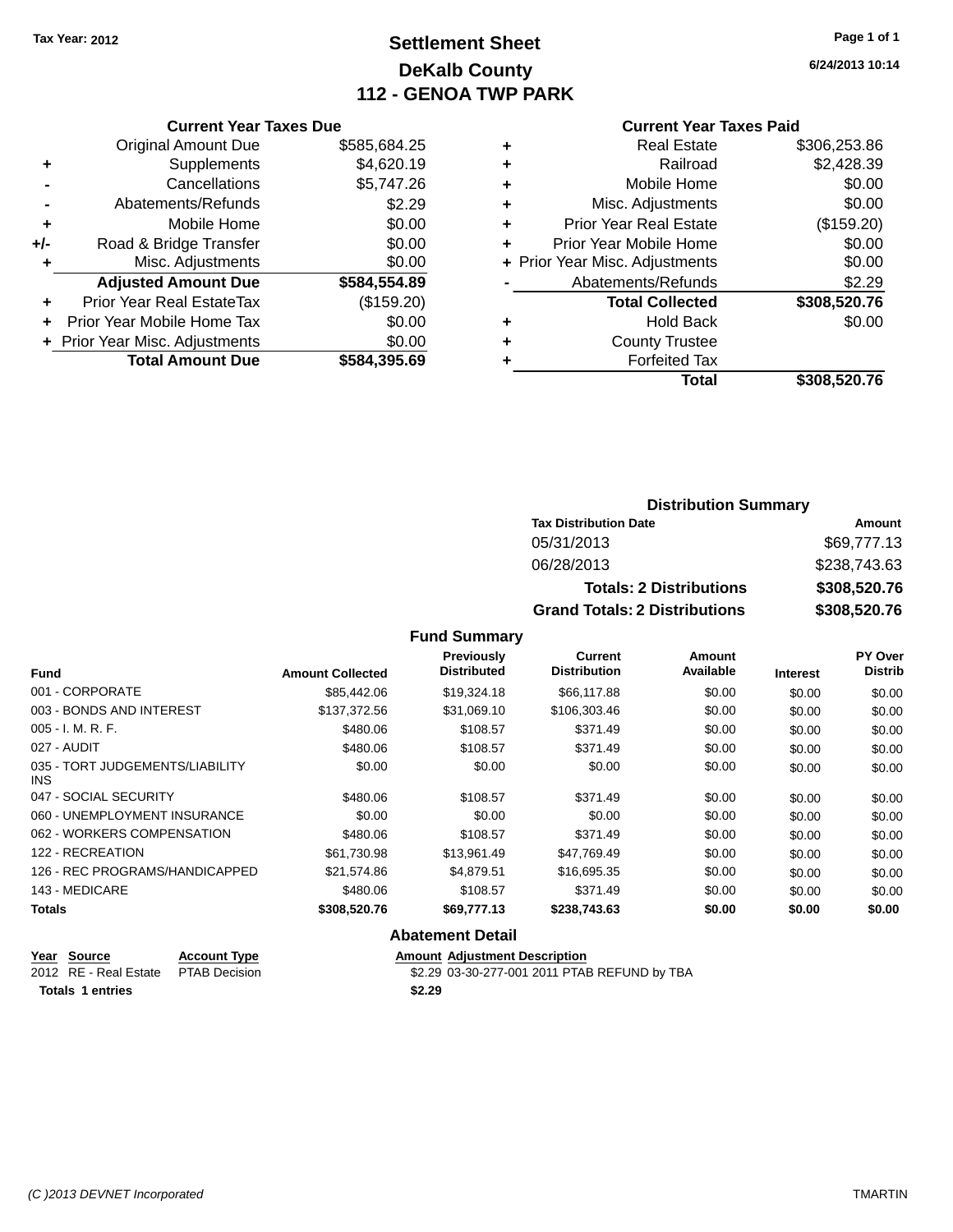## **Settlement Sheet Tax Year: 2012 Page 1 of 1 DeKalb County 113 - KINGSTON TWP PARK**

**6/24/2013 10:14**

#### **Current Year Taxes Paid**

|     | <b>Current Year Taxes Due</b> |             |
|-----|-------------------------------|-------------|
|     | <b>Original Amount Due</b>    | \$49,258.97 |
| ٠   | Supplements                   | \$343.55    |
|     | Cancellations                 | \$377.99    |
|     | Abatements/Refunds            | \$0.00      |
| ٠   | Mobile Home                   | \$0.00      |
| +/- | Road & Bridge Transfer        | \$0.00      |
| ٠   | Misc. Adjustments             | \$0.00      |
|     | <b>Adjusted Amount Due</b>    | \$49,224.53 |
| ÷   | Prior Year Real EstateTax     | (\$106.50)  |
| ÷   | Prior Year Mobile Home Tax    | \$0.00      |
|     | Prior Year Misc. Adjustments  | \$0.00      |
|     | <b>Total Amount Due</b>       | \$49.118.03 |

|   | <b>Real Estate</b>             | \$26,094.62 |
|---|--------------------------------|-------------|
| ٠ | Railroad                       | \$291.88    |
| ٠ | Mobile Home                    | \$0.00      |
| ٠ | Misc. Adjustments              | \$0.00      |
| ٠ | <b>Prior Year Real Estate</b>  | (\$106.50)  |
| ÷ | Prior Year Mobile Home         | \$0.00      |
|   | + Prior Year Misc. Adjustments | \$0.00      |
|   | Abatements/Refunds             | \$0.00      |
|   | <b>Total Collected</b>         | \$26,280.00 |
| ٠ | <b>Hold Back</b>               | \$0.00      |
| ٠ | <b>County Trustee</b>          |             |
| ٠ | <b>Forfeited Tax</b>           |             |
|   | Total                          | \$26,280.00 |
|   |                                |             |

|         | <b>Distribution Summary</b>          |             |
|---------|--------------------------------------|-------------|
|         | <b>Tax Distribution Date</b>         | Amount      |
|         | 05/31/2013                           | \$5,716.88  |
|         | 06/28/2013                           | \$20,563.12 |
|         | <b>Totals: 2 Distributions</b>       | \$26,280.00 |
|         | <b>Grand Totals: 2 Distributions</b> | \$26,280.00 |
| Summary |                                      |             |

| <b>Fund</b>                                   | <b>Amount Collected</b> | Previously<br><b>Distributed</b> | Current<br><b>Distribution</b> | Amount<br>Available | <b>Interest</b> | PY Over<br><b>Distrib</b> |
|-----------------------------------------------|-------------------------|----------------------------------|--------------------------------|---------------------|-----------------|---------------------------|
| 001 - CORPORATE                               | \$20,613.53             | \$4.484.21                       | \$16,129.32                    | \$0.00              | \$0.00          | \$0.00                    |
| 035 - TORT JUDGEMENTS/LIABILITY<br><b>INS</b> | \$2,886.38              | \$627.89                         | \$2.258.49                     | \$0.00              | \$0.00          | \$0.00                    |
| 122 - RECREATION                              | \$2,780.09              | \$604.78                         | \$2.175.31                     | \$0.00              | \$0.00          | \$0.00                    |
| Totals                                        | \$26,280,00             | \$5.716.88                       | \$20,563,12                    | \$0.00              | \$0.00          | \$0.00                    |

**Fund**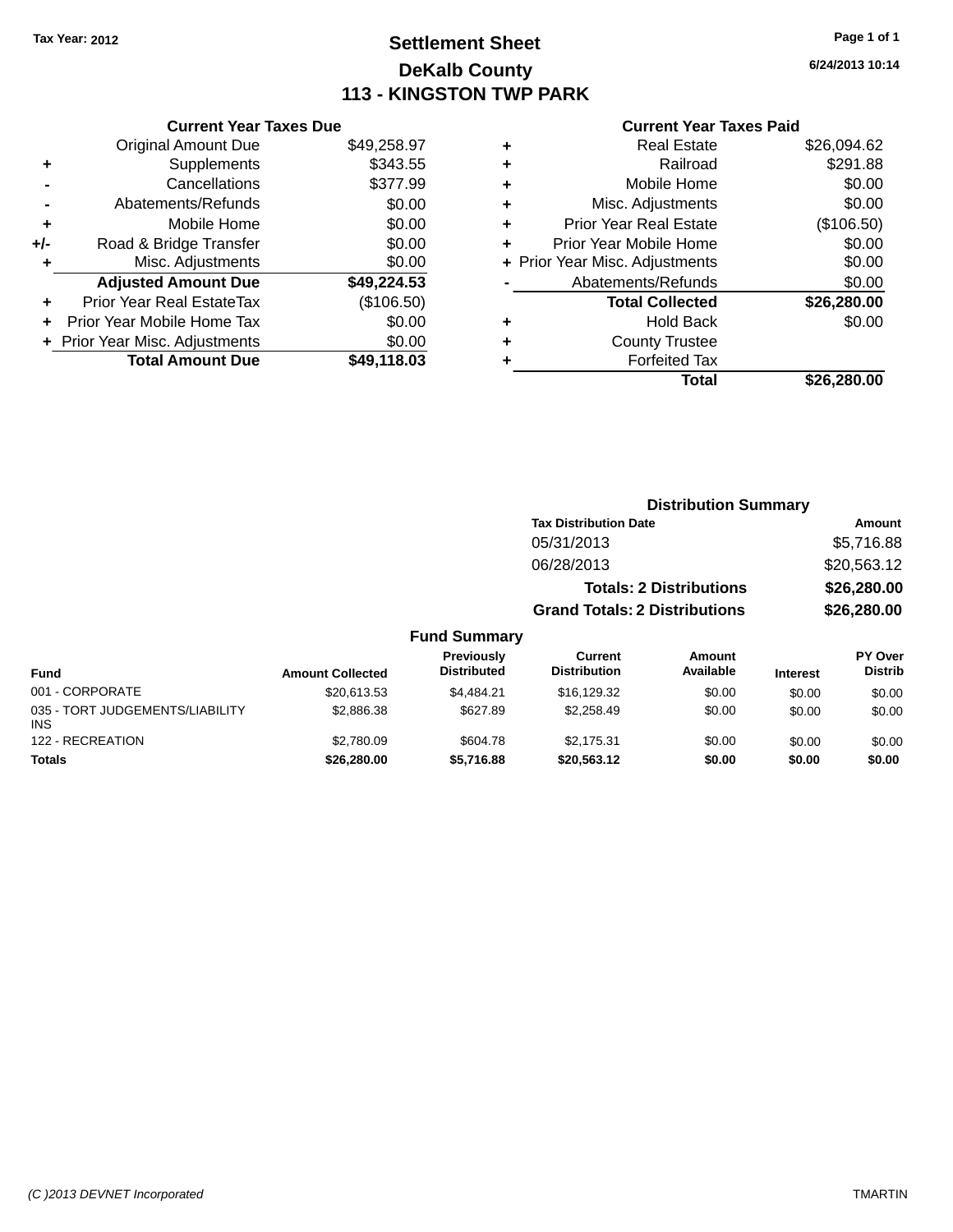## **Settlement Sheet Tax Year: 2012 Page 1 of 1 DeKalb County 114 - SANDWICH PARK**

**6/24/2013 10:14**

#### **Current Year Taxes Paid**

|       | <b>Current Year Taxes Due</b>            |              |  |  |  |  |
|-------|------------------------------------------|--------------|--|--|--|--|
|       | <b>Original Amount Due</b>               | \$456,082.87 |  |  |  |  |
| ٠     | Supplements                              | \$2,439.99   |  |  |  |  |
|       | Cancellations                            | \$2,661.31   |  |  |  |  |
|       | Abatements/Refunds                       | \$0.43       |  |  |  |  |
| ٠     | Mobile Home                              | \$0.00       |  |  |  |  |
| $+/-$ | \$0.00<br>Road & Bridge Transfer         |              |  |  |  |  |
| ٠     | \$0.00<br>Misc. Adjustments              |              |  |  |  |  |
|       | <b>Adjusted Amount Due</b>               | \$455,861.12 |  |  |  |  |
| ÷     | Prior Year Real EstateTax                | \$487.87     |  |  |  |  |
|       | Prior Year Mobile Home Tax               | \$0.00       |  |  |  |  |
|       | \$0.00<br>+ Prior Year Misc. Adjustments |              |  |  |  |  |
|       | <b>Total Amount Due</b>                  | \$456.348.99 |  |  |  |  |
|       |                                          |              |  |  |  |  |

|   | <b>Real Estate</b>             | \$237,014.97 |
|---|--------------------------------|--------------|
| ٠ | Railroad                       | \$445.63     |
| ٠ | Mobile Home                    | \$0.00       |
| ٠ | Misc. Adjustments              | \$0.00       |
| ٠ | <b>Prior Year Real Estate</b>  | \$487.87     |
| ÷ | Prior Year Mobile Home         | \$0.00       |
|   | + Prior Year Misc. Adjustments | \$0.00       |
|   | Abatements/Refunds             | \$0.43       |
|   | <b>Total Collected</b>         | \$237,948.04 |
| ٠ | <b>Hold Back</b>               | \$0.00       |
| ٠ | <b>County Trustee</b>          |              |
| ٠ | <b>Forfeited Tax</b>           |              |
|   | Total                          | \$237.948.04 |
|   |                                |              |

#### **Distribution Summary Tax Distribution Date Amount** 05/31/2013 \$58,904.96 06/28/2013 \$179,043.08 **Totals: 2 Distributions \$237,948.04 Grand Totals: 2 Distributions \$237,948.04**

#### **Fund Summary**

| <b>Fund</b>                             | <b>Amount Collected</b> | Previously<br><b>Distributed</b> | <b>Current</b><br><b>Distribution</b> | Amount<br>Available | <b>Interest</b> | PY Over<br><b>Distrib</b> |
|-----------------------------------------|-------------------------|----------------------------------|---------------------------------------|---------------------|-----------------|---------------------------|
| 001 - CORPORATE                         | \$85,406.21             | \$21.142.62                      | \$64,263.59                           | \$0.00              | \$0.00          | \$0.00                    |
| 003 - BONDS AND INTEREST                | \$51,583.57             | \$12,769.72                      | \$38,813.85                           | \$0.00              | \$0.00          | \$0.00                    |
| $005 - I. M. R. F.$                     | \$15,187.50             | \$3.759.73                       | \$11.427.77                           | \$0.00              | \$0.00          | \$0.00                    |
| 027 - AUDIT                             | \$1.424.37              | \$352.61                         | \$1,071.76                            | \$0.00              | \$0.00          | \$0.00                    |
| 035 - TORT JUDGEMENTS/LIABILITY<br>INS. | \$4.748.25              | \$1.175.45                       | \$3,572.80                            | \$0.00              | \$0.00          | \$0.00                    |
| 047 - SOCIAL SECURITY                   | \$4.748.25              | \$1.175.45                       | \$3,572.80                            | \$0.00              | \$0.00          | \$0.00                    |
| 060 - UNEMPLOYMENT INSURANCE            | \$4.748.25              | \$1.175.45                       | \$3,572.80                            | \$0.00              | \$0.00          | \$0.00                    |
| 122 - RECREATION                        | \$66,660.92             | \$16,502.17                      | \$50.158.75                           | \$0.00              | \$0.00          | \$0.00                    |
| 125 - PAVING & LIGHTING, STREETS        | \$3,440.72              | \$851.76                         | \$2,588.96                            | \$0.00              | \$0.00          | \$0.00                    |
| <b>Totals</b>                           | \$237,948.04            | \$58,904.96                      | \$179,043.08                          | \$0.00              | \$0.00          | \$0.00                    |

#### **Abatement Detail**

| Year Source                         | <b>Account Type</b> | <b>Amount Adiustment Description</b>         |
|-------------------------------------|---------------------|----------------------------------------------|
| 2012 RE - Real Estate PTAB Decision |                     | \$0.43 19-27-427-021 2011 PTAB REFUND by TBA |
| <b>Totals 1 entries</b>             |                     | \$0.43                                       |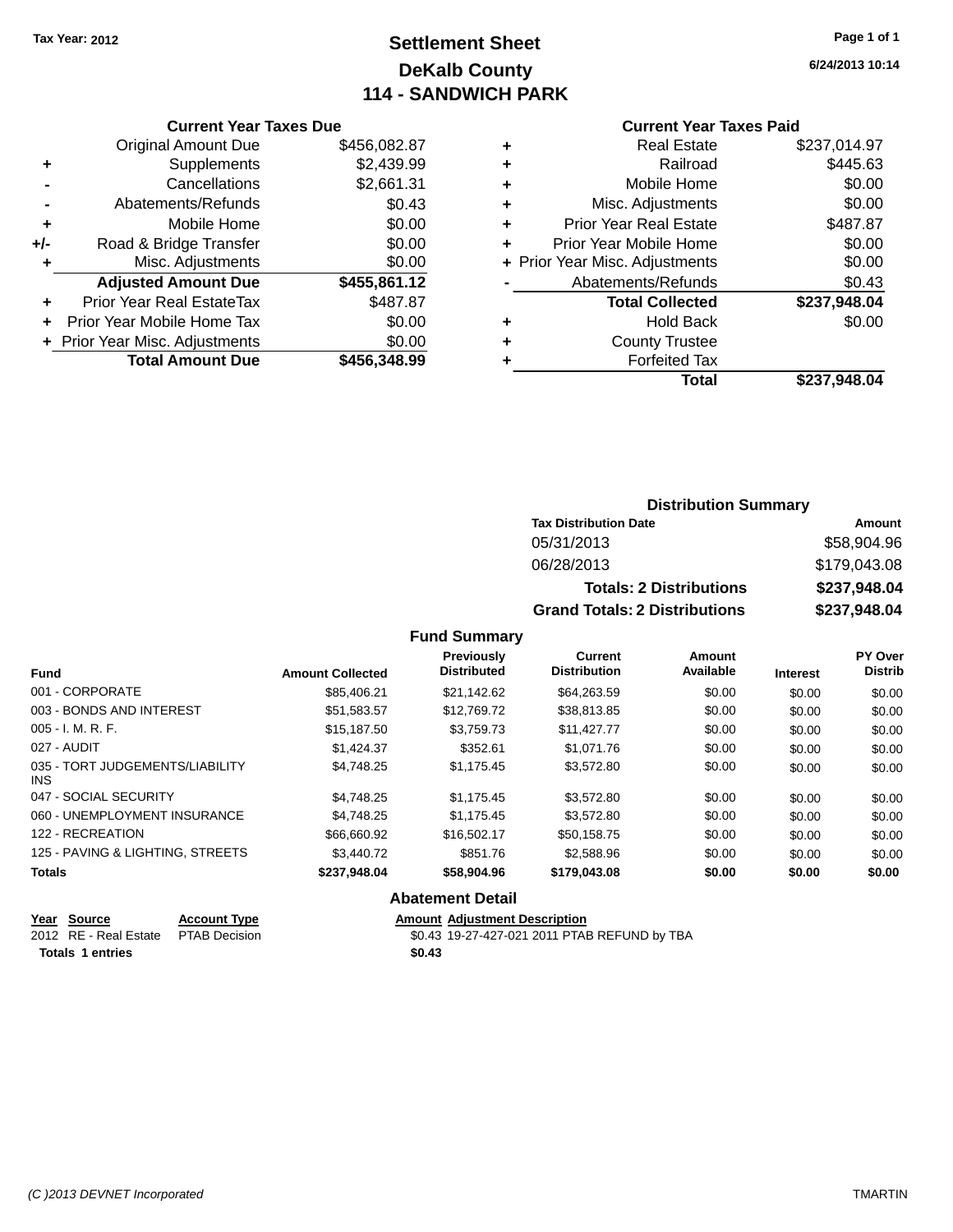**Current Year Taxes Due** Original Amount Due \$2,232,672.89

**Adjusted Amount Due \$2,228,037.31**

**Total Amount Due \$2,216,283.93**

**+** Supplements \$11,551.97 **-** Cancellations \$14,682.45 **-** Abatements/Refunds \$1,505.10 **+** Mobile Home \$0.00 **+/-** Road & Bridge Transfer \$0.00 **+** Misc. Adjustments \$0.00

**+** Prior Year Real EstateTax (\$11,959.41) **+** Prior Year Mobile Home Tax \$0.00 **+** Prior Year Misc. Adjustments \$206.03

## **Settlement Sheet Tax Year: 2012 Page 1 of 2 DeKalb County 115 - SYCAMORE PARK**

**6/24/2013 10:14**

#### **Current Year Taxes Paid**

| <b>Real Estate</b>            | \$1,131,919.03                 |
|-------------------------------|--------------------------------|
| Railroad                      | \$0.14                         |
| Mobile Home                   | \$0.00                         |
| Misc. Adjustments             | \$0.00                         |
| <b>Prior Year Real Estate</b> | (\$11,959.41)                  |
| Prior Year Mobile Home        | \$0.00                         |
|                               | \$206.03                       |
| Abatements/Refunds            | \$1,505.10                     |
| <b>Total Collected</b>        | \$1,118,660.69                 |
| <b>Hold Back</b>              | \$0.00                         |
| <b>County Trustee</b>         |                                |
| <b>Forfeited Tax</b>          |                                |
|                               |                                |
|                               | + Prior Year Misc. Adjustments |

# **Distribution Summary**

| <b>Tax Distribution Date</b>         | Amount         |
|--------------------------------------|----------------|
| 05/31/2013                           | \$210,116.34   |
| 06/28/2013                           | \$908,544,35   |
| <b>Totals: 2 Distributions</b>       | \$1,118,660,69 |
| <b>Grand Totals: 2 Distributions</b> | \$1,118,660.69 |

#### **Fund Summary**

| <b>Fund</b>                                    | <b>Amount Collected</b> | Previously<br><b>Distributed</b> | <b>Current</b><br><b>Distribution</b> | Amount<br>Available | <b>Interest</b> | PY Over<br><b>Distrib</b> |
|------------------------------------------------|-------------------------|----------------------------------|---------------------------------------|---------------------|-----------------|---------------------------|
| 001 - CORPORATE                                | \$241.287.28            | \$45,320.62                      | \$195,966.66                          | \$0.00              | \$0.00          | \$0.00                    |
| 003 - BONDS AND INTEREST                       | \$284.542.54            | \$53,445.19                      | \$231,097.35                          | \$0.00              | \$0.00          | \$0.00                    |
| $005 - I. M. R. F.$                            | \$43,075.16             | \$8,090.74                       | \$34,984.42                           | \$0.00              | \$0.00          | \$0.00                    |
| 014 - POLICE PROTECTION                        | \$40.26                 | \$7.56                           | \$32.70                               | \$0.00              | \$0.00          | \$0.00                    |
| 027 - AUDIT                                    | \$4.712.91              | \$885.22                         | \$3,827.69                            | \$0.00              | \$0.00          | \$0.00                    |
| 035 - TORT JUDGEMENTS/LIABILITY<br>INS.        | \$21,557.71             | \$4,049.15                       | \$17,508.56                           | \$0.00              | \$0.00          | \$0.00                    |
| 039 - PLAYGROUND AND RECREATION<br><b>COMM</b> | \$178,982.37            | \$33,617.99                      | \$145,364.38                          | \$0.00              | \$0.00          | \$0.00                    |
| 047 - SOCIAL SECURITY                          | \$37,566.87             | \$7,056.13                       | \$30,510.74                           | \$0.00              | \$0.00          | \$0.00                    |
| 122 - RECREATION                               | \$227.307.37            | \$42,694.80                      | \$184.612.57                          | \$0.00              | \$0.00          | \$0.00                    |
| 125 - PAVING & LIGHTING, STREETS               | \$40.26                 | \$7.56                           | \$32.70                               | \$0.00              | \$0.00          | \$0.00                    |
| 126 - REC PROGRAMS/HANDICAPPED                 | \$79.547.96             | \$14.941.38                      | \$64,606.58                           | \$0.00              | \$0.00          | \$0.00                    |
| <b>Totals</b>                                  | \$1,118,660.69          | \$210,116.34                     | \$908,544.35                          | \$0.00              | \$0.00          | \$0.00                    |

#### **Miscellaneous Adjustment Detail**

| Year Source             | <b>Account Type</b>       | <b>Amount Adjustment Description</b>                |
|-------------------------|---------------------------|-----------------------------------------------------|
| 2011 RE - Real Estate   | <b>Back Tax Collected</b> | \$66.72 MERRY OAKS REDEMPTION 06-21-353-001 by TBA  |
| 2011 RE - Real Estate   | <b>Back Tax Collected</b> | \$126.82 MERRY OAKS REDEMPTION 06-21-352-001 by TBA |
| 2011 RE - Real Estate   | <b>Back Tax Collected</b> | \$8.10 MERRY OAKS REDEMPTION 06-20-453-007 by TBA   |
| 2011 RE - Real Estate   | Back Tax Collected        | \$4.39 MERRY OAKS REDEMPTION 06-20-451-001 by TBA   |
| <b>Totals 4 entries</b> |                           | \$206.03                                            |
|                         |                           |                                                     |

#### **Abatement Detail**

| Year Source                         | <b>Account Type</b> | <b>Amount Adjustment Description</b>           |
|-------------------------------------|---------------------|------------------------------------------------|
| 2012 RE - Real Estate PTAB Decision |                     | \$62.23 06-29-427-001 2008 PTAB REFUND by TBA  |
| 2012 RE - Real Estate PTAB Decision |                     | \$86.55 06-29-427-002 2008 PTAB REFUND by TBA  |
| 2012 RE - Real Estate PTAB Decision |                     | \$144.85 06-29-427-003 2008 PTAB REFUND by TBA |

#### *(C )2013 DEVNET Incorporated* TMARTIN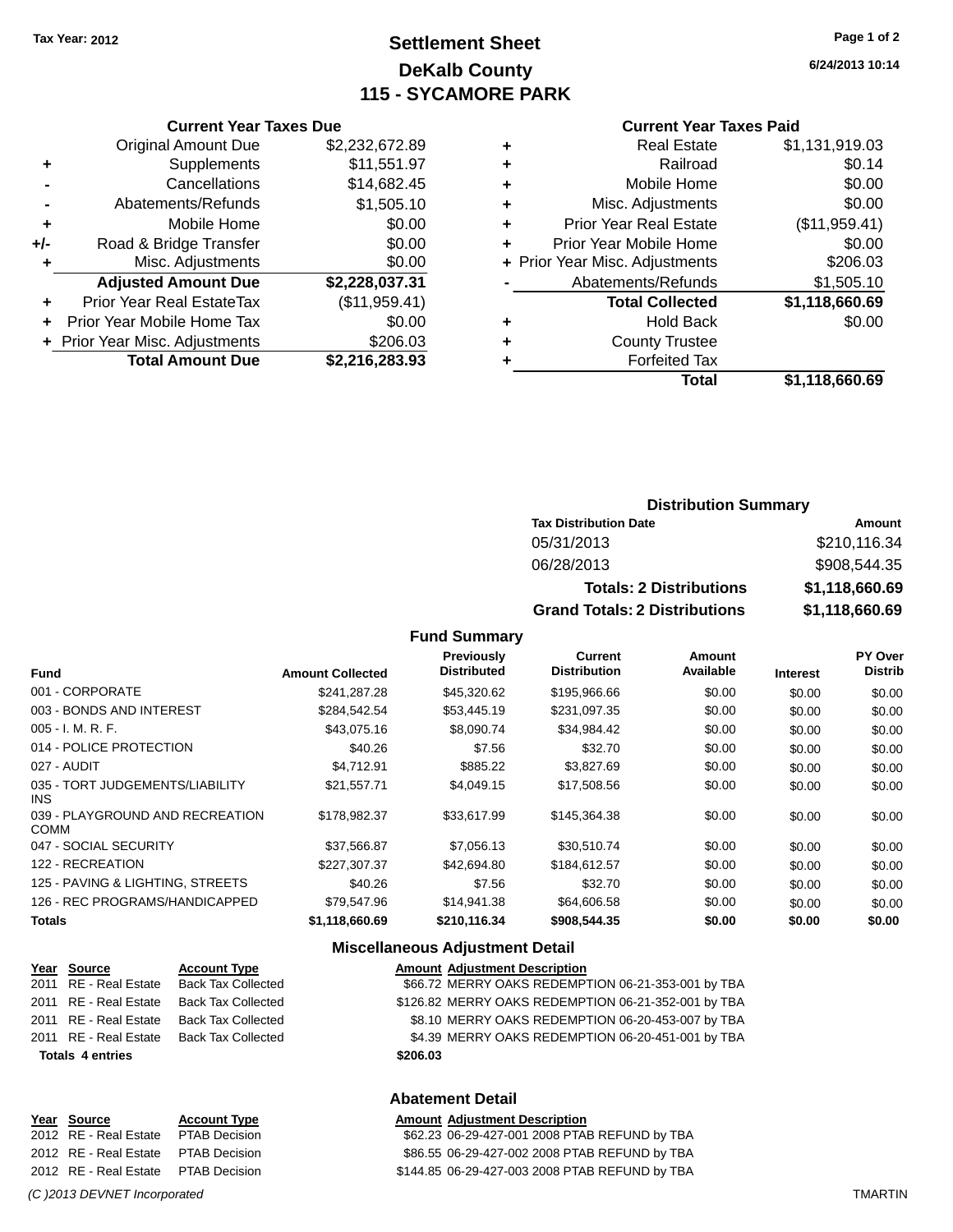## **Settlement Sheet Tax Year: 2012 Page 2 of 2 DeKalb County Abatement Detail**

ecision 2012 8197.90 06-29-427-004 2008 PTAB REFUND by TBA 2012 RE - Real Estate \$258.57 06-29-477-002 2008 PTAB REFUND by TBA PTAB Decision 2012 RE - Real Estate RE Abatement \$62.64 06-29-427-001 2009 PTAB REFUND by TBA 2012 RE - Real Estate \$87.12 06-29-427-002 2009 PTAB REFUND by TBA PTAB Decision 2012 RE - Real Estate \$145.79 06-29-427-003 2009 PTAB REFUND by TBA PTAB Decision 2012 RE - Real Estate \$199.19 06-29-427-004 2009 PTAB REFUND by TBA PTAB Decision 2012 RE - Real Estate \$260.25 06-29-477-002 2009 PTAB REFUND by TBA PTAB Decision

| Year Source                         | <b>Account Type</b>  |            | <b>Amount Adjustment Description</b> |
|-------------------------------------|----------------------|------------|--------------------------------------|
| 2012 RE - Real Estate               | <b>PTAB Decision</b> |            | \$197.90 06-29-427-004 2008 PTAI     |
| 2012 RE - Real Estate               | <b>PTAB Decision</b> |            | \$258.57 06-29-477-002 2008 PTAI     |
| 2012 RE - Real Estate               | <b>RE</b> Abatement  |            | \$62.64 06-29-427-001 2009 PTAI      |
| 2012 RE - Real Estate PTAB Decision |                      |            | \$87.12 06-29-427-002 2009 PTAI      |
| 2012 RE - Real Estate               | <b>PTAB Decision</b> |            | \$145.79 06-29-427-003 2009 PTAI     |
| 2012 RE - Real Estate               | <b>PTAB Decision</b> |            | \$199.19 06-29-427-004 2009 PTAI     |
| 2012 RE - Real Estate PTAB Decision |                      |            | \$260.25 06-29-477-002 2009 PTAI     |
| <b>Totals 10 entries</b>            |                      | \$1,505.09 |                                      |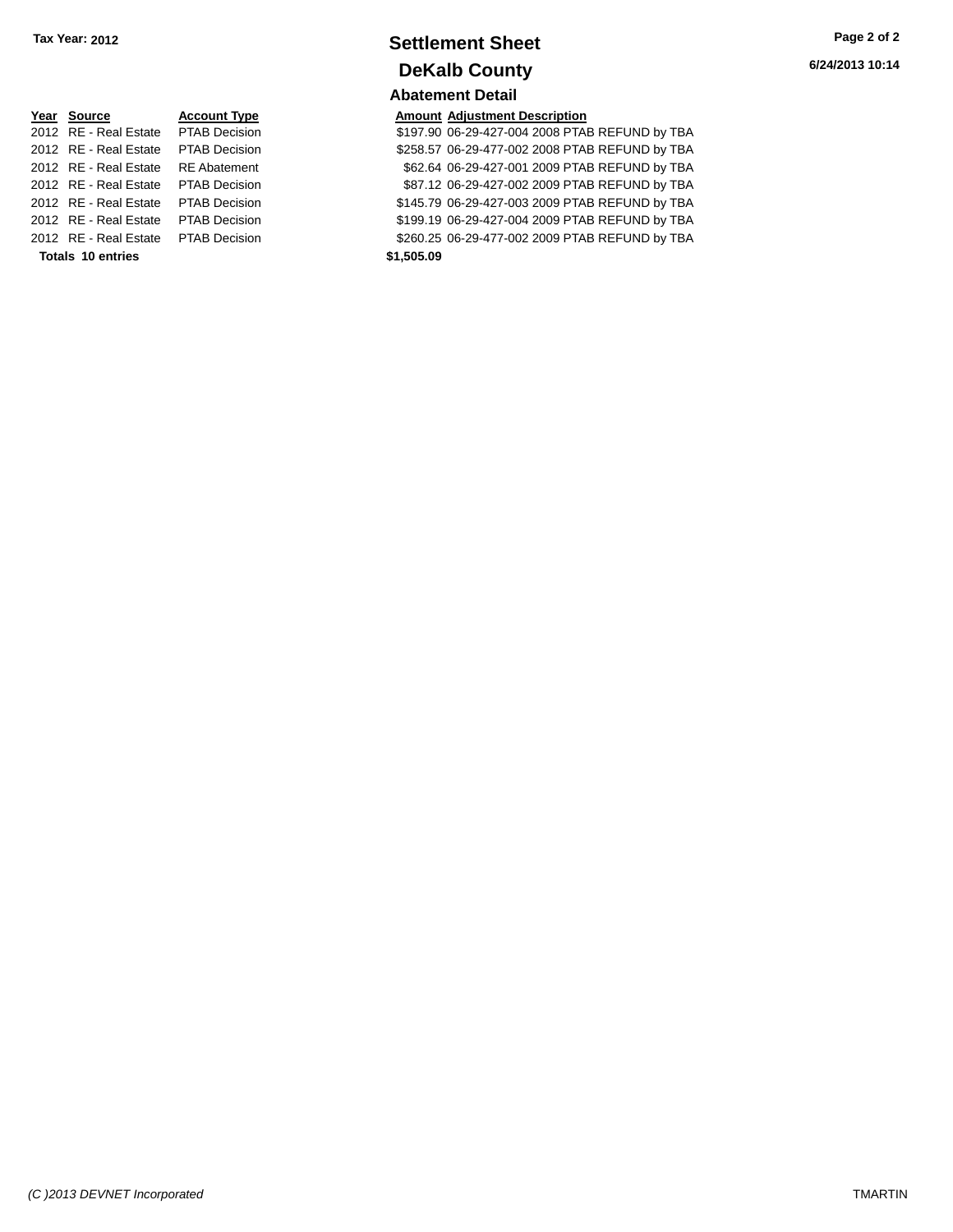# **Settlement Sheet Tax Year: 2012 Page 1 of 1 DeKalb County 120 - SCHOOL DISTRICT 1**

**6/24/2013 10:14**

#### **Current Year Taxes Paid**

|       | <b>Current Year Taxes Due</b>  |              |
|-------|--------------------------------|--------------|
|       | <b>Original Amount Due</b>     | \$435,427.02 |
| ٠     | Supplements                    | \$3,024.09   |
|       | Cancellations                  | \$4,839.05   |
|       | Abatements/Refunds             | \$0.00       |
| ٠     | Mobile Home                    | \$0.00       |
| $+/-$ | Road & Bridge Transfer         | \$0.00       |
|       | Misc. Adjustments              | \$0.00       |
|       | <b>Adjusted Amount Due</b>     | \$433,612.06 |
| ٠     | Prior Year Real EstateTax      | \$0.00       |
|       | Prior Year Mobile Home Tax     | \$0.00       |
|       | + Prior Year Misc. Adjustments | \$0.00       |
|       | <b>Total Amount Due</b>        | \$433,612.06 |
|       |                                |              |

|   | <b>Real Estate</b>             | \$261,112.40 |
|---|--------------------------------|--------------|
| ٠ | Railroad                       | \$0.00       |
| ٠ | Mobile Home                    | \$0.00       |
| ٠ | Misc. Adjustments              | \$0.00       |
| ٠ | <b>Prior Year Real Estate</b>  | \$0.00       |
|   | Prior Year Mobile Home         | \$0.00       |
|   | + Prior Year Misc. Adjustments | \$0.00       |
|   | Abatements/Refunds             | \$0.00       |
|   | <b>Total Collected</b>         | \$261,112.40 |
| ٠ | <b>Hold Back</b>               | \$0.00       |
| ٠ | <b>County Trustee</b>          |              |
| ٠ | <b>Forfeited Tax</b>           |              |
|   | Total                          | \$261,112.40 |
|   |                                |              |

### **Distribution Summary Tax Distribution Date Amount** 05/31/2013 \$63,517.57 06/28/2013 \$197,594.83 **Totals: 2 Distributions \$261,112.40 Grand Totals: 2 Distributions \$261,112.40**

|                                               |                         | <b>Previously</b>  | Current             | <b>Amount</b> |                 | PY Over        |
|-----------------------------------------------|-------------------------|--------------------|---------------------|---------------|-----------------|----------------|
| <b>Fund</b>                                   | <b>Amount Collected</b> | <b>Distributed</b> | <b>Distribution</b> | Available     | <b>Interest</b> | <b>Distrib</b> |
| 002 - EDUCATION                               | \$166,100.35            | \$40.405.17        | \$125,695.18        | \$0.00        | \$0.00          | \$0.00         |
| 003 - BONDS AND INTEREST                      | \$24,941.72             | \$6,067.26         | \$18,874.46         | \$0.00        | \$0.00          | \$0.00         |
| 004 - OPERATIONS & MAINTENANCE                | \$25,554.03             | \$6,216.21         | \$19,337.82         | \$0.00        | \$0.00          | \$0.00         |
| $005 - I. M. R. F.$                           | \$3,244.85              | \$789.33           | \$2,455.52          | \$0.00        | \$0.00          | \$0.00         |
| 030 - TRANSPORTATION SYSTEM                   | \$10,221.51             | \$2,486.46         | \$7,735.05          | \$0.00        | \$0.00          | \$0.00         |
| 031 - WORKING CASH                            | \$2,555.51              | \$621.65           | \$1,933.86          | \$0.00        | \$0.00          | \$0.00         |
| 032 - FIRE PREV/SFTY/ENERGY                   | \$2,555.51              | \$621.65           | \$1,933.86          | \$0.00        | \$0.00          | \$0.00         |
| 033 - SPECIAL EDUCATION                       | \$2,044.26              | \$497.28           | \$1,546.98          | \$0.00        | \$0.00          | \$0.00         |
| 035 - TORT JUDGEMENTS/LIABILITY<br><b>INS</b> | \$15,509.29             | \$3,772.75         | \$11.736.54         | \$0.00        | \$0.00          | \$0.00         |
| 047 - SOCIAL SECURITY                         | \$5,829.86              | \$1,418.16         | \$4.411.70          | \$0.00        | \$0.00          | \$0.00         |
| 057 - LEASE/PURCHASE/RENTAL                   | \$2,555.51              | \$621.65           | \$1,933.86          | \$0.00        | \$0.00          | \$0.00         |
| <b>Totals</b>                                 | \$261,112.40            | \$63,517.57        | \$197.594.83        | \$0.00        | \$0.00          | \$0.00         |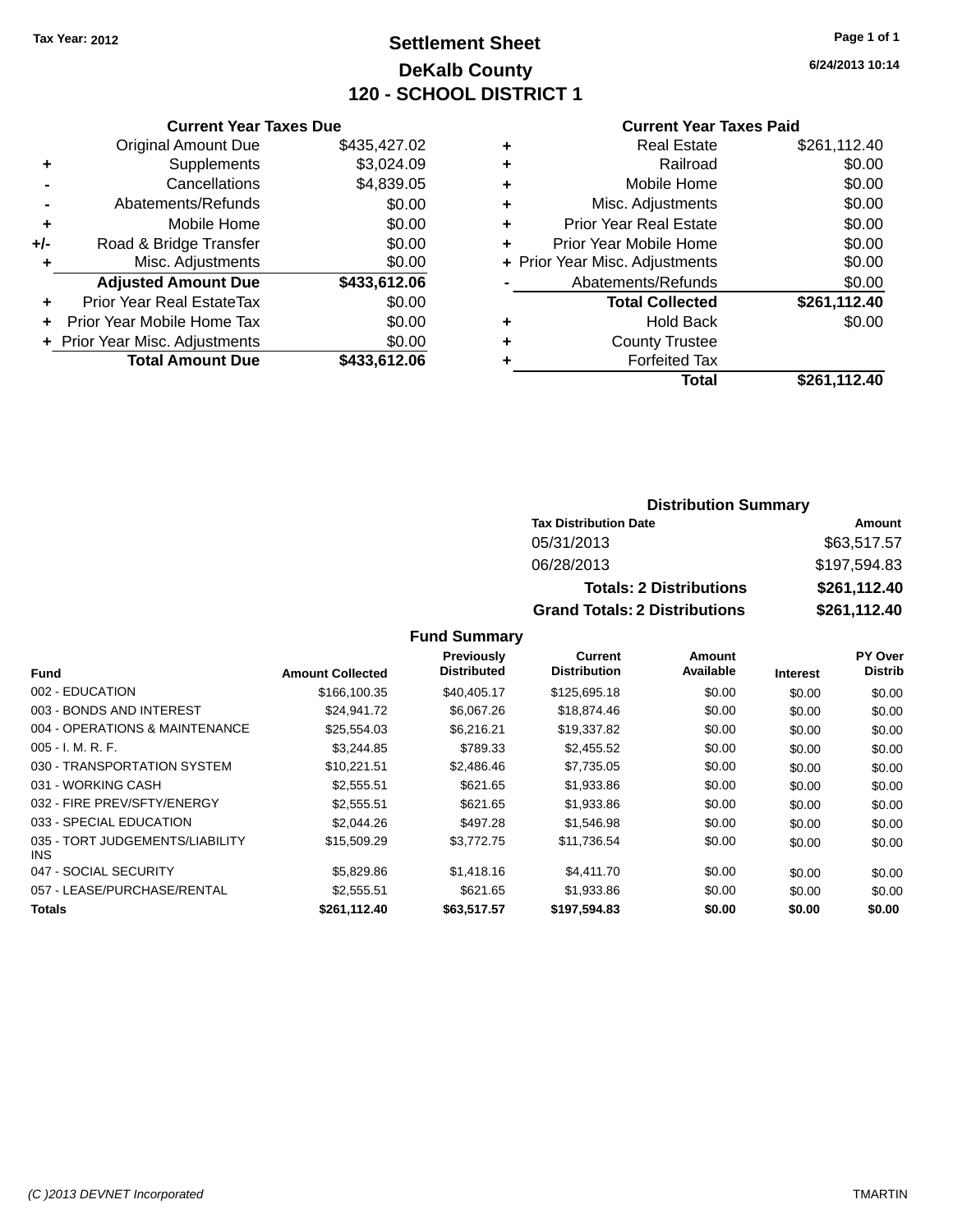# **Settlement Sheet Tax Year: 2012 Page 1 of 1 DeKalb County 121 - SCHOOL DISTRICT 9**

**6/24/2013 10:14**

### **Current Year Taxes Paid**

|       | <b>Current Year Taxes Due</b>  |              |
|-------|--------------------------------|--------------|
|       | <b>Original Amount Due</b>     | \$105,777.17 |
| ٠     | Supplements                    | \$0.00       |
|       | Cancellations                  | \$0.00       |
|       | Abatements/Refunds             | \$0.00       |
| ٠     | Mobile Home                    | \$0.00       |
| $+/-$ | Road & Bridge Transfer         | \$0.00       |
|       | Misc. Adjustments              | \$0.00       |
|       | <b>Adjusted Amount Due</b>     | \$105,777.17 |
|       | Prior Year Real EstateTax      | \$0.00       |
|       | Prior Year Mobile Home Tax     | \$0.00       |
|       | + Prior Year Misc. Adjustments | \$0.00       |
|       | <b>Total Amount Due</b>        | \$105.777.17 |
|       |                                |              |

| <b>Real Estate</b>     | \$59,395.46                    |
|------------------------|--------------------------------|
| Railroad               | \$2,966.21                     |
| Mobile Home            | \$0.00                         |
| Misc. Adjustments      | \$0.00                         |
| Prior Year Real Estate | \$0.00                         |
| Prior Year Mobile Home | \$0.00                         |
|                        | \$0.00                         |
| Abatements/Refunds     | \$0.00                         |
| <b>Total Collected</b> | \$62,361.67                    |
| <b>Hold Back</b>       | \$0.00                         |
| <b>County Trustee</b>  |                                |
| <b>Forfeited Tax</b>   |                                |
| Total                  | \$62,361.67                    |
|                        | + Prior Year Misc. Adjustments |

### **Distribution Summary Tax Distribution Date Amount** 05/31/2013 \$23,462.20 06/28/2013 \$38,899.47 **Totals: 2 Distributions \$62,361.67 Grand Totals: 2 Distributions \$62,361.67**

|                                               |                         | Previously         | Current             | Amount    |                 | PY Over        |
|-----------------------------------------------|-------------------------|--------------------|---------------------|-----------|-----------------|----------------|
| Fund                                          | <b>Amount Collected</b> | <b>Distributed</b> | <b>Distribution</b> | Available | <b>Interest</b> | <b>Distrib</b> |
| 002 - EDUCATION                               | \$39.137.47             | \$14.724.63        | \$24.412.84         | \$0.00    | \$0.00          | \$0.00         |
| 003 - BONDS AND INTEREST                      | \$7,635.25              | \$2,872.59         | \$4,762.66          | \$0.00    | \$0.00          | \$0.00         |
| 004 - OPERATIONS & MAINTENANCE                | \$6.898.01              | \$2,595.22         | \$4,302.79          | \$0.00    | \$0.00          | \$0.00         |
| $005 - I. M. R. F.$                           | \$895.77                | \$337.01           | \$558.76            | \$0.00    | \$0.00          | \$0.00         |
| 030 - TRANSPORTATION SYSTEM                   | \$1,956.85              | \$736.22           | \$1,220.63          | \$0.00    | \$0.00          | \$0.00         |
| 031 - WORKING CASH                            | \$489.23                | \$184.06           | \$305.17            | \$0.00    | \$0.00          | \$0.00         |
| 032 - FIRE PREV/SFTY/ENERGY                   | \$489.23                | \$184.06           | \$305.17            | \$0.00    | \$0.00          | \$0.00         |
| 033 - SPECIAL EDUCATION                       | \$391.39                | \$147.25           | \$244.14            | \$0.00    | \$0.00          | \$0.00         |
| 035 - TORT JUDGEMENTS/LIABILITY<br><b>INS</b> | \$2,752.46              | \$1,035.55         | \$1,716.91          | \$0.00    | \$0.00          | \$0.00         |
| 047 - SOCIAL SECURITY                         | \$1,226.78              | \$461.55           | \$765.23            | \$0.00    | \$0.00          | \$0.00         |
| 057 - LEASE/PURCHASE/RENTAL                   | \$489.23                | \$184.06           | \$305.17            | \$0.00    | \$0.00          | \$0.00         |
| Totals                                        | \$62.361.67             | \$23,462.20        | \$38,899.47         | \$0.00    | \$0.00          | \$0.00         |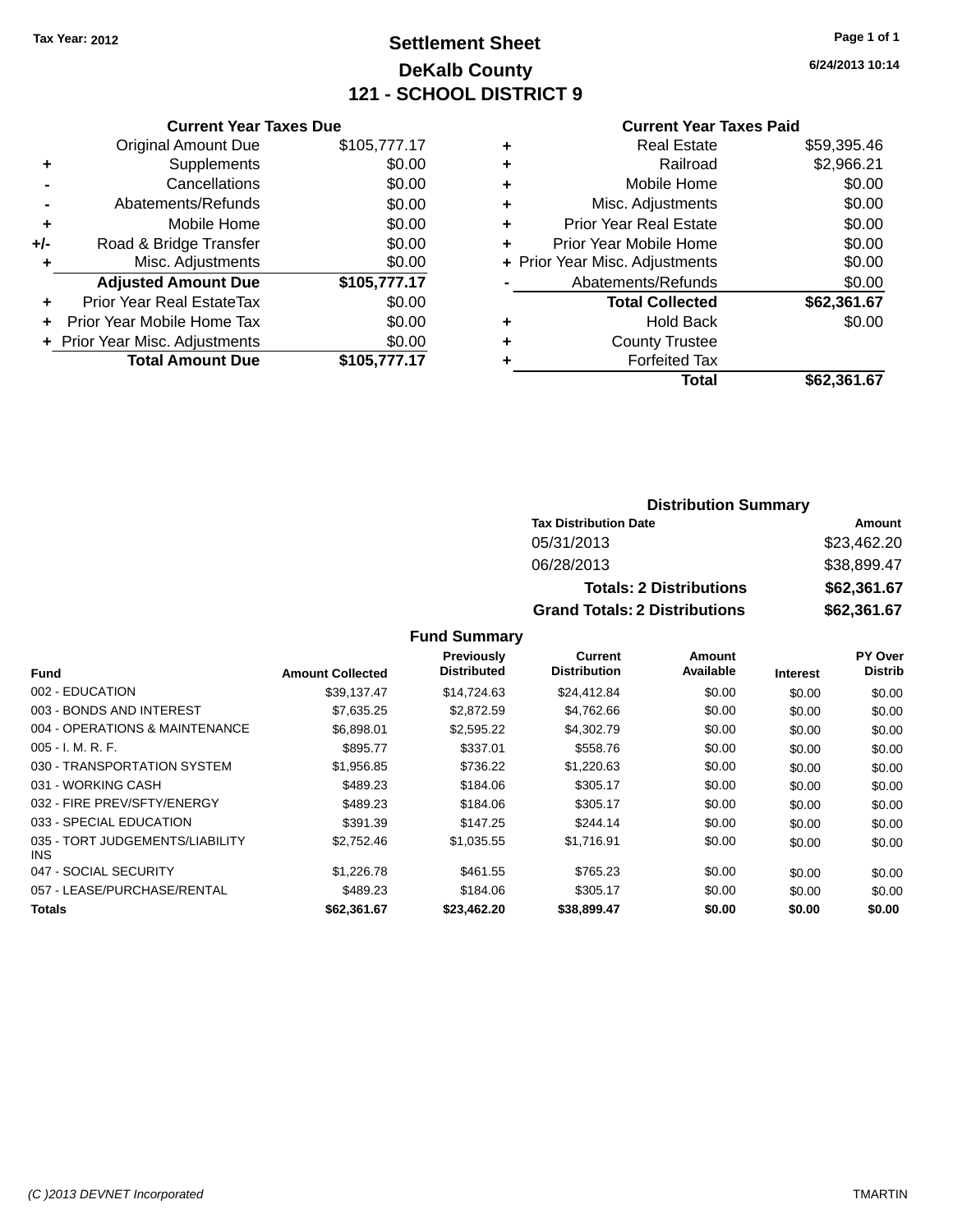# **Settlement Sheet Tax Year: 2012 Page 1 of 1 DeKalb County 122 - SCHOOL DISTRICT 100**

**6/24/2013 10:14**

#### **Current Year Taxes Paid**

|     | <b>Current Year Taxes Due</b>  |             |
|-----|--------------------------------|-------------|
|     | <b>Original Amount Due</b>     | \$13,590.08 |
| ٠   | Supplements                    | \$0.00      |
|     | Cancellations                  | \$0.00      |
|     | Abatements/Refunds             | \$0.00      |
| ٠   | Mobile Home                    | \$0.00      |
| +/- | Road & Bridge Transfer         | \$0.00      |
| ÷   | Misc. Adjustments              | \$0.00      |
|     | <b>Adjusted Amount Due</b>     | \$13,590.08 |
| ٠   | Prior Year Real EstateTax      | \$0.00      |
|     | Prior Year Mobile Home Tax     | \$0.00      |
|     | + Prior Year Misc. Adjustments | \$0.00      |
|     | <b>Total Amount Due</b>        | \$13,590.08 |
|     |                                |             |

| ٠ | <b>Real Estate</b>             | \$6,220.94 |
|---|--------------------------------|------------|
| ٠ | Railroad                       | \$0.00     |
| ٠ | Mobile Home                    | \$0.00     |
| ٠ | Misc. Adjustments              | \$0.00     |
| ٠ | <b>Prior Year Real Estate</b>  | \$0.00     |
| ٠ | Prior Year Mobile Home         | \$0.00     |
|   | + Prior Year Misc. Adjustments | \$0.00     |
|   | Abatements/Refunds             | \$0.00     |
|   | <b>Total Collected</b>         | \$6,220.94 |
| ٠ | Hold Back                      | \$0.00     |
| ٠ | <b>County Trustee</b>          |            |
|   | <b>Forfeited Tax</b>           |            |
|   | Total                          | \$6,220.94 |
|   |                                |            |

### **Distribution Summary Tax Distribution Date Amount** 05/31/2013 \$3,904.99 06/28/2013 \$2,315.95 **Totals: 2 Distributions \$6,220.94 Grand Totals: 2 Distributions \$6,220.94**

|                                         |                         | <b>Previously</b>  | <b>Current</b>      | <b>Amount</b> |                 | <b>PY Over</b> |
|-----------------------------------------|-------------------------|--------------------|---------------------|---------------|-----------------|----------------|
| <b>Fund</b>                             | <b>Amount Collected</b> | <b>Distributed</b> | <b>Distribution</b> | Available     | <b>Interest</b> | <b>Distrib</b> |
| 002 - EDUCATION                         | \$3,660.92              | \$2,298.03         | \$1,362.89          | \$0.00        | \$0.00          | \$0.00         |
| 003 - BONDS AND INTEREST                | \$888.63                | \$557.81           | \$330.82            | \$0.00        | \$0.00          | \$0.00         |
| 004 - OPERATIONS & MAINTENANCE          | \$806.80                | \$506.44           | \$300.36            | \$0.00        | \$0.00          | \$0.00         |
| $005 - I. M. R. F.$                     | \$82.79                 | \$51.97            | \$30.82             | \$0.00        | \$0.00          | \$0.00         |
| 030 - TRANSPORTATION SYSTEM             | \$298.58                | \$187.42           | \$111.16            | \$0.00        | \$0.00          | \$0.00         |
| 031 - WORKING CASH                      | \$0.00                  | \$0.00             | \$0.00              | \$0.00        | \$0.00          | \$0.00         |
| 032 - FIRE PREV/SFTY/ENERGY             | \$54.31                 | \$34.09            | \$20.22             | \$0.00        | \$0.00          | \$0.00         |
| 033 - SPECIAL EDUCATION                 | \$166.27                | \$104.37           | \$61.90             | \$0.00        | \$0.00          | \$0.00         |
| 035 - TORT JUDGEMENTS/LIABILITY<br>INS. | \$128.95                | \$80.94            | \$48.01             | \$0.00        | \$0.00          | \$0.00         |
| 047 - SOCIAL SECURITY                   | \$133.69                | \$83.92            | \$49.77             | \$0.00        | \$0.00          | \$0.00         |
| 057 - LEASE/PURCHASE/RENTAL             | \$0.00                  | \$0.00             | \$0.00              | \$0.00        | \$0.00          | \$0.00         |
| <b>Totals</b>                           | \$6.220.94              | \$3,904.99         | \$2,315.95          | \$0.00        | \$0.00          | \$0.00         |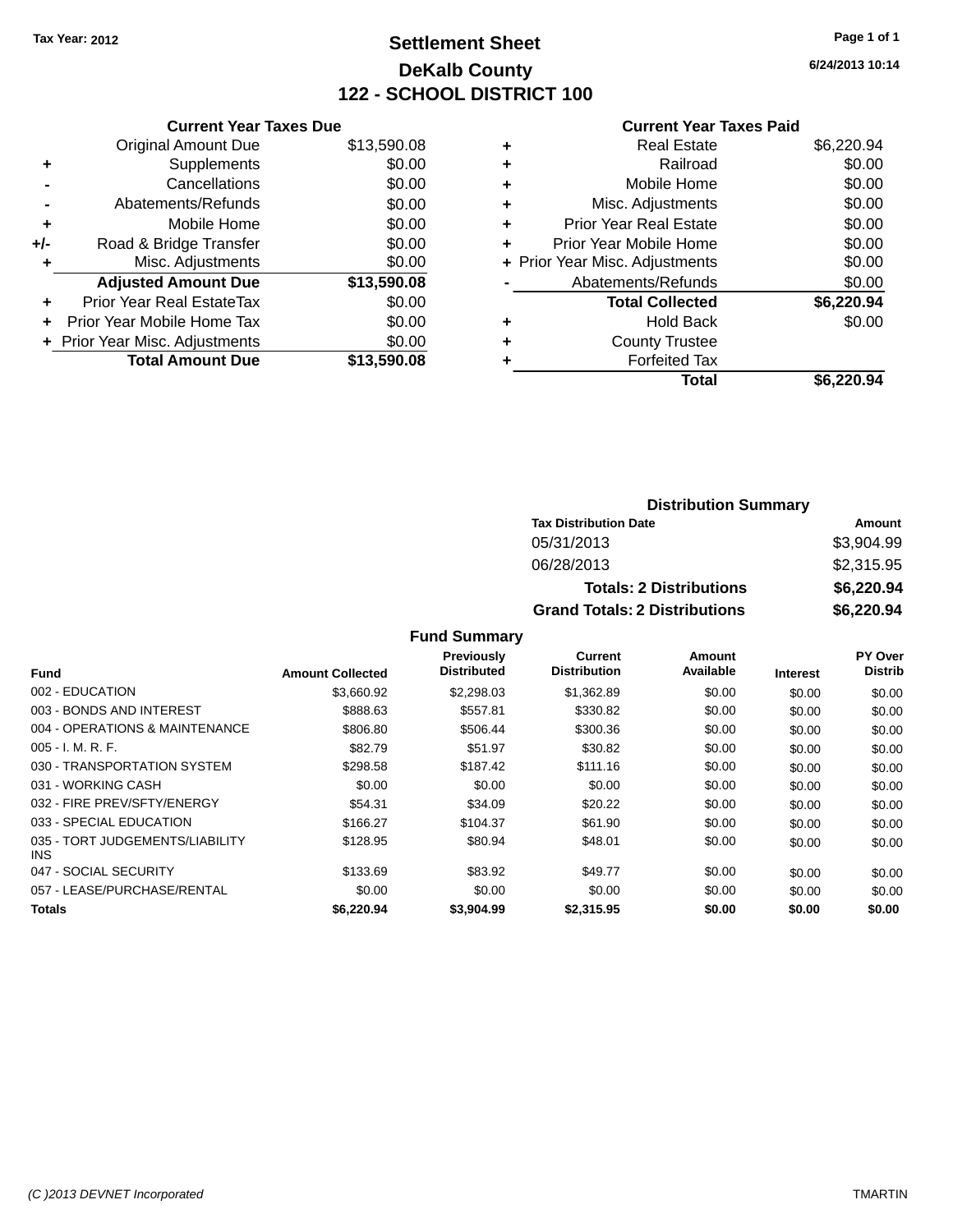# **Settlement Sheet Tax Year: 2012 Page 1 of 1 DeKalb County 123 - SCHOOL DISTRICT 161**

**6/24/2013 10:14**

#### **Current Year Taxes Paid**

|     | <b>Current Year Taxes Due</b>  |             |  |  |  |
|-----|--------------------------------|-------------|--|--|--|
|     | <b>Original Amount Due</b>     | \$69,574.41 |  |  |  |
| ٠   | Supplements                    | \$0.00      |  |  |  |
|     | Cancellations                  | \$0.00      |  |  |  |
|     | Abatements/Refunds             | \$0.00      |  |  |  |
| ٠   | Mobile Home                    | \$0.00      |  |  |  |
| +/- | Road & Bridge Transfer         | \$0.00      |  |  |  |
| ٠   | Misc. Adjustments              | \$0.00      |  |  |  |
|     | <b>Adjusted Amount Due</b>     | \$69,574.41 |  |  |  |
| ÷   | Prior Year Real EstateTax      | \$0.00      |  |  |  |
|     | Prior Year Mobile Home Tax     | \$0.00      |  |  |  |
|     | + Prior Year Misc. Adjustments | \$0.00      |  |  |  |
|     | <b>Total Amount Due</b>        | \$69.574.41 |  |  |  |
|     |                                |             |  |  |  |

| ٠ | <b>Real Estate</b>             | \$42,936.80 |
|---|--------------------------------|-------------|
| ٠ | Railroad                       | \$0.00      |
| ٠ | Mobile Home                    | \$0.00      |
| ٠ | Misc. Adjustments              | \$0.00      |
| ٠ | <b>Prior Year Real Estate</b>  | \$0.00      |
| ٠ | Prior Year Mobile Home         | \$0.00      |
|   | + Prior Year Misc. Adjustments | \$0.00      |
|   | Abatements/Refunds             | \$0.00      |
|   | <b>Total Collected</b>         | \$42,936.80 |
| ٠ | <b>Hold Back</b>               | \$0.00      |
| ٠ | <b>County Trustee</b>          |             |
| ٠ | <b>Forfeited Tax</b>           |             |
|   | <b>Total</b>                   | \$42,936.80 |
|   |                                |             |

### **Distribution Summary Tax Distribution Date Amount** 05/31/2013 \$8,909.26 06/28/2013 \$34,027.54 **Totals: 2 Distributions \$42,936.80 Grand Totals: 2 Distributions \$42,936.80**

|                                         |                         | <b>Previously</b>  | Current             | <b>Amount</b> |                 | PY Over        |
|-----------------------------------------|-------------------------|--------------------|---------------------|---------------|-----------------|----------------|
| <b>Fund</b>                             | <b>Amount Collected</b> | <b>Distributed</b> | <b>Distribution</b> | Available     | <b>Interest</b> | <b>Distrib</b> |
| 002 - EDUCATION                         | \$31.022.00             | \$6,436.96         | \$24,585.04         | \$0.00        | \$0.00          | \$0.00         |
| 003 - BONDS AND INTEREST                | \$1.582.61              | \$328.39           | \$1.254.22          | \$0.00        | \$0.00          | \$0.00         |
| 004 - OPERATIONS & MAINTENANCE          | \$3,256.67              | \$675.75           | \$2,580.92          | \$0.00        | \$0.00          | \$0.00         |
| $005 - I. M. R. F.$                     | \$1,042.38              | \$216.29           | \$826.09            | \$0.00        | \$0.00          | \$0.00         |
| 030 - TRANSPORTATION SYSTEM             | \$1,565.22              | \$324.78           | \$1,240.44          | \$0.00        | \$0.00          | \$0.00         |
| 031 - WORKING CASH                      | \$652.77                | \$135.45           | \$517.32            | \$0.00        | \$0.00          | \$0.00         |
| 033 - SPECIAL EDUCATION                 | \$261.19                | \$54.20            | \$206.99            | \$0.00        | \$0.00          | \$0.00         |
| 035 - TORT JUDGEMENTS/LIABILITY<br>INS. | \$1,918.54              | \$398.09           | \$1,520.45          | \$0.00        | \$0.00          | \$0.00         |
| 047 - SOCIAL SECURITY                   | \$982.65                | \$203.90           | \$778.75            | \$0.00        | \$0.00          | \$0.00         |
| 057 - LEASE/PURCHASE/RENTAL             | \$652.77                | \$135.45           | \$517.32            | \$0.00        | \$0.00          | \$0.00         |
| <b>Totals</b>                           | \$42,936.80             | \$8,909.26         | \$34.027.54         | \$0.00        | \$0.00          | \$0.00         |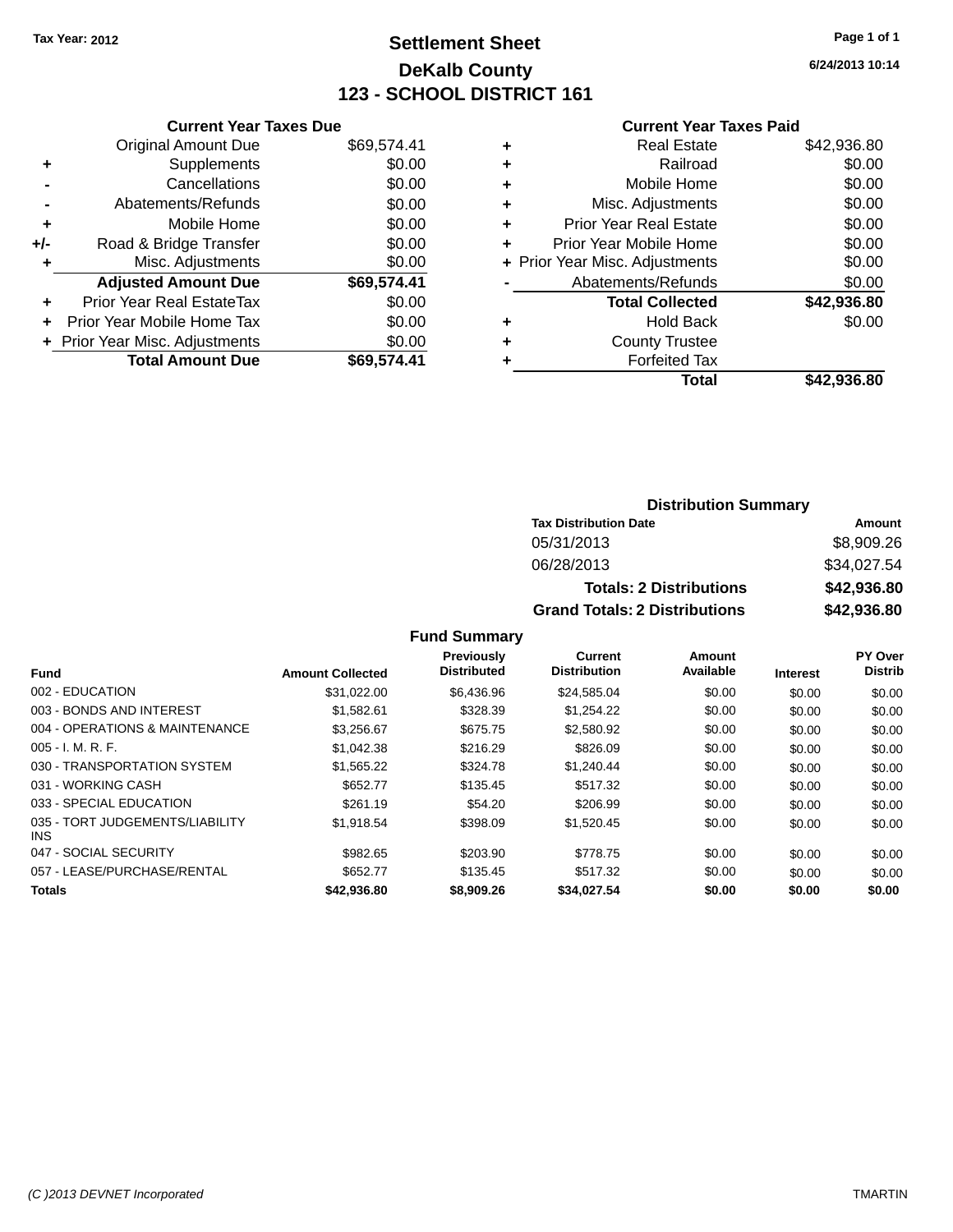# **Settlement Sheet Tax Year: 2012 Page 1 of 1 DeKalb County 124 - SCHOOL DISTRICT 212**

**6/24/2013 10:14**

#### **Current Year Taxes Paid**

|       | <b>Current Year Taxes Due</b>  |              |
|-------|--------------------------------|--------------|
|       | <b>Original Amount Due</b>     | \$263,996.87 |
| ٠     | Supplements                    | \$1,166.05   |
|       | Cancellations                  | \$1,267.86   |
|       | Abatements/Refunds             | \$0.00       |
| ٠     | Mobile Home                    | \$0.00       |
| $+/-$ | Road & Bridge Transfer         | \$0.00       |
| ÷     | Misc. Adjustments              | \$0.00       |
|       | <b>Adjusted Amount Due</b>     | \$263,895.06 |
| ٠     | Prior Year Real EstateTax      | \$0.00       |
|       | Prior Year Mobile Home Tax     | \$0.00       |
|       | + Prior Year Misc. Adjustments | \$0.00       |
|       | <b>Total Amount Due</b>        | \$263,895.06 |
|       |                                |              |

|   | <b>Real Estate</b>             | \$150,578.66 |
|---|--------------------------------|--------------|
| ٠ | Railroad                       | \$0.00       |
| ٠ | Mobile Home                    | \$0.00       |
| ٠ | Misc. Adjustments              | \$0.00       |
| ٠ | <b>Prior Year Real Estate</b>  | \$0.00       |
| ٠ | Prior Year Mobile Home         | \$0.00       |
|   | + Prior Year Misc. Adjustments | \$0.00       |
|   | Abatements/Refunds             | \$0.00       |
|   | <b>Total Collected</b>         | \$150,578.66 |
| ٠ | <b>Hold Back</b>               | \$0.00       |
|   | <b>County Trustee</b>          |              |
| ٠ | <b>Forfeited Tax</b>           |              |
|   | Total                          | \$150,578.66 |
|   |                                |              |

### **Distribution Summary Tax Distribution Date Amount** 05/31/2013 \$51,031.97 06/28/2013 \$99,546.69 **Totals: 2 Distributions \$150,578.66 Grand Totals: 2 Distributions \$150,578.66**

|                                         |                         | Previously         | Current             | Amount    |                 | PY Over        |
|-----------------------------------------|-------------------------|--------------------|---------------------|-----------|-----------------|----------------|
| <b>Fund</b>                             | <b>Amount Collected</b> | <b>Distributed</b> | <b>Distribution</b> | Available | <b>Interest</b> | <b>Distrib</b> |
| 002 - EDUCATION                         | \$76.911.33             | \$26,065.69        | \$50,845.64         | \$0.00    | \$0.00          | \$0.00         |
| 003 - BONDS AND INTEREST                | \$20,440.61             | \$6,927.44         | \$13,513.17         | \$0.00    | \$0.00          | \$0.00         |
| 004 - OPERATIONS & MAINTENANCE          | \$14.790.59             | \$5,012.62         | \$9,777.97          | \$0.00    | \$0.00          | \$0.00         |
| $005 - I. M. R. F.$                     | \$2,830.88              | \$959.40           | \$1,871.48          | \$0.00    | \$0.00          | \$0.00         |
| 030 - TRANSPORTATION SYSTEM             | \$7,099.49              | \$2,406.06         | \$4,693.43          | \$0.00    | \$0.00          | \$0.00         |
| 031 - WORKING CASH                      | \$2,958.12              | \$1,002.52         | \$1,955.60          | \$0.00    | \$0.00          | \$0.00         |
| 032 - FIRE PREV/SFTY/ENERGY             | \$74.54                 | \$25.26            | \$49.28             | \$0.00    | \$0.00          | \$0.00         |
| 033 - SPECIAL EDUCATION                 | \$1,183.25              | \$401.01           | \$782.24            | \$0.00    | \$0.00          | \$0.00         |
| 035 - TORT JUDGEMENTS/LIABILITY<br>INS. | \$17,671.31             | \$5,988.91         | \$11,682.40         | \$0.00    | \$0.00          | \$0.00         |
| 047 - SOCIAL SECURITY                   | \$3,660.42              | \$1,240.54         | \$2,419.88          | \$0.00    | \$0.00          | \$0.00         |
| 057 - LEASE/PURCHASE/RENTAL             | \$2,958.12              | \$1,002.52         | \$1,955.60          | \$0.00    | \$0.00          | \$0.00         |
| <b>Totals</b>                           | \$150,578.66            | \$51.031.97        | \$99.546.69         | \$0.00    | \$0.00          | \$0.00         |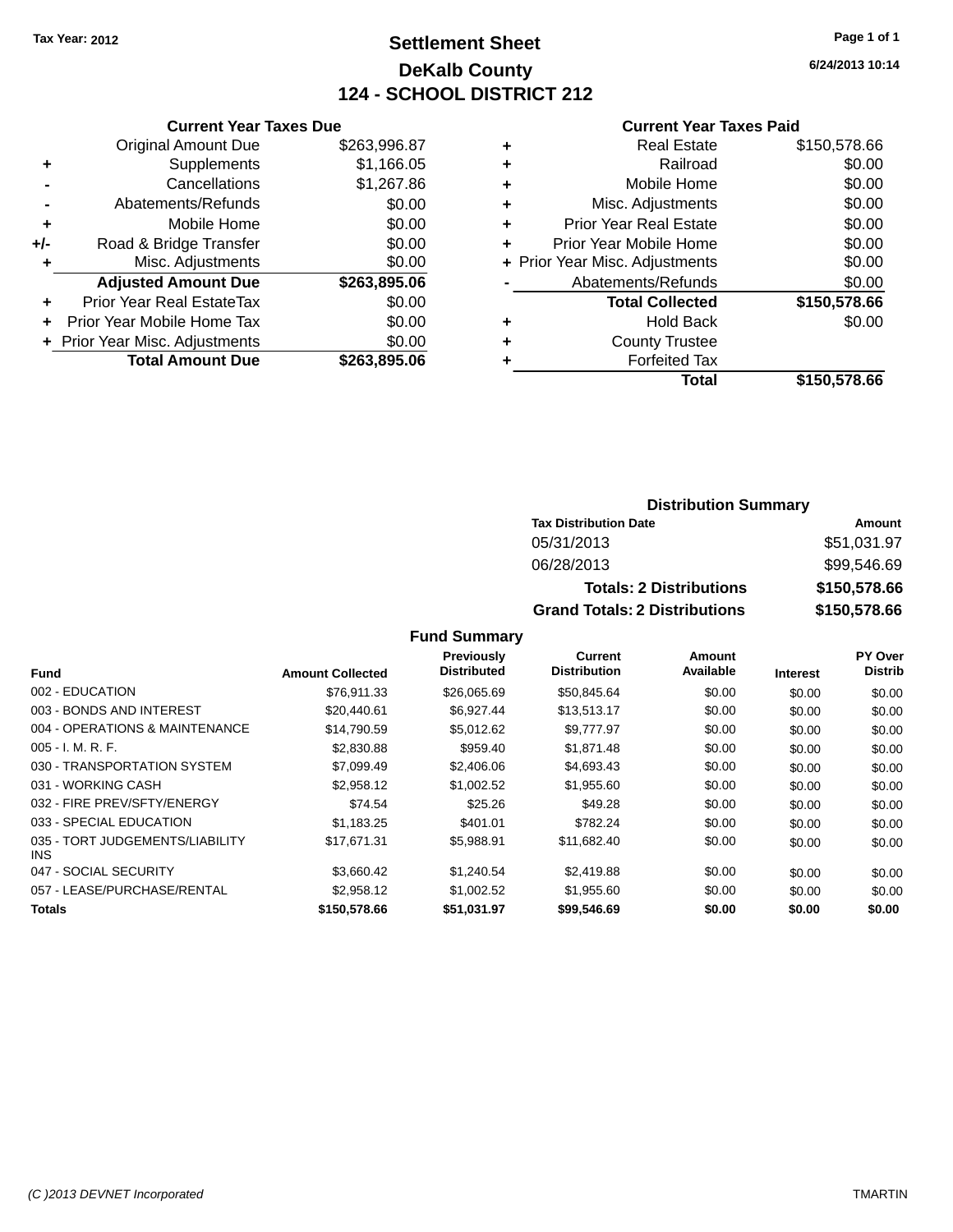# **Settlement Sheet Tax Year: 2012 Page 1 of 1 DeKalb County 125 - SCHOOL DISTRICT 220**

**6/24/2013 10:14**

#### **Current Year Taxes Paid**

|     | <b>Current Year Taxes Due</b>  |            |
|-----|--------------------------------|------------|
|     | <b>Original Amount Due</b>     | \$3,394.25 |
| ٠   | Supplements                    | \$0.00     |
|     | Cancellations                  | \$0.00     |
|     | Abatements/Refunds             | \$0.00     |
| ٠   | Mobile Home                    | \$0.00     |
| +/- | Road & Bridge Transfer         | \$0.00     |
|     | Misc. Adjustments              | \$0.00     |
|     | <b>Adjusted Amount Due</b>     | \$3,394.25 |
| ÷   | Prior Year Real EstateTax      | \$0.00     |
| ÷   | Prior Year Mobile Home Tax     | \$0.00     |
|     | + Prior Year Misc. Adjustments | \$0.00     |
|     | <b>Total Amount Due</b>        | \$3.394.25 |

| ٠ | <b>Real Estate</b>             | \$1,697.13 |
|---|--------------------------------|------------|
| ٠ | Railroad                       | \$0.00     |
| ٠ | Mobile Home                    | \$0.00     |
| ٠ | Misc. Adjustments              | \$0.00     |
| ٠ | <b>Prior Year Real Estate</b>  | \$0.00     |
| ٠ | Prior Year Mobile Home         | \$0.00     |
|   | + Prior Year Misc. Adjustments | \$0.00     |
|   | Abatements/Refunds             | \$0.00     |
|   | <b>Total Collected</b>         | \$1,697.13 |
| ٠ | <b>Hold Back</b>               | \$0.00     |
| ٠ | <b>County Trustee</b>          |            |
| ٠ | <b>Forfeited Tax</b>           |            |
|   | Total                          | \$1,697.13 |
|   |                                |            |

| <b>Distribution Summary</b>          |            |  |  |  |  |
|--------------------------------------|------------|--|--|--|--|
| <b>Tax Distribution Date</b>         | Amount     |  |  |  |  |
| 05/31/2013                           | \$585.04   |  |  |  |  |
| 06/28/2013                           | \$1,112.09 |  |  |  |  |
| <b>Totals: 2 Distributions</b>       | \$1,697.13 |  |  |  |  |
| <b>Grand Totals: 2 Distributions</b> | \$1,697.13 |  |  |  |  |

|                                         |                         | Previously         | Current             | Amount    |                 | PY Over        |
|-----------------------------------------|-------------------------|--------------------|---------------------|-----------|-----------------|----------------|
| Fund                                    | <b>Amount Collected</b> | <b>Distributed</b> | <b>Distribution</b> | Available | <b>Interest</b> | <b>Distrib</b> |
| 002 - EDUCATION                         | \$854.02                | \$294.41           | \$559.61            | \$0.00    | \$0.00          | \$0.00         |
| 003 - BONDS AND INTEREST                | \$256.88                | \$88.55            | \$168.33            | \$0.00    | \$0.00          | \$0.00         |
| 004 - OPERATIONS & MAINTENANCE          | \$180.35                | \$62.17            | \$118.18            | \$0.00    | \$0.00          | \$0.00         |
| $005 - I. M. R. F.$                     | \$26.25                 | \$9.05             | \$17.20             | \$0.00    | \$0.00          | \$0.00         |
| 030 - TRANSPORTATION SYSTEM             | \$90.66                 | \$31.25            | \$59.41             | \$0.00    | \$0.00          | \$0.00         |
| 031 - WORKING CASH                      | \$21.96                 | \$7.57             | \$14.39             | \$0.00    | \$0.00          | \$0.00         |
| 032 - FIRE PREV/SFTY/ENERGY             | \$21.47                 | \$7.40             | \$14.07             | \$0.00    | \$0.00          | \$0.00         |
| 033 - SPECIAL EDUCATION                 | \$9.54                  | \$3.29             | \$6.25              | \$0.00    | \$0.00          | \$0.00         |
| 035 - TORT JUDGEMENTS/LIABILITY<br>INS. | \$187.03                | \$64.47            | \$122.56            | \$0.00    | \$0.00          | \$0.00         |
| 047 - SOCIAL SECURITY                   | \$27.01                 | \$9.31             | \$17.70             | \$0.00    | \$0.00          | \$0.00         |
| 057 - LEASE/PURCHASE/RENTAL             | \$21.96                 | \$7.57             | \$14.39             | \$0.00    | \$0.00          | \$0.00         |
| <b>Totals</b>                           | \$1.697.13              | \$585.04           | \$1.112.09          | \$0.00    | \$0.00          | \$0.00         |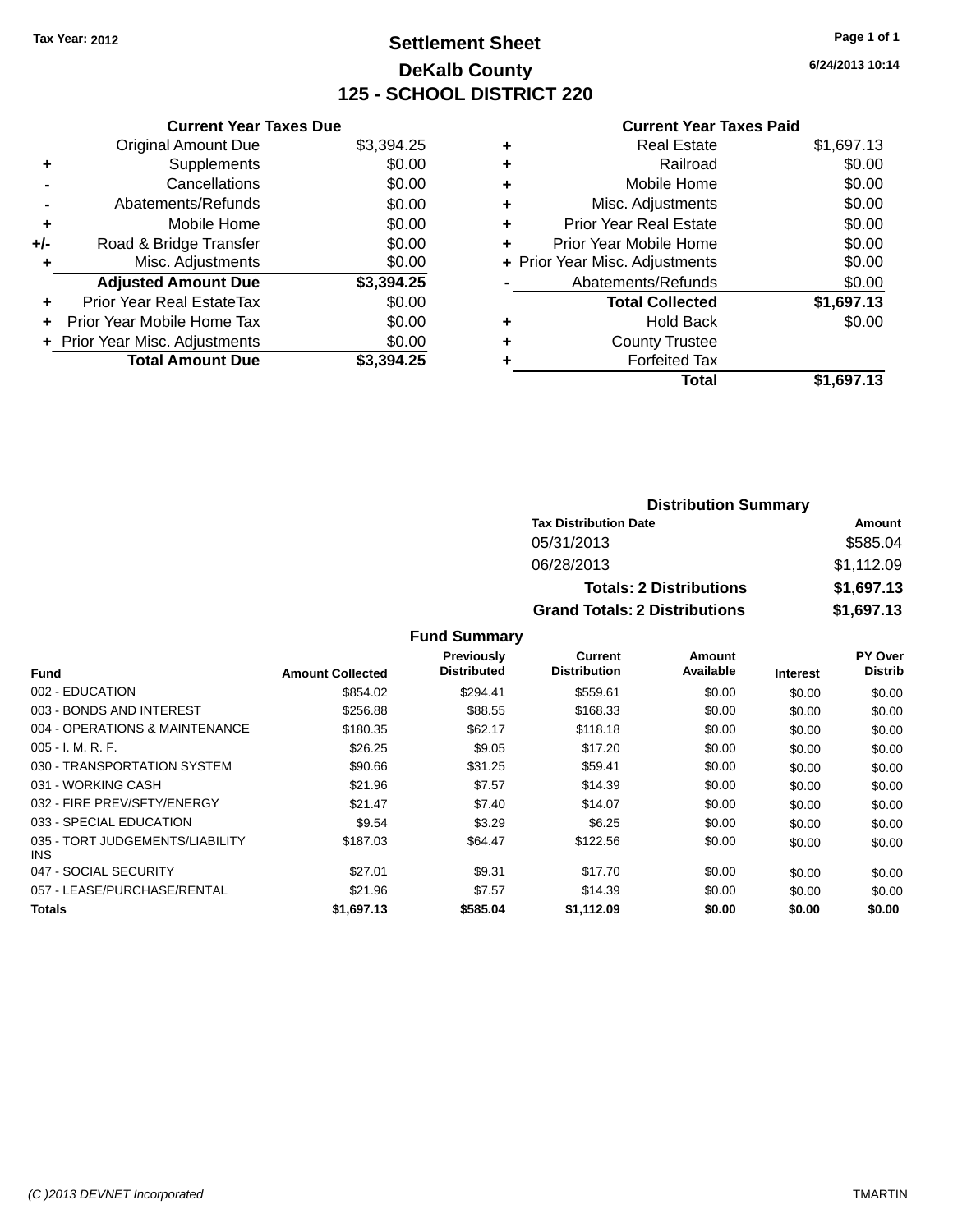# **Settlement Sheet Tax Year: 2012 Page 1 of 1 DeKalb County 126 - SCHOOL DISTRICT 269**

**6/24/2013 10:14**

#### **Current Year Taxes Paid**

|     | <b>Current Year Taxes Due</b>  |              |
|-----|--------------------------------|--------------|
|     | <b>Original Amount Due</b>     | \$266,835.17 |
| ٠   | Supplements                    | \$1,497.80   |
|     | Cancellations                  | \$1,628.57   |
|     | Abatements/Refunds             | \$0.00       |
| ٠   | Mobile Home                    | \$0.00       |
| +/- | Road & Bridge Transfer         | \$0.00       |
|     | Misc. Adjustments              | \$0.00       |
|     | <b>Adjusted Amount Due</b>     | \$266,704.40 |
| ٠   | Prior Year Real EstateTax      | \$0.00       |
|     | Prior Year Mobile Home Tax     | \$0.00       |
|     | + Prior Year Misc. Adjustments | \$0.00       |
|     | <b>Total Amount Due</b>        | \$266,704.40 |
|     |                                |              |

|   | <b>Real Estate</b>             | \$149,176.65 |
|---|--------------------------------|--------------|
| ٠ | Railroad                       | \$0.00       |
| ٠ | Mobile Home                    | \$0.00       |
| ٠ | Misc. Adjustments              | \$0.00       |
| ٠ | <b>Prior Year Real Estate</b>  | \$0.00       |
| ٠ | Prior Year Mobile Home         | \$0.00       |
|   | + Prior Year Misc. Adjustments | \$0.00       |
|   | Abatements/Refunds             | \$0.00       |
|   | <b>Total Collected</b>         | \$149,176.65 |
| ٠ | Hold Back                      | \$0.00       |
| ٠ | <b>County Trustee</b>          |              |
| ٠ | <b>Forfeited Tax</b>           |              |
|   | Total                          | \$149,176.65 |
|   |                                |              |

### **Distribution Summary Tax Distribution Date Amount** 05/31/2013 \$56,161.06 06/28/2013 \$93,015.59 **Totals: 2 Distributions \$149,176.65 Grand Totals: 2 Distributions \$149,176.65**

|                                               |                         | Previously         | <b>Current</b>      | Amount    |                 | PY Over        |
|-----------------------------------------------|-------------------------|--------------------|---------------------|-----------|-----------------|----------------|
| <b>Fund</b>                                   | <b>Amount Collected</b> | <b>Distributed</b> | <b>Distribution</b> | Available | <b>Interest</b> | <b>Distrib</b> |
| 002 - EDUCATION                               | \$95,822,60             | \$36,074.68        | \$59.747.92         | \$0.00    | \$0.00          | \$0.00         |
| 003 - BONDS AND INTEREST                      | \$0.00                  | \$0.00             | \$0.00              | \$0.00    | \$0.00          | \$0.00         |
| 004 - OPERATIONS & MAINTENANCE                | \$25,096.43             | \$9,448.14         | \$15,648.29         | \$0.00    | \$0.00          | \$0.00         |
| $005 - I. M. R. F.$                           | \$2,680.70              | \$1.009.21         | \$1,671.49          | \$0.00    | \$0.00          | \$0.00         |
| 030 - TRANSPORTATION SYSTEM                   | \$5.475.53              | \$2.061.39         | \$3,414.14          | \$0.00    | \$0.00          | \$0.00         |
| 031 - WORKING CASH                            | \$2.281.51              | \$858.93           | \$1,422.58          | \$0.00    | \$0.00          | \$0.00         |
| 033 - SPECIAL EDUCATION                       | \$912.66                | \$343.59           | \$569.07            | \$0.00    | \$0.00          | \$0.00         |
| 035 - TORT JUDGEMENTS/LIABILITY<br><b>INS</b> | \$14.226.52             | \$5.355.91         | \$8.870.61          | \$0.00    | \$0.00          | \$0.00         |
| 047 - SOCIAL SECURITY                         | \$2,680.70              | \$1.009.21         | \$1,671.49          | \$0.00    | \$0.00          | \$0.00         |
| <b>Totals</b>                                 | \$149,176.65            | \$56,161.06        | \$93,015.59         | \$0.00    | \$0.00          | \$0.00         |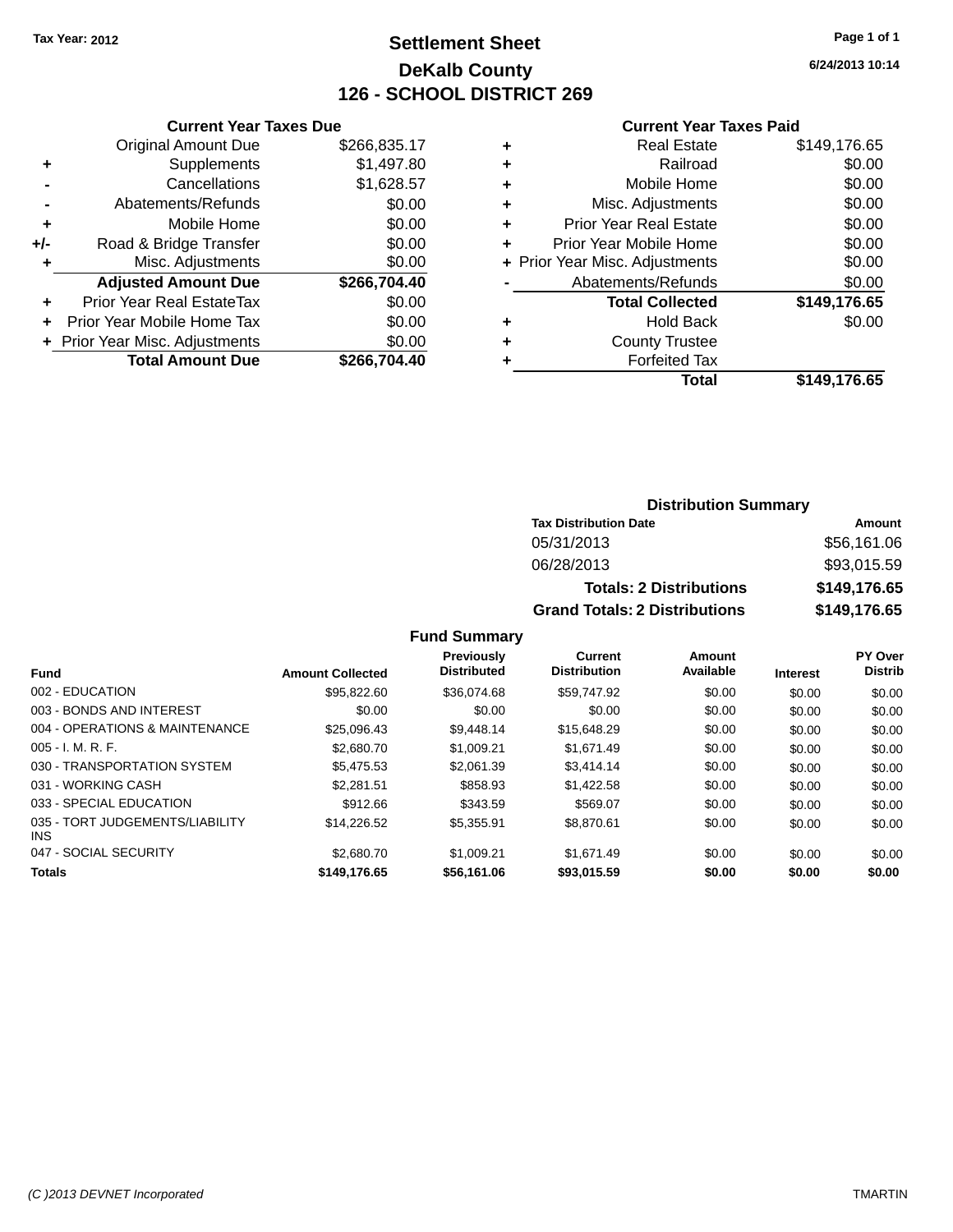# **Settlement Sheet Tax Year: 2012 Page 1 of 1 DeKalb County 127 - SCHOOL DISTRICT 271**

**6/24/2013 10:14**

#### **Current Year Taxes Paid**

|     | <b>Current Year Taxes Due</b> |             |  |  |  |
|-----|-------------------------------|-------------|--|--|--|
|     | <b>Original Amount Due</b>    | \$62,890.38 |  |  |  |
| ٠   | Supplements                   | \$0.00      |  |  |  |
|     | \$0.00<br>Cancellations       |             |  |  |  |
|     | Abatements/Refunds            | \$0.00      |  |  |  |
| ÷   | Mobile Home                   | \$0.00      |  |  |  |
| +/- | Road & Bridge Transfer        | \$0.00      |  |  |  |
|     | Misc. Adjustments             | \$0.00      |  |  |  |
|     | <b>Adjusted Amount Due</b>    | \$62,890.38 |  |  |  |
| ÷   | Prior Year Real EstateTax     | \$0.00      |  |  |  |
|     | Prior Year Mobile Home Tax    | \$0.00      |  |  |  |
|     | Prior Year Misc. Adjustments  | \$0.00      |  |  |  |
|     | <b>Total Amount Due</b>       | \$62.890.38 |  |  |  |
|     |                               |             |  |  |  |

|   | <b>Real Estate</b>             | \$35,478.94 |
|---|--------------------------------|-------------|
| ٠ | Railroad                       | \$0.00      |
| ٠ | Mobile Home                    | \$0.00      |
| ٠ | Misc. Adjustments              | \$0.00      |
| ٠ | <b>Prior Year Real Estate</b>  | \$0.00      |
|   | Prior Year Mobile Home         | \$0.00      |
|   | + Prior Year Misc. Adjustments | \$0.00      |
|   | Abatements/Refunds             | \$0.00      |
|   | <b>Total Collected</b>         | \$35,478.94 |
| ٠ | Hold Back                      | \$0.00      |
|   | <b>County Trustee</b>          |             |
| ٠ | <b>Forfeited Tax</b>           |             |
|   | Total                          | \$35,478.94 |
|   |                                |             |

### **Distribution Summary Tax Distribution Date Amount** 05/31/2013 \$8,486.04 06/28/2013 \$26,992.90 **Totals: 2 Distributions \$35,478.94 Grand Totals: 2 Distributions \$35,478.94**

|                                         |                         | Previously         | Current             | Amount    |                 | PY Over        |
|-----------------------------------------|-------------------------|--------------------|---------------------|-----------|-----------------|----------------|
| <b>Fund</b>                             | <b>Amount Collected</b> | <b>Distributed</b> | <b>Distribution</b> | Available | <b>Interest</b> | <b>Distrib</b> |
| 002 - EDUCATION                         | \$18,299.85             | \$4,377.06         | \$13,922.79         | \$0.00    | \$0.00          | \$0.00         |
| 003 - BONDS AND INTEREST                | \$7,025.86              | \$1.680.48         | \$5,345.38          | \$0.00    | \$0.00          | \$0.00         |
| 004 - OPERATIONS & MAINTENANCE          | \$3,137.15              | \$750.36           | \$2,386.79          | \$0.00    | \$0.00          | \$0.00         |
| $005 - I. M. R. F.$                     | \$915.00                | \$218.85           | \$696.15            | \$0.00    | \$0.00          | \$0.00         |
| 030 - TRANSPORTATION SYSTEM             | \$941.19                | \$225.12           | \$716.07            | \$0.00    | \$0.00          | \$0.00         |
| 031 - WORKING CASH                      | \$178.45                | \$42.68            | \$135.77            | \$0.00    | \$0.00          | \$0.00         |
| 032 - FIRE PREV/SFTY/ENERGY             | \$14.41                 | \$3.45             | \$10.96             | \$0.00    | \$0.00          | \$0.00         |
| 033 - SPECIAL EDUCATION                 | \$144.19                | \$34.49            | \$109.70            | \$0.00    | \$0.00          | \$0.00         |
| 035 - TORT JUDGEMENTS/LIABILITY<br>INS. | \$1,176.45              | \$281.39           | \$895.06            | \$0.00    | \$0.00          | \$0.00         |
| 047 - SOCIAL SECURITY                   | \$784.30                | \$187.59           | \$596.71            | \$0.00    | \$0.00          | \$0.00         |
| 057 - LEASE/PURCHASE/RENTAL             | \$196.09                | \$46.90            | \$149.19            | \$0.00    | \$0.00          | \$0.00         |
| 109 - PRIOR YEAR ADJUSTMENT             | \$2,666.00              | \$637.67           | \$2,028.33          | \$0.00    | \$0.00          | \$0.00         |
| <b>Totals</b>                           | \$35,478.94             | \$8,486.04         | \$26,992.90         | \$0.00    | \$0.00          | \$0.00         |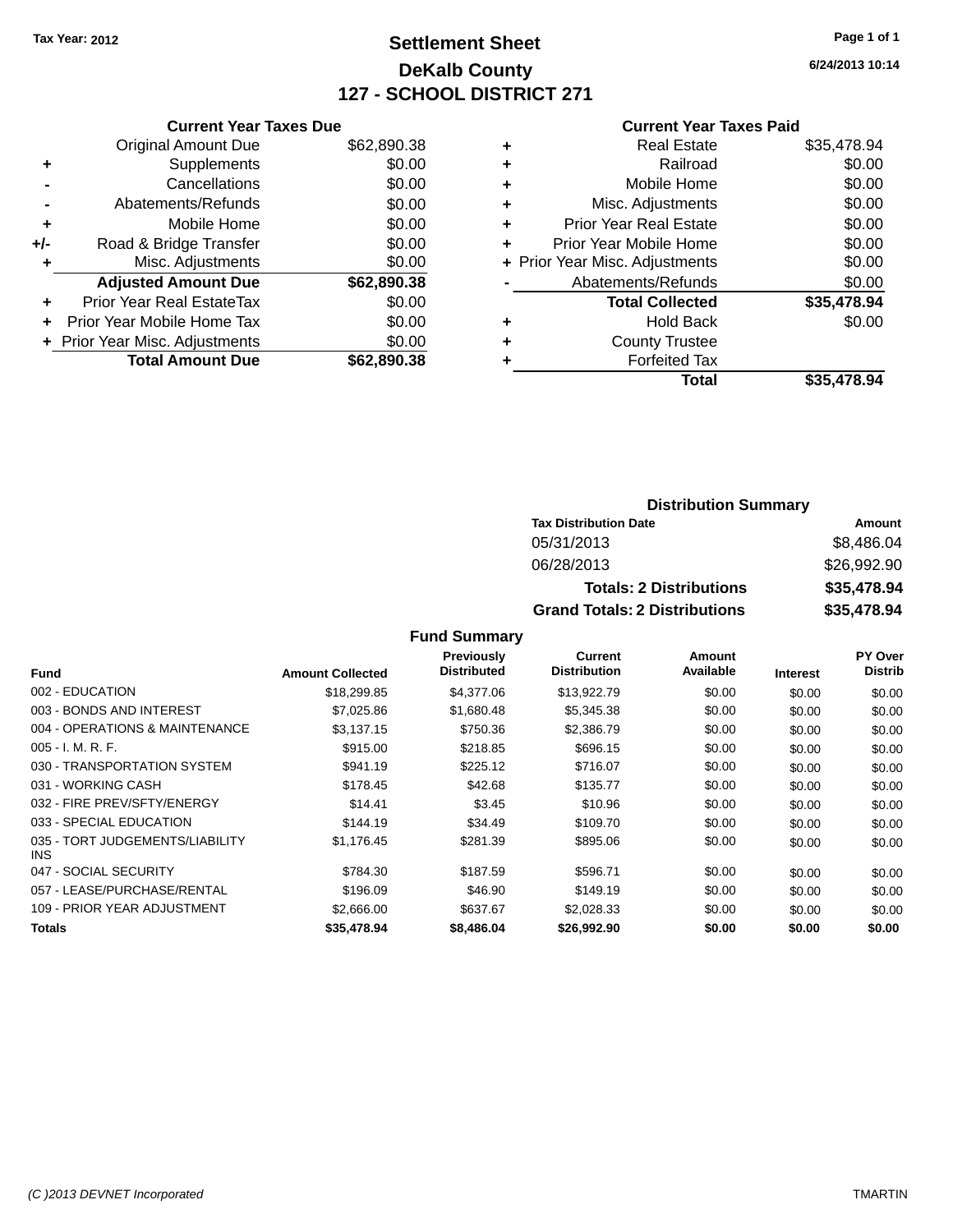# **Settlement Sheet Tax Year: 2012 Page 1 of 1 DeKalb County 128 - SCHOOL DISTRICT 300**

**6/24/2013 10:14**

#### **Current Year Taxes Paid**

|     | <b>Current Year Taxes Due</b>  |            |
|-----|--------------------------------|------------|
|     | <b>Original Amount Due</b>     | \$8,457.68 |
| ٠   | Supplements                    | \$0.00     |
|     | Cancellations                  | \$0.00     |
|     | Abatements/Refunds             | \$0.00     |
| ٠   | Mobile Home                    | \$0.00     |
| +/- | Road & Bridge Transfer         | \$0.00     |
|     | Misc. Adjustments              | \$0.00     |
|     | <b>Adjusted Amount Due</b>     | \$8,457.68 |
| ÷   | Prior Year Real EstateTax      | \$0.00     |
| ÷   | Prior Year Mobile Home Tax     | \$0.00     |
|     | + Prior Year Misc. Adjustments | \$0.00     |
|     | <b>Total Amount Due</b>        | \$8,457.68 |

|   | <b>Real Estate</b>             | \$5,495.55 |
|---|--------------------------------|------------|
| ٠ | Railroad                       | \$0.00     |
| ÷ | Mobile Home                    | \$0.00     |
| ٠ | Misc. Adjustments              | \$0.00     |
| ٠ | <b>Prior Year Real Estate</b>  | \$0.00     |
| ÷ | Prior Year Mobile Home         | \$0.00     |
|   | + Prior Year Misc. Adjustments | \$0.00     |
|   | Abatements/Refunds             | \$0.00     |
|   | <b>Total Collected</b>         | \$5,495.55 |
| ٠ | <b>Hold Back</b>               | \$0.00     |
| ٠ | <b>County Trustee</b>          |            |
| ٠ | <b>Forfeited Tax</b>           |            |
|   | Total                          | \$5,495.55 |
|   |                                |            |

### **Distribution Summary Tax Distribution Date Amount** 05/31/2013 \$2,962.13 06/28/2013 \$2,533.42 **Totals: 2 Distributions \$5,495.55 Grand Totals: 2 Distributions \$5,495.55**

| <b>Fund</b>                                   | <b>Amount Collected</b> | Previously<br><b>Distributed</b> | <b>Current</b><br><b>Distribution</b> | Amount<br>Available | <b>Interest</b> | <b>PY Over</b><br><b>Distrib</b> |
|-----------------------------------------------|-------------------------|----------------------------------|---------------------------------------|---------------------|-----------------|----------------------------------|
| 002 - EDUCATION                               | \$3,668,72              | \$1.977.47                       | \$1,691.25                            | \$0.00              | \$0.00          | \$0.00                           |
| 003 - BONDS AND INTEREST                      | \$818.73                | \$441.30                         | \$377.43                              | \$0.00              | \$0.00          | \$0.00                           |
| 004 - OPERATIONS & MAINTENANCE                | \$391.13                | \$210.82                         | \$180.31                              | \$0.00              | \$0.00          | \$0.00                           |
| $005 - I. M. R. F.$                           | \$73.34                 | \$39.53                          | \$33.81                               | \$0.00              | \$0.00          | \$0.00                           |
| 030 - TRANSPORTATION SYSTEM                   | \$104.16                | \$56.14                          | \$48.02                               | \$0.00              | \$0.00          | \$0.00                           |
| 031 - WORKING CASH                            | \$0.58                  | \$0.31                           | \$0.27                                | \$0.00              | \$0.00          | \$0.00                           |
| 033 - SPECIAL EDUCATION                       | \$352.75                | \$190.13                         | \$162.62                              | \$0.00              | \$0.00          | \$0.00                           |
| 035 - TORT JUDGEMENTS/LIABILITY<br><b>INS</b> | \$1.65                  | \$0.89                           | \$0.76                                | \$0.00              | \$0.00          | \$0.00                           |
| 047 - SOCIAL SECURITY                         | \$84.49                 | \$45.54                          | \$38.95                               | \$0.00              | \$0.00          | \$0.00                           |
| <b>Totals</b>                                 | \$5,495.55              | \$2.962.13                       | \$2.533.42                            | \$0.00              | \$0.00          | \$0.00                           |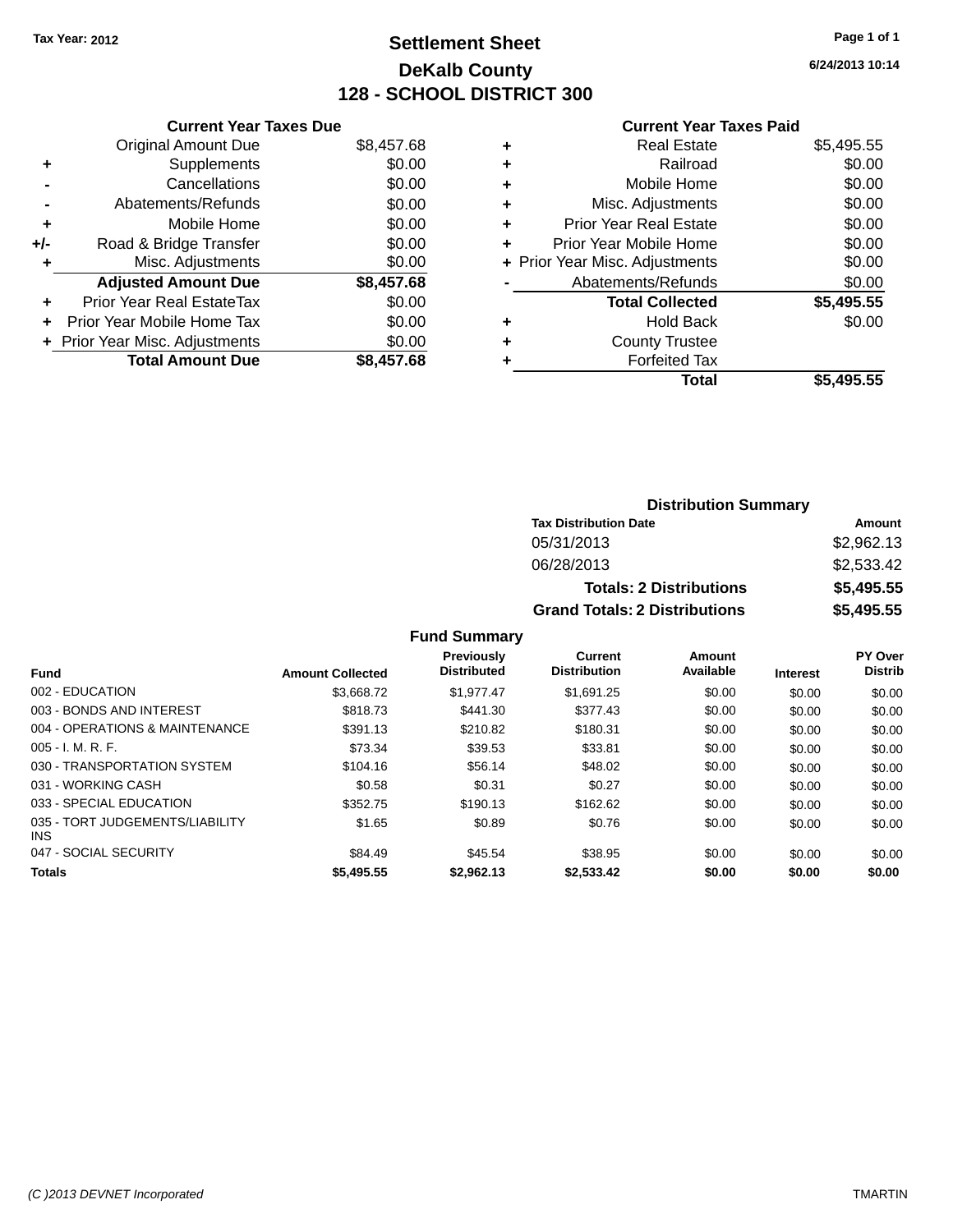# **Settlement Sheet Tax Year: 2012 Page 1 of 1 DeKalb County 129 - SCHOOL DISTRICT 301**

**6/24/2013 10:14**

#### **Current Year Taxes Paid**

|     | <b>Current Year Taxes Due</b>    |            |
|-----|----------------------------------|------------|
|     | <b>Original Amount Due</b>       | \$8,645.59 |
| ٠   | Supplements                      | \$0.00     |
|     | Cancellations                    | \$0.00     |
|     | Abatements/Refunds               | \$0.00     |
| ٠   | Mobile Home                      | \$0.00     |
| +/- | Road & Bridge Transfer           | \$0.00     |
| ٠   | Misc. Adjustments                | \$0.00     |
|     | <b>Adjusted Amount Due</b>       | \$8,645.59 |
| ÷   | <b>Prior Year Real EstateTax</b> | \$0.00     |
| ÷   | Prior Year Mobile Home Tax       | \$0.00     |
|     | + Prior Year Misc. Adjustments   | \$0.00     |
|     | <b>Total Amount Due</b>          | \$8.645.59 |

| ٠ | <b>Real Estate</b>             | \$2,522.50 |
|---|--------------------------------|------------|
| ٠ | Railroad                       | \$0.00     |
| ٠ | Mobile Home                    | \$0.00     |
| ٠ | Misc. Adjustments              | \$0.00     |
| ٠ | <b>Prior Year Real Estate</b>  | \$0.00     |
| ٠ | Prior Year Mobile Home         | \$0.00     |
|   | + Prior Year Misc. Adjustments | \$0.00     |
|   | Abatements/Refunds             | \$0.00     |
|   | <b>Total Collected</b>         | \$2,522.50 |
| ٠ | <b>Hold Back</b>               | \$0.00     |
|   | <b>County Trustee</b>          |            |
| ٠ | <b>Forfeited Tax</b>           |            |
|   | Total                          | \$2,522,50 |
|   |                                |            |

| <b>Distribution Summary</b>          |            |
|--------------------------------------|------------|
| <b>Tax Distribution Date</b>         | Amount     |
| 06/28/2013                           | \$2,522,50 |
| <b>Totals: 1 Distributions</b>       | \$2,522.50 |
| <b>Grand Totals: 1 Distributions</b> | \$2,522.50 |

| <b>Fund</b>                                         | <b>Amount Collected</b> | <b>Previously</b><br><b>Distributed</b> | Current<br><b>Distribution</b> | Amount<br>Available | <b>Interest</b> | <b>PY Over</b><br><b>Distrib</b> |
|-----------------------------------------------------|-------------------------|-----------------------------------------|--------------------------------|---------------------|-----------------|----------------------------------|
|                                                     |                         |                                         |                                |                     |                 |                                  |
| 002 - EDUCATION                                     | \$1,417.66              | \$0.00                                  | \$1,417.66                     | \$0.00              | \$0.00          | \$0.00                           |
| 003 - BONDS AND INTEREST                            | \$434.54                | \$0.00                                  | \$434.54                       | \$0.00              | \$0.00          | \$0.00                           |
| 004 - OPERATIONS & MAINTENANCE                      | \$268.69                | \$0.00                                  | \$268.69                       | \$0.00              | \$0.00          | \$0.00                           |
| $005 - I. M. R. F.$                                 | \$35.00                 | \$0.00                                  | \$35.00                        | \$0.00              | \$0.00          | \$0.00                           |
| 030 - TRANSPORTATION SYSTEM                         | \$104.54                | \$0.00                                  | \$104.54                       | \$0.00              | \$0.00          | \$0.00                           |
| 031 - WORKING CASH                                  | \$5.99                  | \$0.00                                  | \$5.99                         | \$0.00              | \$0.00          | \$0.00                           |
| 033 - SPECIAL EDUCATION                             | \$156.20                | \$0.00                                  | \$156.20                       | \$0.00              | \$0.00          | \$0.00                           |
| 035 - TORT JUDGMENTS, LIABILITY<br><b>INSURANCE</b> | \$51.59                 | \$0.00                                  | \$51.59                        | \$0.00              | \$0.00          | \$0.00                           |
| 047 - SOCIAL SECURITY                               | \$48.29                 | \$0.00                                  | \$48.29                        | \$0.00              | \$0.00          | \$0.00                           |
| <b>Totals</b>                                       | \$2,522.50              | \$0.00                                  | \$2,522.50                     | \$0.00              | \$0.00          | \$0.00                           |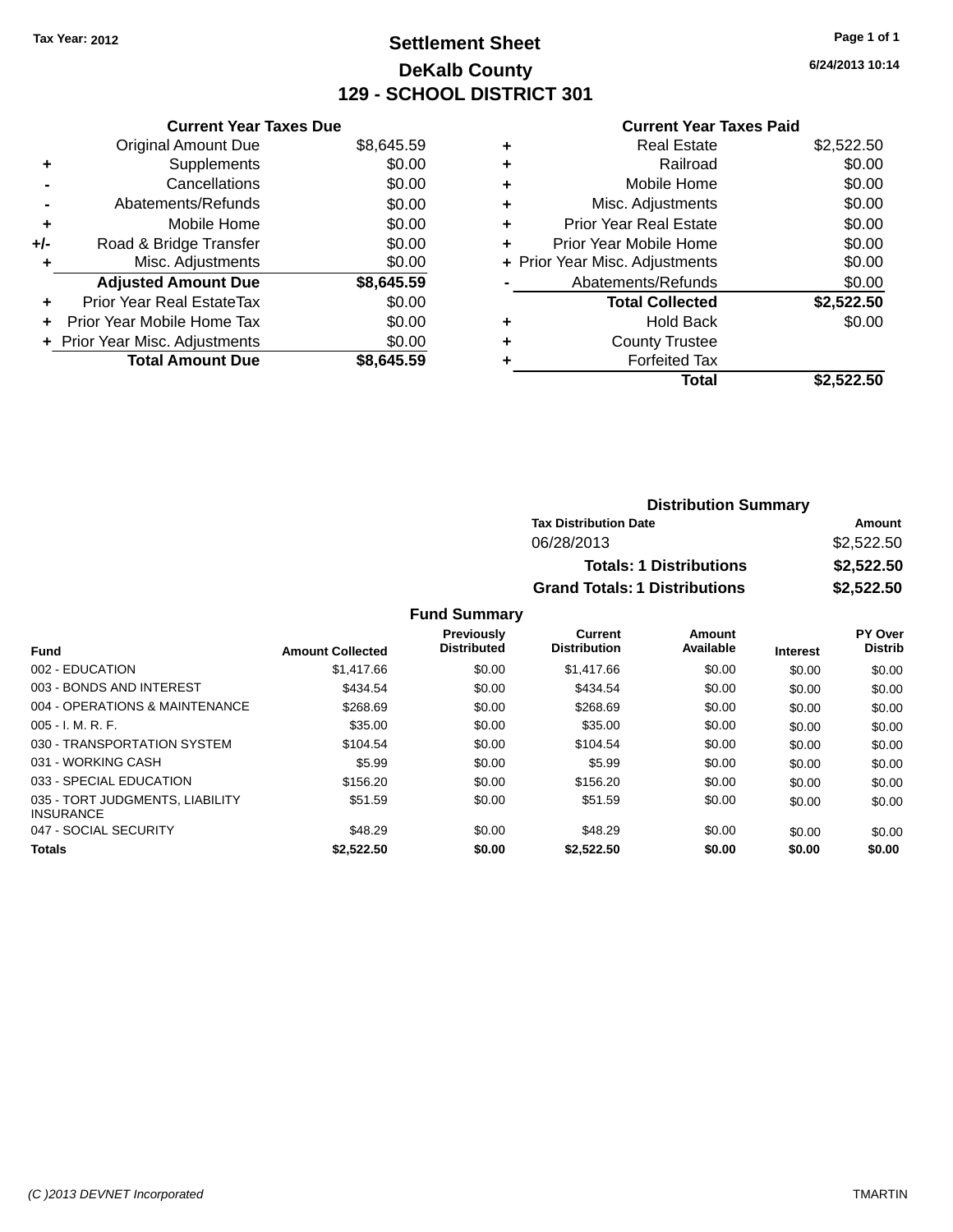# **Settlement Sheet Tax Year: 2012 Page 1 of 1 DeKalb County 130 - SCHOOL DISTRICT 302**

**6/24/2013 10:14**

#### **Current Year Taxes Paid**

|     | <b>Original Amount Due</b>     | \$1,800,196.23 |
|-----|--------------------------------|----------------|
| ٠   | Supplements                    | \$0.00         |
|     | Cancellations                  | \$0.00         |
|     | Abatements/Refunds             | \$16.01        |
| ٠   | Mobile Home                    | \$0.00         |
| +/- | Road & Bridge Transfer         | \$0.00         |
| ٠   | Misc. Adjustments              | \$0.00         |
|     | <b>Adjusted Amount Due</b>     | \$1,800,180.22 |
| ٠   | Prior Year Real EstateTax      | (\$1,606.92)   |
| ÷   | Prior Year Mobile Home Tax     | \$0.00         |
|     | + Prior Year Misc. Adjustments | \$350.74       |
|     | <b>Total Amount Due</b>        | \$1,798,924.04 |
|     |                                |                |

**Current Year Taxes Due**

| ٠ | <b>Real Estate</b>             | \$913,515.23 |
|---|--------------------------------|--------------|
| ٠ | Railroad                       | \$19,223.08  |
| ٠ | Mobile Home                    | \$0.00       |
| ٠ | Misc. Adjustments              | \$0.00       |
| ٠ | <b>Prior Year Real Estate</b>  | (\$1,606.92) |
| ٠ | Prior Year Mobile Home         | \$0.00       |
|   | + Prior Year Misc. Adjustments | \$350.74     |
|   | Abatements/Refunds             | \$16.01      |
|   | <b>Total Collected</b>         | \$931,466.12 |
| ٠ | <b>Hold Back</b>               | \$0.00       |
| ٠ | <b>County Trustee</b>          |              |
| ٠ | <b>Forfeited Tax</b>           |              |
|   | Total                          | \$931,466.12 |
|   |                                |              |

### **Distribution Summary Tax Distribution Date Amount** 05/31/2013 \$188,022.70 06/28/2013 \$743,443.42 **Totals: 2 Distributions \$931,466.12 Grand Totals: 2 Distributions \$931,466.12**

#### **Fund Summary**

| <b>Fund</b>                    | <b>Amount Collected</b> | Previously<br><b>Distributed</b> | Current<br><b>Distribution</b> | <b>Amount</b><br>Available | <b>Interest</b> | <b>PY Over</b><br><b>Distrib</b> |
|--------------------------------|-------------------------|----------------------------------|--------------------------------|----------------------------|-----------------|----------------------------------|
| 002 - EDUCATION                | \$554,576.26            | \$111,944.95                     | \$442.631.31                   | \$0.00                     | \$0.00          | \$0.00                           |
| 003 - BONDS AND INTEREST       | \$178,954.20            | \$36.123.11                      | \$142,831.09                   | \$0.00                     | \$0.00          | \$0.00                           |
| 004 - OPERATIONS & MAINTENANCE | \$79.142.94             | \$15,975.53                      | \$63.167.41                    | \$0.00                     | \$0.00          | \$0.00                           |
| $005 - I. M. R. F.$            | \$9.422.72              | \$1,902.04                       | \$7,520.68                     | \$0.00                     | \$0.00          | \$0.00                           |
| 030 - TRANSPORTATION SYSTEM    | \$48.993.27             | \$9.889.62                       | \$39,103.65                    | \$0.00                     | \$0.00          | \$0.00                           |
| 031 - WORKING CASH             | \$1.885.30              | \$380.56                         | \$1,504.74                     | \$0.00                     | \$0.00          | \$0.00                           |
| 033 - SPECIAL EDUCATION        | \$45,300.93             | \$9.144.30                       | \$36,156.63                    | \$0.00                     | \$0.00          | \$0.00                           |
| 047 - SOCIAL SECURITY          | \$13.190.50             | \$2,662.59                       | \$10.527.91                    | \$0.00                     | \$0.00          | \$0.00                           |
| <b>Totals</b>                  | \$931,466.12            | \$188,022,70                     | \$743,443.42                   | \$0.00                     | \$0.00          | \$0.00                           |

#### **Miscellaneous Adjustment Detail**

#### **Year** Source **Account Type Account Adjustment Description**

2011 RE - Real Estate Back Tax Collected \$350.74 HEYOB REDEMPTION 09-25-478-001 by TBA **Totals \$350.74 1 entries**

| Year Source                         | <b>Account Type</b> |         | <b>Amount Adiustment Description</b>          |
|-------------------------------------|---------------------|---------|-----------------------------------------------|
| 2012 RE - Real Estate PTAB Decision |                     |         | \$16.01 12-13-100-003 2011 PTAB REFUND by TBA |
| <b>Totals 1 entries</b>             |                     | \$16.01 |                                               |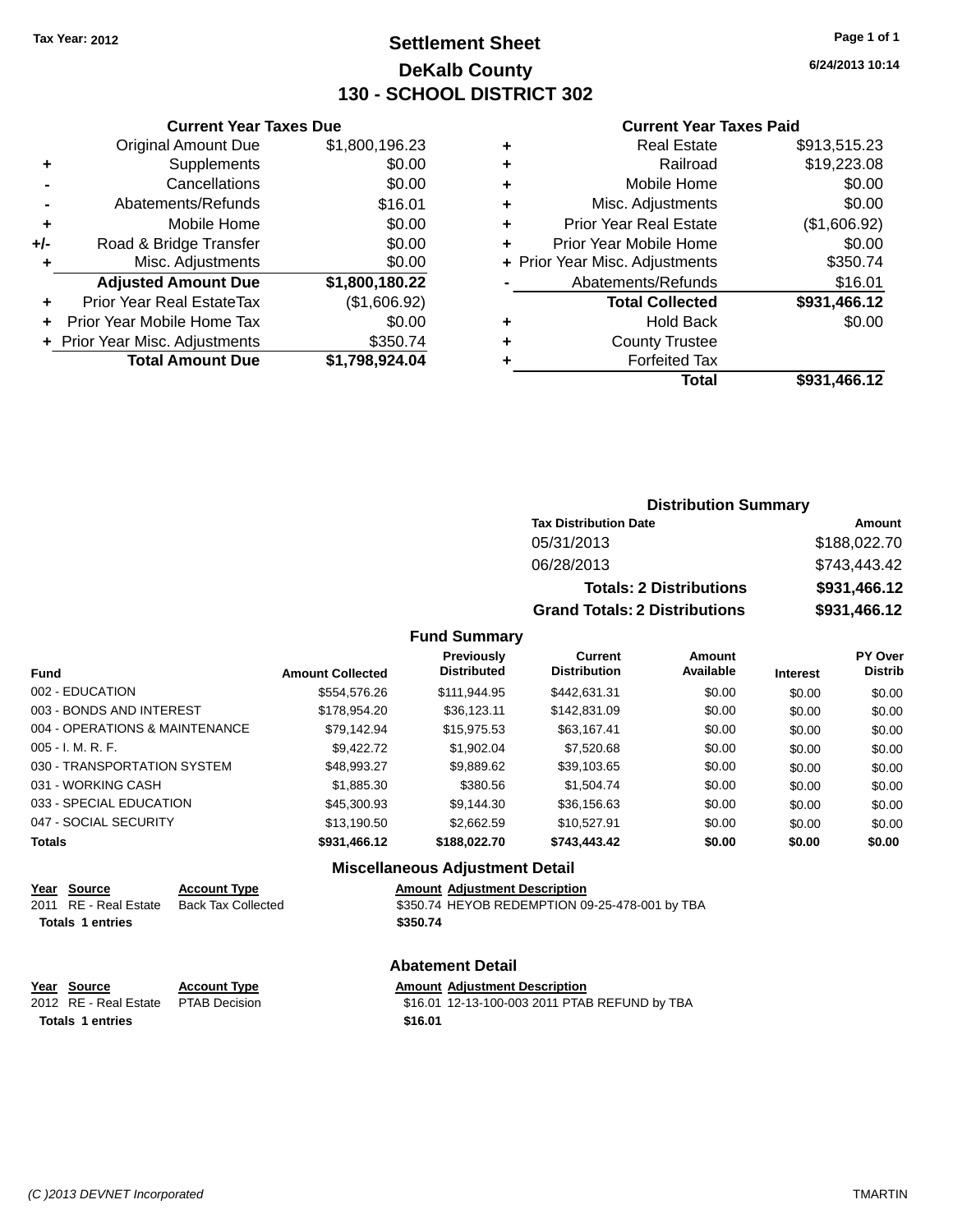# **Settlement Sheet Tax Year: 2012 Page 1 of 1 DeKalb County 131 - SCHOOL DISTRICT 424**

**6/24/2013 10:14**

#### **Current Year Taxes Paid**

|     | <b>Original Amount Due</b>       | \$10,036,846.30 |
|-----|----------------------------------|-----------------|
| ٠   | Supplements                      | \$75,382.61     |
|     | Cancellations                    | \$89,460.40     |
|     | Abatements/Refunds               | \$22.49         |
| ÷   | Mobile Home                      | \$0.00          |
| +/- | Road & Bridge Transfer           | \$0.00          |
| ٠   | Misc. Adjustments                | \$0.00          |
|     | <b>Adjusted Amount Due</b>       | \$10,022,746.02 |
| ٠   | <b>Prior Year Real EstateTax</b> | (\$5,499.58)    |
| ٠   | Prior Year Mobile Home Tax       | \$0.00          |
|     | + Prior Year Misc. Adjustments   | \$0.00          |
|     | <b>Total Amount Due</b>          | \$10,017,246.44 |
|     |                                  |                 |

**Current Year Taxes Due**

| ٠ | <b>Real Estate</b>             | \$5,285,086.17 |
|---|--------------------------------|----------------|
| ٠ | Railroad                       | \$45,680.56    |
| ٠ | Mobile Home                    | \$0.00         |
| ٠ | Misc. Adjustments              | \$0.00         |
| ٠ | <b>Prior Year Real Estate</b>  | (\$5,499.58)   |
| ٠ | Prior Year Mobile Home         | \$0.00         |
|   | + Prior Year Misc. Adjustments | \$0.00         |
|   | Abatements/Refunds             | \$22.49        |
|   | <b>Total Collected</b>         | \$5,325,244.66 |
| ٠ | <b>Hold Back</b>               | \$0.00         |
| ٠ | <b>County Trustee</b>          |                |
| ٠ | <b>Forfeited Tax</b>           |                |
|   | Total                          | \$5,325,244.66 |
|   |                                |                |

### **Distribution Summary Tax Distribution Date Amount** 05/31/2013 \$1,163,548.04 06/28/2013 \$4,161,696.62 **Totals: 2 Distributions \$5,325,244.66 Grand Totals: 2 Distributions \$5,325,244.66**

### **Fund Summary**

| <b>Fund</b>                                   | <b>Amount Collected</b> | Previously<br><b>Distributed</b> | <b>Current</b><br><b>Distribution</b> | Amount<br>Available | <b>Interest</b> | PY Over<br><b>Distrib</b> |
|-----------------------------------------------|-------------------------|----------------------------------|---------------------------------------|---------------------|-----------------|---------------------------|
| 002 - EDUCATION                               |                         |                                  |                                       |                     |                 |                           |
|                                               | \$2,890,329.82          | \$631,527.34                     | \$2,258,802.48                        | \$0.00              | \$0.00          | \$0.00                    |
| 003 - BONDS AND INTEREST                      | \$1,090,508.91          | \$238,272.53                     | \$852,236.38                          | \$0.00              | \$0.00          | \$0.00                    |
| 004 - OPERATIONS & MAINTENANCE                | \$628,533.30            | \$137,332.41                     | \$491,200.89                          | \$0.00              | \$0.00          | \$0.00                    |
| $005 - I. M. R. F.$                           | \$128,966,77            | \$28,178.80                      | \$100.787.97                          | \$0.00              | \$0.00          | \$0.00                    |
| 030 - TRANSPORTATION SYSTEM                   | \$199.313.25            | \$43.549.28                      | \$155,763.97                          | \$0.00              | \$0.00          | \$0.00                    |
| 031 - WORKING CASH                            | \$37,516.35             | \$8,197.20                       | \$29,319.15                           | \$0.00              | \$0.00          | \$0.00                    |
| 032 - FIRE PREV/SFTY/ENERGY                   | \$4.691.54              | \$1.025.09                       | \$3,666.45                            | \$0.00              | \$0.00          | \$0.00                    |
| 033 - SPECIAL EDUCATION                       | \$46,904.75             | \$10,248.53                      | \$36,656.22                           | \$0.00              | \$0.00          | \$0.00                    |
| 035 - TORT JUDGEMENTS/LIABILITY<br><b>INS</b> | \$110.887.57            | \$24.228.56                      | \$86,659.01                           | \$0.00              | \$0.00          | \$0.00                    |
| 047 - SOCIAL SECURITY                         | \$164.145.35            | \$35,865.20                      | \$128,280.15                          | \$0.00              | \$0.00          | \$0.00                    |
| 057 - LEASE/PURCHASE/RENTAL                   | \$23,447.05             | \$5,123.10                       | \$18,323.95                           | \$0.00              | \$0.00          | \$0.00                    |
| <b>Totals</b>                                 | \$5,325,244.66          | \$1,163,548.04                   | \$4,161,696.62                        | \$0.00              | \$0.00          | \$0.00                    |

| Year Source                         | <b>Account Type</b> | <b>Amount Adiustment Description</b>          |
|-------------------------------------|---------------------|-----------------------------------------------|
| 2012 RE - Real Estate PTAB Decision |                     | \$22.49 03-30-277-001 2011 PTAB REFUND by TBA |
| <b>Totals 1 entries</b>             |                     | \$22.49                                       |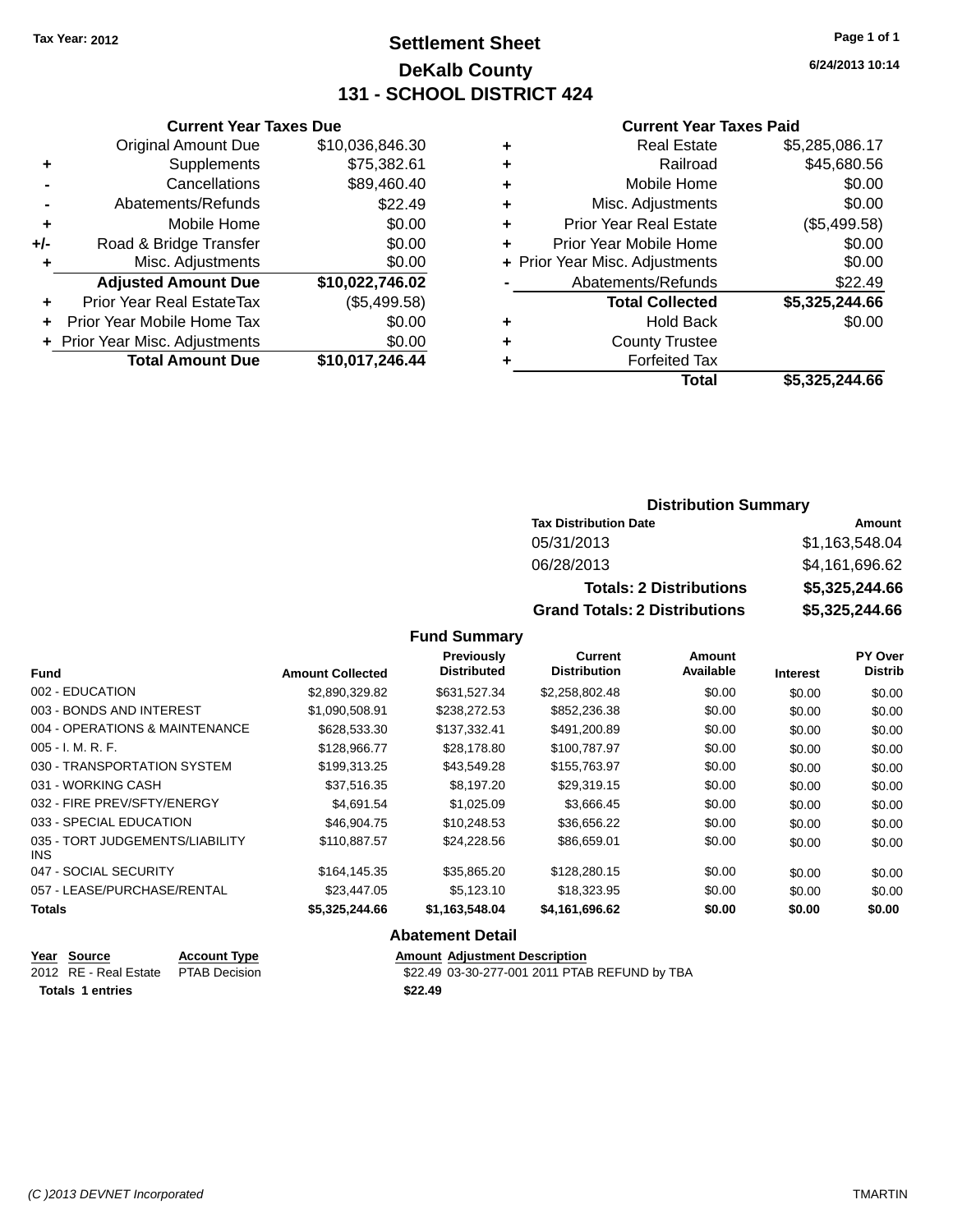**Original Amount Due** 

**Adjusted Amount Due** 

**Total Amount Due** 

**+** Supplements **-** Cancellations **-** Abatements/Refunds  $+$  Mobile Home **+/-** Road & Bridge Transfer **+** Misc. Adjustments

**+** Prior Year Real EstateTax **+** Prior Year Mobile Home Tax **+** Prior Year Misc. Adjustments

# **Settlement Sheet Tax Year: 2012 Page 1 of 1 DeKalb County 132 - SCHOOL DISTRICT 425**

**6/24/2013 10:14**

### **Current Year Taxes Paid**

| <b>Current Year Taxes Due</b> |                |   | <b>Current Year Taxes Paid</b> |                |
|-------------------------------|----------------|---|--------------------------------|----------------|
| ่<br>เl Amount Due            | \$7,456,483.29 | ٠ | <b>Real Estate</b>             | \$3,964,809.63 |
| Supplements                   | \$21,464.77    | ٠ | Railroad                       | \$74,010.35    |
| Cancellations                 | \$23,765.45    | ٠ | Mobile Home                    | \$0.00         |
| าents/Refunds                 | \$61.87        | ÷ | Misc. Adjustments              | \$0.00         |
| Mobile Home                   | \$0.00         | ÷ | <b>Prior Year Real Estate</b>  | (\$7,346.65)   |
| ridge Transfer                | \$0.00         | ÷ | Prior Year Mobile Home         | \$0.00         |
| . Adjustments                 | \$0.00         |   | + Prior Year Misc. Adjustments | \$0.00         |
| <b>Amount Due</b>             | \$7,454,120.74 |   | Abatements/Refunds             | \$61.87        |
| leal EstateTax≀               | (\$7,346.65)   |   | <b>Total Collected</b>         | \$4,031,411.46 |
| bile Home Tax                 | \$0.00         | ÷ | <b>Hold Back</b>               | \$0.00         |
| . Adjustments                 | \$0.00         | ٠ | <b>County Trustee</b>          |                |
| <b>Amount Due</b>             | \$7,446,774.09 |   | <b>Forfeited Tax</b>           |                |
|                               |                |   | <b>Total</b>                   | \$4,031,411.46 |

# **Distribution Summary**

| <b>Tax Distribution Date</b>         | Amount         |
|--------------------------------------|----------------|
| 05/31/2013                           | \$762,890.58   |
| 06/28/2013                           | \$3,268,520.88 |
| <b>Totals: 2 Distributions</b>       | \$4,031,411.46 |
| <b>Grand Totals: 2 Distributions</b> | \$4,031,411.46 |

#### **Fund Summary**

| <b>Fund</b>                                   | <b>Amount Collected</b> | Previously<br><b>Distributed</b> | Current<br><b>Distribution</b> | Amount<br>Available | <b>Interest</b> | <b>PY Over</b><br><b>Distrib</b> |
|-----------------------------------------------|-------------------------|----------------------------------|--------------------------------|---------------------|-----------------|----------------------------------|
|                                               |                         |                                  |                                |                     |                 |                                  |
| 002 - EDUCATION                               | \$2,956,060,68          | \$559.394.86                     | \$2,396,665.82                 | \$0.00              | \$0.00          | \$0.00                           |
| 003 - BONDS AND INTEREST                      | \$210.238.11            | \$39,784.74                      | \$170,453.37                   | \$0.00              | \$0.00          | \$0.00                           |
| 004 - OPERATIONS & MAINTENANCE                | \$276,466.13            | \$52,317.51                      | \$224.148.62                   | \$0.00              | \$0.00          | \$0.00                           |
| $005 - I. M. R. F.$                           | \$43,970.60             | \$8,320.85                       | \$35,649.75                    | \$0.00              | \$0.00          | \$0.00                           |
| 030 - TRANSPORTATION SYSTEM                   | \$273,543.35            | \$51,764.41                      | \$221,778.94                   | \$0.00              | \$0.00          | \$0.00                           |
| 031 - WORKING CASH                            | \$4,890.09              | \$925.38                         | \$3,964.71                     | \$0.00              | \$0.00          | \$0.00                           |
| 032 - FIRE PREV/SFTY/ENERGY                   | \$31.759.47             | \$6,010.06                       | \$25,749.41                    | \$0.00              | \$0.00          | \$0.00                           |
| 033 - SPECIAL EDUCATION                       | \$78,156.98             | \$14,790.16                      | \$63,366.82                    | \$0.00              | \$0.00          | \$0.00                           |
| 035 - TORT JUDGEMENTS/LIABILITY<br><b>INS</b> | \$86,953.51             | \$16.454.78                      | \$70,498.73                    | \$0.00              | \$0.00          | \$0.00                           |
| 047 - SOCIAL SECURITY                         | \$69,372.54             | \$13.127.83                      | \$56,244.71                    | \$0.00              | \$0.00          | \$0.00                           |
| 057 - LEASE/PURCHASE/RENTAL                   | \$0.00                  | \$0.00                           | \$0.00                         | \$0.00              | \$0.00          | \$0.00                           |
| <b>Totals</b>                                 | \$4,031,411.46          | \$762,890.58                     | \$3,268,520.88                 | \$0.00              | \$0.00          | \$0.00                           |

| Year Source                         | <b>Account Type</b> |         | <b>Amount Adiustment Description</b>          |
|-------------------------------------|---------------------|---------|-----------------------------------------------|
| 2012 RE - Real Estate               | PTAB Decision       |         | \$5.42 13-15-176-011 PTAB REFUND by TBA       |
| 2012 RE - Real Estate PTAB Decision |                     |         | \$56.45 13-15-327-010 2011 PTAB REFUND by TBA |
| <b>Totals 2 entries</b>             |                     | \$61.87 |                                               |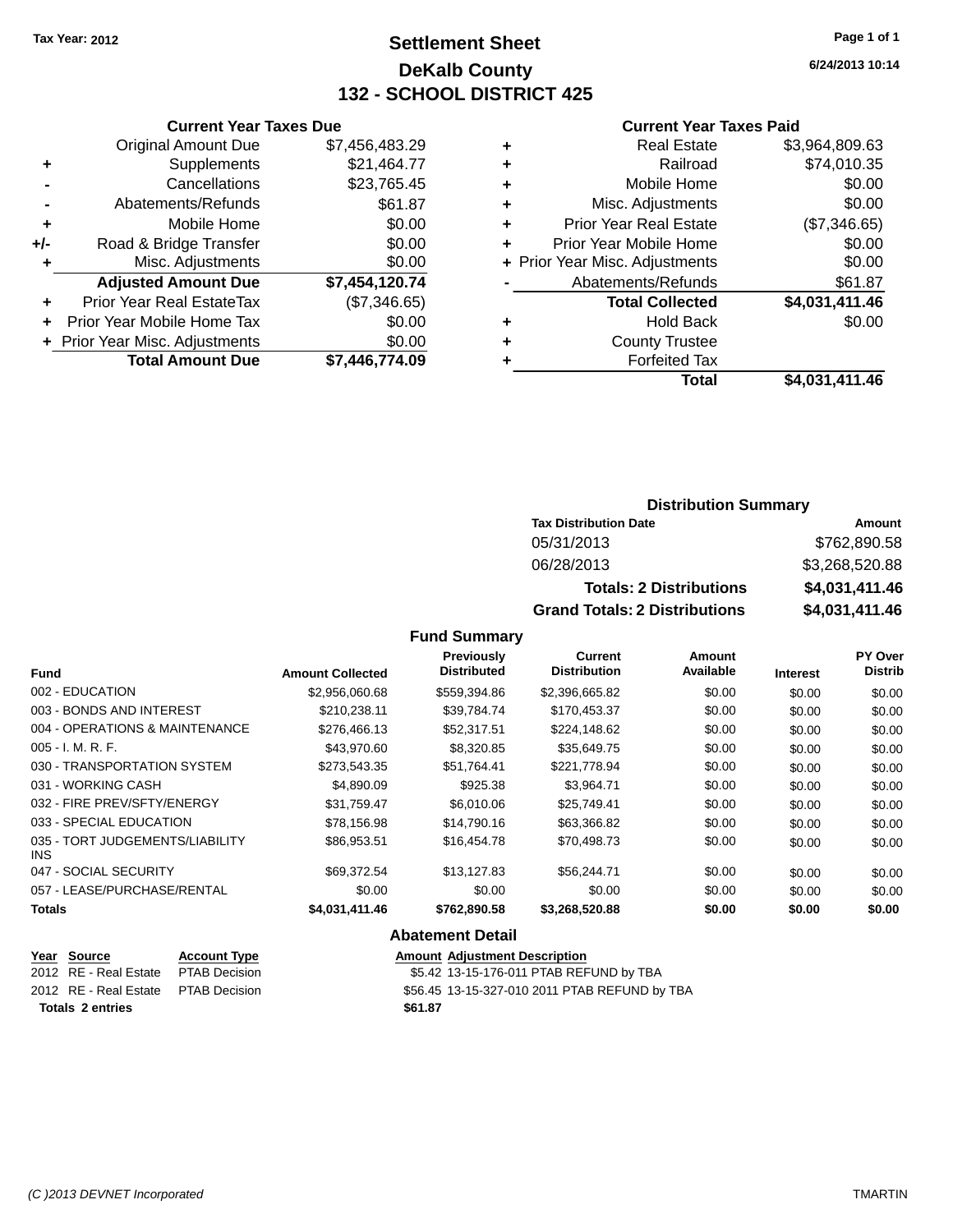# **Settlement Sheet Tax Year: 2012 Page 1 of 1 DeKalb County 133 - SCHOOL DISTRICT 426**

**6/24/2013 10:14**

#### **Current Year Taxes Paid**

|     | <b>Current Year Taxes Due</b>  |                |  |  |  |  |
|-----|--------------------------------|----------------|--|--|--|--|
|     | <b>Original Amount Due</b>     | \$3,312,241.19 |  |  |  |  |
| ٠   | Supplements                    | \$10,822.66    |  |  |  |  |
|     | Cancellations                  | \$12,427.60    |  |  |  |  |
|     | Abatements/Refunds             | \$6.74         |  |  |  |  |
| ٠   | Mobile Home                    | \$0.00         |  |  |  |  |
| +/- | Road & Bridge Transfer         | \$0.00         |  |  |  |  |
| ٠   | Misc. Adjustments              | \$0.00         |  |  |  |  |
|     | <b>Adjusted Amount Due</b>     | \$3,310,629.51 |  |  |  |  |
| ٠   | Prior Year Real EstateTax      | (\$6,799.04)   |  |  |  |  |
| ÷   | Prior Year Mobile Home Tax     | \$0.00         |  |  |  |  |
|     | + Prior Year Misc. Adjustments | \$0.00         |  |  |  |  |
|     | <b>Total Amount Due</b>        | \$3,303,830.47 |  |  |  |  |

|   | <b>Real Estate</b>             | \$1,740,768.42 |
|---|--------------------------------|----------------|
| ٠ | Railroad                       | \$17,026.96    |
| ٠ | Mobile Home                    | \$0.00         |
| ٠ | Misc. Adjustments              | \$0.00         |
| ٠ | <b>Prior Year Real Estate</b>  | (\$6,799.04)   |
| ÷ | Prior Year Mobile Home         | \$0.00         |
|   | + Prior Year Misc. Adjustments | \$0.00         |
|   | Abatements/Refunds             | \$6.74         |
|   | <b>Total Collected</b>         | \$1,750,989.60 |
|   | <b>Hold Back</b>               | \$0.00         |
|   | <b>County Trustee</b>          |                |
|   | <b>Forfeited Tax</b>           |                |
|   | <b>Total</b>                   | \$1,750,989.60 |
|   |                                |                |

### **Distribution Summary Tax Distribution Date Amount** 05/31/2013 \$404,026.27 06/28/2013 \$1,346,963.33 **Totals: 2 Distributions \$1,750,989.60 Grand Totals: 2 Distributions \$1,750,989.60**

#### **Fund Summary**

| <b>Fund</b>                                   | <b>Amount Collected</b> | Previously<br><b>Distributed</b> | Current<br><b>Distribution</b> | Amount<br>Available | <b>Interest</b> | PY Over<br><b>Distrib</b> |
|-----------------------------------------------|-------------------------|----------------------------------|--------------------------------|---------------------|-----------------|---------------------------|
| 002 - EDUCATION                               | \$1,107,348.56          | \$255,511.47                     | \$851,837.09                   | \$0.00              | \$0.00          | \$0.00                    |
| 003 - BONDS AND INTEREST                      | \$283.114.00            | \$65,326.19                      | \$217,787.81                   | \$0.00              | \$0.00          | \$0.00                    |
| 004 - OPERATIONS & MAINTENANCE                | \$196,247.41            | \$45,282.45                      | \$150,964.96                   | \$0.00              | \$0.00          | \$0.00                    |
| $005 - I. M. R. F.$                           | \$26,432.95             | \$6,099.18                       | \$20,333.77                    | \$0.00              | \$0.00          | \$0.00                    |
| 030 - TRANSPORTATION SYSTEM                   | \$64,707.82             | \$14,930.79                      | \$49,777,03                    | \$0.00              | \$0.00          | \$0.00                    |
| 031 - WORKING CASH                            | \$12,269.20             | \$2,831.02                       | \$9,438.18                     | \$0.00              | \$0.00          | \$0.00                    |
| 032 - FIRE PREV/SFTY/ENERGY                   | \$7,851.43              | \$1,811.65                       | \$6.039.78                     | \$0.00              | \$0.00          | \$0.00                    |
| 033 - SPECIAL EDUCATION                       | \$12,941.56             | \$2,986.15                       | \$9,955.41                     | \$0.00              | \$0.00          | \$0.00                    |
| 035 - TORT JUDGEMENTS/LIABILITY<br><b>INS</b> | \$12,269.20             | \$2,831.02                       | \$9,438.18                     | \$0.00              | \$0.00          | \$0.00                    |
| 047 - SOCIAL SECURITY                         | \$27.807.47             | \$6,416.35                       | \$21.391.12                    | \$0.00              | \$0.00          | \$0.00                    |
| 057 - LEASE/PURCHASE/RENTAL                   | \$0.00                  | \$0.00                           | \$0.00                         | \$0.00              | \$0.00          | \$0.00                    |
| <b>Totals</b>                                 | \$1,750,989.60          | \$404.026.27                     | \$1,346,963.33                 | \$0.00              | \$0.00          | \$0.00                    |

| Year Source                         | <b>Account Type</b> | <b>Amount Adiustment Description</b>         |
|-------------------------------------|---------------------|----------------------------------------------|
| 2012 RE - Real Estate PTAB Decision |                     | \$6.74 01-26-475-004 2011 PTAB REFUND by TBA |
| <b>Totals 1 entries</b>             |                     | \$6.74                                       |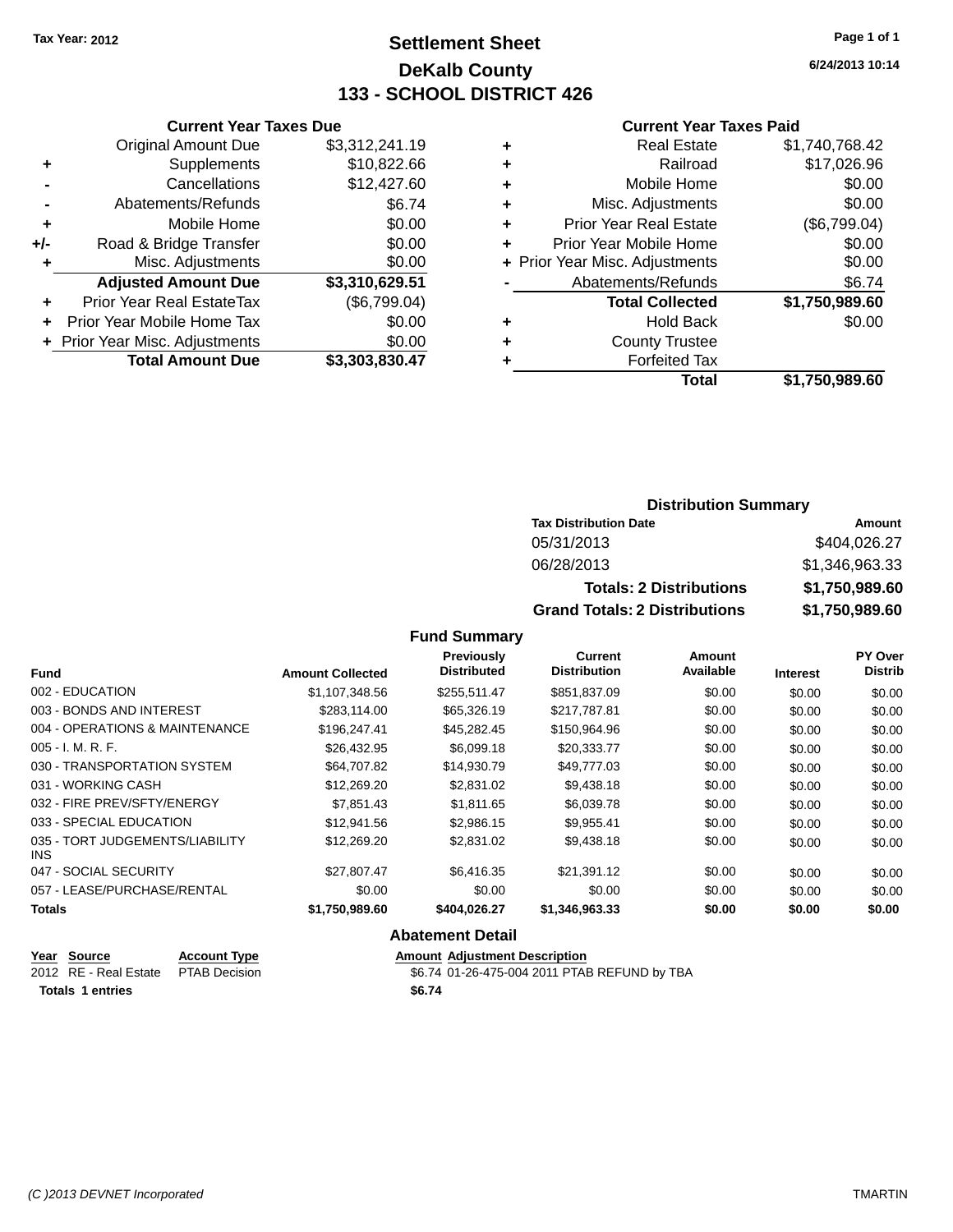# **Settlement Sheet Tax Year: 2012 Page 1 of 2 DeKalb County 134 - SCHOOL DISTRICT 427**

**6/24/2013 10:14**

#### **Current Year Taxes Paid**

|   | Total                          | \$14.458.880.61 |
|---|--------------------------------|-----------------|
| ٠ | <b>Forfeited Tax</b>           |                 |
| ٠ | <b>County Trustee</b>          |                 |
| ٠ | <b>Hold Back</b>               | \$0.00          |
|   | <b>Total Collected</b>         | \$14,458,880.61 |
|   | Abatements/Refunds             | \$16,408.00     |
|   | + Prior Year Misc. Adjustments | \$2,372.32      |
| ÷ | Prior Year Mobile Home         | \$0.00          |
| ÷ | <b>Prior Year Real Estate</b>  | (\$143,922.40)  |
| ÷ | Misc. Adjustments              | \$0.00          |
| ٠ | Mobile Home                    | \$0.00          |
| ٠ | Railroad                       | \$2,812.90      |
| ٠ | <b>Real Estate</b>             | \$14,614,025.79 |
|   |                                |                 |

|     | <b>Current Year Taxes Due</b>  |                 |  |  |  |  |
|-----|--------------------------------|-----------------|--|--|--|--|
|     | <b>Original Amount Due</b>     | \$28,448,944.75 |  |  |  |  |
| ٠   | Supplements                    | \$151,244.38    |  |  |  |  |
|     | Cancellations                  | \$191,661.69    |  |  |  |  |
|     | Abatements/Refunds             | \$16,408.00     |  |  |  |  |
| ٠   | Mobile Home                    | \$0.00          |  |  |  |  |
| +/- | Road & Bridge Transfer         | \$0.00          |  |  |  |  |
| ٠   | Misc. Adjustments              | \$0.00          |  |  |  |  |
|     | <b>Adjusted Amount Due</b>     | \$28,392,119.44 |  |  |  |  |
|     | Prior Year Real EstateTax      | (\$143,922.40)  |  |  |  |  |
| ٠   | Prior Year Mobile Home Tax     | \$0.00          |  |  |  |  |
|     | + Prior Year Misc. Adjustments | \$2,372.32      |  |  |  |  |
|     | <b>Total Amount Due</b>        | \$28,250,569.36 |  |  |  |  |
|     |                                |                 |  |  |  |  |

### **Distribution Summary**

| <b>Tax Distribution Date</b>         | Amount          |
|--------------------------------------|-----------------|
| 05/31/2013                           | \$2,776,462.95  |
| 06/28/2013                           | \$11,682,417.66 |
| <b>Totals: 2 Distributions</b>       | \$14,458,880.61 |
| <b>Grand Totals: 2 Distributions</b> | \$14,458,880.61 |

#### **Fund Summary**

|                                |                         | <b>Previously</b><br><b>Distributed</b> | Current<br><b>Distribution</b> | Amount<br>Available |          | PY Over<br><b>Distrib</b> |
|--------------------------------|-------------------------|-----------------------------------------|--------------------------------|---------------------|----------|---------------------------|
| <b>Fund</b>                    | <b>Amount Collected</b> |                                         |                                |                     | Interest |                           |
| 002 - EDUCATION                | \$9.208.586.35          | \$1.768.276.50                          | \$7.440.309.85                 | \$0.00              | \$0.00   | \$0.00                    |
| 003 - BONDS AND INTEREST       | \$2,240,258.94          | \$430,185.16                            | \$1,810,073.78                 | \$0.00              | \$0.00   | \$0.00                    |
| 004 - OPERATIONS & MAINTENANCE | \$1.318.910.17          | \$253,263,40                            | \$1.065.646.77                 | \$0.00              | \$0.00   | \$0.00                    |
| $005 - I. M. R. F.$            | \$298,286.69            | \$57,278.43                             | \$241,008.26                   | \$0.00              | \$0.00   | \$0.00                    |
| 030 - TRANSPORTATION SYSTEM    | \$530,163.77            | \$101,804.57                            | \$428,359.20                   | \$0.00              | \$0.00   | \$0.00                    |
| 031 - WORKING CASH             | \$115,512.01            | \$22.181.17                             | \$93.330.84                    | \$0.00              | \$0.00   | \$0.00                    |
| 032 - FIRE PREV/SFTY/ENERGY    | \$129.985.34            | \$24.960.40                             | \$105.024.94                   | \$0.00              | \$0.00   | \$0.00                    |
| 033 - SPECIAL EDUCATION        | \$103.973.80            | \$19.965.54                             | \$84,008.26                    | \$0.00              | \$0.00   | \$0.00                    |
| 047 - SOCIAL SECURITY          | \$397.691.53            | \$76,366.61                             | \$321.324.92                   | \$0.00              | \$0.00   | \$0.00                    |
| 057 - LEASE/PURCHASE/RENTAL    | \$115,512.01            | \$22.181.17                             | \$93.330.84                    | \$0.00              | \$0.00   | \$0.00                    |
| <b>Totals</b>                  | \$14,458,880.61         | \$2,776,462.95                          | \$11,682,417.66                | \$0.00              | \$0.00   | \$0.00                    |

#### **Miscellaneous Adjustment Detail**

|                         | Year Source           | <b>Account Type</b>       | <b>Amount Adjustment Description</b>                  |
|-------------------------|-----------------------|---------------------------|-------------------------------------------------------|
|                         | 2011 RE - Real Estate | <b>Back Tax Collected</b> | \$768.19 MERRY OAKS REDEMPTION 06-21-353-001 by TBA   |
|                         | 2011 RE - Real Estate | <b>Back Tax Collected</b> | \$1,460.29 MERRY OAKS REDEMPTION 06-21-352-001 by TBA |
|                         | 2011 RE - Real Estate | <b>Back Tax Collected</b> | \$93.31 MERRY OAKS REDEMPTION 06-20-453-007 by TBA    |
|                         | 2011 RE - Real Estate | <b>Back Tax Collected</b> | \$50.53 MERRY OAKS REDEMPTION 06-20-451-001 by TBA    |
| <b>Totals 4 entries</b> |                       |                           | \$2.372.32                                            |
|                         |                       |                           |                                                       |
|                         |                       |                           | Abatamant Datall                                      |

| Year Source           | <b>Account Type</b>  | <b>Amount Adjustment Description</b>             |
|-----------------------|----------------------|--------------------------------------------------|
| 2012 RE - Real Estate | <b>PTAB Decision</b> | \$678.43 06-29-427-001 2008 PTAB REFUND by TBA   |
| 2012 RE - Real Estate | <b>PTAB Decision</b> | \$943.58 06-29-427-002 2008 PTAB REFUND by TBA   |
| 2012 RE - Real Estate | <b>PTAB Decision</b> | \$1,579.12 06-29-427-003 2008 PTAB REFUND by TBA |
| 2012 RE - Real Estate | <b>PTAB Decision</b> | \$2,157.44 06-29-427-004 2008 PTAB REFUND by TBA |
| 2012 RE - Real Estate | <b>PTAB Decision</b> | \$2,818.85 06-29-477-002 2008 PTAB REFUND by TBA |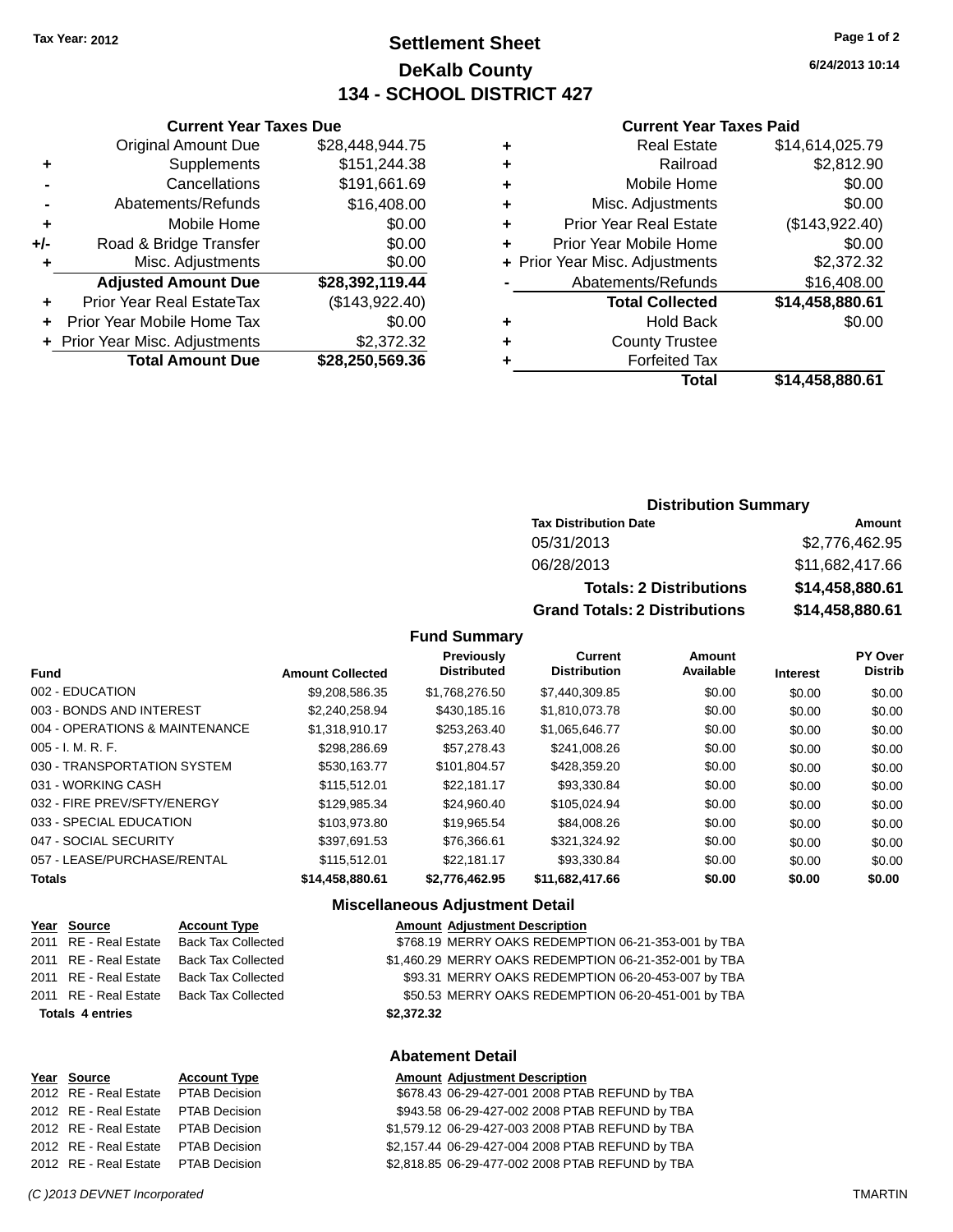## **Settlement Sheet Tax Year: 2012 Page 2 of 2 DeKalb County Abatement Detail**

**6/24/2013 10:14**

# **Year Source Account Type Account Type Amount Adjustment Description**<br>2012 RE - Real Estate RE Abatement \$682.84 06-29-427-001 2009 PTAI 2012 RE - Real Estate \$2,171.46 06-29-427-004 2009 PTAB REFUND by TBA PTAB Decision **Totals \$16,407.99 10 entries**

\$682.84 06-29-427-001 2009 PTAB REFUND by TBA 2012 RE - Real Estate \$949.72 06-29-427-002 2009 PTAB REFUND by TBA PTAB Decision 2012 RE - Real Estate \$1,589.38 06-29-427-003 2009 PTAB REFUND by TBA PTAB Decision

2012 RE - Real Estate \$2,837.17 06-29-477-002 2009 PTAB REFUND by TBA PTAB Decision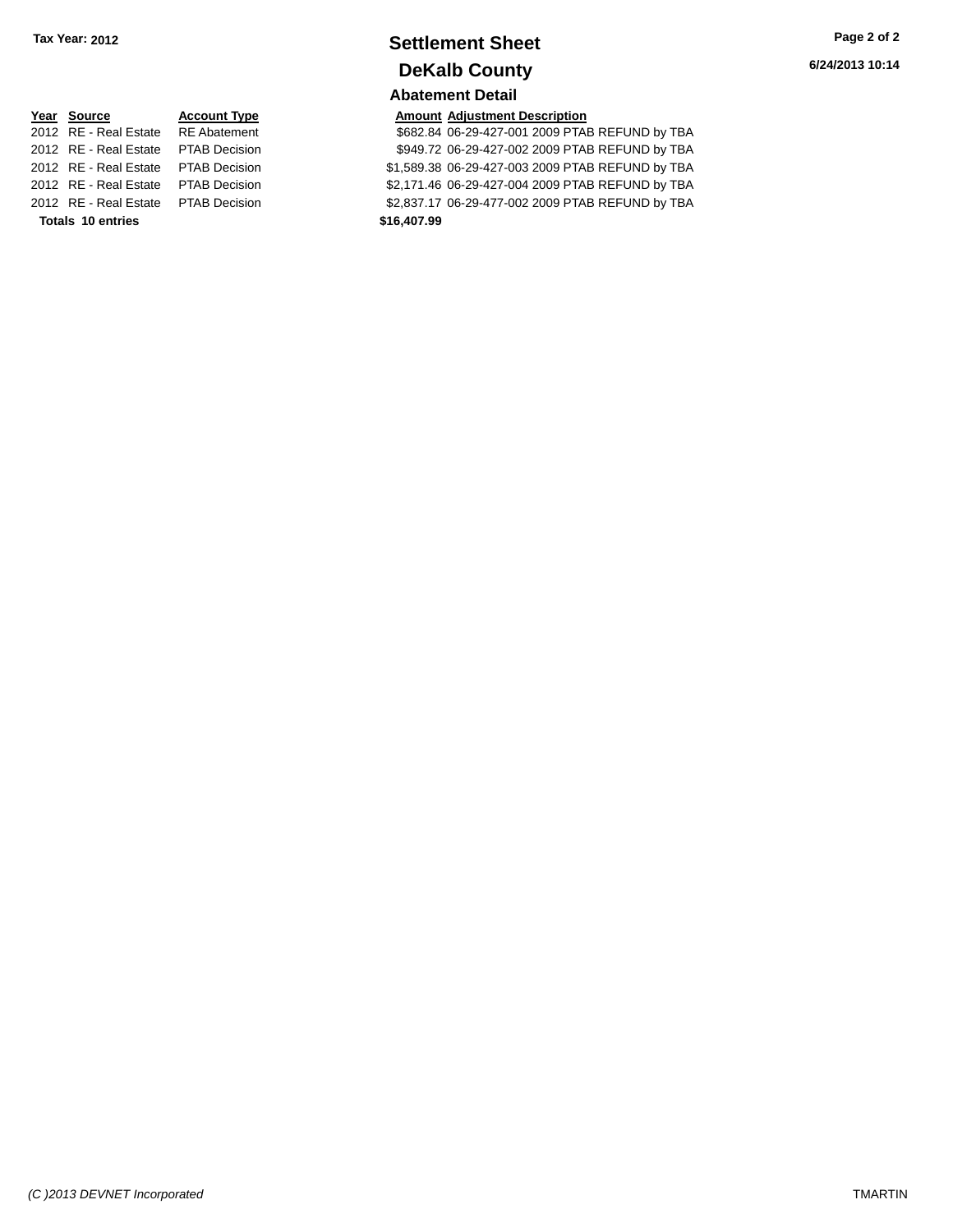# **Settlement Sheet Tax Year: 2012 Page 1 of 1 DeKalb County 135 - SCHOOL DISTRICT 428**

**6/24/2013 10:14**

#### **Current Year Taxes Paid**

|   | Total                          | \$24,824,299.36 |
|---|--------------------------------|-----------------|
|   | <b>Forfeited Tax</b>           |                 |
| ٠ | <b>County Trustee</b>          |                 |
| ٠ | <b>Hold Back</b>               | \$0.00          |
|   | <b>Total Collected</b>         | \$24,824,299.36 |
|   | Abatements/Refunds             | \$147.88        |
|   | + Prior Year Misc. Adjustments | \$31.82         |
| ٠ | Prior Year Mobile Home         | \$0.00          |
| ٠ | <b>Prior Year Real Estate</b>  | \$2,932.58      |
| ٠ | Misc. Adjustments              | \$0.00          |
| ٠ | Mobile Home                    | \$0.00          |
| ٠ | Railroad                       | \$125,880.08    |
| ٠ | <b>Real Estate</b>             | \$24,695,602.76 |
|   |                                |                 |

|     | <b>Current Year Taxes Due</b>    |                 |  |  |  |
|-----|----------------------------------|-----------------|--|--|--|
|     | <b>Original Amount Due</b>       | \$48,919,733.05 |  |  |  |
| ٠   | Supplements                      | \$949,279.69    |  |  |  |
|     | Cancellations                    | \$1,581,888.32  |  |  |  |
|     | Abatements/Refunds               | \$147.88        |  |  |  |
| ٠   | Mobile Home                      | \$0.00          |  |  |  |
| +/- | Road & Bridge Transfer           | \$0.00          |  |  |  |
| ٠   | Misc. Adjustments                | \$0.00          |  |  |  |
|     | <b>Adjusted Amount Due</b>       | \$48,286,976.54 |  |  |  |
| ٠   | <b>Prior Year Real EstateTax</b> | \$2,932.58      |  |  |  |
| ÷   | Prior Year Mobile Home Tax       | \$0.00          |  |  |  |
|     | + Prior Year Misc. Adjustments   | \$31.82         |  |  |  |
|     | <b>Total Amount Due</b>          | \$48,289,940.94 |  |  |  |

### **Distribution Summary**

| <b>Tax Distribution Date</b>         | Amount          |  |  |
|--------------------------------------|-----------------|--|--|
| 05/31/2013                           | \$4,956,288.54  |  |  |
| 06/28/2013                           | \$19,868,010.82 |  |  |
| <b>Totals: 2 Distributions</b>       | \$24,824,299.36 |  |  |
| <b>Grand Totals: 2 Distributions</b> | \$24,824,299.36 |  |  |

### **Fund Summary**

|                                               |                         | <b>Previously</b><br><b>Distributed</b> | <b>Current</b><br><b>Distribution</b> | Amount<br>Available |                 | PY Over<br><b>Distrib</b> |
|-----------------------------------------------|-------------------------|-----------------------------------------|---------------------------------------|---------------------|-----------------|---------------------------|
| <b>Fund</b>                                   | <b>Amount Collected</b> |                                         |                                       |                     | <b>Interest</b> |                           |
| 002 - EDUCATION                               | \$14.129.742.95         | \$2,821,069.86                          | \$11,308,673.09                       | \$0.00              | \$0.00          | \$0.00                    |
| 003 - BONDS AND INTEREST                      | \$2,419,053.51          | \$482,975.46                            | \$1,936,078.05                        | \$0.00              | \$0.00          | \$0.00                    |
| 004 - OPERATIONS & MAINTENANCE                | \$2,649,323.72          | \$528,950.00                            | \$2,120,373.72                        | \$0.00              | \$0.00          | \$0.00                    |
| $005 - I. M. R. F.$                           | \$549,113.50            | \$109,633.10                            | \$439,480.40                          | \$0.00              | \$0.00          | \$0.00                    |
| 030 - TRANSPORTATION SYSTEM                   | \$1.717.047.11          | \$342,816.55                            | \$1,374,230,56                        | \$0.00              | \$0.00          | \$0.00                    |
| 031 - WORKING CASH                            | \$0.00                  | \$0.00                                  | \$0.00                                | \$0.00              | \$0.00          | \$0.00                    |
| 032 - FIRE PREV/SFTY/ENERGY                   | \$260.655.14            | \$52,041.03                             | \$208.614.11                          | \$0.00              | \$0.00          | \$0.00                    |
| 033 - SPECIAL EDUCATION                       | \$2,127,119.75          | \$424.689.50                            | \$1,702,430.25                        | \$0.00              | \$0.00          | \$0.00                    |
| 035 - TORT JUDGEMENTS/LIABILITY<br><b>INS</b> | \$352.653.99            | \$70.409.03                             | \$282,244.96                          | \$0.00              | \$0.00          | \$0.00                    |
| 047 - SOCIAL SECURITY                         | \$619,589.69            | \$123,704.01                            | \$495,885.68                          | \$0.00              | \$0.00          | \$0.00                    |
| 057 - LEASE/PURCHASE/RENTAL                   | \$0.00                  | \$0.00                                  | \$0.00                                | \$0.00              | \$0.00          | \$0.00                    |
| <b>Totals</b>                                 | \$24,824,299.36         | \$4,956,288.54                          | \$19,868,010.82                       | \$0.00              | \$0.00          | \$0.00                    |

### **Miscellaneous Adjustment Detail**

| Year Source             | <b>Account Type</b> | <b>Amount Adiustment Description</b>                         |
|-------------------------|---------------------|--------------------------------------------------------------|
| 2011 RE - Real Estate   | Back Tax Collected  | \$31.82 DEK UNIVERSITY DEVEL REDEMPTION 08-16-100-009 by TBA |
| <b>Totals 1 entries</b> |                     | \$31.82                                                      |
|                         |                     |                                                              |

|                         | Year Source                         | <b>Account Type</b> | <b>Amount Adjustment Description</b>      |
|-------------------------|-------------------------------------|---------------------|-------------------------------------------|
|                         | 2012 RE - Real Estate PTAB Decision |                     | \$141.25 08-29-200-003 PTAB REFUND by TBA |
|                         | 2012 RE - Real Estate PTAB Decision |                     | \$2.89 08-12-451-008 PTAB REFUND by TBA   |
|                         | 2012 RE - Real Estate PTAB Decision |                     | \$2.49 08-12-451-012 PTAB REFUND by TBA   |
|                         | 2012 RE - Real Estate PTAB Decision |                     | \$1.25 08-12-451-013 PTAB REFUND by TBA   |
| <b>Totals 4 entries</b> |                                     |                     | \$147.88                                  |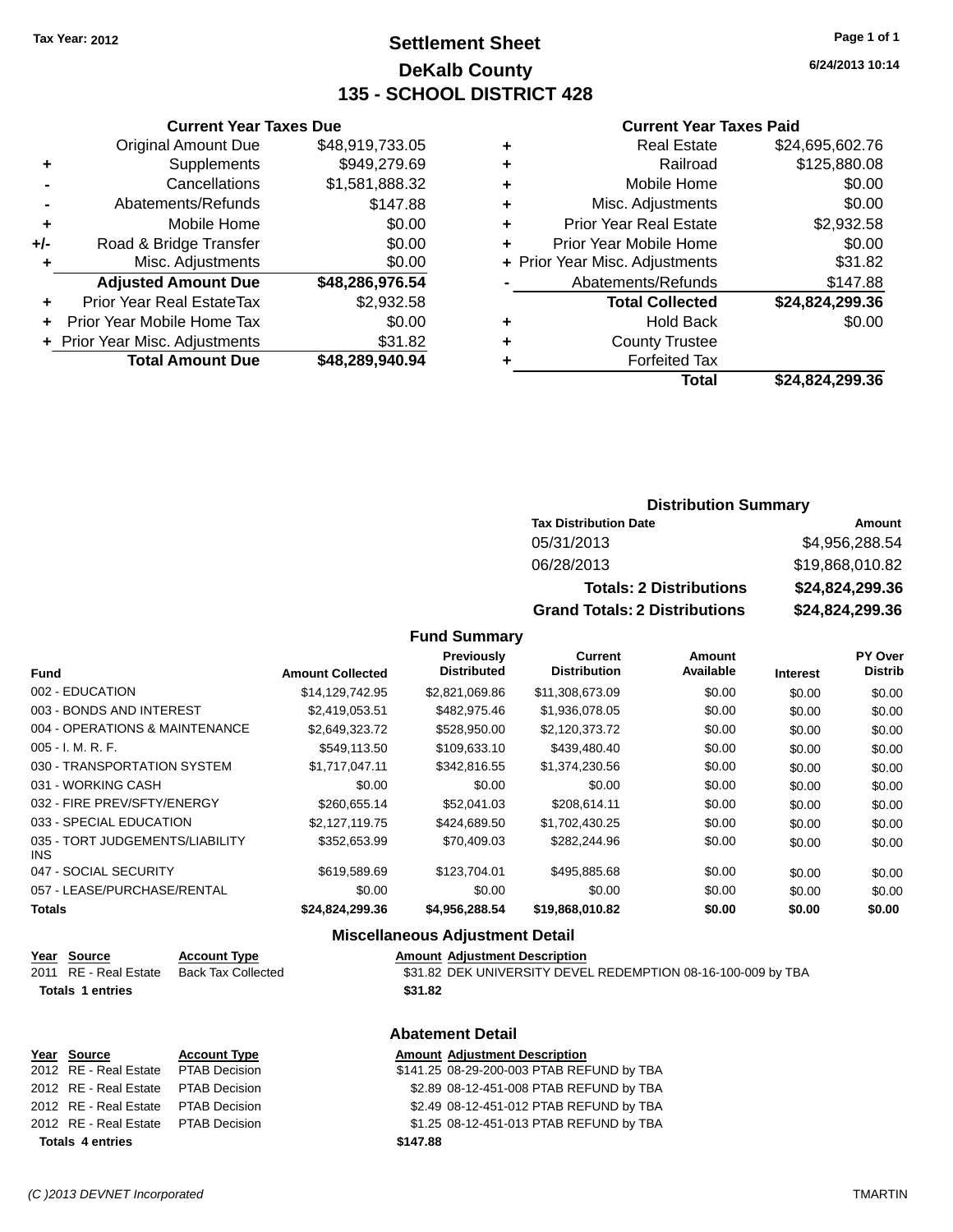# **Settlement Sheet Tax Year: 2012 Page 1 of 1 DeKalb County 136 - SCHOOL DISTRICT 429**

**6/24/2013 10:14**

#### **Current Year Taxes Paid**

|     | <b>Original Amount Due</b>     | \$4,747,205.45 |
|-----|--------------------------------|----------------|
| ٠   | Supplements                    | \$8,142.36     |
|     | Cancellations                  | \$9,246.20     |
|     | Abatements/Refunds             | \$0.00         |
| ÷   | Mobile Home                    | \$0.00         |
| +/- | Road & Bridge Transfer         | \$0.00         |
| ٠   | Misc. Adjustments              | \$0.00         |
|     | <b>Adjusted Amount Due</b>     | \$4,746,101.61 |
| ÷   | Prior Year Real EstateTax      | \$0.00         |
| ٠   | Prior Year Mobile Home Tax     | \$0.00         |
|     | + Prior Year Misc. Adjustments | \$151.10       |
|     | <b>Total Amount Due</b>        | \$4,746,252.71 |
|     |                                |                |

**Current Year Taxes Due**

| <b>Real Estate</b>            | \$2,497,187.45                 |
|-------------------------------|--------------------------------|
| Railroad                      | \$23,570.82                    |
| Mobile Home                   | \$0.00                         |
| Misc. Adjustments             | \$0.00                         |
| <b>Prior Year Real Estate</b> | \$0.00                         |
| Prior Year Mobile Home        | \$0.00                         |
|                               | \$151.10                       |
| Abatements/Refunds            | \$0.00                         |
| <b>Total Collected</b>        | \$2,520,909.37                 |
| <b>Hold Back</b>              | \$0.00                         |
| <b>County Trustee</b>         |                                |
| <b>Forfeited Tax</b>          |                                |
| Total                         | \$2,520,909.37                 |
|                               | + Prior Year Misc. Adjustments |

### **Distribution Summary Tax Distribution Date Amount** 05/31/2013 \$474,565.54 06/28/2013 \$2,046,343.83 **Totals: 2 Distributions \$2,520,909.37 Grand Totals: 2 Distributions \$2,520,909.37**

#### **Fund Summary**

| Fund                                    | <b>Amount Collected</b> | <b>Previously</b><br><b>Distributed</b> | <b>Current</b><br><b>Distribution</b> | Amount<br>Available | <b>Interest</b> | <b>PY Over</b><br><b>Distrib</b> |
|-----------------------------------------|-------------------------|-----------------------------------------|---------------------------------------|---------------------|-----------------|----------------------------------|
| 002 - EDUCATION                         | \$1,516,579.10          | \$285,498.63                            | \$1,231,080.47                        | \$0.00              | \$0.00          | \$0.00                           |
| 003 - BONDS AND INTEREST                | \$436,876.13            | \$82,242.69                             | \$354.633.44                          | \$0.00              | \$0.00          | \$0.00                           |
| 004 - OPERATIONS & MAINTENANCE          | \$204,599.52            | \$38,516.21                             | \$166,083.31                          | \$0.00              | \$0.00          | \$0.00                           |
| $005 - I. M. R. F.$                     | \$45.784.75             | \$8,619.06                              | \$37,165.69                           | \$0.00              | \$0.00          | \$0.00                           |
| 030 - TRANSPORTATION SYSTEM             | \$107.310.06            | \$20,201,30                             | \$87,108.76                           | \$0.00              | \$0.00          | \$0.00                           |
| 032 - FIRE PREV/SFTY/ENERGY             | \$289.90                | \$54.58                                 | \$235.32                              | \$0.00              | \$0.00          | \$0.00                           |
| 033 - SPECIAL EDUCATION                 | \$112,172.90            | \$21.116.74                             | \$91,056.16                           | \$0.00              | \$0.00          | \$0.00                           |
| 035 - TORT JUDGEMENTS/LIABILITY<br>INS. | \$45.784.75             | \$8,619,06                              | \$37.165.69                           | \$0.00              | \$0.00          | \$0.00                           |
| 047 - SOCIAL SECURITY                   | \$51.512.26             | \$9.697.27                              | \$41.814.99                           | \$0.00              | \$0.00          | \$0.00                           |
| 057 - LEASE/PURCHASE/RENTAL             | \$0.00                  | \$0.00                                  | \$0.00                                | \$0.00              | \$0.00          | \$0.00                           |
| <b>Totals</b>                           | \$2,520,909.37          | \$474,565.54                            | \$2,046,343.83                        | \$0.00              | \$0.00          | \$0.00                           |

#### **Miscellaneous Adjustment Detail**

|                         | Year Source           | <b>Account Type</b> | <b>Amount Adiustment Description</b>             |
|-------------------------|-----------------------|---------------------|--------------------------------------------------|
|                         | 2011 RE - Real Estate | Back Tax Collected  | \$151.10 NIELSEN REDEMPTION 15-16-151-019 by TBA |
| <b>Totals 1 entries</b> |                       |                     | \$151.10                                         |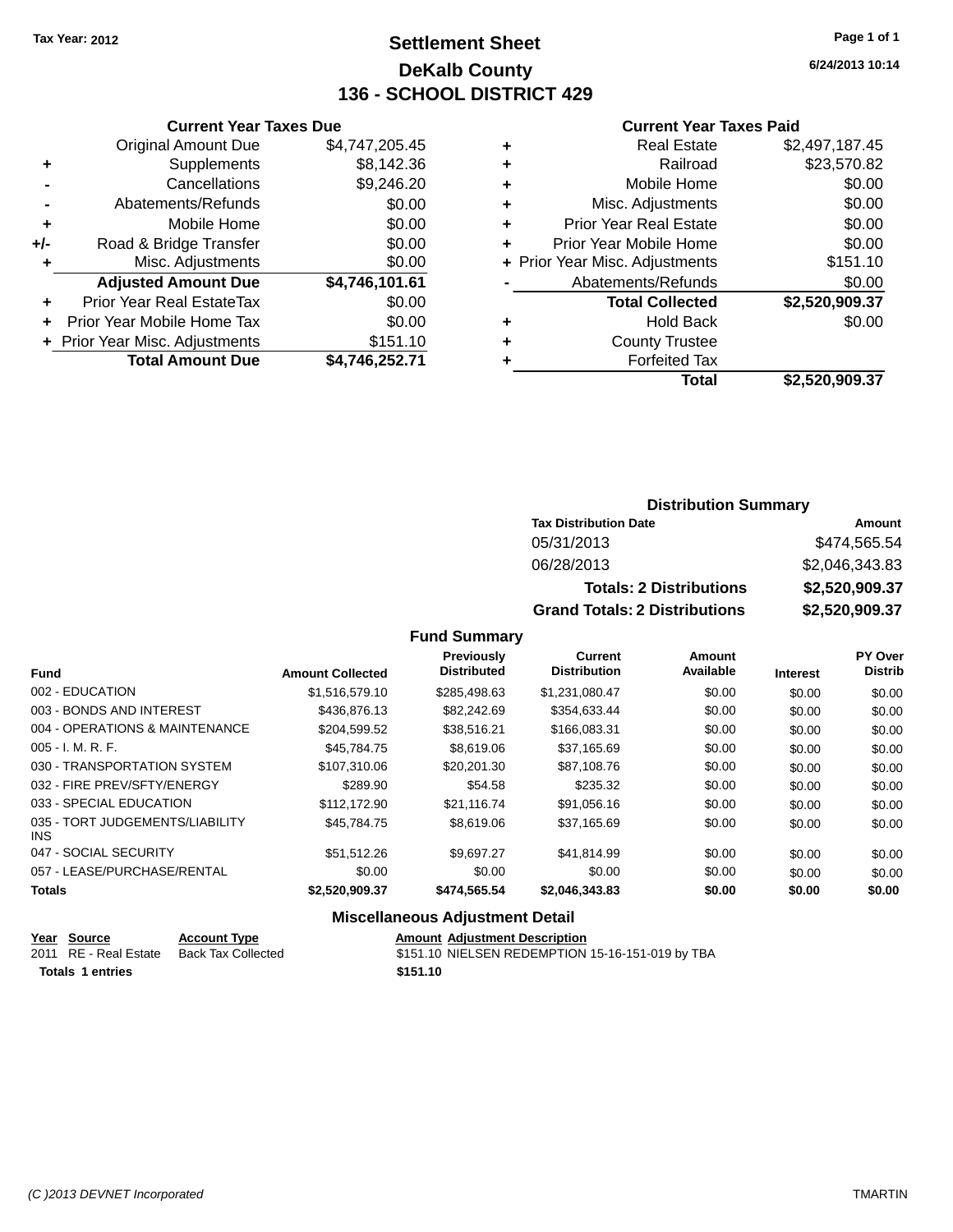# **Settlement Sheet Tax Year: 2012 Page 1 of 1 DeKalb County 137 - SCHOOL DISTRICT 430**

**6/24/2013 10:14**

#### **Current Year Taxes Paid**

|     | <b>Original Amount Due</b>     | \$7,861,349.43 |
|-----|--------------------------------|----------------|
| ٠   | Supplements                    | \$35,830.52    |
|     | Cancellations                  | \$39,080.19    |
|     | Abatements/Refunds             | \$6.30         |
| ٠   | Mobile Home                    | \$0.00         |
| +/- | Road & Bridge Transfer         | \$0.00         |
|     | Misc. Adjustments              | \$0.00         |
|     | <b>Adjusted Amount Due</b>     | \$7,858,093.46 |
| ٠   | Prior Year Real EstateTax      | \$7,499.78     |
|     | Prior Year Mobile Home Tax     | \$0.00         |
|     | + Prior Year Misc. Adjustments | \$0.00         |
|     | <b>Total Amount Due</b>        | \$7,865,593.24 |
|     |                                |                |

**Current Year Taxes Due**

| ٠ | <b>Real Estate</b>             | \$4,121,241.57 |
|---|--------------------------------|----------------|
| ٠ | Railroad                       | \$15,342.47    |
| ٠ | Mobile Home                    | \$0.00         |
| ٠ | Misc. Adjustments              | \$0.00         |
| ٠ | <b>Prior Year Real Estate</b>  | \$7,499.78     |
| ٠ | Prior Year Mobile Home         | \$0.00         |
|   | + Prior Year Misc. Adjustments | \$0.00         |
|   | Abatements/Refunds             | \$6.30         |
|   | <b>Total Collected</b>         | \$4,144,077.52 |
| ٠ | <b>Hold Back</b>               | \$0.00         |
| ٠ | <b>County Trustee</b>          |                |
| ٠ | <b>Forfeited Tax</b>           |                |
|   | Total                          | \$4,144,077.52 |
|   |                                |                |

### **Distribution Summary Tax Distribution Date Amount** 05/31/2013 \$1,009,651.59 06/28/2013 \$3,134,425.93 **Totals: 2 Distributions \$4,144,077.52 Grand Totals: 2 Distributions \$4,144,077.52**

### **Fund Summary**

| <b>Fund</b>                             | <b>Amount Collected</b> | <b>Previously</b><br><b>Distributed</b> | Current<br><b>Distribution</b> | <b>Amount</b><br>Available | <b>Interest</b> | PY Over<br><b>Distrib</b> |
|-----------------------------------------|-------------------------|-----------------------------------------|--------------------------------|----------------------------|-----------------|---------------------------|
| 002 - EDUCATION                         | \$3,264,575.77          | \$795,372.21                            | \$2,469,203.56                 | \$0.00                     | \$0.00          | \$0.00                    |
| 003 - BONDS AND INTEREST                | \$257,198.03            | \$62,663.01                             | \$194,535.02                   | \$0.00                     | \$0.00          | \$0.00                    |
| 004 - OPERATIONS & MAINTENANCE          | \$414,896.77            | \$101.084.31                            | \$313,812.46                   | \$0.00                     | \$0.00          | \$0.00                    |
| $005 - I. M. R. F.$                     | \$0.00                  | \$0.00                                  | \$0.00                         | \$0.00                     | \$0.00          | \$0.00                    |
| 030 - TRANSPORTATION SYSTEM             | \$207.406.95            | \$50.532.06                             | \$156,874.89                   | \$0.00                     | \$0.00          | \$0.00                    |
| 031 - WORKING CASH                      | \$0.00                  | \$0.00                                  | \$0.00                         | \$0.00                     | \$0.00          | \$0.00                    |
| 032 - FIRE PREV/SFTY/ENERGY             | \$0.00                  | \$0.00                                  | \$0.00                         | \$0.00                     | \$0.00          | \$0.00                    |
| 033 - SPECIAL EDUCATION                 | \$0.00                  | \$0.00                                  | \$0.00                         | \$0.00                     | \$0.00          | \$0.00                    |
| 035 - TORT JUDGEMENTS/LIABILITY<br>INS. | \$0.00                  | \$0.00                                  | \$0.00                         | \$0.00                     | \$0.00          | \$0.00                    |
| 047 - SOCIAL SECURITY                   | \$0.00                  | \$0.00                                  | \$0.00                         | \$0.00                     | \$0.00          | \$0.00                    |
| 057 - LEASE/PURCHASE/RENTAL             | \$0.00                  | \$0.00                                  | \$0.00                         | \$0.00                     | \$0.00          | \$0.00                    |
| <b>Totals</b>                           | \$4,144,077.52          | \$1,009,651.59                          | \$3,134,425.93                 | \$0.00                     | \$0.00          | \$0.00                    |

| Year Source                         | <b>Account Type</b> | <b>Amount Adiustment Description</b>         |
|-------------------------------------|---------------------|----------------------------------------------|
| 2012 RE - Real Estate PTAB Decision |                     | \$6.30 19-27-427-021 2011 PTAB REFUND by TBA |
| Totals 1 entries                    |                     | \$6.30                                       |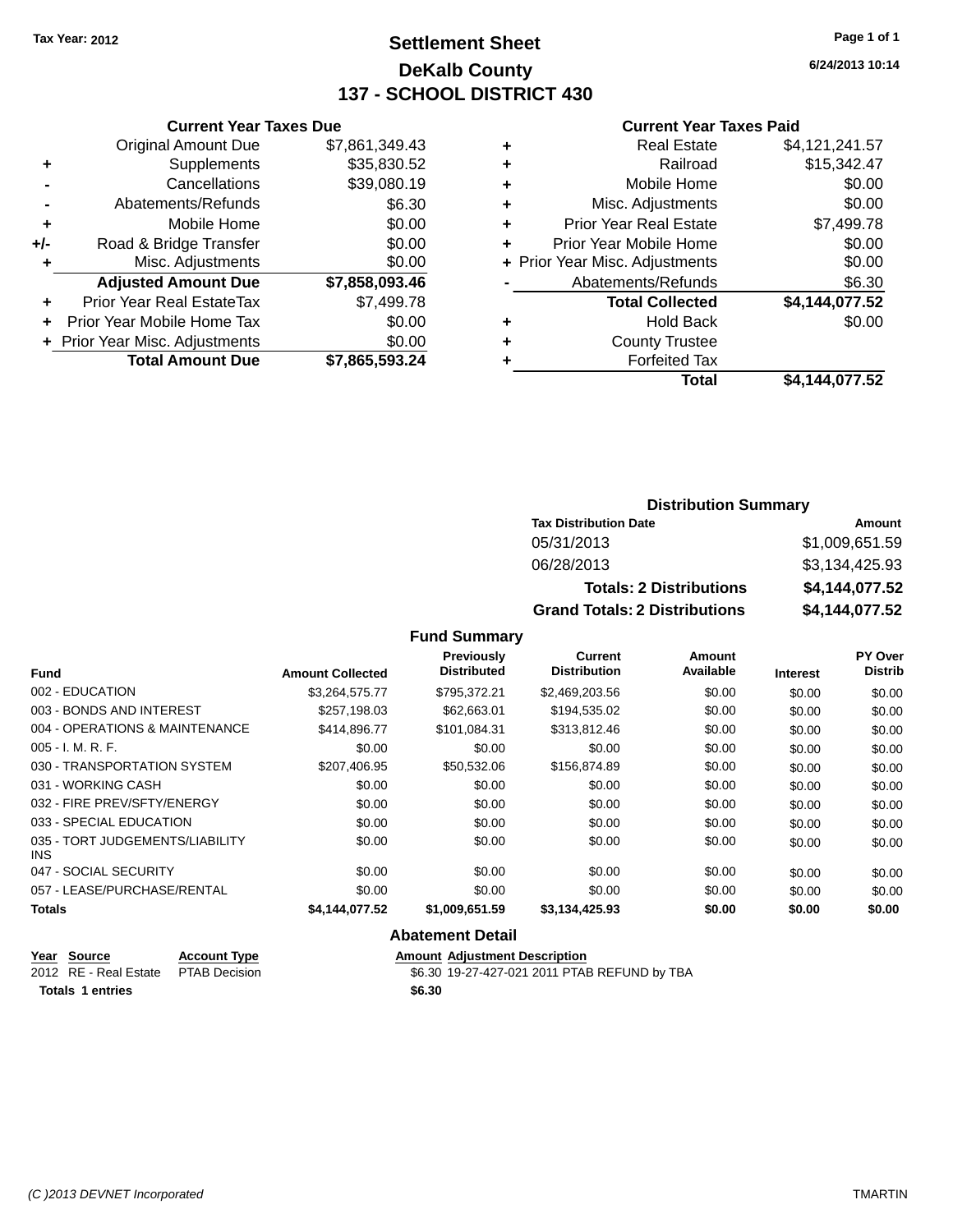# **Settlement Sheet Tax Year: 2012 Page 1 of 1 DeKalb County 139 - SCHOOL DISTRICT 432**

**6/24/2013 10:14**

#### **Current Year Taxes Paid**

|       | <b>Total Amount Due</b>          | \$2,239,959.62 |
|-------|----------------------------------|----------------|
|       | + Prior Year Misc. Adjustments   | \$0.00         |
|       | Prior Year Mobile Home Tax       | \$0.00         |
| ٠     | <b>Prior Year Real EstateTax</b> | \$0.00         |
|       | <b>Adjusted Amount Due</b>       | \$2,239,959.62 |
| ٠     | Misc. Adjustments                | \$0.00         |
| $+/-$ | Road & Bridge Transfer           | \$0.00         |
| ٠     | Mobile Home                      | \$0.00         |
|       | Abatements/Refunds               | \$0.00         |
|       | Cancellations                    | \$17,815.89    |
| ٠     | Supplements                      | \$16,067.47    |
|       | Original Amount Due              | \$2,241,708.04 |
|       |                                  |                |

**Current Year Taxes Due**

| ٠ | <b>Real Estate</b>             | \$1,220,929.48 |
|---|--------------------------------|----------------|
| ٠ | Railroad                       | \$14,682.00    |
| ٠ | Mobile Home                    | \$0.00         |
| ٠ | Misc. Adjustments              | \$0.00         |
| ٠ | <b>Prior Year Real Estate</b>  | \$0.00         |
| ٠ | Prior Year Mobile Home         | \$0.00         |
|   | + Prior Year Misc. Adjustments | \$0.00         |
|   | Abatements/Refunds             | \$0.00         |
|   | <b>Total Collected</b>         | \$1,235,611.48 |
| ٠ | <b>Hold Back</b>               | \$0.00         |
| ٠ | <b>County Trustee</b>          |                |
| ٠ | <b>Forfeited Tax</b>           |                |
|   | Total                          | \$1,235,611.48 |
|   |                                |                |

### **Distribution Summary Tax Distribution Date Amount** 05/31/2013 \$313,166.65 06/28/2013 \$922,444.83 **Totals: 2 Distributions \$1,235,611.48 Grand Totals: 2 Distributions \$1,235,611.48**

|                                               |                         | <b>Previously</b>  | Current             | <b>Amount</b> |                 | PY Over        |
|-----------------------------------------------|-------------------------|--------------------|---------------------|---------------|-----------------|----------------|
| Fund                                          | <b>Amount Collected</b> | <b>Distributed</b> | <b>Distribution</b> | Available     | <b>Interest</b> | <b>Distrib</b> |
| 002 - EDUCATION                               | \$732.852.29            | \$185,741.95       | \$547,110.34        | \$0.00        | \$0.00          | \$0.00         |
| 003 - BONDS AND INTEREST                      | \$168,286.58            | \$42,652.36        | \$125,634.22        | \$0.00        | \$0.00          | \$0.00         |
| 004 - OPERATIONS & MAINTENANCE                | \$90.104.50             | \$22,837.05        | \$67,267.45         | \$0.00        | \$0.00          | \$0.00         |
| $005 - I. M. R. F.$                           | \$23,180.07             | \$5,875.01         | \$17,305.06         | \$0.00        | \$0.00          | \$0.00         |
| 030 - TRANSPORTATION SYSTEM                   | \$48,055.40             | \$12,179.68        | \$35,875.72         | \$0.00        | \$0.00          | \$0.00         |
| 031 - WORKING CASH                            | \$12,013.84             | \$3,044.92         | \$8,968.92          | \$0.00        | \$0.00          | \$0.00         |
| 032 - FIRE PREV/SFTY/ENERGY                   | \$12,013.84             | \$3,044.92         | \$8,968.92          | \$0.00        | \$0.00          | \$0.00         |
| 033 - SPECIAL EDUCATION                       | \$9.610.59              | \$2,435.81         | \$7,174.78          | \$0.00        | \$0.00          | \$0.00         |
| 035 - TORT JUDGEMENTS/LIABILITY<br><b>INS</b> | \$96,575.41             | \$24.477.11        | \$72.098.30         | \$0.00        | \$0.00          | \$0.00         |
| 047 - SOCIAL SECURITY                         | \$30.905.12             | \$7,832.92         | \$23,072.20         | \$0.00        | \$0.00          | \$0.00         |
| 057 - LEASE/PURCHASE/RENTAL                   | \$12.013.84             | \$3.044.92         | \$8,968.92          | \$0.00        | \$0.00          | \$0.00         |
| <b>Totals</b>                                 | \$1,235,611.48          | \$313,166.65       | \$922,444.83        | \$0.00        | \$0.00          | \$0.00         |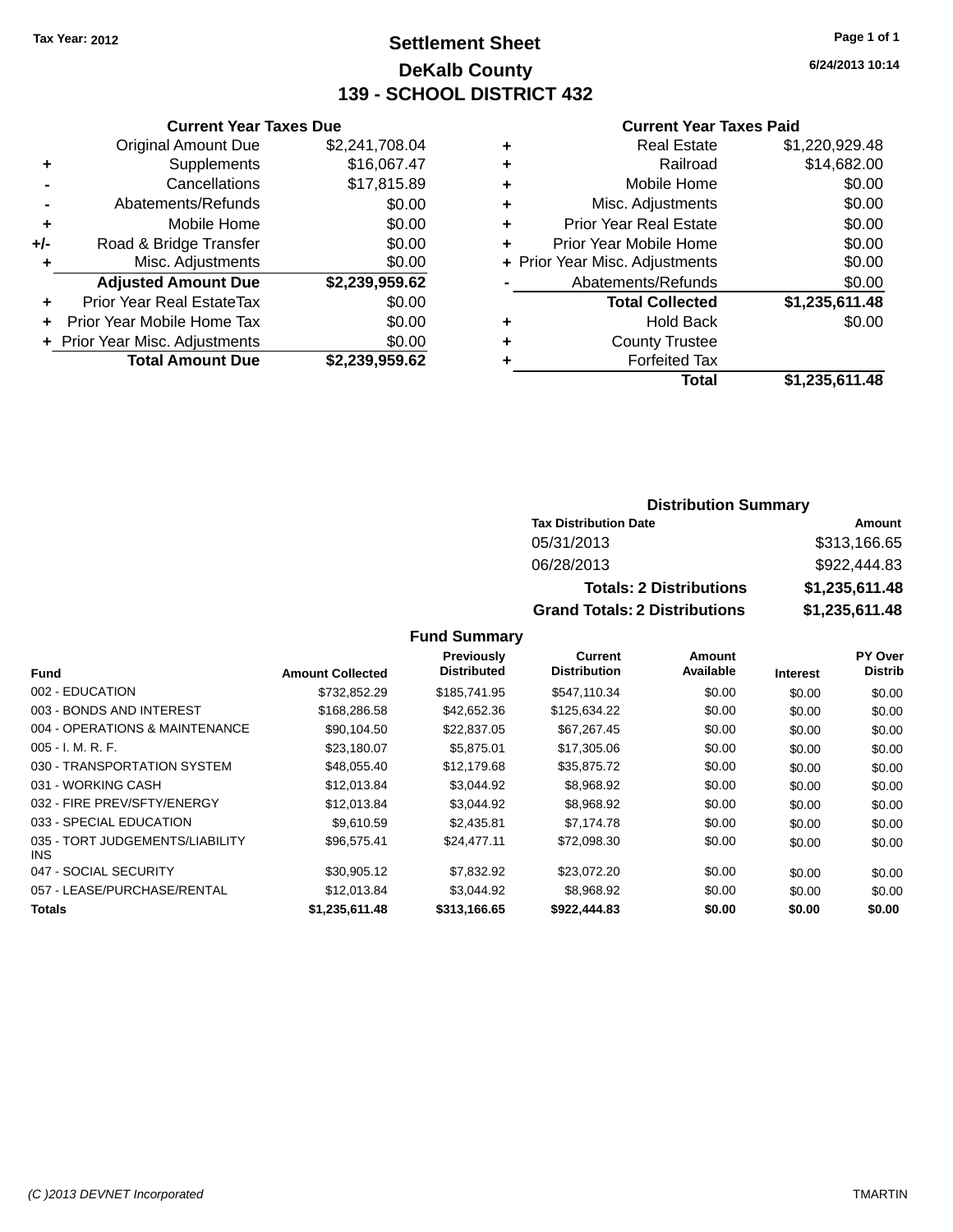# **Settlement Sheet Tax Year: 2012 Page 1 of 1 DeKalb County 141 - CC 509 ELGIN**

**6/24/2013 10:14**

### **Current Year Taxes Paid +** Real Estate \$2,812.21 **+** Railroad \$0.00 **+** Mobile Home \$0.00 **+** Misc. Adjustments \$0.00 **+** Prior Year Real Estate \$0.00 **+** Prior Year Mobile Home \$0.00 **+ Prior Year Misc. Adjustments**  $$0.00$ **-** Abatements/Refunds \$0.00 **Total Collected \$2,812.21 +** Hold Back \$0.00 **+** County Trustee

**+** Forfeited Tax

|     | <b>Current Year Taxes Due</b>    |            |
|-----|----------------------------------|------------|
|     | <b>Original Amount Due</b>       | \$5,752.03 |
| ٠   | Supplements                      | \$0.00     |
|     | Cancellations                    | \$0.00     |
|     | Abatements/Refunds               | \$0.00     |
| ٠   | Mobile Home                      | \$0.00     |
| +/- | Road & Bridge Transfer           | \$0.00     |
|     | Misc. Adjustments                | \$0.00     |
|     | <b>Adjusted Amount Due</b>       | \$5,752.03 |
|     | <b>Prior Year Real EstateTax</b> | \$0.00     |
|     | Prior Year Mobile Home Tax       | \$0.00     |
|     | + Prior Year Misc. Adjustments   | \$0.00     |
|     | <b>Total Amount Due</b>          | \$5.752.03 |

| <b>Distribution Summary</b>          |            |  |  |  |
|--------------------------------------|------------|--|--|--|
| <b>Tax Distribution Date</b>         | Amount     |  |  |  |
| 05/31/2013                           | \$1,109.34 |  |  |  |
| 06/28/2013                           | \$1,702.87 |  |  |  |
| <b>Totals: 2 Distributions</b>       | \$2,812.21 |  |  |  |
| <b>Grand Totals: 2 Distributions</b> | \$2,812.21 |  |  |  |

**Total \$2,812.21**

| <b>Fund</b>                                   | <b>Amount Collected</b> | <b>Previously</b><br><b>Distributed</b> | Current<br><b>Distribution</b> | Amount<br>Available | <b>Interest</b> | PY Over<br><b>Distrib</b> |
|-----------------------------------------------|-------------------------|-----------------------------------------|--------------------------------|---------------------|-----------------|---------------------------|
| 003 - BONDS AND INTEREST                      | \$618.14                | \$243.84                                | \$374.30                       | \$0.00              | \$0.00          | \$0.00                    |
| 027 - AUDIT                                   | \$4.92                  | \$1.94                                  | \$2.98                         | \$0.00              | \$0.00          | \$0.00                    |
| 035 - TORT JUDGEMENTS/LIABILITY<br><b>INS</b> | \$71.36                 | \$28.15                                 | \$43.21                        | \$0.00              | \$0.00          | \$0.00                    |
| 047 - SOCIAL SECURITY                         | \$33.61                 | \$13.26                                 | \$20.35                        | \$0.00              | \$0.00          | \$0.00                    |
| 136 - OPERATIONS & MAINTENANCE<br>(colleges)  | \$474.99                | \$187.37                                | \$287.62                       | \$0.00              | \$0.00          | \$0.00                    |
| 159 - EDUCATIONAL PURPOSES<br>(colleges)      | \$1,609.19              | \$634.78                                | \$974.41                       | \$0.00              | \$0.00          | \$0.00                    |
| <b>Totals</b>                                 | \$2.812.21              | \$1,109.34                              | \$1,702.87                     | \$0.00              | \$0.00          | \$0.00                    |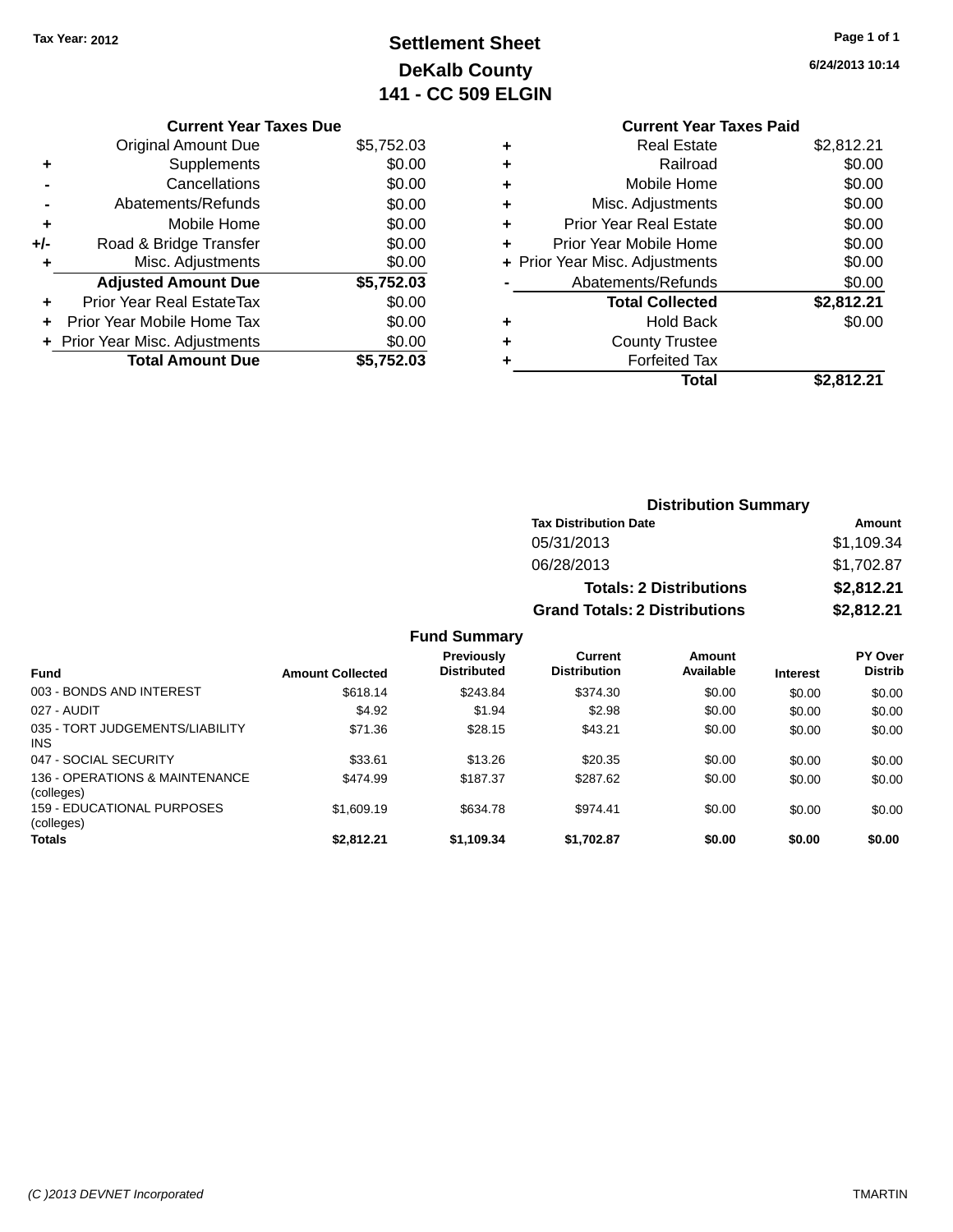# **Settlement Sheet Tax Year: 2012 Page 1 of 1 DeKalb County 142 - CC 511 ROCK VALLEY**

**6/24/2013 10:14**

### **Current Year Taxes Paid**

|     | <b>Current Year Taxes Due</b> |            |
|-----|-------------------------------|------------|
|     | <b>Original Amount Due</b>    | \$1,056.72 |
| ٠   | Supplements                   | \$0.00     |
|     | Cancellations                 | \$0.00     |
|     | Abatements/Refunds            | \$0.00     |
| ٠   | Mobile Home                   | \$0.00     |
| +/- | Road & Bridge Transfer        | \$0.00     |
| ٠   | Misc. Adjustments             | \$0.00     |
|     | <b>Adjusted Amount Due</b>    | \$1,056.72 |
| ٠   | Prior Year Real EstateTax     | \$0.00     |
| ÷   | Prior Year Mobile Home Tax    | \$0.00     |
|     | Prior Year Misc. Adjustments  | \$0.00     |
|     | <b>Total Amount Due</b>       | \$1.056.72 |

| ٠ | <b>Real Estate</b>             | \$483.71 |
|---|--------------------------------|----------|
| ٠ | Railroad                       | \$0.00   |
| ٠ | Mobile Home                    | \$0.00   |
| ٠ | Misc. Adjustments              | \$0.00   |
| ٠ | <b>Prior Year Real Estate</b>  | \$0.00   |
| ٠ | Prior Year Mobile Home         | \$0.00   |
|   | + Prior Year Misc. Adjustments | \$0.00   |
|   | Abatements/Refunds             | \$0.00   |
|   | <b>Total Collected</b>         | \$483.71 |
| ٠ | Hold Back                      | \$0.00   |
| ٠ | <b>County Trustee</b>          |          |
|   | <b>Forfeited Tax</b>           |          |
|   | Total                          | \$483.71 |
|   |                                |          |

| <b>Distribution Summary</b>          |          |
|--------------------------------------|----------|
| <b>Tax Distribution Date</b>         | Amount   |
| 05/31/2013                           | \$303.63 |
| 06/28/2013                           | \$180.08 |
| <b>Totals: 2 Distributions</b>       | \$483.71 |
| <b>Grand Totals: 2 Distributions</b> | \$483.71 |

| <b>Fund</b>                                  | <b>Amount Collected</b> | Previously<br><b>Distributed</b> | Current<br><b>Distribution</b> | Amount<br>Available | <b>Interest</b> | PY Over<br><b>Distrib</b> |
|----------------------------------------------|-------------------------|----------------------------------|--------------------------------|---------------------|-----------------|---------------------------|
| 003 - BONDS AND INTEREST                     | \$126.01                | \$79.10                          | \$46.91                        | \$0.00              | \$0.00          | \$0.00                    |
| 027 - AUDIT                                  | \$0.19                  | \$0.12                           | \$0.07                         | \$0.00              | \$0.00          | \$0.00                    |
| 035 - TORT JUDGEMENTS/LIABILITY<br>INS.      | \$32.52                 | \$20.41                          | \$12.11                        | \$0.00              | \$0.00          | \$0.00                    |
| 047 - SOCIAL SECURITY                        | \$8.87                  | \$5.57                           | \$3.30                         | \$0.00              | \$0.00          | \$0.00                    |
| 136 - OPERATIONS & MAINTENANCE<br>(colleges) | \$43.17                 | \$27.10                          | \$16.07                        | \$0.00              | \$0.00          | \$0.00                    |
| 141 - HLTH. SFTY/HANDICAP<br>ACCESS/ENERGY   | \$24.76                 | \$15.54                          | \$9.22                         | \$0.00              | \$0.00          | \$0.00                    |
| 159 - EDUCATIONAL PURPOSES<br>(colleges)     | \$248.19                | \$155.79                         | \$92.40                        | \$0.00              | \$0.00          | \$0.00                    |
| Totals                                       | \$483.71                | \$303.63                         | \$180.08                       | \$0.00              | \$0.00          | \$0.00                    |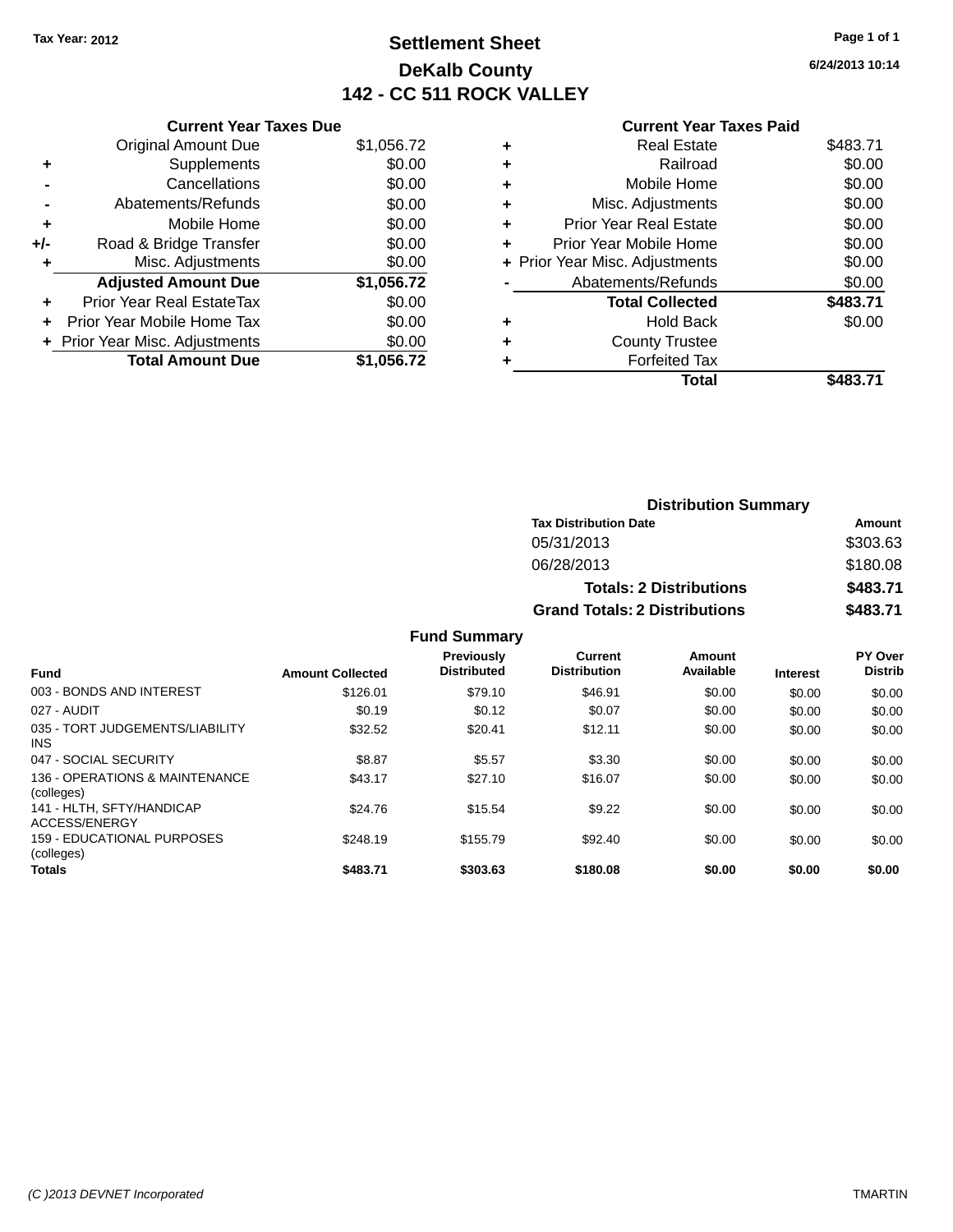# **Settlement Sheet Tax Year: 2012 Page 1 of 1 DeKalb County 143 - CC 513 ILLINOIS VALLEY**

**6/24/2013 10:14**

#### **Current Year Taxes Paid**

|     | <b>Current Year Taxes Due</b>  |            |
|-----|--------------------------------|------------|
|     | <b>Original Amount Due</b>     | \$5,867.57 |
| ٠   | Supplements                    | \$0.00     |
|     | Cancellations                  | \$0.00     |
|     | Abatements/Refunds             | \$0.00     |
| ٠   | Mobile Home                    | \$0.00     |
| +/- | Road & Bridge Transfer         | \$0.00     |
| ٠   | Misc. Adjustments              | \$0.00     |
|     | <b>Adjusted Amount Due</b>     | \$5,867.57 |
| ÷   | Prior Year Real EstateTax      | \$0.00     |
|     | Prior Year Mobile Home Tax     | \$0.00     |
|     | + Prior Year Misc. Adjustments | \$0.00     |
|     | <b>Total Amount Due</b>        | \$5.867.57 |

| <b>Real Estate</b>            | \$3,294.74                     |
|-------------------------------|--------------------------------|
| Railroad                      | \$164.54                       |
| Mobile Home                   | \$0.00                         |
| Misc. Adjustments             | \$0.00                         |
| <b>Prior Year Real Estate</b> | \$0.00                         |
| Prior Year Mobile Home        | \$0.00                         |
|                               | \$0.00                         |
| Abatements/Refunds            | \$0.00                         |
| <b>Total Collected</b>        | \$3,459.28                     |
| <b>Hold Back</b>              | \$0.00                         |
| <b>County Trustee</b>         |                                |
| <b>Forfeited Tax</b>          |                                |
| Total                         | \$3,459.28                     |
|                               | + Prior Year Misc. Adjustments |

| <b>Distribution Summary</b>          |            |
|--------------------------------------|------------|
| <b>Tax Distribution Date</b>         | Amount     |
| 05/31/2013                           | \$1,301.47 |
| 06/28/2013                           | \$2,157.81 |
| <b>Totals: 2 Distributions</b>       | \$3,459.28 |
| <b>Grand Totals: 2 Distributions</b> | \$3,459.28 |

| <b>Fund</b>                                      | <b>Amount Collected</b> | Previously<br><b>Distributed</b> | Current<br><b>Distribution</b> | Amount<br>Available | <b>Interest</b> | PY Over<br><b>Distrib</b> |
|--------------------------------------------------|-------------------------|----------------------------------|--------------------------------|---------------------|-----------------|---------------------------|
| 003 - BONDS AND INTEREST                         | \$406.45                | \$152.92                         | \$253.53                       | \$0.00              | \$0.00          | \$0.00                    |
| 027 - AUDIT                                      | \$11.16                 | \$4.20                           | \$6.96                         | \$0.00              | \$0.00          | \$0.00                    |
| 035 - TORT JUDGEMENTS/LIABILITY<br>INS.          | \$0.00                  | \$0.00                           | \$0.00                         | \$0.00              | \$0.00          | \$0.00                    |
| 047 - SOCIAL SECURITY                            | \$79.64                 | \$29.96                          | \$49.68                        | \$0.00              | \$0.00          | \$0.00                    |
| 136 - OPERATIONS & MAINTENANCE<br>(colleges)     | \$391.39                | \$147.25                         | \$244.14                       | \$0.00              | \$0.00          | \$0.00                    |
| 141 - HLTH, SFTY/HANDICAP<br>ACCESS/ENERGY       | \$434.72                | \$163.55                         | \$271.17                       | \$0.00              | \$0.00          | \$0.00                    |
| 149 - STATEWIDE AVERAGE<br><b>ADDITIONAL TAX</b> | \$863.95                | \$325.04                         | \$538.91                       | \$0.00              | \$0.00          | \$0.00                    |
| 159 - EDUCATIONAL PURPOSES<br>(colleges)         | \$1.271.97              | \$478.55                         | \$793.42                       | \$0.00              | \$0.00          | \$0.00                    |
| <b>Totals</b>                                    | \$3,459.28              | \$1,301.47                       | \$2.157.81                     | \$0.00              | \$0.00          | \$0.00                    |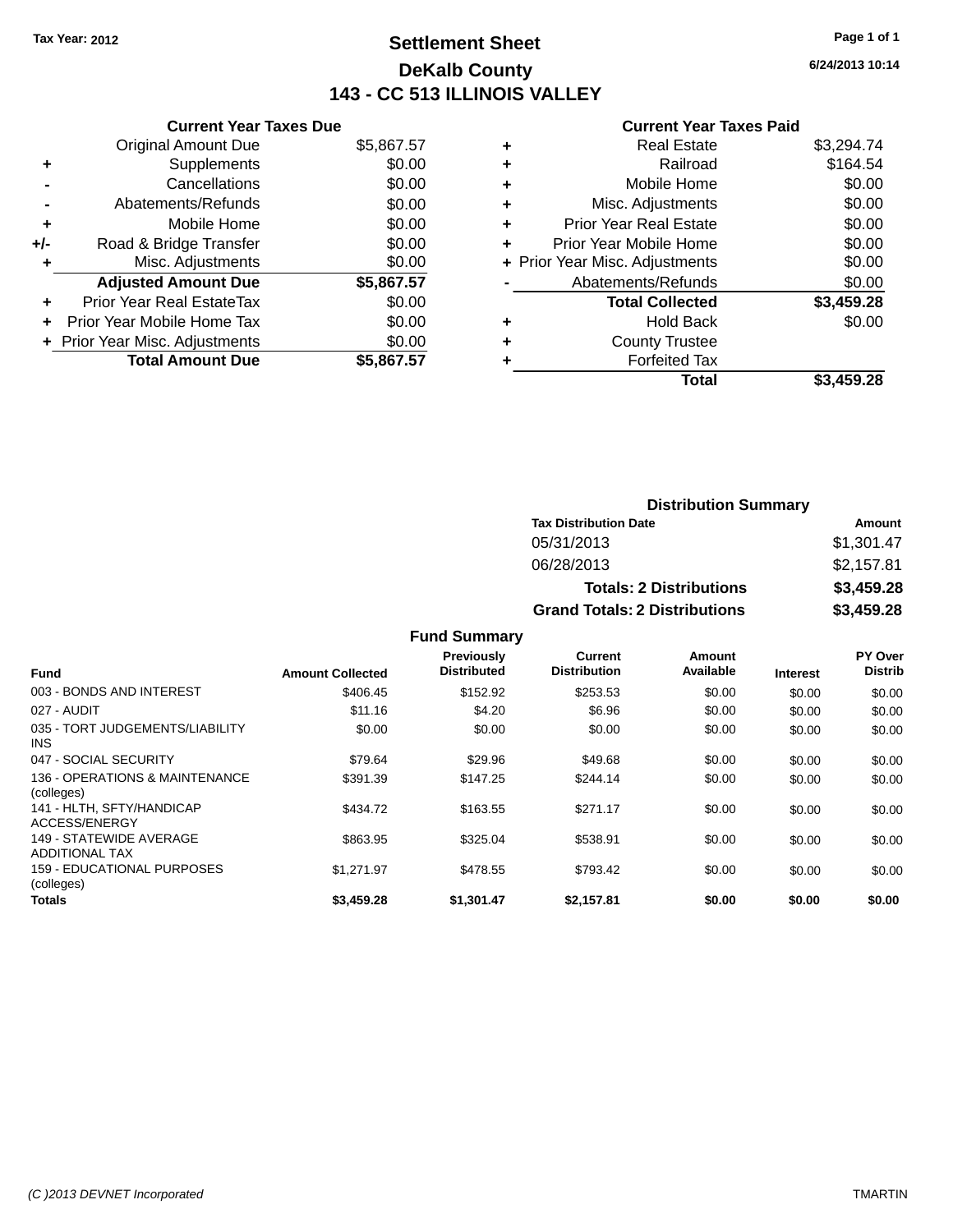# **Settlement Sheet Tax Year: 2012 Page 1 of 1 DeKalb County 144 - CC 516 WAUBONSEE**

**6/24/2013 10:14**

#### **Current Year Taxes Paid**

|     | <b>Original Amount Due</b>     | \$1,656,135.08 |
|-----|--------------------------------|----------------|
| ٠   | Supplements                    | \$6,434.91     |
|     | Cancellations                  | \$7,240.72     |
|     | Abatements/Refunds             | \$1.93         |
| ÷   | Mobile Home                    | \$0.00         |
| +/- | Road & Bridge Transfer         | \$0.00         |
| ٠   | Misc. Adjustments              | \$0.00         |
|     | <b>Adjusted Amount Due</b>     | \$1,655,327.34 |
| ٠   | Prior Year Real EstateTax      | \$637.70       |
|     | Prior Year Mobile Home Tax     | \$0.00         |
|     | + Prior Year Misc. Adjustments | \$40.81        |
|     | <b>Total Amount Due</b>        | \$1,656,005.85 |
|     |                                |                |

**Current Year Taxes Due**

|   | <b>Real Estate</b>             | \$874,697.77 |
|---|--------------------------------|--------------|
| ٠ | Railroad                       | \$6,699.34   |
| ٠ | Mobile Home                    | \$0.00       |
| ٠ | Misc. Adjustments              | \$0.00       |
| ٠ | <b>Prior Year Real Estate</b>  | \$637.70     |
| ÷ | Prior Year Mobile Home         | \$0.00       |
|   | + Prior Year Misc. Adjustments | \$40.81      |
|   | Abatements/Refunds             | \$1.93       |
|   | <b>Total Collected</b>         | \$882,073.69 |
| ٠ | <b>Hold Back</b>               | \$0.00       |
| ٠ | <b>County Trustee</b>          |              |
| ٠ | <b>Forfeited Tax</b>           |              |
|   | Total                          | \$882,073.69 |
|   |                                |              |

| <b>Distribution Summary</b>          |              |  |  |  |  |
|--------------------------------------|--------------|--|--|--|--|
| <b>Tax Distribution Date</b>         | Amount       |  |  |  |  |
| 05/31/2013                           | \$200,874.60 |  |  |  |  |
| 06/28/2013                           | \$681,199.09 |  |  |  |  |
| <b>Totals: 2 Distributions</b>       | \$882,073.69 |  |  |  |  |
| <b>Grand Totals: 2 Distributions</b> | \$882,073.69 |  |  |  |  |

### **Fund Summary**

| Fund                                         | <b>Amount Collected</b> | <b>Previously</b><br><b>Distributed</b> | Current<br><b>Distribution</b> | Amount<br>Available | <b>Interest</b> | <b>PY Over</b><br><b>Distrib</b> |
|----------------------------------------------|-------------------------|-----------------------------------------|--------------------------------|---------------------|-----------------|----------------------------------|
| 003 - BONDS AND INTEREST                     | \$138,322,39            | \$31.500.15                             | \$106,822.24                   | \$0.00              | \$0.00          | \$0.00                           |
| 027 - AUDIT                                  | \$1,460.72              | \$332.65                                | \$1,128.07                     | \$0.00              | \$0.00          | \$0.00                           |
| 035 - TORT JUDGEMENTS/LIABILITY<br>INS       | \$20,001.91             | \$4.555.03                              | \$15,446.88                    | \$0.00              | \$0.00          | \$0.00                           |
| 047 - SOCIAL SECURITY                        | \$0.00                  | \$0.00                                  | \$0.00                         | \$0.00              | \$0.00          | \$0.00                           |
| 136 - OPERATIONS & MAINTENANCE<br>(colleges) | \$165,993.91            | \$37.801.79                             | \$128.192.12                   | \$0.00              | \$0.00          | \$0.00                           |
| 159 - EDUCATIONAL PURPOSES<br>(colleges)     | \$556.294.76            | \$126.684.98                            | \$429,609.78                   | \$0.00              | \$0.00          | \$0.00                           |
| Totals                                       | \$882,073.69            | \$200,874,60                            | \$681,199.09                   | \$0.00              | \$0.00          | \$0.00                           |

#### **Miscellaneous Adjustment Detail**

| <u>Year Source</u>      | <b>Account Type</b>                      |         | <b>Amount Adjustment Description</b>            |
|-------------------------|------------------------------------------|---------|-------------------------------------------------|
| 2011 RE - Real Estate   | Back Tax Collected                       |         | \$13.10 NIELSEN REDEMPTION 15-16-151-019 by TBA |
|                         | 2011 RE - Real Estate Back Tax Collected |         | \$27.71 HEYOB REDEMPTION 09-25-478-001 by TBA   |
| <b>Totals 2 entries</b> |                                          | \$40.81 |                                                 |
|                         |                                          |         |                                                 |

#### **Abatement Detail**

| Year Source                         | <b>Account Type</b> | Amount |
|-------------------------------------|---------------------|--------|
| 2012 RE - Real Estate               | PTAB Decision       | \$0.66 |
| 2012 RE - Real Estate PTAB Decision |                     | \$1.27 |
| <b>Totals 2 entries</b>             |                     | \$1.93 |

### **Year Source Account Type Amount Adjustment Description** .66 19-27-427-021 2011 PTAB REFUND by TBA .27 12-13-100-003 2011 PTAB REFUND by TBA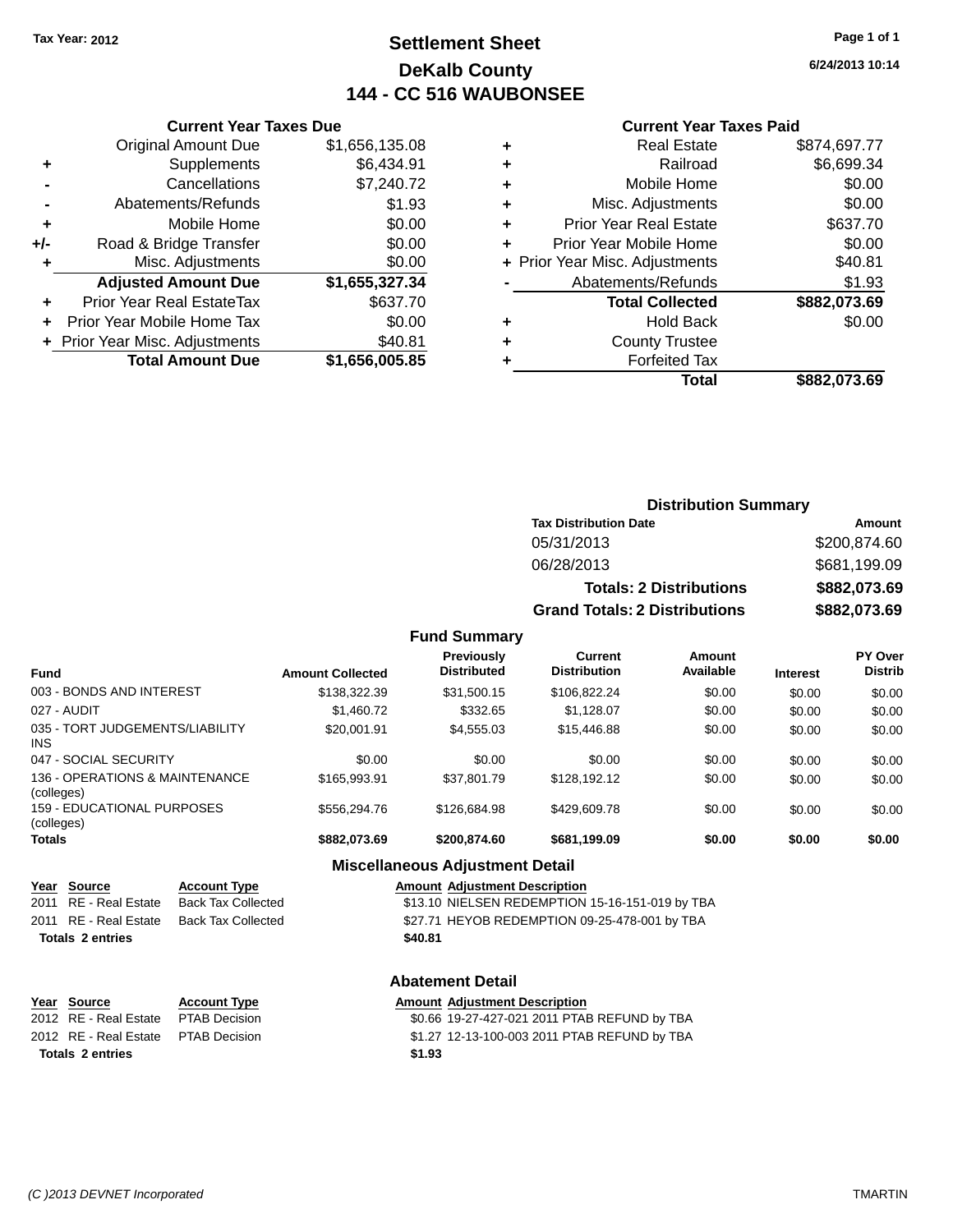# **Settlement Sheet Tax Year: 2012 Page 1 of 2 DeKalb County 145 - CC 523 KISHWAUKEE**

**6/24/2013 10:14**

#### **Current Year Taxes Paid**

|     | <b>Current Year Taxes Due</b>  |                |  |
|-----|--------------------------------|----------------|--|
|     | <b>Original Amount Due</b>     | \$9,932,093.55 |  |
| ٠   | Supplements                    | \$101,218.51   |  |
|     | Cancellations                  | \$179,276.42   |  |
|     | Abatements/Refunds             | \$1,740.75     |  |
| ٠   | Mobile Home                    | \$0.00         |  |
| +/- | Road & Bridge Transfer         | \$0.00         |  |
| ٠   | Misc. Adjustments              | \$0.00         |  |
|     | <b>Adjusted Amount Due</b>     | \$9,852,294.89 |  |
| ٠   | Prior Year Real EstateTax      | (\$18,324.44)  |  |
|     | Prior Year Mobile Home Tax     | \$0.00         |  |
|     | + Prior Year Misc. Adjustments | \$242.44       |  |
|     | <b>Total Amount Due</b>        | \$9,834,212.89 |  |

|   | <b>Real Estate</b>             | \$5,094,719.92 |
|---|--------------------------------|----------------|
| ٠ | Railroad                       | \$27,738.03    |
| ٠ | Mobile Home                    | \$0.00         |
| ٠ | Misc. Adjustments              | \$0.00         |
| ٠ | <b>Prior Year Real Estate</b>  | (\$18,324.44)  |
| ÷ | Prior Year Mobile Home         | \$0.00         |
|   | + Prior Year Misc. Adjustments | \$242.44       |
|   | Abatements/Refunds             | \$1,740.75     |
|   | <b>Total Collected</b>         | \$5,102,635.20 |
|   | <b>Hold Back</b>               | \$0.00         |
| ÷ | <b>County Trustee</b>          |                |
|   | <b>Forfeited Tax</b>           |                |
|   | <b>Total</b>                   | \$5,102,635.20 |
|   |                                |                |

### **Distribution Summary Tax Distribution Date Amount** 05/31/2013 \$1,027,237.34 06/28/2013 \$4,075,397.86 **Totals: 2 Distributions \$5,102,635.20 Grand Totals: 2 Distributions \$5,102,635.20**

#### **Fund Summary**

| <b>Fund</b>                                  | <b>Amount Collected</b> | <b>Previously</b><br><b>Distributed</b> | Current<br><b>Distribution</b> | Amount<br>Available | <b>Interest</b> | PY Over<br><b>Distrib</b> |
|----------------------------------------------|-------------------------|-----------------------------------------|--------------------------------|---------------------|-----------------|---------------------------|
| 003 - BONDS AND INTEREST                     | \$1.383.344.87          | \$278,488.15                            | \$1,104,856.72                 | \$0.00              | \$0.00          | \$0.00                    |
| 027 - AUDIT                                  | \$27,758.33             | \$5.588.17                              | \$22,170.16                    | \$0.00              | \$0.00          | \$0.00                    |
| 035 - TORT JUDGEMENTS/LIABILITY<br>INS.      | \$498.685.65            | \$100.392.95                            | \$398,292.70                   | \$0.00              | \$0.00          | \$0.00                    |
| 047 - SOCIAL SECURITY                        | \$95.521.34             | \$19,229.89                             | \$76,291.45                    | \$0.00              | \$0.00          | \$0.00                    |
| 109 - PRIOR YEAR ADJUSTMENT                  | \$5,883,32              | \$1.184.40                              | \$4,698.92                     | \$0.00              | \$0.00          | \$0.00                    |
| 136 - OPERATIONS & MAINTENANCE<br>(colleges) | \$596,513,33            | \$120,087.11                            | \$476,426.22                   | \$0.00              | \$0.00          | \$0.00                    |
| 141 - HLTH/SFTY/HANDICAP<br>ACCESS/ENERGY    | \$307,719.52            | \$61,948.58                             | \$245,770.94                   | \$0.00              | \$0.00          | \$0.00                    |
| 159 - EDUCATIONAL PURPOSES<br>(colleges)     | \$2.187.208.84          | \$440.318.09                            | \$1.746.890.75                 | \$0.00              | \$0.00          | \$0.00                    |
| <b>Totals</b>                                | \$5,102,635.20          | \$1,027,237.34                          | \$4,075,397.86                 | \$0.00              | \$0.00          | \$0.00                    |

#### **Miscellaneous Adjustment Detail**

|      | Year Source             | <b>Account Type</b>       | <b>Amount Adjustment Description</b>                        |
|------|-------------------------|---------------------------|-------------------------------------------------------------|
|      | 2011 RE - Real Estate   | Back Tax Collected        | \$2.95 DEK UNIVERSITY DEVEL REDEMPTION 08-16-100-009 by TBA |
|      | 2011 RE - Real Estate   | <b>Back Tax Collected</b> | \$77.55 MERRY OAKS REDEMPTION 06-21-353-001 by TBA          |
|      | 2011 RE - Real Estate   | <b>Back Tax Collected</b> | \$147.42 MERRY OAKS REDEMPTION 06-21-352-001 by TBA         |
|      | 2011 RE - Real Estate   | <b>Back Tax Collected</b> | \$9.42 MERRY OAKS REDEMPTION 06-20-453-007 by TBA           |
|      | 2011 RE - Real Estate   | Back Tax Collected        | \$5.10 MERRY OAKS REDEMPTION 06-20-451-001 by TBA           |
|      | <b>Totals 5 entries</b> |                           | \$242.44                                                    |
|      |                         |                           | <b>Abatement Detail</b>                                     |
| Year | Source                  | <b>Account Type</b>       | <b>Amount Adjustment Description</b>                        |
|      |                         |                           |                                                             |

#### 2012 RE - Real Estate \$12.89 08-29-200-003 PTAB REFUND by TBA PTAB Decision 2012 RE - Real Estate \$0.64 13-15-176-011 PTAB REFUND by TBA PTAB Decision 2012 RE - Real Estate \$0.26 08-12-451-008 PTAB REFUND by TBA PTAB Decision 2012 RE - Real Estate PTAB Decision 60.23 08-12-451-012 PTAB REFUND by TBA

*(C )2013 DEVNET Incorporated* TMARTIN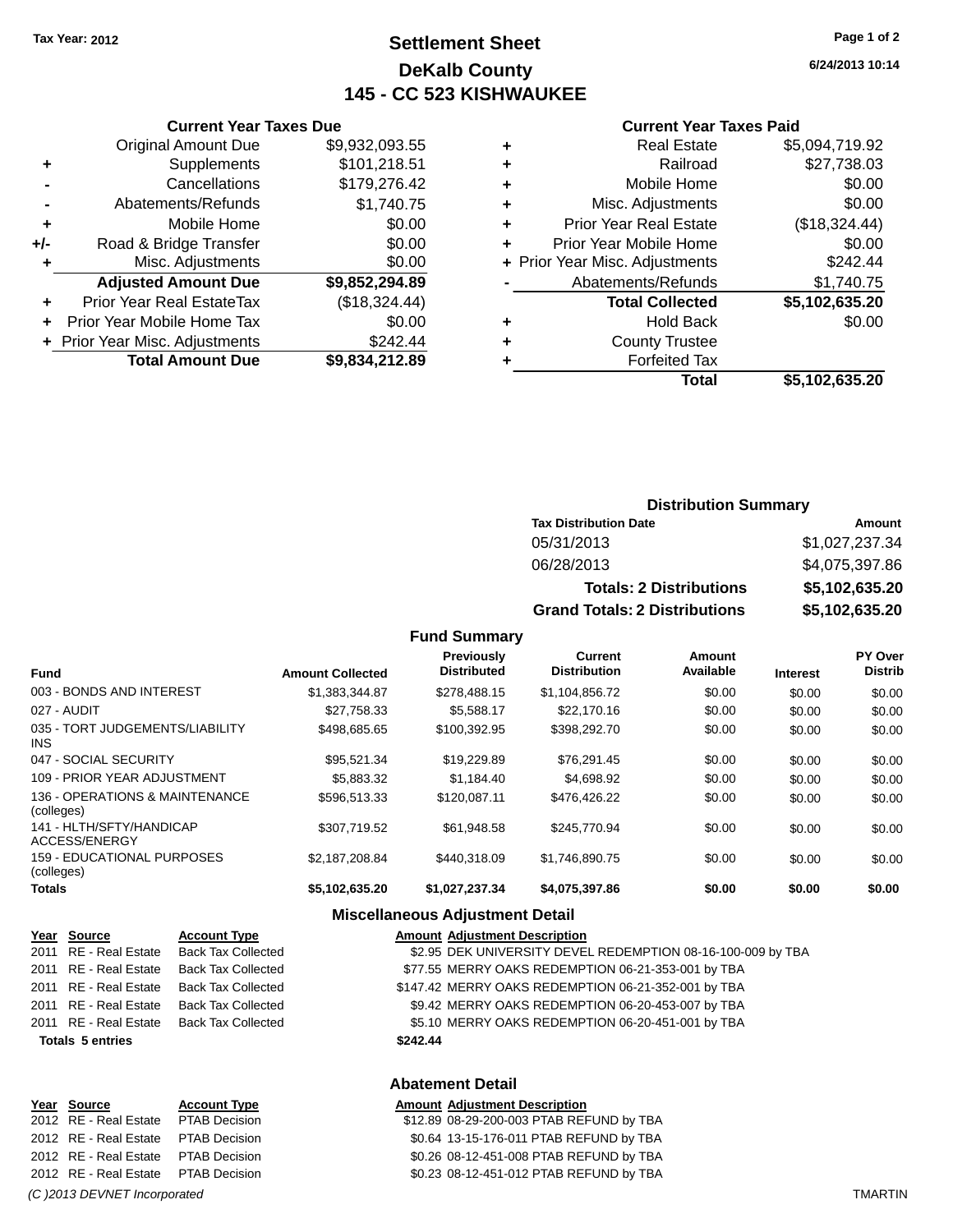| Year Source           | <b>Account Type</b>  |            | <b>Amount Adjustment Description</b> |
|-----------------------|----------------------|------------|--------------------------------------|
| 2012 RE - Real Estate | <b>PTAB Decision</b> |            | \$0.11 08-12-451-013 PTAB REI        |
| 2012 RE - Real Estate | <b>PTAB Decision</b> |            | \$70.98 06-29-427-001 2008 PTA       |
| 2012 RE - Real Estate | <b>PTAB Decision</b> |            | \$98.72 06-29-427-002 2008 PTA       |
| 2012 RE - Real Estate | <b>PTAB Decision</b> |            | \$165.21 06-29-427-003 2008 PTA      |
| 2012 RE - Real Estate | <b>PTAB Decision</b> |            | \$225.71 06-29-427-004 2008 PTA      |
| 2012 RE - Real Estate | <b>PTAB Decision</b> |            | \$294.91 06-29-477-002 2008 PTA      |
| 2012 RE - Real Estate | <b>PTAB Decision</b> |            | \$2.57 03-30-277-001 2011 PTA        |
| 2012 RE - Real Estate | <b>PTAB Decision</b> |            | \$0.80 01-26-475-004 2011 PTA        |
| 2012 RE - Real Estate | <b>PTAB Decision</b> |            | \$6.65 13-15-327-010 2011 PTA        |
| 2012 RE - Real Estate | <b>RE</b> Abatement  |            | \$71.44 06-29-427-001 2009 PTA       |
| 2012 RE - Real Estate | <b>PTAB Decision</b> |            | \$99.36 06-29-427-002 2009 PTA       |
| 2012 RE - Real Estate | <b>PTAB Decision</b> |            | \$166.28 06-29-427-003 2009 PTA      |
| 2012 RE - Real Estate | <b>PTAB Decision</b> |            | \$227.18 06-29-427-004 2009 PTA      |
| 2012 RE - Real Estate | <b>PTAB Decision</b> |            | \$296.82 06-29-477-002 2009 PTA      |
| Totals 18 entries     |                      | \$1,740.76 |                                      |
|                       |                      |            |                                      |

# **Settlement Sheet Tax Year: 2012 Page 2 of 2 DeKalb County Abatement Detail**

**6/24/2013 10:14**

| Year Source           | <b>Account Type</b>  |            | <b>Amount Adjustment Description</b>           |
|-----------------------|----------------------|------------|------------------------------------------------|
| 2012 RE - Real Estate | <b>PTAB Decision</b> |            | \$0.11 08-12-451-013 PTAB REFUND by TBA        |
| 2012 RE - Real Estate | <b>PTAB Decision</b> |            | \$70.98 06-29-427-001 2008 PTAB REFUND by TBA  |
| 2012 RE - Real Estate | <b>PTAB Decision</b> |            | \$98.72 06-29-427-002 2008 PTAB REFUND by TBA  |
| 2012 RE - Real Estate | <b>PTAB Decision</b> |            | \$165.21 06-29-427-003 2008 PTAB REFUND by TBA |
| 2012 RE - Real Estate | <b>PTAB Decision</b> |            | \$225.71 06-29-427-004 2008 PTAB REFUND by TBA |
| 2012 RE - Real Estate | <b>PTAB Decision</b> |            | \$294.91 06-29-477-002 2008 PTAB REFUND by TBA |
| 2012 RE - Real Estate | <b>PTAB Decision</b> |            | \$2.57 03-30-277-001 2011 PTAB REFUND by TBA   |
| 2012 RE - Real Estate | <b>PTAB Decision</b> |            | \$0.80 01-26-475-004 2011 PTAB REFUND by TBA   |
| 2012 RE - Real Estate | <b>PTAB Decision</b> |            | \$6.65 13-15-327-010 2011 PTAB REFUND by TBA   |
| 2012 RE - Real Estate | <b>RE</b> Abatement  |            | \$71.44 06-29-427-001 2009 PTAB REFUND by TBA  |
| 2012 RE - Real Estate | PTAB Decision        |            | \$99.36 06-29-427-002 2009 PTAB REFUND by TBA  |
| 2012 RE - Real Estate | <b>PTAB Decision</b> |            | \$166.28 06-29-427-003 2009 PTAB REFUND by TBA |
| 2012 RE - Real Estate | <b>PTAB Decision</b> |            | \$227.18 06-29-427-004 2009 PTAB REFUND by TBA |
| 2012 RE - Real Estate | <b>PTAB Decision</b> |            | \$296.82 06-29-477-002 2009 PTAB REFUND by TBA |
| Totals 18 entries     |                      | \$1.740.76 |                                                |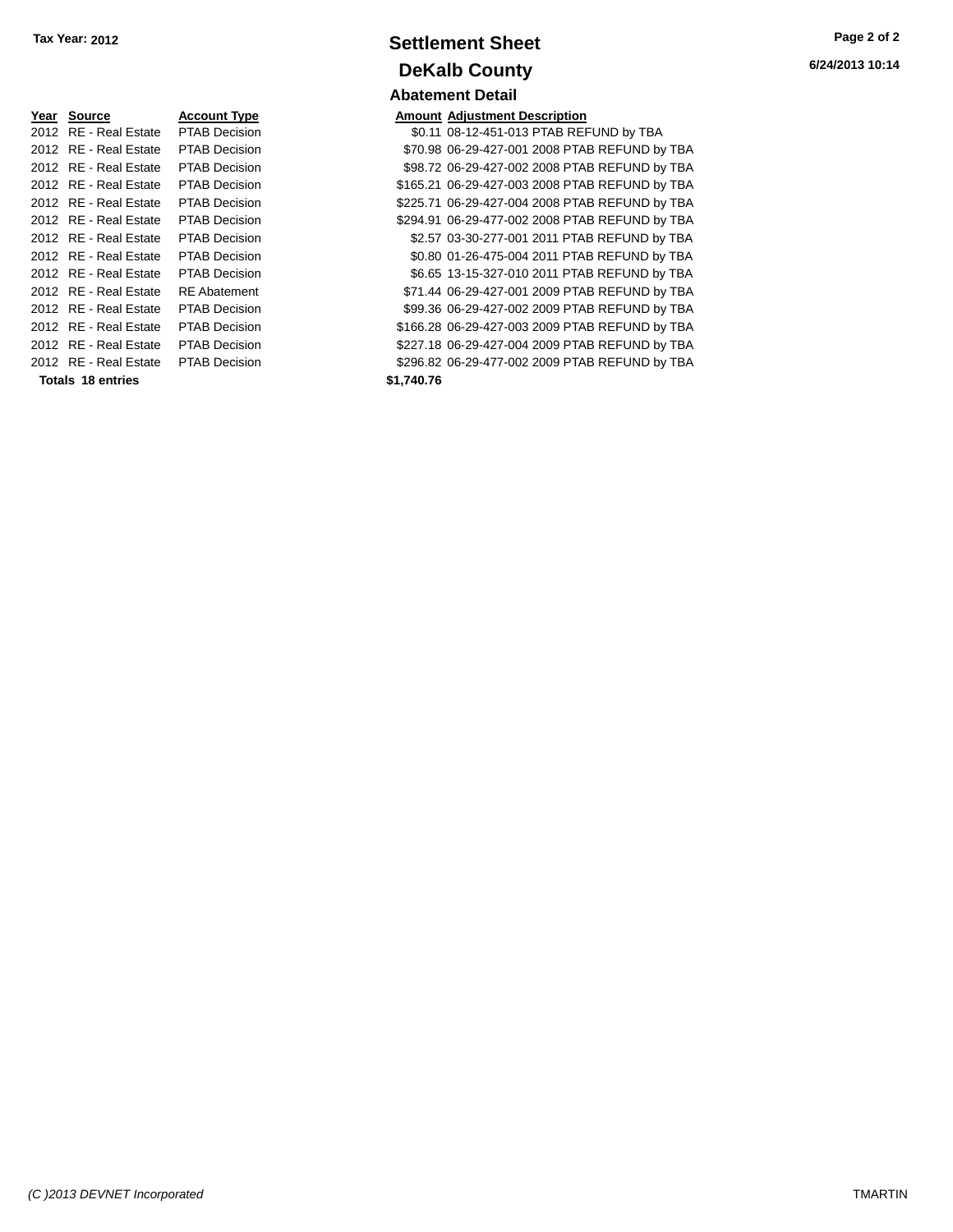# **Settlement Sheet Tax Year: 2012 Page 1 of 1 DeKalb County 150 - DE KALB SANITARY**

**6/24/2013 10:14**

|     | <b>Current Year Taxes Due</b> |              |
|-----|-------------------------------|--------------|
|     | <b>Original Amount Due</b>    | \$652,442.09 |
| ٠   | Supplements                   | \$13,099.20  |
|     | Cancellations                 | \$26,368.93  |
|     | Abatements/Refunds            | \$0.12       |
| ٠   | Mobile Home                   | \$0.00       |
| +/- | Road & Bridge Transfer        | \$0.00       |
| ٠   | Misc. Adjustments             | \$0.00       |
|     | <b>Adjusted Amount Due</b>    | \$639,172.24 |
|     | Prior Year Real EstateTax     | \$98.97      |
|     | Prior Year Mobile Home Tax    | \$0.00       |

**+ Prior Year Misc. Adjustments**  $$0.57$ 

**Total Amount Due \$639,271.78**

#### **Current Year Taxes Paid**

|   | Total                          | \$326,583.83 |
|---|--------------------------------|--------------|
|   | <b>Forfeited Tax</b>           |              |
|   | <b>County Trustee</b>          |              |
| ٠ | <b>Hold Back</b>               | \$0.00       |
|   | <b>Total Collected</b>         | \$326,583.83 |
|   | Abatements/Refunds             | \$0.12       |
|   | + Prior Year Misc. Adjustments | \$0.57       |
|   | Prior Year Mobile Home         | \$0.00       |
| ٠ | Prior Year Real Estate         | \$98.97      |
| ٠ | Misc. Adjustments              | \$0.00       |
| ٠ | Mobile Home                    | \$0.00       |
| ٠ | Railroad                       | \$662.77     |
|   | <b>Real Estate</b>             | \$325,821.64 |

## **Distribution Summary Tax Distribution Date Amount** 05/31/2013 \$65,667.25 06/28/2013 \$260,916.58 **Totals: 2 Distributions \$326,583.83 Grand Totals: 2 Distributions \$326,583.83**

#### **Fund Summary**

| <b>Fund</b>              | <b>Amount Collected</b> | <b>Previously</b><br><b>Distributed</b> | Current<br><b>Distribution</b> | Amount<br>Available | <b>Interest</b> | <b>PY Over</b><br><b>Distrib</b> |
|--------------------------|-------------------------|-----------------------------------------|--------------------------------|---------------------|-----------------|----------------------------------|
| 001 - CORPORATE          | \$95.458.16             | \$19,194.06                             | \$76.264.10                    | \$0.00              | \$0.00          | \$0.00                           |
| 003 - BONDS AND INTEREST | \$0.00                  | \$0.00                                  | \$0.00                         | \$0.00              | \$0.00          | \$0.00                           |
| 005 - I. M. R. F.        | \$93.122.12             | \$18,724,37                             | \$74.397.75                    | \$0.00              | \$0.00          | \$0.00                           |
| 027 - AUDIT              | \$10.078.71             | \$2,026.57                              | \$8,052.14                     | \$0.00              | \$0.00          | \$0.00                           |
| 045 - PUBLIC BENEFIT     | \$78.345.49             | \$15,753,17                             | \$62,592.32                    | \$0.00              | \$0.00          | \$0.00                           |
| 047 - SOCIAL SECURITY    | \$49,579.35             | \$9,969.08                              | \$39,610.27                    | \$0.00              | \$0.00          | \$0.00                           |
| <b>Totals</b>            | \$326,583,83            | \$65,667,25                             | \$260,916.58                   | \$0.00              | \$0.00          | \$0.00                           |

### **Miscellaneous Adjustment Detail**

**Abatement Detail**

## **Year Source Account Type Amount Adjustment Description** Totals 1 entries \$0.57

2011 RE - Real Estate Back Tax Collected \$0.57 DEK UNIVERSITY DEVEL REDEMPTION 08-16-100-009 by TBA

### **Year** Source **Account Type Account Adjustment Description**

**Totals \$0.11 3 entries**

### 2012 RE - Real Estate \$0.05 08-12-451-008 PTAB REFUND by TBA PTAB Decision 2012 RE - Real Estate \$0.04 08-12-451-012 PTAB REFUND by TBA PTAB Decision 2012 RE - Real Estate \$0.02 08-12-451-013 PTAB REFUND by TBA PTAB Decision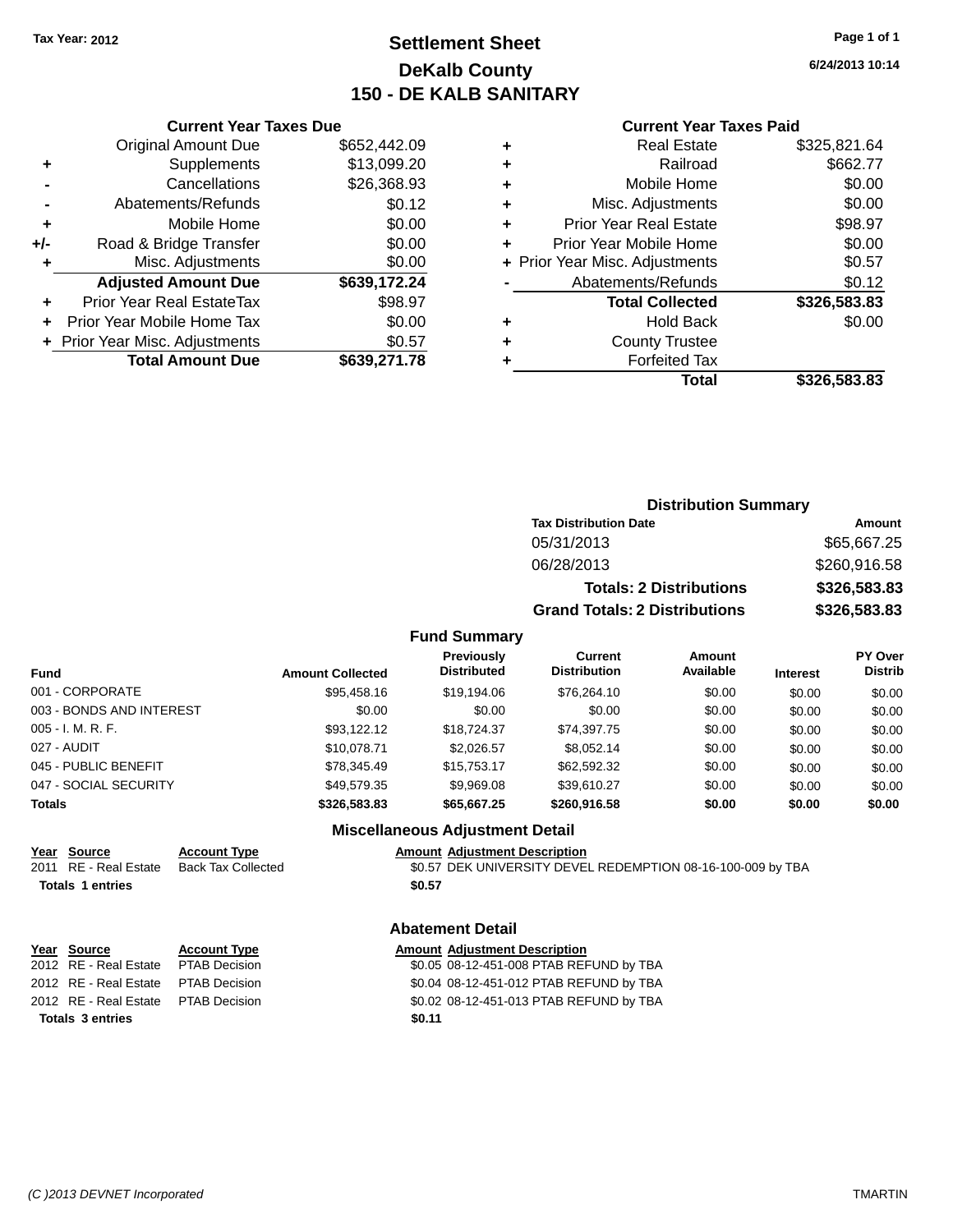# **Settlement Sheet Tax Year: 2012 Page 1 of 1 DeKalb County 151 - FAIRDALE STREET LIGHT**

**6/24/2013 10:14**

| <b>Current Year Taxes Due</b> |                         |
|-------------------------------|-------------------------|
| <b>Original Amount Due</b>    | \$3,554.57              |
| Supplements                   | \$0.00                  |
| Cancellations                 | \$0.00                  |
| Abatements/Refunds            | \$0.00                  |
| Mobile Home                   | \$0.00                  |
| Road & Bridge Transfer        | \$0.00                  |
| Misc. Adjustments             | \$0.00                  |
| <b>Adjusted Amount Due</b>    | \$3,554.57              |
| Prior Year Real EstateTax     | \$0.00                  |
| Prior Year Mobile Home Tax    | \$0.00                  |
| Prior Year Misc. Adjustments  | \$0.00                  |
|                               | \$3.554.57              |
|                               | <b>Total Amount Due</b> |

|   | <b>Real Estate</b>             | \$1,759.12 |
|---|--------------------------------|------------|
| ٠ | Railroad                       | \$0.00     |
| ٠ | Mobile Home                    | \$0.00     |
| ٠ | Misc. Adjustments              | \$0.00     |
| ٠ | <b>Prior Year Real Estate</b>  | \$0.00     |
| ٠ | Prior Year Mobile Home         | \$0.00     |
|   | + Prior Year Misc. Adjustments | \$0.00     |
|   | Abatements/Refunds             | \$0.00     |
|   | <b>Total Collected</b>         | \$1,759.12 |
| ٠ | <b>Hold Back</b>               | \$0.00     |
| ٠ | <b>County Trustee</b>          |            |
| ٠ | <b>Forfeited Tax</b>           |            |
|   | <b>Total</b>                   | \$1,759.12 |
|   |                                |            |

|                 |                         |                                  | <b>Distribution Summary</b>           |                     |                 |                           |
|-----------------|-------------------------|----------------------------------|---------------------------------------|---------------------|-----------------|---------------------------|
|                 |                         |                                  | <b>Tax Distribution Date</b>          |                     |                 | Amount                    |
|                 |                         |                                  | 05/31/2013                            |                     |                 | \$469.84                  |
|                 |                         |                                  | 06/28/2013                            |                     |                 | \$1,289.28                |
|                 |                         |                                  | <b>Totals: 2 Distributions</b>        |                     |                 | \$1,759.12                |
|                 |                         |                                  | <b>Grand Totals: 2 Distributions</b>  |                     |                 | \$1,759.12                |
|                 |                         | <b>Fund Summary</b>              |                                       |                     |                 |                           |
| Fund            | <b>Amount Collected</b> | Previously<br><b>Distributed</b> | <b>Current</b><br><b>Distribution</b> | Amount<br>Available | <b>Interest</b> | PY Over<br><b>Distrib</b> |
| 001 - CORPORATE | \$1,759.12              | \$469.84                         | \$1,289.28                            | \$0.00              | \$0.00          | \$0.00                    |
| <b>Totals</b>   | \$1,759.12              | \$469.84                         | \$1,289.28                            | \$0.00              | \$0.00          | \$0.00                    |
|                 |                         |                                  |                                       |                     |                 |                           |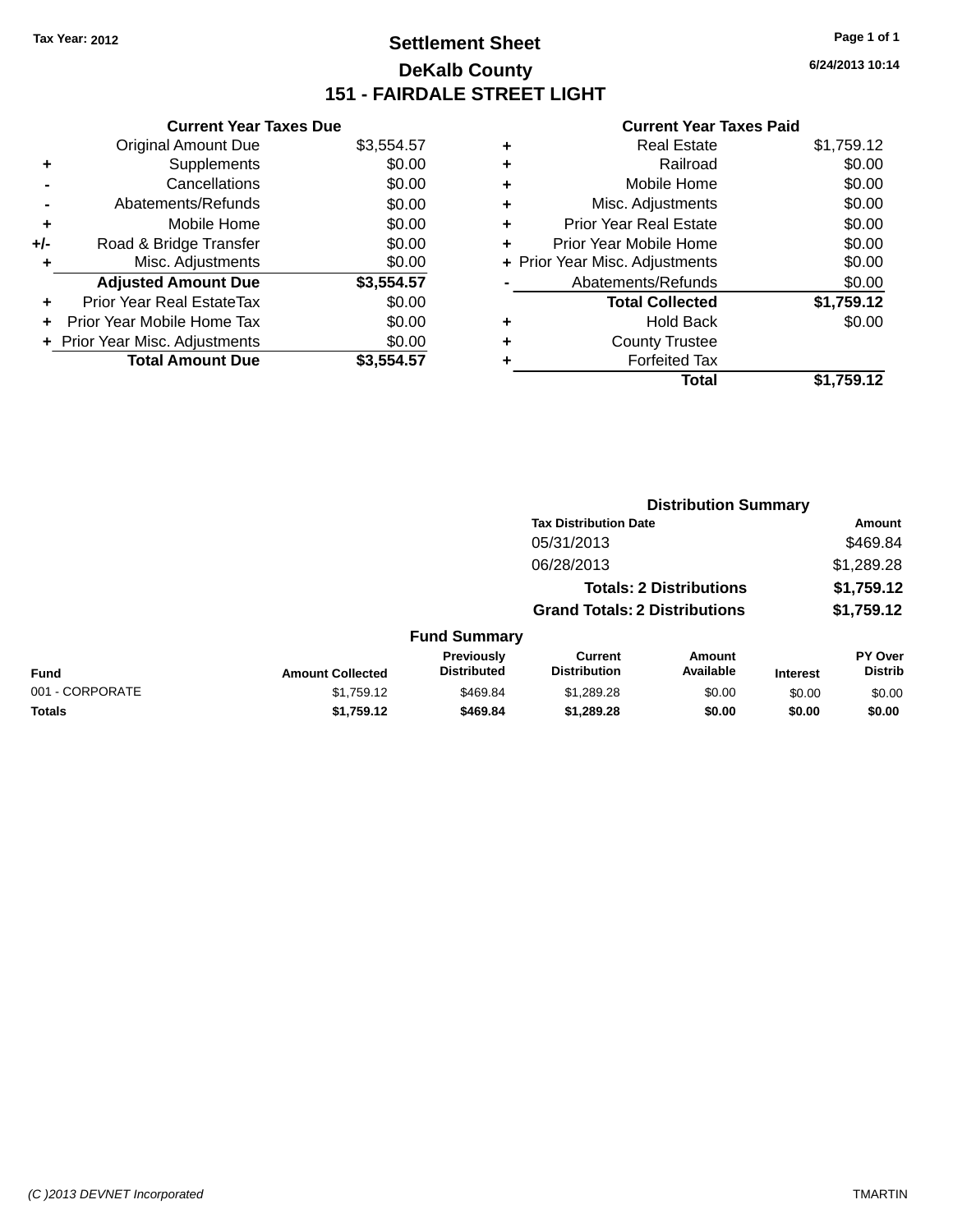# **Settlement Sheet Tax Year: 2012 Page 1 of 1 DeKalb County 152 - AFTON-PIERCE MULTI TWP**

**6/24/2013 10:14**

|     | <b>Current Year Taxes Due</b>  |             |
|-----|--------------------------------|-------------|
|     | <b>Original Amount Due</b>     | \$24,502.64 |
| ٠   | Supplements                    | \$282.34    |
|     | Cancellations                  | \$338.97    |
|     | Abatements/Refunds             | \$0.11      |
| ٠   | Mobile Home                    | \$0.00      |
| +/- | Road & Bridge Transfer         | \$0.00      |
|     | Misc. Adjustments              | \$0.00      |
|     | <b>Adjusted Amount Due</b>     | \$24,445.90 |
| ٠   | Prior Year Real EstateTax      | (\$7.89)    |
|     | Prior Year Mobile Home Tax     | \$0.00      |
|     | + Prior Year Misc. Adjustments | \$0.00      |
|     | <b>Total Amount Due</b>        | \$24,438.01 |
|     |                                |             |

|   | <b>Real Estate</b>             | \$13,362.71 |
|---|--------------------------------|-------------|
| ٠ | Railroad                       | \$129.30    |
| ٠ | Mobile Home                    | \$0.00      |
| ٠ | Misc. Adjustments              | \$0.00      |
| ٠ | <b>Prior Year Real Estate</b>  | (\$7.89)    |
|   | Prior Year Mobile Home         | \$0.00      |
|   | + Prior Year Misc. Adjustments | \$0.00      |
|   | Abatements/Refunds             | \$0.11      |
|   | <b>Total Collected</b>         | \$13,484.01 |
| ٠ | <b>Hold Back</b>               | \$0.00      |
| ٠ | <b>County Trustee</b>          |             |
|   | <b>Forfeited Tax</b>           |             |
|   | Total                          | \$13.484.01 |
|   |                                |             |

|                                         |                                             |                                                                                      |                                  |                                       | <b>Distribution Summary</b>    |                 |                                  |
|-----------------------------------------|---------------------------------------------|--------------------------------------------------------------------------------------|----------------------------------|---------------------------------------|--------------------------------|-----------------|----------------------------------|
| <b>Tax Distribution Date</b>            |                                             |                                                                                      |                                  | Amount                                |                                |                 |                                  |
|                                         |                                             |                                                                                      |                                  | 05/31/2013                            |                                | \$2,803.55      |                                  |
|                                         |                                             |                                                                                      |                                  | 06/28/2013                            |                                | \$10,680.46     |                                  |
|                                         |                                             |                                                                                      |                                  |                                       | <b>Totals: 2 Distributions</b> | \$13,484.01     |                                  |
|                                         |                                             |                                                                                      |                                  | <b>Grand Totals: 2 Distributions</b>  |                                | \$13,484.01     |                                  |
|                                         |                                             |                                                                                      | <b>Fund Summary</b>              |                                       |                                |                 |                                  |
| <b>Fund</b>                             |                                             | <b>Amount Collected</b>                                                              | Previously<br><b>Distributed</b> | <b>Current</b><br><b>Distribution</b> | Amount<br>Available            | <b>Interest</b> | <b>PY Over</b><br><b>Distrib</b> |
| 147 - ASSESSING PURPOSES<br>(multi-twp) |                                             | \$13,484.01                                                                          | \$2,803.55                       | \$10,680.46                           | \$0.00                         | \$0.00          | \$0.00                           |
| <b>Totals</b>                           |                                             | \$13,484.01                                                                          | \$2,803.55                       | \$10,680,46                           | \$0.00                         | \$0.00          | \$0.00                           |
|                                         |                                             |                                                                                      | <b>Abatement Detail</b>          |                                       |                                |                 |                                  |
| Year Source<br>2012 RE - Real Estate    | <b>Account Type</b><br><b>PTAB Decision</b> | <b>Amount Adjustment Description</b><br>\$0.11 12-13-100-003 2011 PTAB REFUND by TBA |                                  |                                       |                                |                 |                                  |
| <b>Totals 1 entries</b>                 |                                             |                                                                                      | \$0.11                           |                                       |                                |                 |                                  |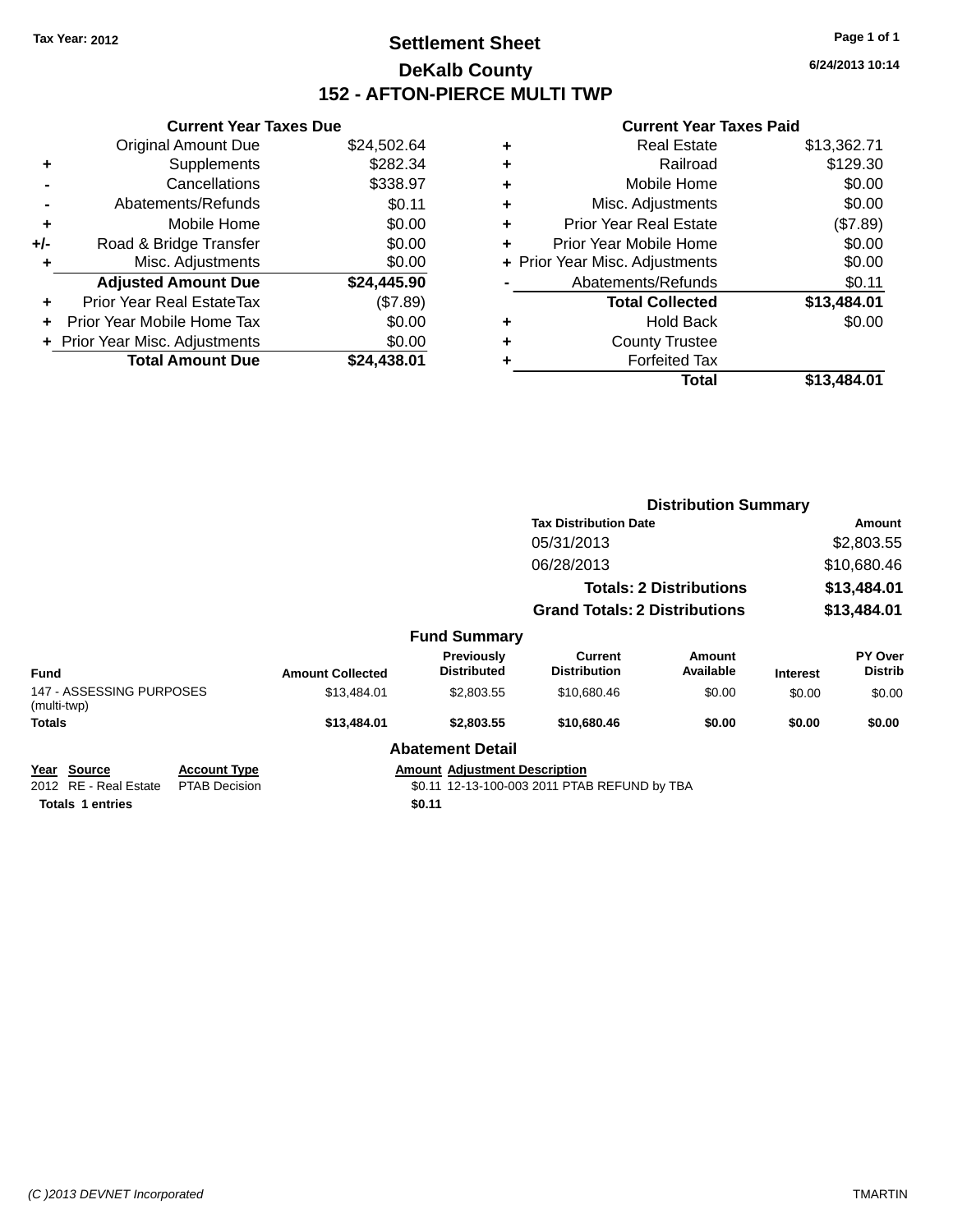# **Settlement Sheet Tax Year: 2012 Page 1 of 1 DeKalb County 153 - MILAN-MALTA MULTI-TWP**

| <b>Current Year Taxes Due</b>  |             |
|--------------------------------|-------------|
| <b>Original Amount Due</b>     | \$12,743.20 |
| Supplements                    | \$19.65     |
| Cancellations                  | \$21.01     |
| Abatements/Refunds             | \$0.00      |
| Mobile Home                    | \$0.00      |
| Road & Bridge Transfer         | \$0.00      |
| Misc. Adjustments              | \$0.00      |
| <b>Adjusted Amount Due</b>     | \$12,741.84 |
| Prior Year Real EstateTax      | \$0.00      |
| Prior Year Mobile Home Tax     | \$0.00      |
| + Prior Year Misc. Adjustments | \$0.00      |
| <b>Total Amount Due</b>        | \$12.741.84 |
|                                |             |

#### **Current Year Taxes Paid**

| ٠ | <b>Real Estate</b>             | \$6,891.44 |
|---|--------------------------------|------------|
| ٠ | Railroad                       | \$113.48   |
| ٠ | Mobile Home                    | \$0.00     |
| ٠ | Misc. Adjustments              | \$0.00     |
| ٠ | <b>Prior Year Real Estate</b>  | \$0.00     |
| ٠ | Prior Year Mobile Home         | \$0.00     |
|   | + Prior Year Misc. Adjustments | \$0.00     |
|   | Abatements/Refunds             | \$0.00     |
|   | <b>Total Collected</b>         | \$7,004.92 |
| ٠ | <b>Hold Back</b>               | \$0.00     |
| ٠ | <b>County Trustee</b>          |            |
|   | <b>Forfeited Tax</b>           |            |
|   | Total                          | \$7,004.92 |
|   |                                |            |

|                                         |                              | <b>Distribution Summary</b>      |                                      |                     |                 |                                  |
|-----------------------------------------|------------------------------|----------------------------------|--------------------------------------|---------------------|-----------------|----------------------------------|
|                                         | <b>Tax Distribution Date</b> |                                  |                                      |                     | Amount          |                                  |
|                                         |                              |                                  | 05/31/2013                           |                     |                 | \$992.48                         |
|                                         |                              |                                  | 06/28/2013                           |                     |                 | \$6,012.44                       |
| <b>Totals: 2 Distributions</b>          |                              |                                  |                                      | \$7,004.92          |                 |                                  |
|                                         |                              |                                  | <b>Grand Totals: 2 Distributions</b> |                     |                 | \$7,004.92                       |
|                                         |                              | <b>Fund Summary</b>              |                                      |                     |                 |                                  |
| <b>Fund</b>                             | <b>Amount Collected</b>      | Previously<br><b>Distributed</b> | Current<br><b>Distribution</b>       | Amount<br>Available | <b>Interest</b> | <b>PY Over</b><br><b>Distrib</b> |
| 147 - ASSESSING PURPOSES<br>(multi-twp) | \$7,004.92                   | \$992.48                         | \$6.012.44                           | \$0.00              | \$0.00          | \$0.00                           |

**Totals \$7,004.92 \$992.48 \$6,012.44 \$0.00 \$0.00 \$0.00**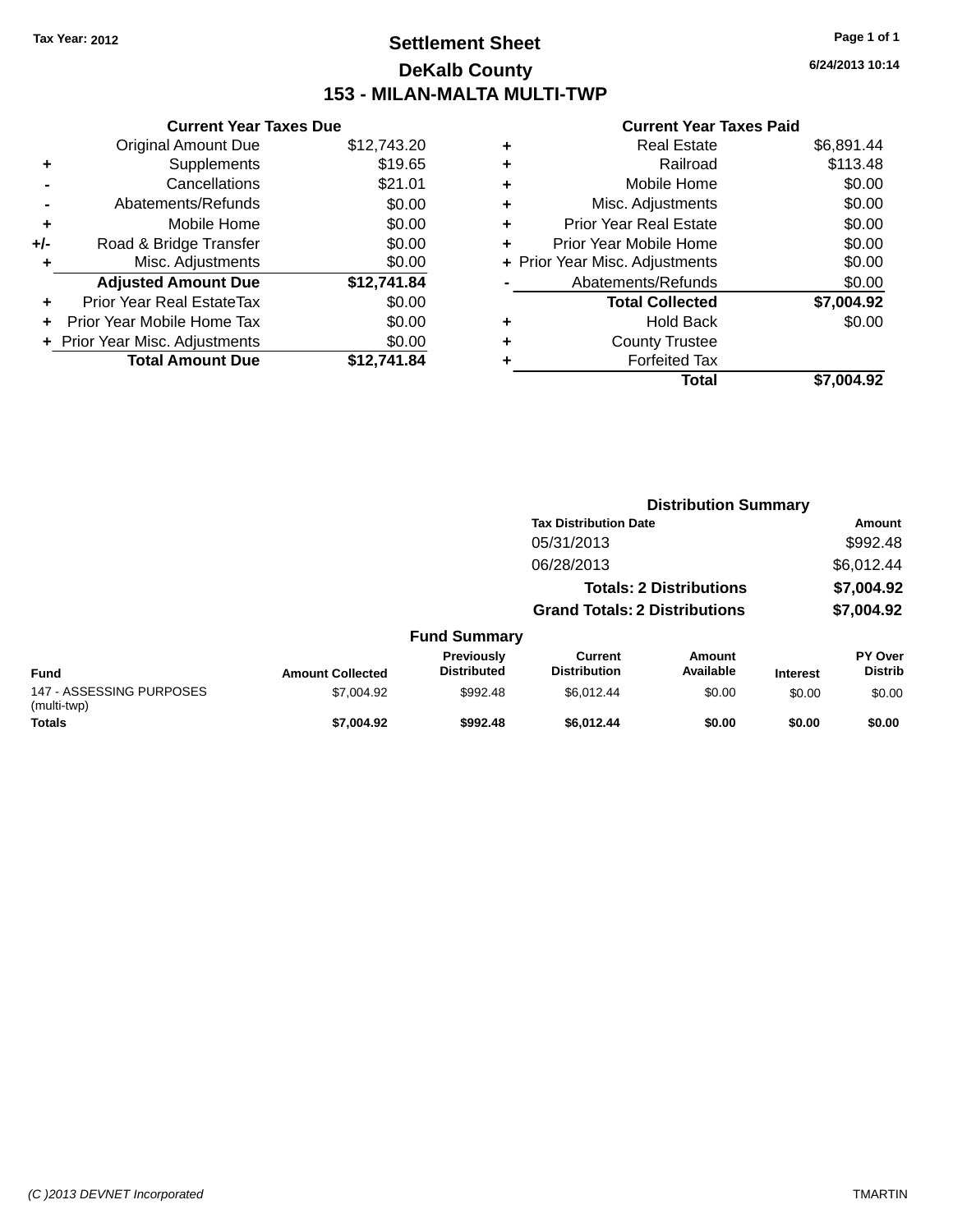# **Settlement Sheet Tax Year: 2012 Page 1 of 1 DeKalb County 154 - PAW PAW-SHABBONA MULT TWP**

|       | <b>Current Year Taxes Due</b>  |             |  |
|-------|--------------------------------|-------------|--|
|       | <b>Original Amount Due</b>     | \$12,324.66 |  |
| ٠     | Supplements                    | \$39.47     |  |
|       | Cancellations                  | \$51.39     |  |
|       | Abatements/Refunds             | \$0.26      |  |
| ٠     | Mobile Home                    | \$0.00      |  |
| $+/-$ | Road & Bridge Transfer         | \$0.00      |  |
| ٠     | Misc. Adjustments              | \$0.00      |  |
|       | <b>Adjusted Amount Due</b>     | \$12,312.48 |  |
| ÷     | Prior Year Real EstateTax      | (\$32.55)   |  |
|       | Prior Year Mobile Home Tax     | \$0.00      |  |
|       | + Prior Year Misc. Adjustments | \$0.00      |  |
|       | <b>Total Amount Due</b>        | \$12,279.93 |  |

| ٠ | <b>Real Estate</b>             | \$6,473.13 |
|---|--------------------------------|------------|
| ٠ | Railroad                       | \$204.08   |
| ٠ | Mobile Home                    | \$0.00     |
| ٠ | Misc. Adjustments              | \$0.00     |
| ٠ | Prior Year Real Estate         | (\$32.55)  |
| ٠ | Prior Year Mobile Home         | \$0.00     |
|   | + Prior Year Misc. Adjustments | \$0.00     |
|   | Abatements/Refunds             | \$0.26     |
|   | <b>Total Collected</b>         | \$6,644.40 |
| ٠ | <b>Hold Back</b>               | \$0.00     |
| ٠ | <b>County Trustee</b>          |            |
| ٠ | <b>Forfeited Tax</b>           |            |
|   | Total                          | \$6.644.40 |
|   |                                |            |

| <b>Distribution Summary</b>             |                      |                         |                                         |                                              |                                |                 |                           |  |
|-----------------------------------------|----------------------|-------------------------|-----------------------------------------|----------------------------------------------|--------------------------------|-----------------|---------------------------|--|
|                                         |                      |                         |                                         | <b>Tax Distribution Date</b>                 |                                |                 | <b>Amount</b>             |  |
| 05/31/2013<br>06/28/2013                |                      |                         |                                         |                                              |                                |                 | \$1,209.45                |  |
|                                         |                      |                         | \$5,434.95                              |                                              |                                |                 |                           |  |
|                                         |                      |                         |                                         |                                              | <b>Totals: 2 Distributions</b> |                 | \$6,644.40                |  |
|                                         |                      |                         |                                         | <b>Grand Totals: 2 Distributions</b>         |                                |                 | \$6,644.40                |  |
|                                         |                      |                         | <b>Fund Summary</b>                     |                                              |                                |                 |                           |  |
| <b>Fund</b>                             |                      | <b>Amount Collected</b> | Previously<br><b>Distributed</b>        | Current<br><b>Distribution</b>               | Amount<br>Available            | <b>Interest</b> | PY Over<br><b>Distrib</b> |  |
| 147 - ASSESSING PURPOSES<br>(multi-twp) |                      | \$6,644.40              | \$1,209.45                              | \$5,434.95                                   | \$0.00                         | \$0.00          | \$0.00                    |  |
| <b>Totals</b>                           |                      | \$6,644.40              | \$1,209.45                              | \$5,434.95                                   | \$0.00                         | \$0.00          | \$0.00                    |  |
|                                         |                      |                         | <b>Abatement Detail</b>                 |                                              |                                |                 |                           |  |
| Year Source                             | <b>Account Type</b>  |                         | <b>Amount Adjustment Description</b>    |                                              |                                |                 |                           |  |
| 2012 RE - Real Estate                   | <b>PTAB Decision</b> |                         | \$0.02 13-15-176-011 PTAB REFUND by TBA |                                              |                                |                 |                           |  |
| 2012 RE - Real Estate                   | <b>PTAB Decision</b> |                         |                                         | \$0.24 13-15-327-010 2011 PTAB REFUND by TBA |                                |                 |                           |  |
| <b>Totals 2 entries</b>                 |                      |                         | \$0.26                                  |                                              |                                |                 |                           |  |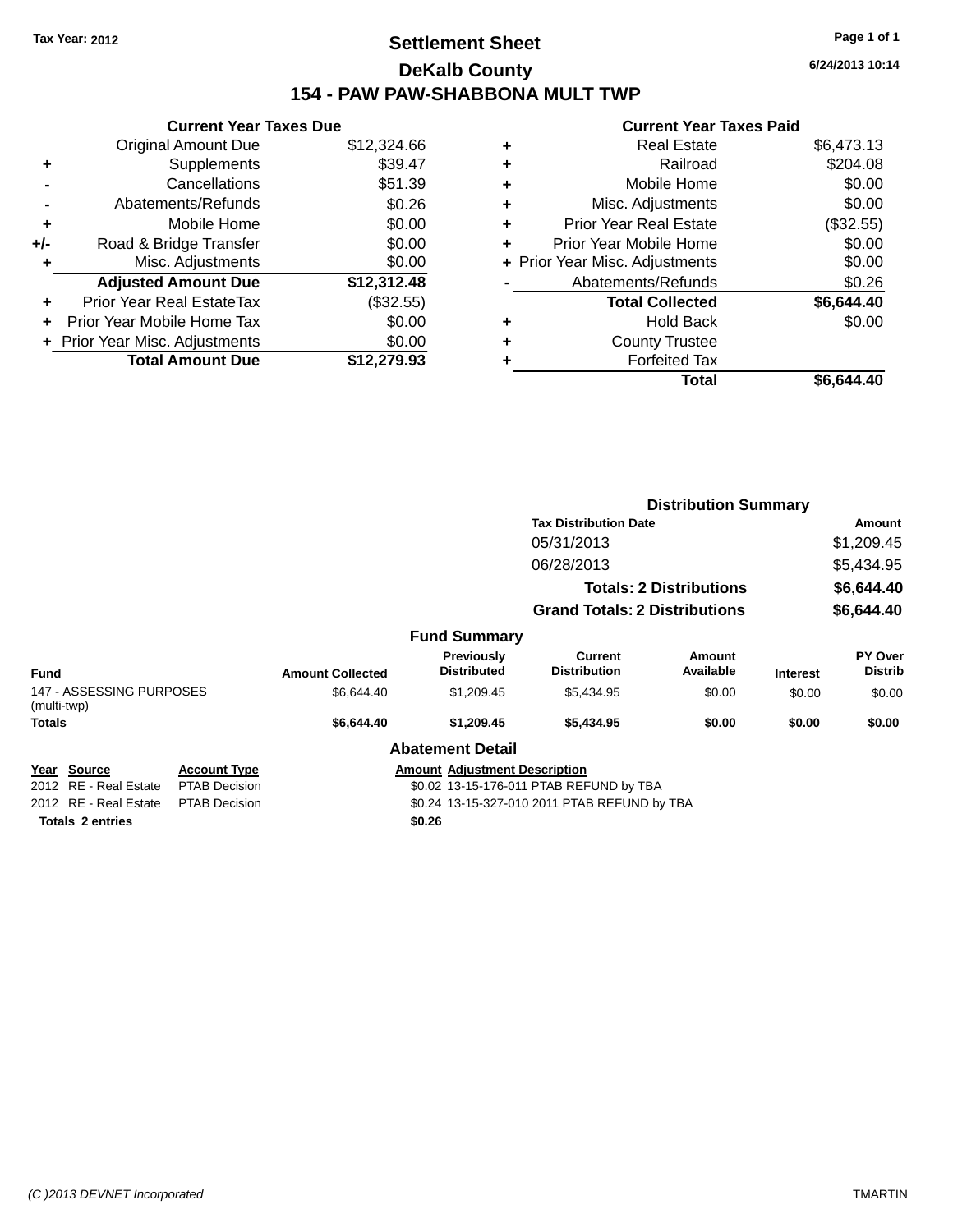# **Settlement Sheet Tax Year: 2012 Page 1 of 1 DeKalb County 155 - SOUTH GROVE-MAYFIELD MULT**

**6/24/2013 10:14**

|     | <b>Current Year Taxes Due</b>             |             |  |  |  |  |  |
|-----|-------------------------------------------|-------------|--|--|--|--|--|
|     | <b>Original Amount Due</b><br>\$11,268.13 |             |  |  |  |  |  |
| ٠   | Supplements                               | \$62.23     |  |  |  |  |  |
|     | Cancellations                             | \$83.97     |  |  |  |  |  |
|     | Abatements/Refunds                        | \$0.00      |  |  |  |  |  |
| ٠   | Mobile Home                               | \$0.00      |  |  |  |  |  |
| +/- | Road & Bridge Transfer                    | \$0.00      |  |  |  |  |  |
| ٠   | Misc. Adjustments                         | \$0.00      |  |  |  |  |  |
|     | <b>Adjusted Amount Due</b>                | \$11,246.39 |  |  |  |  |  |
| ÷   | Prior Year Real EstateTax                 | \$0.00      |  |  |  |  |  |
| ÷   | Prior Year Mobile Home Tax                | \$0.00      |  |  |  |  |  |
|     | Prior Year Misc. Adjustments              | \$0.00      |  |  |  |  |  |
|     | <b>Total Amount Due</b>                   | \$11.246.39 |  |  |  |  |  |

|   | <b>Real Estate</b>             | \$6,105.75 |
|---|--------------------------------|------------|
| ٠ | Railroad                       | \$0.00     |
| ٠ | Mobile Home                    | \$0.00     |
| ٠ | Misc. Adjustments              | \$0.00     |
| ٠ | <b>Prior Year Real Estate</b>  | \$0.00     |
| ٠ | Prior Year Mobile Home         | \$0.00     |
|   | + Prior Year Misc. Adjustments | \$0.00     |
|   | Abatements/Refunds             | \$0.00     |
|   | <b>Total Collected</b>         | \$6,105.75 |
| ٠ | <b>Hold Back</b>               | \$0.00     |
| ٠ | <b>County Trustee</b>          |            |
| ٠ | <b>Forfeited Tax</b>           |            |
|   | Total                          | \$6,105.75 |
|   |                                |            |

|                                         |                         |                                  | <b>Distribution Summary</b>           |                                |                 |                           |  |
|-----------------------------------------|-------------------------|----------------------------------|---------------------------------------|--------------------------------|-----------------|---------------------------|--|
|                                         |                         |                                  | <b>Tax Distribution Date</b>          |                                |                 | <b>Amount</b>             |  |
|                                         |                         |                                  | 05/31/2013                            |                                |                 | \$1,355.99                |  |
|                                         |                         |                                  | 06/28/2013                            |                                |                 | \$4,749.76                |  |
|                                         |                         |                                  |                                       | <b>Totals: 2 Distributions</b> |                 | \$6,105.75                |  |
|                                         |                         |                                  | <b>Grand Totals: 2 Distributions</b>  |                                |                 | \$6,105.75                |  |
|                                         |                         | <b>Fund Summary</b>              |                                       |                                |                 |                           |  |
| Fund                                    | <b>Amount Collected</b> | Previously<br><b>Distributed</b> | <b>Current</b><br><b>Distribution</b> | Amount<br>Available            | <b>Interest</b> | PY Over<br><b>Distrib</b> |  |
| 147 - ASSESSING PURPOSES<br>(multi-twp) | \$6,105.75              | \$1,355.99                       | \$4,749.76                            | \$0.00                         | \$0.00          | \$0.00                    |  |
| <b>Totals</b>                           | \$6,105.75              | \$1,355.99                       | \$4,749.76                            | \$0.00                         | \$0.00          | \$0.00                    |  |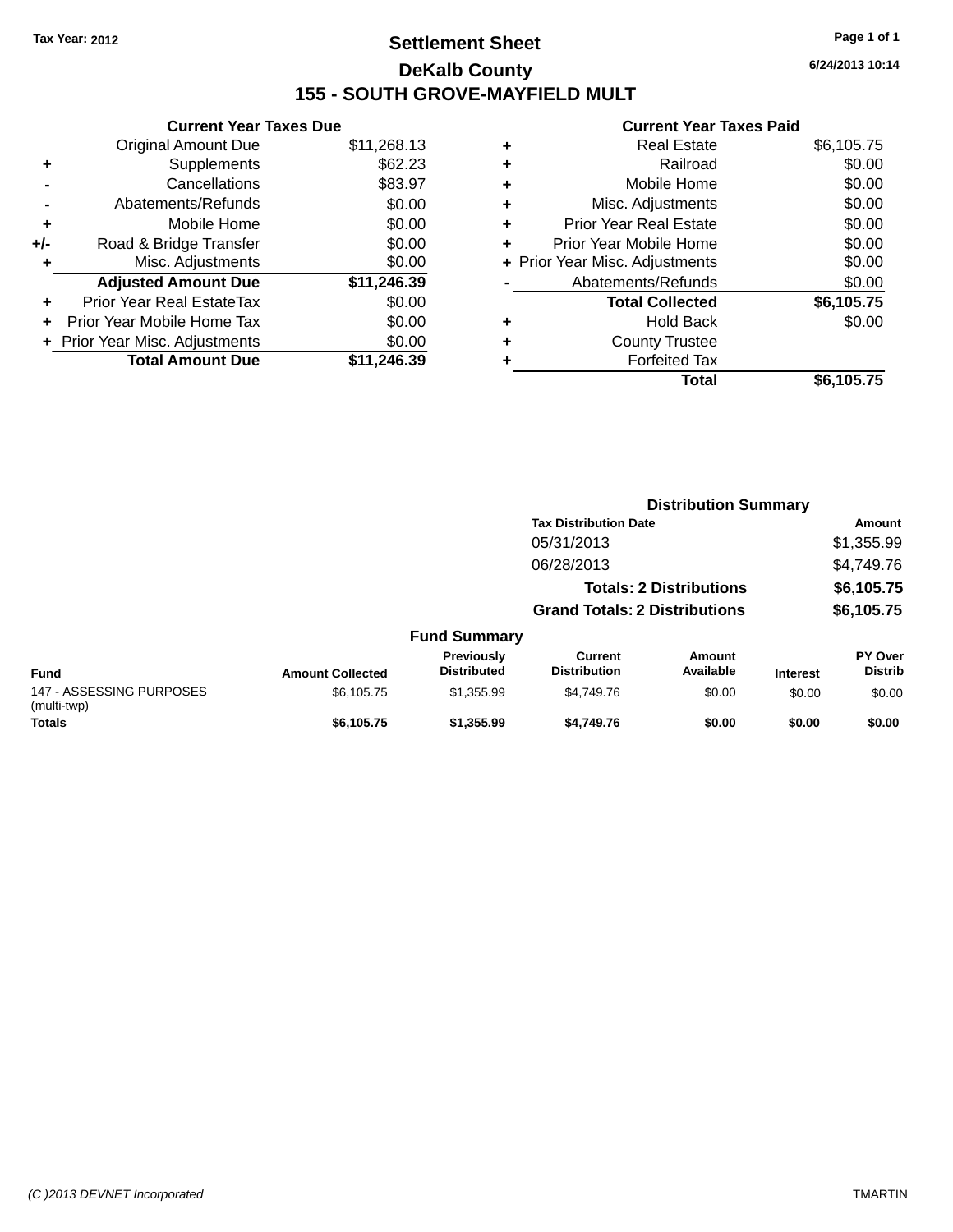# **Settlement Sheet Tax Year: 2012 Page 1 of 1 DeKalb County 156 - VICTOR-SOMONAUK MULTI TWP**

**6/24/2013 10:14**

|     | <b>Current Year Taxes Due</b>             |             |  |  |  |  |
|-----|-------------------------------------------|-------------|--|--|--|--|
|     | <b>Original Amount Due</b><br>\$21,226.37 |             |  |  |  |  |
|     | Supplements                               | \$139.02    |  |  |  |  |
|     | \$153.97<br>Cancellations                 |             |  |  |  |  |
|     | Abatements/Refunds                        | \$0.00      |  |  |  |  |
| ٠   | Mobile Home                               | \$0.00      |  |  |  |  |
| +/- | Road & Bridge Transfer                    | \$0.00      |  |  |  |  |
| ٠   | Misc. Adjustments                         | \$0.00      |  |  |  |  |
|     | <b>Adjusted Amount Due</b>                | \$21,211.42 |  |  |  |  |
| ÷   | Prior Year Real EstateTax                 | \$0.00      |  |  |  |  |
| ÷   | Prior Year Mobile Home Tax                | \$0.00      |  |  |  |  |
|     | \$0.00<br>+ Prior Year Misc. Adjustments  |             |  |  |  |  |
|     | <b>Total Amount Due</b>                   | \$21.211.42 |  |  |  |  |

| ٠ | <b>Real Estate</b>             | \$11,763.97 |
|---|--------------------------------|-------------|
| ٠ | Railroad                       | \$123.21    |
| ٠ | Mobile Home                    | \$0.00      |
| ٠ | Misc. Adjustments              | \$0.00      |
| ٠ | <b>Prior Year Real Estate</b>  | \$0.00      |
|   | Prior Year Mobile Home         | \$0.00      |
|   | + Prior Year Misc. Adjustments | \$0.00      |
|   | Abatements/Refunds             | \$0.00      |
|   | <b>Total Collected</b>         | \$11,887.18 |
| ٠ | <b>Hold Back</b>               | \$0.00      |
| ٠ | <b>County Trustee</b>          |             |
| ٠ | <b>Forfeited Tax</b>           |             |
|   | Total                          | \$11,887.18 |
|   |                                |             |

|                                         |                              |                                  | <b>Distribution Summary</b>           |                                |                 |                           |  |
|-----------------------------------------|------------------------------|----------------------------------|---------------------------------------|--------------------------------|-----------------|---------------------------|--|
|                                         | <b>Tax Distribution Date</b> |                                  |                                       |                                |                 | <b>Amount</b>             |  |
|                                         |                              |                                  | 05/31/2013                            |                                |                 | \$2,875.89                |  |
|                                         |                              |                                  | 06/28/2013                            |                                |                 | \$9,011.29                |  |
|                                         |                              |                                  |                                       | <b>Totals: 2 Distributions</b> |                 | \$11,887.18               |  |
|                                         |                              |                                  | <b>Grand Totals: 2 Distributions</b>  |                                | \$11,887.18     |                           |  |
|                                         |                              | <b>Fund Summary</b>              |                                       |                                |                 |                           |  |
| <b>Fund</b>                             | <b>Amount Collected</b>      | Previously<br><b>Distributed</b> | <b>Current</b><br><b>Distribution</b> | Amount<br>Available            | <b>Interest</b> | PY Over<br><b>Distrib</b> |  |
| 147 - ASSESSING PURPOSES<br>(multi-twp) | \$11,887.18                  | \$2,875.89                       | \$9,011.29                            | \$0.00                         | \$0.00          | \$0.00                    |  |
| <b>Totals</b>                           | \$11,887.18                  | \$2,875.89                       | \$9,011.29                            | \$0.00                         | \$0.00          | \$0.00                    |  |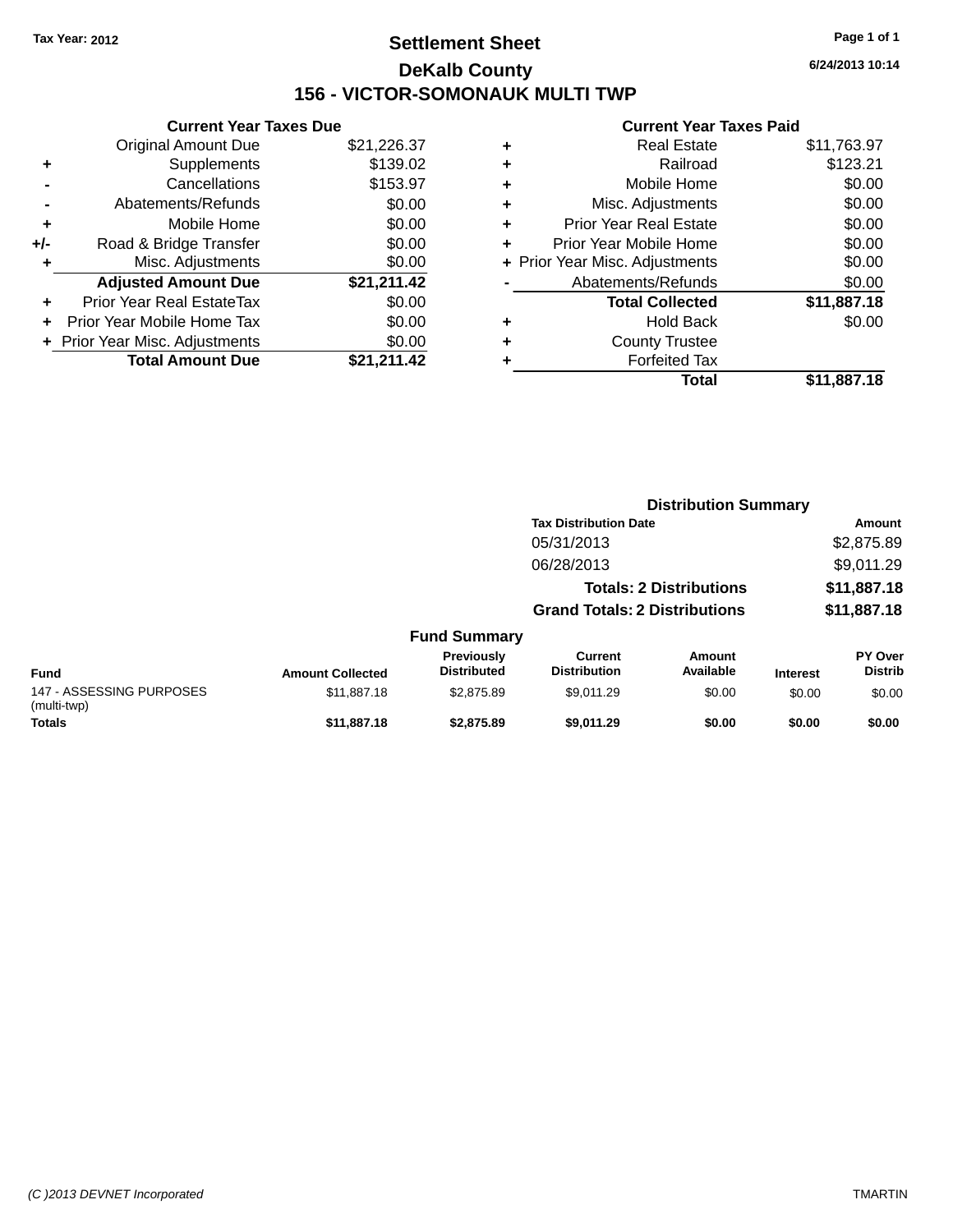# **Settlement Sheet Tax Year: 2012 Page 1 of 1 DeKalb County 157 - GENOA PUBLIC LIBRARY DIST**

**6/24/2013 10:14**

#### **Current Year Taxes Paid**

|     | <b>Current Year Taxes Due</b>            |              |  |  |  |  |
|-----|------------------------------------------|--------------|--|--|--|--|
|     | <b>Original Amount Due</b>               | \$219,095.15 |  |  |  |  |
| ٠   | Supplements                              | \$1,671.64   |  |  |  |  |
|     | \$2,507.75<br>Cancellations              |              |  |  |  |  |
|     | Abatements/Refunds                       | \$1.12       |  |  |  |  |
| ÷   | Mobile Home                              | \$0.00       |  |  |  |  |
| +/- | Road & Bridge Transfer                   | \$0.00       |  |  |  |  |
|     | \$0.00<br>Misc. Adjustments              |              |  |  |  |  |
|     | <b>Adjusted Amount Due</b>               | \$218,257.92 |  |  |  |  |
| ÷   | Prior Year Real EstateTax                | (\$74.87)    |  |  |  |  |
|     | Prior Year Mobile Home Tax               | \$0.00       |  |  |  |  |
|     | \$0.00<br>+ Prior Year Misc. Adjustments |              |  |  |  |  |
|     | <b>Total Amount Due</b>                  | \$218.183.05 |  |  |  |  |
|     |                                          |              |  |  |  |  |

|   | <b>Real Estate</b>             | \$111,071.81 |
|---|--------------------------------|--------------|
| ٠ | Railroad                       | \$302.55     |
| ٠ | Mobile Home                    | \$0.00       |
| ٠ | Misc. Adjustments              | \$0.00       |
| ٠ | <b>Prior Year Real Estate</b>  | (\$74.87)    |
| ٠ | Prior Year Mobile Home         | \$0.00       |
|   | + Prior Year Misc. Adjustments | \$0.00       |
|   | Abatements/Refunds             | \$1.12       |
|   | <b>Total Collected</b>         | \$111,298.37 |
| ٠ | <b>Hold Back</b>               | \$0.00       |
| ٠ | <b>County Trustee</b>          |              |
| ٠ | <b>Forfeited Tax</b>           |              |
|   | Total                          | \$111,298.37 |
|   |                                |              |

| <b>Distribution Summary</b>          |              |  |  |  |  |  |
|--------------------------------------|--------------|--|--|--|--|--|
| <b>Tax Distribution Date</b>         | Amount       |  |  |  |  |  |
| 05/31/2013                           | \$23,086.64  |  |  |  |  |  |
| 06/28/2013                           | \$88,211.73  |  |  |  |  |  |
| <b>Totals: 2 Distributions</b>       | \$111,298.37 |  |  |  |  |  |
| <b>Grand Totals: 2 Distributions</b> | \$111,298.37 |  |  |  |  |  |

#### **Fund Summary**

| <b>Fund</b>                             | <b>Amount Collected</b> | Previously<br><b>Distributed</b> | <b>Current</b><br><b>Distribution</b> | Amount<br>Available | <b>Interest</b> | PY Over<br><b>Distrib</b> |
|-----------------------------------------|-------------------------|----------------------------------|---------------------------------------|---------------------|-----------------|---------------------------|
| 001 - CORPORATE                         | \$85,166.87             | \$17,666.18                      | \$67,500.69                           | \$0.00              | \$0.00          | \$0.00                    |
| 004 - OPERATIONS & MAINTENANCE          | \$7,839.86              | \$1,626,22                       | \$6.213.64                            | \$0.00              | \$0.00          | \$0.00                    |
| $005 - I. M. R. F.$                     | \$7,526.21              | \$1,561.16                       | \$5,965.05                            | \$0.00              | \$0.00          | \$0.00                    |
| 027 - AUDIT                             | \$1,230.52              | \$255.25                         | \$975.27                              | \$0.00              | \$0.00          | \$0.00                    |
| 035 - TORT JUDGEMENTS/LIABILITY<br>INS. | \$5.017.55              | \$1,040.79                       | \$3,976.76                            | \$0.00              | \$0.00          | \$0.00                    |
| 047 - SOCIAL SECURITY                   | \$4.517.36              | \$937.04                         | \$3.580.32                            | \$0.00              | \$0.00          | \$0.00                    |
| <b>Totals</b>                           | \$111,298.37            | \$23,086.64                      | \$88,211.73                           | \$0.00              | \$0.00          | \$0.00                    |

### **Abatement Detail**

**<u>Year Source</u> <b>Account Type**<br> **ALCOUNTE ADDED**<br> **ACCOUNT ADDED**<br> **ACCOUNT ADDED**<br> **ACCOUNT ADDED**<br> **ACCOUNT ADDED** 

Totals 1 entries \$1.12

Amount Adjustment Description<br>\$1.12 03-30-277-001 2011 PTAB REFUND by TBA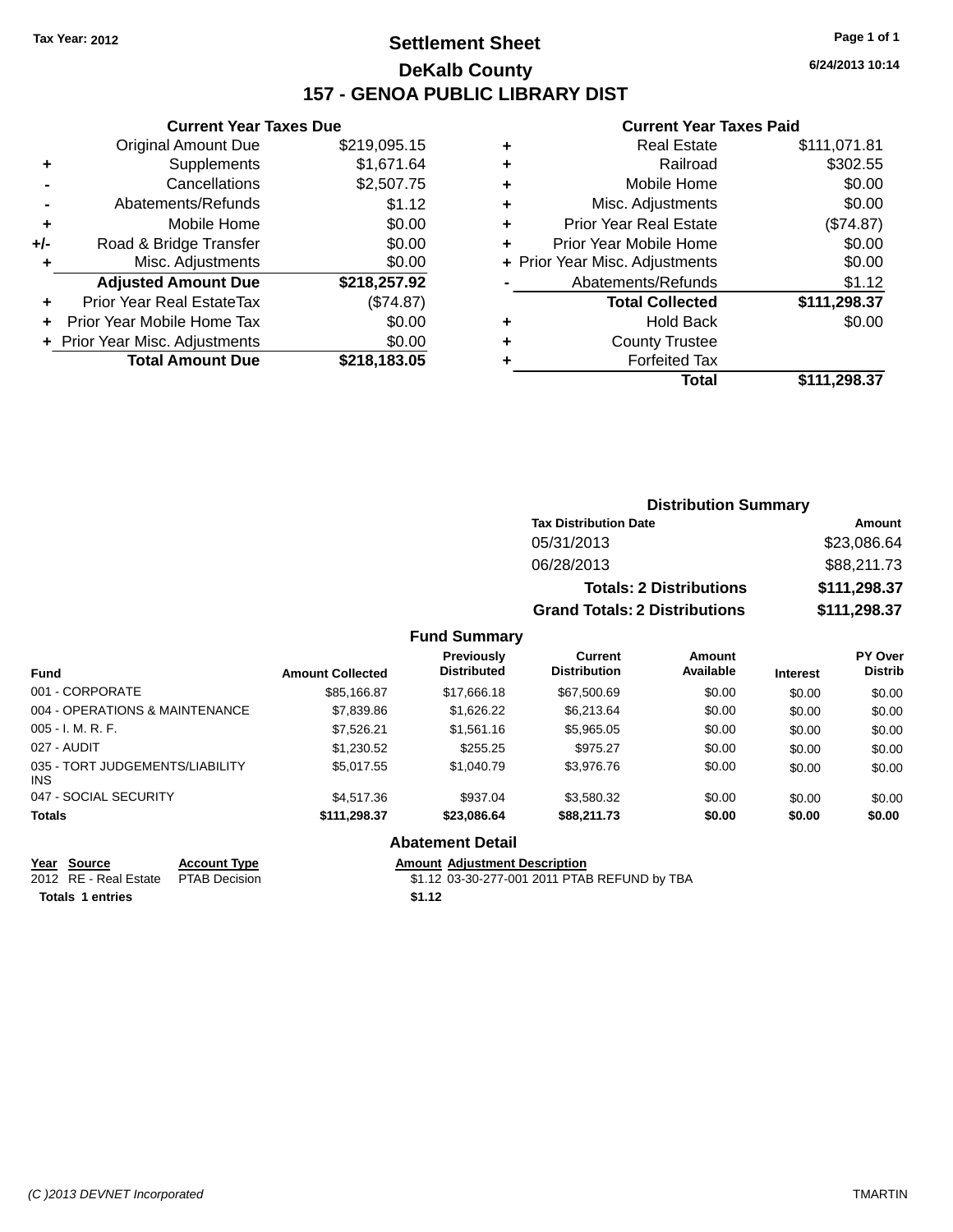# **Settlement Sheet Tax Year: 2012 Page 1 of 1 DeKalb County 158 - DEKALB TIF1**

**6/24/2013 10:14**

#### **Current Year Taxes Due**

|       | <b>Original Amount Due</b>       | \$4,399,711.64 |
|-------|----------------------------------|----------------|
| ٠     | Supplements                      | \$10,615.48    |
|       | Cancellations                    | \$12,414.48    |
|       | Abatements/Refunds               | \$0.00         |
| ٠     | Mobile Home                      | \$0.00         |
| $+/-$ | Road & Bridge Transfer           | \$0.00         |
| ٠     | Misc. Adjustments                | \$0.00         |
|       | <b>Adjusted Amount Due</b>       | \$4,397,912.64 |
| ÷     | <b>Prior Year Real EstateTax</b> | \$1,561.48     |
|       | Prior Year Mobile Home Tax       | \$0.00         |
|       | + Prior Year Misc. Adjustments   | \$0.00         |
|       | <b>Total Amount Due</b>          | \$4.399.474.12 |

|   | <b>Current Year Taxes Paid</b> |                |  |  |  |
|---|--------------------------------|----------------|--|--|--|
| ٠ | <b>Real Estate</b>             | \$2,244,577.57 |  |  |  |
| ÷ | Railroad                       | \$0.00         |  |  |  |
|   | Mobile Home                    | \$0.00         |  |  |  |
| ÷ | Misc. Adjustments              | \$0.00         |  |  |  |
| ÷ | <b>Prior Year Real Estate</b>  | \$1,561.48     |  |  |  |
| ÷ | Prior Year Mobile Home         | \$0.00         |  |  |  |
|   | + Prior Year Misc. Adjustments | \$0.00         |  |  |  |
|   | Abatements/Refunds             | \$0.00         |  |  |  |
|   | <b>Total Collected</b>         | \$2,246,139.05 |  |  |  |
|   | <b>Hold Back</b>               | \$0.00         |  |  |  |
|   | <b>County Trustee</b>          |                |  |  |  |
|   | <b>Forfeited Tax</b>           |                |  |  |  |

**Total \$2,246,139.05**

|                  |                     | <b>Distribution Summary</b>                                            |               |                 |                |  |
|------------------|---------------------|------------------------------------------------------------------------|---------------|-----------------|----------------|--|
|                  |                     | <b>Tax Distribution Date</b>                                           |               |                 | Amount         |  |
|                  |                     | 05/31/2013                                                             |               |                 | \$662,768.51   |  |
|                  |                     | 06/28/2013                                                             |               |                 | \$1,583,370.54 |  |
|                  |                     | <b>Totals: 2 Distributions</b><br><b>Grand Totals: 2 Distributions</b> |               | \$2,246,139.05  |                |  |
|                  |                     |                                                                        |               | \$2,246,139.05  |                |  |
|                  | <b>Fund Summary</b> |                                                                        |               |                 |                |  |
|                  | <b>Previously</b>   | <b>Current</b>                                                         | <b>Amount</b> |                 | <b>PY Over</b> |  |
| <b>Collected</b> | <b>Distributed</b>  | <b>Distribution</b>                                                    | Available     | <b>Interest</b> | <b>Distrib</b> |  |
|                  |                     |                                                                        |               |                 |                |  |

| Fund                    | <b>Amount Collected</b> | <b>Distributed</b> | <b>Distribution</b> | Available | Interest | <b>Distrib</b> |  |  |
|-------------------------|-------------------------|--------------------|---------------------|-----------|----------|----------------|--|--|
| 001 - CORPORATE         | \$2.246.139.05          | \$662,768.51       | \$1.583.370.54      | \$0.00    | \$0.00   | \$0.00         |  |  |
| Totals                  | \$2.246.139.05          | \$662.768.51       | \$1,583,370,54      | \$0.00    | \$0.00   | \$0.00         |  |  |
| <b>Abatement Detail</b> |                         |                    |                     |           |          |                |  |  |

**<u>Year Source</u> <b>Account Type**<br>
2012 RE - Real Estate PTAB Decision Totals 1 entries \$0.00

Amount Adjustment Description<br>\$0.00 08-12-451-008 PTAB REFUND by TBA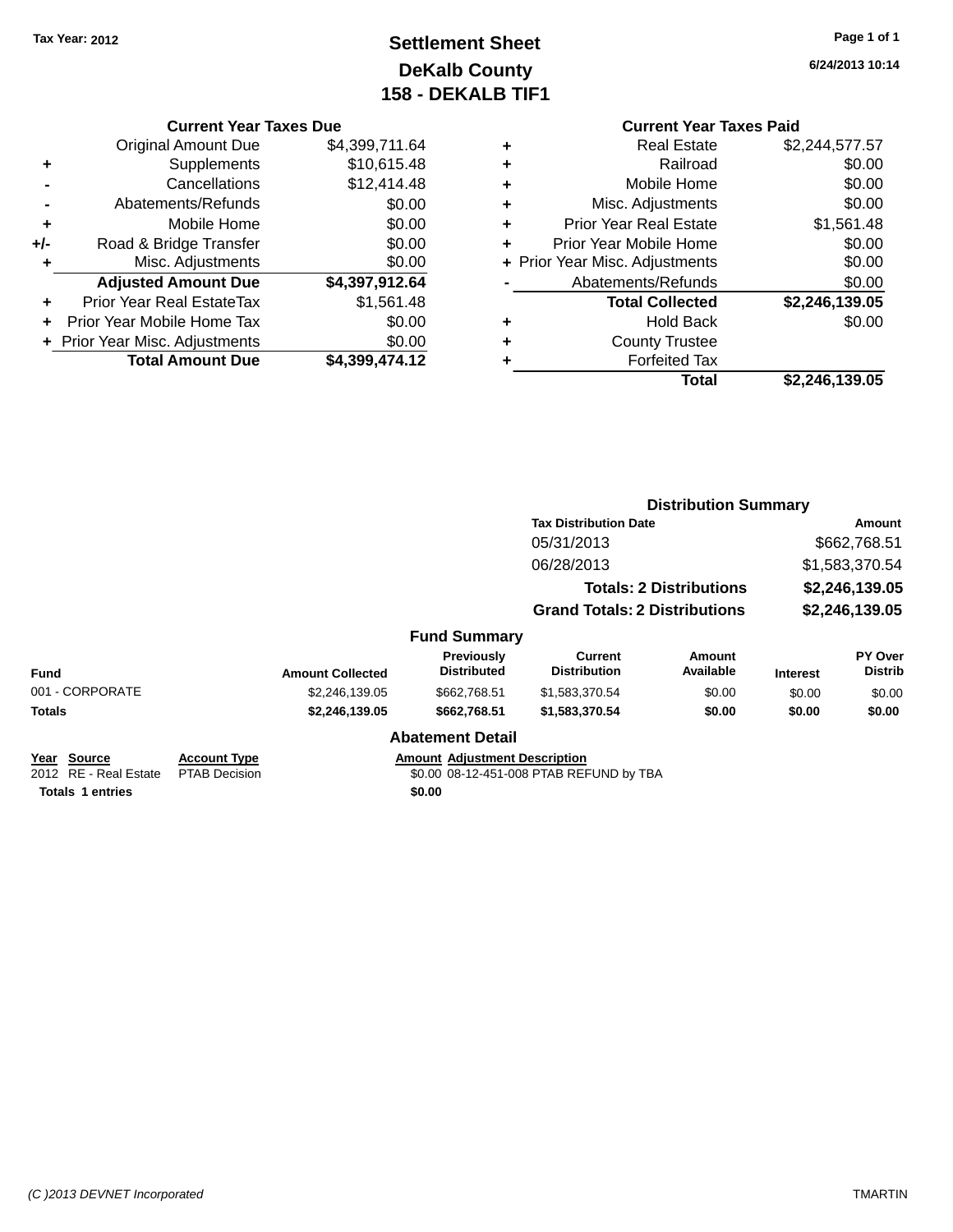# **Settlement Sheet Tax Year: 2012 Page 1 of 1 DeKalb County 159 - DEKALB TIF2**

**6/24/2013 10:14**

#### **Current Year Taxes Due**

|     | <b>Original Amount Due</b>       | \$1,625,981.08 |
|-----|----------------------------------|----------------|
| ٠   | Supplements                      | \$2,141.56     |
|     | Cancellations                    | \$4,870.92     |
|     | Abatements/Refunds               | \$0.00         |
| ٠   | Mobile Home                      | \$0.00         |
| +/- | Road & Bridge Transfer           | \$0.00         |
| ÷   | Misc. Adjustments                | \$0.00         |
|     | <b>Adjusted Amount Due</b>       | \$1,623,251.72 |
|     | <b>Prior Year Real EstateTax</b> | (\$2,732.46)   |
|     | Prior Year Mobile Home Tax       | \$0.00         |
|     | + Prior Year Misc. Adjustments   | \$0.00         |
|     | <b>Total Amount Due</b>          | \$1,620,519.26 |

### **Current Year Taxes Paid**

|   | <b>Real Estate</b>             | \$814,307.58 |
|---|--------------------------------|--------------|
| ٠ | Railroad                       | \$0.00       |
| ٠ | Mobile Home                    | \$0.00       |
| ٠ | Misc. Adjustments              | \$0.00       |
| ٠ | <b>Prior Year Real Estate</b>  | (\$2,732.46) |
| ٠ | Prior Year Mobile Home         | \$0.00       |
|   | + Prior Year Misc. Adjustments | \$0.00       |
|   | Abatements/Refunds             | \$0.00       |
|   | <b>Total Collected</b>         | \$811,575.12 |
| ٠ | Hold Back                      | \$0.00       |
| ٠ | <b>County Trustee</b>          |              |
|   | <b>Forfeited Tax</b>           |              |
|   | Total                          | \$811,575.12 |
|   |                                |              |

#### **Distribution Summary Tax Distribution Date Amount** 05/31/2013 \$116,885.32 06/28/2013 \$694,689.80 **Totals: 2 Distributions \$811,575.12 Grand Totals: 2 Distributions \$811,575.12 Fund Summary PY Over Amount Current Previously**

| <b>Fund</b>     | <b>Amount Collected</b> | Previously<br><b>Distributed</b> | Current<br><b>Distribution</b> | Amount<br>Available | <b>Interest</b> | <b>PY Over</b><br>Distrib |
|-----------------|-------------------------|----------------------------------|--------------------------------|---------------------|-----------------|---------------------------|
| 001 - CORPORATE | \$811,575.12            | \$116,885,32                     | \$694,689.80                   | \$0.00              | \$0.00          | \$0.00                    |
| <b>Totals</b>   | \$811,575.12            | \$116.885.32                     | \$694.689.80                   | \$0.00              | \$0.00          | \$0.00                    |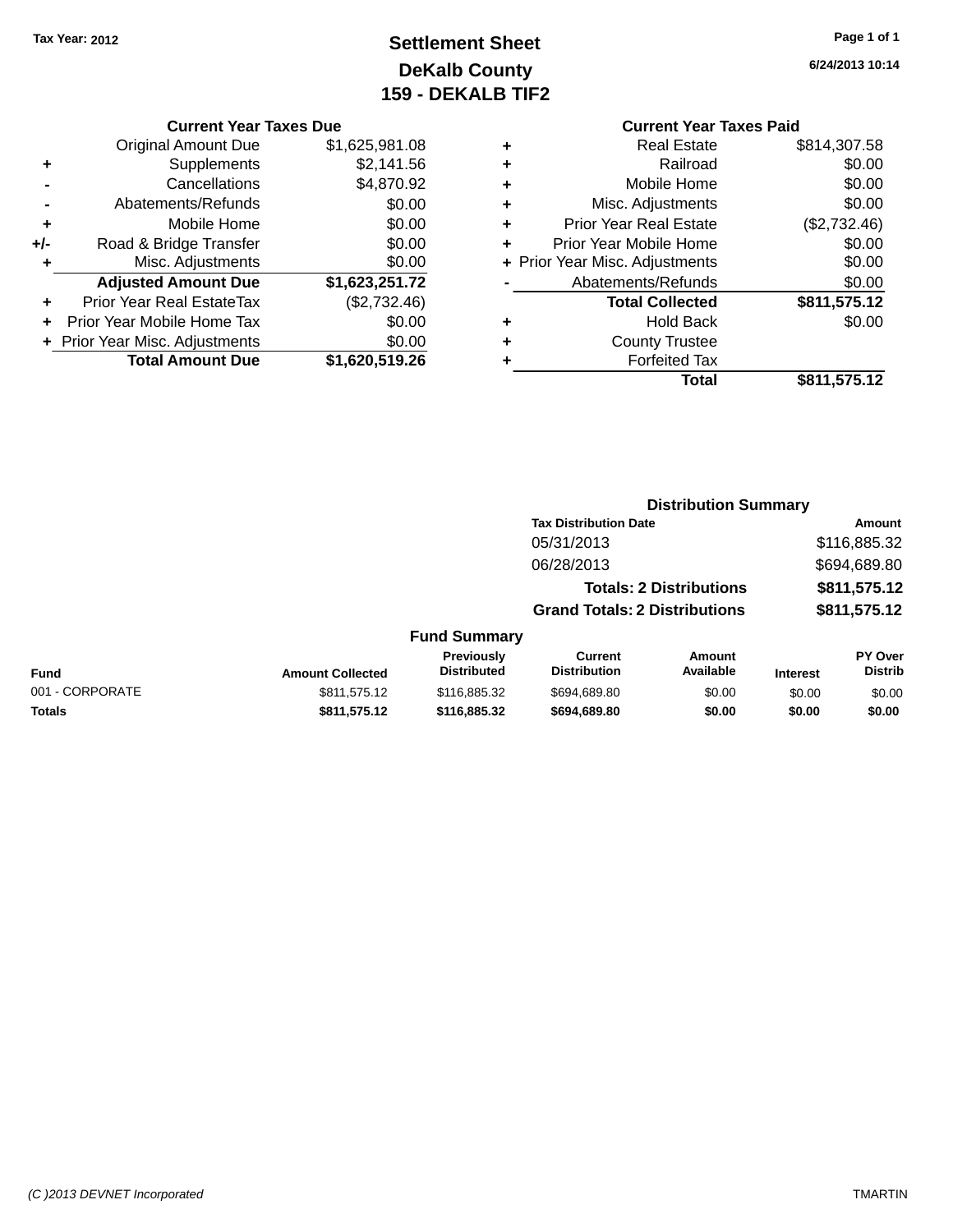### **Settlement Sheet Tax Year: 2012 Page 1 of 1 DeKalb County 160 - DEKALB TIF1 AMENDED**

**6/24/2013 10:14**

|     | <b>Current Year Taxes Due</b>  |                |
|-----|--------------------------------|----------------|
|     | <b>Original Amount Due</b>     | \$2,211,741.70 |
| ٠   | Supplements                    | \$10,417.72    |
|     | Cancellations                  | \$12,748.04    |
|     | Abatements/Refunds             | \$0.00         |
| ٠   | Mobile Home                    | \$0.00         |
| +/- | Road & Bridge Transfer         | \$0.00         |
| ٠   | Misc. Adjustments              | \$0.00         |
|     | <b>Adjusted Amount Due</b>     | \$2,209,411.38 |
| ÷   | Prior Year Real EstateTax      | (\$4,174.60)   |
| ÷   | Prior Year Mobile Home Tax     | \$0.00         |
|     | + Prior Year Misc. Adjustments | \$0.00         |
|     | <b>Total Amount Due</b>        | \$2,205,236.78 |

| <b>Real Estate</b>             | \$1,132,384.06 |
|--------------------------------|----------------|
| Railroad                       | \$0.00         |
| Mobile Home                    | \$0.00         |
| Misc. Adjustments              | \$0.00         |
| <b>Prior Year Real Estate</b>  | (\$4,174.60)   |
| Prior Year Mobile Home         | \$0.00         |
| + Prior Year Misc. Adjustments | \$0.00         |
| Abatements/Refunds             | \$0.00         |
| <b>Total Collected</b>         | \$1,128,209.46 |
| Hold Back                      | \$0.00         |
| <b>County Trustee</b>          |                |
| <b>Forfeited Tax</b>           |                |
| Total                          | \$1,128,209.46 |
|                                |                |

|                 |                         |                                  | <b>Distribution Summary</b>           |                                |                 |                                  |
|-----------------|-------------------------|----------------------------------|---------------------------------------|--------------------------------|-----------------|----------------------------------|
|                 |                         |                                  | <b>Tax Distribution Date</b>          |                                | Amount          |                                  |
|                 |                         |                                  | 05/31/2013                            |                                |                 | \$214,778.09                     |
|                 |                         |                                  | 06/28/2013                            |                                |                 | \$913,431.37                     |
|                 |                         |                                  |                                       | <b>Totals: 2 Distributions</b> |                 | \$1,128,209.46                   |
|                 |                         |                                  | <b>Grand Totals: 2 Distributions</b>  |                                |                 | \$1,128,209.46                   |
|                 |                         | <b>Fund Summary</b>              |                                       |                                |                 |                                  |
| <b>Fund</b>     | <b>Amount Collected</b> | Previously<br><b>Distributed</b> | <b>Current</b><br><b>Distribution</b> | <b>Amount</b><br>Available     | <b>Interest</b> | <b>PY Over</b><br><b>Distrib</b> |
| 001 - CORPORATE | \$1,128,209.46          | \$214,778.09                     | \$913,431.37                          | \$0.00                         | \$0.00          | \$0.00                           |
| <b>Totals</b>   | \$1,128,209.46          | \$214,778.09                     | \$913,431.37                          | \$0.00                         | \$0.00          | \$0.00                           |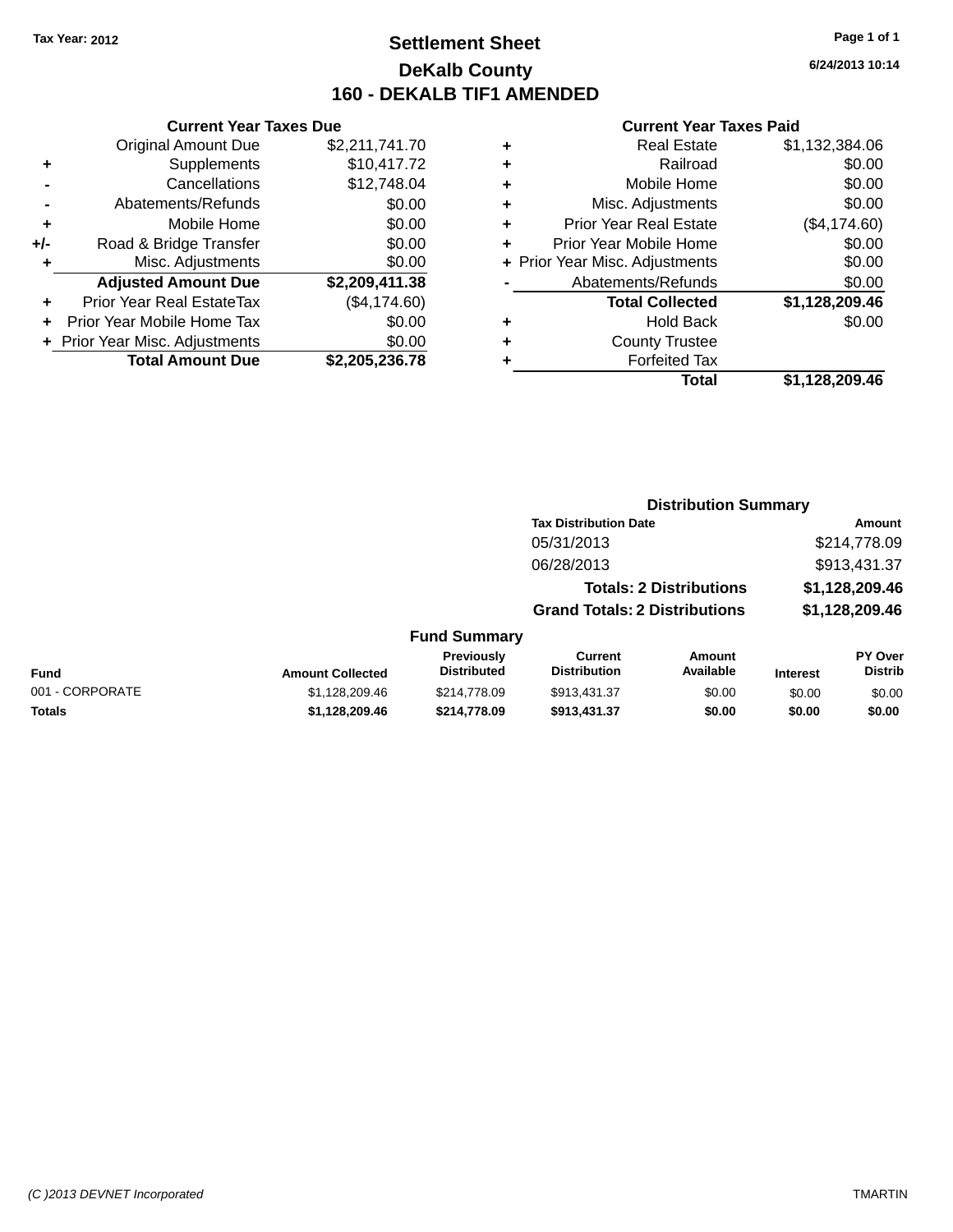# **Settlement Sheet Tax Year: 2012 Page 1 of 1 DeKalb County 162 - DEKALB TIF4**

**6/24/2013 10:14**

|     | <b>Current Year Taxes Due</b>  |        |  |  |  |
|-----|--------------------------------|--------|--|--|--|
|     | <b>Original Amount Due</b>     | \$0.00 |  |  |  |
|     | Supplements                    | \$0.00 |  |  |  |
|     | Cancellations                  | \$0.00 |  |  |  |
|     | \$0.00<br>Abatements/Refunds   |        |  |  |  |
| ٠   | Mobile Home                    | \$0.00 |  |  |  |
| +/- | Road & Bridge Transfer         | \$0.00 |  |  |  |
|     | Misc. Adjustments              | \$0.00 |  |  |  |
|     | <b>Adjusted Amount Due</b>     | \$0.00 |  |  |  |
|     | Prior Year Real EstateTax      | \$0.00 |  |  |  |
| ÷   | Prior Year Mobile Home Tax     | \$0.00 |  |  |  |
|     | + Prior Year Misc. Adjustments | \$0.00 |  |  |  |
|     | <b>Total Amount Due</b>        | \$0.00 |  |  |  |
|     |                                |        |  |  |  |

#### **Current Year Taxes Paid +** Real Estate \$0.00 **+** Railroad \$0.00 **+** Mobile Home \$0.00 **+** Misc. Adjustments \$0.00 **+** Prior Year Real Estate \$0.00 **+** Prior Year Mobile Home \$0.00<br> **+** Prior Year Misc. Adjustments \$0.00 **+ Prior Year Misc. Adjustments -** Abatements/Refunds \$0.00 **Total Collected \$0.00 +** Hold Back \$0.00 **+** County Trustee **+** Forfeited Tax **Total \$0.00**

| <b>Fund Summary</b> |                         |                                         |                                |                     |                 |                           |
|---------------------|-------------------------|-----------------------------------------|--------------------------------|---------------------|-----------------|---------------------------|
| <b>Fund</b>         | <b>Amount Collected</b> | <b>Previously</b><br><b>Distributed</b> | Current<br><b>Distribution</b> | Amount<br>Available | <b>Interest</b> | PY Over<br><b>Distrib</b> |
| 001 - CORPORATE     | \$0.00                  | \$0.00                                  | \$0.00                         | \$0.00              | \$0.00          | \$0.00                    |
| <b>Totals</b>       | \$0.00                  | \$0.00                                  | \$0.00                         | \$0.00              | \$0.00          | \$0.00                    |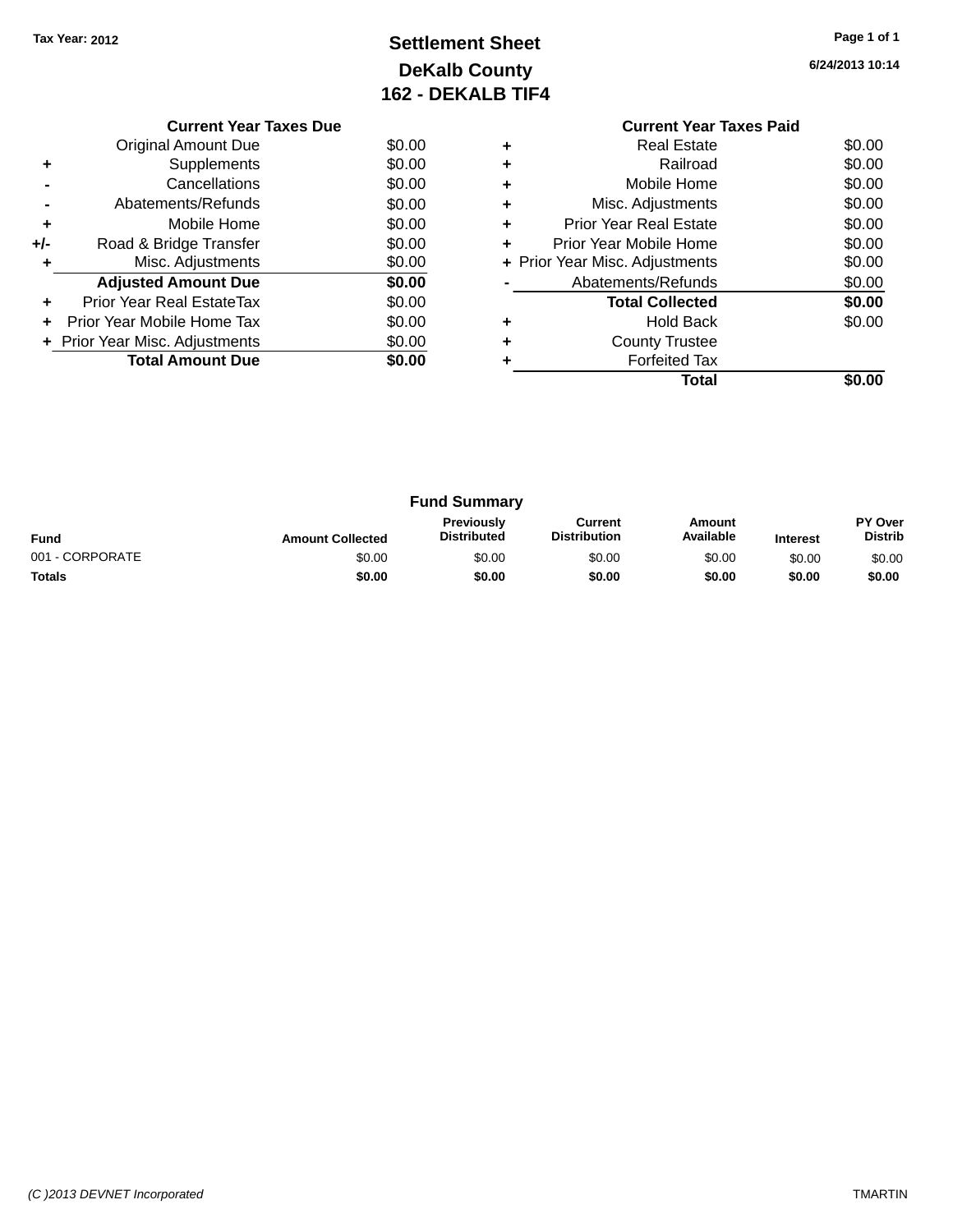# **Settlement Sheet Tax Year: 2012 Page 1 of 1 DeKalb County 163 - MALTA TIF**

| <b>Current Year Taxes Due</b>    |              |  |  |  |  |
|----------------------------------|--------------|--|--|--|--|
| <b>Original Amount Due</b>       | \$367,185.10 |  |  |  |  |
| Supplements                      | \$0.00       |  |  |  |  |
| Cancellations                    | \$0.00       |  |  |  |  |
| Abatements/Refunds               | \$0.00       |  |  |  |  |
| Mobile Home                      | \$0.00       |  |  |  |  |
| Road & Bridge Transfer           | \$0.00       |  |  |  |  |
| Misc. Adjustments                | \$0.00       |  |  |  |  |
| <b>Adjusted Amount Due</b>       | \$367,185.10 |  |  |  |  |
| <b>Prior Year Real EstateTax</b> | \$0.00       |  |  |  |  |
| Prior Year Mobile Home Tax       | \$0.00       |  |  |  |  |
| + Prior Year Misc. Adjustments   | \$0.00       |  |  |  |  |
| <b>Total Amount Due</b>          | \$367,185.10 |  |  |  |  |
|                                  |              |  |  |  |  |

|   | <b>Current Year Taxes Paid</b> |              |
|---|--------------------------------|--------------|
|   | Real Estate                    | \$180,820.28 |
| ٠ | Railroad                       | \$0.00       |
|   | Mobile Home                    | \$0.00       |
|   | Misc. Adjustments              | \$0.00       |
| ÷ | <b>Prior Year Real Estate</b>  | \$0.00       |
|   | Prior Year Mobile Home         | \$0.00       |
|   | + Prior Year Misc. Adjustments | \$0.00       |
|   | Abatements/Refunds             | \$0.00       |
|   | <b>Total Collected</b>         | \$180,820.28 |
|   | Hold Back                      | \$0.00       |
|   | <b>County Trustee</b>          |              |
|   | <b>Forfeited Tax</b>           |              |
|   | Total                          | \$180,820.28 |
|   |                                |              |

|                 |                         |                                  | <b>Distribution Summary</b>           |                                |                 |                           |
|-----------------|-------------------------|----------------------------------|---------------------------------------|--------------------------------|-----------------|---------------------------|
|                 |                         |                                  | <b>Tax Distribution Date</b>          |                                |                 | Amount                    |
|                 |                         |                                  | 05/31/2013                            |                                |                 | \$30,240.60               |
|                 |                         |                                  | 06/28/2013                            |                                |                 | \$150,579.68              |
|                 |                         |                                  |                                       | <b>Totals: 2 Distributions</b> |                 | \$180,820.28              |
|                 |                         |                                  | <b>Grand Totals: 2 Distributions</b>  |                                |                 | \$180,820.28              |
|                 |                         | <b>Fund Summary</b>              |                                       |                                |                 |                           |
| <b>Fund</b>     | <b>Amount Collected</b> | Previously<br><b>Distributed</b> | <b>Current</b><br><b>Distribution</b> | Amount<br>Available            | <b>Interest</b> | PY Over<br><b>Distrib</b> |
| 001 - CORPORATE | \$180,820,28            | \$30,240.60                      | \$150,579.68                          | \$0.00                         | \$0.00          | \$0.00                    |
| <b>Totals</b>   | \$180,820.28            | \$30,240.60                      | \$150,579.68                          | \$0.00                         | \$0.00          | \$0.00                    |
|                 |                         |                                  |                                       |                                |                 |                           |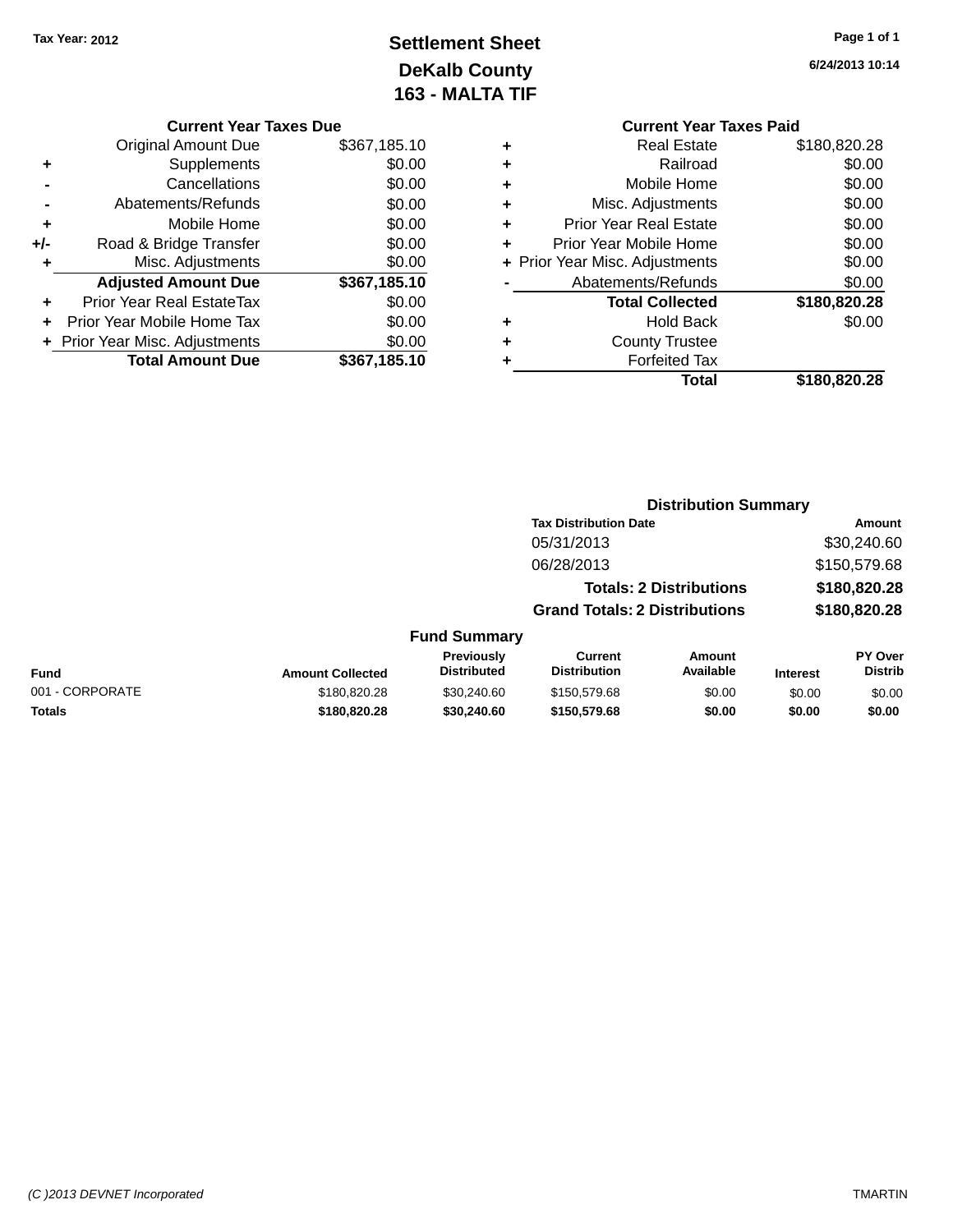# **Settlement Sheet Tax Year: 2012 Page 1 of 1 DeKalb County 164 - DEKALB TIF5**

|   | <b>Current Year Taxes Paid</b> |          |
|---|--------------------------------|----------|
| ٠ | <b>Real Estate</b>             | \$907.72 |
| ÷ | Railroad                       | \$0.00   |
| ÷ | Mobile Home                    | \$0.00   |
| ÷ | Misc. Adjustments              | \$0.00   |
| ٠ | <b>Prior Year Real Estate</b>  | \$0.00   |
| ÷ | Prior Year Mobile Home         | \$0.00   |
|   | + Prior Year Misc. Adjustments | \$0.00   |
|   | Abatements/Refunds             | \$0.00   |
|   | <b>Total Collected</b>         | \$907.72 |
| ٠ | <b>Hold Back</b>               | \$0.00   |
| ÷ | <b>County Trustee</b>          |          |
| ٠ | <b>Forfeited Tax</b>           |          |
|   | Total                          | \$907.72 |

|     | <b>Current Year Taxes Due</b>  |            |
|-----|--------------------------------|------------|
|     | <b>Original Amount Due</b>     | \$1,063.42 |
|     | Supplements                    | \$0.00     |
|     | Cancellations                  | \$0.00     |
|     | Abatements/Refunds             | \$0.00     |
| ٠   | Mobile Home                    | \$0.00     |
| +/- | Road & Bridge Transfer         | \$0.00     |
| ٠   | Misc. Adjustments              | \$0.00     |
|     | <b>Adjusted Amount Due</b>     | \$1,063.42 |
|     | Prior Year Real EstateTax      | \$0.00     |
|     | Prior Year Mobile Home Tax     | \$0.00     |
|     | + Prior Year Misc. Adjustments | \$0.00     |
|     | <b>Total Amount Due</b>        | \$1,063.42 |
|     |                                |            |

|                 |                         |                                  | <b>Distribution Summary</b>          |                                |                 |                                  |  |
|-----------------|-------------------------|----------------------------------|--------------------------------------|--------------------------------|-----------------|----------------------------------|--|
|                 |                         |                                  | <b>Tax Distribution Date</b>         |                                |                 | Amount                           |  |
|                 |                         |                                  | 06/28/2013                           |                                |                 | \$907.72                         |  |
|                 |                         |                                  |                                      | <b>Totals: 1 Distributions</b> |                 | \$907.72                         |  |
|                 |                         |                                  | <b>Grand Totals: 1 Distributions</b> |                                |                 | \$907.72                         |  |
|                 |                         | <b>Fund Summary</b>              |                                      |                                |                 |                                  |  |
| <b>Fund</b>     | <b>Amount Collected</b> | Previously<br><b>Distributed</b> | Current<br><b>Distribution</b>       | <b>Amount</b><br>Available     | <b>Interest</b> | <b>PY Over</b><br><b>Distrib</b> |  |
| 001 - CORPORATE | \$907.72                | \$0.00                           | \$907.72                             | \$0.00                         | \$0.00          | \$0.00                           |  |
| <b>Totals</b>   | \$907.72                | \$0.00                           | \$907.72                             | \$0.00                         | \$0.00          | \$0.00                           |  |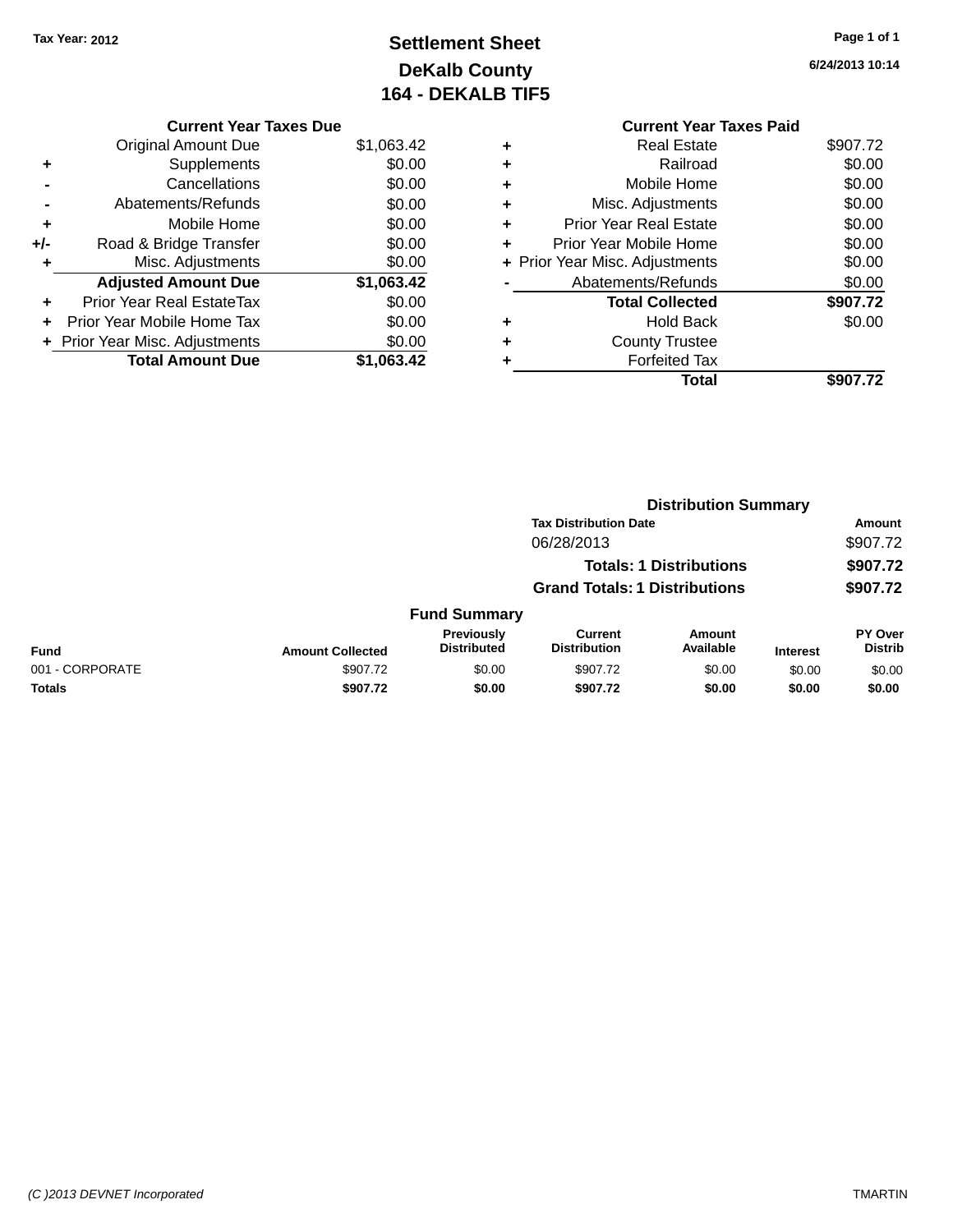# **Settlement Sheet Tax Year: 2012 Page 1 of 1 DeKalb County 170 - KIRKLAND TIF**

|     | <b>Current Year Taxes Due</b>  |              |
|-----|--------------------------------|--------------|
|     | <b>Original Amount Due</b>     | \$240,891.44 |
| ٠   | Supplements                    | \$0.00       |
|     | Cancellations                  | \$0.00       |
|     | Abatements/Refunds             | \$0.00       |
| ٠   | Mobile Home                    | \$0.00       |
| +/- | Road & Bridge Transfer         | \$0.00       |
|     | Misc. Adjustments              | \$0.00       |
|     | <b>Adjusted Amount Due</b>     | \$240,891.44 |
| ٠   | Prior Year Real EstateTax      | \$0.00       |
|     | Prior Year Mobile Home Tax     | \$0.00       |
|     | + Prior Year Misc. Adjustments | \$0.00       |
|     | <b>Total Amount Due</b>        | \$240.891.44 |
|     |                                |              |

|   | <b>Current Year Taxes Paid</b> |              |
|---|--------------------------------|--------------|
| ٠ | Real Estate                    | \$127,694.91 |
| ٠ | Railroad                       | \$0.00       |
| ٠ | Mobile Home                    | \$0.00       |
| ٠ | Misc. Adjustments              | \$0.00       |
| ٠ | <b>Prior Year Real Estate</b>  | \$0.00       |
| ÷ | Prior Year Mobile Home         | \$0.00       |
|   | + Prior Year Misc. Adjustments | \$0.00       |
|   | Abatements/Refunds             | \$0.00       |
|   | <b>Total Collected</b>         | \$127,694.91 |
| ٠ | Hold Back                      | \$0.00       |
|   | <b>County Trustee</b>          |              |
|   | <b>Forfeited Tax</b>           |              |
|   | Total                          | \$127,694.91 |

|                 |                         |                                  | <b>Distribution Summary</b>           |                                |                 |                           |
|-----------------|-------------------------|----------------------------------|---------------------------------------|--------------------------------|-----------------|---------------------------|
|                 |                         |                                  | <b>Tax Distribution Date</b>          |                                |                 | Amount                    |
|                 |                         |                                  | 05/31/2013                            |                                |                 | \$47,107.94               |
|                 |                         |                                  | 06/28/2013                            |                                |                 | \$80,586.97               |
|                 |                         |                                  |                                       | <b>Totals: 2 Distributions</b> |                 | \$127,694.91              |
|                 |                         |                                  | <b>Grand Totals: 2 Distributions</b>  |                                |                 | \$127,694.91              |
|                 |                         | <b>Fund Summary</b>              |                                       |                                |                 |                           |
| <b>Fund</b>     | <b>Amount Collected</b> | Previously<br><b>Distributed</b> | <b>Current</b><br><b>Distribution</b> | Amount<br>Available            | <b>Interest</b> | PY Over<br><b>Distrib</b> |
| 001 - CORPORATE | \$127.694.91            | \$47.107.94                      | \$80,586.97                           | \$0.00                         | \$0.00          | \$0.00                    |
| <b>Totals</b>   | \$127,694.91            | \$47.107.94                      | \$80,586.97                           | \$0.00                         | \$0.00          | \$0.00                    |
|                 |                         |                                  |                                       |                                |                 |                           |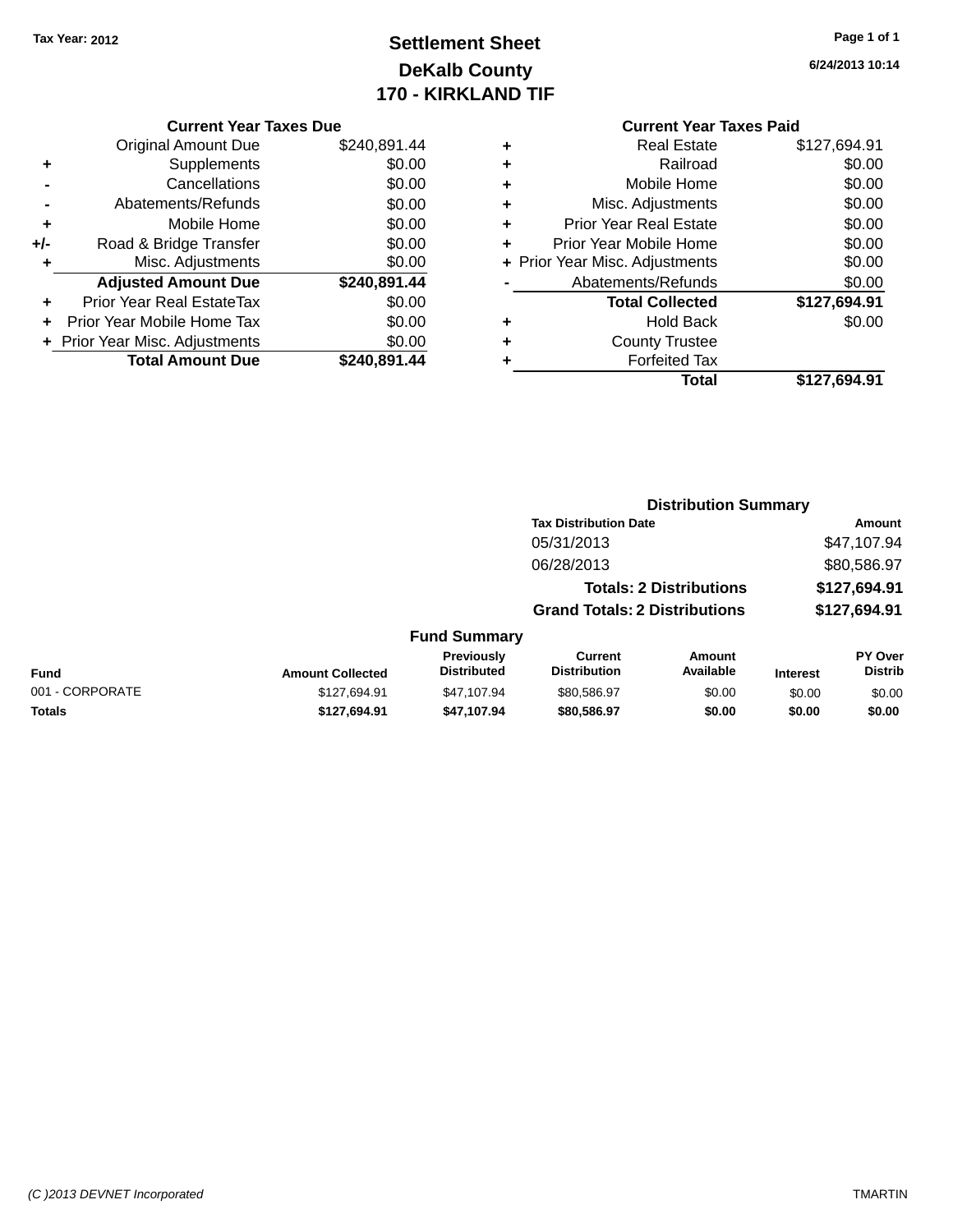# **Settlement Sheet Tax Year: 2012 Page 1 of 1 DeKalb County 171 - WATERMAN TIF**

**6/24/2013 10:14**

|     | <b>Current Year Taxes Due</b>  |             |
|-----|--------------------------------|-------------|
|     | <b>Original Amount Due</b>     | \$30,925.20 |
| ٠   | Supplements                    | \$0.00      |
|     | Cancellations                  | \$0.00      |
|     | Abatements/Refunds             | \$0.00      |
| ٠   | Mobile Home                    | \$0.00      |
| +/- | Road & Bridge Transfer         | \$0.00      |
| ٠   | Misc. Adjustments              | \$0.00      |
|     | <b>Adjusted Amount Due</b>     | \$30,925.20 |
| ٠   | Prior Year Real EstateTax      | \$0.00      |
|     | Prior Year Mobile Home Tax     | \$0.00      |
|     | + Prior Year Misc. Adjustments | \$0.00      |
|     | <b>Total Amount Due</b>        | \$30,925,20 |
|     |                                |             |

# **Current Year Taxes Paid +** Real Estate \$20,351.99

|   | Total                          | \$20,351.99 |
|---|--------------------------------|-------------|
|   | <b>Forfeited Tax</b>           |             |
| ٠ | <b>County Trustee</b>          |             |
| ٠ | <b>Hold Back</b>               | \$0.00      |
|   | <b>Total Collected</b>         | \$20,351.99 |
|   | Abatements/Refunds             | \$0.00      |
|   | + Prior Year Misc. Adjustments | \$0.00      |
| ÷ | Prior Year Mobile Home         | \$0.00      |
| ٠ | <b>Prior Year Real Estate</b>  | \$0.00      |
| ٠ | Misc. Adjustments              | \$0.00      |
| ٠ | Mobile Home                    | \$0.00      |
|   | Railroad                       | \$0.00      |

|                 |                         | <b>Distribution Summary</b>             |                                       |                                |                 |                           |
|-----------------|-------------------------|-----------------------------------------|---------------------------------------|--------------------------------|-----------------|---------------------------|
|                 |                         |                                         | <b>Tax Distribution Date</b>          |                                |                 | Amount                    |
|                 |                         |                                         | 05/31/2013                            |                                |                 | \$17,581.82               |
|                 |                         |                                         | 06/28/2013                            |                                |                 | \$2,770.17                |
|                 |                         |                                         |                                       | <b>Totals: 2 Distributions</b> |                 | \$20,351.99               |
|                 |                         |                                         | <b>Grand Totals: 2 Distributions</b>  |                                |                 | \$20,351.99               |
|                 |                         | <b>Fund Summary</b>                     |                                       |                                |                 |                           |
| <b>Fund</b>     | <b>Amount Collected</b> | <b>Previously</b><br><b>Distributed</b> | <b>Current</b><br><b>Distribution</b> | Amount<br>Available            | <b>Interest</b> | PY Over<br><b>Distrib</b> |
| 001 - CORPORATE | \$20,351.99             | \$17,581.82                             | \$2,770.17                            | \$0.00                         | \$0.00          | \$0.00                    |
| <b>Totals</b>   | \$20,351.99             | \$17,581.82                             | \$2,770.17                            | \$0.00                         | \$0.00          | \$0.00                    |
|                 |                         |                                         |                                       |                                |                 |                           |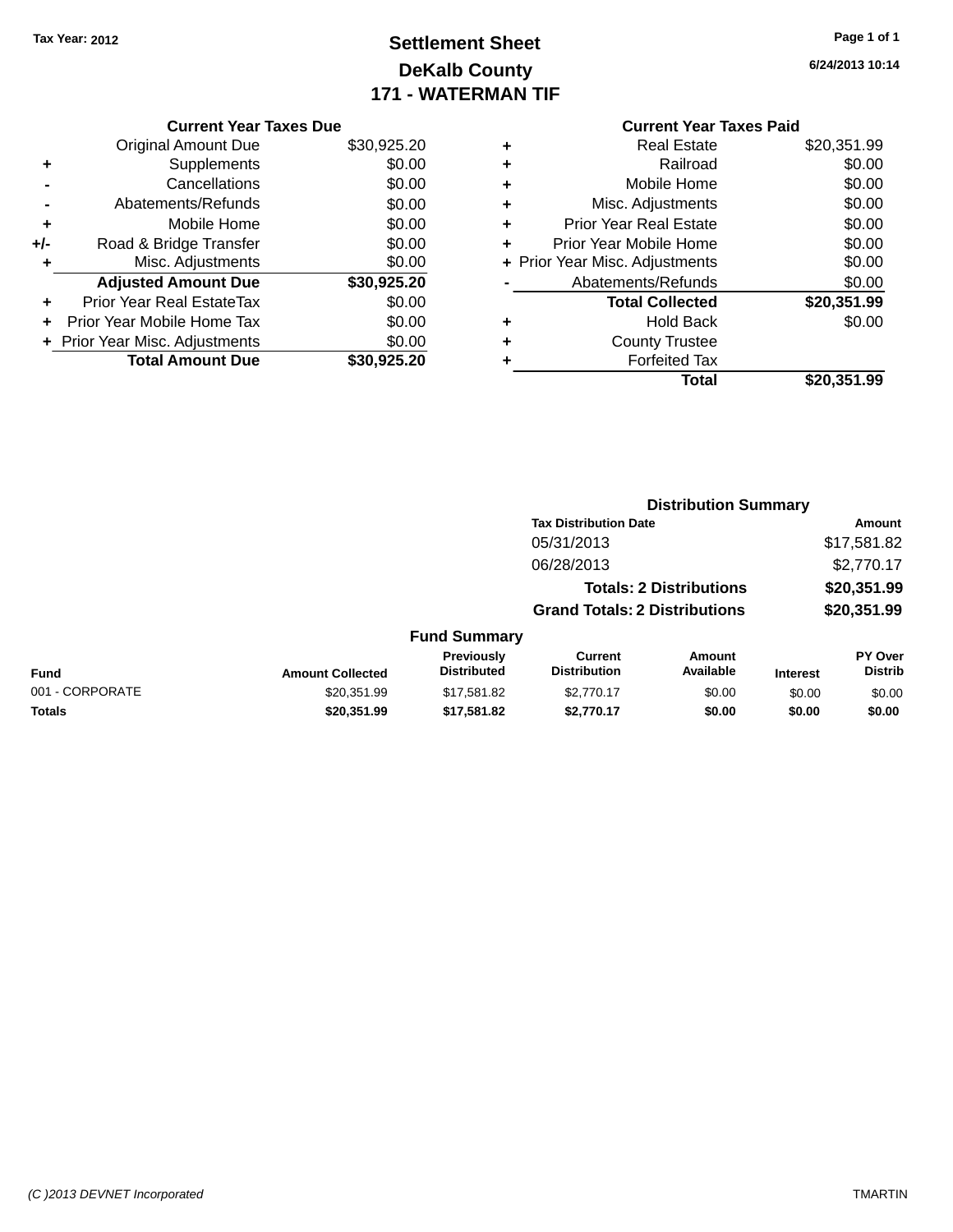Original Amount Due

**Adjusted Amount Due** 

**Total Amount Due** 

**+** Supplements **-** Cancellations **-** Abatements/Refunds **+** Mobile Home **+/-** Road & Bridge Transfer **+** Misc. Adjustments

**+** Prior Year Real EstateTax \$0.00 **+** Prior Year Mobile Home Tax **+** Prior Year Misc. Adjustments

# **Settlement Sheet Tax Year: 2012 Page 1 of 1 DeKalb County 172 - MAPLE PARK TIF**

**6/24/2013 10:14**

**Distribution Summary**

| <b>Current Year Taxes Due</b> |            |   | <b>Current Year Taxes Paid</b> |          |
|-------------------------------|------------|---|--------------------------------|----------|
| ่<br>เl Amount Due            | \$1,899.34 | ٠ | <b>Real Estate</b>             | \$790.65 |
| Supplements                   | \$0.00     | ٠ | Railroad                       | \$0.00   |
| Cancellations                 | \$0.00     | ٠ | Mobile Home                    | \$0.00   |
| าents/Refunds                 | \$0.00     | ٠ | Misc. Adjustments              | \$0.00   |
| Mobile Home                   | \$0.00     | ÷ | <b>Prior Year Real Estate</b>  | \$0.00   |
| ridge Transfer                | \$0.00     | ÷ | Prior Year Mobile Home         | \$0.00   |
| . Adjustments                 | \$0.00     |   | + Prior Year Misc. Adjustments | \$0.00   |
| <b>Amount Due</b>             | \$1,899.34 |   | Abatements/Refunds             | \$0.00   |
| leal EstateTax≀               | \$0.00     |   | <b>Total Collected</b>         | \$790.65 |
| bile Home Tax                 | \$0.00     | ÷ | <b>Hold Back</b>               | \$0.00   |
| . Adjustments                 | \$0.00     | ٠ | <b>County Trustee</b>          |          |
| <b>Amount Due</b>             | \$1,899.34 |   | <b>Forfeited Tax</b>           |          |
|                               |            |   | <b>Total</b>                   | \$790.65 |

|                 |                         |                                  | <b>Tax Distribution Date</b>          |                                |                 | <b>Amount</b>             |
|-----------------|-------------------------|----------------------------------|---------------------------------------|--------------------------------|-----------------|---------------------------|
|                 |                         |                                  | 05/31/2013                            |                                |                 | \$672.65                  |
|                 |                         |                                  | 06/28/2013                            |                                |                 | \$118.00                  |
|                 |                         |                                  |                                       | <b>Totals: 2 Distributions</b> |                 | \$790.65                  |
|                 |                         |                                  | <b>Grand Totals: 2 Distributions</b>  |                                |                 | \$790.65                  |
|                 |                         | <b>Fund Summary</b>              |                                       |                                |                 |                           |
| <b>Fund</b>     | <b>Amount Collected</b> | Previously<br><b>Distributed</b> | <b>Current</b><br><b>Distribution</b> | Amount<br>Available            | <b>Interest</b> | PY Over<br><b>Distrib</b> |
| 001 - CORPORATE | \$790.65                | \$672.65                         | \$118.00                              | \$0.00                         | \$0.00          | \$0.00                    |
| Totals          | \$790.65                | \$672.65                         | \$118.00                              | \$0.00                         | \$0.00          | \$0.00                    |
|                 |                         |                                  |                                       |                                |                 |                           |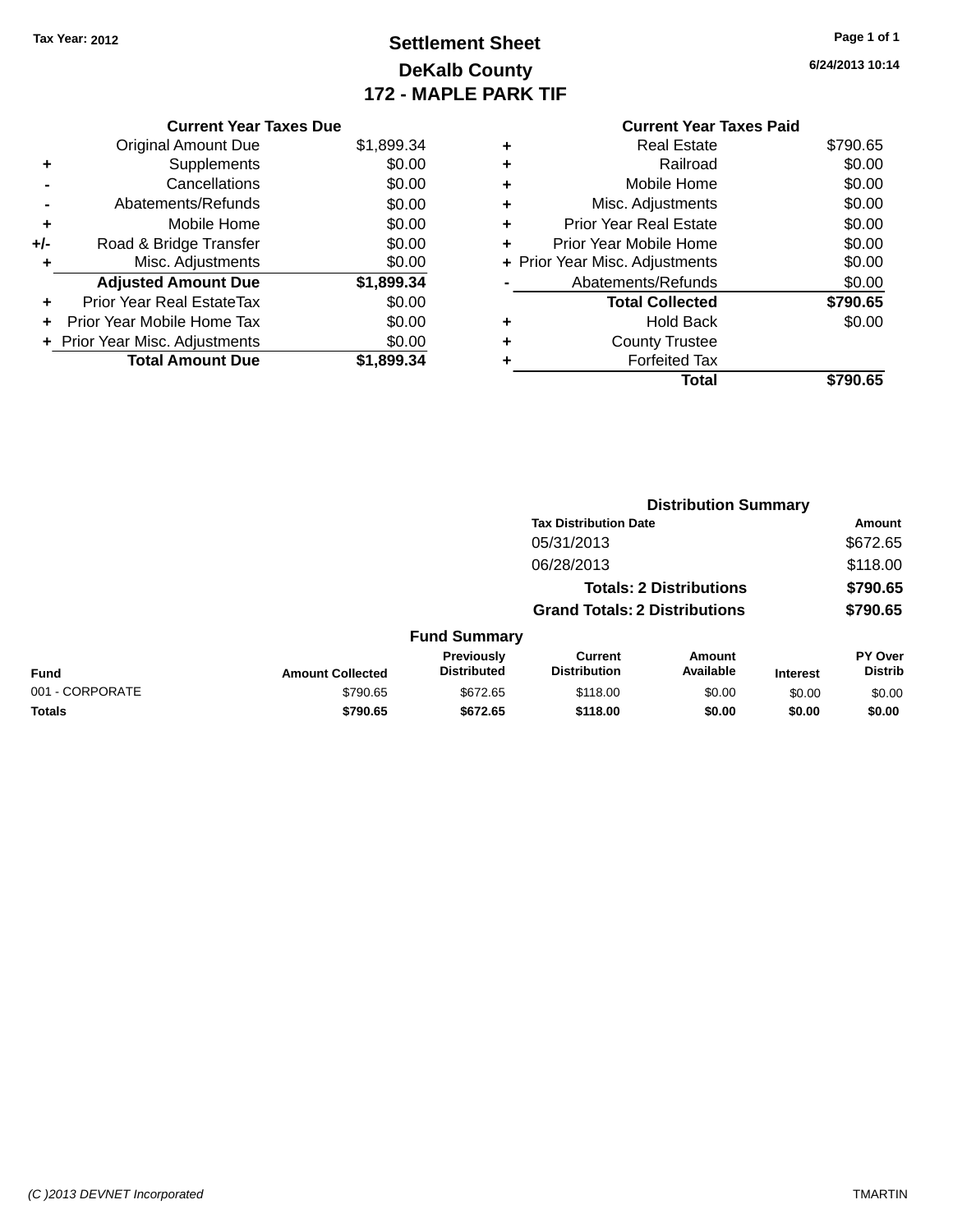### **Settlement Sheet Tax Year: 2012 Page 1 of 1 DeKalb County 180 - SYCAMORE TIF DISTRICT**

**6/24/2013 10:14**

| <b>Original Amount Due</b>   | \$45,184.16                   |
|------------------------------|-------------------------------|
| Supplements                  | \$0.00                        |
| Cancellations                | \$0.00                        |
| Abatements/Refunds           | \$0.00                        |
| Mobile Home                  | \$0.00                        |
| Road & Bridge Transfer       | \$0.00                        |
| Misc. Adjustments            | \$0.00                        |
| <b>Adjusted Amount Due</b>   | \$45,184.16                   |
| Prior Year Real EstateTax    | \$0.00                        |
| Prior Year Mobile Home Tax   | \$0.00                        |
| Prior Year Misc. Adjustments | \$0.00                        |
| <b>Total Amount Due</b>      | \$45.184.16                   |
|                              | <b>Current Year Taxes Due</b> |

|   | <b>Real Estate</b>             | \$22,623.58 |
|---|--------------------------------|-------------|
| ٠ | Railroad                       | \$0.00      |
| ٠ | Mobile Home                    | \$0.00      |
| ٠ | Misc. Adjustments              | \$0.00      |
| ٠ | <b>Prior Year Real Estate</b>  | \$0.00      |
| ٠ | Prior Year Mobile Home         | \$0.00      |
|   | + Prior Year Misc. Adjustments | \$0.00      |
|   | Abatements/Refunds             | \$0.00      |
|   | <b>Total Collected</b>         | \$22,623.58 |
| ٠ | <b>Hold Back</b>               | \$0.00      |
| ٠ | <b>County Trustee</b>          |             |
| ٠ | <b>Forfeited Tax</b>           |             |
|   | Total                          | \$22,623,58 |
|   |                                |             |

|                 |                         |                                  |                                       | <b>Distribution Summary</b>    |                 |                                  |
|-----------------|-------------------------|----------------------------------|---------------------------------------|--------------------------------|-----------------|----------------------------------|
|                 |                         |                                  | <b>Tax Distribution Date</b>          |                                |                 | Amount                           |
|                 |                         |                                  | 05/31/2013                            |                                |                 | \$424.18                         |
|                 |                         |                                  | 06/28/2013                            |                                |                 | \$22,199.40                      |
|                 |                         |                                  |                                       | <b>Totals: 2 Distributions</b> |                 | \$22,623.58                      |
|                 |                         |                                  | <b>Grand Totals: 2 Distributions</b>  |                                |                 | \$22,623.58                      |
|                 |                         | <b>Fund Summary</b>              |                                       |                                |                 |                                  |
| <b>Fund</b>     | <b>Amount Collected</b> | Previously<br><b>Distributed</b> | <b>Current</b><br><b>Distribution</b> | Amount<br>Available            | <b>Interest</b> | <b>PY Over</b><br><b>Distrib</b> |
| 001 - CORPORATE | \$22,623.58             | \$424.18                         | \$22,199.40                           | \$0.00                         | \$0.00          | \$0.00                           |
| Totals          | \$22,623.58             | \$424.18                         | \$22,199.40                           | \$0.00                         | \$0.00          | \$0.00                           |
|                 |                         |                                  |                                       |                                |                 |                                  |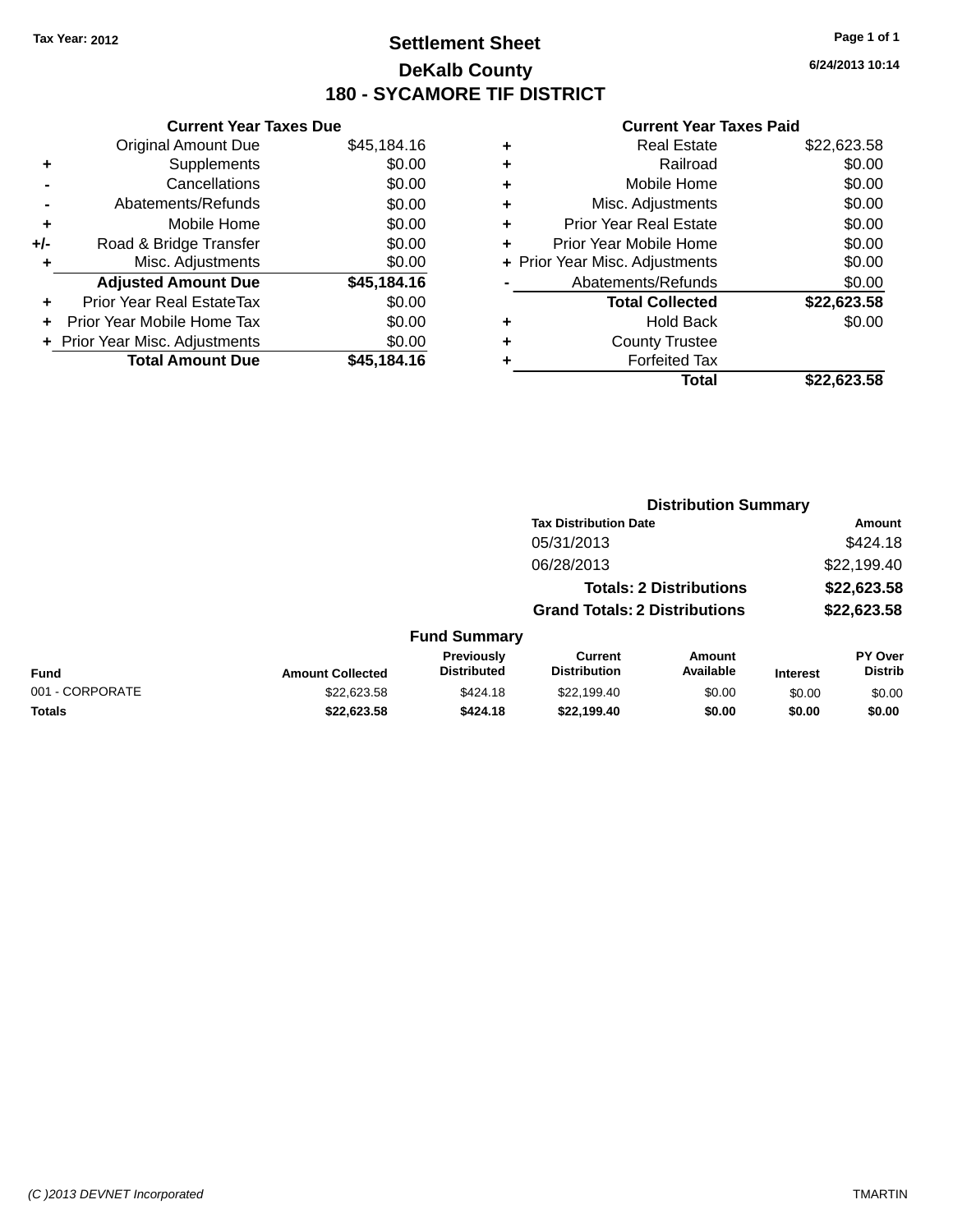# **Settlement Sheet Tax Year: 2012 Page 1 of 1 DeKalb County 190 - CORTLAND TIF**

|     | <b>Current Year Taxes Due</b>    |             |  |
|-----|----------------------------------|-------------|--|
|     | <b>Original Amount Due</b>       | \$39,364.76 |  |
| ٠   | Supplements                      | \$0.00      |  |
|     | Cancellations                    | \$0.00      |  |
|     | Abatements/Refunds               | \$0.00      |  |
| ÷   | Mobile Home                      | \$0.00      |  |
| +/- | Road & Bridge Transfer           | \$0.00      |  |
| ÷   | Misc. Adjustments                | \$0.00      |  |
|     | <b>Adjusted Amount Due</b>       | \$39,364.76 |  |
| ٠   | <b>Prior Year Real EstateTax</b> | \$0.00      |  |
|     | Prior Year Mobile Home Tax       | \$0.00      |  |

**+ Prior Year Misc. Adjustments**  $$0.00$ 

**Total Amount Due \$39,364.76**

#### **Current Year Taxes Paid +** Real Estate \$31,266.69 **+** Railroad \$0.00 **+** Mobile Home \$0.00 **+** Misc. Adjustments \$0.00 **+** Prior Year Real Estate \$0.00 **+** Prior Year Mobile Home \$0.00 **+** Prior Year Misc. Adjustments  $$0.00$ **-** Abatements/Refunds \$0.00 **Total Collected \$31,266.69 +** Hold Back \$0.00 **+** County Trustee **+** Forfeited Tax **Total \$31,266.69**

**Distribution Summary**

|                 |                         |                                         | <b>Tax Distribution Date</b>          |                                |                 | Amount                           |
|-----------------|-------------------------|-----------------------------------------|---------------------------------------|--------------------------------|-----------------|----------------------------------|
|                 |                         |                                         | 05/31/2013                            |                                |                 | \$28,781.60                      |
|                 |                         |                                         | 06/28/2013                            |                                |                 | \$2,485.09                       |
|                 |                         |                                         |                                       | <b>Totals: 2 Distributions</b> |                 | \$31,266.69                      |
|                 |                         |                                         | <b>Grand Totals: 2 Distributions</b>  |                                |                 | \$31,266.69                      |
|                 |                         | <b>Fund Summary</b>                     |                                       |                                |                 |                                  |
| <b>Fund</b>     | <b>Amount Collected</b> | <b>Previously</b><br><b>Distributed</b> | <b>Current</b><br><b>Distribution</b> | Amount<br>Available            | <b>Interest</b> | <b>PY Over</b><br><b>Distrib</b> |
| 001 - CORPORATE | \$31,266.69             | \$28,781.60                             | \$2,485.09                            | \$0.00                         | \$0.00          | \$0.00                           |
| <b>Totals</b>   | \$31,266.69             | \$28,781.60                             | \$2,485.09                            | \$0.00                         | \$0.00          | \$0.00                           |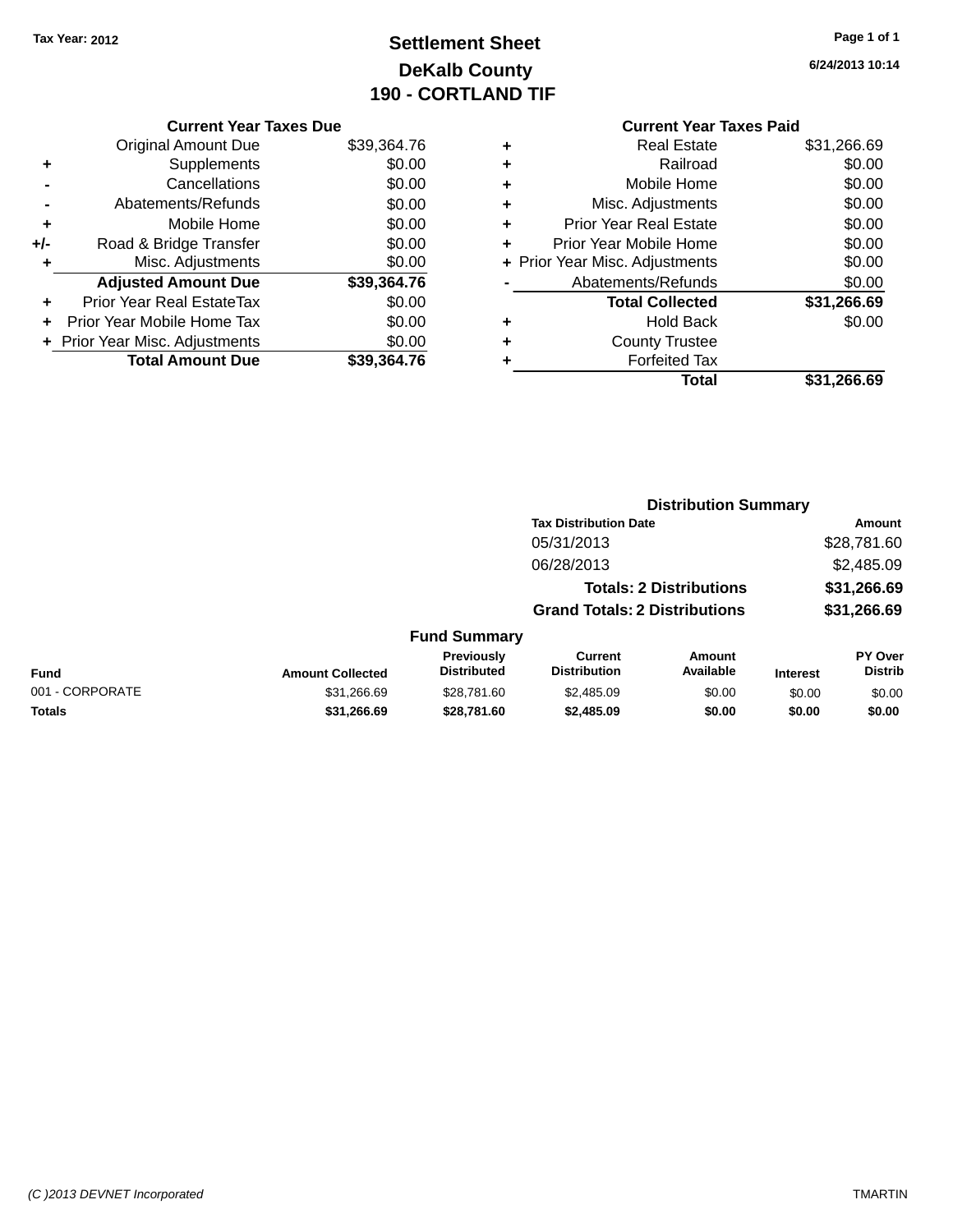### **Settlement Sheet Tax Year: 2012 Page 1 of 1 DeKalb County 200 - DEKALB PARK 88 SSA #8**

**6/24/2013 10:14**

|     | <b>Current Year Taxes Due</b>  |        |
|-----|--------------------------------|--------|
|     | Original Amount Due            | \$0.00 |
| ٠   | Supplements                    | \$0.00 |
|     | Cancellations                  | \$0.00 |
|     | Abatements/Refunds             | \$0.00 |
| ٠   | Mobile Home                    | \$0.00 |
| +/- | Road & Bridge Transfer         | \$0.00 |
| ٠   | Misc. Adjustments              | \$0.00 |
|     | <b>Adjusted Amount Due</b>     | \$0.00 |
|     | Prior Year Real EstateTax      | \$0.00 |
|     | Prior Year Mobile Home Tax     | \$0.00 |
|     | + Prior Year Misc. Adjustments | \$0.00 |
|     | <b>Total Amount Due</b>        | \$0.00 |
|     |                                |        |

|   | <b>Real Estate</b>             | \$0.00 |
|---|--------------------------------|--------|
| ٠ | Railroad                       | \$0.00 |
| ٠ | Mobile Home                    | \$0.00 |
| ٠ | Misc. Adjustments              | \$0.00 |
| ٠ | <b>Prior Year Real Estate</b>  | \$0.00 |
| ٠ | Prior Year Mobile Home         | \$0.00 |
|   | + Prior Year Misc. Adjustments | \$0.00 |
|   | Abatements/Refunds             | \$0.00 |
|   | <b>Total Collected</b>         | \$0.00 |
| ٠ | <b>Hold Back</b>               | \$0.00 |
| ÷ | <b>County Trustee</b>          |        |
|   | <b>Forfeited Tax</b>           |        |
|   | Total                          |        |

| <b>Fund Summary</b>        |                         |                                         |                                |                     |                 |                                  |
|----------------------------|-------------------------|-----------------------------------------|--------------------------------|---------------------|-----------------|----------------------------------|
| <b>Fund</b>                | <b>Amount Collected</b> | <b>Previously</b><br><b>Distributed</b> | Current<br><b>Distribution</b> | Amount<br>Available | <b>Interest</b> | <b>PY Over</b><br><b>Distrib</b> |
| 023 - SPECIAL SERVICE AREA | \$0.00                  | \$0.00                                  | \$0.00                         | \$0.00              | \$0.00          | \$0.00                           |
| <b>Totals</b>              | \$0.00                  | \$0.00                                  | \$0.00                         | \$0.00              | \$0.00          | \$0.00                           |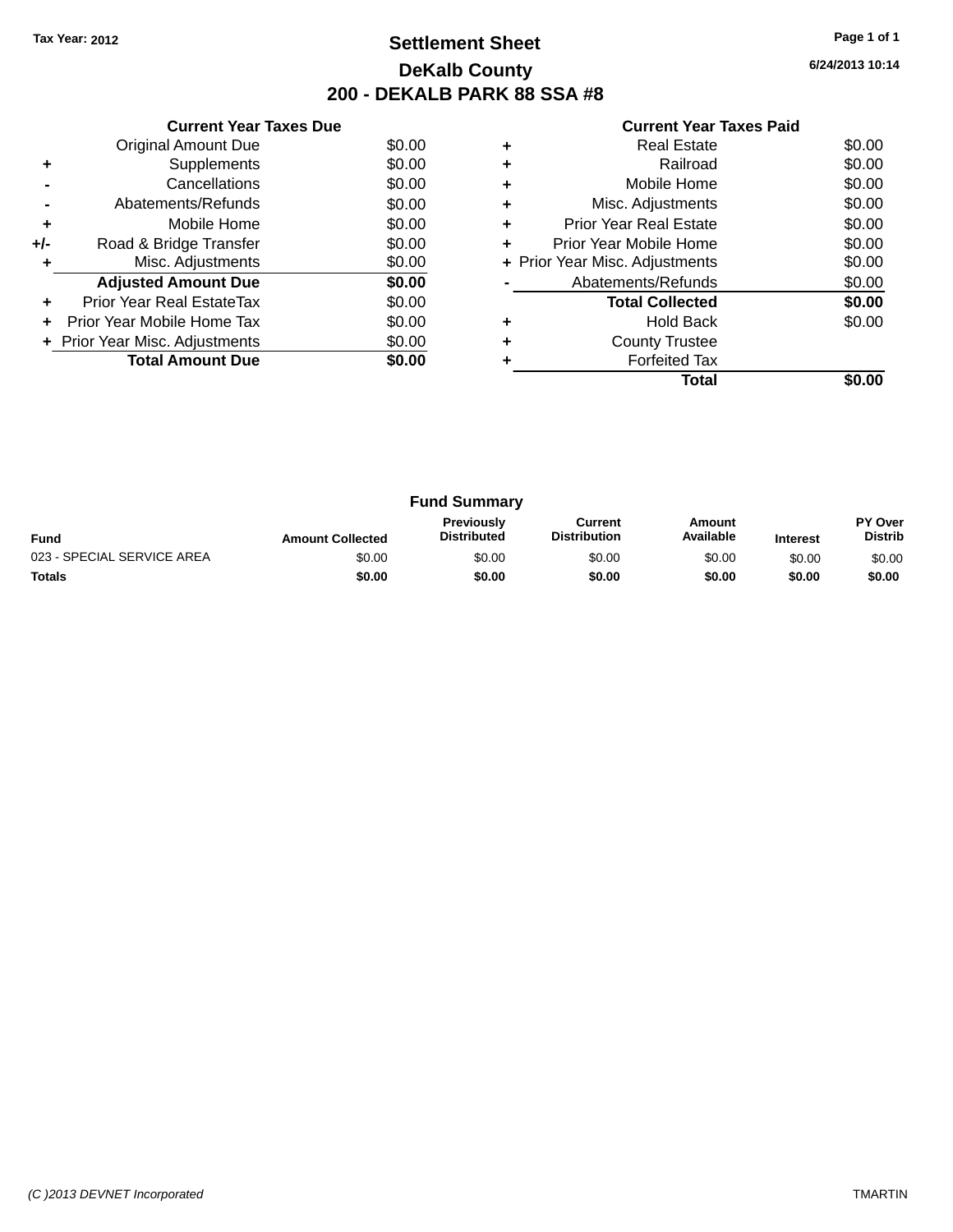# **Settlement Sheet Tax Year: 2012 Page 1 of 1 DeKalb County 201 - DEKALB SSA #6**

**6/24/2013 10:14**

|     | <b>Current Year Taxes Due</b>    |            |
|-----|----------------------------------|------------|
|     | <b>Original Amount Due</b>       | \$5,100.33 |
| ٠   | Supplements                      | \$0.00     |
|     | Cancellations                    | \$0.00     |
|     | Abatements/Refunds               | \$0.00     |
| ٠   | Mobile Home                      | \$0.00     |
| +/- | Road & Bridge Transfer           | \$0.00     |
| ٠   | Misc. Adjustments                | \$0.00     |
|     | <b>Adjusted Amount Due</b>       | \$5,100.33 |
| ٠   | <b>Prior Year Real EstateTax</b> | \$0.00     |
|     | Prior Year Mobile Home Tax       | \$0.00     |
|     | + Prior Year Misc. Adjustments   | \$0.00     |
|     | <b>Total Amount Due</b>          | \$5.100.33 |

#### **Current Year Taxes Paid +** Real Estate \$2,553.18 **+** Railroad \$0.00 **+** Mobile Home \$0.00

|   | Total                          | \$2,553.18 |
|---|--------------------------------|------------|
| ٠ | <b>Forfeited Tax</b>           |            |
| ÷ | <b>County Trustee</b>          |            |
|   | <b>Hold Back</b>               | \$0.00     |
|   | <b>Total Collected</b>         | \$2,553.18 |
|   | Abatements/Refunds             | \$0.00     |
|   | + Prior Year Misc. Adjustments | \$0.00     |
|   | Prior Year Mobile Home         | \$0.00     |
| ÷ | <b>Prior Year Real Estate</b>  | \$0.00     |
|   | Misc. Adjustments              | \$0.00     |

|                            |                         |                                  |                                       | <b>Distribution Summary</b>    |                 |                           |
|----------------------------|-------------------------|----------------------------------|---------------------------------------|--------------------------------|-----------------|---------------------------|
|                            |                         |                                  | <b>Tax Distribution Date</b>          |                                |                 | <b>Amount</b>             |
|                            |                         |                                  | 05/31/2013                            |                                |                 | \$483.50                  |
|                            |                         |                                  | 06/28/2013                            |                                |                 | \$2,069.68                |
|                            |                         |                                  |                                       | <b>Totals: 2 Distributions</b> |                 | \$2,553.18                |
|                            |                         |                                  | <b>Grand Totals: 2 Distributions</b>  |                                |                 | \$2,553.18                |
|                            |                         | <b>Fund Summary</b>              |                                       |                                |                 |                           |
| Fund                       | <b>Amount Collected</b> | Previously<br><b>Distributed</b> | <b>Current</b><br><b>Distribution</b> | Amount<br>Available            | <b>Interest</b> | PY Over<br><b>Distrib</b> |
| 023 - SPECIAL SERVICE AREA | \$2,553.18              | \$483.50                         | \$2,069.68                            | \$0.00                         | \$0.00          | \$0.00                    |
| <b>Totals</b>              | \$2,553.18              | \$483.50                         | \$2,069.68                            | \$0.00                         | \$0.00          | \$0.00                    |
|                            |                         |                                  |                                       |                                |                 |                           |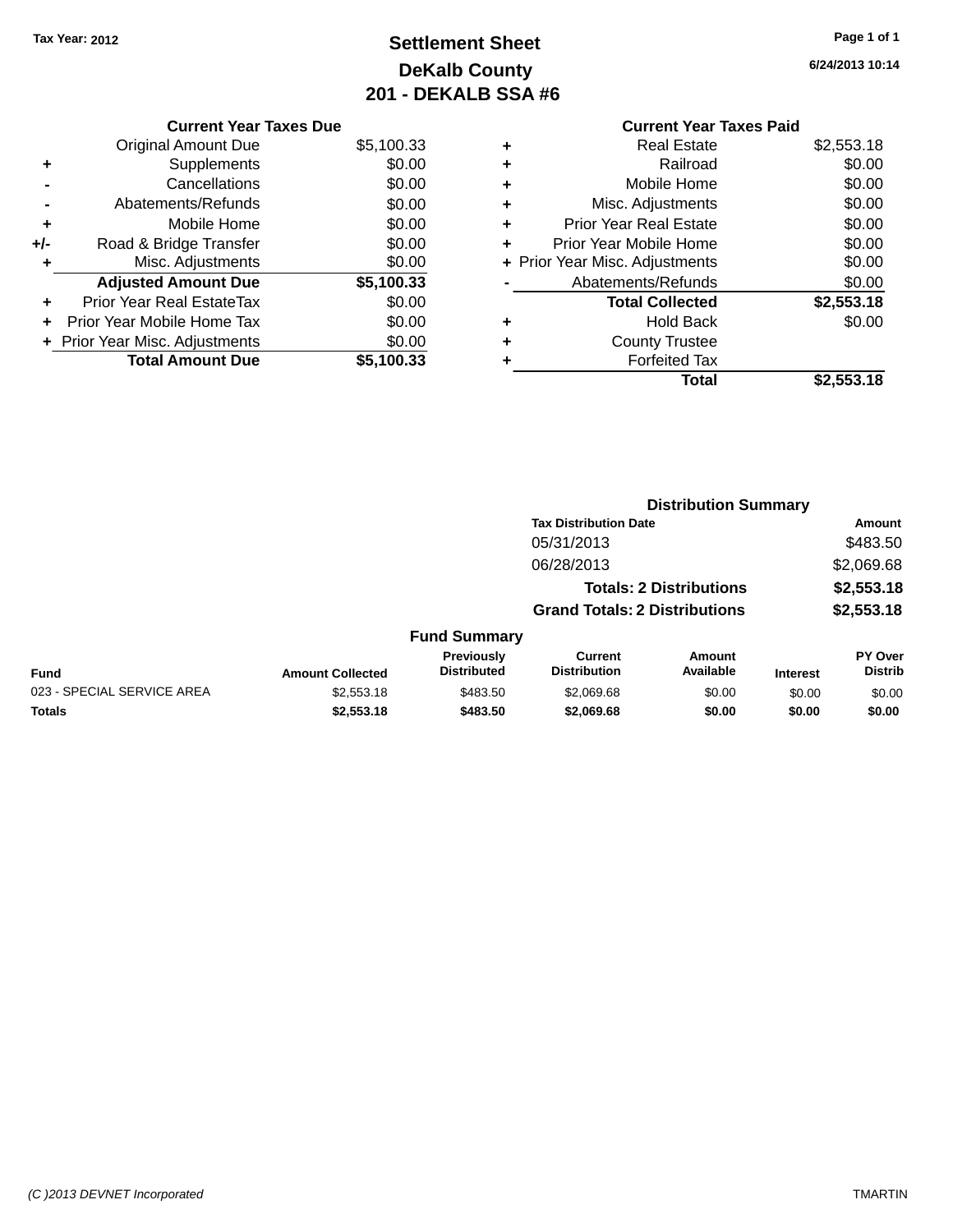# **Settlement Sheet Tax Year: 2012 Page 1 of 1 DeKalb County 202 - SANDWICH SSA #4**

|     | <b>Current Year Taxes Due</b>     |        |
|-----|-----------------------------------|--------|
|     | <b>Original Amount Due</b>        | \$0.00 |
|     | Supplements                       | \$0.00 |
|     | Cancellations                     | \$0.00 |
|     | Abatements/Refunds                | \$0.00 |
| ٠   | Mobile Home                       | \$0.00 |
| +/- | Road & Bridge Transfer            | \$0.00 |
|     | Misc. Adjustments                 | \$0.00 |
|     | <b>Adjusted Amount Due</b>        | \$0.00 |
| ÷   | Prior Year Real EstateTax         | \$0.00 |
| ÷   | <b>Prior Year Mobile Home Tax</b> | \$0.00 |
|     | + Prior Year Misc. Adjustments    | \$0.00 |
|     | <b>Total Amount Due</b>           | \$0.00 |
|     |                                   |        |

|   | Total                                   |        |  |  |  |
|---|-----------------------------------------|--------|--|--|--|
|   | <b>Forfeited Tax</b>                    |        |  |  |  |
|   | <b>County Trustee</b>                   |        |  |  |  |
| ٠ | <b>Hold Back</b>                        | \$0.00 |  |  |  |
|   | <b>Total Collected</b>                  | \$0.00 |  |  |  |
|   | Abatements/Refunds                      | \$0.00 |  |  |  |
|   | + Prior Year Misc. Adjustments          | \$0.00 |  |  |  |
| ÷ | Prior Year Mobile Home                  |        |  |  |  |
| ٠ | \$0.00<br><b>Prior Year Real Estate</b> |        |  |  |  |
| ٠ | Misc. Adjustments                       | \$0.00 |  |  |  |
| ٠ | Mobile Home                             | \$0.00 |  |  |  |
| ٠ | Railroad                                | \$0.00 |  |  |  |
| ٠ | Real Estate                             | \$0.00 |  |  |  |
|   | <b>Current Year Taxes Paid</b>          |        |  |  |  |

| <b>Fund Summary</b>        |                         |                                         |                                |                     |                 |                           |
|----------------------------|-------------------------|-----------------------------------------|--------------------------------|---------------------|-----------------|---------------------------|
| <b>Fund</b>                | <b>Amount Collected</b> | <b>Previously</b><br><b>Distributed</b> | Current<br><b>Distribution</b> | Amount<br>Available | <b>Interest</b> | PY Over<br><b>Distrib</b> |
| 023 - SPECIAL SERVICE AREA | \$0.00                  | \$0.00                                  | \$0.00                         | \$0.00              | \$0.00          | \$0.00                    |
| <b>Totals</b>              | \$0.00                  | \$0.00                                  | \$0.00                         | \$0.00              | \$0.00          | \$0.00                    |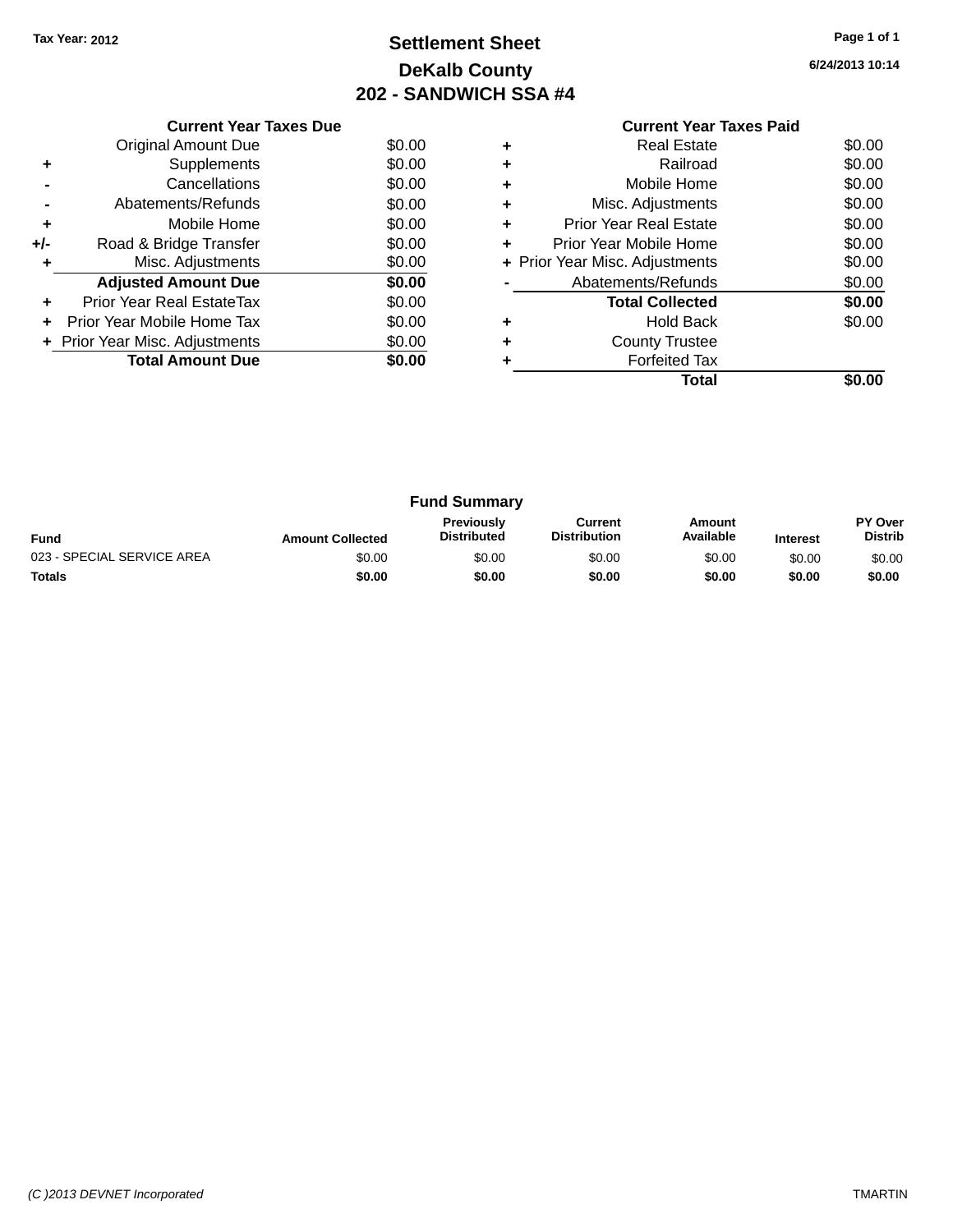# **Settlement Sheet Tax Year: 2012 Page 1 of 1 DeKalb County 203 - SANDWICH SSA #6**

|       | <b>Current Year Taxes Due</b>  |        |
|-------|--------------------------------|--------|
|       | Original Amount Due            | \$0.00 |
|       | Supplements                    | \$0.00 |
|       | Cancellations                  | \$0.00 |
|       | Abatements/Refunds             | \$0.00 |
| ٠     | Mobile Home                    | \$0.00 |
| $+/-$ | Road & Bridge Transfer         | \$0.00 |
| ٠     | Misc. Adjustments              | \$0.00 |
|       | <b>Adjusted Amount Due</b>     | \$0.00 |
| ٠     | Prior Year Real EstateTax      | \$0.00 |
|       | Prior Year Mobile Home Tax     | \$0.00 |
|       | + Prior Year Misc. Adjustments | \$0.00 |
|       | <b>Total Amount Due</b>        | \$0.00 |
|       |                                |        |

|   | <b>Current Year Taxes Paid</b> |        |
|---|--------------------------------|--------|
|   | <b>Real Estate</b>             | \$0.00 |
|   | Railroad                       | \$0.00 |
|   | Mobile Home                    | \$0.00 |
| ٠ | Misc. Adjustments              | \$0.00 |
|   | <b>Prior Year Real Estate</b>  | \$0.00 |
|   | Prior Year Mobile Home         | \$0.00 |
|   | + Prior Year Misc. Adjustments | \$0.00 |
|   | Abatements/Refunds             | \$0.00 |
|   | <b>Total Collected</b>         | \$0.00 |
|   | Hold Back                      | \$0.00 |
|   | <b>County Trustee</b>          |        |
|   | <b>Forfeited Tax</b>           |        |
|   | Total                          |        |

| <b>Fund Summary</b>        |                         |                                         |                                |                     |                 |                           |
|----------------------------|-------------------------|-----------------------------------------|--------------------------------|---------------------|-----------------|---------------------------|
| <b>Fund</b>                | <b>Amount Collected</b> | <b>Previously</b><br><b>Distributed</b> | Current<br><b>Distribution</b> | Amount<br>Available | <b>Interest</b> | PY Over<br><b>Distrib</b> |
| 023 - SPECIAL SERVICE AREA | \$0.00                  | \$0.00                                  | \$0.00                         | \$0.00              | \$0.00          | \$0.00                    |
| <b>Totals</b>              | \$0.00                  | \$0.00                                  | \$0.00                         | \$0.00              | \$0.00          | \$0.00                    |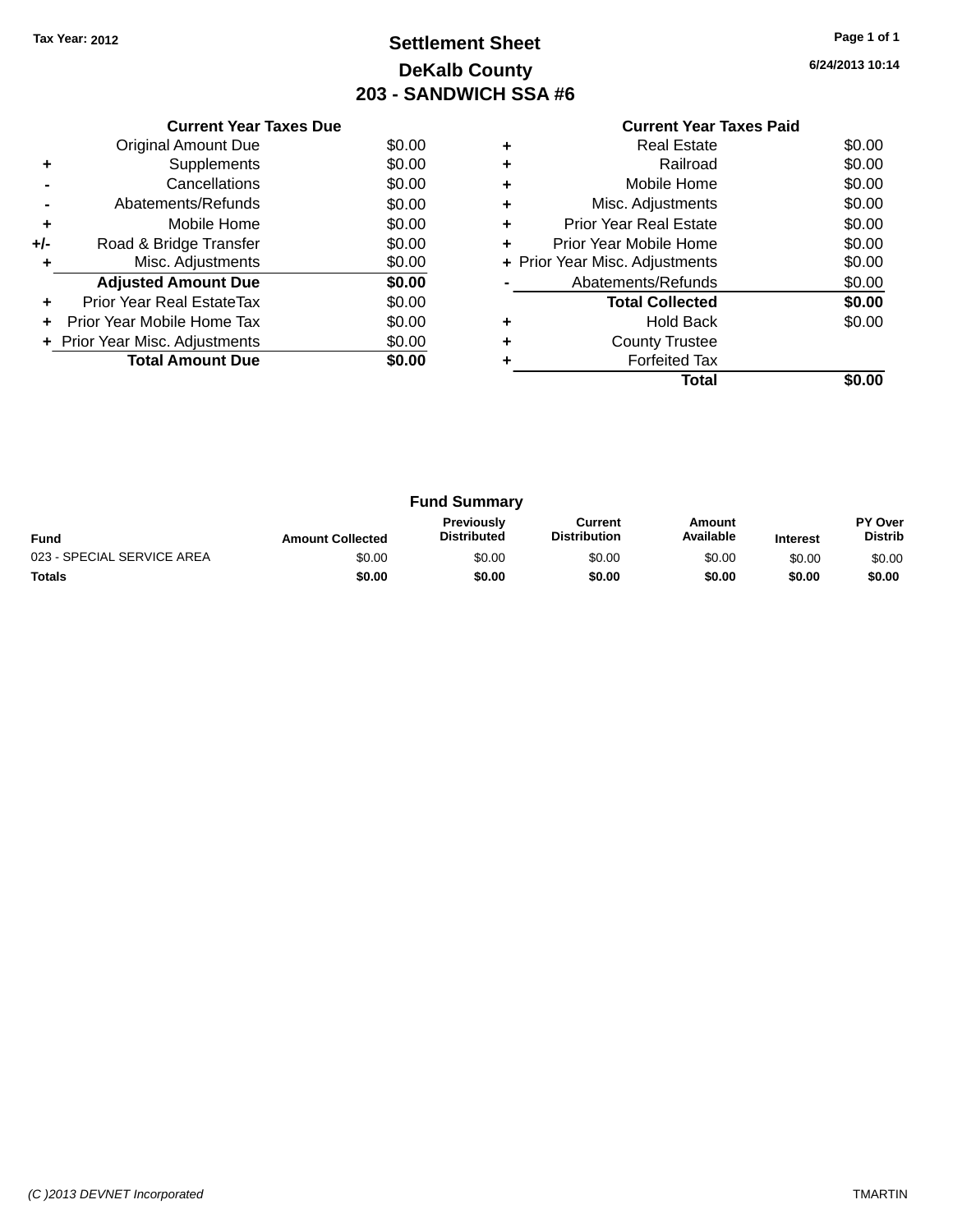### **Settlement Sheet Tax Year: 2012 Page 1 of 1 DeKalb County 204 - GENOA RIVER BEND SSA**

**6/24/2013 10:14**

| <b>Current Year Taxes Due</b> |             |  |  |  |  |  |
|-------------------------------|-------------|--|--|--|--|--|
| <b>Original Amount Due</b>    | \$52,500.09 |  |  |  |  |  |
| Supplements                   | \$531.36    |  |  |  |  |  |
| Cancellations                 | \$578.39    |  |  |  |  |  |
| Abatements/Refunds            | \$0.00      |  |  |  |  |  |
| Mobile Home                   | \$0.00      |  |  |  |  |  |
| Road & Bridge Transfer        | \$0.00      |  |  |  |  |  |
| Misc. Adjustments             | \$0.00      |  |  |  |  |  |
| <b>Adjusted Amount Due</b>    | \$52,453.06 |  |  |  |  |  |
| Prior Year Real EstateTax     | \$0.00      |  |  |  |  |  |
| Prior Year Mobile Home Tax    | \$0.00      |  |  |  |  |  |
| Prior Year Misc. Adjustments  | \$0.00      |  |  |  |  |  |
| <b>Total Amount Due</b>       | \$52.453.06 |  |  |  |  |  |
|                               |             |  |  |  |  |  |

|   | <b>Real Estate</b>             | \$27,335.97 |
|---|--------------------------------|-------------|
| ٠ | Railroad                       | \$0.00      |
| ٠ | Mobile Home                    | \$0.00      |
| ٠ | Misc. Adjustments              | \$0.00      |
| ٠ | <b>Prior Year Real Estate</b>  | \$0.00      |
|   | Prior Year Mobile Home         | \$0.00      |
|   | + Prior Year Misc. Adjustments | \$0.00      |
|   | Abatements/Refunds             | \$0.00      |
|   | <b>Total Collected</b>         | \$27,335.97 |
| ٠ | <b>Hold Back</b>               | \$0.00      |
|   | <b>County Trustee</b>          |             |
| ٠ | <b>Forfeited Tax</b>           |             |
|   | Total                          | \$27.335.97 |
|   |                                |             |

|                            | <b>Distribution Summary</b> |                                  |                                       |                                |                 |                           |
|----------------------------|-----------------------------|----------------------------------|---------------------------------------|--------------------------------|-----------------|---------------------------|
|                            |                             |                                  | <b>Tax Distribution Date</b>          |                                |                 | <b>Amount</b>             |
|                            |                             |                                  | 05/31/2013                            |                                |                 | \$6,063.03                |
|                            |                             |                                  | 06/28/2013                            |                                |                 | \$21,272.94               |
|                            |                             |                                  |                                       | <b>Totals: 2 Distributions</b> |                 | \$27,335.97               |
|                            |                             |                                  | <b>Grand Totals: 2 Distributions</b>  |                                |                 | \$27,335.97               |
|                            |                             | <b>Fund Summary</b>              |                                       |                                |                 |                           |
| Fund                       | <b>Amount Collected</b>     | Previously<br><b>Distributed</b> | <b>Current</b><br><b>Distribution</b> | Amount<br>Available            | <b>Interest</b> | PY Over<br><b>Distrib</b> |
| 023 - SPECIAL SERVICE AREA | \$27,335.97                 | \$6,063.03                       | \$21.272.94                           | \$0.00                         | \$0.00          | \$0.00                    |
| Totals                     | \$27,335.97                 | \$6,063.03                       | \$21,272.94                           | \$0.00                         | \$0.00          | \$0.00                    |
|                            |                             |                                  |                                       |                                |                 |                           |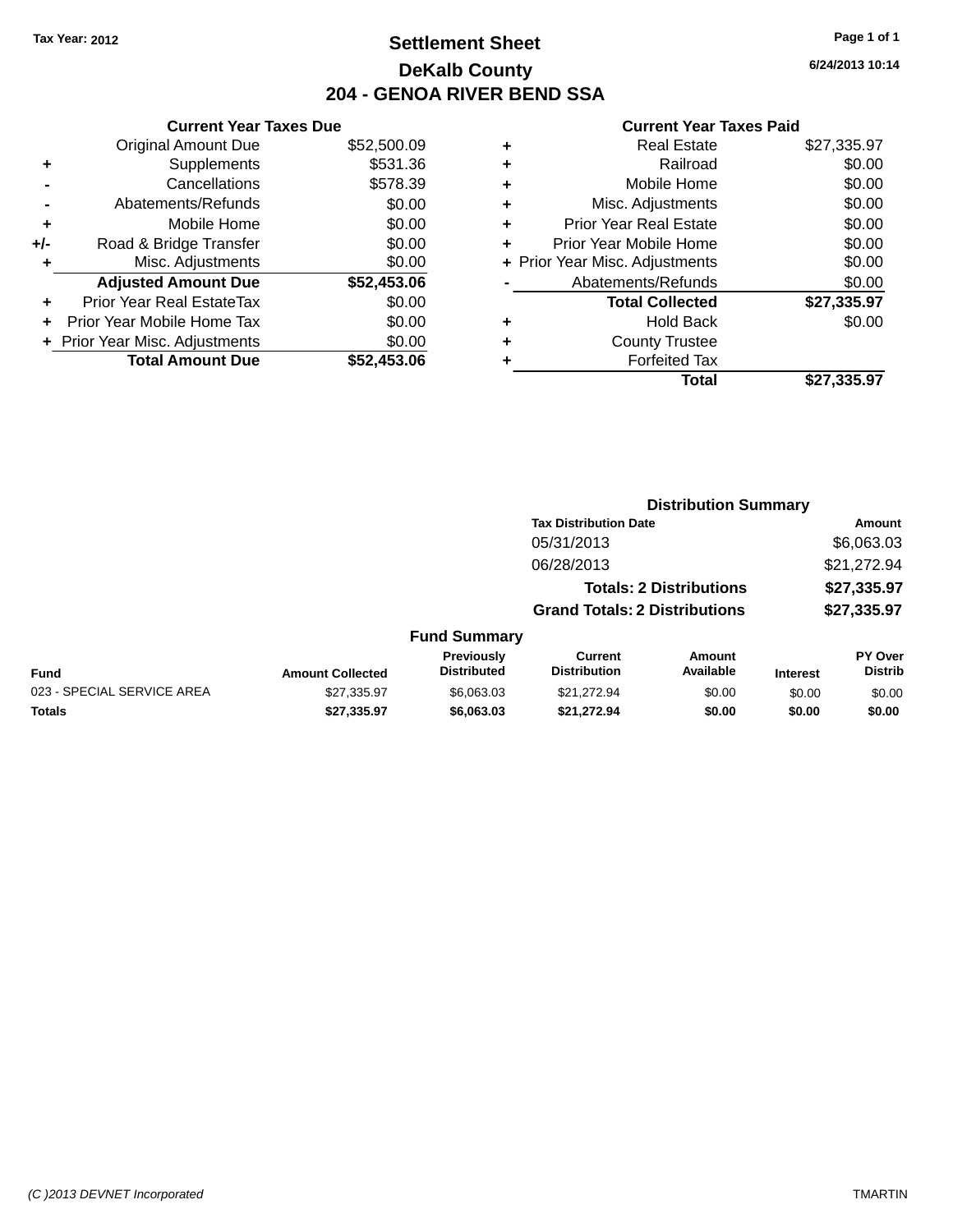# **Settlement Sheet Tax Year: 2012 Page 1 of 1 DeKalb County 205 - WATERMAN SSA#2**

**6/24/2013 10:14**

|     | <b>Current Year Taxes Due</b>  |        |  |  |  |  |
|-----|--------------------------------|--------|--|--|--|--|
|     | Original Amount Due            | \$0.00 |  |  |  |  |
| ٠   | Supplements                    | \$0.00 |  |  |  |  |
|     | Cancellations                  | \$0.00 |  |  |  |  |
|     | Abatements/Refunds             | \$0.00 |  |  |  |  |
| ٠   | Mobile Home                    | \$0.00 |  |  |  |  |
| +/- | Road & Bridge Transfer         | \$0.00 |  |  |  |  |
| ٠   | Misc. Adjustments              | \$0.00 |  |  |  |  |
|     | <b>Adjusted Amount Due</b>     | \$0.00 |  |  |  |  |
| ٠   | Prior Year Real EstateTax      | \$0.00 |  |  |  |  |
|     | Prior Year Mobile Home Tax     | \$0.00 |  |  |  |  |
|     | + Prior Year Misc. Adjustments | \$0.00 |  |  |  |  |
|     | <b>Total Amount Due</b>        | \$0.00 |  |  |  |  |
|     |                                |        |  |  |  |  |

#### **Current Year Taxes Paid +** Real Estate \$0.00 **+** Railroad \$0.00 **+** Mobile Home \$0.00 **+** Misc. Adjustments \$0.00 **+** Prior Year Real Estate \$0.00 **+** Prior Year Mobile Home \$0.00<br> **+** Prior Year Misc. Adjustments \$0.00 **+ Prior Year Misc. Adjustments -** Abatements/Refunds \$0.00 **Total Collected \$0.00 +** Hold Back \$0.00 **+** County Trustee **+** Forfeited Tax **Total \$0.00**

| <b>Fund Summary</b>        |                         |                                         |                                |                     |                 |                           |
|----------------------------|-------------------------|-----------------------------------------|--------------------------------|---------------------|-----------------|---------------------------|
| <b>Fund</b>                | <b>Amount Collected</b> | <b>Previously</b><br><b>Distributed</b> | Current<br><b>Distribution</b> | Amount<br>Available | <b>Interest</b> | PY Over<br><b>Distrib</b> |
| 023 - SPECIAL SERVICE AREA | \$0.00                  | \$0.00                                  | \$0.00                         | \$0.00              | \$0.00          | \$0.00                    |
| Totals                     | \$0.00                  | \$0.00                                  | \$0.00                         | \$0.00              | \$0.00          | \$0.00                    |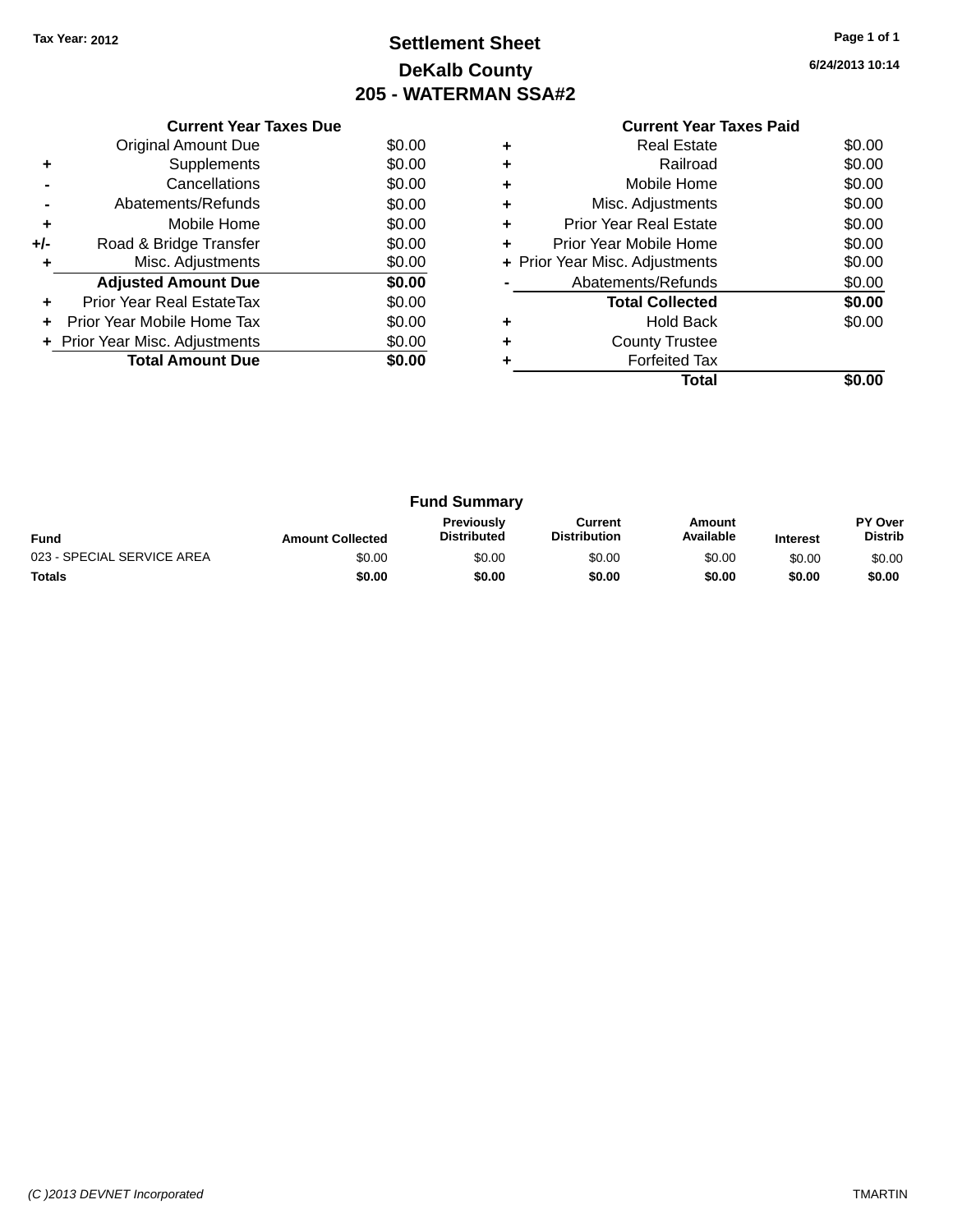# **Settlement Sheet Tax Year: 2012 Page 1 of 1 DeKalb County 206 - WATERMAN SSA #1**

|     | <b>Current Year Taxes Due</b>  |        |
|-----|--------------------------------|--------|
|     | <b>Original Amount Due</b>     | \$0.00 |
| ٠   | Supplements                    | \$0.00 |
|     | Cancellations                  | \$0.00 |
|     | Abatements/Refunds             | \$0.00 |
| ٠   | Mobile Home                    | \$0.00 |
| +/- | Road & Bridge Transfer         | \$0.00 |
| ٠   | Misc. Adjustments              | \$0.00 |
|     | <b>Adjusted Amount Due</b>     | \$0.00 |
| ٠   | Prior Year Real EstateTax      | \$0.00 |
|     | Prior Year Mobile Home Tax     | \$0.00 |
|     | + Prior Year Misc. Adjustments | \$0.00 |
|     | <b>Total Amount Due</b>        | \$0.00 |
|     |                                |        |

|   | <b>Current Year Taxes Paid</b> |        |
|---|--------------------------------|--------|
| ÷ | <b>Real Estate</b>             | \$0.00 |
| ٠ | Railroad                       | \$0.00 |
|   | Mobile Home                    | \$0.00 |
| ٠ | Misc. Adjustments              | \$0.00 |
| ٠ | <b>Prior Year Real Estate</b>  | \$0.00 |
| ÷ | Prior Year Mobile Home         | \$0.00 |
|   | + Prior Year Misc. Adjustments | \$0.00 |
|   | Abatements/Refunds             | \$0.00 |
|   | <b>Total Collected</b>         | \$0.00 |
|   | Hold Back                      | \$0.00 |
|   | <b>County Trustee</b>          |        |
|   | <b>Forfeited Tax</b>           |        |
|   | Total                          |        |

| <b>Fund Summary</b>        |                         |                                  |                                |                     |                 |                           |
|----------------------------|-------------------------|----------------------------------|--------------------------------|---------------------|-----------------|---------------------------|
| <b>Fund</b>                | <b>Amount Collected</b> | Previously<br><b>Distributed</b> | Current<br><b>Distribution</b> | Amount<br>Available | <b>Interest</b> | PY Over<br><b>Distrib</b> |
| 023 - SPECIAL SERVICE AREA | \$0.00                  | \$0.00                           | \$0.00                         | \$0.00              | \$0.00          | \$0.00                    |
| Totals                     | \$0.00                  | \$0.00                           | \$0.00                         | \$0.00              | \$0.00          | \$0.00                    |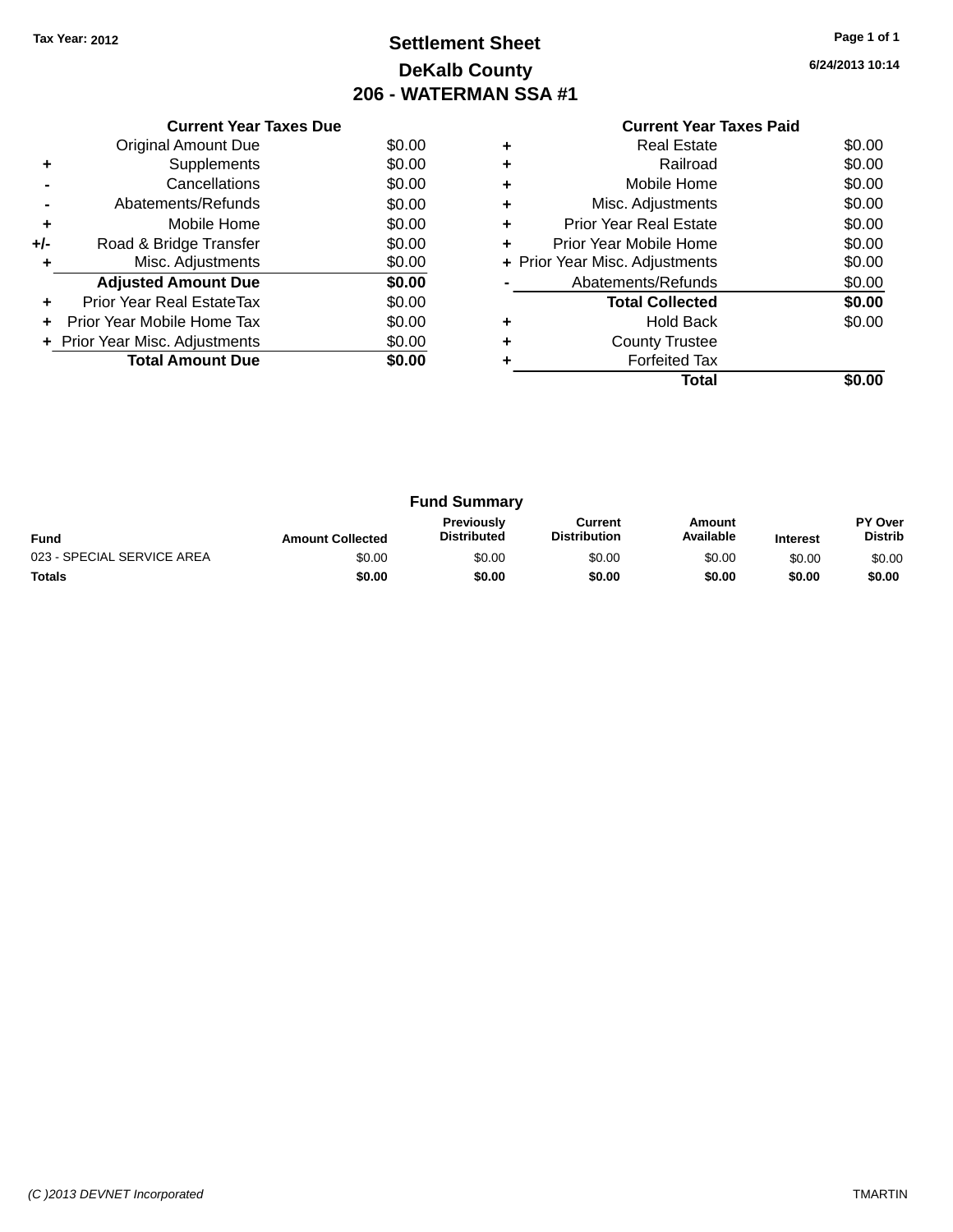### **Settlement Sheet Tax Year: 2012 Page 1 of 1 DeKalb County 207 - DERBY ESTATES SSA**

**6/24/2013 10:14**

| <b>Current Year Taxes Due</b> |                         |
|-------------------------------|-------------------------|
| <b>Original Amount Due</b>    | \$3,750.11              |
| Supplements                   | \$194.07                |
| Cancellations                 | \$205.45                |
| Abatements/Refunds            | \$0.00                  |
| Mobile Home                   | \$0.00                  |
| Road & Bridge Transfer        | \$0.00                  |
| Misc. Adjustments             | \$0.00                  |
| <b>Adjusted Amount Due</b>    | \$3,738.73              |
| Prior Year Real EstateTax     | \$0.00                  |
| Prior Year Mobile Home Tax    | \$0.00                  |
| Prior Year Misc. Adjustments  | \$0.00                  |
|                               | \$3.738.73              |
|                               | <b>Total Amount Due</b> |

|   | <b>Real Estate</b>             | \$1,875.44 |
|---|--------------------------------|------------|
| ٠ | Railroad                       | \$0.00     |
| ٠ | Mobile Home                    | \$0.00     |
| ٠ | Misc. Adjustments              | \$0.00     |
| ٠ | <b>Prior Year Real Estate</b>  | \$0.00     |
| ٠ | Prior Year Mobile Home         | \$0.00     |
|   | + Prior Year Misc. Adjustments | \$0.00     |
|   | Abatements/Refunds             | \$0.00     |
|   | <b>Total Collected</b>         | \$1,875.44 |
| ٠ | <b>Hold Back</b>               | \$0.00     |
| ٠ | <b>County Trustee</b>          |            |
| ٠ | <b>Forfeited Tax</b>           |            |
|   | <b>Total</b>                   | \$1,875,44 |
|   |                                |            |

|                            |                         |                                  | <b>Distribution Summary</b>           |                                |                 |                           |
|----------------------------|-------------------------|----------------------------------|---------------------------------------|--------------------------------|-----------------|---------------------------|
|                            |                         |                                  | <b>Tax Distribution Date</b>          |                                |                 | <b>Amount</b>             |
|                            |                         |                                  | 05/31/2013                            |                                |                 | \$320.13                  |
|                            |                         |                                  | 06/28/2013                            |                                |                 | \$1,555.31                |
|                            |                         |                                  |                                       | <b>Totals: 2 Distributions</b> |                 | \$1,875.44                |
|                            |                         |                                  | <b>Grand Totals: 2 Distributions</b>  |                                |                 | \$1,875.44                |
|                            |                         | <b>Fund Summary</b>              |                                       |                                |                 |                           |
| <b>Fund</b>                | <b>Amount Collected</b> | Previously<br><b>Distributed</b> | <b>Current</b><br><b>Distribution</b> | <b>Amount</b><br>Available     | <b>Interest</b> | PY Over<br><b>Distrib</b> |
| 023 - SPECIAL SERVICE AREA | \$1.875.44              | \$320.13                         | \$1,555.31                            | \$0.00                         | \$0.00          | \$0.00                    |
| <b>Totals</b>              | \$1,875.44              | \$320.13                         | \$1,555.31                            | \$0.00                         | \$0.00          | \$0.00                    |
|                            |                         |                                  |                                       |                                |                 |                           |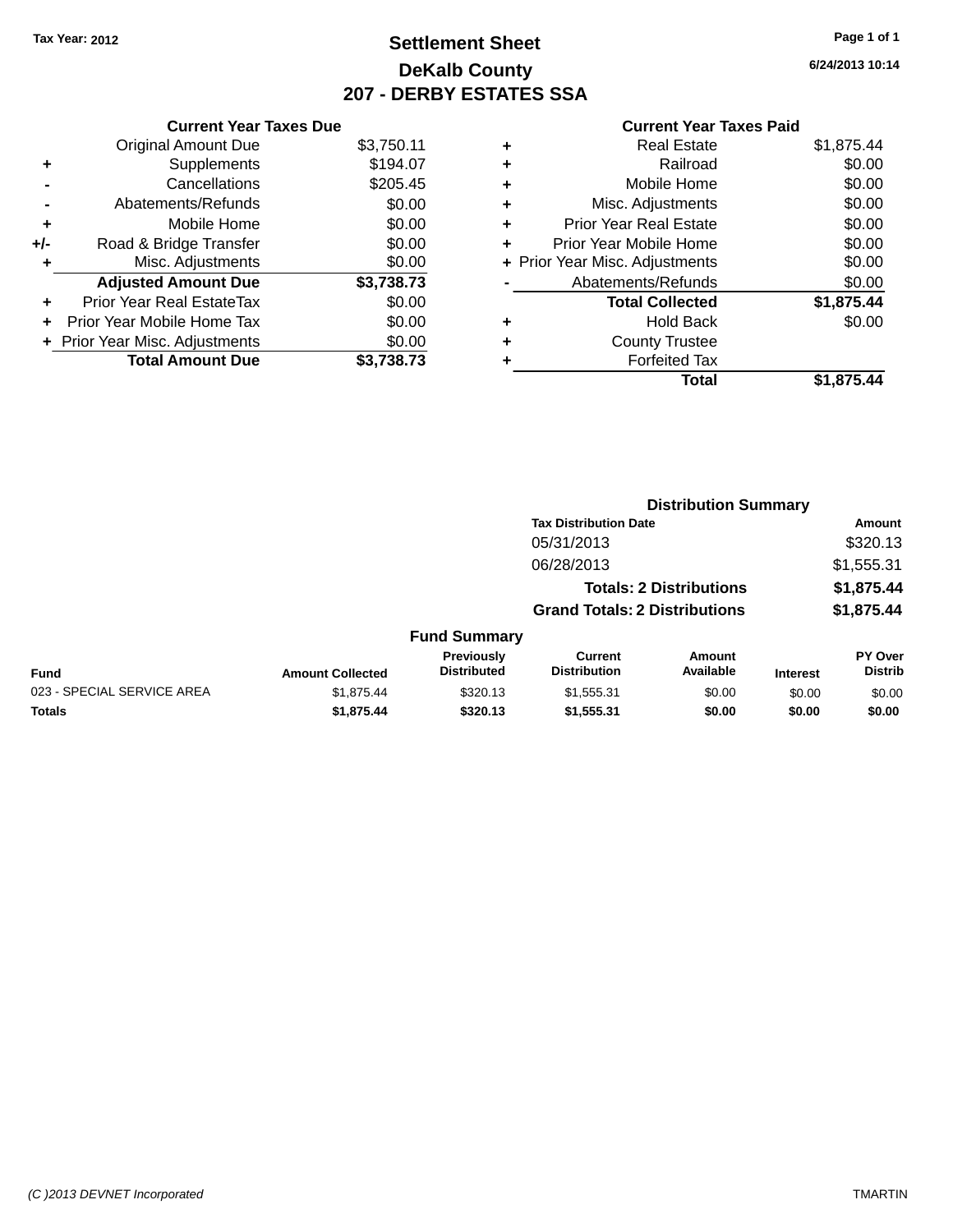### **Settlement Sheet Tax Year: 2012 Page 1 of 1 DeKalb County 213 - GENOA OAK CREEK EST SSA#4**

**Current Year Taxe** Original Amount Due \$1,514.53 **+** Supplements **-** Cancellations **-** Abatements/Refunds \$0.00 **+** Mobile Home \$0.00 **+/-** Road & Bridge Transfer \$0.00 **+** Misc. Adjustments \$0.00 **Adjusted Amount Due \$1,514.53 +** Prior Year Real EstateTax \$0.00 **+** Prior Year Mobile Home Tax \$0.00 **+ Prior Year Misc. Adjustments**  $$0.00$ **Total Amount Due \$1,514.53**

|   | <b>Real Estate</b>             | \$769.65 |
|---|--------------------------------|----------|
| ٠ | Railroad                       | \$0.00   |
| ÷ | Mobile Home                    | \$0.00   |
| ٠ | Misc. Adjustments              | \$0.00   |
| ٠ | <b>Prior Year Real Estate</b>  | \$0.00   |
| ÷ | Prior Year Mobile Home         | \$0.00   |
|   | + Prior Year Misc. Adjustments | \$0.00   |
|   | Abatements/Refunds             | \$0.00   |
|   | <b>Total Collected</b>         | \$769.65 |
| ٠ | Hold Back                      | \$0.00   |
| ٠ | <b>County Trustee</b>          |          |
|   | <b>Forfeited Tax</b>           |          |
|   | Total                          | \$769.65 |
|   |                                |          |

|                            |                         |                                  | <b>Distribution Summary</b>           |                                |                 |                                  |
|----------------------------|-------------------------|----------------------------------|---------------------------------------|--------------------------------|-----------------|----------------------------------|
|                            |                         |                                  | <b>Tax Distribution Date</b>          |                                |                 | Amount                           |
|                            |                         |                                  | 05/31/2013                            |                                |                 | \$24.79                          |
|                            |                         |                                  | 06/28/2013                            |                                |                 | \$744.86                         |
|                            |                         |                                  |                                       | <b>Totals: 2 Distributions</b> |                 | \$769.65                         |
|                            |                         |                                  | <b>Grand Totals: 2 Distributions</b>  |                                |                 | \$769.65                         |
|                            |                         | <b>Fund Summary</b>              |                                       |                                |                 |                                  |
| <b>Fund</b>                | <b>Amount Collected</b> | Previously<br><b>Distributed</b> | <b>Current</b><br><b>Distribution</b> | Amount<br>Available            | <b>Interest</b> | <b>PY Over</b><br><b>Distrib</b> |
| 023 - SPECIAL SERVICE AREA | \$769.65                | \$24.79                          | \$744.86                              | \$0.00                         | \$0.00          | \$0.00                           |
| <b>Totals</b>              | \$769.65                | \$24.79                          | \$744.86                              | \$0.00                         | \$0.00          | \$0.00                           |

| es Due |            |   |          |
|--------|------------|---|----------|
|        | \$1,514.53 | ٠ |          |
|        | \$0.00     | ٠ |          |
|        | \$0.00     | ٠ |          |
|        | ሮስ ሰሰ      |   | <b>M</b> |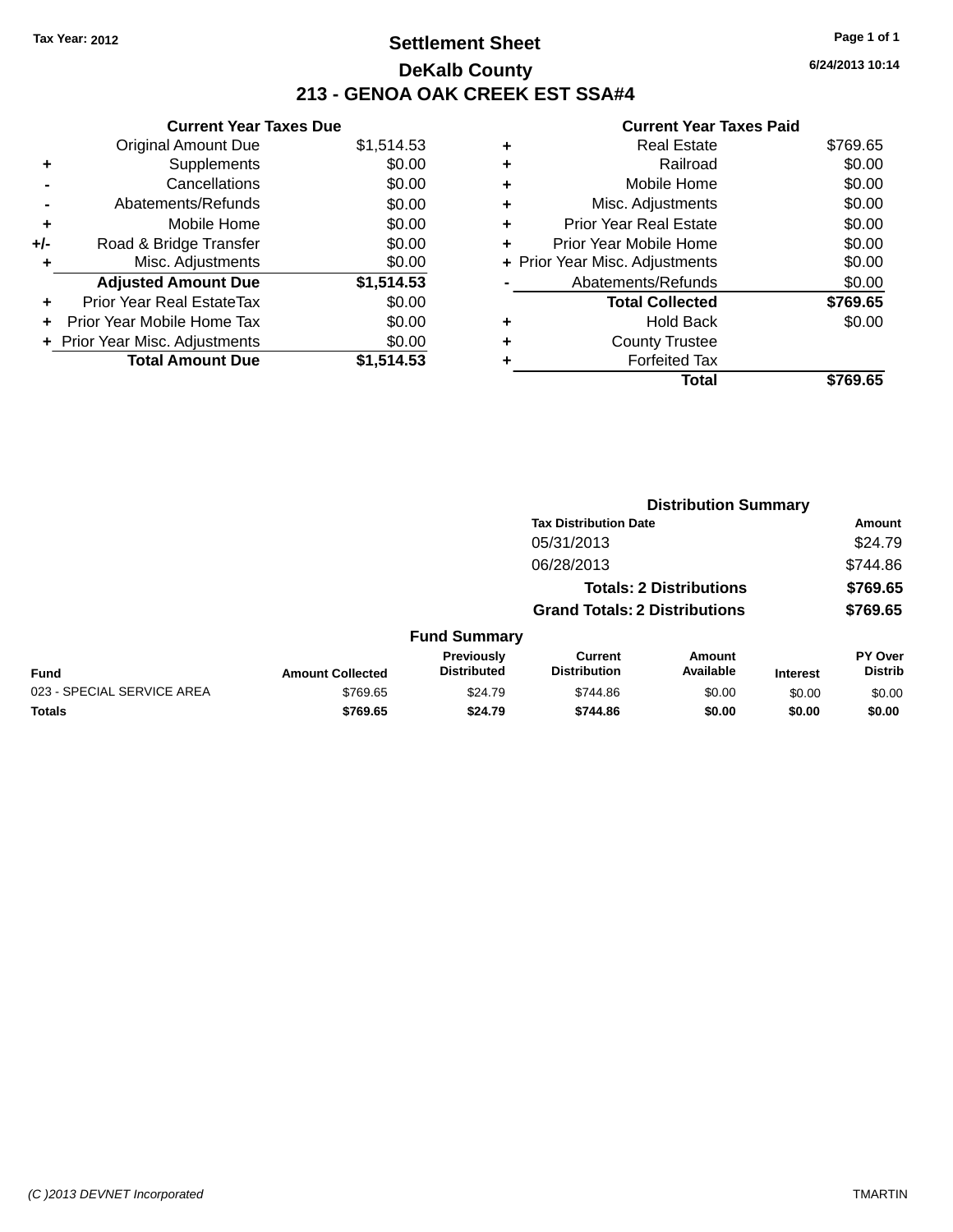### **Settlement Sheet Tax Year: 2012 Page 1 of 1 DeKalb County AF-DK #5 - AFTON DEKALB DRAINAGE #5**

**6/24/2013 10:14**

|     | <b>Current Year Taxes Due</b> |             |
|-----|-------------------------------|-------------|
|     | <b>Original Amount Due</b>    | \$11,325.24 |
| ٠   | Supplements                   | \$203.52    |
|     | Cancellations                 | \$203.52    |
|     | Abatements/Refunds            | \$0.00      |
| ٠   | Mobile Home                   | \$0.00      |
| +/- | Road & Bridge Transfer        | \$0.00      |
| ٠   | Misc. Adjustments             | \$0.00      |
|     | <b>Adjusted Amount Due</b>    | \$11,325.24 |
| ÷   | Prior Year Real EstateTax     | \$0.00      |
| ٠   | Prior Year Mobile Home Tax    | \$0.00      |
|     | Prior Year Misc. Adjustments  | \$0.00      |
|     | <b>Total Amount Due</b>       | \$11.325.24 |

| ٠ | <b>Real Estate</b>             | \$7,678.56 |
|---|--------------------------------|------------|
| ٠ | Railroad                       | \$0.00     |
| ٠ | Mobile Home                    | \$0.00     |
| ٠ | Misc. Adjustments              | \$0.00     |
| ٠ | <b>Prior Year Real Estate</b>  | \$0.00     |
| ٠ | Prior Year Mobile Home         | \$0.00     |
|   | + Prior Year Misc. Adjustments | \$0.00     |
|   | Abatements/Refunds             | \$0.00     |
|   | <b>Total Collected</b>         | \$7,678.56 |
| ٠ | <b>Hold Back</b>               | \$0.00     |
| ٠ | <b>County Trustee</b>          |            |
| ٠ | <b>Forfeited Tax</b>           |            |
|   | Total                          | \$7.678.56 |
|   |                                |            |

|                 |                         |                                  | <b>Distribution Summary</b>           |                                |                 |                           |
|-----------------|-------------------------|----------------------------------|---------------------------------------|--------------------------------|-----------------|---------------------------|
|                 |                         |                                  | <b>Tax Distribution Date</b>          |                                |                 | Amount                    |
|                 |                         |                                  | 05/31/2013                            |                                |                 | \$1,200.28                |
|                 |                         |                                  | 06/28/2013                            |                                |                 | \$6,478.28                |
|                 |                         |                                  |                                       | <b>Totals: 2 Distributions</b> |                 | \$7,678.56                |
|                 |                         |                                  | <b>Grand Totals: 2 Distributions</b>  |                                |                 | \$7,678.56                |
|                 |                         | <b>Fund Summary</b>              |                                       |                                |                 |                           |
| <b>Fund</b>     | <b>Amount Collected</b> | Previously<br><b>Distributed</b> | <b>Current</b><br><b>Distribution</b> | Amount<br>Available            | <b>Interest</b> | PY Over<br><b>Distrib</b> |
| 001 - CORPORATE | \$7,678.56              | \$1,200.28                       | \$6,478.28                            | \$0.00                         | \$0.00          | \$0.00                    |
| <b>Totals</b>   | \$7,678.56              | \$1,200.28                       | \$6,478.28                            | \$0.00                         | \$0.00          | \$0.00                    |
|                 |                         |                                  |                                       |                                |                 |                           |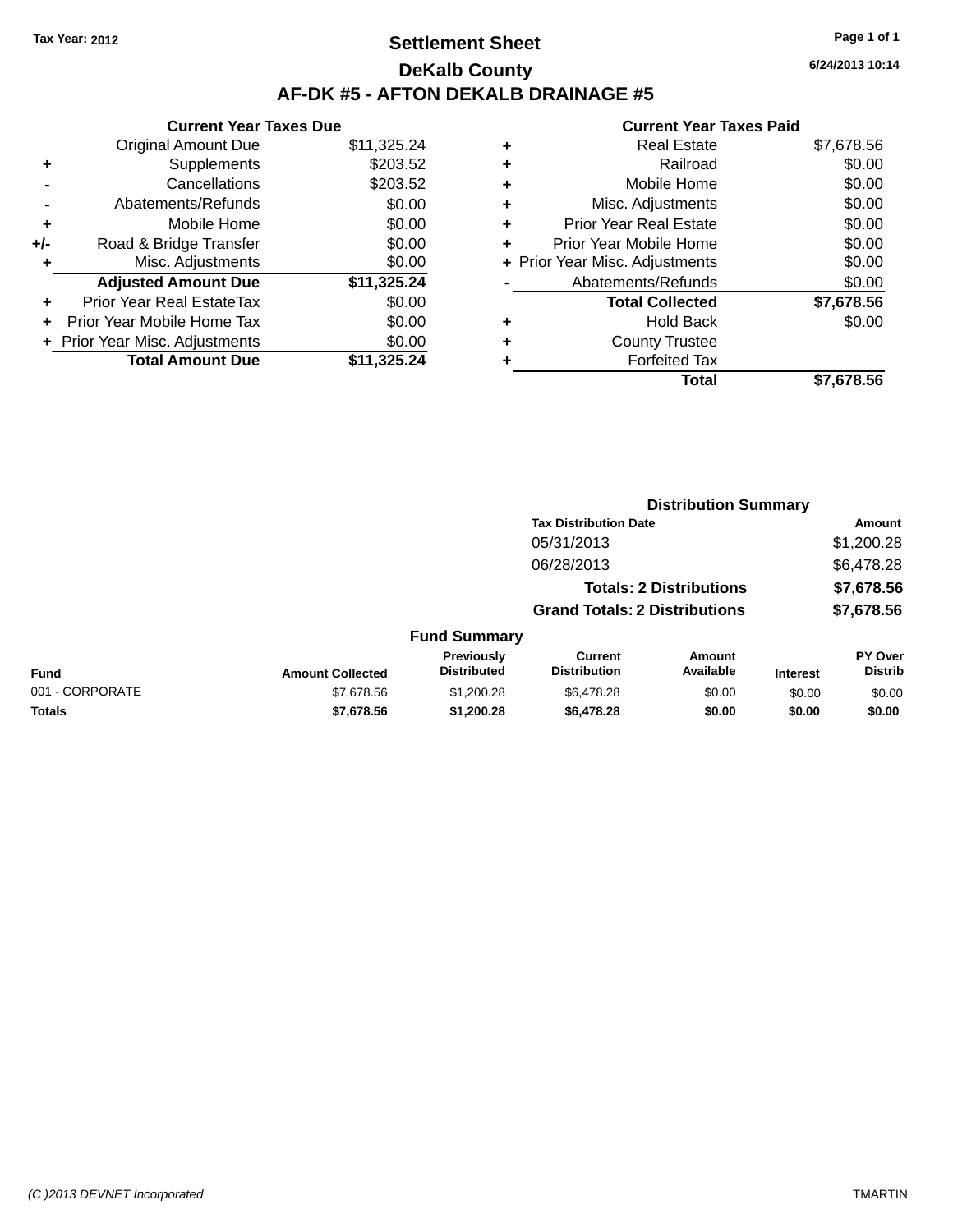### **Settlement Sheet Tax Year: 2012 Page 1 of 1 DeKalb County AF-MI #4 - AF/ MI/ DK DRAINAGE #4**

**Current Year Taxes Due** Original Amount Due \$7,590.74 **+** Supplements \$0.00 **-** Cancellations \$0.00 **-** Abatements/Refunds \$0.00 **+** Mobile Home \$0.00 **+/-** Road & Bridge Transfer \$0.00 **+** Misc. Adjustments \$0.00 **Adjusted Amount Due \$7,590.74 +** Prior Year Real EstateTax \$0.00 **+** Prior Year Mobile Home Tax \$0.00 **+ Prior Year Misc. Adjustments**  $$0.00$ **Total Amount Due \$7,590.74**

#### **Current Year Taxes Paid**

| ٠ | <b>Real Estate</b>             | \$4,850.91 |
|---|--------------------------------|------------|
| ٠ | Railroad                       | \$0.00     |
| ٠ | Mobile Home                    | \$0.00     |
| ٠ | Misc. Adjustments              | \$0.00     |
| ٠ | <b>Prior Year Real Estate</b>  | \$0.00     |
| ٠ | Prior Year Mobile Home         | \$0.00     |
|   | + Prior Year Misc. Adjustments | \$0.00     |
|   | Abatements/Refunds             | \$0.00     |
|   | <b>Total Collected</b>         | \$4,850.91 |
| ٠ | <b>Hold Back</b>               | \$0.00     |
| ٠ | <b>County Trustee</b>          |            |
| ٠ | <b>Forfeited Tax</b>           |            |
|   | <b>Total</b>                   | \$4.850.91 |
|   |                                |            |

|                 |                         |                                         | <b>Distribution Summary</b>           |                                |                 |                           |
|-----------------|-------------------------|-----------------------------------------|---------------------------------------|--------------------------------|-----------------|---------------------------|
|                 |                         |                                         | <b>Tax Distribution Date</b>          |                                |                 | Amount                    |
|                 |                         |                                         | 05/31/2013                            |                                |                 | \$1,187.14                |
|                 |                         |                                         | 06/28/2013                            |                                |                 | \$3,663.77                |
|                 |                         |                                         |                                       | <b>Totals: 2 Distributions</b> |                 | \$4,850.91                |
|                 |                         |                                         | <b>Grand Totals: 2 Distributions</b>  |                                |                 | \$4,850.91                |
|                 |                         | <b>Fund Summary</b>                     |                                       |                                |                 |                           |
| Fund            | <b>Amount Collected</b> | <b>Previously</b><br><b>Distributed</b> | <b>Current</b><br><b>Distribution</b> | Amount<br>Available            | <b>Interest</b> | PY Over<br><b>Distrib</b> |
| 001 - CORPORATE | \$4,850.91              | \$1,187.14                              | \$3,663.77                            | \$0.00                         | \$0.00          | \$0.00                    |
| <b>Totals</b>   | \$4,850.91              | \$1,187.14                              | \$3,663.77                            | \$0.00                         | \$0.00          | \$0.00                    |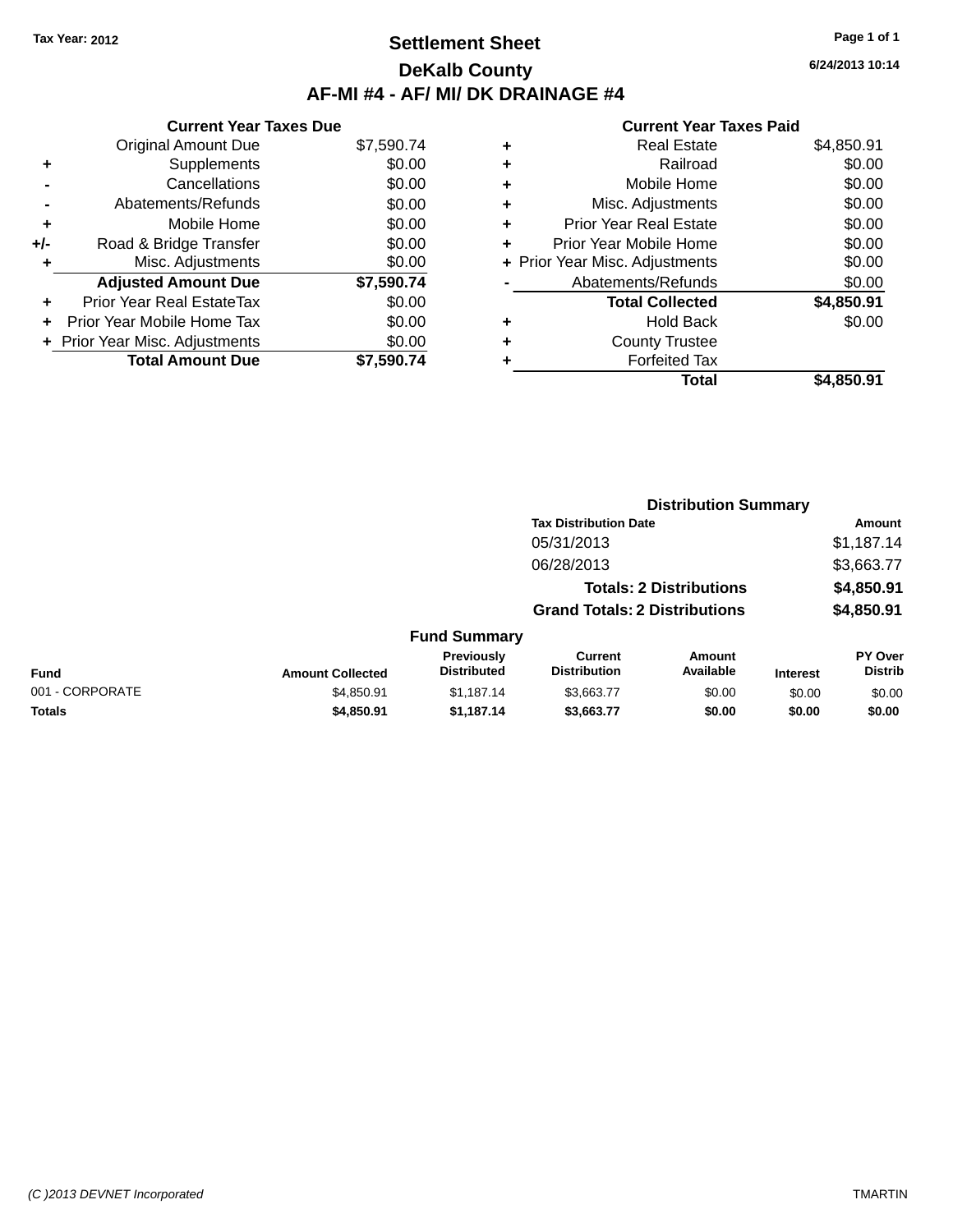### **Settlement Sheet Tax Year: 2012 Page 1 of 1 DeKalb County CL-SH #7 - CLINTON/SHABBONA DRN #7**

**6/24/2013 10:14**

|     | <b>Current Year Taxes Due</b>  |        |
|-----|--------------------------------|--------|
|     | Original Amount Due            | \$0.00 |
| ٠   | Supplements                    | \$0.00 |
|     | Cancellations                  | \$0.00 |
|     | Abatements/Refunds             | \$0.00 |
| ٠   | Mobile Home                    | \$0.00 |
| +/- | Road & Bridge Transfer         | \$0.00 |
|     | Misc. Adjustments              | \$0.00 |
|     | <b>Adjusted Amount Due</b>     | \$0.00 |
| ٠   | Prior Year Real EstateTax      | \$0.00 |
|     | Prior Year Mobile Home Tax     | \$0.00 |
|     | + Prior Year Misc. Adjustments | \$0.00 |
|     | <b>Total Amount Due</b>        | \$0.00 |
|     |                                |        |

|   | <b>Real Estate</b>             | \$0.00 |
|---|--------------------------------|--------|
|   | Railroad                       | \$0.00 |
|   | Mobile Home                    | \$0.00 |
| ٠ | Misc. Adjustments              | \$0.00 |
| ٠ | <b>Prior Year Real Estate</b>  | \$0.00 |
| ٠ | Prior Year Mobile Home         | \$0.00 |
|   | + Prior Year Misc. Adjustments | \$0.00 |
|   | Abatements/Refunds             | \$0.00 |
|   | <b>Total Collected</b>         | \$0.00 |
| ٠ | <b>Hold Back</b>               | \$0.00 |
|   | <b>County Trustee</b>          |        |
|   | <b>Forfeited Tax</b>           |        |
|   | Total                          |        |

| <b>Fund Summary</b> |                         |                                  |                                |                     |                 |                                  |
|---------------------|-------------------------|----------------------------------|--------------------------------|---------------------|-----------------|----------------------------------|
| <b>Fund</b>         | <b>Amount Collected</b> | Previously<br><b>Distributed</b> | Current<br><b>Distribution</b> | Amount<br>Available | <b>Interest</b> | <b>PY Over</b><br><b>Distrib</b> |
| 001 - CORPORATE     | \$0.00                  | \$0.00                           | \$0.00                         | \$0.00              | \$0.00          | \$0.00                           |
| <b>Totals</b>       | \$0.00                  | \$0.00                           | \$0.00                         | \$0.00              | \$0.00          | \$0.00                           |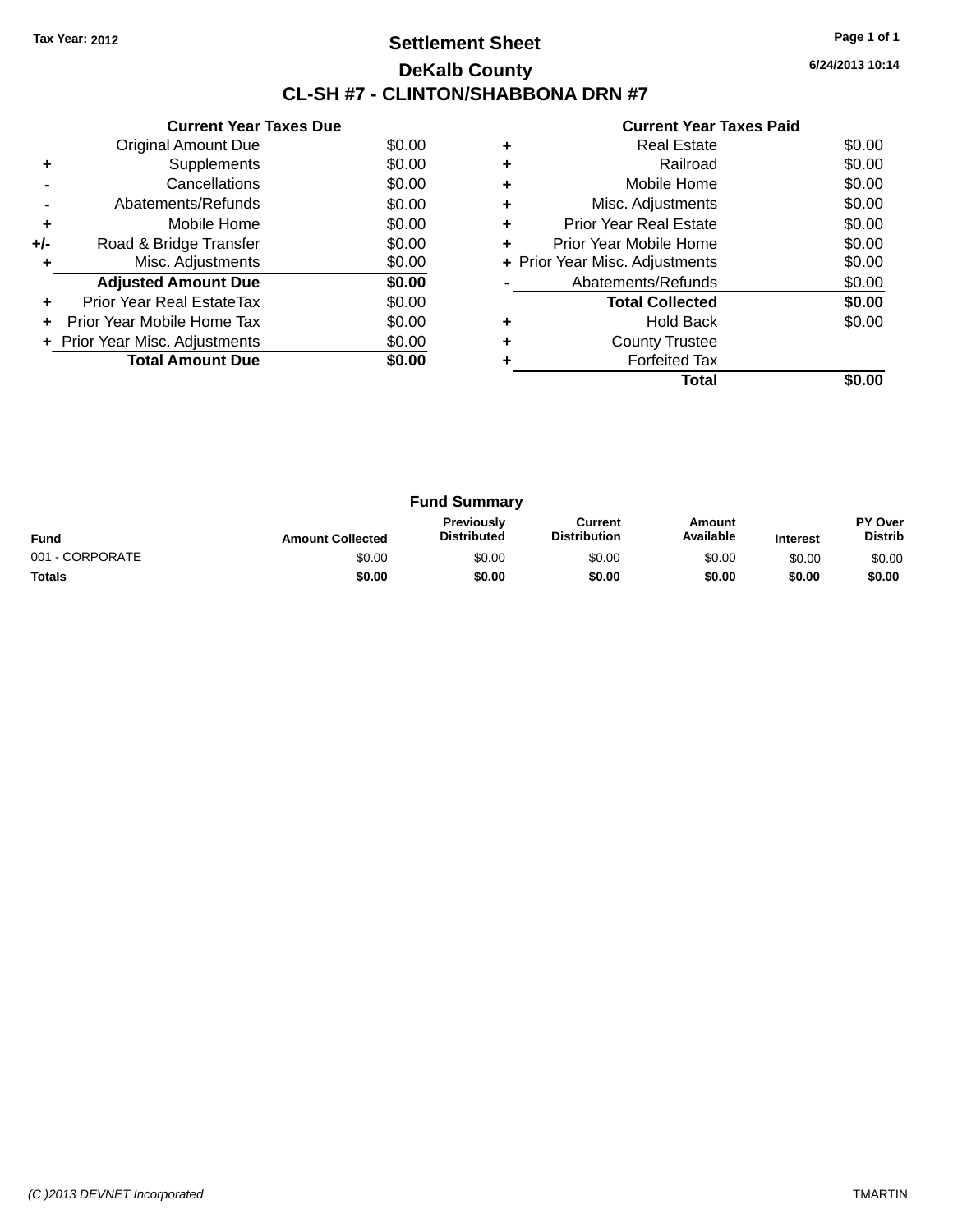### **Settlement Sheet Tax Year: 2012 Page 1 of 1 DeKalb County CO SBA #10 - CORTLAND SBA #10**

**6/24/2013 10:14**

|     | <b>Current Year Taxes Due</b>  |                |
|-----|--------------------------------|----------------|
|     | <b>Original Amount Due</b>     | \$1,142,739.00 |
| ٠   | Supplements                    | \$0.00         |
|     | Cancellations                  | \$0.00         |
|     | Abatements/Refunds             | \$0.00         |
| ÷   | Mobile Home                    | \$0.00         |
| +/- | Road & Bridge Transfer         | \$0.00         |
| ٠   | Misc. Adjustments              | \$0.00         |
|     | <b>Adjusted Amount Due</b>     | \$1,142,739.00 |
| ٠   | Prior Year Real EstateTax      | \$0.00         |
| ÷   | Prior Year Mobile Home Tax     | \$0.00         |
|     | + Prior Year Misc. Adjustments | \$0.00         |
|     | <b>Total Amount Due</b>        | \$1,142,739.00 |
|     |                                |                |

|   | Real Estate                    | \$0.00 |
|---|--------------------------------|--------|
| ٠ | Railroad                       | \$0.00 |
| ٠ | Mobile Home                    | \$0.00 |
| ٠ | Misc. Adjustments              | \$0.00 |
| ٠ | <b>Prior Year Real Estate</b>  | \$0.00 |
| ٠ | Prior Year Mobile Home         | \$0.00 |
|   | + Prior Year Misc. Adjustments | \$0.00 |
|   | Abatements/Refunds             | \$0.00 |
|   | <b>Total Collected</b>         | \$0.00 |
|   | <b>Hold Back</b>               | \$0.00 |
|   | <b>County Trustee</b>          |        |
|   | <b>Forfeited Tax</b>           |        |
|   | Total                          |        |

| <b>Fund Summary</b>        |                         |                                  |                                |                     |                 |                           |
|----------------------------|-------------------------|----------------------------------|--------------------------------|---------------------|-----------------|---------------------------|
| <b>Fund</b>                | <b>Amount Collected</b> | Previously<br><b>Distributed</b> | Current<br><b>Distribution</b> | Amount<br>Available | <b>Interest</b> | PY Over<br><b>Distrib</b> |
| 023 - SPECIAL SERVICE AREA | \$0.00                  | \$0.00                           | \$0.00                         | \$0.00              | \$0.00          | \$0.00                    |
| <b>Totals</b>              | \$0.00                  | \$0.00                           | \$0.00                         | \$0.00              | \$0.00          | \$0.00                    |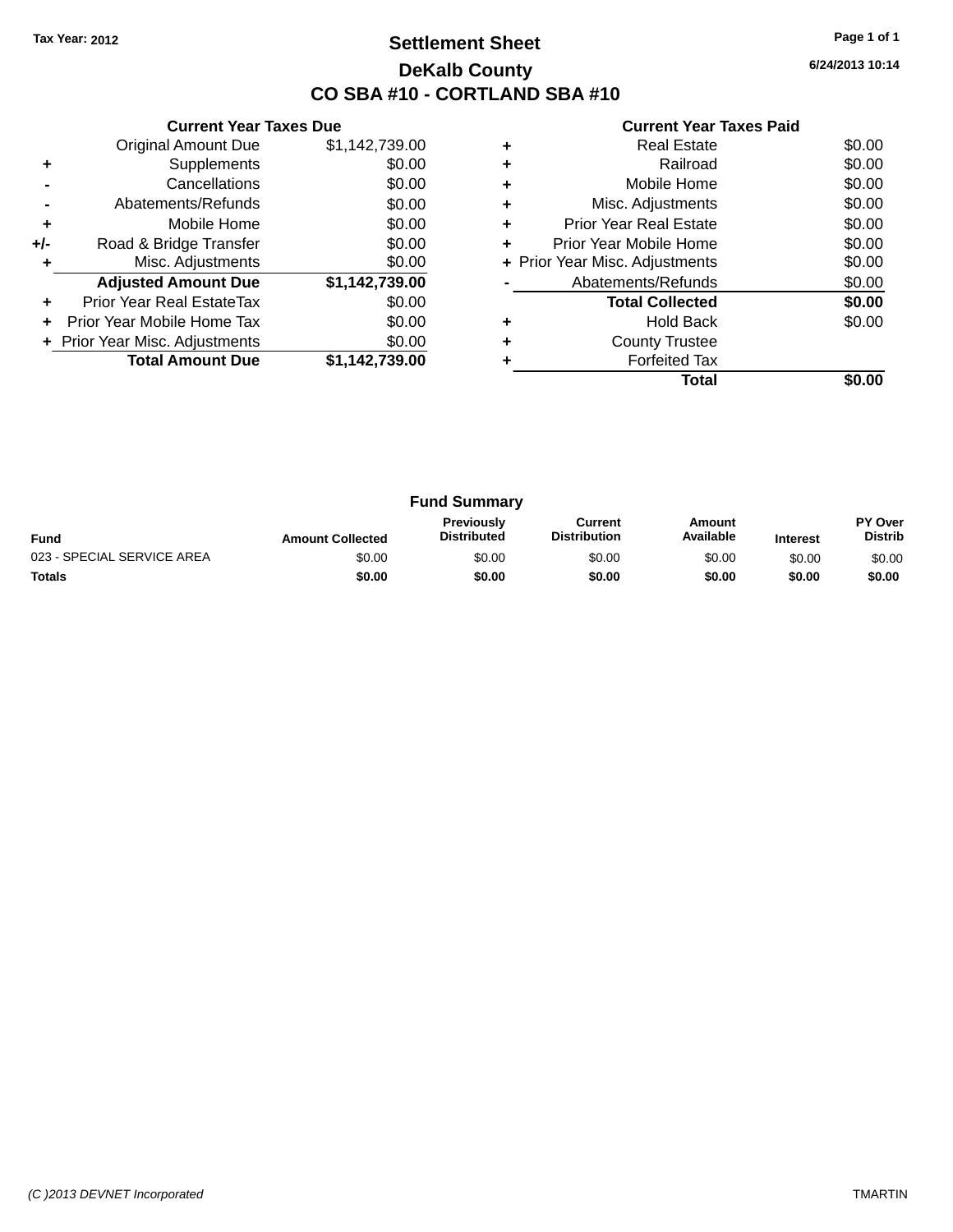### **Settlement Sheet Tax Year: 2012 Page 1 of 1 DeKalb County COON #1 - COON CREEK DRAINAGE #1**

**6/24/2013 10:14**

|     | <b>Current Year Taxes Due</b>  |             |
|-----|--------------------------------|-------------|
|     | <b>Original Amount Due</b>     | \$11,823.46 |
| ٠   | Supplements                    | \$10.00     |
|     | Cancellations                  | \$10.00     |
|     | Abatements/Refunds             | \$0.00      |
| ÷   | Mobile Home                    | \$0.00      |
| +/- | Road & Bridge Transfer         | \$0.00      |
|     | Misc. Adjustments              | \$0.00      |
|     | <b>Adjusted Amount Due</b>     | \$11,823.46 |
| ٠   | Prior Year Real EstateTax      | \$0.00      |
|     | Prior Year Mobile Home Tax     | \$0.00      |
|     | + Prior Year Misc. Adjustments | \$0.00      |
|     | <b>Total Amount Due</b>        | \$11,823.46 |
|     |                                |             |

| ٠ | <b>Real Estate</b>             | \$7,283.96 |
|---|--------------------------------|------------|
| ٠ | Railroad                       | \$0.00     |
| ٠ | Mobile Home                    | \$0.00     |
| ٠ | Misc. Adjustments              | \$0.00     |
| ٠ | <b>Prior Year Real Estate</b>  | \$0.00     |
| ٠ | Prior Year Mobile Home         | \$0.00     |
|   | + Prior Year Misc. Adjustments | \$0.00     |
|   | Abatements/Refunds             | \$0.00     |
|   | <b>Total Collected</b>         | \$7,283.96 |
| ٠ | <b>Hold Back</b>               | \$0.00     |
| ٠ | <b>County Trustee</b>          |            |
| ٠ | <b>Forfeited Tax</b>           |            |
|   | Total                          | \$7,283.96 |
|   |                                |            |

|                 |                         |                                  |                                       | <b>Distribution Summary</b>    |                 |                           |
|-----------------|-------------------------|----------------------------------|---------------------------------------|--------------------------------|-----------------|---------------------------|
|                 |                         |                                  | <b>Tax Distribution Date</b>          |                                |                 | <b>Amount</b>             |
|                 |                         |                                  | 05/31/2013                            |                                |                 | \$2,461.49                |
|                 |                         |                                  | 06/28/2013                            |                                |                 | \$4,822.47                |
|                 |                         |                                  |                                       | <b>Totals: 2 Distributions</b> |                 | \$7,283.96                |
|                 |                         |                                  | <b>Grand Totals: 2 Distributions</b>  |                                |                 | \$7,283.96                |
|                 |                         | <b>Fund Summary</b>              |                                       |                                |                 |                           |
| <b>Fund</b>     | <b>Amount Collected</b> | Previously<br><b>Distributed</b> | <b>Current</b><br><b>Distribution</b> | Amount<br>Available            | <b>Interest</b> | PY Over<br><b>Distrib</b> |
| 001 - CORPORATE | \$7,283.96              | \$2,461.49                       | \$4,822.47                            | \$0.00                         | \$0.00          | \$0.00                    |
| <b>Totals</b>   | \$7,283.96              | \$2,461.49                       | \$4,822.47                            | \$0.00                         | \$0.00          | \$0.00                    |
|                 |                         |                                  |                                       |                                |                 |                           |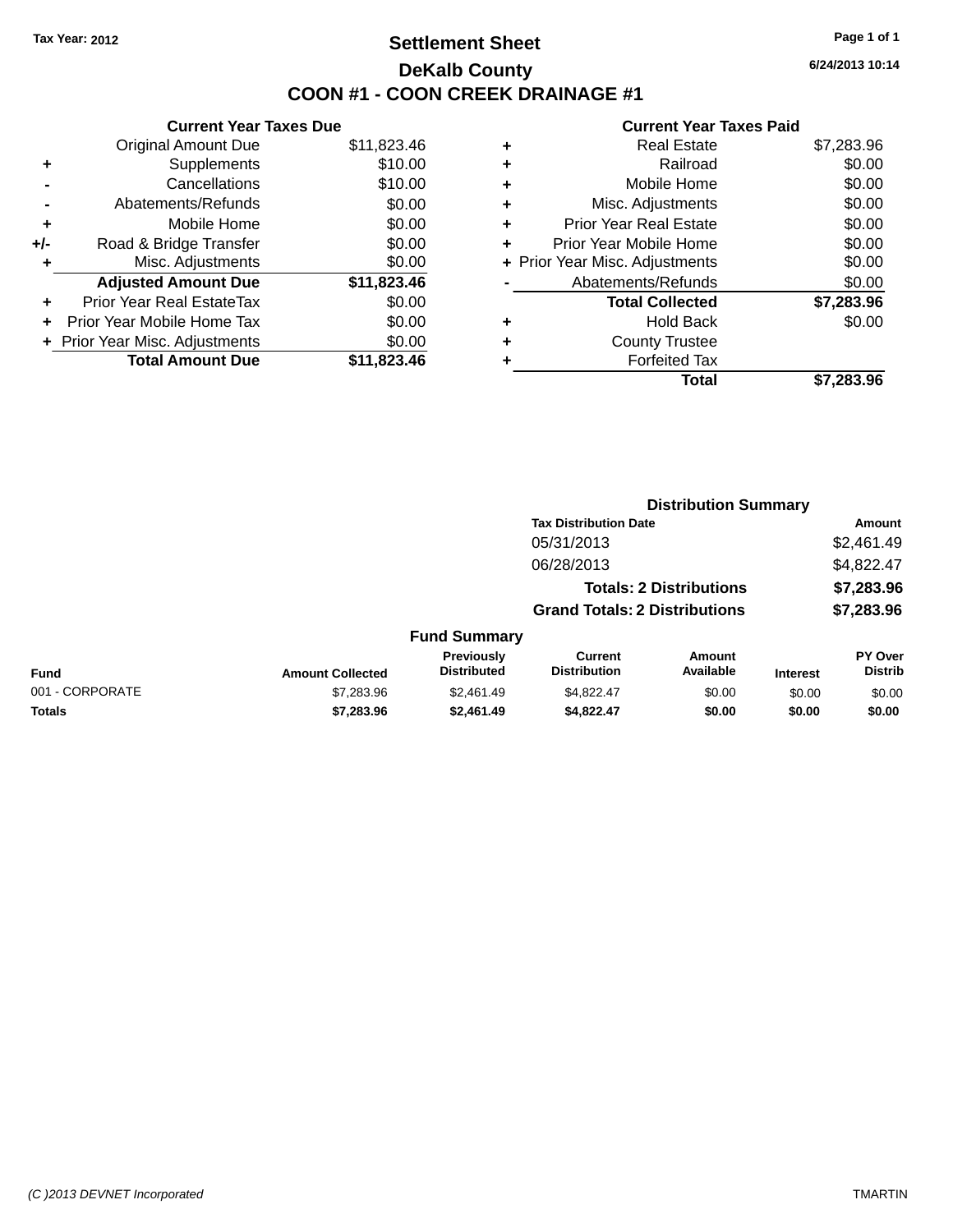#### **Settlement Sheet Tax Year: 2012 Page 1 of 1 DeKalb County CO-PI #15 - CORTLAND PIERCE DRAINAGE**

**6/24/2013 10:14**

|     | <b>Current Year Taxes Due</b>  |             |
|-----|--------------------------------|-------------|
|     | <b>Original Amount Due</b>     | \$10,699.98 |
| ٠   | Supplements                    | \$0.00      |
|     | Cancellations                  | \$0.00      |
|     | Abatements/Refunds             | \$0.00      |
| ٠   | Mobile Home                    | \$0.00      |
| +/- | Road & Bridge Transfer         | \$0.00      |
| ٠   | Misc. Adjustments              | \$0.00      |
|     | <b>Adjusted Amount Due</b>     | \$10,699.98 |
| ÷   | Prior Year Real EstateTax      | \$0.00      |
| ÷   | Prior Year Mobile Home Tax     | \$0.00      |
|     | + Prior Year Misc. Adjustments | \$0.00      |
|     | <b>Total Amount Due</b>        | \$10.699.98 |
|     |                                |             |

| ٠ | <b>Real Estate</b>             | \$5,379.63 |
|---|--------------------------------|------------|
| ٠ | Railroad                       | \$0.00     |
| ٠ | Mobile Home                    | \$0.00     |
| ٠ | Misc. Adjustments              | \$0.00     |
| ٠ | <b>Prior Year Real Estate</b>  | \$0.00     |
| ٠ | Prior Year Mobile Home         | \$0.00     |
|   | + Prior Year Misc. Adjustments | \$0.00     |
|   | Abatements/Refunds             | \$0.00     |
|   | <b>Total Collected</b>         | \$5,379.63 |
| ٠ | <b>Hold Back</b>               | \$0.00     |
|   | <b>County Trustee</b>          |            |
| ٠ | <b>Forfeited Tax</b>           |            |
|   | Total                          | \$5,379.63 |
|   |                                |            |

|                 |                         |                                  | <b>Distribution Summary</b>           |                                |                 |                           |  |
|-----------------|-------------------------|----------------------------------|---------------------------------------|--------------------------------|-----------------|---------------------------|--|
|                 |                         |                                  | <b>Tax Distribution Date</b>          |                                |                 | Amount                    |  |
|                 |                         |                                  | 05/31/2013                            |                                |                 | \$1,690.72                |  |
|                 |                         |                                  | 06/28/2013                            |                                |                 | \$3,688.91                |  |
|                 |                         |                                  |                                       | <b>Totals: 2 Distributions</b> |                 | \$5,379.63                |  |
|                 |                         |                                  | <b>Grand Totals: 2 Distributions</b>  |                                |                 | \$5,379.63                |  |
|                 |                         | <b>Fund Summary</b>              |                                       |                                |                 |                           |  |
| <b>Fund</b>     | <b>Amount Collected</b> | Previously<br><b>Distributed</b> | <b>Current</b><br><b>Distribution</b> | Amount<br>Available            | <b>Interest</b> | PY Over<br><b>Distrib</b> |  |
| 001 - CORPORATE | \$5,379.63              | \$1,690.72                       | \$3.688.91                            | \$0.00                         | \$0.00          | \$0.00                    |  |
| <b>Totals</b>   | \$5,379.63              | \$1,690.72                       | \$3,688.91                            | \$0.00                         | \$0.00          | \$0.00                    |  |
|                 |                         |                                  |                                       |                                |                 |                           |  |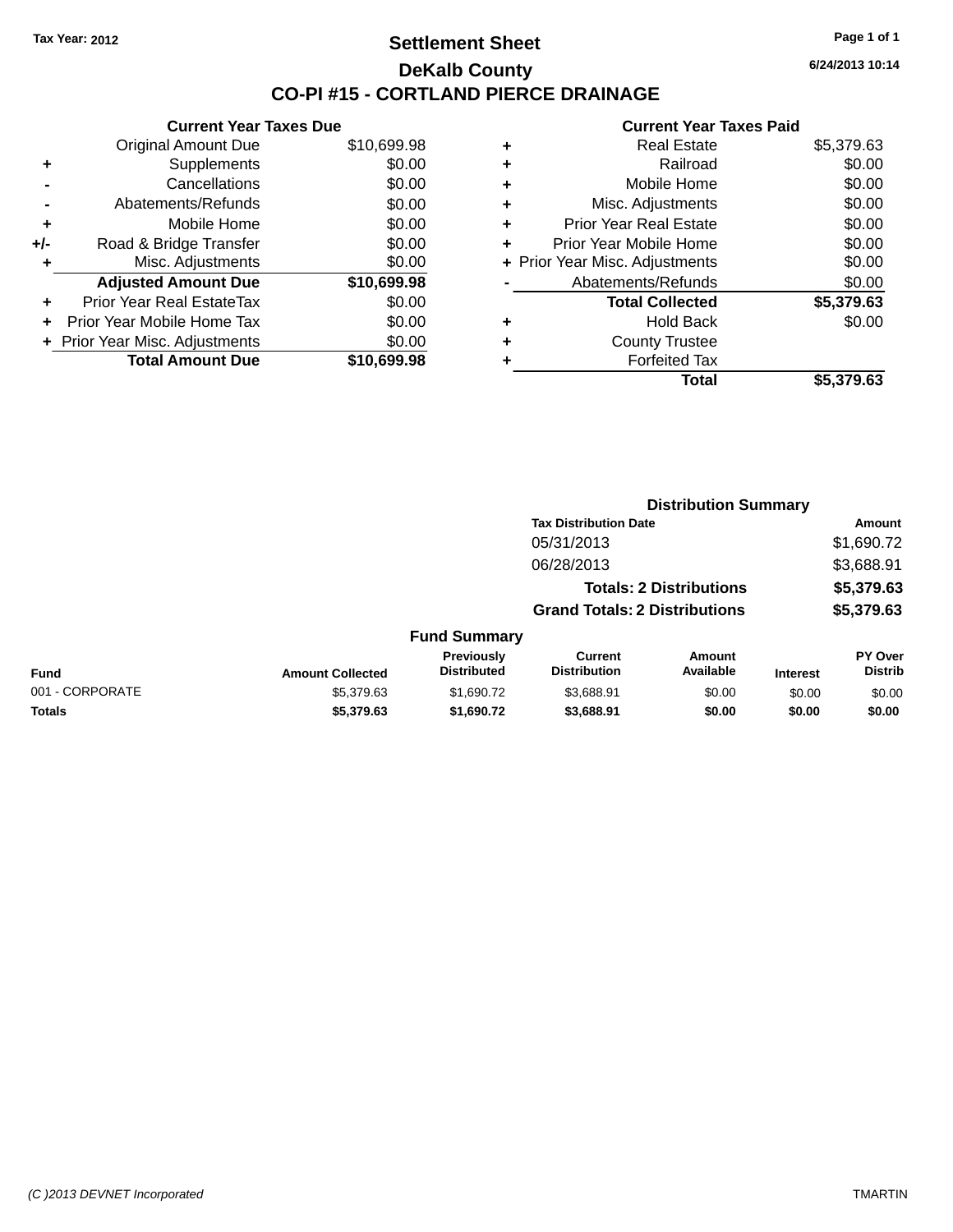### **Settlement Sheet Tax Year: 2012 Page 1 of 1 DeKalb County CO-SBA#5 - CORTLAND SBA #5**

**6/24/2013 10:14**

|     | <b>Current Year Taxes Due</b>  |                |  |  |  |  |
|-----|--------------------------------|----------------|--|--|--|--|
|     | <b>Original Amount Due</b>     | \$1,300,830.00 |  |  |  |  |
| ٠   | Supplements                    | \$0.00         |  |  |  |  |
|     | Cancellations                  | \$0.00         |  |  |  |  |
|     | Abatements/Refunds             | \$0.00         |  |  |  |  |
| ٠   | Mobile Home                    | \$0.00         |  |  |  |  |
| +/- | Road & Bridge Transfer         | \$0.00         |  |  |  |  |
| ٠   | Misc. Adjustments              | \$0.00         |  |  |  |  |
|     | <b>Adjusted Amount Due</b>     | \$1,300,830.00 |  |  |  |  |
| ٠   | Prior Year Real EstateTax      | \$0.00         |  |  |  |  |
| ٠   | Prior Year Mobile Home Tax     | \$0.00         |  |  |  |  |
|     | + Prior Year Misc. Adjustments | \$0.00         |  |  |  |  |
|     | <b>Total Amount Due</b>        | \$1,300,830.00 |  |  |  |  |
|     |                                |                |  |  |  |  |

|   | <b>Real Estate</b>             | \$0.00 |
|---|--------------------------------|--------|
| ٠ | Railroad                       | \$0.00 |
| ٠ | Mobile Home                    | \$0.00 |
| ٠ | Misc. Adjustments              | \$0.00 |
|   | <b>Prior Year Real Estate</b>  | \$0.00 |
|   | Prior Year Mobile Home         | \$0.00 |
|   | + Prior Year Misc. Adjustments | \$0.00 |
|   | Abatements/Refunds             | \$0.00 |
|   | <b>Total Collected</b>         | \$0.00 |
| ÷ | <b>Hold Back</b>               | \$0.00 |
| ٠ | <b>County Trustee</b>          |        |
|   | <b>Forfeited Tax</b>           |        |
|   | Total                          |        |

|                            |                         | <b>Fund Summary</b>                     |                                |                     |                 |                           |
|----------------------------|-------------------------|-----------------------------------------|--------------------------------|---------------------|-----------------|---------------------------|
| <b>Fund</b>                | <b>Amount Collected</b> | <b>Previously</b><br><b>Distributed</b> | Current<br><b>Distribution</b> | Amount<br>Available | <b>Interest</b> | PY Over<br><b>Distrib</b> |
| 023 - SPECIAL SERVICE AREA | \$0.00                  | \$0.00                                  | \$0.00                         | \$0.00              | \$0.00          | \$0.00                    |
| <b>Totals</b>              | \$0.00                  | \$0.00                                  | \$0.00                         | \$0.00              | \$0.00          | \$0.00                    |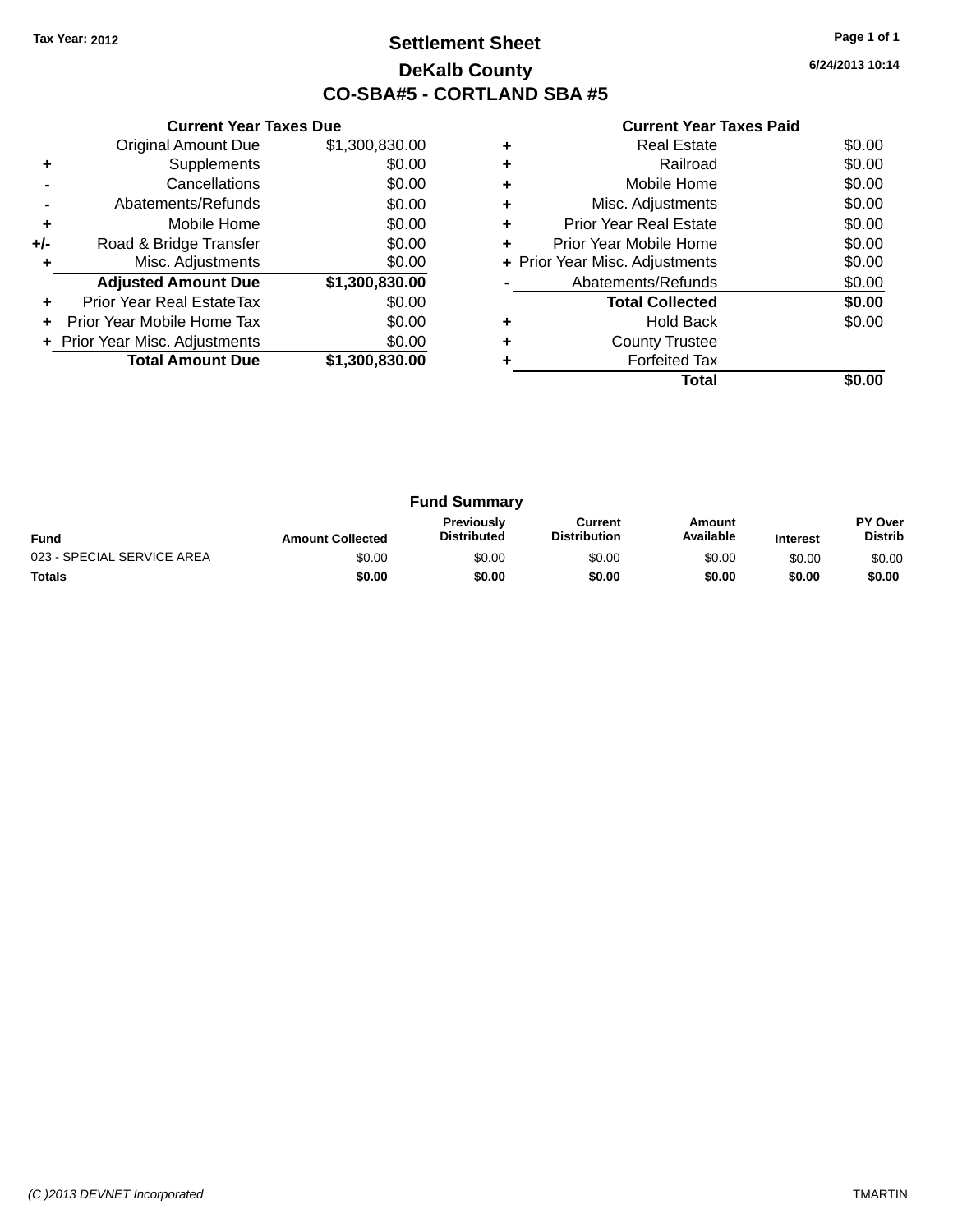### **Settlement Sheet Tax Year: 2012 Page 1 of 1 DeKalb County CO-SBA#6 - CORTLAND SBA #6**

**6/24/2013 10:14**

|     | <b>Current Year Taxes Due</b>  |              |
|-----|--------------------------------|--------------|
|     | <b>Original Amount Due</b>     | \$791,918.00 |
| ٠   | Supplements                    | \$0.00       |
|     | Cancellations                  | \$0.00       |
|     | Abatements/Refunds             | \$0.00       |
| ٠   | Mobile Home                    | \$0.00       |
| +/- | Road & Bridge Transfer         | \$0.00       |
| ٠   | Misc. Adjustments              | \$0.00       |
|     | <b>Adjusted Amount Due</b>     | \$791,918.00 |
| ٠   | Prior Year Real EstateTax      | \$0.00       |
|     | Prior Year Mobile Home Tax     | \$0.00       |
|     | + Prior Year Misc. Adjustments | \$0.00       |
|     | <b>Total Amount Due</b>        | \$791,918.00 |
|     |                                |              |

|   | Total                          |        |
|---|--------------------------------|--------|
|   | <b>Forfeited Tax</b>           |        |
| ٠ | <b>County Trustee</b>          |        |
|   | <b>Hold Back</b>               | \$0.00 |
|   | <b>Total Collected</b>         | \$0.00 |
|   | Abatements/Refunds             | \$0.00 |
|   | + Prior Year Misc. Adjustments | \$0.00 |
| ٠ | Prior Year Mobile Home         | \$0.00 |
| ٠ | <b>Prior Year Real Estate</b>  | \$0.00 |
| ٠ | Misc. Adjustments              | \$0.00 |
| ٠ | Mobile Home                    | \$0.00 |
| ٠ | Railroad                       | \$0.00 |
|   | Real Estate                    | \$0.00 |

|                            |                         | <b>Fund Summary</b>                     |                                |                     |                 |                                  |
|----------------------------|-------------------------|-----------------------------------------|--------------------------------|---------------------|-----------------|----------------------------------|
| <b>Fund</b>                | <b>Amount Collected</b> | <b>Previously</b><br><b>Distributed</b> | Current<br><b>Distribution</b> | Amount<br>Available | <b>Interest</b> | <b>PY Over</b><br><b>Distrib</b> |
| 023 - SPECIAL SERVICE AREA | \$0.00                  | \$0.00                                  | \$0.00                         | \$0.00              | \$0.00          | \$0.00                           |
| <b>Totals</b>              | \$0.00                  | \$0.00                                  | \$0.00                         | \$0.00              | \$0.00          | \$0.00                           |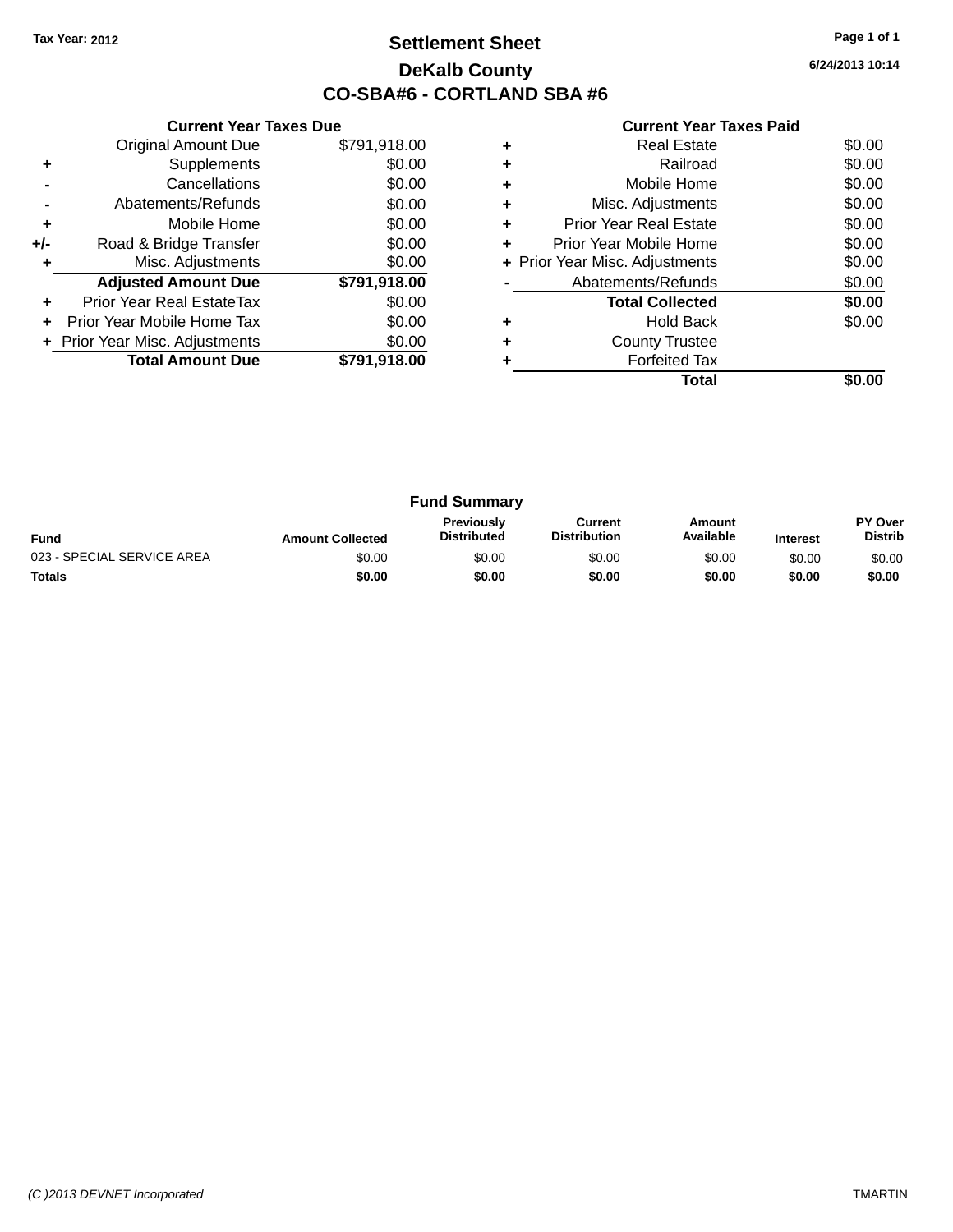### **Settlement Sheet Tax Year: 2012 Page 1 of 1 DeKalb County CO-SBA#9 - CORTLAND SBA #9**

**6/24/2013 10:14**

|     | <b>Current Year Taxes Due</b>  |              |
|-----|--------------------------------|--------------|
|     | <b>Original Amount Due</b>     | \$400,235.00 |
| ٠   | Supplements                    | \$7,660.00   |
|     | Cancellations                  | \$7,660.00   |
|     | Abatements/Refunds             | \$0.00       |
| ٠   | Mobile Home                    | \$0.00       |
| +/- | Road & Bridge Transfer         | \$0.00       |
| ٠   | Misc. Adjustments              | \$0.00       |
|     | <b>Adjusted Amount Due</b>     | \$400,235.00 |
| ٠   | Prior Year Real EstateTax      | \$0.00       |
|     | Prior Year Mobile Home Tax     | \$0.00       |
|     | + Prior Year Misc. Adjustments | \$0.00       |
|     | <b>Total Amount Due</b>        | \$400,235.00 |
|     |                                |              |

| ٠ | <b>Real Estate</b>             | \$88,090.00 |
|---|--------------------------------|-------------|
| ٠ | Railroad                       | \$0.00      |
| ٠ | Mobile Home                    | \$0.00      |
| ٠ | Misc. Adjustments              | \$0.00      |
| ٠ | <b>Prior Year Real Estate</b>  | \$0.00      |
| ٠ | Prior Year Mobile Home         | \$0.00      |
|   | + Prior Year Misc. Adjustments | \$0.00      |
|   | Abatements/Refunds             | \$0.00      |
|   | <b>Total Collected</b>         | \$88,090.00 |
| ٠ | <b>Hold Back</b>               | \$0.00      |
|   | <b>County Trustee</b>          |             |
| ٠ | <b>Forfeited Tax</b>           |             |
|   | Total                          | \$88,090.00 |
|   |                                |             |

|                            |                         |                                  | <b>Distribution Summary</b>           |                                |                 |                                  |
|----------------------------|-------------------------|----------------------------------|---------------------------------------|--------------------------------|-----------------|----------------------------------|
|                            |                         |                                  | <b>Tax Distribution Date</b>          |                                |                 | <b>Amount</b>                    |
|                            |                         |                                  | 05/31/2013                            |                                |                 | \$18,192.50                      |
|                            |                         |                                  | 06/28/2013                            |                                |                 | \$69,897.50                      |
|                            |                         |                                  |                                       | <b>Totals: 2 Distributions</b> |                 | \$88,090.00                      |
|                            |                         |                                  | <b>Grand Totals: 2 Distributions</b>  |                                |                 | \$88,090.00                      |
|                            |                         | <b>Fund Summary</b>              |                                       |                                |                 |                                  |
| <b>Fund</b>                | <b>Amount Collected</b> | Previously<br><b>Distributed</b> | <b>Current</b><br><b>Distribution</b> | Amount<br>Available            | <b>Interest</b> | <b>PY Over</b><br><b>Distrib</b> |
| 023 - SPECIAL SERVICE AREA | \$88,090,00             | \$18,192.50                      | \$69,897.50                           | \$0.00                         | \$0.00          | \$0.00                           |
| <b>Totals</b>              | \$88,090.00             | \$18,192.50                      | \$69,897.50                           | \$0.00                         | \$0.00          | \$0.00                           |
|                            |                         |                                  |                                       |                                |                 |                                  |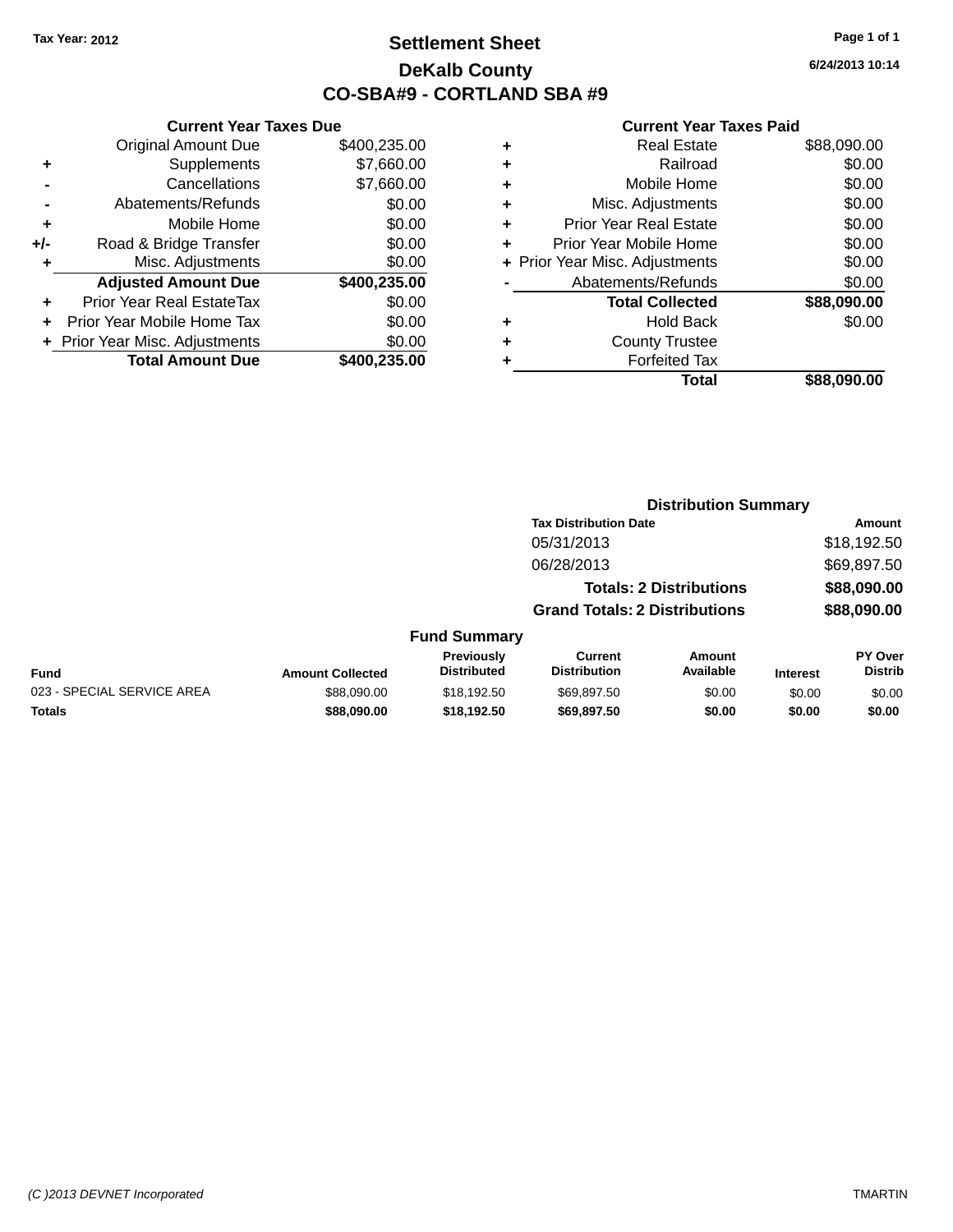### **Settlement Sheet Tax Year: 2012 Page 1 of 1 DeKalb County CO-SSA#1 - CORTLAND SBA #1**

# **6/24/2013 10:14**

#### **Current Year Taxes Paid**

**Distribution Summary**

|     | <b>Current Year Taxes Due</b>    |              |  |  |  |
|-----|----------------------------------|--------------|--|--|--|
|     | <b>Original Amount Due</b>       | \$390,000.06 |  |  |  |
| ٠   | Supplements                      | \$1,673.82   |  |  |  |
|     | Cancellations<br>\$1,673.82      |              |  |  |  |
|     | Abatements/Refunds               | \$0.00       |  |  |  |
| ٠   | Mobile Home                      | \$0.00       |  |  |  |
| +/- | Road & Bridge Transfer           | \$0.00       |  |  |  |
| ٠   | Misc. Adjustments<br>\$0.00      |              |  |  |  |
|     | <b>Adjusted Amount Due</b>       | \$390,000.06 |  |  |  |
|     | <b>Prior Year Real EstateTax</b> | \$0.00       |  |  |  |
|     | Prior Year Mobile Home Tax       | \$0.00       |  |  |  |
|     | + Prior Year Misc. Adjustments   | \$0.00       |  |  |  |
|     | <b>Total Amount Due</b>          | \$390,000.06 |  |  |  |
|     |                                  |              |  |  |  |

|                            |                         |                                         | <b>Tax Distribution Date</b>          |                                |                 | Amount                           |
|----------------------------|-------------------------|-----------------------------------------|---------------------------------------|--------------------------------|-----------------|----------------------------------|
|                            |                         |                                         | 05/31/2013                            |                                |                 | \$34,313.31                      |
|                            |                         |                                         | 06/28/2013                            |                                |                 | \$160,686.72                     |
|                            |                         |                                         |                                       | <b>Totals: 2 Distributions</b> |                 | \$195,000.03                     |
|                            |                         |                                         | <b>Grand Totals: 2 Distributions</b>  |                                |                 | \$195,000.03                     |
|                            |                         | <b>Fund Summary</b>                     |                                       |                                |                 |                                  |
| Fund                       | <b>Amount Collected</b> | <b>Previously</b><br><b>Distributed</b> | <b>Current</b><br><b>Distribution</b> | <b>Amount</b><br>Available     | <b>Interest</b> | <b>PY Over</b><br><b>Distrib</b> |
| 023 - SPECIAL SERVICE AREA | \$195,000.03            | \$34,313.31                             | \$160,686.72                          | \$0.00                         | \$0.00          | \$0.00                           |
| <b>Totals</b>              | \$195,000.03            | \$34,313.31                             | \$160,686.72                          | \$0.00                         | \$0.00          | \$0.00                           |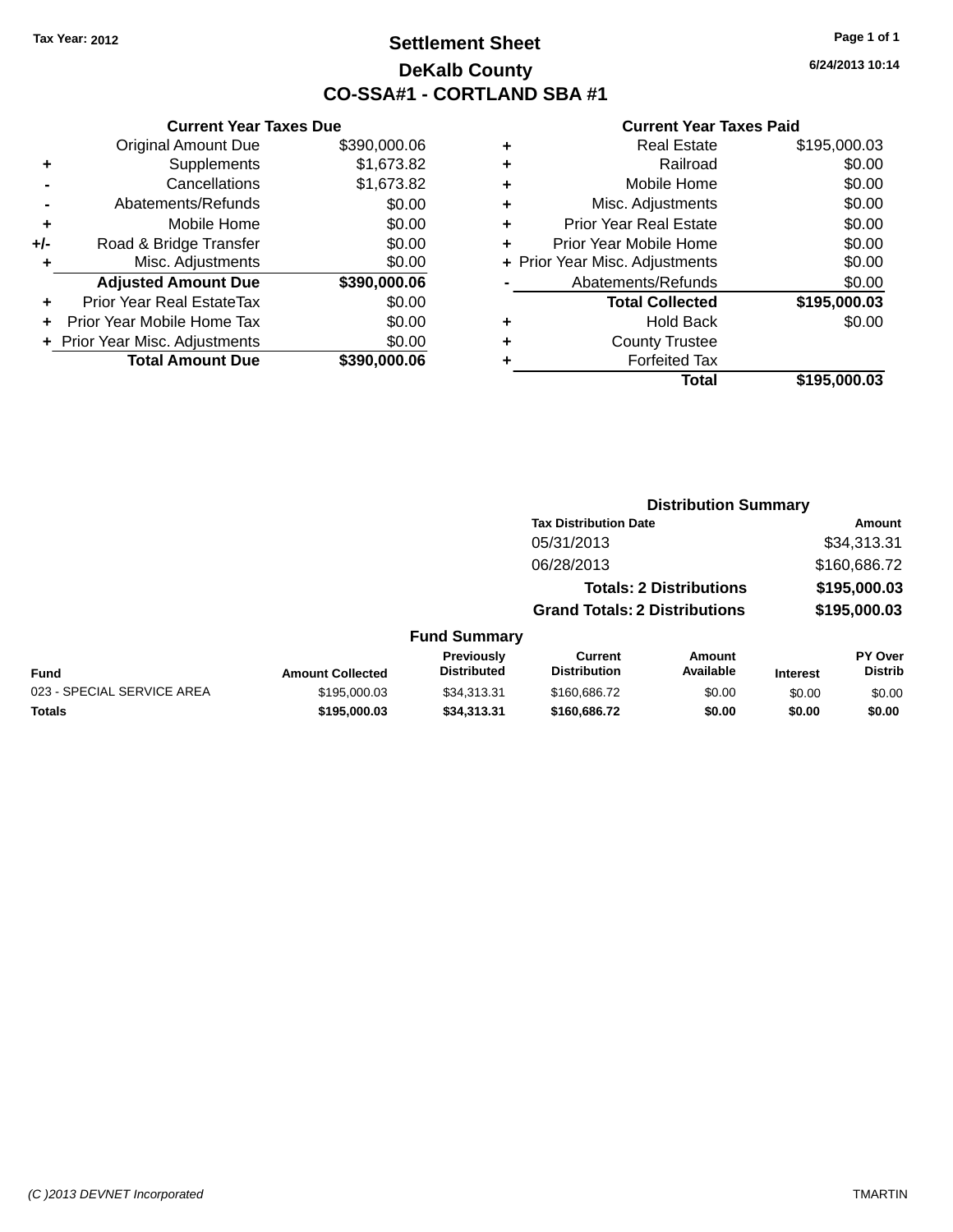### **Settlement Sheet Tax Year: 2012 Page 1 of 1 DeKalb County CO-SSA#4 - CORTLAND SBA #4**

**6/24/2013 10:14**

|     | <b>Current Year Taxes Due</b>  |                |
|-----|--------------------------------|----------------|
|     | <b>Original Amount Due</b>     | \$2,791,104.62 |
| ٠   | Supplements                    | \$0.00         |
|     | Cancellations                  | \$0.00         |
|     | Abatements/Refunds             | \$0.00         |
| ٠   | Mobile Home                    | \$0.00         |
| +/- | Road & Bridge Transfer         | \$0.00         |
|     | Misc. Adjustments              | \$0.00         |
|     | <b>Adjusted Amount Due</b>     | \$2,791,104.62 |
|     | Prior Year Real EstateTax      | \$0.00         |
|     | Prior Year Mobile Home Tax     | \$0.00         |
|     | + Prior Year Misc. Adjustments | \$0.00         |
|     | <b>Total Amount Due</b>        | \$2,791,104.62 |
|     |                                |                |

|   | <b>Real Estate</b>             | \$0.00 |
|---|--------------------------------|--------|
| ٠ | Railroad                       | \$0.00 |
| ٠ | Mobile Home                    | \$0.00 |
| ٠ | Misc. Adjustments              | \$0.00 |
| ÷ | Prior Year Real Estate         | \$0.00 |
| ٠ | Prior Year Mobile Home         | \$0.00 |
|   | + Prior Year Misc. Adjustments | \$0.00 |
|   | Abatements/Refunds             | \$0.00 |
|   | <b>Total Collected</b>         | \$0.00 |
|   | <b>Hold Back</b>               | \$0.00 |
|   | <b>County Trustee</b>          |        |
|   | <b>Forfeited Tax</b>           |        |
|   | Total                          |        |

| <b>Fund Summary</b>        |                         |                                         |                                |                     |                 |                                  |
|----------------------------|-------------------------|-----------------------------------------|--------------------------------|---------------------|-----------------|----------------------------------|
| <b>Fund</b>                | <b>Amount Collected</b> | <b>Previously</b><br><b>Distributed</b> | Current<br><b>Distribution</b> | Amount<br>Available | <b>Interest</b> | <b>PY Over</b><br><b>Distrib</b> |
| 023 - SPECIAL SERVICE AREA | \$0.00                  | \$0.00                                  | \$0.00                         | \$0.00              | \$0.00          | \$0.00                           |
| <b>Totals</b>              | \$0.00                  | \$0.00                                  | \$0.00                         | \$0.00              | \$0.00          | \$0.00                           |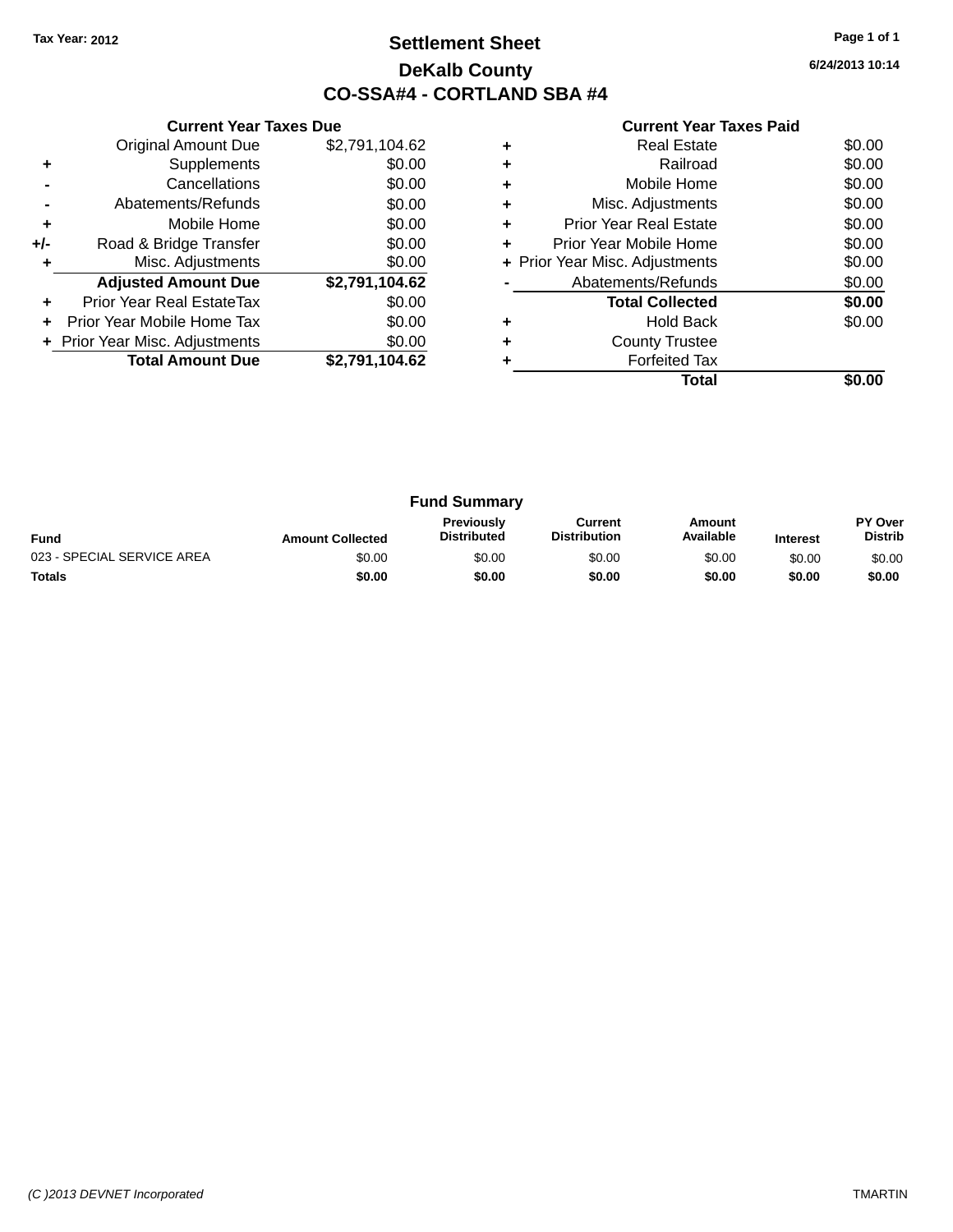### **Settlement Sheet Tax Year: 2012 Page 1 of 1 DeKalb County CO-SSA#7 - CORTLAND SBA #7**

**6/24/2013 10:14**

|     | <b>Current Year Taxes Due</b>  |                |
|-----|--------------------------------|----------------|
|     | <b>Original Amount Due</b>     | \$1,155,692.00 |
| ٠   | Supplements                    | \$0.00         |
|     | Cancellations                  | \$0.00         |
|     | Abatements/Refunds             | \$0.00         |
| ٠   | Mobile Home                    | \$0.00         |
| +/- | Road & Bridge Transfer         | \$0.00         |
| ٠   | Misc. Adjustments              | \$0.00         |
|     | <b>Adjusted Amount Due</b>     | \$1,155,692.00 |
| ÷   | Prior Year Real EstateTax      | \$0.00         |
| ÷   | Prior Year Mobile Home Tax     | \$0.00         |
|     | + Prior Year Misc. Adjustments | \$0.00         |
|     | <b>Total Amount Due</b>        | \$1,155,692.00 |
|     |                                |                |

|   | <b>Real Estate</b>             | \$0.00 |
|---|--------------------------------|--------|
| ٠ | Railroad                       | \$0.00 |
| ٠ | Mobile Home                    | \$0.00 |
| ٠ | Misc. Adjustments              | \$0.00 |
| ٠ | <b>Prior Year Real Estate</b>  | \$0.00 |
| ٠ | Prior Year Mobile Home         | \$0.00 |
|   | + Prior Year Misc. Adjustments | \$0.00 |
|   | Abatements/Refunds             | \$0.00 |
|   | <b>Total Collected</b>         | \$0.00 |
|   | <b>Hold Back</b>               | \$0.00 |
| ٠ | <b>County Trustee</b>          |        |
|   | <b>Forfeited Tax</b>           |        |
|   | Total                          |        |

| <b>Fund Summary</b>        |                         |                                         |                                |                     |                 |                           |
|----------------------------|-------------------------|-----------------------------------------|--------------------------------|---------------------|-----------------|---------------------------|
| <b>Fund</b>                | <b>Amount Collected</b> | <b>Previously</b><br><b>Distributed</b> | Current<br><b>Distribution</b> | Amount<br>Available | <b>Interest</b> | PY Over<br><b>Distrib</b> |
| 023 - SPECIAL SERVICE AREA | \$0.00                  | \$0.00                                  | \$0.00                         | \$0.00              | \$0.00          | \$0.00                    |
| <b>Totals</b>              | \$0.00                  | \$0.00                                  | \$0.00                         | \$0.00              | \$0.00          | \$0.00                    |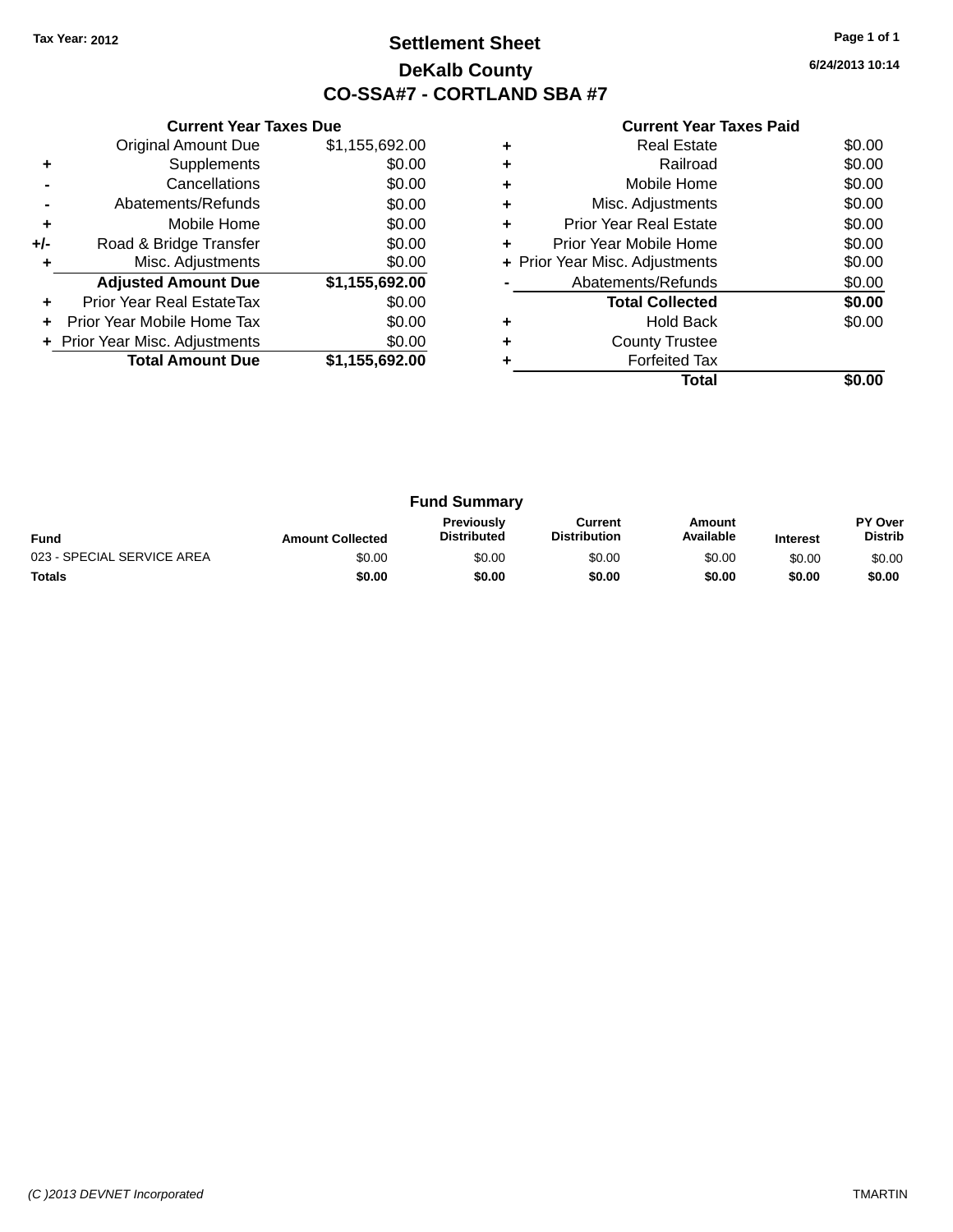### **Settlement Sheet Tax Year: 2012 Page 1 of 1 DeKalb County CO-SSA#8 - CORTLAND SBA #8**

**6/24/2013 10:14**

|     | <b>Current Year Taxes Due</b>  |              |  |  |  |
|-----|--------------------------------|--------------|--|--|--|
|     | <b>Original Amount Due</b>     | \$894,027.30 |  |  |  |
| ٠   | Supplements                    | \$0.00       |  |  |  |
|     | Cancellations                  | \$0.00       |  |  |  |
|     | Abatements/Refunds             | \$0.00       |  |  |  |
| ٠   | Mobile Home                    | \$0.00       |  |  |  |
| +/- | Road & Bridge Transfer         | \$0.00       |  |  |  |
|     | Misc. Adjustments              | \$0.00       |  |  |  |
|     | <b>Adjusted Amount Due</b>     | \$894,027.30 |  |  |  |
|     | Prior Year Real EstateTax      | (\$4,390.32) |  |  |  |
|     | Prior Year Mobile Home Tax     | \$0.00       |  |  |  |
|     | + Prior Year Misc. Adjustments | \$0.00       |  |  |  |
|     | <b>Total Amount Due</b>        | \$889,636.98 |  |  |  |
|     |                                |              |  |  |  |

| <b>Real Estate</b>            | \$0.00                         |
|-------------------------------|--------------------------------|
| Railroad                      | \$0.00                         |
| Mobile Home                   | \$0.00                         |
| Misc. Adjustments             | \$0.00                         |
| <b>Prior Year Real Estate</b> | (\$4,390.32)                   |
| Prior Year Mobile Home        | \$0.00                         |
|                               | \$0.00                         |
| Abatements/Refunds            | \$0.00                         |
| <b>Total Collected</b>        | (\$4,390.32)                   |
| <b>Hold Back</b>              | \$0.00                         |
| <b>County Trustee</b>         |                                |
| <b>Forfeited Tax</b>          |                                |
| Total                         | (\$4,390.32)                   |
|                               | + Prior Year Misc. Adjustments |

| <b>Fund Summary</b>        |                         |                                         |                                |                     |                 |                           |
|----------------------------|-------------------------|-----------------------------------------|--------------------------------|---------------------|-----------------|---------------------------|
| <b>Fund</b>                | <b>Amount Collected</b> | <b>Previously</b><br><b>Distributed</b> | Current<br><b>Distribution</b> | Amount<br>Available | <b>Interest</b> | PY Over<br><b>Distrib</b> |
| 023 - SPECIAL SERVICE AREA | $$-4.390.32$            | \$0.00                                  | \$0.00                         | \$0.00              | \$0.00          | \$0.00                    |
| <b>Totals</b>              | $$-4.390.32$            | \$0.00                                  | \$0.00                         | \$0.00              | \$0.00          | \$0.00                    |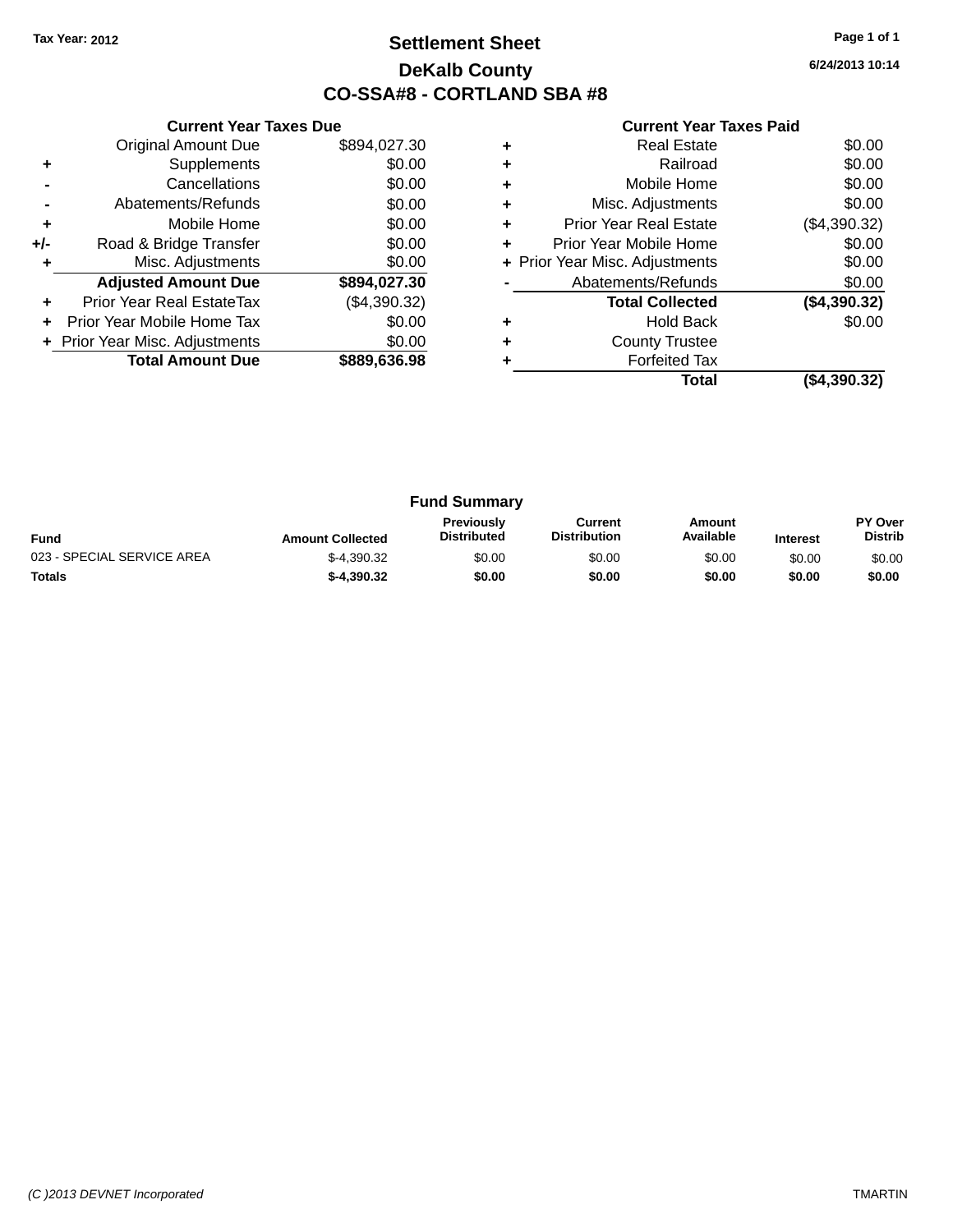### **Settlement Sheet Tax Year: 2012 Page 1 of 1 DeKalb County DK-SSA#10 - DEKALB SSA #10**

**6/24/2013 10:14**

|     | <b>Current Year Taxes Due</b>  |        |
|-----|--------------------------------|--------|
|     | <b>Original Amount Due</b>     | \$0.00 |
| ٠   | Supplements                    | \$0.00 |
|     | Cancellations                  | \$0.00 |
|     | Abatements/Refunds             | \$0.00 |
| ٠   | Mobile Home                    | \$0.00 |
| +/- | Road & Bridge Transfer         | \$0.00 |
| ٠   | Misc. Adjustments              | \$0.00 |
|     | <b>Adjusted Amount Due</b>     | \$0.00 |
| ٠   | Prior Year Real EstateTax      | \$0.00 |
|     | Prior Year Mobile Home Tax     | \$0.00 |
|     | + Prior Year Misc. Adjustments | \$0.00 |
|     | <b>Total Amount Due</b>        | \$0.00 |
|     |                                |        |

|   | <b>Real Estate</b>             | \$0.00 |
|---|--------------------------------|--------|
|   | Railroad                       | \$0.00 |
| ٠ | Mobile Home                    | \$0.00 |
| ٠ | Misc. Adjustments              | \$0.00 |
| ٠ | Prior Year Real Estate         | \$0.00 |
| ٠ | Prior Year Mobile Home         | \$0.00 |
|   | + Prior Year Misc. Adjustments | \$0.00 |
|   | Abatements/Refunds             | \$0.00 |
|   | <b>Total Collected</b>         | \$0.00 |
|   | <b>Hold Back</b>               | \$0.00 |
| ٠ | <b>County Trustee</b>          |        |
|   | <b>Forfeited Tax</b>           |        |
|   | Total                          |        |

| <b>Fund Summary</b>        |                         |                                         |                                |                     |                 |                           |
|----------------------------|-------------------------|-----------------------------------------|--------------------------------|---------------------|-----------------|---------------------------|
| <b>Fund</b>                | <b>Amount Collected</b> | <b>Previously</b><br><b>Distributed</b> | Current<br><b>Distribution</b> | Amount<br>Available | <b>Interest</b> | PY Over<br><b>Distrib</b> |
| 023 - SPECIAL SERVICE AREA | \$0.00                  | \$0.00                                  | \$0.00                         | \$0.00              | \$0.00          | \$0.00                    |
| <b>Totals</b>              | \$0.00                  | \$0.00                                  | \$0.00                         | \$0.00              | \$0.00          | \$0.00                    |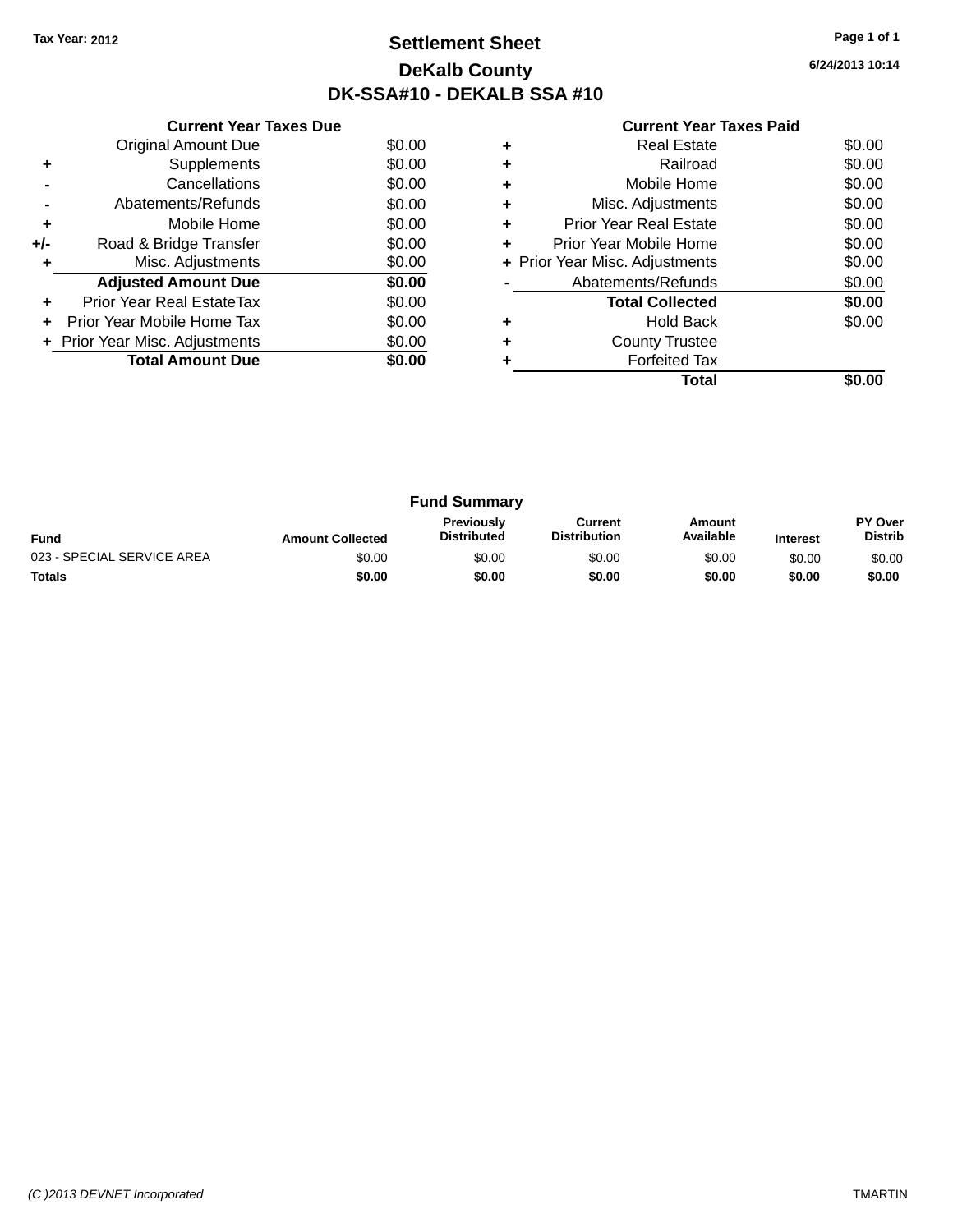### **Settlement Sheet Tax Year: 2012 Page 1 of 1 DeKalb County DK-SSA#11 - DEKALB SSA #11**

**6/24/2013 10:14**

|     | <b>Current Year Taxes Due</b>  |        |
|-----|--------------------------------|--------|
|     | <b>Original Amount Due</b>     | \$0.00 |
| ٠   | Supplements                    | \$0.00 |
|     | Cancellations                  | \$0.00 |
|     | Abatements/Refunds             | \$0.00 |
| ÷   | Mobile Home                    | \$0.00 |
| +/- | Road & Bridge Transfer         | \$0.00 |
| ٠   | Misc. Adjustments              | \$0.00 |
|     | <b>Adjusted Amount Due</b>     | \$0.00 |
| ٠   | Prior Year Real EstateTax      | \$0.00 |
|     | Prior Year Mobile Home Tax     | \$0.00 |
|     | + Prior Year Misc. Adjustments | \$0.00 |
|     | <b>Total Amount Due</b>        | \$0.00 |
|     |                                |        |

|   | Real Estate                    | \$0.00 |
|---|--------------------------------|--------|
|   | Railroad                       | \$0.00 |
| ٠ | Mobile Home                    | \$0.00 |
| ٠ | Misc. Adjustments              | \$0.00 |
| ٠ | <b>Prior Year Real Estate</b>  | \$0.00 |
| ٠ | Prior Year Mobile Home         | \$0.00 |
|   | + Prior Year Misc. Adjustments | \$0.00 |
|   | Abatements/Refunds             | \$0.00 |
|   | <b>Total Collected</b>         | \$0.00 |
| ٠ | <b>Hold Back</b>               | \$0.00 |
|   | <b>County Trustee</b>          |        |
|   | <b>Forfeited Tax</b>           |        |
|   | Total                          |        |

| <b>Fund Summary</b>        |                         |                                         |                                |                     |                 |                                  |
|----------------------------|-------------------------|-----------------------------------------|--------------------------------|---------------------|-----------------|----------------------------------|
| <b>Fund</b>                | <b>Amount Collected</b> | <b>Previously</b><br><b>Distributed</b> | Current<br><b>Distribution</b> | Amount<br>Available | <b>Interest</b> | <b>PY Over</b><br><b>Distrib</b> |
| 023 - SPECIAL SERVICE AREA | \$0.00                  | \$0.00                                  | \$0.00                         | \$0.00              | \$0.00          | \$0.00                           |
| <b>Totals</b>              | \$0.00                  | \$0.00                                  | \$0.00                         | \$0.00              | \$0.00          | \$0.00                           |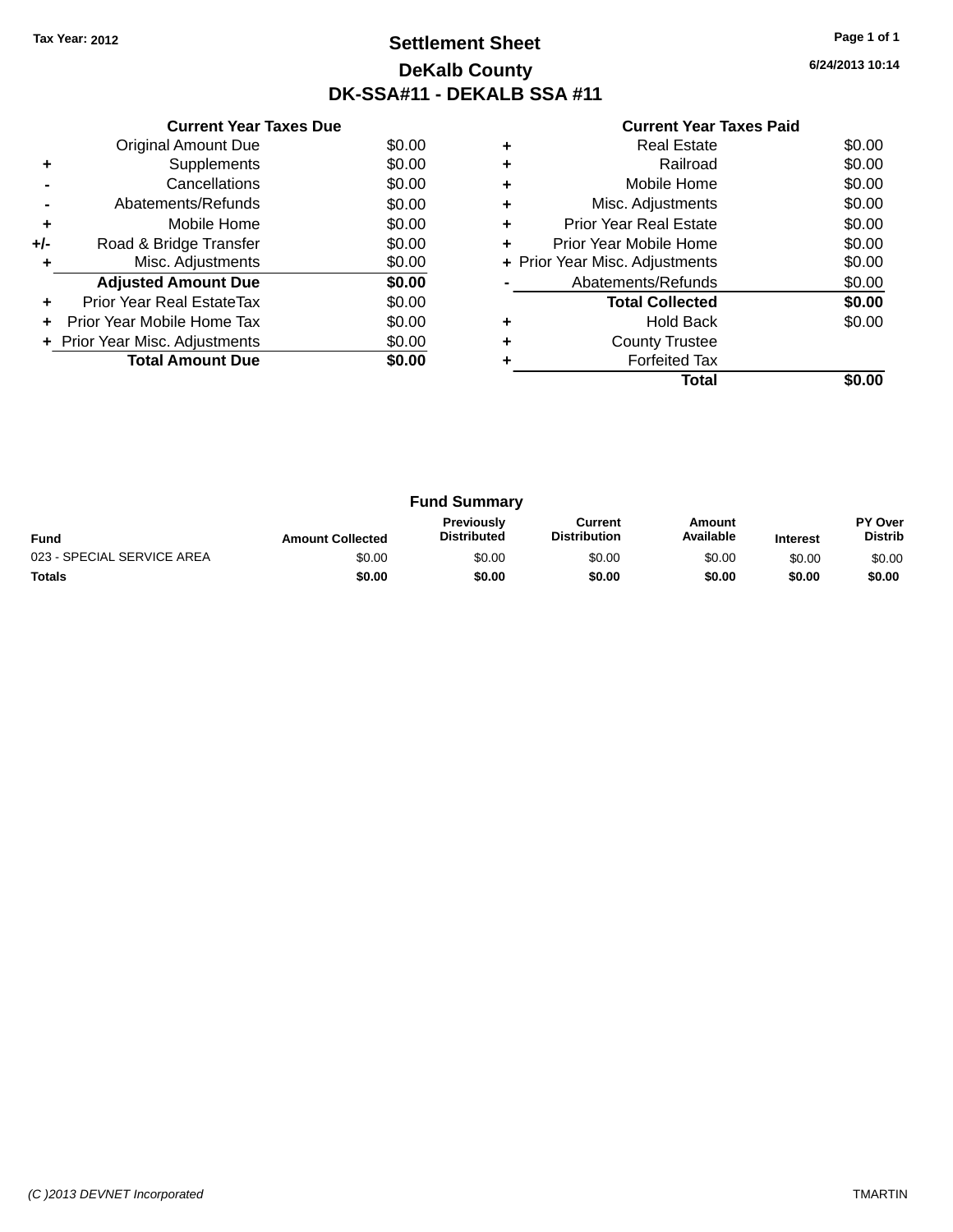### **Settlement Sheet Tax Year: 2012 Page 1 of 1 DeKalb County DK-SSA#12 - DK-SSA#12**

| <b>Current Year Taxes Paid</b> |  |
|--------------------------------|--|

|     | <b>Current Year Taxes Due</b>  |        |
|-----|--------------------------------|--------|
|     | Original Amount Due            | \$0.00 |
| ٠   | Supplements                    | \$0.00 |
|     | Cancellations                  | \$0.00 |
|     | Abatements/Refunds             | \$0.00 |
| ٠   | Mobile Home                    | \$0.00 |
| +/- | Road & Bridge Transfer         | \$0.00 |
|     | Misc. Adjustments              | \$0.00 |
|     | <b>Adjusted Amount Due</b>     | \$0.00 |
| ٠   | Prior Year Real EstateTax      | \$0.00 |
|     | Prior Year Mobile Home Tax     | \$0.00 |
|     | + Prior Year Misc. Adjustments | \$0.00 |
|     | <b>Total Amount Due</b>        | \$0.00 |
|     |                                |        |

|   | <b>Real Estate</b>             | \$0.00 |
|---|--------------------------------|--------|
|   | Railroad                       | \$0.00 |
| ٠ | Mobile Home                    | \$0.00 |
| ٠ | Misc. Adjustments              | \$0.00 |
| ٠ | <b>Prior Year Real Estate</b>  | \$0.00 |
| ٠ | Prior Year Mobile Home         | \$0.00 |
|   | + Prior Year Misc. Adjustments | \$0.00 |
|   | Abatements/Refunds             | \$0.00 |
|   | <b>Total Collected</b>         | \$0.00 |
|   | <b>Hold Back</b>               | \$0.00 |
| ٠ | <b>County Trustee</b>          |        |
|   | <b>Forfeited Tax</b>           |        |
|   | Total                          |        |

| <b>Fund Summary</b>        |                         |                                         |                                |                     |                 |                           |
|----------------------------|-------------------------|-----------------------------------------|--------------------------------|---------------------|-----------------|---------------------------|
| <b>Fund</b>                | <b>Amount Collected</b> | <b>Previously</b><br><b>Distributed</b> | Current<br><b>Distribution</b> | Amount<br>Available | <b>Interest</b> | PY Over<br><b>Distrib</b> |
| 023 - SPECIAL SERVICE AREA | \$0.00                  | \$0.00                                  | \$0.00                         | \$0.00              | \$0.00          | \$0.00                    |
| <b>Totals</b>              | \$0.00                  | \$0.00                                  | \$0.00                         | \$0.00              | \$0.00          | \$0.00                    |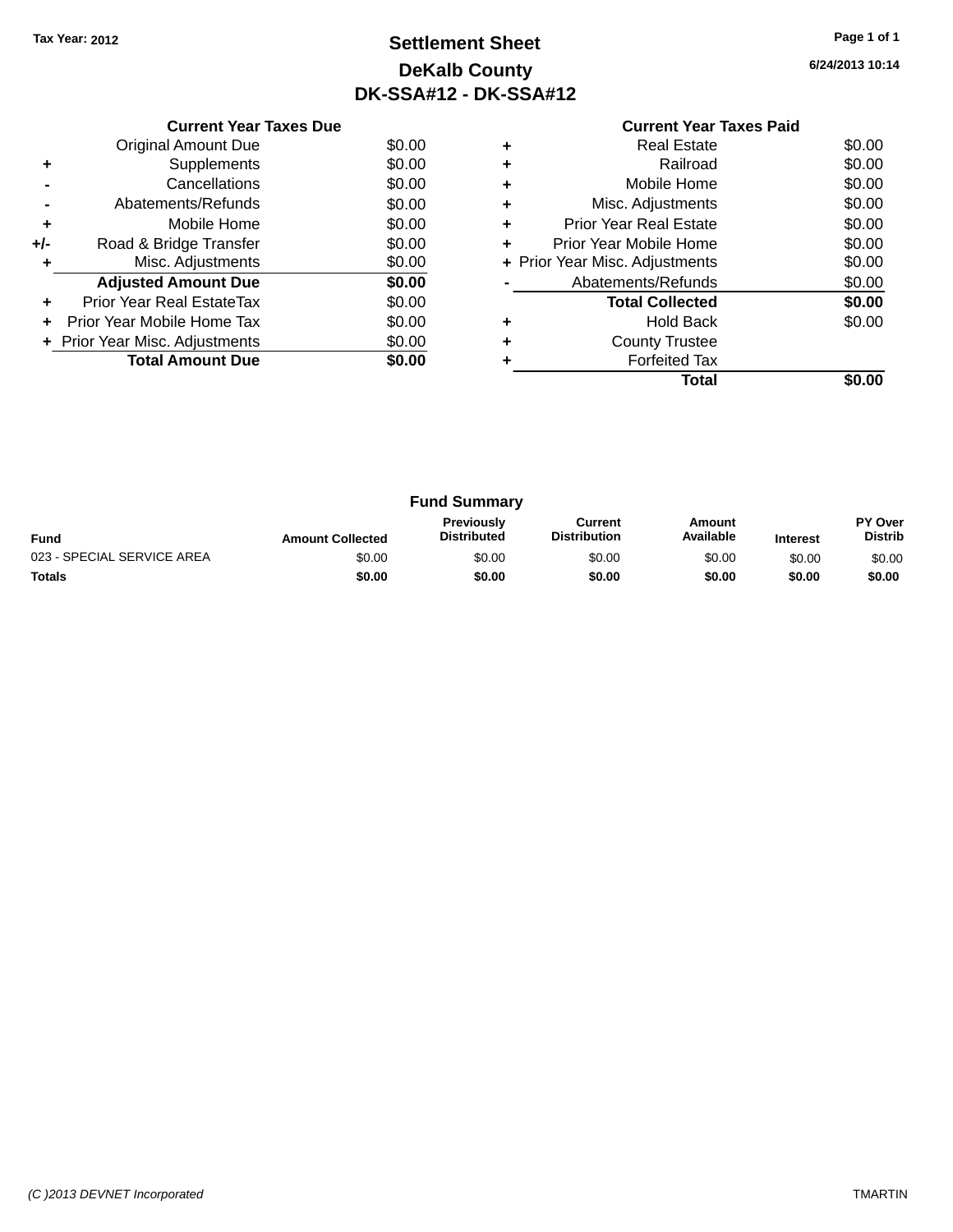### **Settlement Sheet Tax Year: 2012 Page 1 of 1 DeKalb County DK-SSA#9 - DEKALB SSA #9**

|     | <b>Current Year Taxes Due</b>  |        |  |  |  |  |
|-----|--------------------------------|--------|--|--|--|--|
|     | <b>Original Amount Due</b>     | \$0.00 |  |  |  |  |
| ٠   | Supplements                    | \$0.00 |  |  |  |  |
|     | Cancellations                  | \$0.00 |  |  |  |  |
|     | Abatements/Refunds             | \$0.00 |  |  |  |  |
| ٠   | Mobile Home                    | \$0.00 |  |  |  |  |
| +/- | Road & Bridge Transfer         | \$0.00 |  |  |  |  |
|     | Misc. Adjustments              | \$0.00 |  |  |  |  |
|     | <b>Adjusted Amount Due</b>     | \$0.00 |  |  |  |  |
|     | Prior Year Real EstateTax      | \$0.00 |  |  |  |  |
|     | Prior Year Mobile Home Tax     | \$0.00 |  |  |  |  |
|     | + Prior Year Misc. Adjustments | \$0.00 |  |  |  |  |
|     | <b>Total Amount Due</b>        | \$0.00 |  |  |  |  |
|     |                                |        |  |  |  |  |

|   | <b>Real Estate</b>             | \$0.00 |
|---|--------------------------------|--------|
| ٠ | Railroad                       | \$0.00 |
| ٠ | Mobile Home                    | \$0.00 |
| ٠ | Misc. Adjustments              | \$0.00 |
| ٠ | Prior Year Real Estate         | \$0.00 |
|   | Prior Year Mobile Home         | \$0.00 |
|   | + Prior Year Misc. Adjustments | \$0.00 |
|   | Abatements/Refunds             | \$0.00 |
|   | <b>Total Collected</b>         | \$0.00 |
|   | <b>Hold Back</b>               | \$0.00 |
|   | <b>County Trustee</b>          |        |
|   | <b>Forfeited Tax</b>           |        |
|   |                                |        |

| <b>Fund Summary</b>        |                         |                                         |                                |                     |                 |                           |
|----------------------------|-------------------------|-----------------------------------------|--------------------------------|---------------------|-----------------|---------------------------|
| <b>Fund</b>                | <b>Amount Collected</b> | <b>Previously</b><br><b>Distributed</b> | Current<br><b>Distribution</b> | Amount<br>Available | <b>Interest</b> | PY Over<br><b>Distrib</b> |
| 023 - SPECIAL SERVICE AREA | \$0.00                  | \$0.00                                  | \$0.00                         | \$0.00              | \$0.00          | \$0.00                    |
| <b>Totals</b>              | \$0.00                  | \$0.00                                  | \$0.00                         | \$0.00              | \$0.00          | \$0.00                    |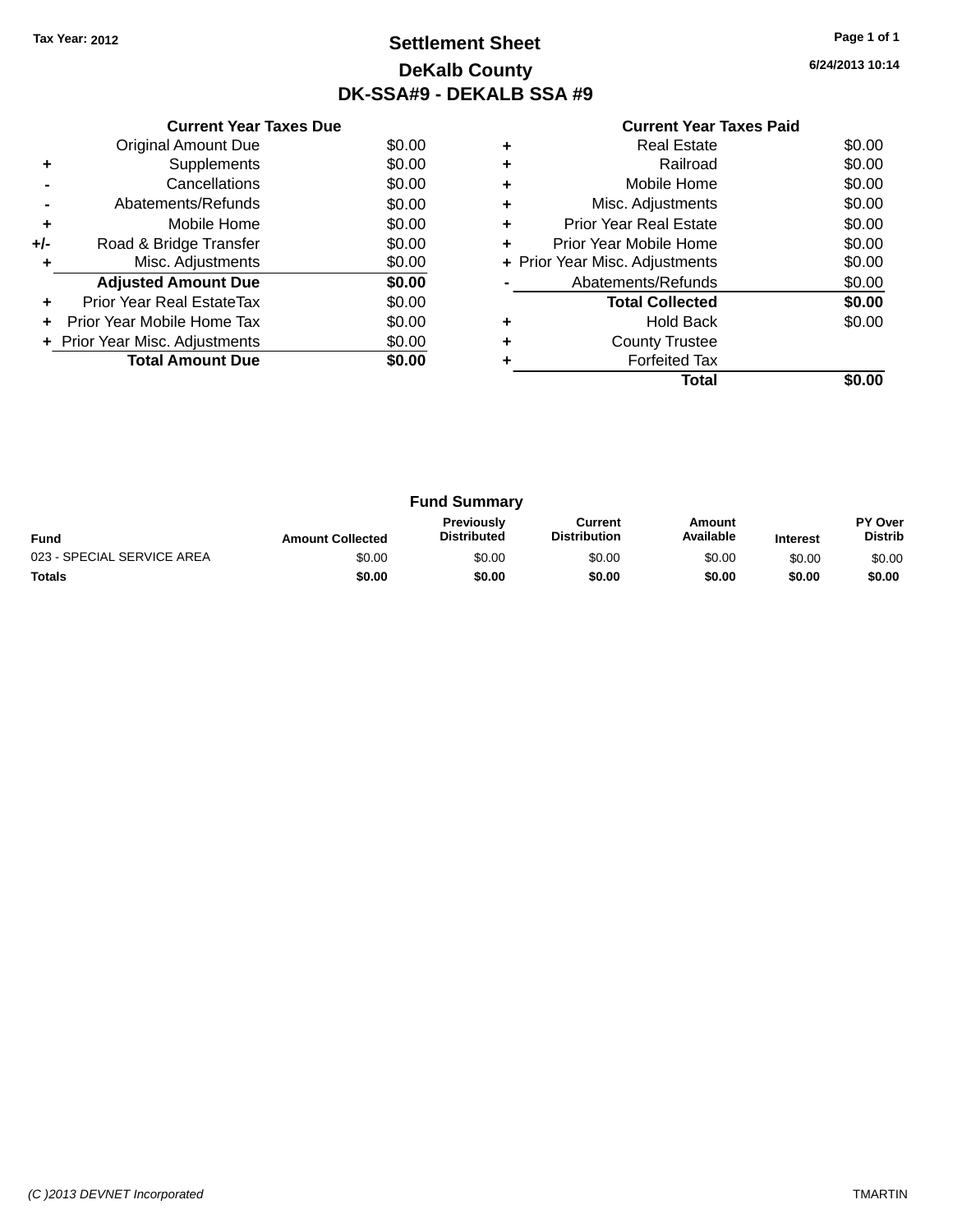## **Settlement Sheet Tax Year: 2012 Page 1 of 1 DeKalb County MA-DK #3 - MALTA DEKALB DRAINAGE #3**

|       | <b>Current Year Taxes Due</b>    |            |
|-------|----------------------------------|------------|
|       | <b>Original Amount Due</b>       | \$1,250.36 |
| ٠     | Supplements                      | \$0.00     |
|       | Cancellations                    | \$0.00     |
|       | Abatements/Refunds               | \$0.00     |
| ٠     | Mobile Home                      | \$0.00     |
| $+/-$ | Road & Bridge Transfer           | \$0.00     |
| ٠     | Misc. Adjustments                | \$0.00     |
|       | <b>Adjusted Amount Due</b>       | \$1,250.36 |
| ÷     | <b>Prior Year Real EstateTax</b> | \$0.00     |
|       | Prior Year Mobile Home Tax       | \$0.00     |
|       | + Prior Year Misc. Adjustments   | \$0.00     |
|       | <b>Total Amount Due</b>          | \$1.250.36 |

|   | <b>Current Year Taxes Paid</b> |          |
|---|--------------------------------|----------|
| ٠ | <b>Real Estate</b>             | \$638.14 |
| ٠ | Railroad                       | \$0.00   |
| ٠ | Mobile Home                    | \$0.00   |
| ٠ | Misc. Adjustments              | \$0.00   |
| ٠ | <b>Prior Year Real Estate</b>  | \$0.00   |
| ÷ | Prior Year Mobile Home         | \$0.00   |
|   | + Prior Year Misc. Adjustments | \$0.00   |
|   | Abatements/Refunds             | \$0.00   |
|   | <b>Total Collected</b>         | \$638.14 |
| ٠ | <b>Hold Back</b>               | \$0.00   |
|   | <b>County Trustee</b>          |          |
|   | <b>Forfeited Tax</b>           |          |
|   | Total                          | \$638.14 |

|                 |                         |                                  |                                       | <b>Distribution Summary</b>    |                 |                           |
|-----------------|-------------------------|----------------------------------|---------------------------------------|--------------------------------|-----------------|---------------------------|
|                 |                         |                                  | <b>Tax Distribution Date</b>          |                                |                 | <b>Amount</b>             |
|                 |                         |                                  | 05/31/2013                            |                                |                 | \$207.46                  |
|                 |                         |                                  | 06/28/2013                            |                                |                 | \$430.68                  |
|                 |                         |                                  |                                       | <b>Totals: 2 Distributions</b> |                 | \$638.14                  |
|                 |                         |                                  | <b>Grand Totals: 2 Distributions</b>  |                                |                 | \$638.14                  |
|                 |                         | <b>Fund Summary</b>              |                                       |                                |                 |                           |
| <b>Fund</b>     | <b>Amount Collected</b> | Previously<br><b>Distributed</b> | <b>Current</b><br><b>Distribution</b> | Amount<br>Available            | <b>Interest</b> | PY Over<br><b>Distrib</b> |
| 001 - CORPORATE | \$638.14                | \$207.46                         | \$430.68                              | \$0.00                         | \$0.00          | \$0.00                    |
| <b>Totals</b>   | \$638.14                | \$207.46                         | \$430.68                              | \$0.00                         | \$0.00          | \$0.00                    |
|                 |                         |                                  |                                       |                                |                 |                           |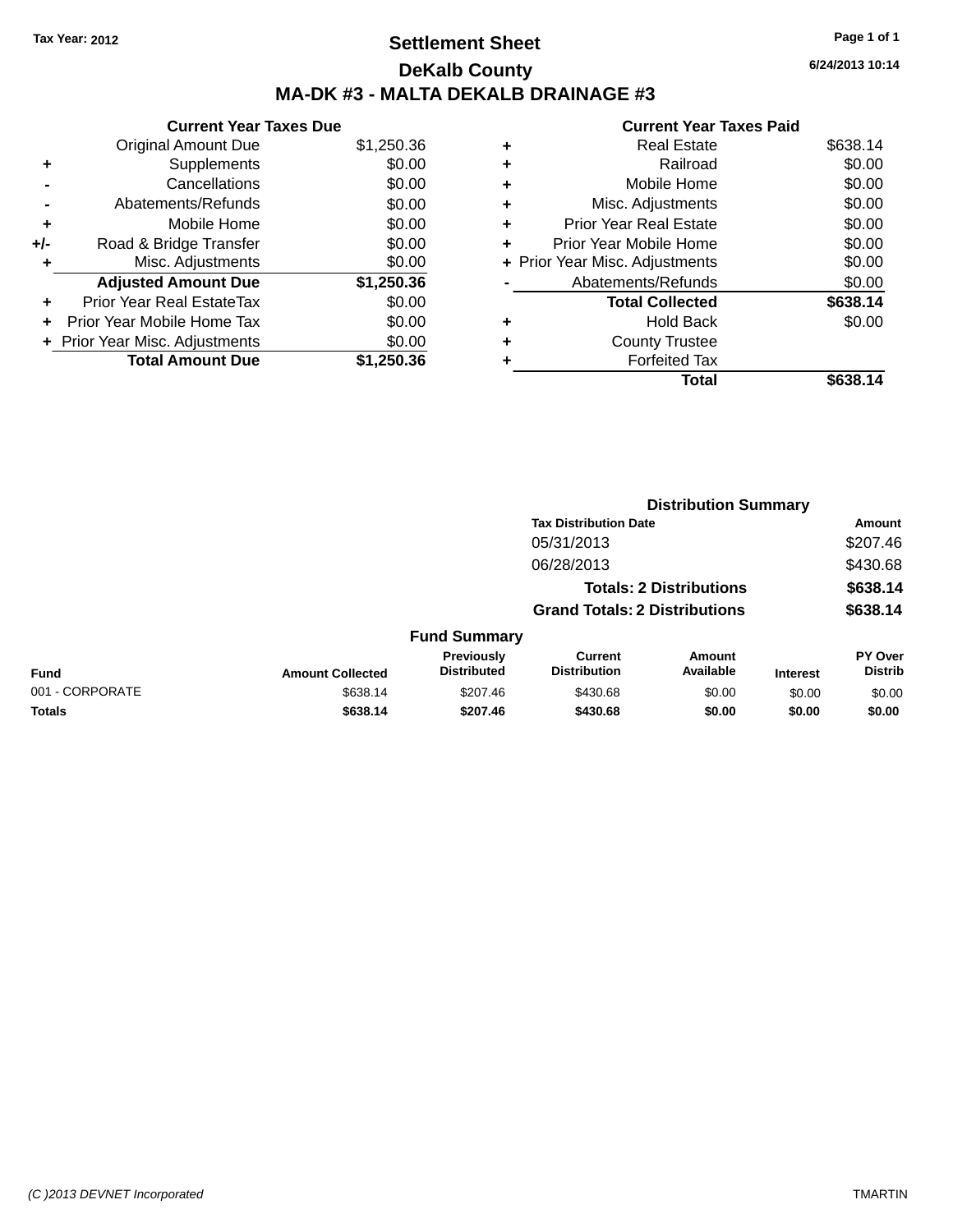## **Settlement Sheet Tax Year: 2012 Page 1 of 1 DeKalb County MAMIAFDK - MA-MI-AF-DK DRAINAGE #11**

**6/24/2013 10:14**

| <b>Current Year Taxes Paid</b> |
|--------------------------------|

|     | <b>Current Year Taxes Due</b>  |        |
|-----|--------------------------------|--------|
|     | Original Amount Due            | \$0.00 |
|     | Supplements                    | \$0.00 |
|     | Cancellations                  | \$0.00 |
|     | Abatements/Refunds             | \$0.00 |
| ÷   | Mobile Home                    | \$0.00 |
| +/- | Road & Bridge Transfer         | \$0.00 |
|     | Misc. Adjustments              | \$0.00 |
|     | <b>Adjusted Amount Due</b>     | \$0.00 |
|     | Prior Year Real EstateTax      | \$0.00 |
|     | Prior Year Mobile Home Tax     | \$0.00 |
|     | + Prior Year Misc. Adjustments | \$0.00 |
|     | <b>Total Amount Due</b>        | \$0.00 |
|     |                                |        |

|   | <b>Real Estate</b>             | \$0.00 |
|---|--------------------------------|--------|
| ٠ | Railroad                       | \$0.00 |
| ٠ | Mobile Home                    | \$0.00 |
| ٠ | Misc. Adjustments              | \$0.00 |
|   | <b>Prior Year Real Estate</b>  | \$0.00 |
| ٠ | Prior Year Mobile Home         | \$0.00 |
|   | + Prior Year Misc. Adjustments | \$0.00 |
|   | Abatements/Refunds             | \$0.00 |
|   | <b>Total Collected</b>         | \$0.00 |
| ٠ | <b>Hold Back</b>               | \$0.00 |
| ٠ | <b>County Trustee</b>          |        |
|   | <b>Forfeited Tax</b>           |        |
|   | Total                          |        |
|   |                                |        |

| <b>Fund Summary</b> |                         |                                         |                                |                     |                 |                           |
|---------------------|-------------------------|-----------------------------------------|--------------------------------|---------------------|-----------------|---------------------------|
| <b>Fund</b>         | <b>Amount Collected</b> | <b>Previously</b><br><b>Distributed</b> | Current<br><b>Distribution</b> | Amount<br>Available | <b>Interest</b> | PY Over<br><b>Distrib</b> |
| 001 - CORPORATE     | \$0.00                  | \$0.00                                  | \$0.00                         | \$0.00              | \$0.00          | \$0.00                    |
| <b>Totals</b>       | \$0.00                  | \$0.00                                  | \$0.00                         | \$0.00              | \$0.00          | \$0.00                    |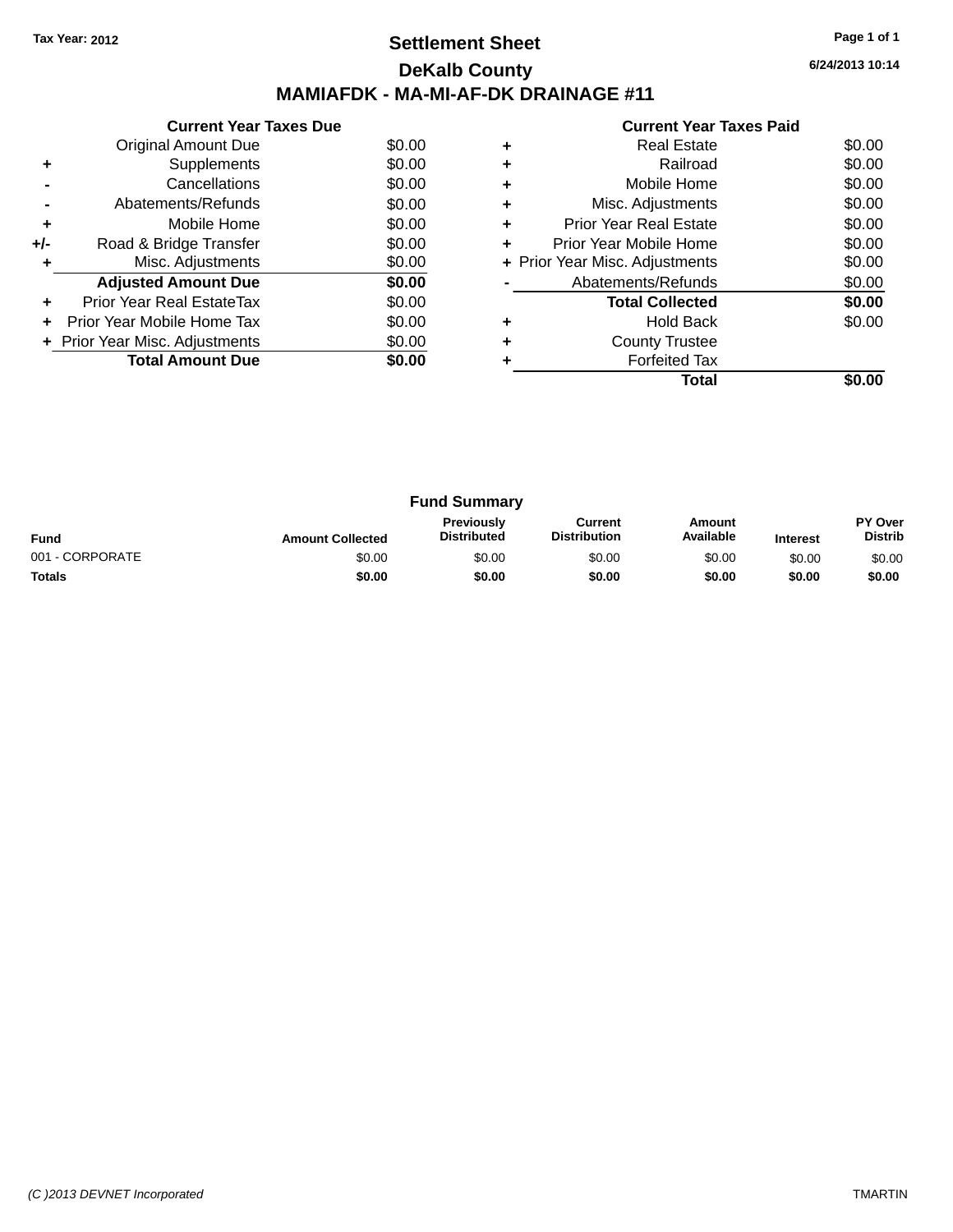### **Settlement Sheet Tax Year: 2012 Page 1 of 1 DeKalb County MP-SBA#3 - MAPLE PARK SBA #3**

**6/24/2013 10:14**

|     | <b>Current Year Taxes Due</b>  |        |
|-----|--------------------------------|--------|
|     | <b>Original Amount Due</b>     | \$0.00 |
| ÷   | Supplements                    | \$0.00 |
|     | Cancellations                  | \$0.00 |
|     | Abatements/Refunds             | \$0.00 |
| ٠   | Mobile Home                    | \$0.00 |
| +/- | Road & Bridge Transfer         | \$0.00 |
| ٠   | Misc. Adjustments              | \$0.00 |
|     | <b>Adjusted Amount Due</b>     | \$0.00 |
| ٠   | Prior Year Real EstateTax      | \$0.00 |
| ÷   | Prior Year Mobile Home Tax     | \$0.00 |
|     | + Prior Year Misc. Adjustments | \$0.00 |
|     | <b>Total Amount Due</b>        | \$0.00 |
|     |                                |        |

|   | <b>Real Estate</b>             | \$0.00 |
|---|--------------------------------|--------|
| ٠ | Railroad                       | \$0.00 |
| ٠ | Mobile Home                    | \$0.00 |
| ٠ | Misc. Adjustments              | \$0.00 |
| ÷ | <b>Prior Year Real Estate</b>  | \$0.00 |
| ÷ | Prior Year Mobile Home         | \$0.00 |
|   | + Prior Year Misc. Adjustments | \$0.00 |
|   | Abatements/Refunds             | \$0.00 |
|   | <b>Total Collected</b>         | \$0.00 |
| ٠ | <b>Hold Back</b>               | \$0.00 |
| ٠ | <b>County Trustee</b>          |        |
|   | <b>Forfeited Tax</b>           |        |
|   | Total                          |        |

| <b>Fund Summary</b>        |                         |                                         |                                |                     |                 |                           |
|----------------------------|-------------------------|-----------------------------------------|--------------------------------|---------------------|-----------------|---------------------------|
| <b>Fund</b>                | <b>Amount Collected</b> | <b>Previously</b><br><b>Distributed</b> | Current<br><b>Distribution</b> | Amount<br>Available | <b>Interest</b> | PY Over<br><b>Distrib</b> |
| 023 - SPECIAL SERVICE AREA | \$0.00                  | \$0.00                                  | \$0.00                         | \$0.00              | \$0.00          | \$0.00                    |
| <b>Totals</b>              | \$0.00                  | \$0.00                                  | \$0.00                         | \$0.00              | \$0.00          | \$0.00                    |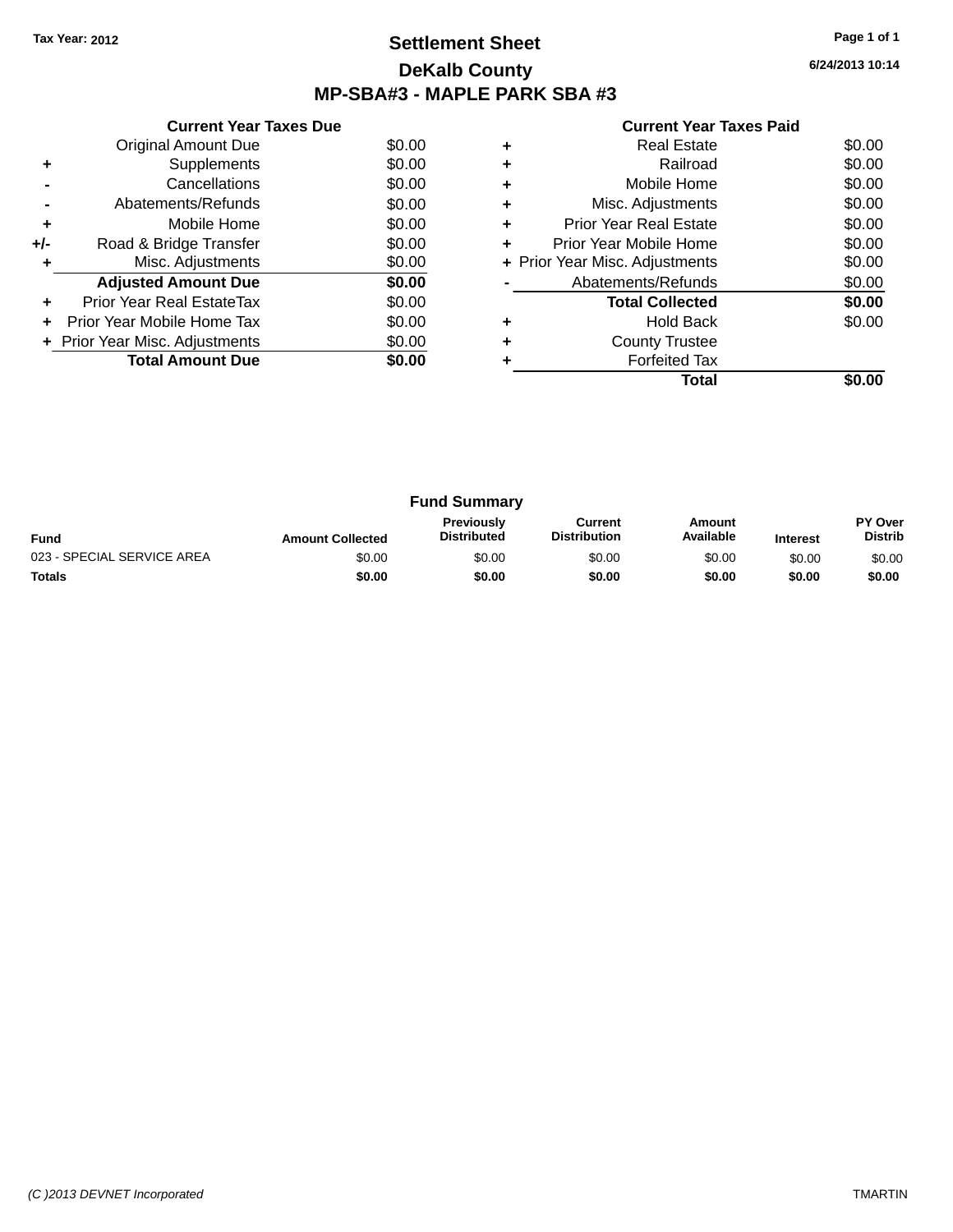## **Settlement Sheet Tax Year: 2012 Page 1 of 1 DeKalb County MP-SBA#4 - MAPLE PARK SBA #4**

**6/24/2013 10:14**

|     | <b>Current Year Taxes Due</b>  |        |
|-----|--------------------------------|--------|
|     | <b>Original Amount Due</b>     | \$0.00 |
| ٠   | Supplements                    | \$0.00 |
|     | Cancellations                  | \$0.00 |
|     | Abatements/Refunds             | \$0.00 |
| ٠   | Mobile Home                    | \$0.00 |
| +/- | Road & Bridge Transfer         | \$0.00 |
| ٠   | Misc. Adjustments              | \$0.00 |
|     | <b>Adjusted Amount Due</b>     | \$0.00 |
|     | Prior Year Real EstateTax      | \$0.00 |
|     | Prior Year Mobile Home Tax     | \$0.00 |
|     | + Prior Year Misc. Adjustments | \$0.00 |
|     | <b>Total Amount Due</b>        | \$0.00 |
|     |                                |        |

|   | <b>Real Estate</b>             | \$0.00 |
|---|--------------------------------|--------|
| ٠ | Railroad                       | \$0.00 |
| ٠ | Mobile Home                    | \$0.00 |
| ٠ | Misc. Adjustments              | \$0.00 |
| ÷ | <b>Prior Year Real Estate</b>  | \$0.00 |
| ÷ | Prior Year Mobile Home         | \$0.00 |
|   | + Prior Year Misc. Adjustments | \$0.00 |
|   | Abatements/Refunds             | \$0.00 |
|   | <b>Total Collected</b>         | \$0.00 |
| ٠ | <b>Hold Back</b>               | \$0.00 |
| ٠ | <b>County Trustee</b>          |        |
|   | <b>Forfeited Tax</b>           |        |
|   | Total                          |        |

| <b>Fund Summary</b>        |                         |                                         |                                |                     |                 |                           |
|----------------------------|-------------------------|-----------------------------------------|--------------------------------|---------------------|-----------------|---------------------------|
| <b>Fund</b>                | <b>Amount Collected</b> | <b>Previously</b><br><b>Distributed</b> | Current<br><b>Distribution</b> | Amount<br>Available | <b>Interest</b> | PY Over<br><b>Distrib</b> |
| 023 - SPECIAL SERVICE AREA | \$0.00                  | \$0.00                                  | \$0.00                         | \$0.00              | \$0.00          | \$0.00                    |
| <b>Totals</b>              | \$0.00                  | \$0.00                                  | \$0.00                         | \$0.00              | \$0.00          | \$0.00                    |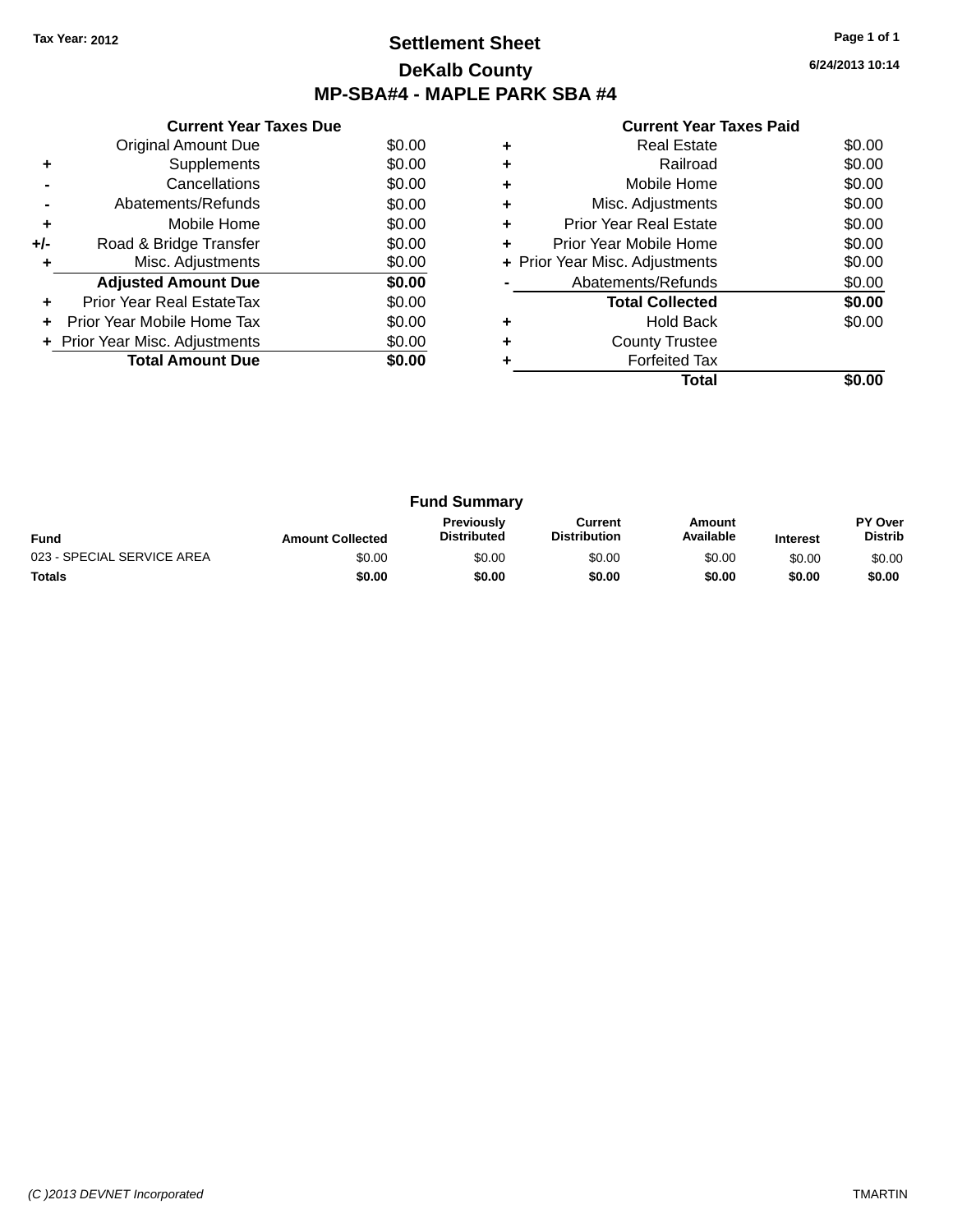## **Settlement Sheet Tax Year: 2012 Page 1 of 1 DeKalb County MY-DK #2 - MAYFIELD DEKALB DRAINAGE**

**6/24/2013 10:14**

|     | <b>Current Year Taxes Due</b>  |        |
|-----|--------------------------------|--------|
|     | Original Amount Due            | \$0.00 |
| ÷   | Supplements                    | \$0.00 |
|     | Cancellations                  | \$0.00 |
|     | Abatements/Refunds             | \$0.00 |
| ٠   | Mobile Home                    | \$0.00 |
| +/- | Road & Bridge Transfer         | \$0.00 |
|     | Misc. Adjustments              | \$0.00 |
|     | <b>Adjusted Amount Due</b>     | \$0.00 |
|     | Prior Year Real EstateTax      | \$0.00 |
|     | Prior Year Mobile Home Tax     | \$0.00 |
|     | + Prior Year Misc. Adjustments | \$0.00 |
|     | <b>Total Amount Due</b>        | \$0.00 |
|     |                                |        |

|   | Total                          |        |
|---|--------------------------------|--------|
|   | <b>Forfeited Tax</b>           |        |
| ٠ | <b>County Trustee</b>          |        |
| ٠ | <b>Hold Back</b>               | \$0.00 |
|   | <b>Total Collected</b>         | \$0.00 |
|   | Abatements/Refunds             | \$0.00 |
|   | + Prior Year Misc. Adjustments | \$0.00 |
| ٠ | Prior Year Mobile Home         | \$0.00 |
| ٠ | <b>Prior Year Real Estate</b>  | \$0.00 |
| ٠ | Misc. Adjustments              | \$0.00 |
| ٠ | Mobile Home                    | \$0.00 |
| ٠ | Railroad                       | \$0.00 |
| ٠ | <b>Real Estate</b>             | \$0.00 |
|   |                                |        |

| <b>Fund Summary</b> |                         |                                         |                                |                     |                 |                                  |
|---------------------|-------------------------|-----------------------------------------|--------------------------------|---------------------|-----------------|----------------------------------|
| <b>Fund</b>         | <b>Amount Collected</b> | <b>Previously</b><br><b>Distributed</b> | Current<br><b>Distribution</b> | Amount<br>Available | <b>Interest</b> | <b>PY Over</b><br><b>Distrib</b> |
| 001 - CORPORATE     | \$0.00                  | \$0.00                                  | \$0.00                         | \$0.00              | \$0.00          | \$0.00                           |
| <b>Totals</b>       | \$0.00                  | \$0.00                                  | \$0.00                         | \$0.00              | \$0.00          | \$0.00                           |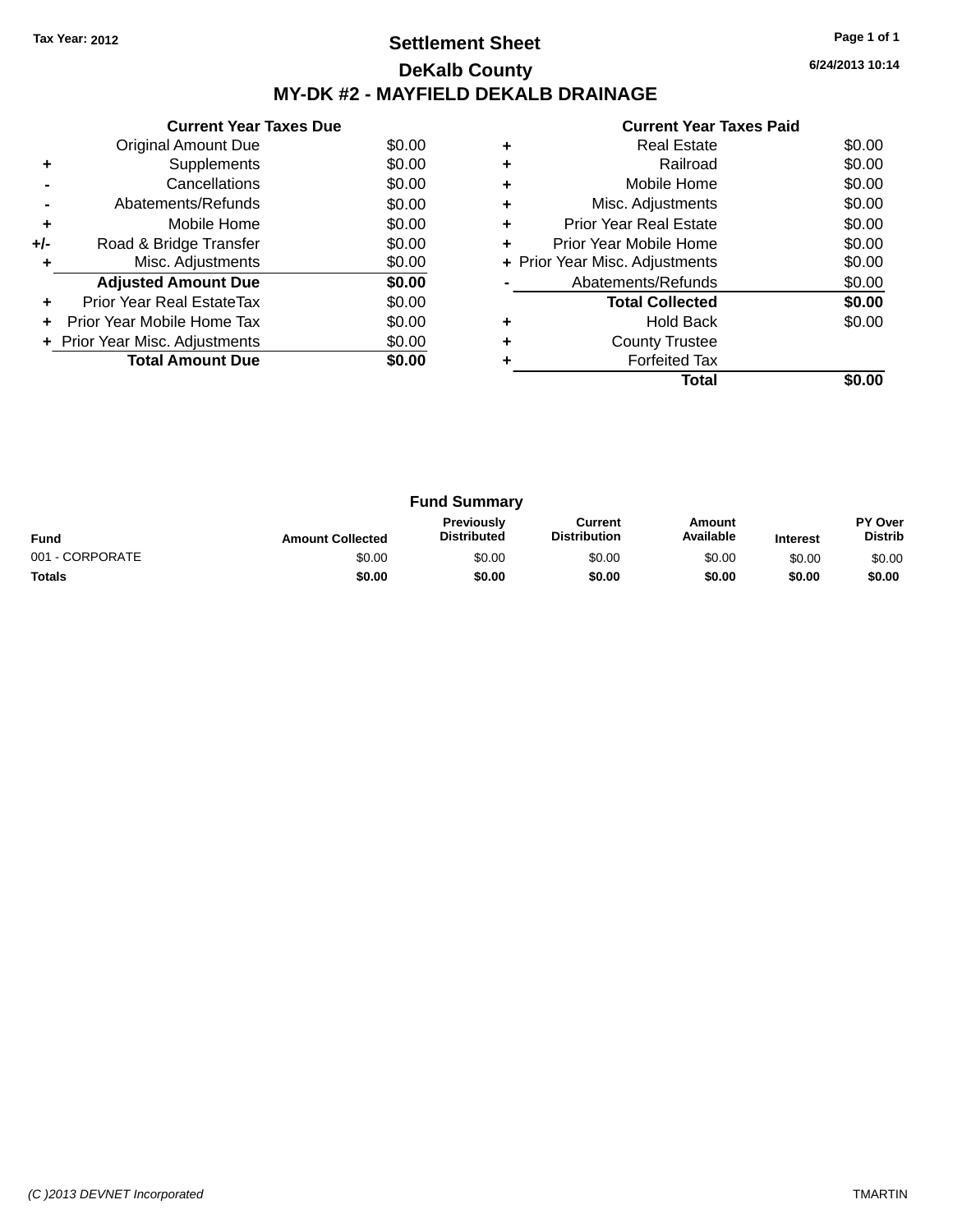## **Settlement Sheet Tax Year: 2012 Page 1 of 1 DeKalb County NO-LR-SA # - NO-LR-SA DRAINAGE #10**

**6/24/2013 10:14**

|     | <b>Current Year Taxes Due</b>  |             |
|-----|--------------------------------|-------------|
|     | <b>Original Amount Due</b>     | \$37,822.74 |
| ٠   | Supplements                    | \$89.20     |
|     | Cancellations                  | \$89.20     |
|     | Abatements/Refunds             | \$0.00      |
| ٠   | Mobile Home                    | \$0.00      |
| +/- | Road & Bridge Transfer         | \$0.00      |
| ٠   | Misc. Adjustments              | \$0.00      |
|     | <b>Adjusted Amount Due</b>     | \$37,822.74 |
| ٠   | Prior Year Real EstateTax      | \$37.20     |
|     | Prior Year Mobile Home Tax     | \$0.00      |
|     | + Prior Year Misc. Adjustments | \$0.00      |
|     | <b>Total Amount Due</b>        | \$37,859.94 |

|   | <b>Real Estate</b>             | \$21,346.94 |
|---|--------------------------------|-------------|
| ٠ | Railroad                       | \$0.00      |
| ٠ | Mobile Home                    | \$0.00      |
| ٠ | Misc. Adjustments              | \$0.00      |
| ٠ | <b>Prior Year Real Estate</b>  | \$37.20     |
| ٠ | Prior Year Mobile Home         | \$0.00      |
|   | + Prior Year Misc. Adjustments | \$0.00      |
|   | Abatements/Refunds             | \$0.00      |
|   | <b>Total Collected</b>         | \$21,384.14 |
| ٠ | Hold Back                      | \$0.00      |
|   | <b>County Trustee</b>          |             |
| ٠ | <b>Forfeited Tax</b>           |             |
|   | Total                          | \$21.384.14 |
|   |                                |             |

|                 |                         |                                         | <b>Distribution Summary</b>           |                                |                 |                                  |
|-----------------|-------------------------|-----------------------------------------|---------------------------------------|--------------------------------|-----------------|----------------------------------|
|                 |                         |                                         | <b>Tax Distribution Date</b>          |                                |                 | <b>Amount</b>                    |
|                 |                         |                                         | 05/31/2013                            |                                |                 | \$6,339.42                       |
|                 |                         |                                         | 06/28/2013                            |                                |                 | \$15,044.72                      |
|                 |                         |                                         |                                       | <b>Totals: 2 Distributions</b> |                 | \$21,384.14                      |
|                 |                         |                                         | <b>Grand Totals: 2 Distributions</b>  |                                |                 | \$21,384.14                      |
|                 |                         | <b>Fund Summary</b>                     |                                       |                                |                 |                                  |
| Fund            | <b>Amount Collected</b> | <b>Previously</b><br><b>Distributed</b> | <b>Current</b><br><b>Distribution</b> | Amount<br>Available            | <b>Interest</b> | <b>PY Over</b><br><b>Distrib</b> |
| 001 - CORPORATE | \$21,384.14             | \$6,339.42                              | \$15,044.72                           | \$0.00                         | \$0.00          | \$0.00                           |
| <b>Totals</b>   | \$21,384.14             | \$6,339.42                              | \$15,044.72                           | \$0.00                         | \$0.00          | \$0.00                           |
|                 |                         |                                         |                                       |                                |                 |                                  |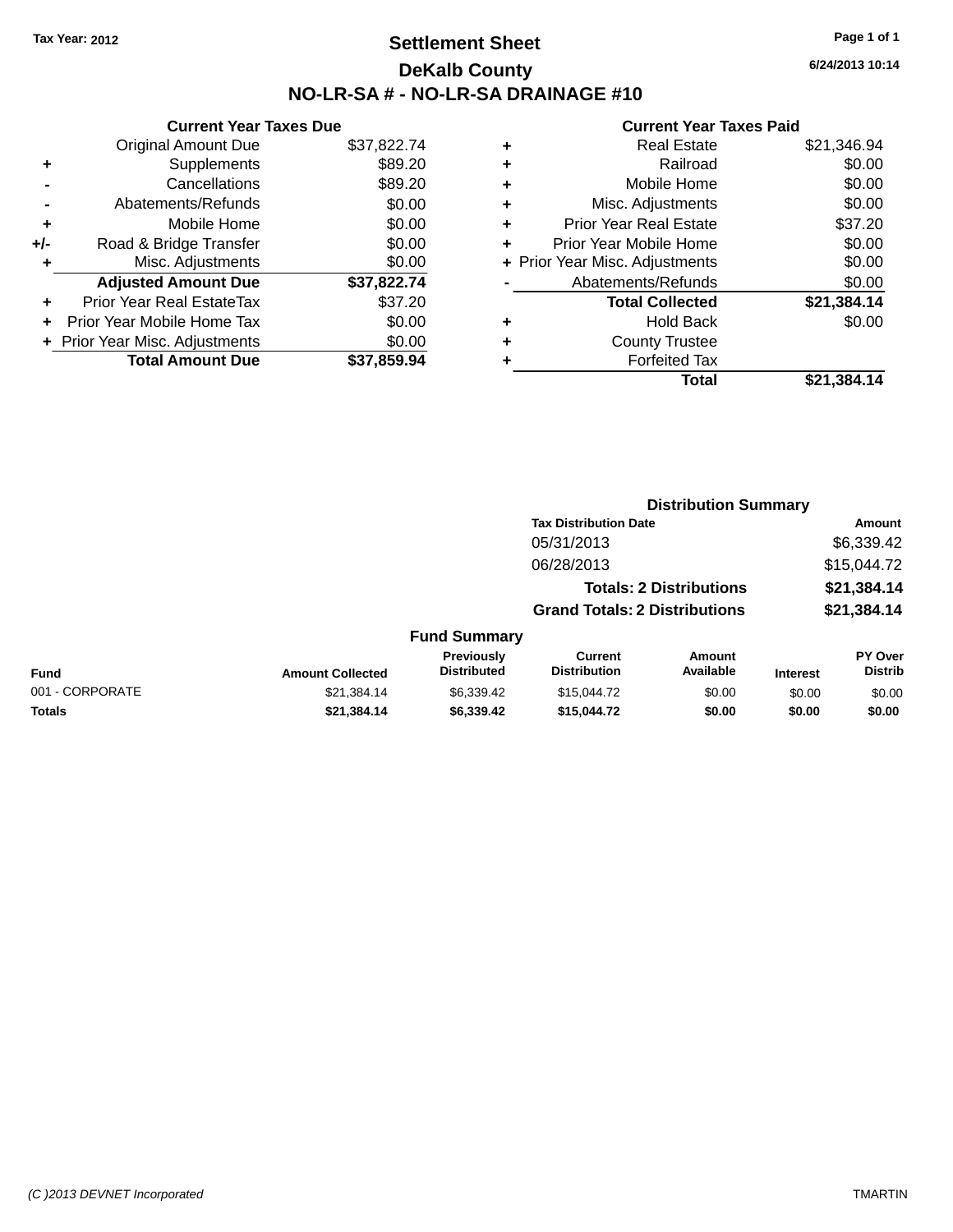## **Settlement Sheet Tax Year: 2012 Page 1 of 1 DeKalb County NORMAL #13 - NORMAL DRAINAGE DISTRICT**

**Current Year Taxes Due** Original Amount Due \$0.00 **+** Supplements \$0.00 **-** Cancellations \$0.00 **-** Abatements/Refunds \$0.00 **+** Mobile Home \$0.00 **+/-** Road & Bridge Transfer \$0.00 **+** Misc. Adjustments \$0.00 Adjusted Amount Due \$0.00 **+** Prior Year Real EstateTax \$0.00 **+** Prior Year Mobile Home Tax \$0.00 **+** Prior Year Misc. Adjustments  $$6.90$ Total Amount Due \$6.90

### **Current Year Taxes Paid +** Real Estate \$0.00 **+** Railroad \$0.00 **+** Mobile Home \$0.00 **+** Misc. Adjustments \$0.00 **+** Prior Year Real Estate \$0.00 **+** Prior Year Mobile Home \$0.00 **+ Prior Year Misc. Adjustments**  $$6.90$ Abatements/Refunds \$0.00 **Total Collected \$6.90 +** Hold Back \$0.00 **+** County Trustee **+** Forfeited Tax **Total \$6.90**

|                                                |                                                  |                                        | <b>Distribution Summary</b>                                 |                                |                 |                           |
|------------------------------------------------|--------------------------------------------------|----------------------------------------|-------------------------------------------------------------|--------------------------------|-----------------|---------------------------|
|                                                |                                                  |                                        | <b>Tax Distribution Date</b>                                |                                |                 | Amount                    |
|                                                |                                                  |                                        | 05/31/2013                                                  |                                |                 | \$6.90                    |
|                                                |                                                  |                                        |                                                             | <b>Totals: 1 Distributions</b> |                 | \$6.90                    |
|                                                |                                                  |                                        | <b>Grand Totals: 1 Distributions</b>                        |                                |                 | \$6.90                    |
|                                                |                                                  | <b>Fund Summary</b>                    |                                                             |                                |                 |                           |
| Fund                                           | <b>Amount Collected</b>                          | Previously<br><b>Distributed</b>       | Current<br><b>Distribution</b>                              | Amount<br>Available            | <b>Interest</b> | PY Over<br><b>Distrib</b> |
| 001 - CORPORATE                                | \$6.90                                           | \$6.90                                 | \$0.00                                                      | \$0.00                         | \$0.00          | \$0.00                    |
| <b>Totals</b>                                  | \$6.90                                           | \$6.90                                 | \$0.00                                                      | \$0.00                         | \$0.00          | \$0.00                    |
|                                                |                                                  | <b>Miscellaneous Adjustment Detail</b> |                                                             |                                |                 |                           |
| <b>Source</b><br>Year<br>2011<br>DR - Drainage | <b>Account Type</b><br><b>Back Tax Collected</b> | <b>Amount Adjustment Description</b>   | \$6.90 DEK UNIVERSITY DEVEL REDEMPTION 08-16-100-009 by TBA |                                |                 |                           |
| <b>Totals 1 entries</b>                        |                                                  | \$6.90                                 |                                                             |                                |                 |                           |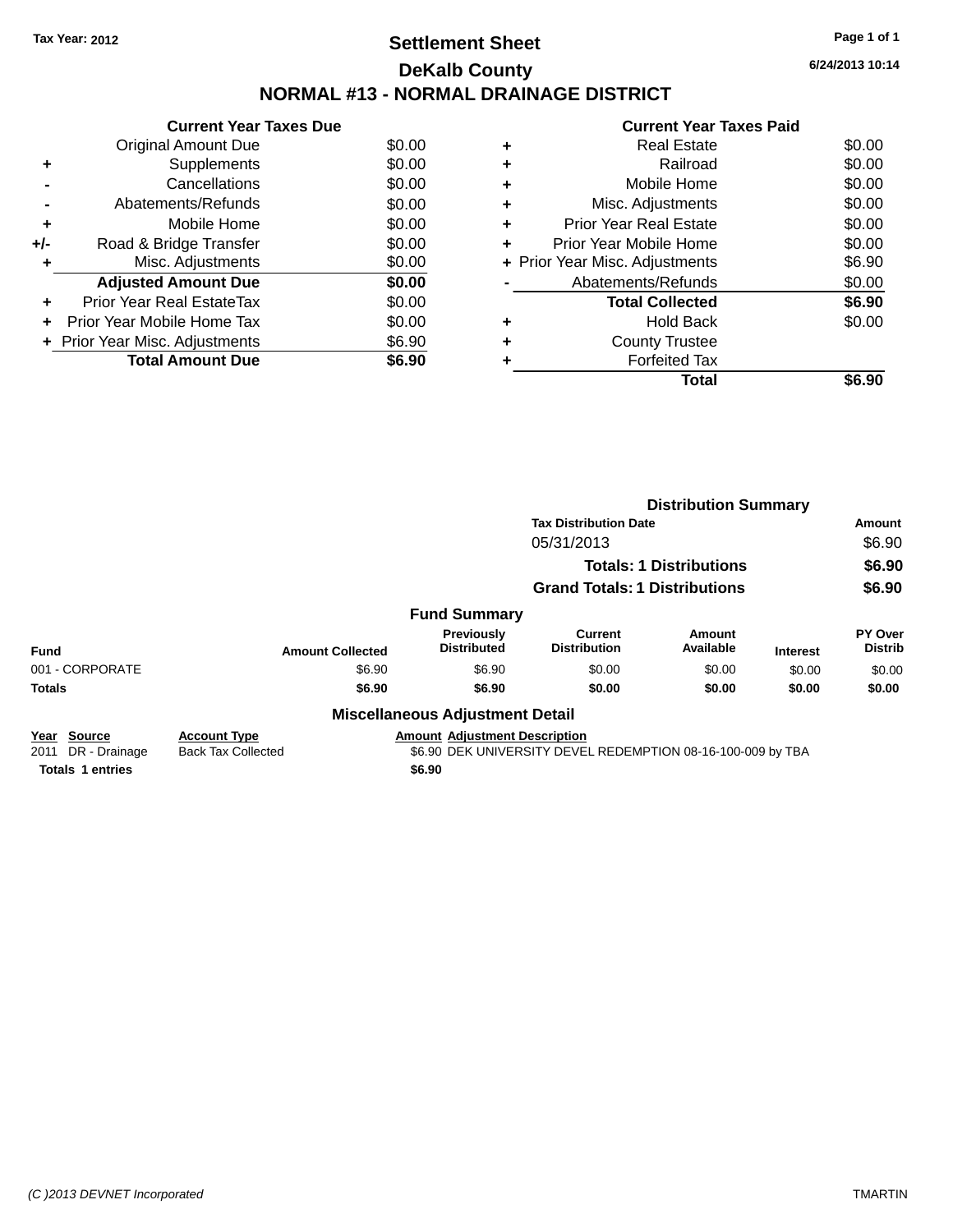## **Settlement Sheet Tax Year: 2012 Page 1 of 1 DeKalb County SH-MI #6 - SHABBONA/MILAN DRAINAGE**

**6/24/2013 10:14**

| <b>Current Year Taxes Due</b>  |             |
|--------------------------------|-------------|
| <b>Original Amount Due</b>     | \$10,961.22 |
| Supplements                    | \$0.00      |
| Cancellations                  | \$0.00      |
| Abatements/Refunds             | \$0.00      |
| Mobile Home                    | \$0.00      |
| Road & Bridge Transfer         | \$0.00      |
| Misc. Adjustments              | \$0.00      |
| <b>Adjusted Amount Due</b>     | \$10,961.22 |
| Prior Year Real EstateTax      | \$0.00      |
| Prior Year Mobile Home Tax     | \$0.00      |
| + Prior Year Misc. Adjustments | \$0.00      |
| <b>Total Amount Due</b>        | \$10.961.22 |
|                                |             |

| ٠ | <b>Real Estate</b>             | \$6,961.77 |
|---|--------------------------------|------------|
| ٠ | Railroad                       | \$0.00     |
| ٠ | Mobile Home                    | \$0.00     |
| ٠ | Misc. Adjustments              | \$0.00     |
| ٠ | <b>Prior Year Real Estate</b>  | \$0.00     |
| ÷ | Prior Year Mobile Home         | \$0.00     |
|   | + Prior Year Misc. Adjustments | \$0.00     |
|   | Abatements/Refunds             | \$0.00     |
|   | <b>Total Collected</b>         | \$6,961.77 |
| ٠ | <b>Hold Back</b>               | \$0.00     |
| ٠ | <b>County Trustee</b>          |            |
| ٠ | <b>Forfeited Tax</b>           |            |
|   | Total                          | \$6,961.77 |
|   |                                |            |

|                         |                                  | <b>Distribution Summary</b>           |                     |                                                                                                        |                           |
|-------------------------|----------------------------------|---------------------------------------|---------------------|--------------------------------------------------------------------------------------------------------|---------------------------|
|                         |                                  |                                       |                     |                                                                                                        | Amount                    |
|                         |                                  | 05/31/2013                            |                     |                                                                                                        | \$788.79                  |
|                         |                                  | 06/28/2013                            |                     |                                                                                                        | \$6,172.98                |
|                         |                                  |                                       |                     |                                                                                                        | \$6,961.77                |
|                         |                                  |                                       |                     |                                                                                                        | \$6,961.77                |
|                         |                                  |                                       |                     |                                                                                                        |                           |
| <b>Amount Collected</b> | Previously<br><b>Distributed</b> | <b>Current</b><br><b>Distribution</b> | Amount<br>Available | <b>Interest</b>                                                                                        | PY Over<br><b>Distrib</b> |
| \$6,961.77              | \$788.79                         | \$6,172.98                            | \$0.00              | \$0.00                                                                                                 | \$0.00                    |
| \$6,961.77              | \$788.79                         | \$6,172.98                            | \$0.00              | \$0.00                                                                                                 | \$0.00                    |
|                         |                                  |                                       | <b>Fund Summary</b> | <b>Tax Distribution Date</b><br><b>Totals: 2 Distributions</b><br><b>Grand Totals: 2 Distributions</b> |                           |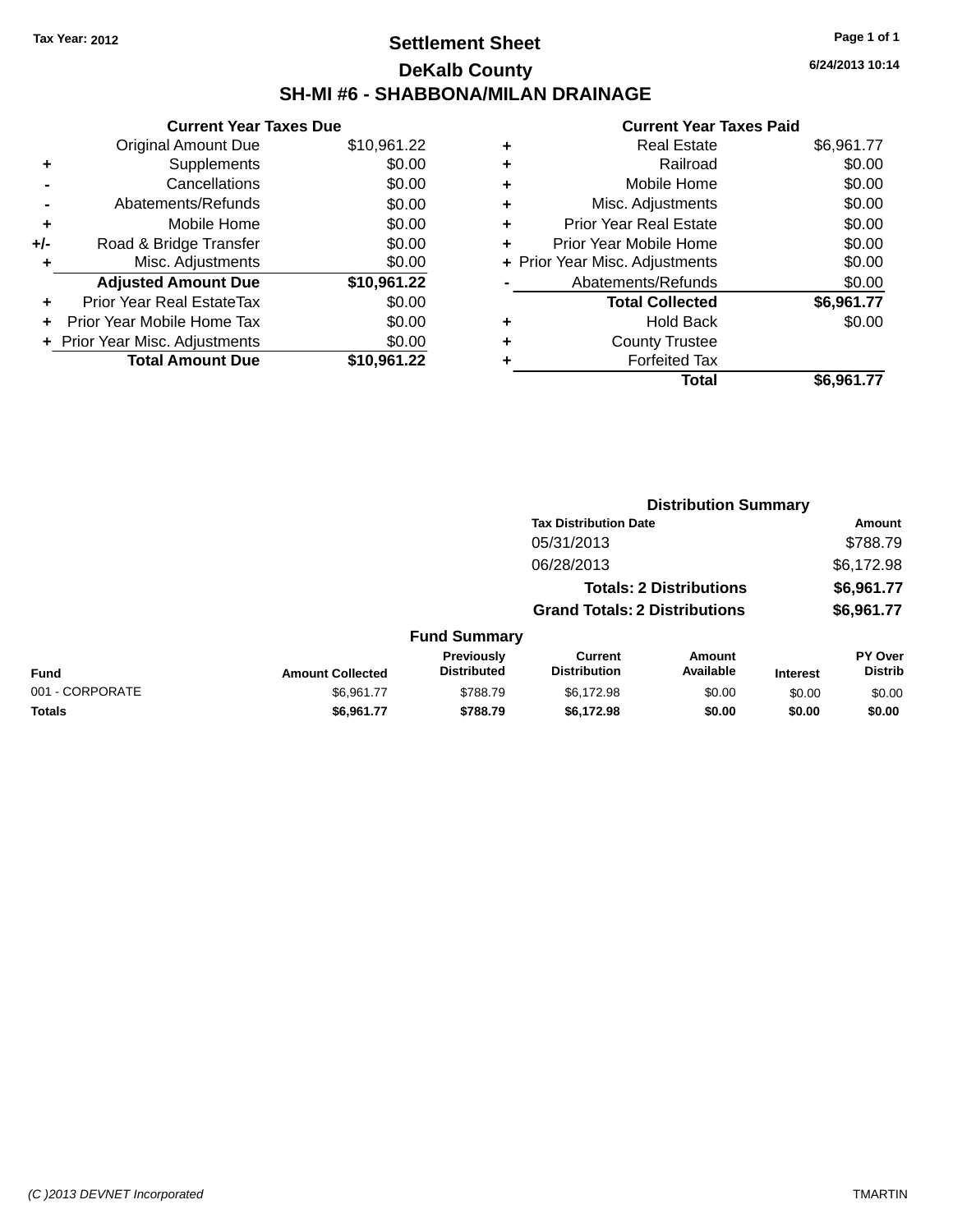## **Settlement Sheet Tax Year: 2012 Page 1 of 1 DeKalb County SQ GR #12 - SQUAW GROVE DRAINAGE**

**6/24/2013 10:14**

|     | <b>Current Year Taxes Due</b>  |             |
|-----|--------------------------------|-------------|
|     | <b>Original Amount Due</b>     | \$33,468.00 |
| ٠   | Supplements                    | \$0.00      |
|     | Cancellations                  | \$0.00      |
|     | Abatements/Refunds             | \$0.00      |
| ٠   | Mobile Home                    | \$0.00      |
| +/- | Road & Bridge Transfer         | \$0.00      |
|     | Misc. Adjustments              | \$0.00      |
|     | <b>Adjusted Amount Due</b>     | \$33,468.00 |
| ٠   | Prior Year Real EstateTax      | \$0.00      |
|     | Prior Year Mobile Home Tax     | \$0.00      |
|     | + Prior Year Misc. Adjustments | \$0.00      |
|     | <b>Total Amount Due</b>        | \$33,468,00 |
|     |                                |             |

| ٠ | <b>Real Estate</b>             | \$18,294.00 |
|---|--------------------------------|-------------|
| ٠ | Railroad                       | \$0.00      |
| ٠ | Mobile Home                    | \$0.00      |
| ٠ | Misc. Adjustments              | \$0.00      |
| ٠ | <b>Prior Year Real Estate</b>  | \$0.00      |
|   | Prior Year Mobile Home         | \$0.00      |
|   | + Prior Year Misc. Adjustments | \$0.00      |
|   | Abatements/Refunds             | \$0.00      |
|   | <b>Total Collected</b>         | \$18,294.00 |
| ٠ | Hold Back                      | \$0.00      |
| ٠ | <b>County Trustee</b>          |             |
| ٠ | <b>Forfeited Tax</b>           |             |
|   | Total                          | \$18,294.00 |
|   |                                |             |

|                 |                         |                                  |                                       | <b>Distribution Summary</b>    |                 |                                  |
|-----------------|-------------------------|----------------------------------|---------------------------------------|--------------------------------|-----------------|----------------------------------|
|                 |                         |                                  | <b>Tax Distribution Date</b>          |                                |                 | Amount                           |
|                 |                         |                                  | 05/31/2013                            |                                |                 | \$1,860.00                       |
|                 |                         |                                  | 06/28/2013                            |                                |                 | \$16,434.00                      |
|                 |                         |                                  |                                       | <b>Totals: 2 Distributions</b> |                 | \$18,294.00                      |
|                 |                         |                                  | <b>Grand Totals: 2 Distributions</b>  |                                |                 | \$18,294.00                      |
|                 |                         | <b>Fund Summary</b>              |                                       |                                |                 |                                  |
| <b>Fund</b>     | <b>Amount Collected</b> | Previously<br><b>Distributed</b> | <b>Current</b><br><b>Distribution</b> | Amount<br>Available            | <b>Interest</b> | <b>PY Over</b><br><b>Distrib</b> |
| 001 - CORPORATE | \$18,294.00             | \$1,860.00                       | \$16,434,00                           | \$0.00                         | \$0.00          | \$0.00                           |
| <b>Totals</b>   | \$18,294.00             | \$1,860.00                       | \$16,434.00                           | \$0.00                         | \$0.00          | \$0.00                           |
|                 |                         |                                  |                                       |                                |                 |                                  |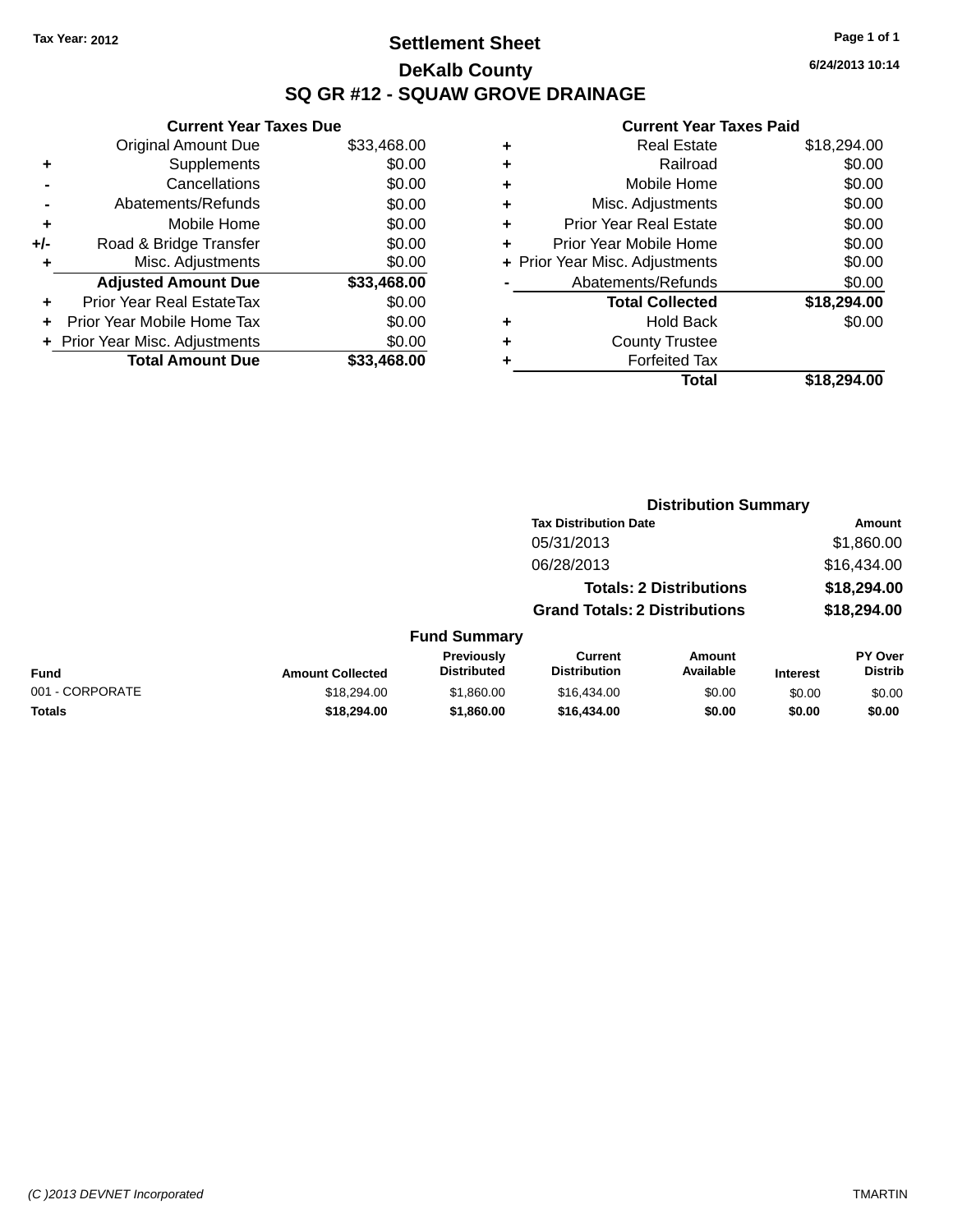## **Settlement Sheet Tax Year: 2012 Page 1 of 1 DeKalb County VG-CO #16 - VIRGIL CORTLAND DRAIN #16**

**6/24/2013 10:14**

|       | <b>Current Year Taxes Due</b>  |             |
|-------|--------------------------------|-------------|
|       | <b>Original Amount Due</b>     | \$17,828.90 |
| ٠     | Supplements                    | \$0.00      |
|       | Cancellations                  | \$0.00      |
|       | Abatements/Refunds             | \$0.00      |
| ÷     | Mobile Home                    | \$0.00      |
| $+/-$ | Road & Bridge Transfer         | \$0.00      |
|       | Misc. Adjustments              | \$0.00      |
|       | <b>Adjusted Amount Due</b>     | \$17,828.90 |
| ٠     | Prior Year Real EstateTax      | \$0.00      |
| ٠     | Prior Year Mobile Home Tax     | \$0.00      |
|       | + Prior Year Misc. Adjustments | \$0.00      |
|       | <b>Total Amount Due</b>        | \$17.828.90 |
|       |                                |             |

| ٠ | <b>Real Estate</b>             | \$9,385.02 |
|---|--------------------------------|------------|
| ٠ | Railroad                       | \$0.00     |
| ٠ | Mobile Home                    | \$0.00     |
| ٠ | Misc. Adjustments              | \$0.00     |
| ٠ | <b>Prior Year Real Estate</b>  | \$0.00     |
| ÷ | Prior Year Mobile Home         | \$0.00     |
|   | + Prior Year Misc. Adjustments | \$0.00     |
|   | Abatements/Refunds             | \$0.00     |
|   | <b>Total Collected</b>         | \$9,385.02 |
| ٠ | Hold Back                      | \$0.00     |
| ٠ | <b>County Trustee</b>          |            |
| ٠ | <b>Forfeited Tax</b>           |            |
|   | Total                          | \$9,385.02 |
|   |                                |            |

|                 |                         |                                  |                                       | <b>Distribution Summary</b>    |                 |                           |
|-----------------|-------------------------|----------------------------------|---------------------------------------|--------------------------------|-----------------|---------------------------|
|                 |                         |                                  | <b>Tax Distribution Date</b>          |                                |                 | <b>Amount</b>             |
|                 |                         |                                  | 05/31/2013                            |                                |                 | \$1,253.75                |
|                 |                         |                                  | 06/28/2013                            |                                |                 | \$8,131.27                |
|                 |                         |                                  |                                       | <b>Totals: 2 Distributions</b> |                 | \$9,385.02                |
|                 |                         |                                  | <b>Grand Totals: 2 Distributions</b>  |                                |                 | \$9,385.02                |
|                 |                         | <b>Fund Summary</b>              |                                       |                                |                 |                           |
| <b>Fund</b>     | <b>Amount Collected</b> | Previously<br><b>Distributed</b> | <b>Current</b><br><b>Distribution</b> | Amount<br>Available            | <b>Interest</b> | PY Over<br><b>Distrib</b> |
| 001 - CORPORATE | \$9,385.02              | \$1,253.75                       | \$8,131.27                            | \$0.00                         | \$0.00          | \$0.00                    |
| <b>Totals</b>   | \$9,385.02              | \$1,253.75                       | \$8,131.27                            | \$0.00                         | \$0.00          | \$0.00                    |
|                 |                         |                                  |                                       |                                |                 |                           |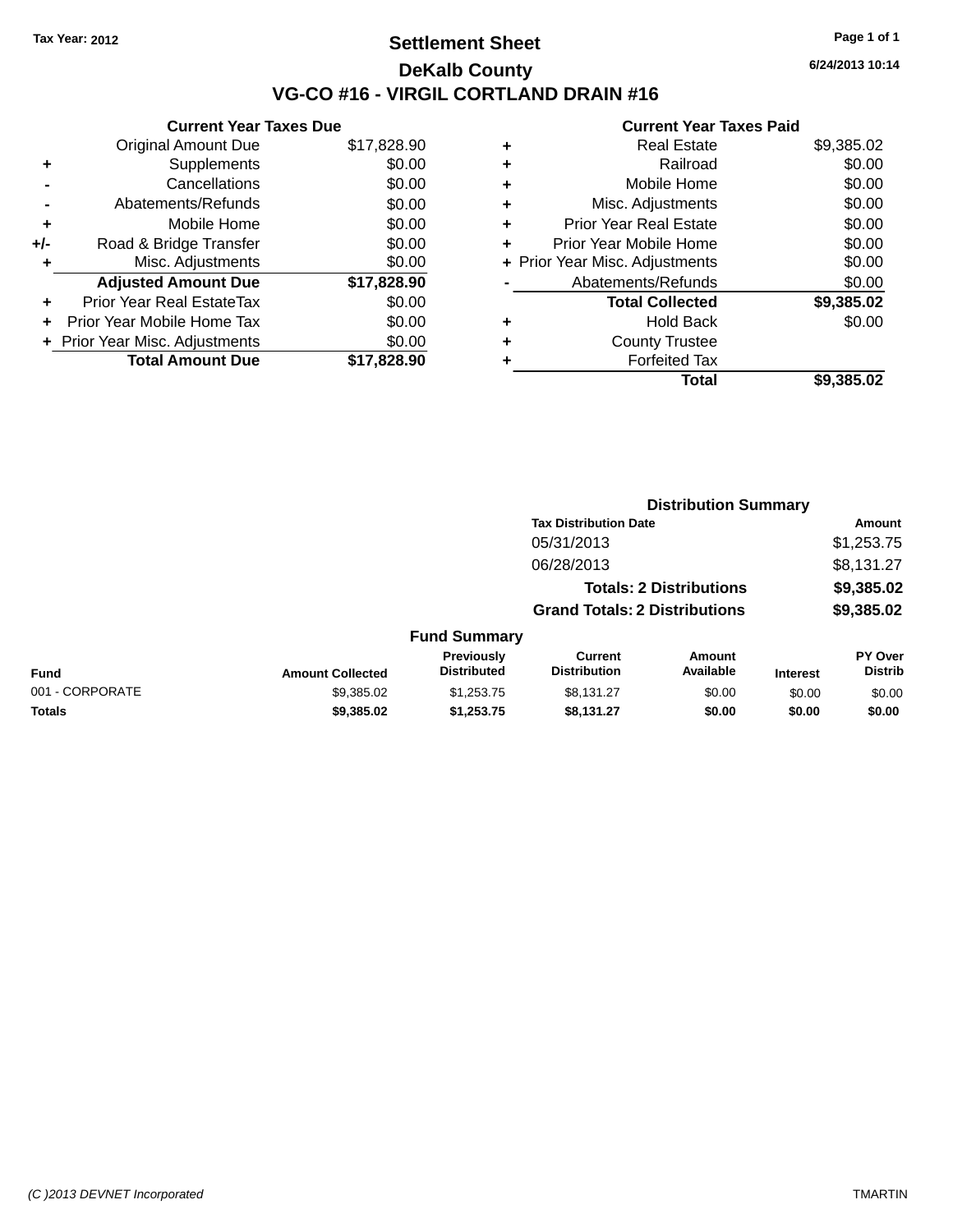## **Settlement Sheet Tax Year: 2012 Page 1 of 1 DeKalb County VI-AD #9 - VICTOR/ADAMS DRAINAGE #9**

|     | <b>Current Year Taxes Due</b>  |            |
|-----|--------------------------------|------------|
|     | <b>Original Amount Due</b>     | \$1,036.58 |
| ٠   | Supplements                    | \$0.00     |
|     | Cancellations                  | \$0.00     |
|     | Abatements/Refunds             | \$0.00     |
| ٠   | Mobile Home                    | \$0.00     |
| +/- | Road & Bridge Transfer         | \$0.00     |
| ٠   | Misc. Adjustments              | \$0.00     |
|     | <b>Adjusted Amount Due</b>     | \$1,036.58 |
| ÷   | Prior Year Real EstateTax      | \$0.00     |
|     | Prior Year Mobile Home Tax     | \$0.00     |
|     | + Prior Year Misc. Adjustments | \$0.00     |
|     | <b>Total Amount Due</b>        | \$1,036.58 |

## **Current Year Taxes Paid +** Real Estate \$599.82

|   | Railroad                       | \$0.00   |
|---|--------------------------------|----------|
| ÷ | Mobile Home                    | \$0.00   |
| ٠ | Misc. Adjustments              | \$0.00   |
| ٠ | <b>Prior Year Real Estate</b>  | \$0.00   |
|   | Prior Year Mobile Home         | \$0.00   |
|   | + Prior Year Misc. Adjustments | \$0.00   |
|   | Abatements/Refunds             | \$0.00   |
|   | <b>Total Collected</b>         | \$599.82 |
|   | <b>Hold Back</b>               | \$0.00   |
| ٠ | <b>County Trustee</b>          |          |
|   | <b>Forfeited Tax</b>           |          |
|   | Total                          | \$599.82 |
|   |                                |          |

|                 |                         |                                         |                                       | <b>Distribution Summary</b>    |                 |                           |
|-----------------|-------------------------|-----------------------------------------|---------------------------------------|--------------------------------|-----------------|---------------------------|
|                 |                         |                                         | <b>Tax Distribution Date</b>          |                                |                 | <b>Amount</b>             |
|                 |                         |                                         | 05/31/2013                            |                                |                 | \$163.06                  |
|                 |                         |                                         | 06/28/2013                            |                                |                 | \$436.76                  |
|                 |                         |                                         |                                       | <b>Totals: 2 Distributions</b> |                 | \$599.82                  |
|                 |                         |                                         | <b>Grand Totals: 2 Distributions</b>  |                                |                 | \$599.82                  |
|                 |                         | <b>Fund Summary</b>                     |                                       |                                |                 |                           |
| <b>Fund</b>     | <b>Amount Collected</b> | <b>Previously</b><br><b>Distributed</b> | <b>Current</b><br><b>Distribution</b> | Amount<br>Available            | <b>Interest</b> | PY Over<br><b>Distrib</b> |
| 001 - CORPORATE | \$599.82                | \$163.06                                | \$436.76                              | \$0.00                         | \$0.00          | \$0.00                    |
| <b>Totals</b>   | \$599.82                | \$163.06                                | \$436.76                              | \$0.00                         | \$0.00          | \$0.00                    |
|                 |                         |                                         |                                       |                                |                 |                           |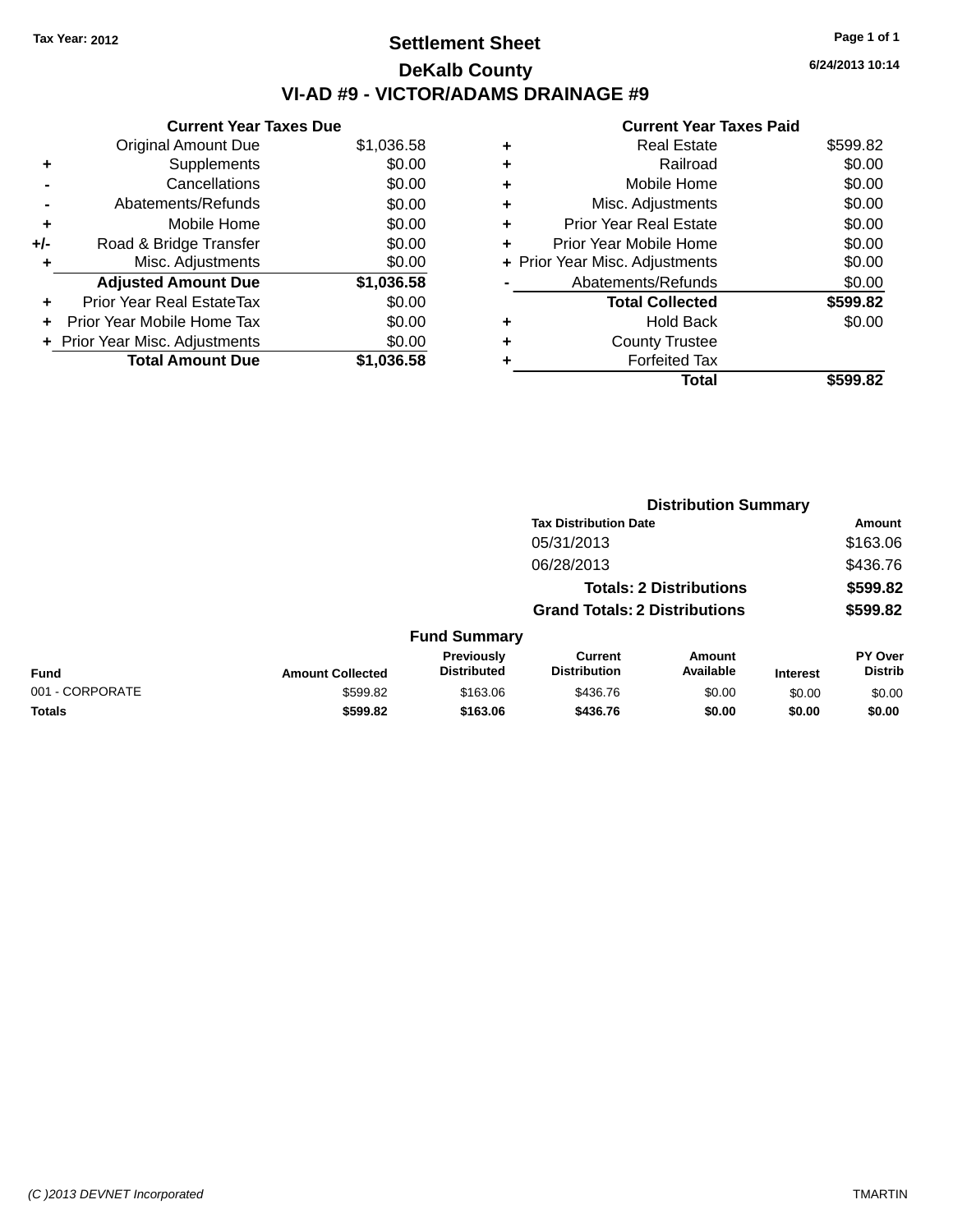## **Settlement Sheet Tax Year: 2012 Page 1 of 1 DeKalb County VI-CL #14 - VICTOR-CLINTON DRAINAGE**

| <b>Current Year Taxes Due</b> |                                |
|-------------------------------|--------------------------------|
| <b>Original Amount Due</b>    | \$4,211.98                     |
| Supplements                   | \$0.00                         |
| Cancellations                 | \$0.00                         |
| Abatements/Refunds            | \$0.00                         |
| Mobile Home                   | \$0.00                         |
| Road & Bridge Transfer        | \$0.00                         |
| Misc. Adjustments             | \$0.00                         |
| <b>Adjusted Amount Due</b>    | \$4,211.98                     |
| Prior Year Real EstateTax     | \$0.00                         |
| Prior Year Mobile Home Tax    | \$0.00                         |
|                               | \$0.00                         |
| <b>Total Amount Due</b>       | \$4,211.98                     |
|                               | + Prior Year Misc. Adjustments |

|   | <b>Real Estate</b>             | \$3,042.77 |
|---|--------------------------------|------------|
| ٠ | Railroad                       | \$0.00     |
| ٠ | Mobile Home                    | \$0.00     |
| ٠ | Misc. Adjustments              | \$0.00     |
| ٠ | <b>Prior Year Real Estate</b>  | \$0.00     |
| ٠ | Prior Year Mobile Home         | \$0.00     |
|   | + Prior Year Misc. Adjustments | \$0.00     |
|   | Abatements/Refunds             | \$0.00     |
|   | <b>Total Collected</b>         | \$3,042.77 |
| ٠ | <b>Hold Back</b>               | \$0.00     |
| ٠ | <b>County Trustee</b>          |            |
| ٠ | <b>Forfeited Tax</b>           |            |
|   | Total                          | \$3,042.77 |
|   |                                |            |

|                 |                         |                                  | <b>Distribution Summary</b>           |                                |                 |                                  |  |
|-----------------|-------------------------|----------------------------------|---------------------------------------|--------------------------------|-----------------|----------------------------------|--|
|                 |                         |                                  | <b>Tax Distribution Date</b>          |                                |                 | Amount                           |  |
|                 |                         |                                  | 05/31/2013                            |                                |                 | \$1,498.22                       |  |
|                 |                         |                                  | 06/28/2013                            |                                |                 | \$1,544.55                       |  |
|                 |                         |                                  |                                       | <b>Totals: 2 Distributions</b> |                 | \$3,042.77                       |  |
|                 |                         |                                  | <b>Grand Totals: 2 Distributions</b>  |                                |                 | \$3,042.77                       |  |
|                 |                         | <b>Fund Summary</b>              |                                       |                                |                 |                                  |  |
| <b>Fund</b>     | <b>Amount Collected</b> | Previously<br><b>Distributed</b> | <b>Current</b><br><b>Distribution</b> | Amount<br>Available            | <b>Interest</b> | <b>PY Over</b><br><b>Distrib</b> |  |
| 001 - CORPORATE | \$3.042.77              | \$1,498.22                       | \$1,544.55                            | \$0.00                         | \$0.00          | \$0.00                           |  |
| <b>Totals</b>   | \$3,042.77              | \$1.498.22                       | \$1,544,55                            | \$0.00                         | \$0.00          | \$0.00                           |  |